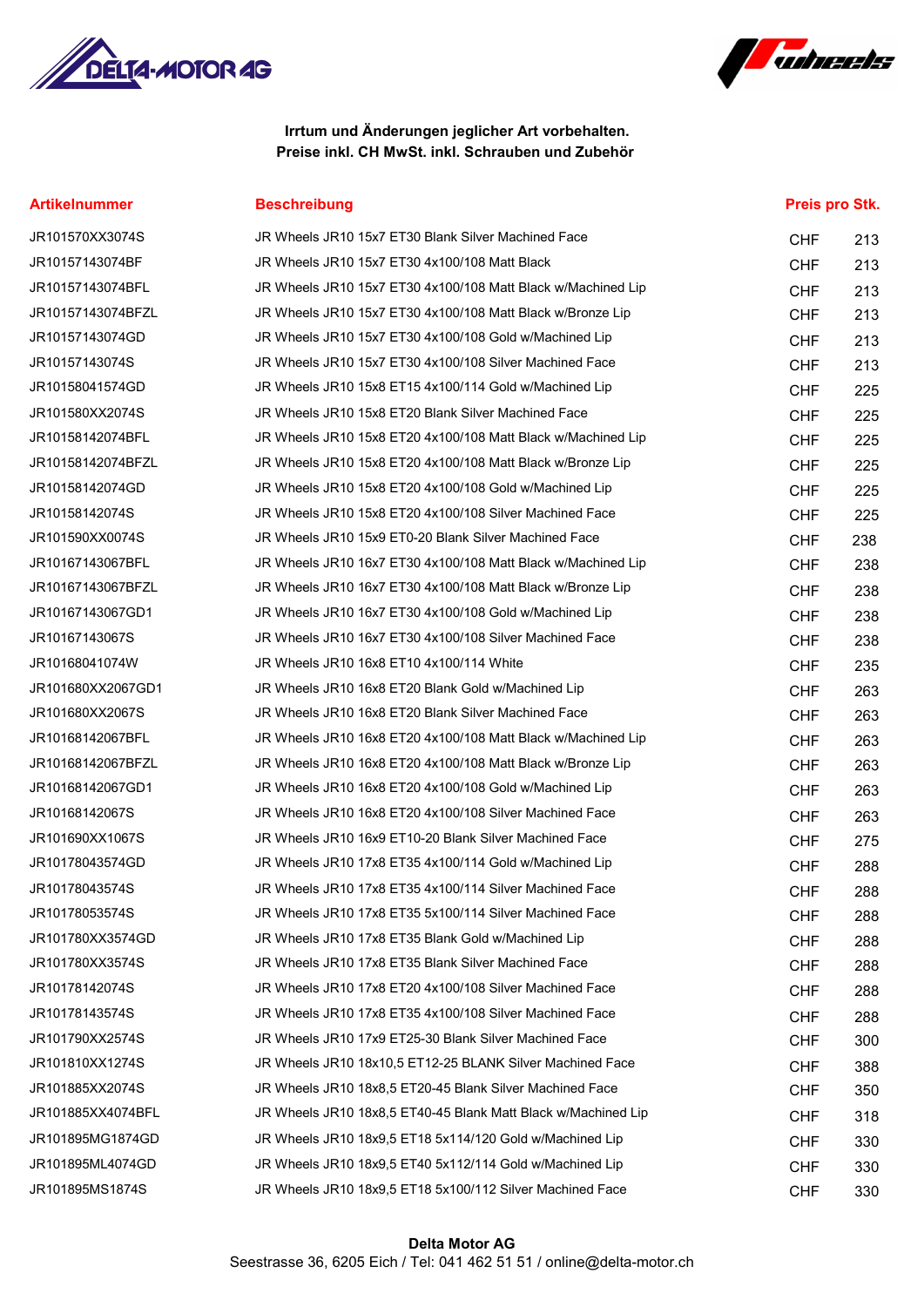



JR101895XX2074S JR Wheels JR10 18x9,5 ET20-40 Blank Silver Machined Face CHF 363 JR101911XX1574GD JR Wheels JR10 19x11 ET15-30 Blank Gold w/Machined Lip CHF 475 JR101911XX1574S JR Wheels JR10 19x11 ET15-30 Blank Silver Machined Face CHF 475 JR101985XX2074GD JR Wheels JR10 19x8,5 ET20-35 Blank Gold w/Machined Lip CHF 413 JR101985XX2074S JR Wheels JR10 19x8,5 ET20-35 Blank Silver Machined Face CHF 413 JR101995ML3574GD JR Wheels JR10 19x9,5 ET35 5x112/114 Gold w/Machined Lip CHF 400 JR101995XX2074GD JR Wheels JR10 19x9,5 ET20-35 Blank Gold w/Machined Lip CHF 438 JR101995XX2074S JR Wheels JR10 19x9,5 ET20-35 Blank Silver Machined Face CHF 438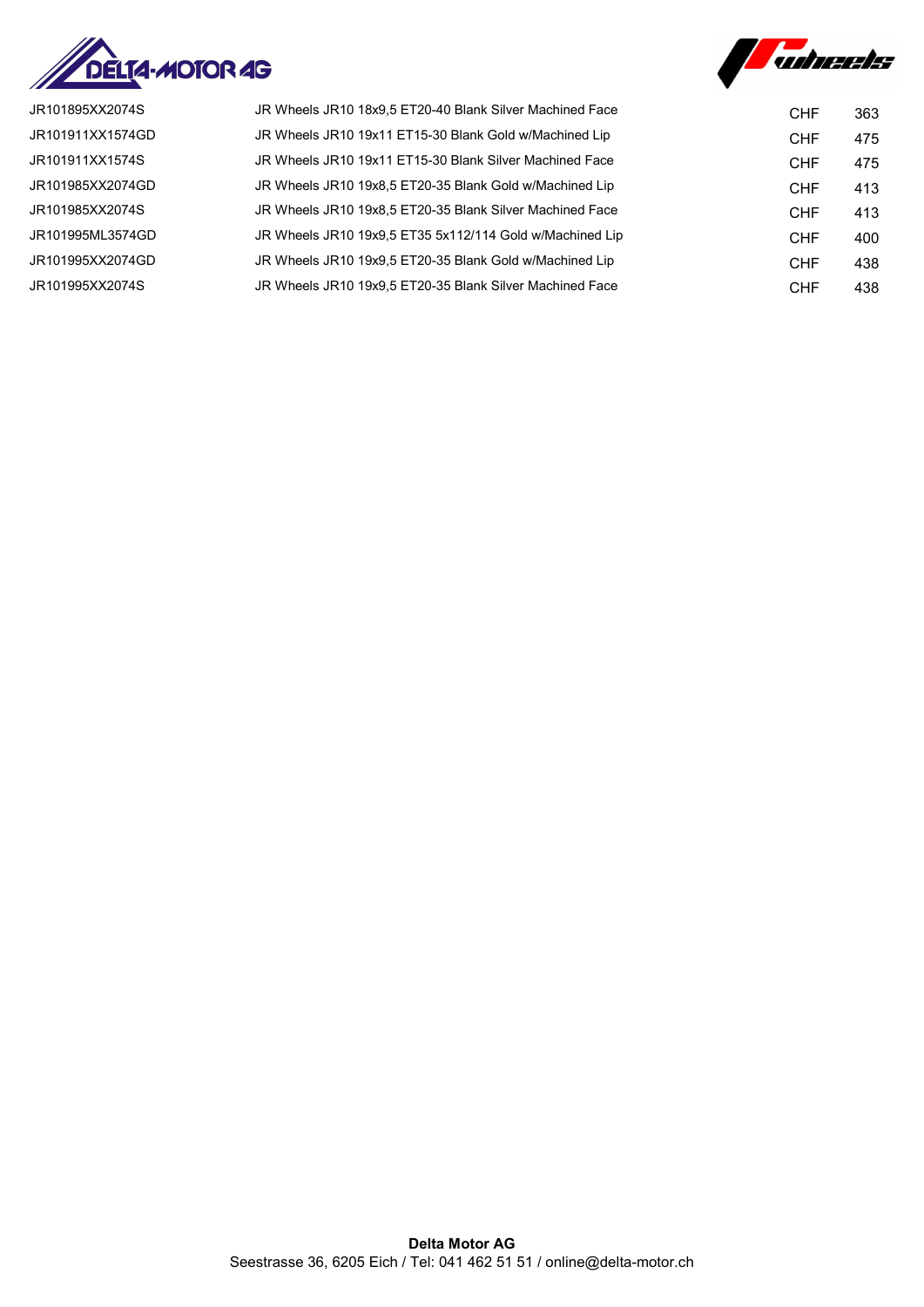



| JR11157043067FB  | JR Wheels JR11 15x7 ET30 4x100/114 Flat Black     | <b>CHF</b> | 213 |
|------------------|---------------------------------------------------|------------|-----|
| JR11157043067HG  | JR Wheels JR11 15x7 ET30 4x100/114 Hyper Gray     | <b>CHF</b> | 213 |
| JR11157043067MBZ | JR Wheels JR11 15x7 ET30 4x100/114 Matt Bronze    | <b>CHF</b> | 213 |
| JR11157043067MGM | JR Wheels JR11 15x7 ET30 4x100/114 Matt Gun Metal | <b>CHF</b> | 213 |
| JR11157043067W1  | JR Wheels JR11 15x7 ET30 4x100/114 White          | <b>CHF</b> | 213 |
| JR1115705K3067HG | JR Wheels JR11 15x7 ET30 5x100 Hyper Gray         | <b>CHF</b> | 213 |
| JR111570XX3067HG | JR Wheels JR11 15x7 ET30 Blank Hyper Gray         | <b>CHF</b> | 213 |
| JR11157143067FB  | JR Wheels JR11 15x7 ET30 4x100/108 Flat Black     | <b>CHF</b> | 213 |
| JR11157143067GB  | JR Wheels JR11 15x7 ET30 4x100/108 Glossy Black   | <b>CHF</b> | 213 |
| JR11157143067GDF | JR Wheels JR11 15x7 ET30 4x100/108 Gold           | <b>CHF</b> | 213 |
| JR11157143067HG  | JR Wheels JR11 15x7 ET30 4x100/108 Hyper Gray     | <b>CHF</b> | 213 |
| JR11157143067MBZ | JR Wheels JR11 15x7 ET30 4x100/108 Matt Bronze    | <b>CHF</b> | 213 |
| JR11157143067MGM | JR Wheels JR11 15x7 ET30 4x100/108 Matt Gun Metal | <b>CHF</b> | 213 |
| JR11157143067W1  | JR Wheels JR11 15x7 ET30 4x100/108 White          | <b>CHF</b> | 213 |
| JR11158042567FB  | JR Wheels JR11 15x8 ET25 4x100/114 Flat Black     | <b>CHF</b> | 225 |
| JR11158042567GB  | JR Wheels JR11 15x8 ET25 4x100/114 Glossy Black   | <b>CHF</b> | 225 |
| JR11158042567HG  | JR Wheels JR11 15x8 ET25 4x100/114 Hyper Gray     | <b>CHF</b> | 225 |
| JR11158042567MBZ | JR Wheels JR11 15x8 ET25 4x100/114 Matt Bronze    | <b>CHF</b> | 225 |
| JR11158042567W1  | JR Wheels JR11 15x8 ET25 4x100/114 White          | <b>CHF</b> | 225 |
| JR111580XX2567HG | JR Wheels JR11 15x8 ET25 Blank Hyper Gray         | <b>CHF</b> | 225 |
| JR11158142567FB  | JR Wheels JR11 15x8 ET25 4x100/108 Flat Black     | <b>CHF</b> | 225 |
| JR11158142567GDF | JR Wheels JR11 15x8 ET25 4x100/108 Gold           | <b>CHF</b> | 225 |
| JR11158142567HG  | JR Wheels JR11 15x8 ET25 4x100/108 Hyper Gray     | <b>CHF</b> | 225 |
| JR11158142567MBZ | JR Wheels JR11 15x8 ET25 4x100/108 Matt Bronze    | <b>CHF</b> | 225 |
| JR11158142567MGM | JR Wheels JR11 15x8 ET25 4x100/108 Matt Gun Metal | <b>CHF</b> | 225 |
| JR11158142567W1  | JR Wheels JR11 15x8 ET25 4x100/108 White          | <b>CHF</b> | 225 |
| JR11167043067FB  | JR Wheels JR11 16x7 ET30 4x100/114 Flat Black     | <b>CHF</b> | 238 |
| JR11167043067GB  | JR Wheels JR11 16x7 ET30 4x100/114 Glossy Black   | <b>CHF</b> | 238 |
| JR11167043067HG  | JR Wheels JR11 16x7 ET30 4x100/114 Hyper Gray     | <b>CHF</b> | 238 |
| JR11167043067MBZ | JR Wheels JR11 16x7 ET30 4x100/114 Matt Bronze    | <b>CHF</b> | 238 |
| JR11167043067MGM | JR Wheels JR11 16x7 ET30 4x100/114 Matt Gun Metal | <b>CHF</b> | 238 |
| JR11167043067W1  | JR Wheels JR11 16x7 ET30 4x100/114 White          | <b>CHF</b> | 238 |
| JR1116704H2567HG | JR Wheels JR11 16x7 ET25 4x100 Hyper Gray         | <b>CHF</b> | 275 |
| JR11167053067FB  | JR Wheels JR11 16x7 ET30 5x100/114 Flat Black     | <b>CHF</b> | 238 |
| JR11167053067HG  | JR Wheels JR11 16x7 ET30 5x100/114 Hyper Gray     | <b>CHF</b> | 238 |
| JR11167053067MBZ | JR Wheels JR11 16x7 ET30 5x100/114 Matt Bronze    | <b>CHF</b> | 238 |
| JR11167053067W1  | JR Wheels JR11 16x7 ET30 5x100/114 White          | <b>CHF</b> | 238 |
| JR111670XX3067HG | JR Wheels JR11 16x7 ET30 Blank Hyper Gray         | <b>CHF</b> | 238 |
| JR11167142567FB  | JR Wheels JR11 16x7 ET25 4x100/108 Flat Black     | <b>CHF</b> | 238 |
| JR11167142567GDF | JR Wheels JR11 16x7 ET25 4x100/108 Gold           | <b>CHF</b> | 238 |
| JR11167142567HG  | JR Wheels JR11 16x7 ET25 4x100/108 Hyper Gray     | <b>CHF</b> | 238 |
| JR11167142567MBZ | JR Wheels JR11 16x7 ET25 4x100/108 Matt Bronze    | <b>CHF</b> | 238 |
| JR11167142567MGM | JR Wheels JR11 16x7 ET25 4x100/108 Matt Gun Metal | <b>CHF</b> | 238 |
| JR11167142567W1  | JR Wheels JR11 16x7 ET25 4x100/108 White          | <b>CHF</b> | 238 |
| JR11168042567FB  | JR Wheels JR11 16x8 ET25 4x100/114 Flat Black     | <b>CHF</b> | 263 |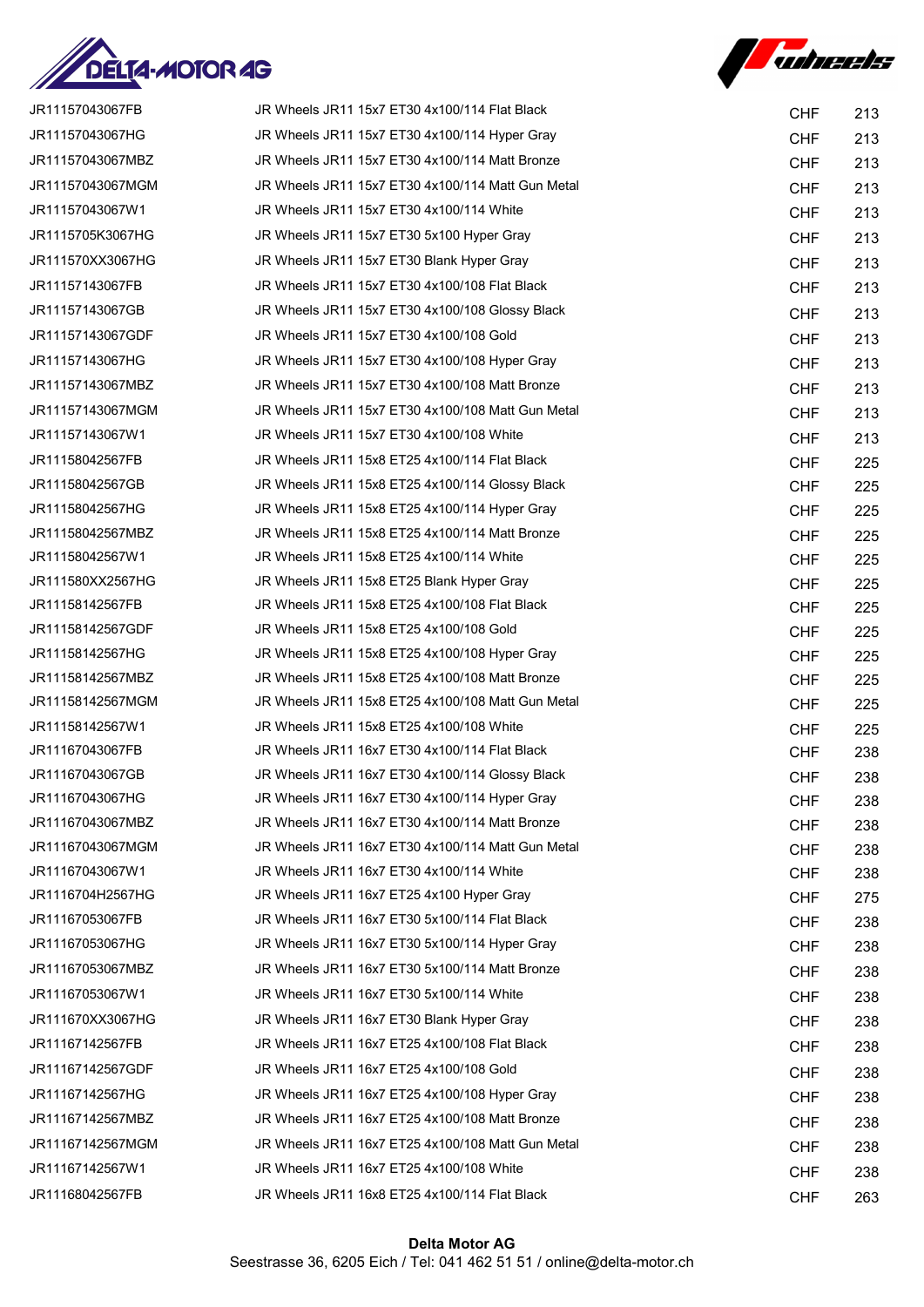



| JR11168042567HG    | JR Wheels JR11 16x8 ET25 4x100/114 Hyper Gray          | <b>CHF</b> | 263 |
|--------------------|--------------------------------------------------------|------------|-----|
| JR11168042567MBZ   | JR Wheels JR11 16x8 ET25 4x100/114 Matt Bronze         | <b>CHF</b> | 263 |
| JR11168042567W1    | JR Wheels JR11 16x8 ET25 4x100/114 White               | <b>CHF</b> | 263 |
| JR1116804H2567HG   | JR Wheels JR11 16x8 ET25 4x100 Hyper Gray              | <b>CHF</b> | 288 |
| JR11168052567FB    | JR Wheels JR11 16x8 ET25 5x100/114 Flat Black          | <b>CHF</b> | 263 |
| JR11168052567HG    | JR Wheels JR11 16x8 ET25 5x100/114 Hyper Gray          | <b>CHF</b> | 263 |
| JR11168052567MBZ   | JR Wheels JR11 16x8 ET25 5x100/114 Matt Bronze         | <b>CHF</b> | 263 |
| JR11168052567MGM   | JR Wheels JR11 16x8 ET25 5x100/114 Matt Gun Metal      | <b>CHF</b> | 263 |
| JR11168052567W1    | JR Wheels JR11 16x8 ET25 5x100/114 White               | <b>CHF</b> | 263 |
| JR111680XX2567HG   | JR Wheels JR11 16x8 ET25 Blank Hyper Gray              | <b>CHF</b> | 263 |
| JR11168142567FB    | JR Wheels JR11 16x8 ET25 4x100/108 Flat Black          | <b>CHF</b> | 263 |
| JR11168142567GDF   | JR Wheels JR11 16x8 ET25 4x100/108 Gold                | <b>CHF</b> | 263 |
| JR11168142567HG    | JR Wheels JR11 16x8 ET25 4x100/108 Hyper Gray          | <b>CHF</b> | 263 |
| JR11168142567MBZ   | JR Wheels JR11 16x8 ET25 4x100/108 Matt Bronze         | <b>CHF</b> | 263 |
| JR11168142567MGM   | JR Wheels JR11 16x8 ET25 4x100/108 Matt Gun Metal      | <b>CHF</b> | 263 |
| JR11168142567W1    | JR Wheels JR11 16x8 ET25 4x100/108 White               | <b>CHF</b> | 263 |
| JR111772142573BF   | JR Wheels JR11 17x7,25 ET25 4x100/108 Matt Black       | <b>CHF</b> | 288 |
| JR111772142573GB   | JR Wheels JR11 17x7,25 ET25 4x100/108 Glossy Black     | <b>CHF</b> | 288 |
| JR111772142573HG   | JR Wheels JR11 17x7,25 ET25 4x100/108 Hyper Gray       | <b>CHF</b> | 288 |
| JR111772142573MBZ  | JR Wheels JR11 17x7,25 ET25 4x100/108 Matt Bronze      | <b>CHF</b> | 288 |
| JR111772142573MGM  | JR Wheels JR11 17x7,25 ET25 4x100/108 Matt Gun Metal   | <b>CHF</b> | 288 |
| JR111772142573W    | JR Wheels JR11 17x7,25 ET25 4x100/108 White            | <b>CHF</b> | 288 |
| JR111772543573BF   | JR Wheels JR11 17x7,25 ET35 4x100/114,3 Matt Black     | <b>CHF</b> | 288 |
| JR111772543573GB   | JR Wheels JR11 17x7,25 ET35 4x100/114,3 Gloss Black    | <b>CHF</b> | 288 |
| JR111772543573GD   | JR Wheels JR11 17x7,25 ET35 4x100/114,3 Gold           | <b>CHF</b> | 288 |
| JR111772543573HG   | JR Wheels JR11 17x7,25 ET35 4x100/114,3 Hyper Gray     | <b>CHF</b> | 288 |
| JR111772543573MBZ  | JR Wheels JR11 17x7,25 ET35 4x100/114,3 Matt Bronze    | <b>CHF</b> | 288 |
| JR111772543573MGM  | JR Wheels JR11 17x7,25 ET35 4x100/114,3 Matt Gun Metal | <b>CHF</b> | 288 |
| JR111772543573RP1  | JR Wheels JR11 17x7,25 ET35 4x100/114,3 Platinum Red   | <b>CHF</b> | 263 |
| JR111772543573W    | JR Wheels JR11 17x7,25 ET35 4x100/114,3 White          | <b>CHF</b> | 288 |
| JR111772553573GD   | JR Wheels JR11 17x7,25 ET35 5x100/114,3 Gold           | <b>CHF</b> | 288 |
| JR111772553573MGM  | JR Wheels JR11 17x7,25 ET35 5x100/114,3 Matt Gun Metal | <b>CHF</b> | 288 |
| JR111772553573RP2  | JR Wheels JR11 17x7,25 ET35 5x100/114,3 Platinum Red   | <b>CHF</b> | 288 |
| JR111772553573W    | JR Wheels JR11 17x7,25 ET35 5x100/114,3 White          | <b>CHF</b> | 288 |
| JR11177258N3565BF  | JR Wheels JR11 17x7,25 ET35 4x98/108 Matt Black        | <b>CHF</b> | 288 |
| JR11177258N3565GB  | JR Wheels JR11 17x7,25 ET35 4x98/108 Glossy Black      | <b>CHF</b> | 288 |
| JR11177258N3565W   | JR Wheels JR11 17x7,25 ET35 4x98/108 White             | <b>CHF</b> | 288 |
| JR1117725XX3567BF  | JR Wheels JR11 17x7,25 ET35-40 Blank Matt Black        | <b>CHF</b> | 288 |
| JR1117725XX3567GB  | JR Wheels JR11 17x7,25 ET35-40 Blank Glossy Black      | <b>CHF</b> | 288 |
| JR1117725XX3567GD  | JR Wheels JR11 17x7,25 ET35-40 Blank Gold              | <b>CHF</b> | 288 |
| JR1117725XX3567HG  | JR Wheels JR11 17x7,25 ET35-40 Blank Hyper Gray        | <b>CHF</b> | 288 |
| JR1117725XX3567MBZ | JR Wheels JR11 17x7,25 ET35-40 Blank Matt Bronze       | <b>CHF</b> | 288 |
| JR1117725XX3567MGM | JR Wheels JR11 17x7,25 ET35-40 Blank Matt Gun Metal    | <b>CHF</b> | 288 |
| JR1117725XX3567W   | JR Wheels JR11 17x7,25 ET35-40 Blank White             | <b>CHF</b> | 288 |
| JR111772ML3573BF   | JR Wheels JR11 17x7,25 ET35 5x112/114,3 Matt Black     | <b>CHF</b> | 288 |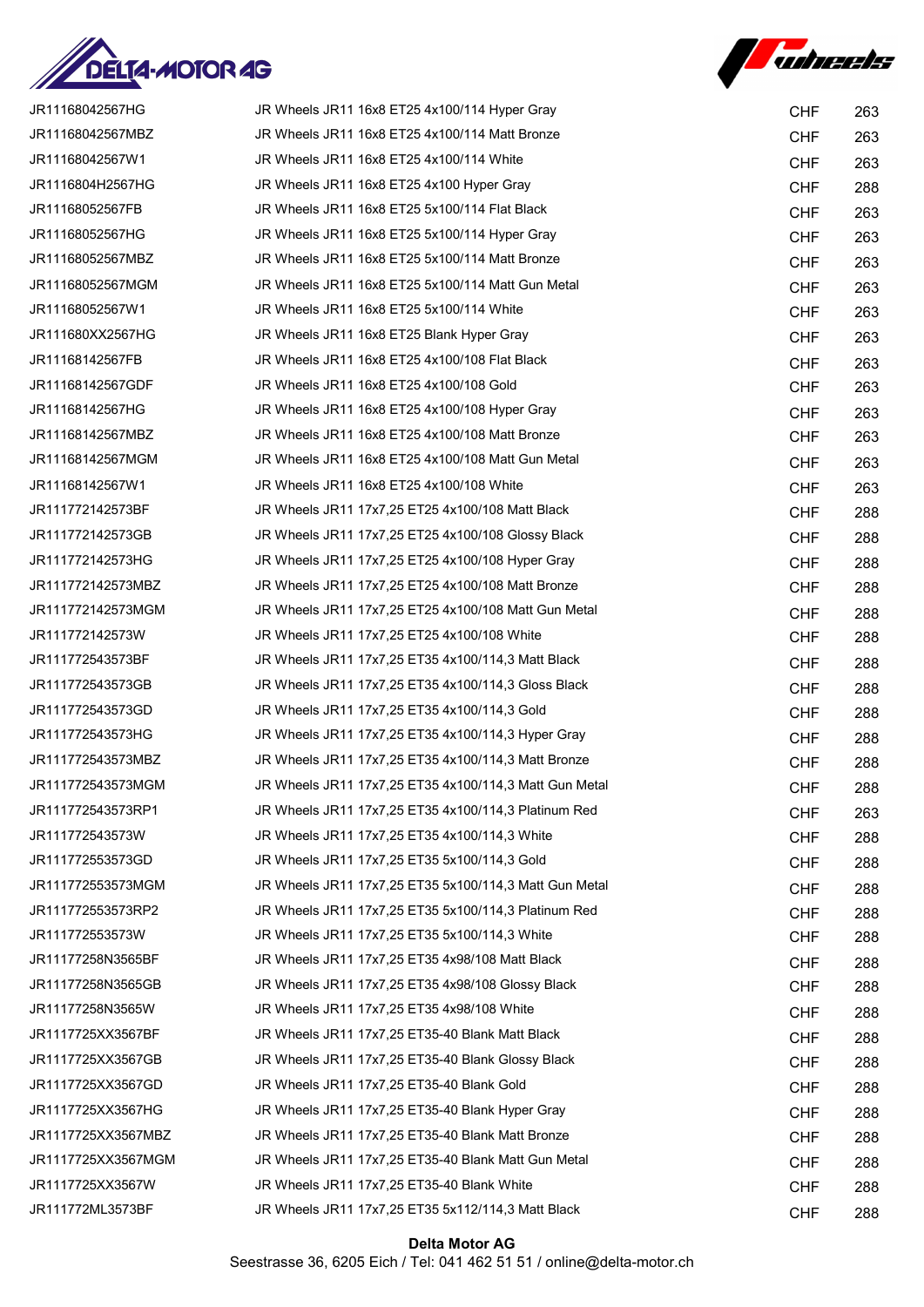



| JR111772ML3573GB  | JR Wheels JR11 17x7,25 ET35 5x112/114,3 Glossy Black   | <b>CHF</b> | 288 |
|-------------------|--------------------------------------------------------|------------|-----|
| JR111772ML3573HG  | JR Wheels JR11 17x7,25 ET35 5x112/114,3 Hyper Gray     | <b>CHF</b> | 288 |
| JR111772ML3573MBZ | JR Wheels JR11 17x7,25 ET35 5x112/114,3 Matt Bronze    | <b>CHF</b> | 288 |
| JR111772ML3573W   | JR Wheels JR11 17x7,25 ET35 5x112/114,3 White          | <b>CHF</b> | 288 |
| JR111772MX3573BF  | JR Wheels JR11 17x7,25 ET35 5x100/108 Matt Black       | <b>CHF</b> | 288 |
| JR111772MX3573GB  | JR Wheels JR11 17x7,25 ET35 5x100/108 Glossy Black     | <b>CHF</b> | 288 |
| JR111772MX3573HG  | JR Wheels JR11 17x7,25 ET35 5x100/108 Hyper Gray       | <b>CHF</b> | 288 |
| JR111772MX3573MBZ | JR Wheels JR11 17x7,25 ET35 5x100/108 Matt Bronze      | <b>CHF</b> | 288 |
| JR111782142573BF  | JR Wheels JR11 17x8,25 ET25 4x100/108 Matt Black       | <b>CHF</b> | 300 |
| JR111782142573GB  | JR Wheels JR11 17x8,25 ET25 4x100/108 Glossy Black     | <b>CHF</b> | 300 |
| JR111782142573HG  | JR Wheels JR11 17x8,25 ET25 4x100/108 Hyper Gray       | <b>CHF</b> | 300 |
| JR111782142573MBZ | JR Wheels JR11 17x8,25 ET25 4x100/108 Matt Bronze      | <b>CHF</b> | 300 |
| JR111782142573MGM | JR Wheels JR11 17x8,25 ET25 4x100/108 Matt Gun Metal   | <b>CHF</b> | 300 |
| JR111782142573W   | JR Wheels JR11 17x8,25 ET25 4x100/108 White            | <b>CHF</b> | 300 |
| JR111782543573BF  | JR Wheels JR11 17x8,25 ET35 4x100/114,3 Matt Black     | <b>CHF</b> | 300 |
| JR111782543573GB  | JR Wheels JR11 17x8,25 ET35 4x100/114,3 Gloss Black    | <b>CHF</b> | 300 |
| JR111782543573HG  | JR Wheels JR11 17x8,25 ET35 4x100/114,3 Hyper Gray     | <b>CHF</b> | 300 |
| JR111782543573MBZ | JR Wheels JR11 17x8,25 ET35 4x100/114,3 Matt Bronze    | <b>CHF</b> | 300 |
| JR111782543573W   | JR Wheels JR11 17x8,25 ET35 4x100/114,3 White          | <b>CHF</b> | 300 |
| JR111782553573BF  | JR Wheels JR11 17x8,25 ET35 5x100/114,3 Matt Black     | <b>CHF</b> | 300 |
| JR111782553573GB  | JR Wheels JR11 17x8,25 ET35 5x100/114,3 Glossy Black   | <b>CHF</b> | 300 |
| JR111782553573HG  | JR Wheels JR11 17x8,25 ET35 5x100/114,3 Hyper Gray     | <b>CHF</b> | 300 |
| JR111782553573MBZ | JR Wheels JR11 17x8,25 ET35 5x100/114,3 Matt Bronze    | <b>CHF</b> | 300 |
| JR111782553573RP1 | JR Wheels JR11 17x8,25 ET35 5x100/114,3 Platinum Red   | <b>CHF</b> | 275 |
| JR111782553573RP2 | JR Wheels JR11 17x8,25 ET35 5x100/114,3 Platinum Red   | <b>CHF</b> | 300 |
| JR111782553573W   | JR Wheels JR11 17x8,25 ET35 5x100/114 White            | <b>CHF</b> | 300 |
| JR111782ML3573BF  | JR Wheels JR11 17x8,25 ET35 5x112/114,3 Matt Black     | <b>CHF</b> | 300 |
| JR111782ML3573GD  | JR Wheels JR11 17x8,25 ET35 5x112/114,3 Gold           | <b>CHF</b> | 300 |
| JR111782ML3573HG  | JR Wheels JR11 17x8,25 ET35 5x112/114,3 Hyper Gray     | <b>CHF</b> | 300 |
| JR111782ML3573MBZ | JR Wheels JR11 17x8,25 ET35 5x112/114,3 Matt Bronze    | <b>CHF</b> | 300 |
| JR111782ML3573MGM | JR Wheels JR11 17x8,25 ET35 5x112/114,3 Matt Gun Metal | <b>CHF</b> | 300 |
| JR111782ML3573W   | JR Wheels JR11 17x8,25 ET35 5x112/114,3 White          | <b>CHF</b> | 300 |
| JR111782MX3573BF  | JR Wheels JR11 17x8,25 ET35 5x100/108 Matt Black       | <b>CHF</b> | 300 |
| JR111782MX3573GB  | JR Wheels JR11 17x8,25 ET35 5x100/108 Glossy Black     | <b>CHF</b> | 300 |
| JR111782MX3573GD  | JR Wheels JR11 17x8,25 ET35 5x100/108 Gold             | <b>CHF</b> | 300 |
| JR111782MX3573HG  | JR Wheels JR11 17x8,25 ET35 5x100/108 Hyper Gray       | <b>CHF</b> | 300 |
| JR111782MX3573MBZ | JR Wheels JR11 17x8,25 ET35 5x100/108 Matt Bronze      | <b>CHF</b> | 300 |
| JR111782MX3573MGM | JR Wheels JR11 17x8,25 ET35 5x100/108 Matt Gun Metal   | <b>CHF</b> | 300 |
| JR111782MX3573W   | JR Wheels JR11 17x8,25 ET35 5x100/108 White            | <b>CHF</b> | 300 |
| JR111782XX3567BF  | JR Wheels JR11 17x8,25 ET35 Blank Matt Black           | <b>CHF</b> | 300 |
| JR111782XX3567GD  | JR Wheels JR11 17x8,25 ET35 Blank Gold                 | <b>CHF</b> | 300 |
| JR111782XX3567HG  | JR Wheels JR11 17x8,25 ET35 Blank Hyper Gray           | <b>CHF</b> | 300 |
| JR111782XX3567HS1 | JR Wheels JR11 17x8,25 ET35 Blank Hyper Silver         | <b>CHF</b> | 300 |
| JR111782XX3567MBZ | JR Wheels JR11 17x8,25 ET35 Blank Matt Bronze          | <b>CHF</b> | 300 |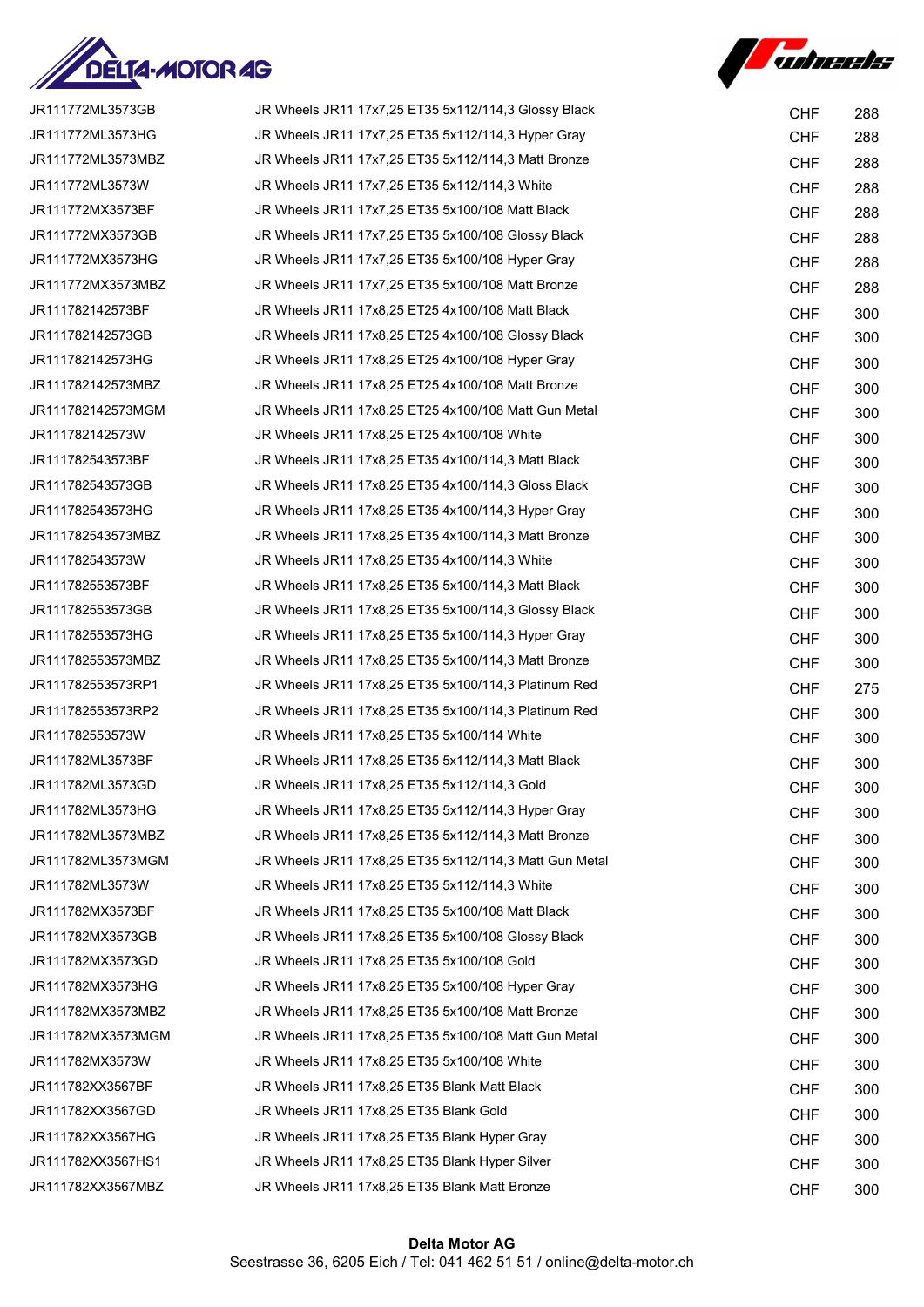



| JR111782XX3567RP1 | JR Wheels JR11 17x8,25 ET35 Blank Platinum Red       | <b>CHF</b> | 275 |
|-------------------|------------------------------------------------------|------------|-----|
| JR111782XX3567W   | JR Wheels JR11 17x8,25 ET35 Blank White              | <b>CHF</b> | 300 |
| JR11179042073BF   | JR Wheels JR11 17x9 ET20 4x100/114 Matt Black        | <b>CHF</b> | 325 |
| JR11179042073W    | JR Wheels JR11 17x9 ET20 4x100/114 White             | <b>CHF</b> | 325 |
| JR11179052073BF   | JR Wheels JR11 17x9 ET20 5x100/114 Matt Black        | <b>CHF</b> | 325 |
| JR11179052073GB   | JR Wheels JR11 17x9 ET20 5x100/114 Glossy Black      | <b>CHF</b> | 325 |
| JR11179052073MBZ  | JR Wheels JR11 17x9 ET20 5x100/114 Matt Bronze       | <b>CHF</b> | 300 |
| JR11179053573BF   | JR Wheels JR11 17x9 ET35 5x100/114 Matt Black        | <b>CHF</b> | 325 |
| JR11179053573GD   | JR Wheels JR11 17x9 ET35 5x100/114 Gold              | <b>CHF</b> | 325 |
| JR11179053573MBZ  | JR Wheels JR11 17x9 ET35 5x100/114 Matt Bronze       | <b>CHF</b> | 325 |
| JR111790ML3573HG  | JR Wheels JR11 17x9 ET35 5x112/114 Hyper Gray        | <b>CHF</b> | 325 |
| JR111790MX3573HG  | JR Wheels JR11 17x9 ET35 5x100/108 Hyper Gray        | <b>CHF</b> | 325 |
| JR111790XX2567BF  | JR Wheels JR11 17x9 ET25-35 Blank Matt Black         | <b>CHF</b> | 325 |
| JR111790XX2567HG  | JR Wheels JR11 17x9 ET25-35 Blank Hyper Gray         | <b>CHF</b> | 325 |
| JR111790XX2567MBZ | JR Wheels JR11 17x9 ET25-35 Blank Matt Bronze        | <b>CHF</b> | 325 |
| JR111790XX2567W   | JR Wheels JR11 17x9 ET25-35 Blank White              | <b>CHF</b> | 325 |
| JR11179142573BF   | JR Wheels JR11 17x9 ET25 4x100/108 Matt Black        | <b>CHF</b> | 325 |
| JR11179142573HG   | JR Wheels JR11 17x9 ET25 4x100/108 Hyper Gray        | <b>CHF</b> | 325 |
| JR111810MG0074DBZ | JR Wheels JR11 18x10,5 ET0 5x114/120 Dark Bronze     | <b>CHF</b> | 375 |
| JR111810MG0074FB  | JR Wheels JR11 18x10,5 ET0 5x114/120 Flat Black      | <b>CHF</b> | 375 |
| JR111810MG0074GB  | JR Wheels JR11 18x10,5 ET0 5x114/120 Glossy Black    | <b>CHF</b> | 375 |
| JR111810MG0074HG  | JR Wheels JR11 18x10,5 ET0 5x114/120 Hyper Gray      | <b>CHF</b> | 375 |
| JR111810MG0074W1  | JR Wheels JR11 18x10,5 ET0 5x114/120 White           | <b>CHF</b> | 375 |
| JR111810MG2274DBZ | JR Wheels JR11 18x10,5 ET22 5x114/120 Dark Bronze    | <b>CHF</b> | 375 |
| JR111810MG2274FB  | JR Wheels JR11 18x10,5 ET22 5x114/120 Flat Black     | <b>CHF</b> | 375 |
| JR111810MG2274GB  | JR Wheels JR11 18x10,5 ET22 5x114/120 Glossy Black   | <b>CHF</b> | 375 |
| JR111810MG2274HG  | JR Wheels JR11 18x10,5 ET22 5x114/120 Hyper Gray     | <b>CHF</b> | 375 |
| JR111810MG2274RP2 | JR Wheels JR11 18x10,5 ET22 5x114/120 Platinum Red   | <b>CHF</b> | 375 |
| JR111810MG2274W1  | JR Wheels JR11 18x10,5 ET22 5x114/120 White          | <b>CHF</b> | 375 |
| JR111810XX2274DBZ | JR Wheels JR11 18x10.5 ET22-25 Blank Dark Bronze     | <b>CHF</b> | 375 |
| JR111810XX2274FB  | JR Wheels JR11 18x10,5 ET22-25 Blank Flat Black      | <b>CHF</b> | 375 |
| JR111810XX2274HG  | JR Wheels JR11 18x10,5 ET22-25 Blank Hyper Gray      | <b>CHF</b> | 375 |
| JR111810XX2274W1  | JR Wheels JR11 18x10,5 ET22-25 Blank White           | <b>CHF</b> | 375 |
| JR111875ML4074DBZ | JR Wheels JR11 18x7.5 ET40 5x112/114 Dark Bronze     | <b>CHF</b> | 338 |
| JR111875ML4074FB  | JR Wheels JR11 18x7,5 ET40 5x112/114 Flat Black      | <b>CHF</b> | 338 |
| JR111875ML4074GB  | JR Wheels JR11 18x7,5 ET40 5x112/114 Glossy Black    | <b>CHF</b> | 338 |
| JR111875ML4074GD1 | JR Wheels JR11 18x7,5 ET40 5x112/114 Gold            | <b>CHF</b> | 338 |
| JR111875ML4074HG  | JR Wheels JR11 18x7,5 ET40 5x112/114 Hyper Gray      | <b>CHF</b> | 338 |
| JR111875ML4074RP2 | JR Wheels JR11 18x7,5 ET40 5x112/114 Platinum Red    | <b>CHF</b> | 338 |
| JR111875ML4074SM  | JR Wheels JR11 18x7,5 ET40 5x112/114 Silver Machined | <b>CHF</b> | 338 |
| JR111875ML4074W1  | JR Wheels JR11 18x7,5 ET40 5x112/114 White           | <b>CHF</b> | 338 |
| JR111875MZ3574DBZ | JR Wheels JR11 18x7,5 ET35 5x100/120 Dark Bronze     | <b>CHF</b> | 338 |
| JR111875MZ3574FB  | JR Wheels JR11 18x7,5 ET35 5x100/120 Flat Black      | <b>CHF</b> | 338 |
| JR111875MZ3574GB  | JR Wheels JR11 18x7,5 ET35 5x100/120 Glossy Black    | <b>CHF</b> | 338 |
|                   |                                                      |            |     |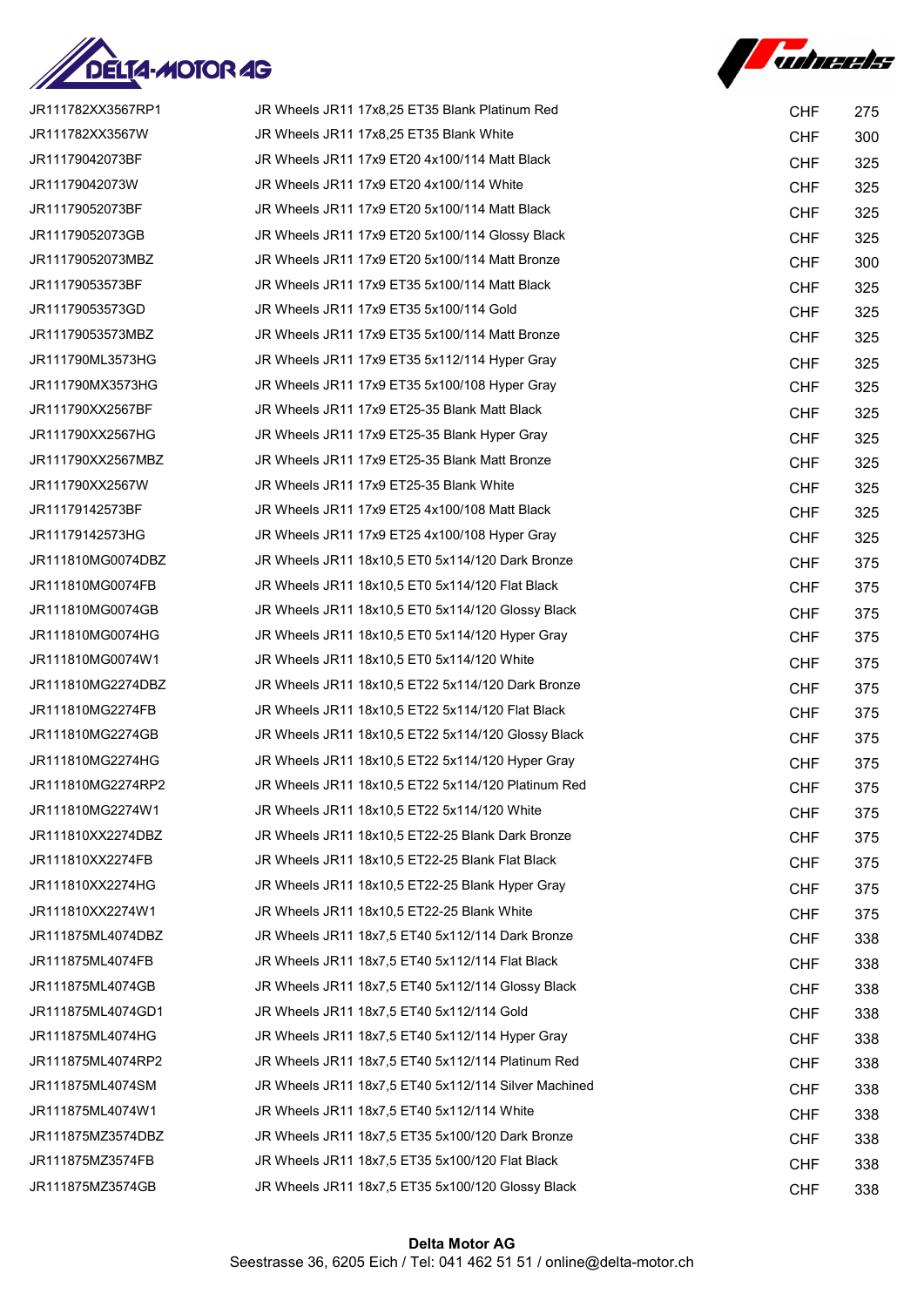



| JR111875MZ3574GD1  | JR Wheels JR11 18x7,5 ET35 5x100/120 Gold            | <b>CHF</b> | 338 |
|--------------------|------------------------------------------------------|------------|-----|
| JR111875MZ3574HG   | JR Wheels JR11 18x7,5 ET35 5x100/120 Hyper Gray      | <b>CHF</b> | 338 |
| JR111875MZ3574SM   | JR Wheels JR11 18x7,5 ET35 5x100/120 Silver Machined | <b>CHF</b> | 338 |
| JR111875MZ3574W1   | JR Wheels JR11 18x7,5 ET35 5x100/120 White           | <b>CHF</b> | 338 |
| JR111875XX2074HG   | JR Wheels JR11 18x7,5 ET20-40 Blank Hyper Gray       | <b>CHF</b> | 338 |
| JR111875XX3574DBZ  | JR Wheels JR11 18x7,5 ET35-40 Blank Dark Bronze      | <b>CHF</b> | 338 |
| JR111875XX3574FB   | JR Wheels JR11 18x7,5 ET35-40 Blank Flat Black       | <b>CHF</b> | 338 |
| JR111875XX3574GB   | JR Wheels JR11 18x7,5 ET35-40 Blank Glossy Black     | <b>CHF</b> | 338 |
| JR111875XX3574HG   | JR Wheels JR11 18x7,5 ET35-40 Blank Hyper Gray       | <b>CHF</b> | 338 |
| JR111875XX3574RP2  | JR Wheels JR11 18x7,5 ET35-40 Blank Platinum Red     | <b>CHF</b> | 338 |
| JR111875XX3574SM   | JR Wheels JR11 18x7,5 ET35-40 Blank Silver Machined  | <b>CHF</b> | 338 |
| JR11188523074GB    | JR Wheels JR11 18x8,5 ET30 4x108/114,3 Glossy Black  | <b>CHF</b> | 350 |
| JR11188543574DBZ   | JR Wheels JR11 18x8,5 ET35 4x100/114,3 Dark Bronze   | <b>CHF</b> | 350 |
| JR11188543574GB    | JR Wheels JR11 18x8,5 ET35 4x100/114,3 Glossy Black  | <b>CHF</b> | 315 |
| JR111885I3572GB    | JR Wheels JR11 18x8,5 ET35 5x120 Glossy Black        | <b>CHF</b> | 375 |
| JR111885I3572HG    | JR Wheels JR11 18x8,5 ET35 5x120 Hyper Gray          | <b>CHF</b> | 375 |
| JR111885K3557HG    | JR Wheels JR11 18x8,5 ET35 5x100 Hyper Gray          | <b>CHF</b> | 375 |
| JR111885L4057GB    | JR Wheels JR11 18x8,5 ET40 5x112 Glossy Black        | <b>CHF</b> | 375 |
| JR111885L4057HG    | JR Wheels JR11 18x8,5 ET40 5x112 Hyper Gray          | <b>CHF</b> | 375 |
| JR111885MG3074DBZ  | JR Wheels JR11 18x8,5 ET30 5x114/120 Dark Bronze     | <b>CHF</b> | 350 |
| JR111885MG3074FB   | JR Wheels JR11 18x8,5 ET30 5x114/120 Flat Black      | <b>CHF</b> | 350 |
| JR111885MG3074GB   | JR Wheels JR11 18x8,5 ET30 5x114/120 Glossy Black    | <b>CHF</b> | 350 |
| JR111885MG3074GBM1 | JR Wheels JR11 18x8,5 ET30 5x114/120 Black Machined  | <b>CHF</b> | 350 |
| JR111885MG3074HG   | JR Wheels JR11 18x8,5 ET30 5x114/120 Hyper Gray      | <b>CHF</b> | 350 |
| JR111885MG3074RP2  | JR Wheels JR11 18x8,5 ET30 5x114/120 Platinum Red    | <b>CHF</b> | 350 |
| JR111885MG3074SM   | JR Wheels JR11 18x8,5 ET30 5x114/120 Silver Machined | <b>CHF</b> | 350 |
| JR111885MG3074W1   | JR Wheels JR11 18x8,5 ET30 5x114/120 White           | <b>CHF</b> | 350 |
| JR111885ML4074DBZ  | JR Wheels JR11 18x8,5 ET40 5x112/114 Dark Bronze     | <b>CHF</b> | 350 |
| JR111885ML4074FB   | JR Wheels JR11 18x8,5 ET40 5x112/114 Flat Black      | <b>CHF</b> | 350 |
| JR111885ML4074GB   | JR Wheels JR11 18x8,5 ET40 5x112/114 Glossy Black    | <b>CHF</b> | 350 |
| JR111885ML4074GBM1 | JR Wheels JR11 18x8,5 ET40 5x112/114 Black Machined  | <b>CHF</b> | 350 |
| JR111885ML4074GD1  | JR Wheels JR11 18x8,5 ET40 5x112/114 Gold            | <b>CHF</b> | 350 |
| JR111885ML4074HG   | JR Wheels JR11 18x8,5 ET40 5x112/114 Hyper Gray      | <b>CHF</b> | 350 |
| JR111885ML4074HS2  | JR Wheels JR11 18x8,5 ET40 5x112/114 Hyper Silver    | <b>CHF</b> | 350 |
| JR111885ML4074RP2  | JR Wheels JR11 18x8,5 ET40 5x112/114 Platinum Red    | <b>CHF</b> | 350 |
| JR111885ML4074SM   | JR Wheels JR11 18x8.5 ET40 5x112/114 Silver Machined | <b>CHF</b> | 350 |
| JR111885ML4074W1   | JR Wheels JR11 18x8,5 ET40 5x112/114 White           | <b>CHF</b> | 350 |
| JR111885MX3574DBZ  | JR Wheels JR11 18x8,5 ET35 5x100/108 Dark Bronze     | <b>CHF</b> | 350 |
| JR111885MX3574FB   | JR Wheels JR11 18x8,5 ET35 5x100/108 Flat Black      | <b>CHF</b> | 350 |
| JR111885MX3574GB   | JR Wheels JR11 18x8,5 ET35 5x100/108 Glossy Black    | <b>CHF</b> | 350 |
| JR111885MX3574GBM1 | JR Wheels JR11 18x8,5 ET35 5x100/108 Black Machined  | <b>CHF</b> | 350 |
| JR111885MX3574GD1  | JR Wheels JR11 18x8,5 ET35 5x100/108 Gold            | <b>CHF</b> | 350 |
| JR111885MX3574HG   | JR Wheels JR11 18x8,5 ET35 5x100/108 Hyper Gray      | <b>CHF</b> | 350 |
| JR111885MX3574SM   | JR Wheels JR11 18x8,5 ET35 5x100/108 Silver Machined | <b>CHF</b> | 350 |
| JR111885MX3574W1   | JR Wheels JR11 18x8,5 ET35 5x100/108 White           | <b>CHF</b> | 350 |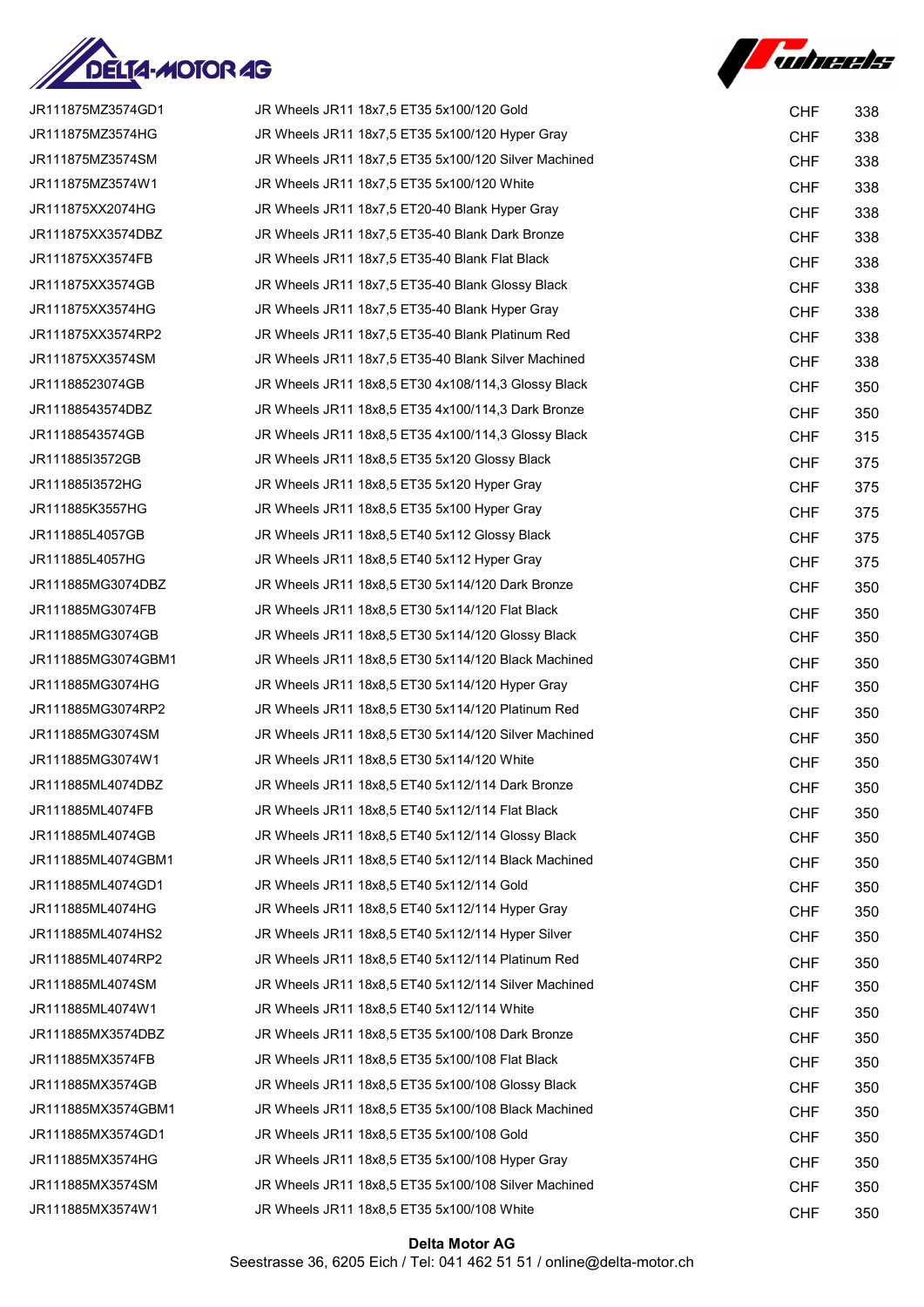



| JR111885MZ3574DBZ  | JR Wheels JR11 18x8,5 ET35 5x100/120 Dark Bronze     | <b>CHF</b> | 350 |
|--------------------|------------------------------------------------------|------------|-----|
| JR111885MZ3574FB   | JR Wheels JR11 18x8,5 ET35 5x100/120 Flat Black      | <b>CHF</b> | 350 |
| JR111885MZ3574GB   | JR Wheels JR11 18x8,5 ET35 5x100/120 Glossy Black    | <b>CHF</b> | 350 |
| JR111885MZ3574HG   | JR Wheels JR11 18x8,5 ET35 5x100/120 Hyper Gray      | <b>CHF</b> | 350 |
| JR111885MZ3574W1   | JR Wheels JR11 18x8,5 ET35 5x100/120 White           | <b>CHF</b> | 350 |
| JR111885XX2074GB   | JR Wheels JR11 18x8,5 ET20-40 Blank Glossy Black     | <b>CHF</b> | 350 |
| JR111885XX2074HG   | JR Wheels JR11 18x8,5 ET20-40 Blank Hyper Gray       | <b>CHF</b> | 350 |
| JR111885XX3574DBZ  | JR Wheels JR11 18x8,5 ET35-40 Blank Dark Bronze      | <b>CHF</b> | 350 |
| JR111885XX3574FB   | JR Wheels JR11 18x8,5 ET35-40 Blank Flat Black       | <b>CHF</b> | 350 |
| JR111885XX3574GD1  | JR Wheels JR11 18x8,5 ET35-40 Blank Gold             | <b>CHF</b> | 350 |
| JR111885XX3574HG   | JR Wheels JR11 18x8,5 ET35-40 Blank Hyper Gray       | <b>CHF</b> | 350 |
| JR111885XX3574RP2  | JR Wheels JR11 18x8,5 ET35-40 Blank Platinum Red     | <b>CHF</b> | 350 |
| JR111885XX3574W1   | JR Wheels JR11 18x8,5 ET35-40 Blank White            | <b>CHF</b> | 350 |
| JR1118955I3072HG   | JR Wheels JR11 18x9.5 ET30 5x120 Hyper Gray          | <b>CHF</b> | 388 |
| JR111895MG2274DBZ  | JR Wheels JR11 18x9,5 ET22 5x114/120 Dark Bronze     | <b>CHF</b> | 363 |
| JR111895MG2274FB   | JR Wheels JR11 18x9.5 ET22 5x114/120 Flat Black      | <b>CHF</b> | 363 |
| JR111895MG2274GB   | JR Wheels JR11 18x9,5 ET22 5x114/120 Glossy Black    | <b>CHF</b> | 363 |
| JR111895MG2274GBM1 | JR Wheels JR11 18x9,5 ET22 5x114/120 Black Machined  | <b>CHF</b> | 363 |
| JR111895MG2274HG   | JR Wheels JR11 18x9,5 ET22 5x114/120 Hyper Gray      | <b>CHF</b> | 363 |
| JR111895MG2274RP2  | JR Wheels JR11 18x9,5 ET22 5x114/120 Platinum Red    | <b>CHF</b> | 363 |
| JR111895MG2274SM   | JR Wheels JR11 18x9,5 ET22 5x114/120 Silver Machined | <b>CHF</b> | 363 |
| JR111895MG2274W1   | JR Wheels JR11 18x9,5 ET22 5x114/120 White           | <b>CHF</b> | 363 |
| JR111895ML3074DBZ  | JR Wheels JR11 18x9,5 ET30 5x112/114 Dark Bronze     | <b>CHF</b> | 363 |
| JR111895ML3074FB   | JR Wheels JR11 18x9,5 ET30 5x112/114 Flat Black      | <b>CHF</b> | 363 |
| JR111895ML3074GB   | JR Wheels JR11 18x9,5 ET30 5x112/114 Glossy Black    | <b>CHF</b> | 363 |
| JR111895ML3074GD1  | JR Wheels JR11 18x9,5 ET30 5x112/114 Gold            | <b>CHF</b> | 363 |
| JR111895ML3074HG   | JR Wheels JR11 18x9,5 ET30 5x112/114 Hyper Gray      | <b>CHF</b> | 363 |
| JR111895ML3074SM   | JR Wheels JR11 18x9,5 ET30 5x112/114 Silver Machined | <b>CHF</b> | 363 |
| JR111895ML3074W1   | JR Wheels JR11 18x9,5 ET30 5x112/114 White           | <b>CHF</b> | 363 |
| JR111895MX3074FB   | JR Wheels JR11 18x9.5 ET30 5x100/108 Flat Black      | <b>CHF</b> | 363 |
| JR111895MX3074GB   | JR Wheels JR11 18x9,5 ET30 5x100/108 Glossy Black    | <b>CHF</b> | 363 |
| JR111895MX3074GD1  | JR Wheels JR11 18x9.5 ET30 5x100/108 Gold            | <b>CHF</b> | 363 |
| JR111895MX3074SM   | JR Wheels JR11 18x9,5 ET30 5x100/108 Silver Machined | <b>CHF</b> | 363 |
| JR111895MZ3074DBZ  | JR Wheels JR11 18x9,5 ET30 5x100/120 Dark Bronze     | <b>CHF</b> | 363 |
| JR111895MZ3074FB   | JR Wheels JR11 18x9,5 ET30 5x100/120 Flat Black      | <b>CHF</b> | 363 |
| JR111895MZ3074GB   | JR Wheels JR11 18x9,5 ET30 5x100/120 Glossy Black    | <b>CHF</b> | 363 |
| JR111895MZ3074HG   | JR Wheels JR11 18x9,5 ET30 5x100/120 Hyper Gray      | <b>CHF</b> | 363 |
| JR111895MZ3074W1   | JR Wheels JR11 18x9,5 ET30 5x100/120 White           | <b>CHF</b> | 363 |
| JR111895XX2074DBZ  | JR Wheels JR11 18x9,5 ET20-30 Blank Dark Bronze      | <b>CHF</b> | 363 |
| JR111895XX2074FB   | JR Wheels JR11 18x9,5 ET20-30 Blank Flat Black       | <b>CHF</b> | 363 |
| JR111895XX2074GB   | JR Wheels JR11 18x9,5 ET20-30 Blank Glossy Black     | <b>CHF</b> | 363 |
| JR111895XX2074GD   | JR Wheels JR11 18x9,5 ET20-30 Blank Gold             | <b>CHF</b> | 363 |
| JR111895XX2074HG   | JR Wheels JR11 18x9,5 ET20-30 Blank Hyper Gray       | <b>CHF</b> | 363 |
| JR111895XX2074RP2  | JR Wheels JR11 18x9,5 ET20-30 Blank Platinum Red     | <b>CHF</b> | 363 |
| JR111895XX2074W1   | JR Wheels JR11 18x9,5 ET20-30 Blank White            | <b>CHF</b> | 363 |

# Delta Motor AG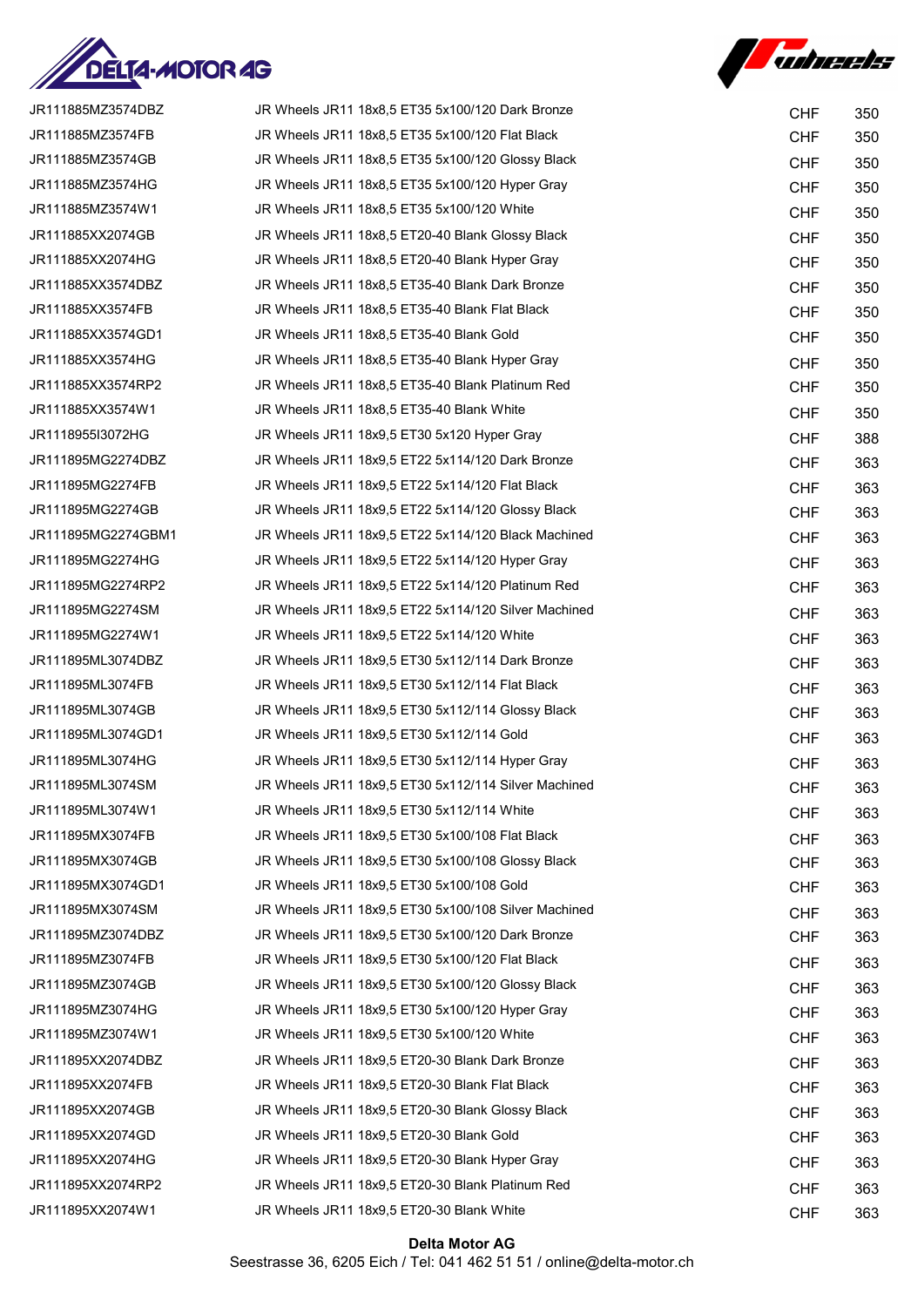



| JR1119115I2572GB  | JR Wheels JR11 19x11 ET25 5x120 Glossy Black        | <b>CHF</b> | 500 |
|-------------------|-----------------------------------------------------|------------|-----|
| JR1119115I2572HG  | JR Wheels JR11 19x11 ET25 5x120 Hyper Gray          | <b>CHF</b> | 500 |
| JR1119115L2566GB  | JR Wheels JR11 19x11 ET25 5x112 Glossy Black        | <b>CHF</b> | 500 |
| JR1119115X1574HG  | JR Wheels JR11 19x11 ET15-25 5H Blank Hyper Gray    | <b>CHF</b> | 475 |
| JR1119115X2574BF  | JR Wheels JR11 19x11 ET25 5H Blank Matt Black       | <b>CHF</b> | 475 |
| JR1119115X2574BZ  | JR Wheels JR11 19x11 ET25 5H Blank Bronze           | <b>CHF</b> | 475 |
| JR1119115X2574RP2 | JR Wheels JR11 19x11 ET25 5H Blank Platinum Red     | <b>CHF</b> | 475 |
| JR111911MG2574BF  | JR Wheels JR11 19x11 ET25 5x114/120 Matt Black      | <b>CHF</b> | 475 |
| JR111911MG2574BZ  | JR Wheels JR11 19x11 ET25 5x114/120 Bronze          | <b>CHF</b> | 475 |
| JR111911MG2574HG  | JR Wheels JR11 19x11 ET25 5x114/120 Hyper Gray      | <b>CHF</b> | 475 |
| JR111911MG2574W   | JR Wheels JR11 19x11 ET25 5x114/120 White           | <b>CHF</b> | 475 |
| JR1119855H4067BF  | JR Wheels JR11 19x8,5 ET40 5x114,3 Matt Black       | <b>CHF</b> | 450 |
| JR1119855H4067BZ  | JR Wheels JR11 19x8,5 ET40 5x114,3 Bronze           | <b>CHF</b> | 450 |
| JR1119855H4067GB  | JR Wheels JR11 19x8,5 ET40 5x114,3 Glossy Black     | <b>CHF</b> | 450 |
| JR1119855H4067HG  | JR Wheels JR11 19x8,5 ET40 5x114,3 Hyper Gray       | <b>CHF</b> | 450 |
| JR1119855I3572BF  | JR Wheels JR11 19x8,5 ET35 5x120 Matt Black         | <b>CHF</b> | 450 |
| JR1119855I3572BZ  | JR Wheels JR11 19x8,5 ET35 5x120 Bronze             | <b>CHF</b> | 450 |
| JR1119855I3572GB  | JR Wheels JR11 19x8,5 ET35 5x120 Gloss Black        | <b>CHF</b> | 450 |
| JR1119855I3572HG  | JR Wheels JR11 19x8,5 ET35 5x120 Hyper Gray         | <b>CHF</b> | 450 |
| JR1119855L4066BF  | JR Wheels JR11 19x8,5 ET40 5x112 Matt Black         | <b>CHF</b> | 450 |
| JR1119855L4066BZ  | JR Wheels JR11 19x8,5 ET40 5x112 Matt Bronze        | <b>CHF</b> | 450 |
| JR1119855L4066GB  | JR Wheels JR11 19x8,5 ET40 5x112 Glossy Black       | <b>CHF</b> | 450 |
| JR1119855L4066HG  | JR Wheels JR11 19x8,5 ET40 5x112 Hyper Gray         | <b>CHF</b> | 450 |
| JR1119855L4066HS1 | JR Wheels JR11 19x8,5 ET40 5x112 Hyper Silver       | <b>CHF</b> | 450 |
| JR1119855M4065GB  | JR Wheels JR11 19x8,5 ET40 5x108 Glossy Black       | <b>CHF</b> | 450 |
| JR1119855X2574BF  | JR Wheels JR11 19x8,5 ET25-40 5H Blank Matt Black   | <b>CHF</b> | 425 |
| JR1119855X2574BZ  | JR Wheels JR11 19x8,5 ET25-40 5H Blank Bronze       | <b>CHF</b> | 425 |
| JR1119855X2574GB  | JR Wheels JR11 19x8,5 ET25-40 5H Blank Glossy Black | <b>CHF</b> | 425 |
| JR1119855X2574HG  | JR Wheels JR11 19x8,5 ET25-40 5H Blank Hyper Gray   | <b>CHF</b> | 425 |
| JR1119855X2574HS1 | JR Wheels JR11 19x8,5 ET25-40 5H Blank Hyper Silver | <b>CHF</b> | 425 |
| JR1119855X2574RP2 | JR Wheels JR11 19x8,5 ET25-40 5H Blank Platinum Red | <b>CHF</b> | 425 |
| JR1119855X3574BF  | JR Wheels JR11 19x8,5 ET35-40 5H Blank Matt Black   | <b>CHF</b> | 425 |
| JR1119855X3574BZ  | JR Wheels JR11 19x8,5 ET35-40 5H Blank Bronze       | <b>CHF</b> | 425 |
| JR1119855X3574GB  | JR Wheels JR11 19x8,5 ET35-40 5H Blank Glossy Black | <b>CHF</b> | 425 |
| JR1119855X3574HG  | JR Wheels JR11 19x8,5 ET35-40 5H Blank Hyper Gray   | <b>CHF</b> | 425 |
| JR1119855X3574HS1 | JR Wheels JR11 19x8,5 ET35-40 5H Blank Hyper Silver | <b>CHF</b> | 425 |
| JR1119855X3574W   | JR Wheels JR11 19x8,5 ET35-40 5H Blank White        | <b>CHF</b> | 425 |
| JR111985MG2074BF  | JR Wheels JR11 19x8,5 ET20 5x114/120 Matt Black     | <b>CHF</b> | 425 |
| JR111985MG2074BZ  | JR Wheels JR11 19x8,5 ET20 5x114/120 Bronze         | <b>CHF</b> | 425 |
| JR111985MG2074HG  | JR Wheels JR11 19x8,5 ET20 5x114/120 Hyper Gray     | <b>CHF</b> | 425 |
| JR111985ML4074BF  | JR Wheels JR11 19x8,5 ET40 5x112/114,3 Matt Black   | <b>CHF</b> | 425 |
| JR111985ML4074BZ  | JR Wheels JR11 19x8,5 ET40 5x112/114,3 Bronze       | <b>CHF</b> | 425 |
| JR111985ML4074GB  | JR Wheels JR11 19x8,5 ET40 5x112/114,3 Glossy Black | <b>CHF</b> | 425 |
| JR111985ML4074HG  | JR Wheels JR11 19x8,5 ET40 5x112/114,3 Hyper Gray   | <b>CHF</b> | 425 |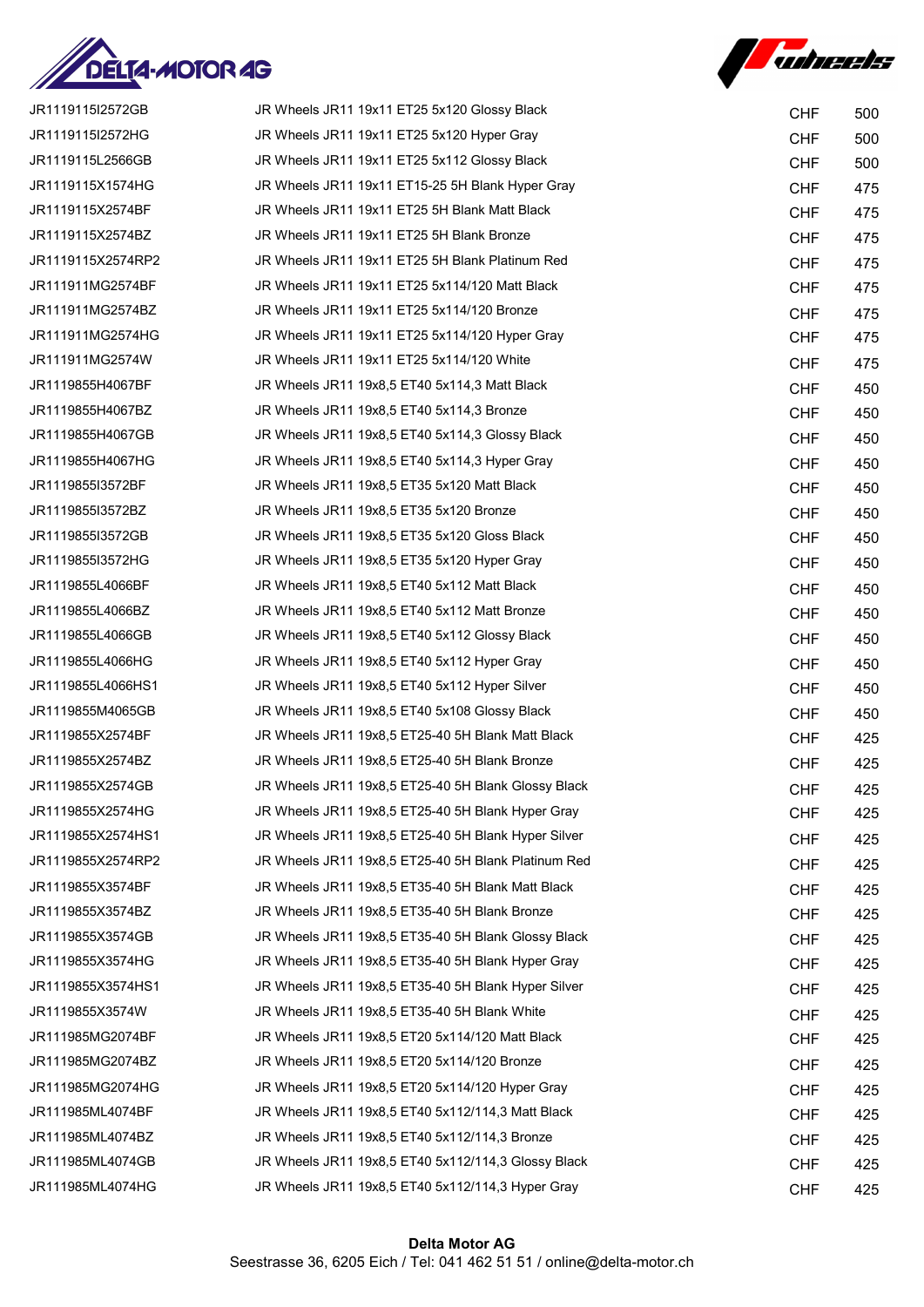



| JR111985MZ3574BF  | JR Wheels JR11 19x8,5 ET35 5x100/120 Matt Black     | <b>CHF</b> | 425 |
|-------------------|-----------------------------------------------------|------------|-----|
| JR111985MZ3574BZ  | JR Wheels JR11 19x8,5 ET35 5x100/120 Bronze         | <b>CHF</b> | 425 |
| JR111985MZ3574HG  | JR Wheels JR11 19x8,5 ET35 5x100/120 Hyper Gray     | <b>CHF</b> | 425 |
| JR1119955I2272HG  | JR Wheels JR11 19x9,5 ET22 5x120 Hyper Gray         | <b>CHF</b> | 475 |
| JR1119955I3572BF  | JR Wheels JR11 19x9,5 ET35 5x120 Matt Black         | <b>CHF</b> | 475 |
| JR1119955I3572BZ  | JR Wheels JR11 19x9,5 ET35 5x120 Bronze             | <b>CHF</b> | 475 |
| JR1119955I3572GB  | JR Wheels JR11 19x9,5 ET35 5x120 Glossy Black       | <b>CHF</b> | 475 |
| JR1119955I3572HG  | JR Wheels JR11 19x9,5 ET35 5x120 Hyper Gray         | <b>CHF</b> | 475 |
| JR1119955L2266BF  | JR Wheels JR11 19x9,5 ET22 5x112 Matt Black         | <b>CHF</b> | 475 |
| JR1119955L3566BF  | JR Wheels JR11 19x9,5 ET35 5x112 Matt Black         | <b>CHF</b> | 475 |
| JR1119955L3566BZ  | JR Wheels JR11 19x9,5 ET35 5x112 Bronze             | <b>CHF</b> | 475 |
| JR1119955L3566GB  | JR Wheels JR11 19x9,5 ET35 5x112 Glossy Black       | <b>CHF</b> | 475 |
| JR1119955L3566HG  | JR Wheels JR11 19x9,5 ET35 5x112 Hyper Gray         | <b>CHF</b> | 475 |
| JR1119955X2274BF  | JR Wheels JR11 19x9.5 ET22-35 5H Blank Matt Black   | <b>CHF</b> | 450 |
| JR1119955X2274BZ  | JR Wheels JR11 19x9.5 ET22-35 5H Blank Bronze       | <b>CHF</b> | 450 |
| JR1119955X2274GB  | JR Wheels JR11 19x9,5 ET22-35 5H Blank Glossy Black | <b>CHF</b> | 450 |
| JR1119955X2274HG  | JR Wheels JR11 19x9,5 ET22-35 5H Blank Hyper Gray   | <b>CHF</b> | 450 |
| JR1119955X2274HS1 | JR Wheels JR11 19x9,5 ET22-35 5H Blank Hyper Silver | <b>CHF</b> | 450 |
| JR1119955X2274RP2 | JR Wheels JR11 19x9,5 ET22-35 5H Blank Platinum Red | <b>CHF</b> | 450 |
| JR1119955X3574GB  | JR Wheels JR11 19x9,5 ET35 5H Blank Glossy Black    | <b>CHF</b> | 450 |
| JR1119955X3574W   | JR Wheels JR11 19x9,5 ET35 5H Blank White           | <b>CHF</b> | 450 |
| JR111995MG2274BF  | JR Wheels JR11 19x9,5 ET22 5x114/120 Matt Black     | <b>CHF</b> | 450 |
| JR111995MG2274BZ  | JR Wheels JR11 19x9,5 ET22 5x114/120 Bronze         | <b>CHF</b> | 450 |
| JR111995MG2274HG  | JR Wheels JR11 19x9,5 ET22 5x114/120 Hyper Gray     | <b>CHF</b> | 450 |
| JR111995MG2274W   | JR Wheels JR11 19x9,5 ET22 5x114/120 White          | <b>CHF</b> | 450 |
| JR111995ML3574BF  | JR Wheels JR11 19x9,5 ET35 5x112/114 Matt Black     | <b>CHF</b> | 450 |
| JR111995ML3574BZ  | JR Wheels JR11 19x9,5 ET35 5x112/114,3 Bronze       | <b>CHF</b> | 450 |
| JR111995ML3574HG  | JR Wheels JR11 19x9,5 ET35 5x112/114,3 Hyper Gray   | <b>CHF</b> | 450 |
| JR111995MZ3574BF  | JR Wheels JR11 19x9.5 ET35 5x100/120 Matt Black     | <b>CHF</b> | 450 |
| JR111995MZ3574BZ  | JR Wheels JR11 19x9,5 ET35 5x100/120 Bronze         | <b>CHF</b> | 450 |
| JR111995MZ3574HG  | JR Wheels JR11 19x9.5 ET35 5x100/120 Hyper Gray     | <b>CHF</b> | 450 |
| JR1120105I4072GB  | JR Wheels JR11 20x10 ET40 5x120 Gloss Black         | <b>CHF</b> | 550 |
| JR1120105I4072HG  | JR Wheels JR11 20x10 ET40 5x120 Hyper Gray          | <b>CHF</b> | 550 |
| JR1120105I4072MBZ | JR Wheels JR11 20x10 ET40 5x120 Matt Bronze         | <b>CHF</b> | 550 |
| JR1120105L3066HG  | JR Wheels JR11 20x10 ET30 5x112 Hyper Gray          | <b>CHF</b> | 550 |
| JR1120105L4066GB  | JR Wheels JR11 20x10 ET40 5x112 Gloss Black         | <b>CHF</b> | 550 |
| JR1120105L4066HG  | JR Wheels JR11 20x10 ET40 5x112 Hyper Gray          | <b>CHF</b> | 550 |
| JR1120105L4066MBZ | JR Wheels JR11 20x10 ET40 5x112 Matt Bronze         | <b>CHF</b> | 550 |
| JR1120105X2074BF  | JR Wheels JR11 20x10 ET20-40 5H Blank Matt Black    | <b>CHF</b> | 525 |
| JR1120105X2074GB  | JR Wheels JR11 20x10 ET20-40 5H Blank Glossy Black  | <b>CHF</b> | 525 |
| JR1120105X2074HG  | JR Wheels JR11 20x10 ET20-40 5H Blank Hyper Gray    | <b>CHF</b> | 525 |
| JR1120105X2074HS1 | JR Wheels JR11 20x10 ET20-40 5H Blank Hyper Silver  | <b>CHF</b> | 525 |
| JR1120105X2074MBZ | JR Wheels JR11 20x10 ET20-40 5H Blank Matt Bronze   | <b>CHF</b> | 525 |
| JR1120105X4074BF  | JR Wheels JR11 20x10 ET40 5H Blank Matt Black       | <b>CHF</b> | 525 |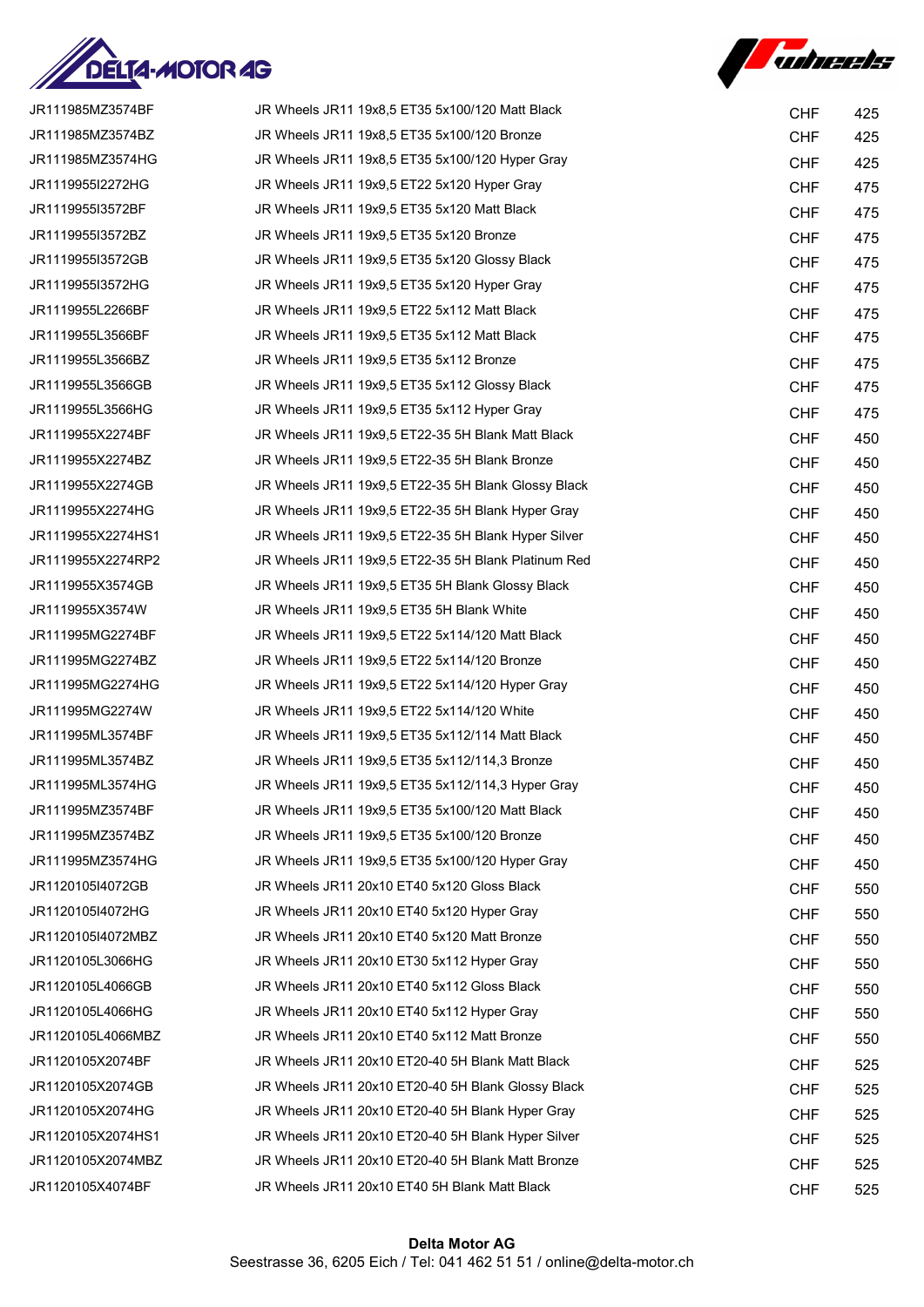



| JR1120105X4074GB    | JR Wheels JR11 20x10 ET40 5H BLANK Gloss Black      | <b>CHF</b> | 525 |
|---------------------|-----------------------------------------------------|------------|-----|
| JR1120105X4074HG    | JR Wheels JR11 20x10 ET40 5H Blank Hyper Gray       | <b>CHF</b> | 525 |
| JR1120105X4074HS1   | JR Wheels JR11 20x10 ET40 5H BLANK Hyper Silver     | <b>CHF</b> | 525 |
| JR1120105X4074MBZ   | JR Wheels JR11 20x10 ET40 5H Blank Matt Bronze      | <b>CHF</b> | 525 |
| JR1120115I2072HB    | JR Wheels JR11 20x11 ET20 5x120 Hyper Black         | <b>CHF</b> | 525 |
| JR1120115L3066HG    | JR Wheels JR11 20x11 ET30 5x112 Hyper Gray          | <b>CHF</b> | 575 |
| JR1120115X2074BF    | JR Wheels JR11 20x11 ET20-30 5H Blank Matt Black    | <b>CHF</b> | 550 |
| JR1120115X2074GB    | JR Wheels JR11 20x11 ET20-30 5H Blank Glossy Black  | <b>CHF</b> | 550 |
| JR1120115X2074HG    | JR Wheels JR11 20x11 ET20-30 5H Blank Hyper Gray    | <b>CHF</b> | 550 |
| JR1120115X2074HS1   | JR Wheels JR11 20x11 ET20-30 5H Blank Hyper Silver  | <b>CHF</b> | 550 |
| JR1120115X2074MBZ   | JR Wheels JR11 20x11 ET20-30 5H Blank Matt Bronze   | <b>CHF</b> | 550 |
| JR112011F25X3074BF  | JR Wheels JR11 20x11 ET30-52 5H Blank Matt Black    | <b>CHF</b> | 550 |
| JR112011F25X3074GB  | JR Wheels JR11 20x11 ET30-52 5H Blank Glossy Black  | <b>CHF</b> | 550 |
| JR112011F25X3074HG  | JR Wheels JR11 20x11 ET30-52 5H Blank Hyper Gray    | <b>CHF</b> | 550 |
| JR112011F25X3074MBZ | JR Wheels JR11 20x11 ET30-52 5H Blank Matt Bronze   | <b>CHF</b> | 550 |
| JR1120125X2074GB    | JR Wheels JR11 20x12 ET20-42 5H Blank Glossy Black  | <b>CHF</b> | 575 |
| JR1120125X2074HG    | JR Wheels JR11 20x12 ET20-42 5H Blank Hyper Gray    | <b>CHF</b> | 575 |
| JR1120125X2074MBZ   | JR Wheels JR11 20x12 ET20-42 5H Blank Matt Bronze   | <b>CHF</b> | 575 |
| JR1120855I3572GB    | JR Wheels JR11 20x8,5 ET35 5x120 Glossy Black       | <b>CHF</b> | 525 |
| JR1120855I3572HG    | JR Wheels JR11 20x8,5 ET35 5x120 Hyper Gray         | <b>CHF</b> | 525 |
| JR1120855I3572MBZ   | JR Wheels JR11 20x8,5 ET35 5x120 Matt Bronze        | <b>CHF</b> | 525 |
| JR1120855L3566BF    | JR Wheels JR11 20x8,5 ET35 5x112 Matt Black         | <b>CHF</b> | 525 |
| JR1120855L3566GB    | JR Wheels JR11 20x8,5 ET35 5x112 Gloss Black        | <b>CHF</b> | 525 |
| JR1120855L3566HG    | JR Wheels JR11 20x8,5 ET35 5x112 Hyper Gray         | <b>CHF</b> | 525 |
| JR1120855L3566MBZ   | JR Wheels JR11 20x8,5 ET35 5x112 Matt Bronze        | <b>CHF</b> | 525 |
| JR1120855X2074BF    | JR Wheels JR11 20x8,5 ET20-35 5H Blank Matt Black   | <b>CHF</b> | 488 |
| JR1120855X2074GB    | JR Wheels JR11 20x8,5 ET20-35 5H Blank Glossy Black | <b>CHF</b> | 488 |
| JR1120855X2074HG    | JR Wheels JR11 20x8,5 ET20-35 5H Blank Hyper Gray   | <b>CHF</b> | 488 |
| JR1120855X2074HS1   | JR Wheels JR11 20x8,5 ET20-35 5H Blank Hyper Silver | <b>CHF</b> | 488 |
| JR1120855X2074MBZ   | JR Wheels JR11 20x8,5 ET20-35 5H Blank Matt Bronze  | <b>CHF</b> | 488 |
| JR1120855X3574BF    | JR Wheels JR11 20x8,5 ET35 5H Blank Matt Black      | <b>CHF</b> | 488 |
| JR1120855X3574GB    | JR Wheels JR11 20x8,5 ET35 5H Blank Glossy Black    | <b>CHF</b> | 488 |
| JR1120855X3574HG    | JR Wheels JR11 20x8,5 ET35 5H BLANK Hyper Gray      | <b>CHF</b> | 488 |
| JR1120855X3574MBZ   | JR Wheels JR11 20x8,5 ET35 5H Blank Matt Bronze     | <b>CHF</b> | 488 |
|                     |                                                     |            |     |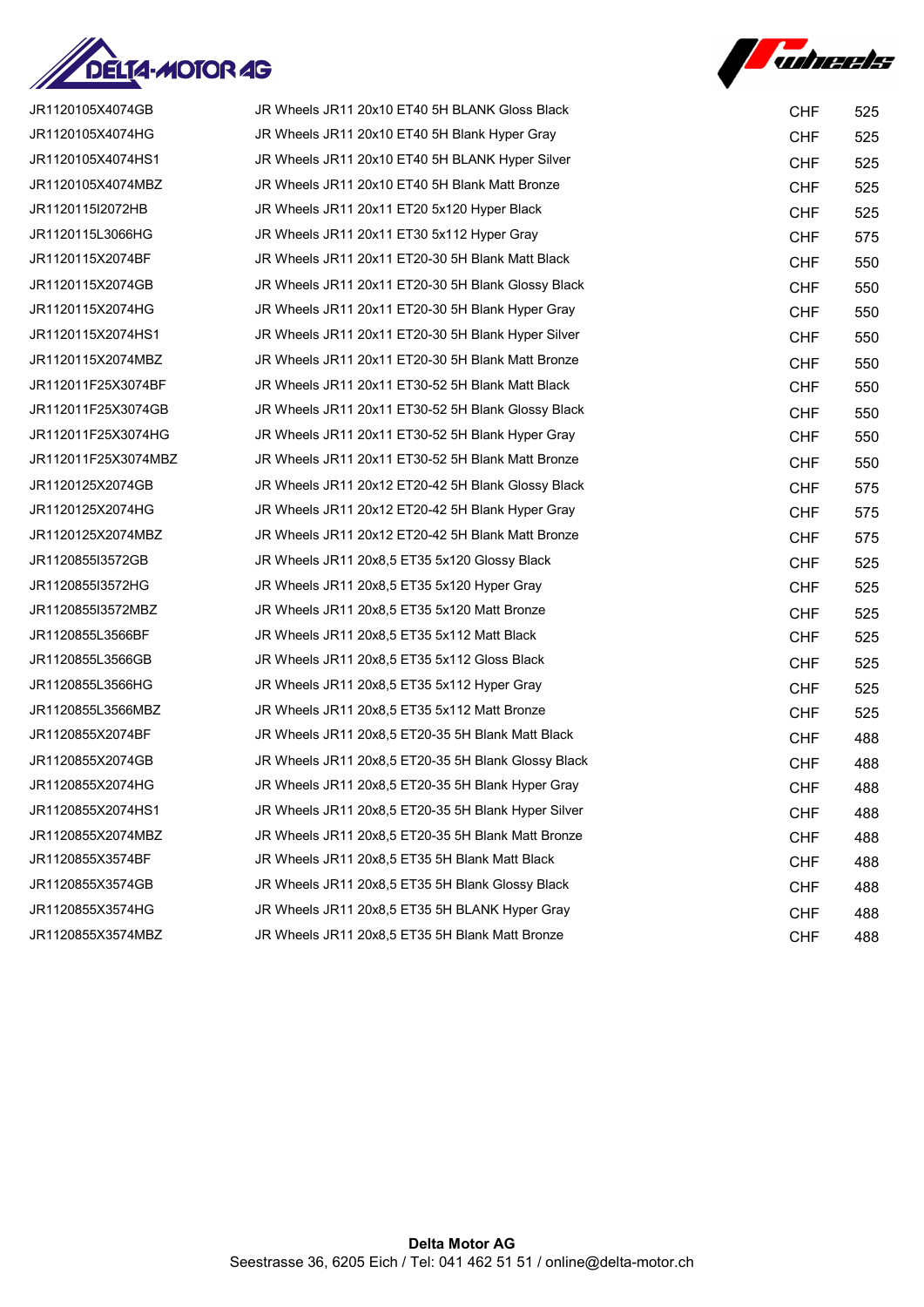



| JR12157142673DABZ | JR Wheels JR12 15x7,5 ET26 4x100/108 Dark Anodize Bronze | <b>CHF</b> | 225 |
|-------------------|----------------------------------------------------------|------------|-----|
| JR12157142673GB   | JR Wheels JR12 15x7,5 ET26 4x100/108 Gloss Black         | <b>CHF</b> | 225 |
| JR12157142673GM   | JR Wheels JR12 15x7,5 ET26 4x100/108 Gun Metal           | <b>CHF</b> | 225 |
| JR12157142673HS   | JR Wheels JR12 15x7,5 ET26 4x100/108 Hyper Silver        | <b>CHF</b> | 225 |
| JR12157542673DABZ | JR Wheels JR12 15x7,5 ET26 4x100/114 Dark Anodize Bronze | <b>CHF</b> | 225 |
| JR12157542673GB   | JR Wheels JR12 15x7,5 ET26 4x100/114 Gloss Black         | <b>CHF</b> | 225 |
| JR12157542673GD   | JR Wheels JR12 15x7,5 ET26 4x100/114 Gold                | <b>CHF</b> | 225 |
| JR12157542673GM   | JR Wheels JR12 15x7,5 ET26 4x100/114 Gun Metal           | <b>CHF</b> | 225 |
| JR12157542673HS   | JR Wheels JR12 15x7,5 ET26 4x100/114 Hyper Silver        | <b>CHF</b> | 225 |
| JR12157542673W    | JR Wheels JR12 15x7,5 ET26 4x100/114 White               | <b>CHF</b> | 225 |
| JR12158541373DABZ | JR Wheels JR12 15x8,5 ET13 4x100/114 Dark Anodize Bronze | <b>CHF</b> | 238 |
| JR12158541373GB   | JR Wheels JR12 15x8,5 ET13 4x100/114 Gloss Black         | <b>CHF</b> | 238 |
| JR12158541373GD   | JR Wheels JR12 15x8,5 ET13 4x100/114 Gold                | <b>CHF</b> | 238 |
| JR12158541373GM   | JR Wheels JR12 15x8,5 ET13 4x100/114 Gun Metal           | <b>CHF</b> | 238 |
| JR12158541373HS   | JR Wheels JR12 15x8,5 ET13 4x100/114 Hyper Silver        | <b>CHF</b> | 238 |
| JR12158541373W    | JR Wheels JR12 15x8,5 ET13 4x100/114 White               | <b>CHF</b> | 238 |
| JR12168041573BZ   | JR Wheels JR12 16x8 ET15 4x100/114 Bronze                | <b>CHF</b> | 275 |
| JR12168041573GB   | JR Wheels JR12 16x8 ET15 4x100/114 Gloss Black           | <b>CHF</b> | 275 |
| JR12168041573HS   | JR Wheels JR12 16x8 ET15 4x100/114 Hyper Silver          | <b>CHF</b> | 275 |
| JR121680XX2073HS  | JR Wheels JR12 16x8 ET20-22 Blank Hyper Silver           | <b>CHF</b> | 275 |
| JR12168142273HS   | JR Wheels JR12 16x8 ET22 4x100/108 Hyper Silver          | <b>CHF</b> | 275 |
| JR12168143373HS   | JR Wheels JR12 16x8 ET33 4x100/108 Hyper Silver          | <b>CHF</b> | 275 |
| JR12169041073GB   | JR Wheels JR12 16x9 ET10 4x100/114 Gloss Black           | <b>CHF</b> | 288 |
| JR12169041073HS   | JR Wheels JR12 16x9 ET10 4x100/114 Hyper Silver          | <b>CHF</b> | 288 |
| JR121690XX2073HS  | JR Wheels JR12 16x9 ET20 Blank Hyper Silver              | <b>CHF</b> | 288 |
| JR12178043373BZ   | JR Wheels JR12 17x8 ET33 4x100/114 Bronze                | <b>CHF</b> | 288 |
| JR12178043373GB   | JR Wheels JR12 17x8 ET33 4x100/114 Gloss Black           | <b>CHF</b> | 288 |
| JR12178043373HS   | JR Wheels JR12 17x8 ET33 4x100/114 Hyper Silver          | <b>CHF</b> | 288 |
| JR12178053373BZ   | JR Wheels JR12 17x8 ET33 5x100/114 Bronze                | <b>CHF</b> | 288 |
| JR12178053373GB   | JR Wheels JR12 17x8 ET33 5x100/114 Gloss Black           | <b>CHF</b> | 288 |
| JR12178053373GM   | JR Wheels JR12 17x8 ET33 5x100/114 Gun Metal             | <b>CHF</b> | 288 |
| JR12178053373HS   | JR Wheels JR12 17x8 ET33 5x100/114 Hyper Silver          | <b>CHF</b> | 288 |
| JR12178053373W    | JR Wheels JR12 17x8 ET33 5x100/114 White                 | <b>CHF</b> | 288 |
| JR121780MP3573GB  | JR Wheels JR12 17x8 ET35 5x112/120 Gloss Black           | <b>CHF</b> | 288 |
| JR121780MP3573HS  | JR Wheels JR12 17x8 ET35 5x112/120 Hyper Silver          | <b>CHF</b> | 288 |
| JR12178XX3574GB   | JR Wheels JR12 17x8 ET35 Blank Gloss Black               | <b>CHF</b> | 288 |
| JR12178XX3574HS   | JR Wheels JR12 17x8 ET35 Blank Hyper Silver              | <b>CHF</b> | 288 |
| JR12178XX3574W    | JR Wheels JR12 17x8 ET35 Blank White                     | <b>CHF</b> | 288 |
| JR12179042573BZ   | JR Wheels JR12 17x9 ET25 4x100/114 Bronze                | <b>CHF</b> | 325 |
| JR12179042573GB   | JR Wheels JR12 17x9 ET25 4x100/114 Gloss Black           | <b>CHF</b> | 325 |
| JR12179042573HS   | JR Wheels JR12 17x9 ET25 4x100/114 Hyper Silver          | <b>CHF</b> | 325 |
| JR12179052573BZ   | JR Wheels JR12 17x9 ET25 5x100/114 Bronze                | <b>CHF</b> | 325 |
| JR12179052573GB   | JR Wheels JR12 17x9 ET25 5x100/114 Gloss Black           | <b>CHF</b> | 325 |
| JR12179052573GM   | JR Wheels JR12 17x9 ET25 5x100/114 Gun Metal             | <b>CHF</b> | 325 |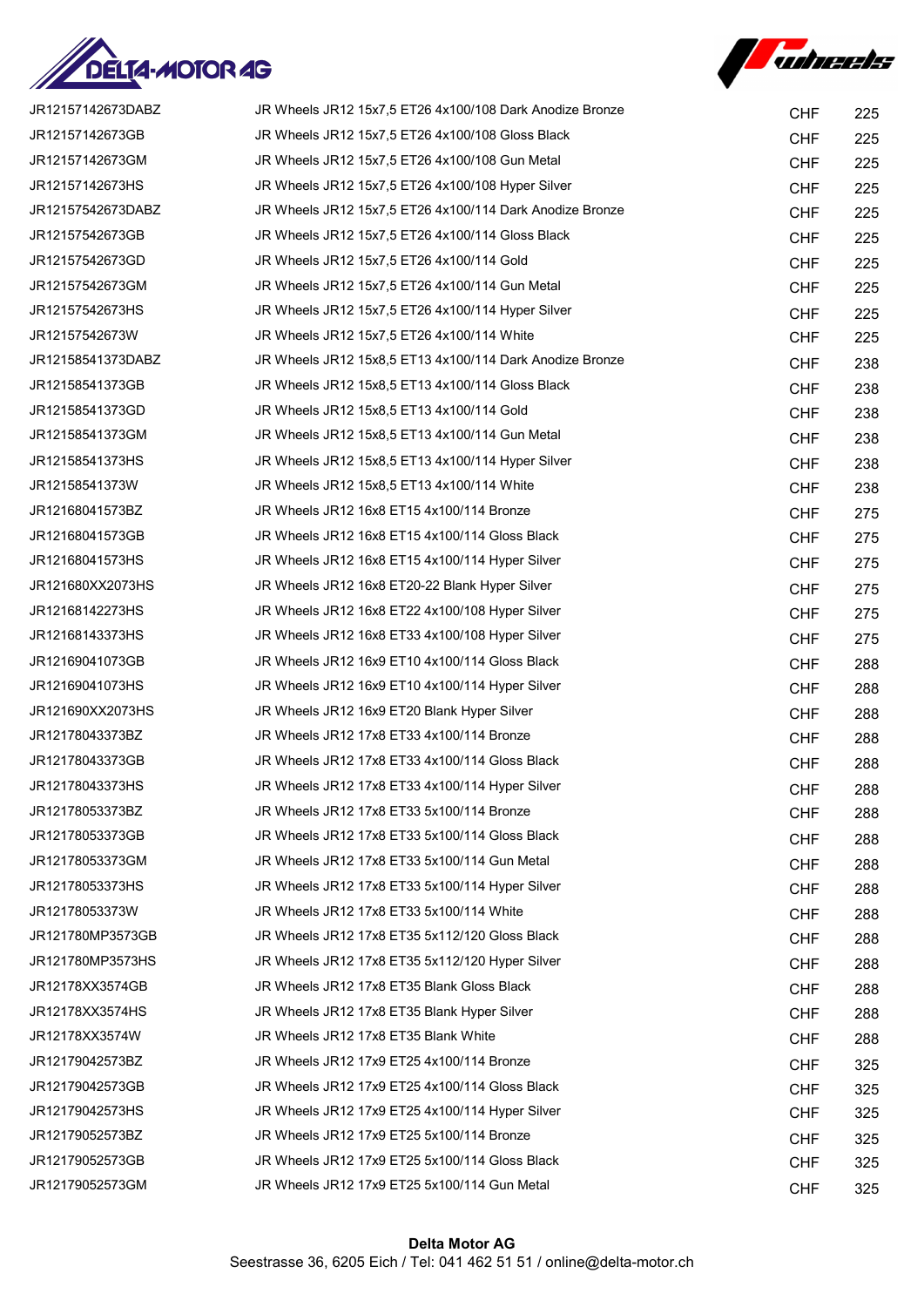



| JR12179052573HS  | JR Wheels JR12 17x9 ET25 5x100/114 Hyper Silver   | <b>CHF</b> | 325 |
|------------------|---------------------------------------------------|------------|-----|
| JR121790MP2573GB | JR Wheels JR12 17x9 ET25 5x112/120 Gloss Black    | <b>CHF</b> | 325 |
| JR121790MP2573HS | JR Wheels JR12 17x9 ET25 5x112/120 Hyper Silver   | <b>CHF</b> | 325 |
| JR12179XX2574GB  | JR Wheels JR12 17x9 ET25 Blank Gloss Black        | <b>CHF</b> | 325 |
| JR12179XX2574HS  | JR Wheels JR12 17x9 ET25 Blank Hyper Silver       | <b>CHF</b> | 325 |
| JR12179XX2574W   | JR Wheels JR12 17x9 ET25 Blank White              | <b>CHF</b> | 325 |
| JR121810MG0074BZ | JR Wheels JR12 18x10 ET0 5x114,3/120 Bronze       | <b>CHF</b> | 388 |
| JR121810MG0074GB | JR Wheels JR12 18x10 ET0 5x114/120 Gloss Black    | <b>CHF</b> | 388 |
| JR121810MG0074HS | JR Wheels JR12 18x10 ET0 5x114,3/120 Hyper Silver | <b>CHF</b> | 388 |
| JR121810MG0074W  | JR Wheels JR12 18x10 ET0 5x114, 3/120 White       | <b>CHF</b> | 388 |
| JR121810MG2074BZ | JR Wheels JR12 18x10 ET20 5x114/120 Bronze        | <b>CHF</b> | 388 |
| JR121810MG2074GB | JR Wheels JR12 18x10 ET20 5x114/120 Gloss Black   | <b>CHF</b> | 388 |
| JR121810MG2074GM | JR Wheels JR12 18x10 ET20 5x114/120 Gun Metal     | <b>CHF</b> | 388 |
| JR121810MG2074HS | JR Wheels JR12 18x10 ET20 5x114/120 Hyper Silver  | <b>CHF</b> | 388 |
| JR121810MG2074W  | JR Wheels JR12 18x10 ET20 5x114/120 White         | <b>CHF</b> | 388 |
| JR121810XX2074HS | JR Wheels JR12 18x10 ET20-22 Blank Hyper Silver   | <b>CHF</b> | 388 |
| JR121890MG2574BZ | JR Wheels JR12 18x9 ET25 5x114/120 Bronze         | <b>CHF</b> | 375 |
| JR121890MG2574GB | JR Wheels JR12 18x9 ET25 5x114/120 Gloss Black    | <b>CHF</b> | 375 |
| JR121890MG2574GM | JR Wheels JR12 18x9 ET25 5x114/120 Gun Metal      | <b>CHF</b> | 375 |
| JR121890MG2574HS | JR Wheels JR12 18x9 ET25 5x114/120 Hyper Silver   | <b>CHF</b> | 375 |
| JR121890MG2574W  | JR Wheels JR12 18x9 ET25 5x114/120 White          | <b>CHF</b> | 375 |
| JR121890ML3074HS | JR Wheels JR12 18x9 ET30 5x112/114,3 Hyper Silver | <b>CHF</b> | 375 |
| JR121890MZ3074BZ | JR Wheels JR12 18x9 ET30 5x100/120 Bronze         | <b>CHF</b> | 345 |
| JR121890XX2574GB | JR Wheels JR12 18x9 ET25-27 Blank Gloss Black     | <b>CHF</b> | 345 |
| JR121890XX2574HS | JR Wheels JR12 18x9 ET25-27 Blank Hyper Silver    | <b>CHF</b> | 375 |
|                  |                                                   |            |     |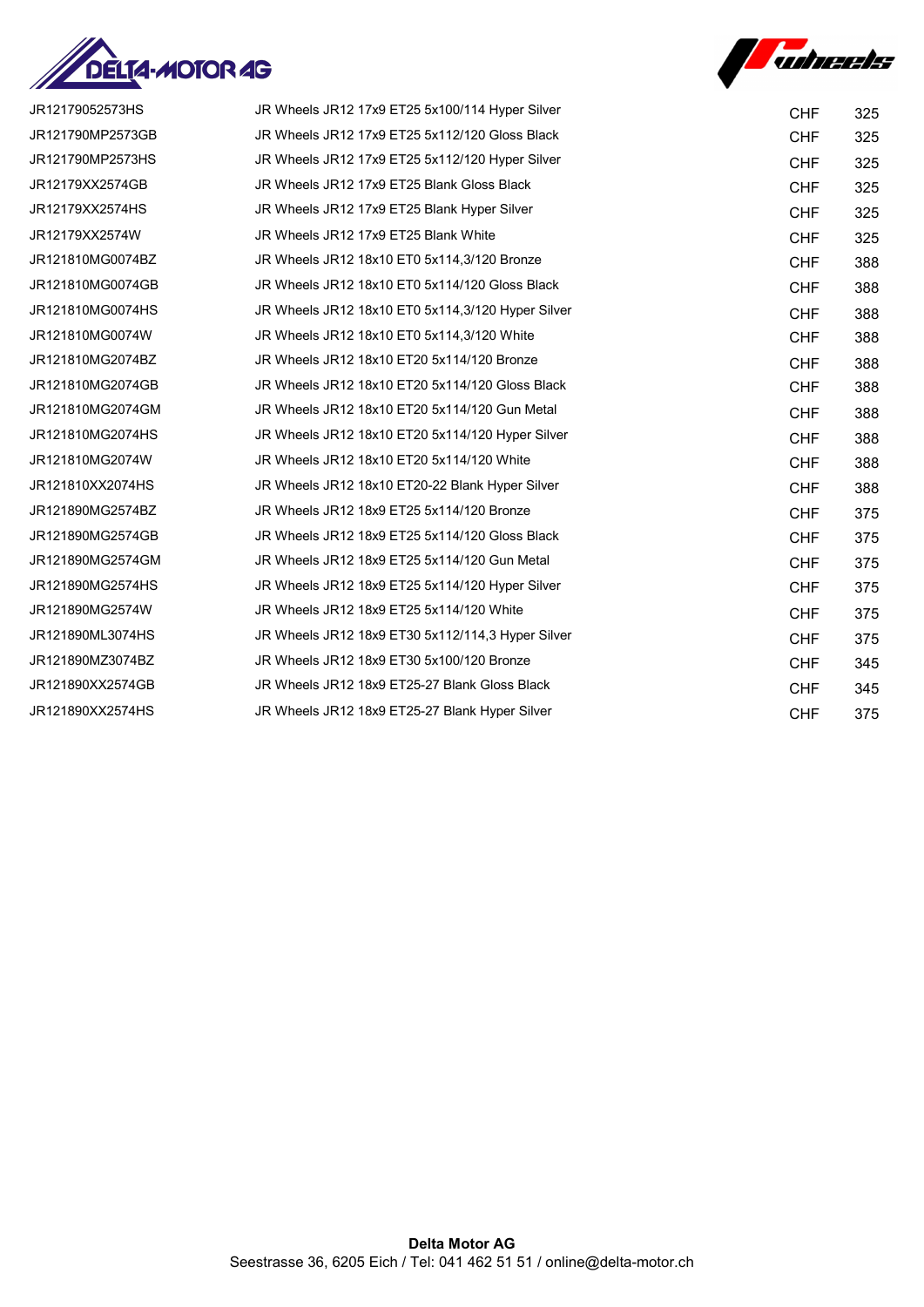



| JR14158042067BMBF  | JR Wheels JR14 15x8 ET20 4x100 Black Bronze Finish               | CHF        | 225 |
|--------------------|------------------------------------------------------------------|------------|-----|
| JR14158042074BM    | JR Wheels JR14 15x8 ET20 4x100 Gloss Black Machined Face         | CHF        | 225 |
| JR141580XX2067BM   | JR Wheels JR14 15x8 ET20-25 Blank Gloss Black Machined Face      | CHF        | 225 |
| JR141580XX2067BMBF | JR Wheels JR14 15x8 ET20-25 Blank Black Bronze Finish            | CHF        | 225 |
| JR14168041574BM    | JR Wheels JR14 16x8 ET15 4x100 Gloss Black Machined Face         | CHF        | 263 |
| JR14168041574BMBF  | JR Wheels JR14 16x8 ET15 4x100 Black Bronze Finish               | <b>CHF</b> | 263 |
| JR14168042574BM    | JR Wheels JR14 16x8 ET25 4x100 Gloss Black Machined Face         | CHF        | 263 |
| JR141680XX2567BM   | JR Wheels JR14 16x8 ET25 BLANK Gloss Black Machined Face         | <b>CHF</b> | 263 |
| JR141680XX2567BMBF | JR Wheels JR14 16x8 ET25 Blank Black Bronze Finish               | <b>CHF</b> | 263 |
| JR14169041074BM    | JR Wheels JR14 16x9 ET10 4x100 Gloss Black Machined Face         | CHF        | 275 |
| JR141785XX1574BM   | JR Wheels JR14 17x8.5 ET15 Blank Gloss Black Machined Face       | <b>CHF</b> | 275 |
| JR1418855H4074BM   | JR Wheels JR14 18x8,5 ET40 5x114,3 Gloss Black Machined Face     | CHF.       | 318 |
| JR1418855X3574BM   | JR Wheels JR14 18x8.5 ET35-40 5H Blank Gloss Black Machined Face | CHF        | 350 |
| JR1418955K3574BM   | JR Wheels JR14 18x9.5 ET35 5x100 Gloss Black Machined Face       | CHF        | 330 |
|                    |                                                                  |            |     |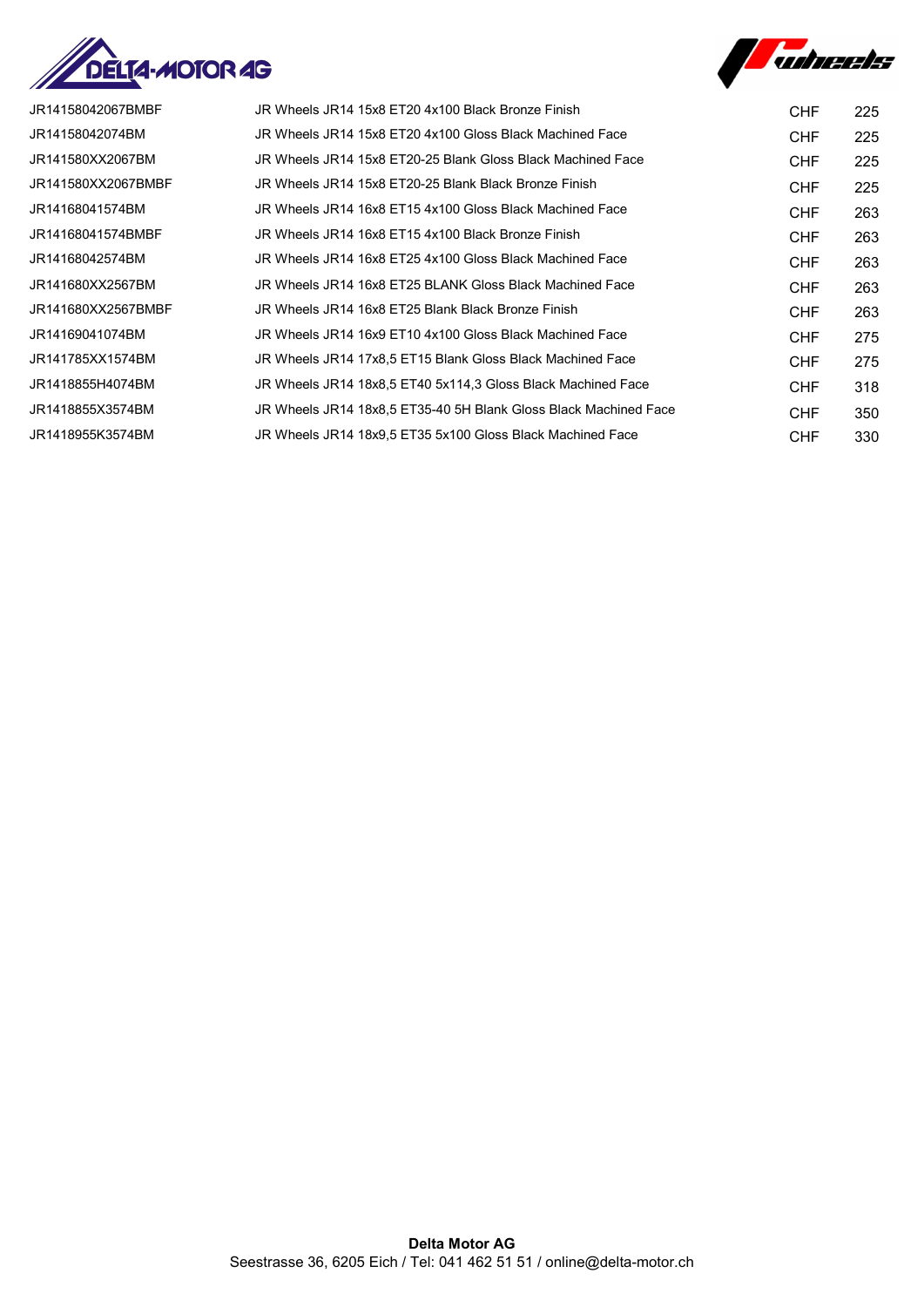



| JR151580XX2074SM | JR Wheels JR15 15x8 ET20 Blank Machined Silver       | <b>CHF</b> | 225 |
|------------------|------------------------------------------------------|------------|-----|
| JR15158142074SM  | JR Wheels JR15 15x8 ET20 4x100/108 Machined Silver   | <b>CHF</b> | 225 |
| JR151680XX2574SM | JR Wheels JR15 16x8 ET25 Blank Silver Machined       | <b>CHF</b> | 263 |
| JR15168142574SM  | JR Wheels JR15 16x8 ET25 4x100/108 Machined Silver   | <b>CHF</b> | 263 |
| JR151690XX2074SM | JR Wheels JR15 16x9 ET20 Blank Silver Machined       | <b>CHF</b> | 300 |
| JR15178043574S   | JR Wheels JR15 17x8 ET35 4x100/114 Machined Silver   | <b>CHF</b> | 313 |
| JR15178053574S   | JR Wheels JR15 17x8 ET35 5x100/114 Machined Silver   | <b>CHF</b> | 313 |
| JR151780XX3574S  | JR Wheels JR15 17x8 ET35 Blank Silver Machined       | <b>CHF</b> | 313 |
| JR151780XX3574W  | JR Wheels JR15 17x8 ET35 Blank White                 | <b>CHF</b> | 313 |
| JR15178142574S   | JR Wheels JR15 17x8 ET25 4x100/108 Machined Silver   | <b>CHF</b> | 263 |
| JR15178MF3574S   | JR Wheels JR15 17x8 ET35 5x108/114,3 Machined Silver | <b>CHF</b> | 313 |
| JR15178MX3574S   | JR Wheels JR15 17x8 ET35 5x108/112 Machined Silver   | <b>CHF</b> | 313 |
| JR151790XX2574S  | JR Wheels JR15 17x9 ET25 Blank Silver Machined       | <b>CHF</b> | 325 |
| JR15179142574S   | JR Wheels JR15 17x9 ET25 4x100/108 Machined Silver   | <b>CHF</b> | 275 |
| JR1518855L4066S  | JR Wheels JR15 18x8.5 ET40 5x112 Machined Silver     | <b>CHF</b> | 413 |
| JR151885XX2074S  | JR Wheels JR15 18x8,5 ET20-40 Blank Machined Silver  | <b>CHF</b> | 375 |
| JR151885XX4074S  | JR Wheels JR15 18x8,5 ET40 Blank Machined Silver     | <b>CHF</b> | 375 |
| JR151895MG2274S  | JR Wheels JR15 18x9,5 ET22 5x114/120 Machined Silver | <b>CHF</b> | 330 |
| JR151895ML4074W  | JR Wheels JR15 18x9,5 ET40 5x112/114 White           | <b>CHF</b> | 330 |
| JR151895XX2074S  | JR Wheels JR15 18x9.5 ET20-40 Blank Machined Silver  | <b>CHF</b> | 400 |
| JR1519105X3574S  | JR Wheels JR15 19x10 ET35 Blank Silver Machined      | <b>CHF</b> | 463 |
| JR1519855X2074S  | JR Wheels JR15 19x8,5 ET20-40 Blank Silver Machined  | <b>CHF</b> | 425 |
|                  |                                                      |            |     |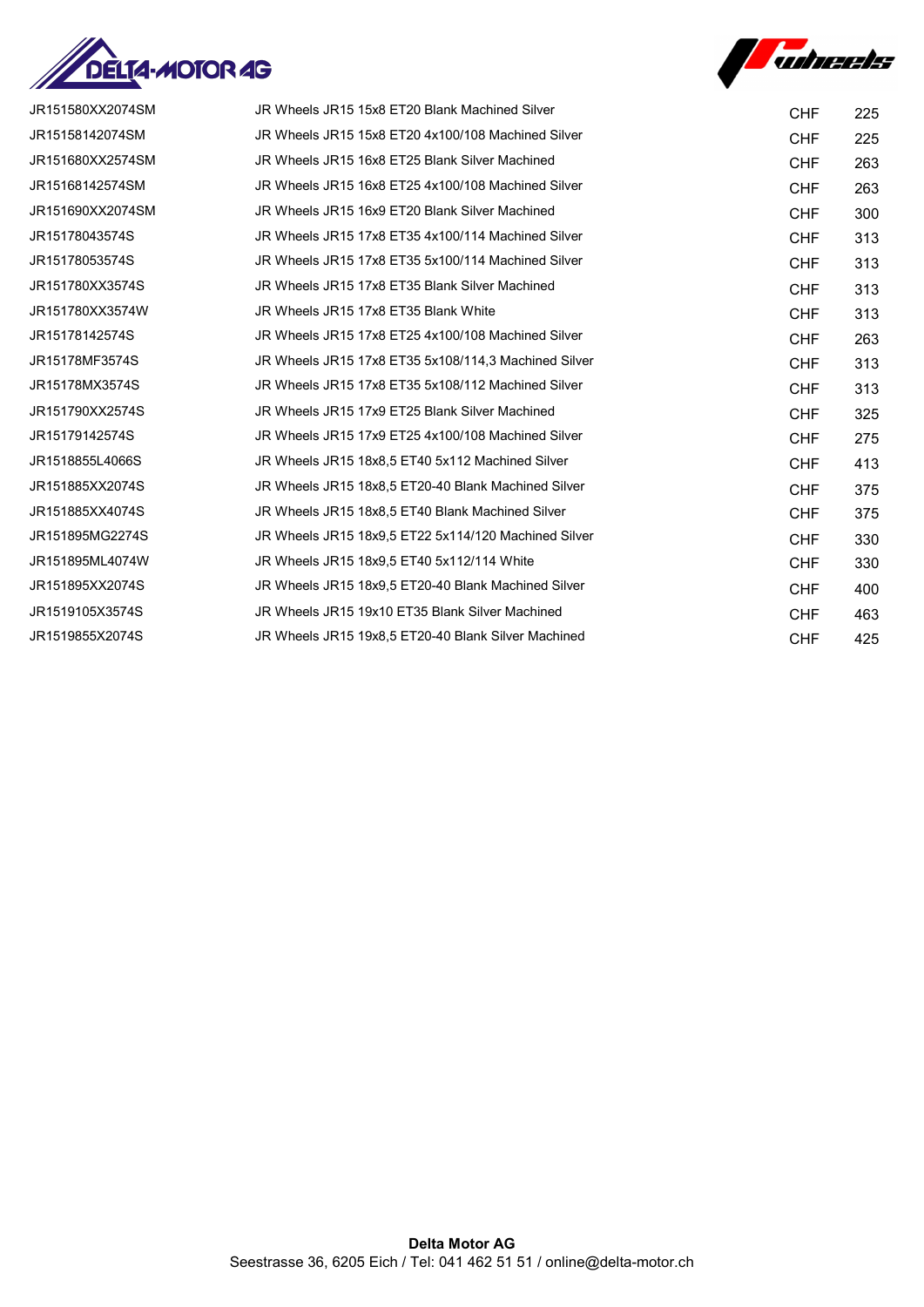



| JR1619105K3574S | JR Wheels JR16 19x10 ET35 5x100 Silver Machined    | CHF | 385 |
|-----------------|----------------------------------------------------|-----|-----|
| JR1619105X3574S | JR Wheels JR16 19x10 ET35 5H Blank Silver Machined | CHF | 385 |
| JR161910XX2574S | JR Wheels JR16 19x10 ET25-35 Blank Silver Machined | CHF | 385 |
| JR1619855H3574S | JR Wheels JR16 19x8.5 ET35 5x114.3 Silver Machined | CHF | 373 |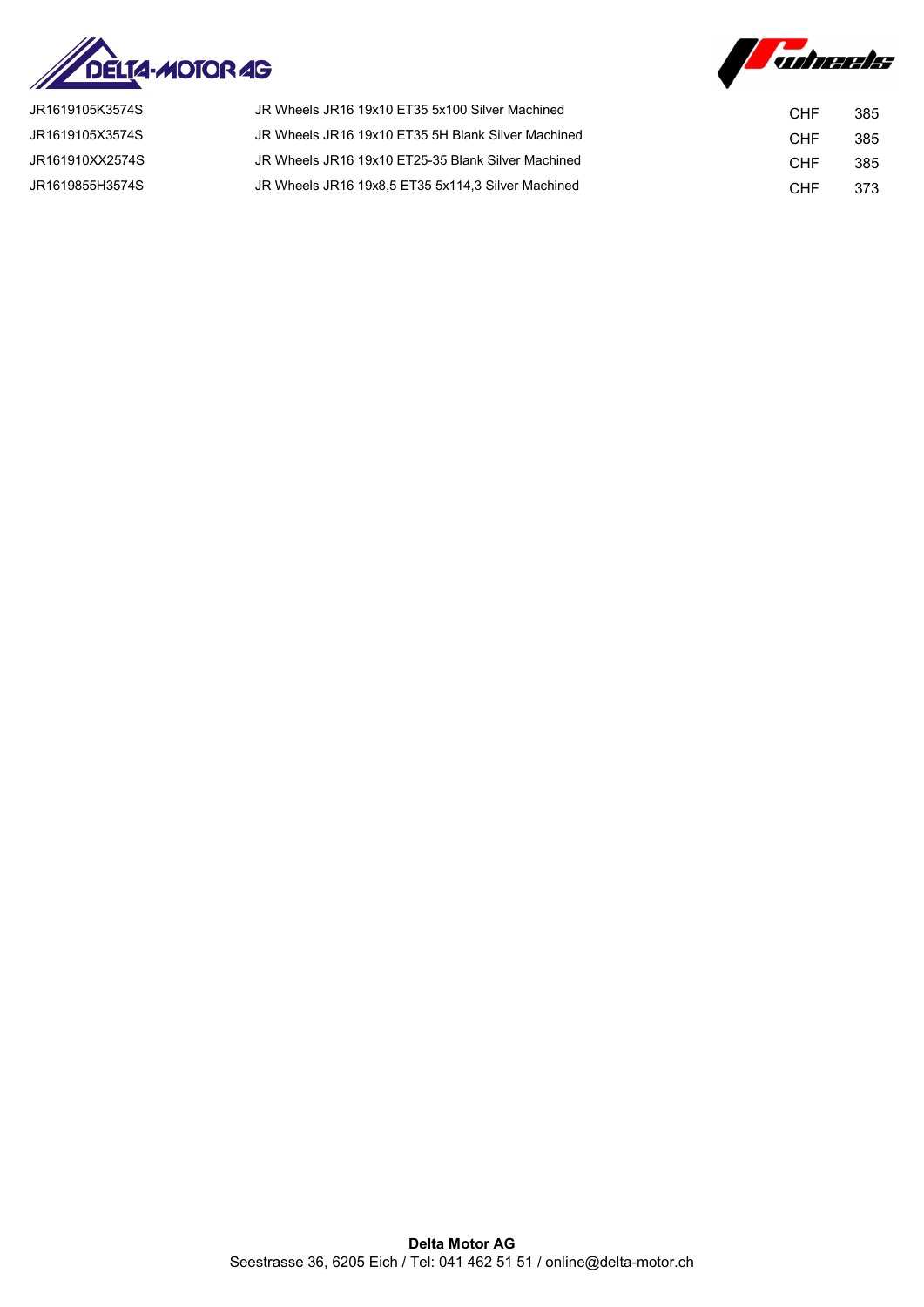



| JR18167043573BF   | JR Wheels JR18 16x7 ET35 4x100/114,3 Matt Black         | <b>CHF</b> | 238 |
|-------------------|---------------------------------------------------------|------------|-----|
| JR18167043573GM   | JR Wheels JR18 16x7 ET35 4x100/114,3 Gun Metal          | <b>CHF</b> | 238 |
| JR18167043573HG   | JR Wheels JR18 16x7 ET35 4x100/114,3 Hyper Gray         | <b>CHF</b> | 238 |
| JR18167043573MBZ  | JR Wheels JR18 16x7 ET35 4x100/114,3 Bronze             | <b>CHF</b> | 238 |
| JR18167043573SM   | JR Wheels JR18 16x7 ET35 4x100/114,3 Silver Machined    | <b>CHF</b> | 238 |
| JR18167142573BF   | JR Wheels JR18 16x7 ET25 4x100/108 Matt Black           | <b>CHF</b> | 238 |
| JR18167142573HG   | JR Wheels JR18 16x7 ET25 4x100/108 Hyper Gray           | <b>CHF</b> | 238 |
| JR18167142573SM   | JR Wheels JR18 16x7 ET25 4x100/108 Silver Machined      | <b>CHF</b> | 238 |
| JR18177044073BF   | JR Wheels JR18 17x7 ET40 4x100/114 Matt Black           | <b>CHF</b> | 288 |
| JR18177044073GBM  | JR Wheels JR18 17x7 ET40 4x100/114 Black Machined       | <b>CHF</b> | 288 |
| JR18177044073HG   | JR Wheels JR18 17x7 ET40 4x100/114 Hyper Gray           | <b>CHF</b> | 288 |
| JR18177044073MBZ  | JR Wheels JR18 17x7 ET40 4x100/114 Matt Bronze          | <b>CHF</b> | 288 |
| JR18177044073SM   | JR Wheels JR18 17x7 ET40 4x100/114 Silver Machined      | <b>CHF</b> | 288 |
| JR18177054073BF   | JR Wheels JR18 17x7 ET40 5x100/114 Matt Black           | <b>CHF</b> | 288 |
| JR18177054073GB   | JR Wheels JR18 17x7 ET40 5x100/114 Glossy Black         | <b>CHF</b> | 288 |
| JR18177054073GBM  | JR Wheels JR18 17x7 ET40 5x100/114 Gloss Black Machined | <b>CHF</b> | 288 |
| JR18177054073GD   | JR Wheels JR18 17x7 ET40 5x100/114 Gold                 | <b>CHF</b> | 288 |
| JR18177054073HG   | JR Wheels JR18 17x7 ET40 5x100/114 Hyper Gray           | <b>CHF</b> | 288 |
| JR18177054073MBZ  | JR Wheels JR18 17x7 ET40 5x100/114 Matt Bronze          | <b>CHF</b> | 288 |
| JR18177054073SM   | JR Wheels JR18 17x7 ET40 5x100/114 Silver Machined      | <b>CHF</b> | 288 |
| JR181770MX4073HG  | JR Wheels JR18 17x7 ET40 5x108/112 Hyper Gray           | <b>CHF</b> | 288 |
| JR181770XX2073BF  | JR Wheels JR18 17x7 ET20-40 Blank Matt Black            | <b>CHF</b> | 288 |
| JR181770XX2073GBM | JR Wheels JR18 17x7 ET20-40 Blank Machined Black        | <b>CHF</b> | 288 |
| JR181770XX2073GD  | JR Wheels JR18 17x7 ET20-40 Blank Gold                  | <b>CHF</b> | 288 |
| JR181770XX2073HG  | JR Wheels JR18 17x7 ET20-40 Blank Hyper Gray            | <b>CHF</b> | 288 |
| JR181770XX2073MBZ | JR Wheels JR18 17x7 ET20-40 Blank Matt Bronze           | <b>CHF</b> | 288 |
| JR181770XX2073RP1 | JR Wheels JR18 17x7 ET20-40 Blank Platinum Red          | <b>CHF</b> | 263 |
| JR181770XX2073RP2 | JR Wheels JR18 17x7 ET20-40 Blank Platinum Red          | <b>CHF</b> | 288 |
| JR181770XX2073SM  | JR Wheels JR18 17x7 ET20-40 Blank Machined Silver       | <b>CHF</b> | 288 |
| JR18177144073BF   | JR Wheels JR18 17x7 ET40 4x100/108 Matt Black           | <b>CHF</b> | 288 |
| JR18177144073GB   | JR Wheels JR18 17x7 ET40 4x100/108 Glossy Black         | <b>CHF</b> | 288 |
| JR18177144073HG   | JR Wheels JR18 17x7 ET40 4x100/108 Hyper Gray           | <b>CHF</b> | 288 |
| JR18178043573BF   | JR Wheels JR18 17x8 ET35 4x100/114 Matt Black           | <b>CHF</b> | 300 |
| JR18178043573GD   | JR Wheels JR18 17x8 ET35 4x100/114 Gold                 | <b>CHF</b> | 300 |
| JR18178043573HG   | JR Wheels JR18 17x8 ET35 4x100/114 Hyper Gray           | <b>CHF</b> | 300 |
| JR18178043573MBZ  | JR Wheels JR18 17x8 ET35 4x100/114 Matt Bronze          | <b>CHF</b> | 300 |
| JR18178043573SM   | JR Wheels JR18 17x8 ET35 4x100/114 Silver Machined      | <b>CHF</b> | 300 |
| JR1817804X2573GBM | JR Wheels JR18 17x8 ET25-35 4H Blank Machined Black     | <b>CHF</b> | 275 |
| JR18178053573BF   | JR Wheels JR18 17x8 ET35 5x100/114 Matt Black           | <b>CHF</b> | 300 |
| JR18178053573GBM  | JR Wheels JR18 17x8 ET35 5x100/114 Gloss Black Machined | <b>CHF</b> | 300 |
| JR18178053573GD   | JR Wheels JR18 17x8 ET35 5x100/114 Gold                 | <b>CHF</b> | 300 |
| JR18178053573HG   | JR Wheels JR18 17x8 ET35 5x100/114 Hyper Gray           | <b>CHF</b> | 300 |
| JR18178053573MBZ  | JR Wheels JR18 17x8 ET35 5x100/114 Matt Bronze          | <b>CHF</b> | 300 |
| JR18178053573SM   | JR Wheels JR18 17x8 ET35 5x100/114 Silver Machined      | <b>CHF</b> | 300 |
|                   |                                                         |            |     |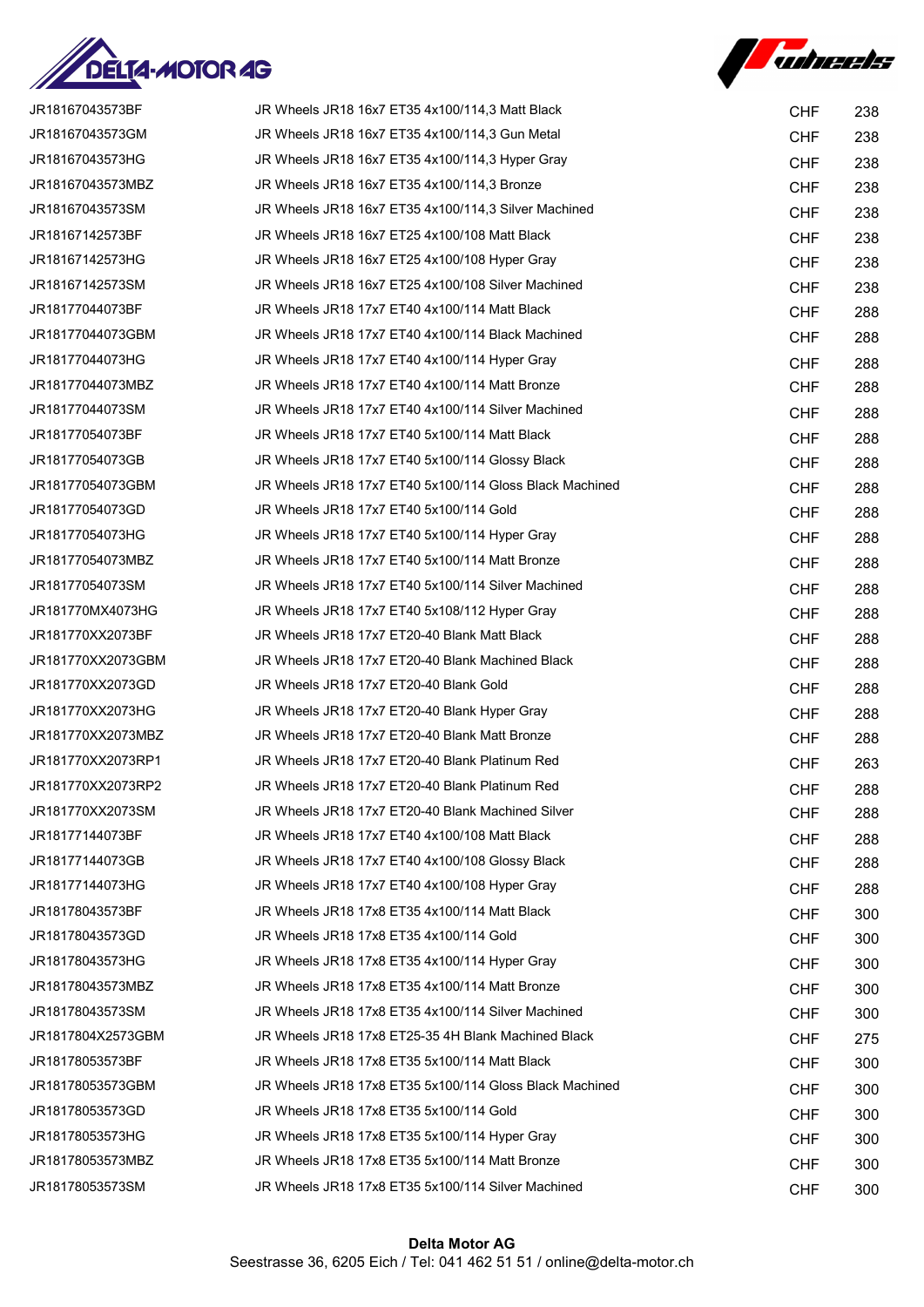



| JR1817805X3573GB  | JR Wheels JR18 17x8 ET35 5H Blank Glossy Black        | <b>CHF</b> | 275 |
|-------------------|-------------------------------------------------------|------------|-----|
| JR1817805X3573GBM | JR Wheels JR18 17x8 ET35 5H Blank Black Machined      | <b>CHF</b> | 300 |
| JR181780MX3573HB  | JR Wheels JR18 17x8 ET35 5x108/112 Hyper Black        | <b>CHF</b> | 275 |
| JR181780MX3573HG  | JR Wheels JR18 17x8 ET35 5x108/112 Hyper Gray         | <b>CHF</b> | 300 |
| JR181780XX2573BF  | JR Wheels JR18 17x8 ET25-35 Blank Matt Black          | <b>CHF</b> | 300 |
| JR181780XX2573SM  | JR Wheels JR18 17x8 ET25-35 Blank Machined Silver     | <b>CHF</b> | 300 |
| JR181780XX3567HG  | JR Wheels JR18 17x8 ET35 Blank Hyper Gray             | <b>CHF</b> | 300 |
| JR181780XX3567MBZ | JR Wheels JR18 17x8 ET35 Blank Bronze                 | <b>CHF</b> | 300 |
| JR181780XX3573BF  | JR Wheels JR18 17x8 ET35 Blank Matt Black             | <b>CHF</b> | 300 |
| JR18178142573BF   | JR Wheels JR18 17x8 ET25 4x100/108 Matt Black         | <b>CHF</b> | 300 |
| JR18178142573GB   | JR Wheels JR18 17x8 ET25 4x100/108 Glossy Black       | <b>CHF</b> | 300 |
| JR18178142573HG   | JR Wheels JR18 17x8 ET25 4x100/108 Hyper Gray         | <b>CHF</b> | 300 |
| JR18178142573MBZ  | JR Wheels JR18 17x8 ET25 4x100/108 Matt Bronze        | <b>CHF</b> | 300 |
| JR18178142573SM   | JR Wheels JR18 17x8 ET25 4x100/108 Silver Mach        | <b>CHF</b> | 300 |
| JR181810MG0074BF  | JR Wheels JR18 18x10,5 ET0 5x114/120 Matt Black       | <b>CHF</b> | 375 |
| JR181810MG0074HG  | JR Wheels JR18 18x10,5 ET0 5x114/120 Hyper Gray       | <b>CHF</b> | 375 |
| JR181810MG2274BF  | JR Wheels JR18 18x10,5 ET22 5x114/120 Matt Black      | <b>CHF</b> | 375 |
| JR181810MG2274MBZ | JR Wheels JR18 18x10,5 ET22 5x114/120 Matt Bronze     | <b>CHF</b> | 375 |
| JR181810XX0074BF  | JR Wheels JR18 18x10,5 ET0-25 Blank Matt Black        | <b>CHF</b> | 375 |
| JR181810XX0074HG  | JR Wheels JR18 18x10,5 ET0-25 Blank Hyper Gray        | <b>CHF</b> | 375 |
| JR1818755L4066HG  | JR Wheels JR18 18x7,5 ET40 5x112 Hyper Gray           | <b>CHF</b> | 363 |
| JR1818755X3574GBM | JR Wheels JR18 18x7,5 ET35-42 Blank 5H Black Machined | <b>CHF</b> | 338 |
| JR181875ML4074BF  | JR Wheels JR18 18x7,5 ET40 5x112/114 Matt Black       | <b>CHF</b> | 338 |
| JR181875ML4074GB  | JR Wheels JR18 18x7,5 ET40 5x112/114 Glossy Black     | <b>CHF</b> | 338 |
| JR181875ML4074GBM | JR Wheels JR18 18x7,5 ET40 5x112/114 Black Machined   | <b>CHF</b> | 338 |
| JR181875ML4074GD  | JR Wheels JR18 18x7,5 ET40 5x112/114 Gold             | <b>CHF</b> | 338 |
| JR181875ML4074HG  | JR Wheels JR18 18x7,5 ET40 5x112/114 Hyper Gray       | <b>CHF</b> | 338 |
| JR181875ML4074MBZ | JR Wheels JR18 18x7,5 ET40 5x112/114 Matt Bronze      | <b>CHF</b> | 338 |
| JR181875ML4074SM  | JR Wheels JR18 18x7,5 ET40 5x112/114 Silver Machined  | <b>CHF</b> | 338 |
| JR181875MZ3574BF  | JR Wheels JR18 18x7,5 ET35 5x100/120 Matt Black       | <b>CHF</b> | 338 |
| JR181875MZ3574GB  | JR Wheels JR18 18x7,5 ET35 5x100/120 Glossy Black     | <b>CHF</b> | 338 |
| JR181875MZ3574GD  | JR Wheels JR18 18x7,5 ET35 5x100/120 Gold             | <b>CHF</b> | 338 |
| JR181875MZ3574HB  | JR Wheels JR18 18x7,5 ET35 5x100/120 Hyper Black      | <b>CHF</b> | 303 |
| JR181875MZ3574HG  | JR Wheels JR18 18x7,5 ET35 5x100/120 Hyper Gray       | <b>CHF</b> | 338 |
| JR181875MZ3574MBZ | JR Wheels JR18 18x7,5 ET35 5x100/120 Matt Bronze      | <b>CHF</b> | 338 |
| JR181875MZ4074SM  | JR Wheels JR18 18x7,5 ET40 5x100/120 Silver Machined  | <b>CHF</b> | 303 |
| JR181875XX2574BF  | JR Wheels JR18 18x7,5 ET25-40 Blank Matt Black        | <b>CHF</b> | 338 |
| JR181875XX2574GB  | JR Wheels JR18 18x7,5 ET25-40 Blank Glossy Black      | <b>CHF</b> | 338 |
| JR181875XX2574HG  | JR Wheels JR18 18x7,5 ET25-40 Blank Hyper Gray        | <b>CHF</b> | 338 |
| JR181875XX2574MBZ | JR Wheels JR18 18x7,5 ET25-40 Blank Matt Bronze       | <b>CHF</b> | 338 |
| JR181875XX2574RP1 | JR Wheels JR18 18x7,5 ET25-40 Blank Platinum Red      | <b>CHF</b> | 303 |
| JR181875XX2574RP2 | JR Wheels JR18 18x7,5 ET25-40 Blank Platinum Red      | <b>CHF</b> | 338 |
| JR181875XX3574HG  | JR Wheels JR18 18x7,5 ET35-40 Blank Hyper Gray        | <b>CHF</b> | 338 |
| JR181875XX3574SM  | JR Wheels JR18 18x7,5 ET35-40 Blank Silver Machined   | <b>CHF</b> | 338 |
| JR1818855X3574GBM | JR Wheels JR18 18x8,5 ET35-45 5H Blank Black Machined | <b>CHF</b> | 350 |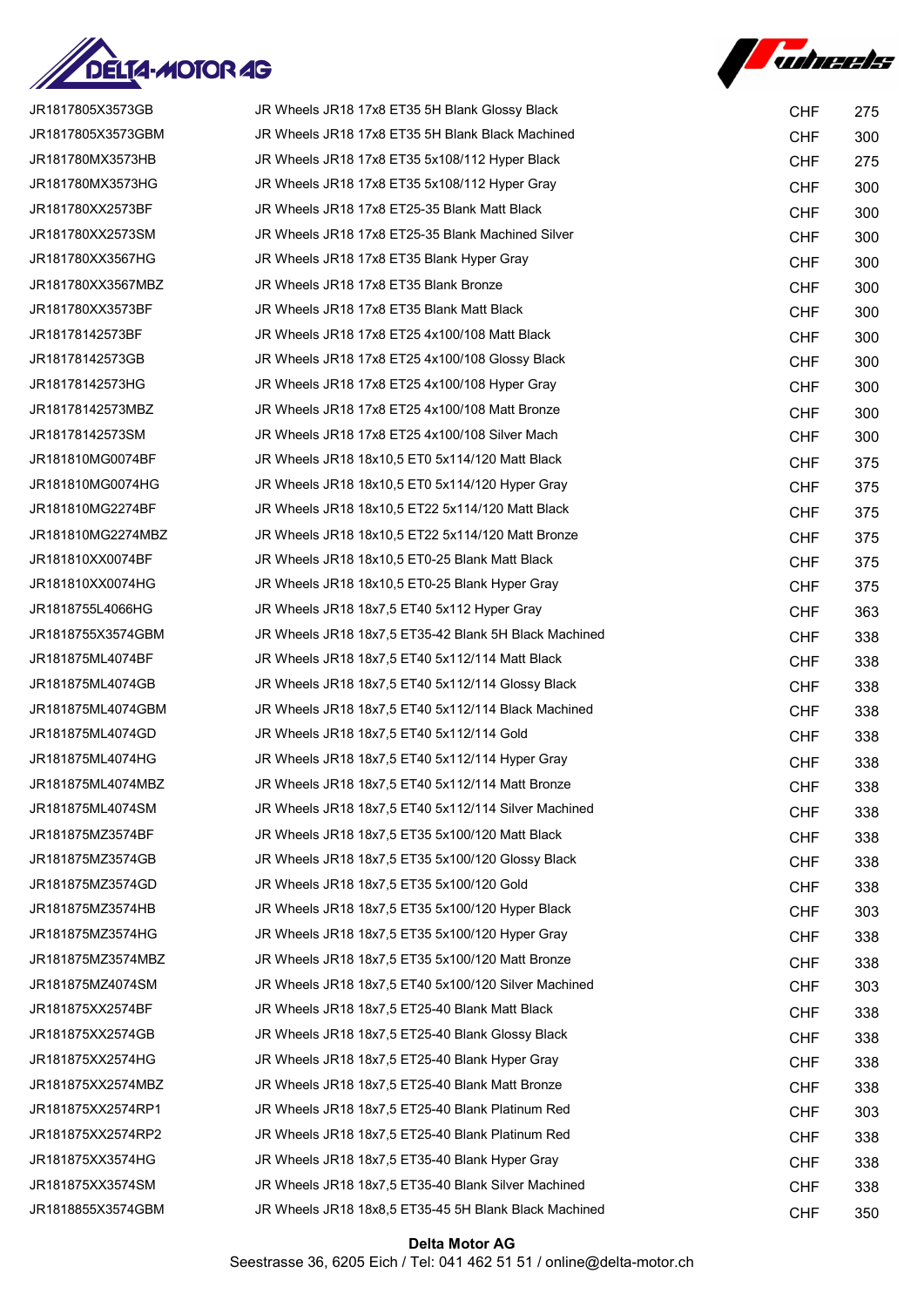

**Subcets** 

| JR1818855X4574HB  | JR Wheels JR18 18x8,5 ET45 5H Blank Hyper Black      | <b>CHF</b> | 315 |
|-------------------|------------------------------------------------------|------------|-----|
| JR181885MG2574BF  | JR Wheels JR18 18x8,5 ET25 5x114/120 Matt Black      | <b>CHF</b> | 350 |
| JR181885MG2574GB  | JR Wheels JR18 18x8,5 ET25 5x114/120 Glossy Black    | <b>CHF</b> | 350 |
| JR181885MG2574HG  | JR Wheels JR18 18x8.5 ET25 5x114/120 Hyper Gray      | <b>CHF</b> | 350 |
| JR181885MG2574MBZ | JR Wheels JR18 18x8,5 ET25 5x114/120 Matt Bronze     | <b>CHF</b> | 350 |
| JR181885ML4074BF  | JR Wheels JR18 18x8,5 ET40 5x112/114 Matt Black      | <b>CHF</b> | 350 |
| JR181885ML4074GBM | JR Wheels JR18 18x8.5 ET40 5x112/114 Black Machined  | <b>CHF</b> | 350 |
| JR181885ML4074GD  | JR Wheels JR18 18x8,5 ET40 5x112/114 Gold            | <b>CHF</b> | 350 |
| JR181885ML4074HG  | JR Wheels JR18 18x8.5 ET40 5x112/114 Hyper Gray      | <b>CHF</b> | 350 |
| JR181885ML4074MBZ | JR Wheels JR18 18x8,5 ET40 5x112/114 Matt Bronze     | <b>CHF</b> | 350 |
| JR181885ML4074SM  | JR Wheels JR18 18x8,5 ET40 5x112/114 Silver Machined | <b>CHF</b> | 350 |
| JR181885MZ3574BF  | JR Wheels JR18 18x8,5 ET35 5x100/120 Matt Black      | <b>CHF</b> | 350 |
| JR181885MZ3574GBM | JR Wheels JR18 18x8,5 ET35 5x100/120 Black Machined  | <b>CHF</b> | 350 |
| JR181885MZ3574GD  | JR Wheels JR18 18x8,5 ET35 5x100/120 Gold            | <b>CHF</b> | 350 |
| JR181885MZ3574HG  | JR Wheels JR18 18x8,5 ET35 5x100/120 Hyper Gray      | <b>CHF</b> | 350 |
| JR181885MZ3574MBZ | JR Wheels JR18 18x8,5 ET35 5x100/120 Matt Bronze     | <b>CHF</b> | 350 |
| JR181885MZ3574SM  | JR Wheels JR18 18x8,5 ET35 5x100/120 Silver Machined | <b>CHF</b> | 350 |
| JR181885XX2574BF  | JR Wheels JR18 18x8,5 ET25-45 Blank Matt Black       | <b>CHF</b> | 350 |
| JR181885XX2574HG  | JR Wheels JR18 18x8,5 ET25-45 Blank Hyper Gray       | <b>CHF</b> | 350 |
| JR181885XX2574MBZ | JR Wheels JR18 18x8,5 ET25-45 Blank Matt Bronze      | <b>CHF</b> | 350 |
| JR181885XX2574RP2 | JR Wheels JR18 18x8,5 ET25-45 Blank Platinum Red     | <b>CHF</b> | 350 |
| JR181885XX2574SM  | JR Wheels JR18 18x8,5 ET25-45 Blank Silver Machined  | <b>CHF</b> | 350 |
| JR181885XX3574BF  | JR Wheels JR18 18x8,5 ET35-45 Blank Matt Black       | <b>CHF</b> | 350 |
| JR181885XX3574HG  | JR Wheels JR18 18x8,5 ET35-45 Blank Hyper Gray       | <b>CHF</b> | 350 |
| JR181885XX3574MBZ | JR Wheels JR18 18x8,5 ET35-45 Blank Matt Bronze      | <b>CHF</b> | 350 |
| JR1818955I3574GB  | JR Wheels JR18 18x9,5 ET35 5x120 Gloss Black         | <b>CHF</b> | 355 |
| JR181895MG2274BF  | JR Wheels JR18 18x9,5 ET22 5x114/120 Matt Black      | <b>CHF</b> | 363 |
| JR181895MG2274GB  | JR Wheels JR18 18x9,5 ET22 5x114/120 Glossy Black    | <b>CHF</b> | 363 |
| JR181895MG2274HG  | JR Wheels JR18 18x9,5 ET22 5x114/120 Hyper Gray      | <b>CHF</b> | 363 |
| JR181895MG2274MBZ | JR Wheels JR18 18x9,5 ET22 5x114/120 Matt Bronze     | <b>CHF</b> | 363 |
| JR181895ML4074MBZ | JR Wheels JR18 18x9,5 ET40 5x112/114 Matt Bronze     | <b>CHF</b> | 363 |
| JR181895MZ3574BF  | JR Wheels JR18 18x9,5 ET35 5x100/120 Matt Black      | <b>CHF</b> | 363 |
| JR181895MZ3574HG  | JR Wheels JR18 18x9.5 ET35 5x100/120 Hyper Gray      | <b>CHF</b> | 363 |
| JR181895MZ3574MBZ | JR Wheels JR18 18x9,5 ET35 5x100/120 Matt Bronze     | <b>CHF</b> | 363 |
| JR181895MZ3574SM  | JR Wheels JR18 18x9,5 ET35 5x100/120 Silver Machined | <b>CHF</b> | 363 |
| JR181895XX2074BF  | JR Wheels JR18 18x9,5 ET20-43 Blank Matt Black       | <b>CHF</b> | 363 |
| JR181895XX2074HG  | JR Wheels JR18 18x9,5 ET20-43 Blank Hyper Gray       | <b>CHF</b> | 363 |
| JR181895XX2074MBZ | JR Wheels JR18 18x9,5 ET20-43 Blank Matt Bronze      | <b>CHF</b> | 363 |
| JR1819115X1574BF  | JR Wheels JR18 19x11 ET15-30 5H Blank Matt Black     | <b>CHF</b> | 475 |
| JR1819115X1574HG  | JR Wheels JR18 19x11 ET15-30 5H Blank Hyper Gray     | <b>CHF</b> | 475 |
| JR1819115X1574MBZ | JR Wheels JR18 19x11 ET15-30 5H Blank Bronze         | <b>CHF</b> | 475 |
| JR181911MG2574BF  | JR Wheels JR18 19x11 ET25 5x114/120 Matt Black       | <b>CHF</b> | 475 |
| JR181911MG2574MBZ | JR Wheels JR18 19x11 ET25 5x114/120 Bronze           | <b>CHF</b> | 475 |
| JR1819855I3574BF  | JR Wheels JR18 19x8,5 ET35 5x120 Matt Black          | <b>CHF</b> | 450 |
|                   |                                                      |            |     |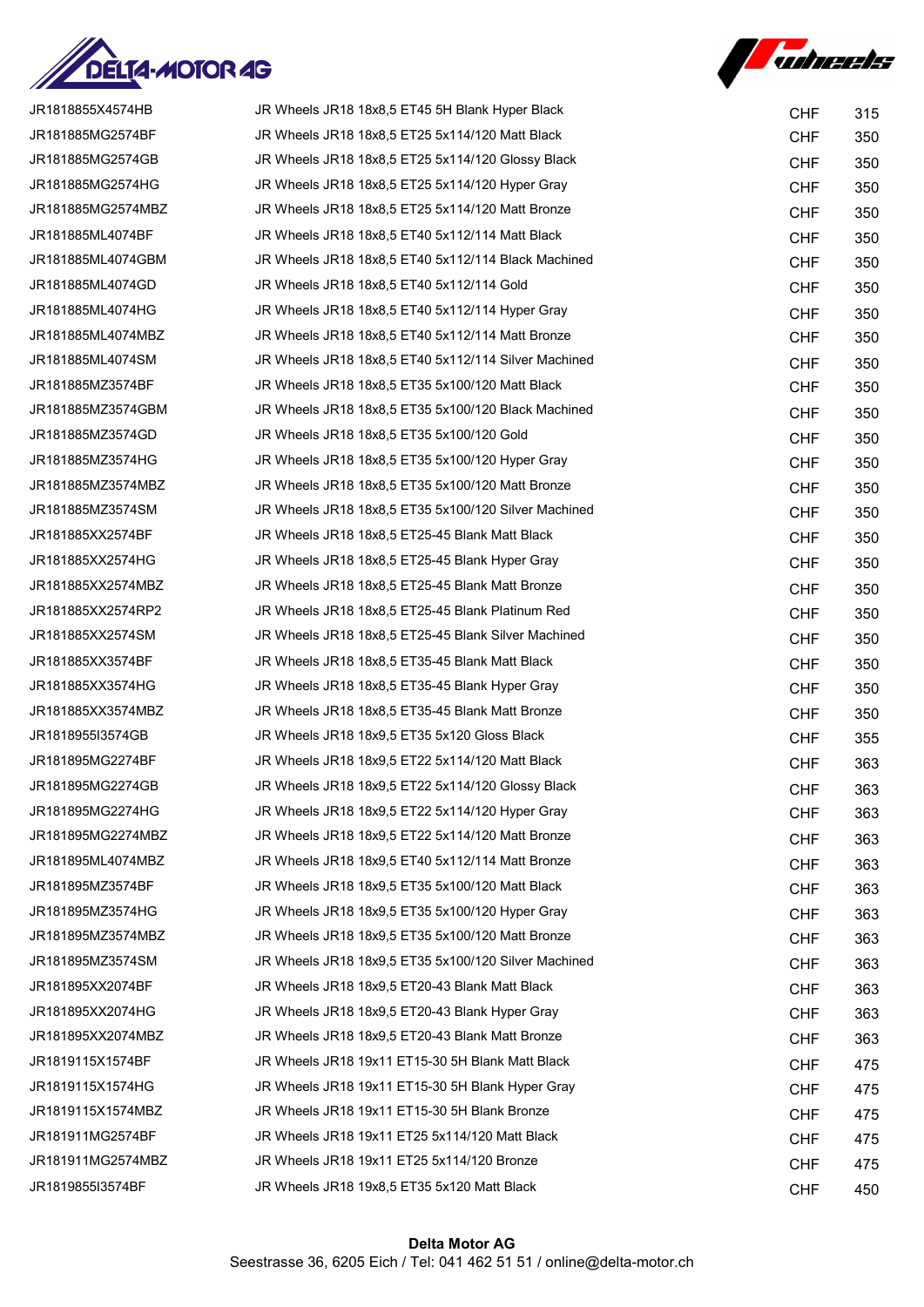



| JR1819855I3574HG  | JR Wheels JR18 19x8,5 ET35 5x120 Hyper Gray            | <b>CHF</b> | 450 |
|-------------------|--------------------------------------------------------|------------|-----|
| JR1819855I3574MBZ | JR Wheels JR18 19x8,5 ET35 5x120 Bronze                | <b>CHF</b> | 450 |
| JR1819855I3574SM  | JR Wheels JR18 19x8,5 ET35 5x120 Silver Machined       | <b>CHF</b> | 450 |
| JR1819855L3566SM  | JR Wheels JR18 19x8,5 ET35 5x112 Silver Machined       | <b>CHF</b> | 450 |
| JR1819855L4066HG  | JR Wheels JR18 19x8,5 ET40 5x112 Hyper Gray            | <b>CHF</b> | 450 |
| JR1819855X2074BF  | JR Wheels JR18 19x8,5 ET20-42 5H Blank Matt Black      | <b>CHF</b> | 425 |
| JR1819855X2074GBM | JR Wheels JR18 19x8,5 ET20-42 5H Blank Black Machined  | <b>CHF</b> | 425 |
| JR1819855X2074MBZ | JR Wheels JR18 19x8,5 ET20-42 5H Blank Bronze          | <b>CHF</b> | 425 |
| JR1819855X2074SM  | JR Wheels JR18 19x8,5 ET20-42 5H Blank Silver Machined | <b>CHF</b> | 425 |
| JR1819855X2574GB  | JR Wheels JR18 19x8,5 ET25-42 5H Blank Glossy Black    | <b>CHF</b> | 425 |
| JR1819855X2574HG  | JR Wheels JR18 19x8,5 ET25-42 5H Blank Hyper Gray      | <b>CHF</b> | 425 |
| JR1819855X3574MBZ | JR Wheels JR18 19x8,5 ET35-42 5H Blank Bronze          | <b>CHF</b> | 425 |
| JR1819855X3574SM  | JR Wheels JR18 19x8,5 ET35-42 5H Blank Silver Machined | <b>CHF</b> | 425 |
| JR181985MG2074BF  | JR Wheels JR18 19x8,5 ET20 5x114/120 Matt Black        | <b>CHF</b> | 425 |
| JR181985MG2074HB  | JR Wheels JR18 19x8,5 ET20 5x114/120 Hyper Black       | <b>CHF</b> | 383 |
| JR181985MG2074MBZ | JR Wheels JR18 19x8,5 ET20 5x114/120 Bronze            | <b>CHF</b> | 425 |
| JR181985ML4074BF  | JR Wheels JR18 19x8,5 ET40 5x112/114 Matt Black        | <b>CHF</b> | 425 |
| JR181985ML4074HG  | JR Wheels JR18 19x8,5 ET40 5x112/114 Hyper Gray        | <b>CHF</b> | 425 |
| JR181985ML4074MBZ | JR Wheels JR18 19x8,5 ET40 5x112/114 Bronze            | <b>CHF</b> | 425 |
| JR181985MZ3574MBZ | JR Wheels JR18 19x8,5 ET35 5x100/120 Bronze            | <b>CHF</b> | 425 |
| JR1819955I2274HB  | JR Wheels JR18 19x9,5 ET22 5x120 Hyper Black           | <b>CHF</b> | 435 |
| JR1819955I3574BF  | JR Wheels JR18 19x9,5 ET35 5x120 Matt Black            | <b>CHF</b> | 475 |
| JR1819955I3574HG  | JR Wheels JR18 19x9,5 ET35 5x120 Hyper Gray            | <b>CHF</b> | 475 |
| JR1819955I3574MBZ | JR Wheels JR18 19x9,5 ET35 5x120 Bronze                | <b>CHF</b> | 475 |
| JR1819955I3574SM  | JR Wheels JR18 19x9,5 ET35 5x120 Silver Machined       | <b>CHF</b> | 475 |
| JR1819955L3566HB  | JR Wheels JR18 19x9,5 ET35 5x112 Hyper Black           | <b>CHF</b> | 435 |
| JR1819955X2074SM  | JR Wheels JR18 19x9,5 ET20-35 5H Blank Silver Machined | <b>CHF</b> | 450 |
| JR1819955X2274BF  | JR Wheels JR18 19x9,5 ET22-35 5H Blank Matt Black      | <b>CHF</b> | 450 |
| JR1819955X2274HG  | JR Wheels JR18 19x9,5 ET22-35 5H Blank Hyper Gray      | <b>CHF</b> | 450 |
| JR1819955X2274MBZ | JR Wheels JR18 19x9,5 ET22-35 5H Blank Matt Bronze     | <b>CHF</b> | 450 |
| JR1819955X3574GBM | JR Wheels JR18 19x9,5 ET35 5H Blank Black Machined     | <b>CHF</b> | 450 |
| JR181995MG2274BF  | JR Wheels JR18 19x9,5 ET22 5x114/120 Matt Black        | <b>CHF</b> | 450 |
| JR181995MG2274MBZ | JR Wheels JR18 19x9,5 ET22 5x114/120 Bronze            | <b>CHF</b> | 450 |
| JR181995ML3574BF  | JR Wheels JR18 19x9,5 ET35 5x112/114 Matt Black        | <b>CHF</b> | 450 |
| JR181995MZ3574MBZ | JR Wheels JR18 19x9,5 ET35 5x100/120 Bronze            | <b>CHF</b> | 450 |
| JR1820105X2074BF  | JR Wheels JR18 20x10 ET20-45 5H Blank Matt Black       | <b>CHF</b> | 525 |
| JR1820105X2074GB  | JR Wheels JR18 20x10 ET20-45 5H Blank Glossy Black     | <b>CHF</b> | 525 |
| JR1820105X2074GBM | JR Wheels JR18 20x10 ET20-45 5H Blank Glossy Black     | <b>CHF</b> | 525 |
| JR1820105X2074MBZ | JR Wheels JR18 20x10 ET20-45 5H Blank Matt Bronze      | <b>CHF</b> | 525 |
| JR1820105X2074SM  | JR Wheels JR18 20x10 ET20-45 5H Blank Silver Machined  | <b>CHF</b> | 525 |
| JR1820115X2074BF  | JR Wheels JR18 20x11 ET20-32 5H Blank Matt Black       | <b>CHF</b> | 550 |
| JR1820115X2074MBZ | JR Wheels JR18 20x11 ET20-32 5H Blank Matt Bronze      | <b>CHF</b> | 550 |
| JR1820855X2074BF  | JR Wheels JR18 20x8,5 ET20-40 5H Blank Matt Black      | <b>CHF</b> | 488 |
| JR1820855X2074GBM | JR Wheels JR18 20x8,5 ET20-40 5H Blank Glossy Black    | <b>CHF</b> | 488 |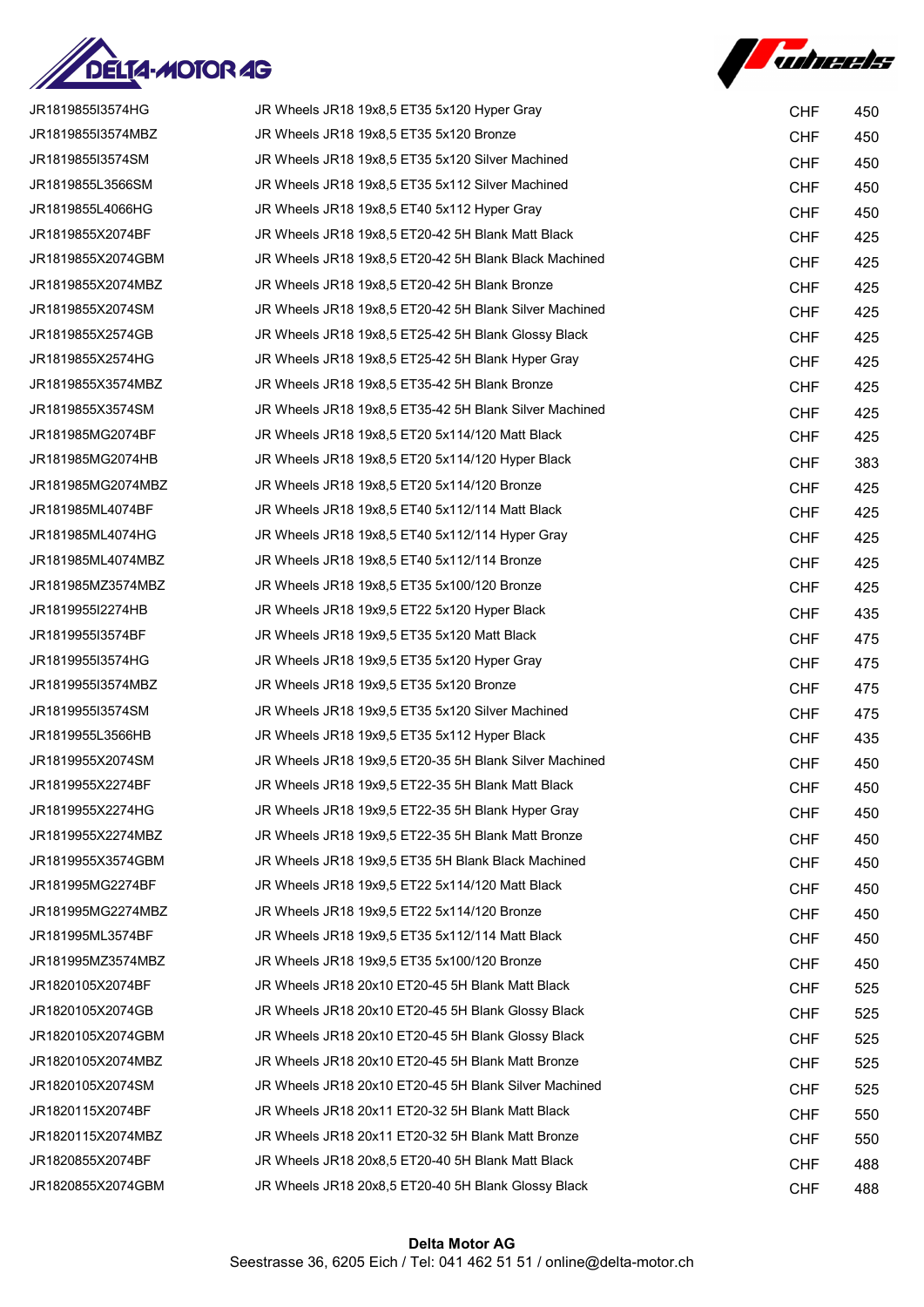



| JR1820855X2074HG  | JR Wheels JR18 20x8,5 ET20-40 5H Blank Hyper Grey      | CHF | 488 |
|-------------------|--------------------------------------------------------|-----|-----|
| JR1820855X2074MBZ | JR Wheels JR18 20x8,5 ET20-40 5H Blank Matt Bronze     | CHF | 488 |
| JR1820855X2074SM  | JR Wheels JR18 20x8.5 ET20-40 5H Blank Silver Machined | CHF | 488 |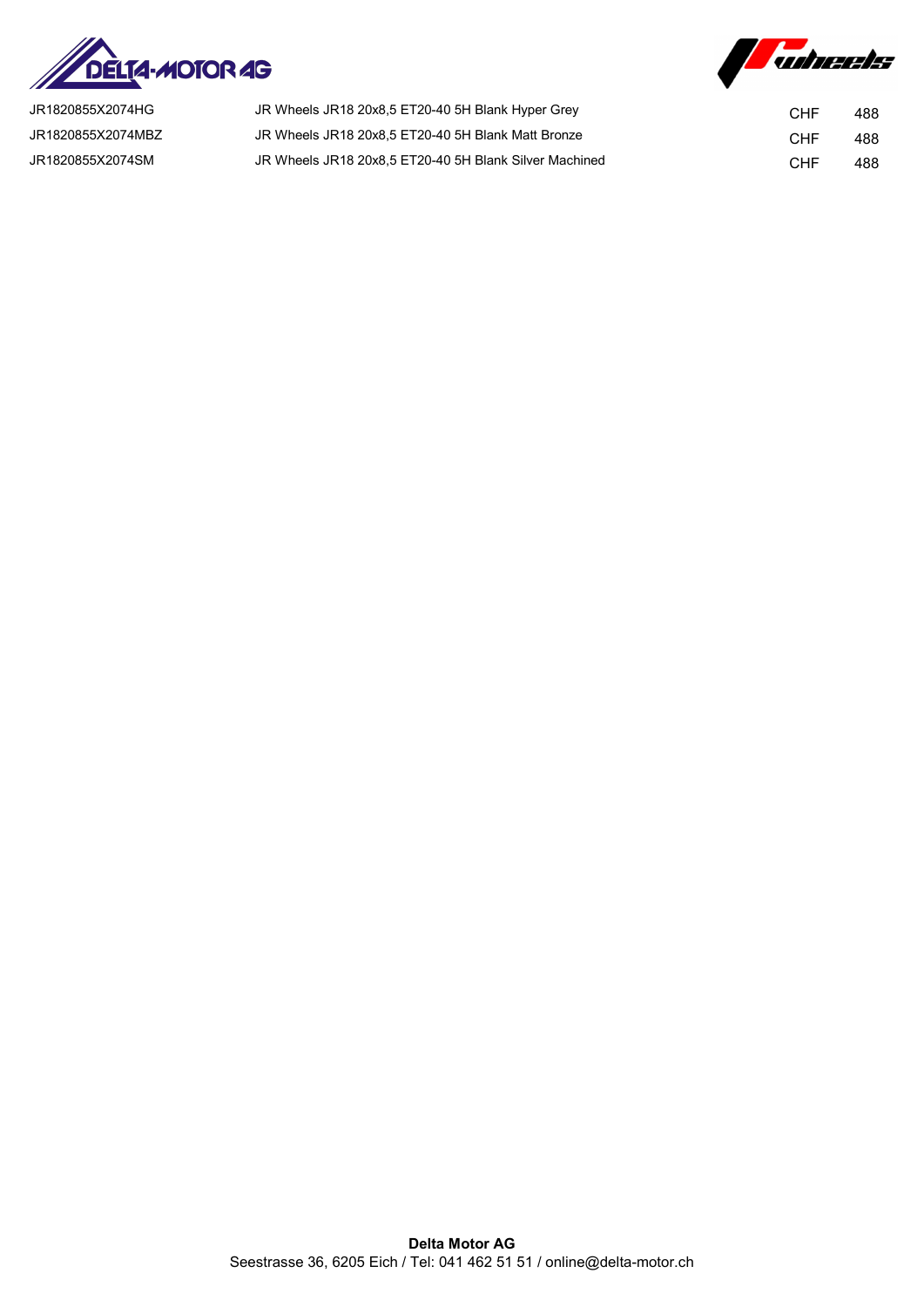

|  | <b>Subreeks</b> |
|--|-----------------|
|--|-----------------|

| JR19147040073BF     | JR Wheels JR19 14x7 ET0 4x100/114 Matt Black     | <b>CHF</b> | 213 |
|---------------------|--------------------------------------------------|------------|-----|
| JR19147040073GDL    | JR Wheels JR19 14x7 ET0 4x100/114 Gold           | <b>CHF</b> | 213 |
| JR19147040073GML    | JR Wheels JR19 14x7 ET0 4x100/114 Gun Metal      | <b>CHF</b> | 213 |
| JR19147040073MBZ    | JR Wheels JR19 14x7 ET0 4x100/114 Matt Bronze    | <b>CHF</b> | 213 |
| JR1914704H0073GML   | JR Wheels JR19 14x7 ET0 4x100 Gun Metal          | <b>CHF</b> | 225 |
| JR1914804HM1373GML  | JR Wheels JR19 14x8 ET-13 4x100 Gun Metal        | <b>CHF</b> | 238 |
| JR1914804M1373BF    | JR Wheels JR19 14x8 ET-13 4x100/114 Matt Black   | <b>CHF</b> | 225 |
| JR1914804M1373GDL   | JR Wheels JR19 14x8 ET-13 4x100/114 Gold         | <b>CHF</b> | 225 |
| JR1914804M1373GML   | JR Wheels JR19 14x8 ET-13 4x100/114 Gun Metal    | <b>CHF</b> | 225 |
| JR1914804M1373MBZ   | JR Wheels JR19 14x8 ET-13 4x100/114 Matt Bronze  | <b>CHF</b> | 225 |
| JR1914904HM2573GML  | JR Wheels JR19 14x9 ET-25 4x100 Gun Metal        | <b>CHF</b> | 263 |
| JR1914904M2573BF    | JR Wheels JR19 14x9 ET-25 4x100/114 Matt Black   | <b>CHF</b> | 238 |
| JR1914904M2573GDL   | JR Wheels JR19 14x9 ET-25 4x100/114 Gold         | <b>CHF</b> | 238 |
| JR1914904M2573GML   | JR Wheels JR19 14x9 ET-25 4x100/114 Gun Metal    | <b>CHF</b> | 238 |
| JR1914904M2573MBZ   | JR Wheels JR19 14x9 ET-25 4x100/114 Matt Bronze  | <b>CHF</b> | 238 |
| JR19151054HM3273GML | JR Wheels JR19 15x10,5 ET-32 4x100 Gun Metal     | <b>CHF</b> | 288 |
| JR19151054M3273BF   | JR Wheels JR19 15x10,5 ET-32 4x100/114 Black     | <b>CHF</b> | 275 |
| JR19151054M3273GDL  | JR Wheels JR19 15x10,5 ET-32 4x100/114 Gold      | <b>CHF</b> | 275 |
| JR19151054M3273GML  | JR Wheels JR19 15x10,5 ET-32 4x100/114 Gun Metal | <b>CHF</b> | 275 |
| JR19151054M3273MBZ  | JR Wheels JR19 15x10,5 ET-32 4x100/114 Bronze    | <b>CHF</b> | 275 |
| JR19151054M3273W    | JR Wheels JR19 15x10,5 ET-32 4x100/114 White     | <b>CHF</b> | 275 |
| JR19158040073BF     | JR Wheels JR19 15x8 ET0 4x100/114 Matt Black     | <b>CHF</b> | 225 |
| JR19158040073GDL    | JR Wheels JR19 15x8 ET0 4x100/114 Gold           | <b>CHF</b> | 225 |
| JR19158040073GML    | JR Wheels JR19 15x8 ET0 4x100/114 Gun Metal      | <b>CHF</b> | 225 |
| JR19158040073MBZ    | JR Wheels JR19 15x8 ET0 4x100/114 Matt Bronze    | <b>CHF</b> | 225 |
| JR19158040073W      | JR Wheels JR19 15x8 ET0 4x100/114 White          | <b>CHF</b> | 225 |
| JR1915804H0073GML   | JR Wheels JR19 15x8 ET0 4x100 Gun Metal          | <b>CHF</b> | 238 |
| JR19158140073GML    | JR Wheels JR19 15x8 ET0 4x100/108 Gun Metal      | <b>CHF</b> | 225 |
| JR19158140073MBZ    | JR Wheels JR19 15x8 ET0 4x100/108 Matt Bronze    | <b>CHF</b> | 225 |
| JR1915904HM1373GML  | JR Wheels JR19 15x9 ET-13 4x100 Gun Metal        | <b>CHF</b> | 275 |
| JR1915904M1373BF    | JR Wheels JR19 15x9 ET-13 4x100/114 Matt Black   | <b>CHF</b> | 263 |
| JR1915904M1373GDL   | JR Wheels JR19 15x9 ET-13 4x100/114 Gold         | <b>CHF</b> | 263 |
| JR1915904M1373GML   | JR Wheels JR19 15x9 ET-13 4x100/114 Gun Metal    | <b>CHF</b> | 263 |
| JR1915904M1373MBZ   | JR Wheels JR19 15x9 ET-13 4x100/114 Matt Bronze  | <b>CHF</b> | 263 |
| JR1915904M1373W     | JR Wheels JR19 15x9 ET-13 4x100/114 White        | <b>CHF</b> | 263 |
| JR1915914M1373GML   | JR Wheels JR19 15x9 ET-13 4x100/108 Gun Metal    | <b>CHF</b> | 263 |
| JR1915914M1373MBZ   | JR Wheels JR19 15x9 ET-13 4x100/108 Matt Bronze  | <b>CHF</b> | 263 |
| JR19168040073BZ     | JR Wheels JR19 16x8 ET0 4x100/114 Matt Bronze    | <b>CHF</b> | 275 |
| JR19168040073FB     | JR Wheels JR19 16x8 ET0 4x100/114 Matt Black     | <b>CHF</b> | 275 |
| JR19168040073GD     | JR Wheels JR19 16x8 ET0 4x100/114 Gold           | <b>CHF</b> | 275 |
| JR19168040073GM     | JR Wheels JR19 16x8 ET0 4x100/114 Gun Metal      | <b>CHF</b> | 275 |
| JR1916804M2073GM    | JR Wheels JR19 16x8 ET-20 4x100/114 Gun Metal    | <b>CHF</b> | 248 |
| JR191680XXM2074BZ   | JR Wheels JR19 16x8 ET-20-0 BLANK Matt Bronze    | <b>CHF</b> | 275 |
| JR191680XXM2074FB   | JR Wheels JR19 16x8 ET-20-0 BLANK Matt Black     | <b>CHF</b> | 275 |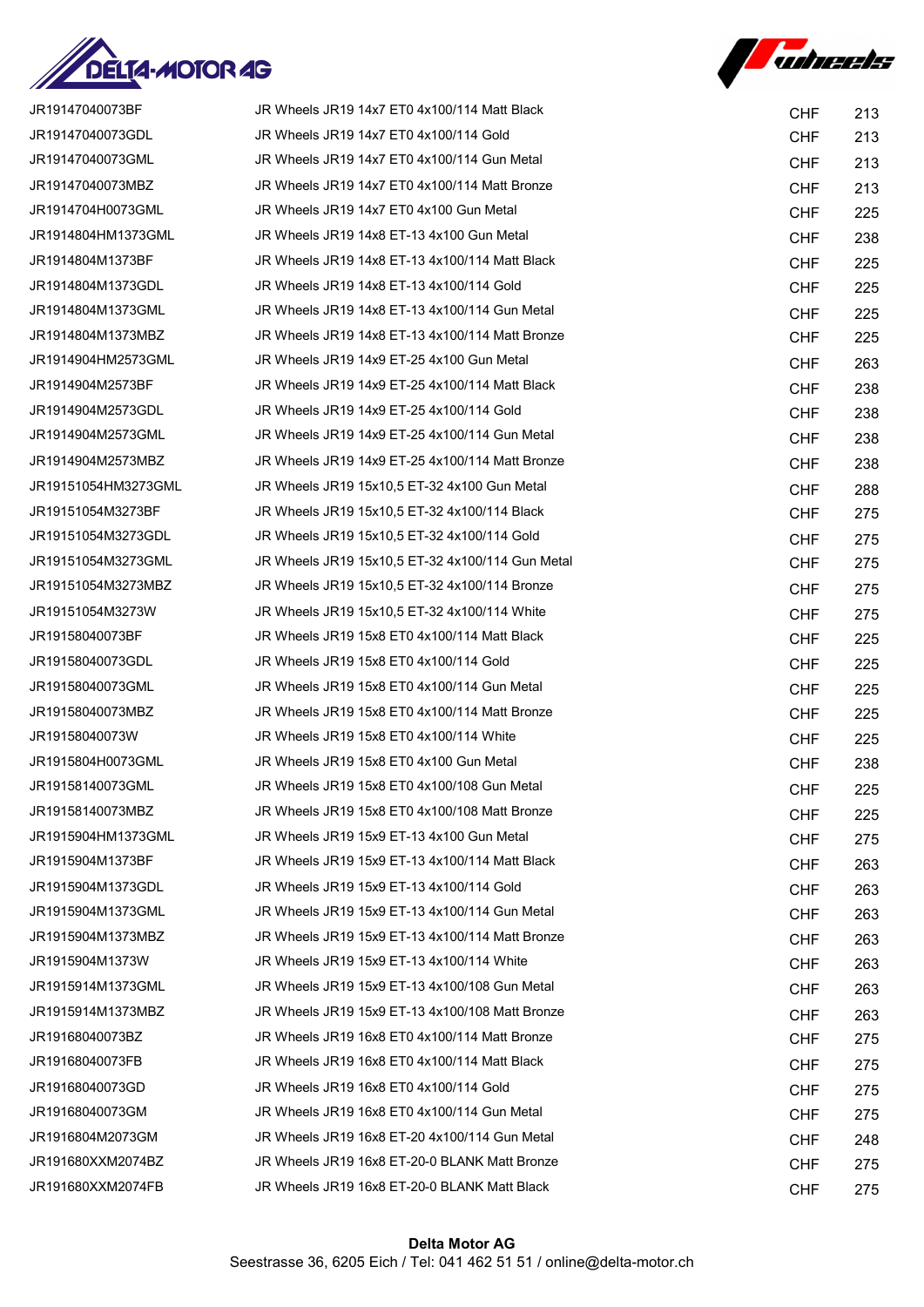



| JR191680XXM2074GD | JR Wheels JR19 16x8 ET-20-0 BLANK Gold            | <b>CHF</b> | 275 |
|-------------------|---------------------------------------------------|------------|-----|
| JR191680XXM2074GM | JR Wheels JR19 16x8 ET-20-0 BLANK Gun Metal       | <b>CHF</b> | 275 |
| JR1916904M1573BZ  | JR Wheels JR19 16x9 ET-15 4x100/114 Matt Bronze   | <b>CHF</b> | 300 |
| JR1916904M1573FB  | JR Wheels JR19 16x9 ET-15 4x100/114 Matt Black    | <b>CHF</b> | 300 |
| JR1916904M1573GD  | JR Wheels JR19 16x9 ET-15 4x100/114 Gold          | <b>CHF</b> | 300 |
| JR1916904M1573GM  | JR Wheels JR19 16x9 ET-15 4x100/114 Gun Metal     | <b>CHF</b> | 300 |
| JR191690XXM2574BZ | JR Wheels JR19 16x9 ET-25-(-15) BLANK Matt Bronze | <b>CHF</b> | 300 |
| JR191690XXM2574FB | JR Wheels JR19 16x9 ET-25-(-15) BLANK Matt Black  | <b>CHF</b> | 300 |
| JR191690XXM2574GD | JR Wheels JR19 16x9 ET-25-(-15) BLANK Gold        | <b>CHF</b> | 300 |
| JR191690XXM2574GM | JR Wheels JR19 16x9 ET-25-(-15) BLANK Gun Metal   | <b>CHF</b> | 300 |
| JR191780XX0074GM  | JR Wheels JR19 17x8 ET0 BLANK Gun Metal           | <b>CHF</b> | 300 |
| JR191780XXM2074BZ | JR Wheels JR19 17x8 ET-20-0 BLANK Matt Bronze     | <b>CHF</b> | 300 |
| JR191780XXM2074FB | JR Wheels JR19 17x8 ET-20-0 BLANK Matt Black      | <b>CHF</b> | 300 |
| JR191780XXM2074GD | JR Wheels JR19 17x8 ET-20-0 BLANK Gold            | <b>CHF</b> | 300 |
| JR191780XXM2074GM | JR Wheels JR19 17x8 ET-20-0 BLANK Gun Metal       | <b>CHF</b> | 300 |
| JR191790XXM1074GM | JR Wheels JR19 17x9 ET-10 BLANK Gun Metal         | <b>CHF</b> | 338 |
| JR191790XXM2574BZ | JR Wheels JR19 17x9 ET-25-(-10) BLANK Matt Bronze | <b>CHF</b> | 338 |
| JR191790XXM2574FB | JR Wheels JR19 17x9 ET-25-(-10) BLANK Matt Black  | <b>CHF</b> | 338 |
| JR191790XXM2574GD | JR Wheels JR19 17x9 ET-25-(-10) BLANK Gold        | <b>CHF</b> | 338 |
| JR191790XXM2574GM | JR Wheels JR19 17x9 ET-25-(-10) BLANK Gun Metal   | <b>CHF</b> | 338 |
|                   |                                                   |            |     |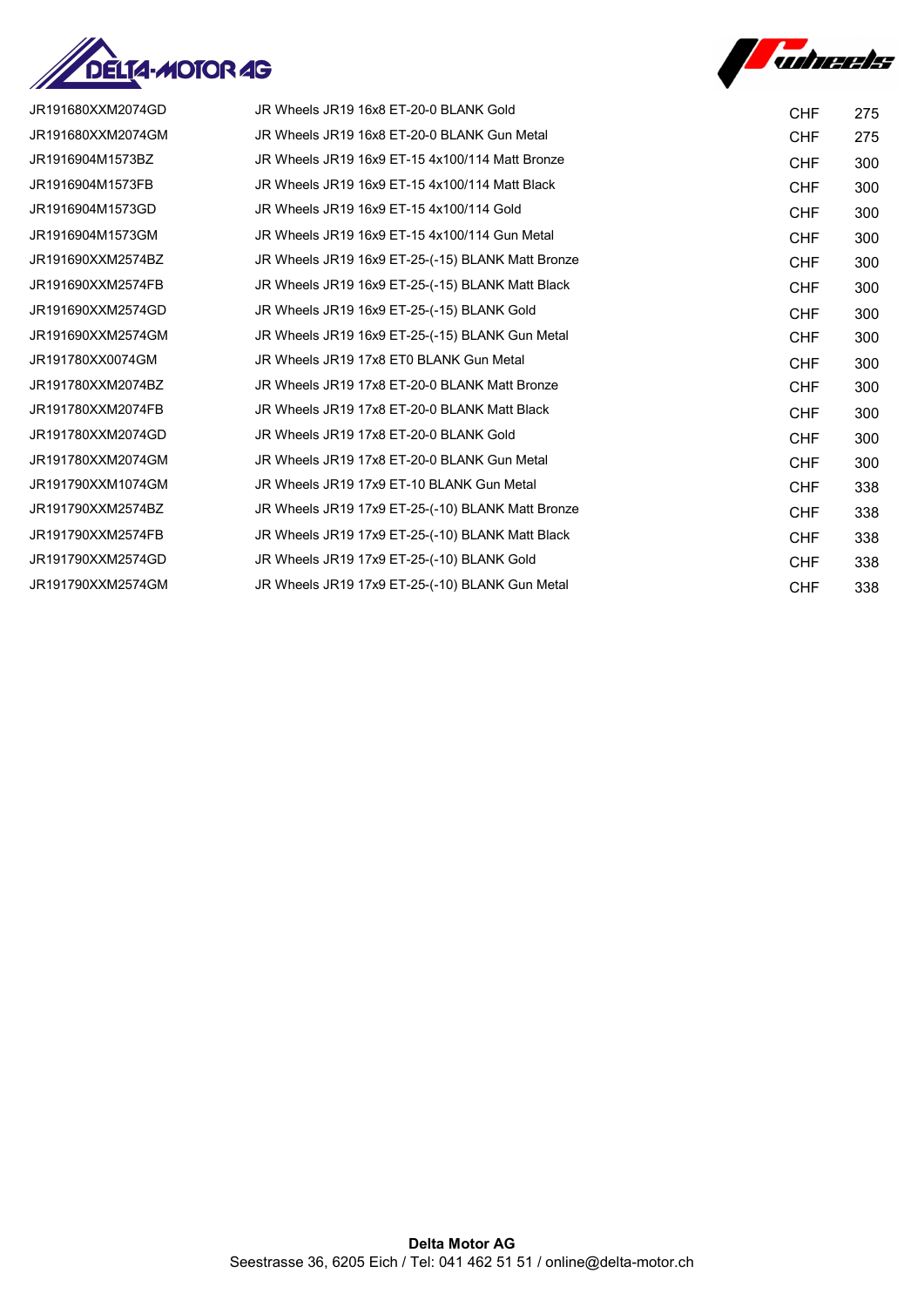

**Auturets** 

| JR201885XX2567BF  | JR Wheels JR20 18x8,5 ET25-40 Blank Matt Black        | <b>CHF</b> | 350 |
|-------------------|-------------------------------------------------------|------------|-----|
| JR201885XX2574HB  | JR Wheels JR20 18x8,5 ET25-40 Blank Hyper Black       | <b>CHF</b> | 350 |
| JR201885XX2574MBZ | JR Wheels JR20 18x8,5 ET25-40 Blank Matt Bronze       | <b>CHF</b> | 350 |
| JR201885XX2574SM  | JR Wheels JR20 18x8,5 ET25-40 Blank Silver Machined   | <b>CHF</b> | 350 |
| JR201885XX4074SM  | JR Wheels JR20 18x8,5 ET40 Blank Silver Machined      | <b>CHF</b> | 350 |
| JR201895XX2067BF  | JR Wheels JR20 18x9,5 ET20-40 Blank Matt Black        | <b>CHF</b> | 363 |
| JR201895XX2074HB  | JR Wheels JR20 18x9,5 ET20-40 Blank Hyper Black       | <b>CHF</b> | 363 |
| JR201895XX2074MBZ | JR Wheels JR20 18x9,5 ET20-40 Blank Matt Bronze       | <b>CHF</b> | 363 |
| JR201895XX2074SM  | JR Wheels JR20 18x9,5 ET20-40 Blank Silver Machined   | <b>CHF</b> | 363 |
| JR2019115X2572HB  | JR Wheels JR20 19x11 ET25-40 5H Blank Hyper Black     | <b>CHF</b> | 475 |
| JR2019115X2572MBZ | JR Wheels JR20 19x11 ET25-40 5H Blank Matt Bronze     | <b>CHF</b> | 475 |
| JR2019115X2572SM  | JR Wheels JR20 19x11 ET25-40 5H Blank Silver Machined | <b>CHF</b> | 475 |
| JR2019855I3572SM  | JR Wheels JR20 19x8,5 ET35 5x120 Silver Machined      | <b>CHF</b> | 450 |
| JR2019855L4066SM  | JR Wheels JR20 19x8,5 ET40 5x112 Silver Machined      | <b>CHF</b> | 450 |
| JR201985ML4074HB  | JR Wheels JR20 19x8,5 ET40 5x112/114 Hyper Black      | <b>CHF</b> | 383 |
| JR201985ML4074MBZ | JR Wheels JR20 19x8,5 ET40 5x112/114 Matt Bronze      | <b>CHF</b> | 383 |
| JR201985MZ3574MBZ | JR Wheels JR20 19x8,5 ET35 5x100/120 Matt Bronze      | <b>CHF</b> | 383 |
| JR201985XX2074BF  | JR Wheels JR20 19x8,5 ET20-40 Blank Matt Black        | <b>CHF</b> | 425 |
| JR201985XX2074HB  | JR Wheels JR20 19x8,5 ET20-40 Blank Hyper Black       | <b>CHF</b> | 425 |
| JR201985XX2074MBZ | JR Wheels JR20 19x8,5 ET20-40 Blank Matt Bronze       | <b>CHF</b> | 425 |
| JR201985XX2074SM  | JR Wheels JR20 19x8,5 ET20-40 Blank Silver Machined   | <b>CHF</b> | 425 |
| JR201985XX3574SM  | JR Wheels JR20 19x8,5 ET35-40 Blank Silver Machined   | <b>CHF</b> | 425 |
| JR2019955I3572SM  | JR Wheels JR20 19x9,5 ET35 5x120 Silver Machined      | <b>CHF</b> | 475 |
| JR2019955L3566SM  | JR Wheels JR20 19x9,5 ET35 5x112 Silver Machined      | <b>CHF</b> | 475 |
| JR201995ML4074BF  | JR Wheels JR20 19x9,5 ET40 5x112/114 Matt Black       | <b>CHF</b> | 408 |
| JR201995XX2072BF  | JR Wheels JR20 19x9,5 ET20-40 Blank Matt Black        | <b>CHF</b> | 450 |
| JR201995XX2072HB  | JR Wheels JR20 19x9.5 ET20-40 Blank Hyper Black       | <b>CHF</b> | 450 |
| JR201995XX2072MBZ | JR Wheels JR20 19x9,5 ET20-40 Blank Matt Bronze       | <b>CHF</b> | 450 |
| JR201995XX2072SM  | JR Wheels JR20 19x9,5 ET20-40 Blank Silver Machined   | <b>CHF</b> | 450 |
| JR201995XX3574SM  | JR Wheels JR20 19x9,5 ET35-40 Blank Silver Machined   | <b>CHF</b> | 450 |
| JR2020105L4066MBZ | JR Wheels JR20 20x10 ET40 5x112 Matt Bronze           | <b>CHF</b> | 550 |
| JR2020105L4066SM  | JR Wheels JR20 20x10 ET40 5x112 Silver Machined       | <b>CHF</b> | 550 |
| JR2020105X2074BF  | JR Wheels JR20 20x10 ET20-40 5H Blank Matt Black      | <b>CHF</b> | 525 |
| JR2020105X2074HB  | JR Wheels JR20 20x10 ET20-40 5H Blank Hyper Black     | <b>CHF</b> | 525 |
| JR2020105X2074MBZ | JR Wheels JR20 20x10 ET20-40 5H Blank Matt Bronze     | <b>CHF</b> | 525 |
| JR2020105X2074SM  | JR Wheels JR20 20x10 ET20-40 5H Blank Silver Machined | <b>CHF</b> | 525 |
| JR2020105X4074HB  | JR Wheels JR20 20x10 ET40 5H Blank Hyper Black        | <b>CHF</b> | 525 |
| JR2020105X4074SM  | JR Wheels JR20 20x10 ET40 5H Blank Silver Machined    | <b>CHF</b> | 525 |
| JR2020115L3066SM  | JR Wheels JR20 20x11 ET30 5x112 Silver Machined       | <b>CHF</b> | 575 |
| JR2020115X2074BF  | JR Wheels JR20 20x11 ET20-30 5H Blank Matt Black      | <b>CHF</b> | 550 |
| JR2020115X2074HB  | JR Wheels JR20 20x11 ET20-30 5H Blank Hyper Black     | <b>CHF</b> | 550 |
| JR2020115X2074MBZ | JR Wheels JR20 20x11 ET20-30 5H Blank Matt Bronze     | <b>CHF</b> | 550 |
| JR2020115X2074SM  | JR Wheels JR20 20x11 ET20-30 5H Blank Silver Machined | <b>CHF</b> | 550 |
| JR2020855X2074BF  | JR Wheels JR20 20x8,5 ET20-40 5H Blank Matt Black     | <b>CHF</b> | 488 |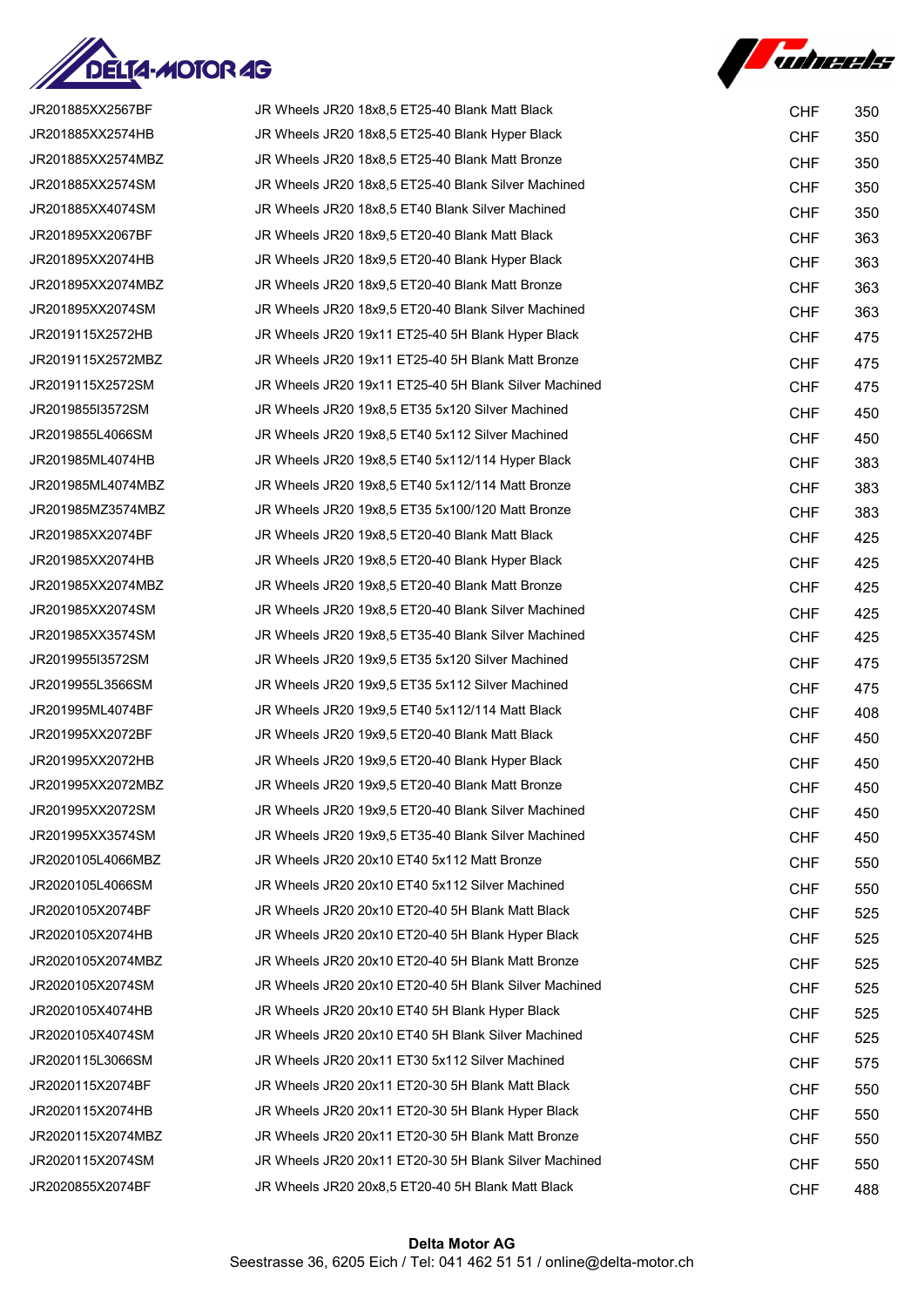



| JR2020855X2074HB  | JR Wheels JR20 20x8,5 ET20-40 5H Blank Hyper Black     | CHF | 488 |
|-------------------|--------------------------------------------------------|-----|-----|
| JR2020855X2074MBZ | JR Wheels JR20 20x8.5 ET20-40 5H Blank Matt Bronze     | CHF | 488 |
| JR2020855X2074SM  | JR Wheels JR20 20x8.5 ET20-40 5H Blank Silver Machined | CHF | 488 |
| JR2020855X4074SM  | JR Wheels JR20 20x8,5 ET40 5H Blank Silver Machined    | CHF | 488 |
|                   |                                                        |     |     |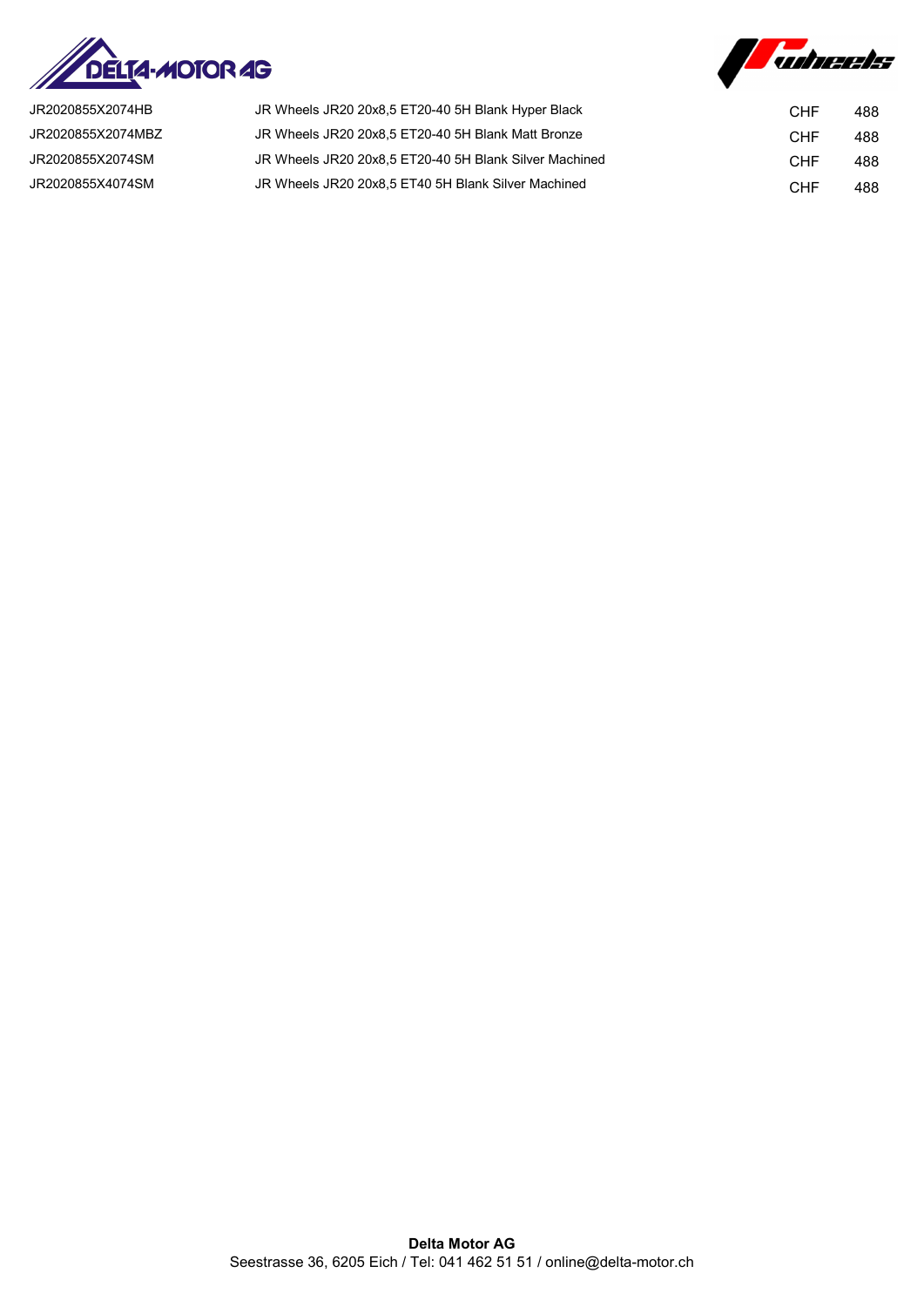

**Suhreets** 

| JR21177044074BF    | JR Wheels JR21 17x7 ET40 4x100/114 Matt Black      | <b>CHF</b> | 288 |
|--------------------|----------------------------------------------------|------------|-----|
| JR21177044074HG    | JR Wheels JR21 17x7 ET40 4x100/114 Hyper Gray      | <b>CHF</b> | 288 |
| JR21177044074MBZ   | JR Wheels JR21 17x7 ET40 4x100/114 Matt Bronze     | <b>CHF</b> | 288 |
| JR21177044074SM    | JR Wheels JR21 17x7 ET40 4x100/114 Silver Machined | <b>CHF</b> | 288 |
| JR21177054074BF    | JR Wheels JR21 17x7 ET40 5x100/114 Matt Black      | <b>CHF</b> | 288 |
| JR21177054074GB    | JR Wheels JR21 17x7 ET40 5x100/114 Glossy Black    | <b>CHF</b> | 288 |
| JR21177054074HG    | JR Wheels JR21 17x7 ET40 5x100/114 Hyper Gray      | <b>CHF</b> | 288 |
| JR21177054074MBZ   | JR Wheels JR21 17x7 ET40 5x100/114 Matt Bronze     | <b>CHF</b> | 288 |
| JR21177054074RP2   | JR Wheels JR21 17x7 ET40 5x100/114 Platinum Red    | <b>CHF</b> | 288 |
| JR21177054074SM    | JR Wheels JR21 17x7 ET40 5x100/114 Silver Machined | <b>CHF</b> | 288 |
| JR2117705X3574GB   | JR Wheels JR21 17x7 ET35-40 5H Blank Gloss Black   | <b>CHF</b> | 288 |
| JR211770MX4074BF   | JR Wheels JR21 17x7 ET40 5x108/112 Matt Black      | <b>CHF</b> | 288 |
| JR211770MX4074GB   | JR Wheels JR21 17x7 ET40 5x108/112 Glossy Black    | <b>CHF</b> | 288 |
| JR211770MX4074HG   | JR Wheels JR21 17x7 ET40 5x108/112 Hyper Gray      | <b>CHF</b> | 288 |
| JR211770MX4074MBZ  | JR Wheels JR21 17x7 ET40 5x108/112 Matt Bronze     | <b>CHF</b> | 288 |
| JR211770MX4074SM   | JR Wheels JR21 17x7 ET40 5x108/112 Silver Machined | <b>CHF</b> | 288 |
| JR211770XX2574BF   | JR Wheels JR21 17x7 ET25-40 Blank Matt Black       | <b>CHF</b> | 288 |
| JR211770XX2574BLP2 | JR Wheels JR21 17x7 ET25-40 Blank Platinium Blue   | <b>CHF</b> | 288 |
| JR211770XX2574HG   | JR Wheels JR21 17x7 ET25-40 Blank Hyper Gray       | <b>CHF</b> | 288 |
| JR211770XX2574MBZ  | JR Wheels JR21 17x7 ET25-40 Blank Matt Bronze      | <b>CHF</b> | 288 |
| JR211770XX2574SM   | JR Wheels JR21 17x7 ET25-40 Blank Machined Silver  | <b>CHF</b> | 288 |
| JR211770XX3573RP2  | JR Wheels JR21 17x7 ET35-40 Blank Platinium Red    | <b>CHF</b> | 288 |
| JR21177142574BF    | JR Wheels JR21 17x7 ET25 4x100/108 Matt Black      | <b>CHF</b> | 288 |
| JR21177142574HG    | JR Wheels JR21 17x7 ET25 4x100/108 Hyper Gray      | <b>CHF</b> | 288 |
| JR21177142574MBZ   | JR Wheels JR21 17x7 ET25 4x100/108 Matt Bronze     | <b>CHF</b> | 288 |
| JR21177142574SM    | JR Wheels JR21 17x7 ET25 4x100/108 Silver Machined | <b>CHF</b> | 288 |
| JR21178043574BF    | JR Wheels JR21 17x8 ET35 4x100/114 Matt Black      | <b>CHF</b> | 300 |
| JR21178043574HG    | JR Wheels JR21 17x8 ET35 4x100/114 Hyper Gray      | <b>CHF</b> | 300 |
| JR21178043574SM    | JR Wheels JR21 17x8 ET35 4x100/114 Silver Machined | <b>CHF</b> | 300 |
| JR21178053574BF    | JR Wheels JR21 17x8 ET35 5x100/114 Matt Black      | <b>CHF</b> | 300 |
| JR21178053574HG    | JR Wheels JR21 17x8 ET35 5x100/114 Hyper Gray      | <b>CHF</b> | 300 |
| JR21178053574MBZ   | JR Wheels JR21 17x8 ET35 5x100/114 Matt Bronze     | <b>CHF</b> | 300 |
| JR21178053574RP1   | JR Wheels JR21 17x8 ET35 5x100/114 Platinum Red    | <b>CHF</b> | 275 |
| JR21178053574RP2   | JR Wheels JR21 17x8 ET35 5x100/114 Platinum Red    | <b>CHF</b> | 300 |
| JR21178053574SM    | JR Wheels JR21 17x8 ET35 5x100/114 Silver Machined | <b>CHF</b> | 300 |
| JR211780MX3574BF   | JR Wheels JR21 17x8 ET35 5x108/112 Matt Black      | <b>CHF</b> | 300 |
| JR211780MX3574HG   | JR Wheels JR21 17x8 ET35 5x108/112 Hyper Gray      | <b>CHF</b> | 300 |
| JR211780MX3574SM   | JR Wheels JR21 17x8 ET35 5x108/112 Silver Machined | <b>CHF</b> | 300 |
| JR211780MY3574BF   | JR Wheels JR21 17x8 ET35 5x110/120 Matt Black      | <b>CHF</b> | 300 |
| JR211780MY3574HG   | JR Wheels JR21 17x8 ET35 5x110/120 Hyper Gray      | <b>CHF</b> | 300 |
| JR211780MY3574SM   | JR Wheels JR21 17x8 ET35 5x110/120 Silver Machined | <b>CHF</b> | 300 |
| JR211780XX3574BF   | JR Wheels JR21 17x8 ET35 Blank Matt Black          | <b>CHF</b> | 300 |
| JR211780XX3574HG   | JR Wheels JR21 17x8 ET35 Blank Hyper Gray          | <b>CHF</b> | 300 |
| JR211780XX3574MBZ  | JR Wheels JR21 17x8 ET35 Blank Matt Bronze         | <b>CHF</b> | 300 |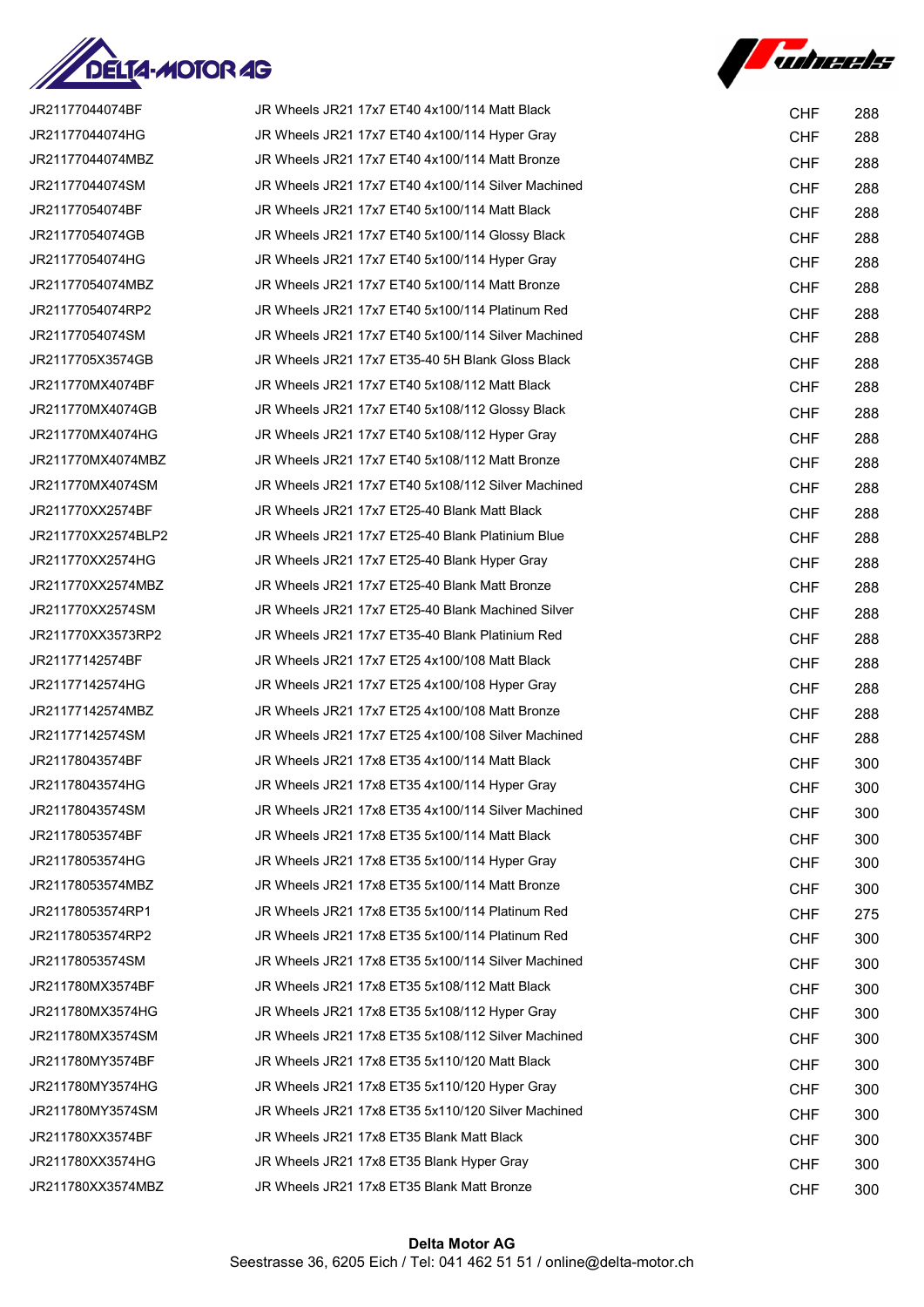



| JR211780XX3574RP2  | JR Wheels JR21 17x8 ET35 Blank Platinium Red         | <b>CHF</b> | 300 |
|--------------------|------------------------------------------------------|------------|-----|
| JR211780XX3574SM   | JR Wheels JR21 17x8 ET35 Blank Silver Machined       | <b>CHF</b> | 300 |
| JR21178142574BF    | JR Wheels JR21 17x8 ET25 4x100/108 Matt Black        | <b>CHF</b> | 300 |
| JR21178142574HG    | JR Wheels JR21 17x8 ET25 4x100/108 Hyper Gray        | <b>CHF</b> | 300 |
| JR21178142574MBZ   | JR Wheels JR21 17x8 ET25 4x100/108 Matt Bronze       | <b>CHF</b> | 300 |
| JR21178142574SM    | JR Wheels JR21 17x8 ET25 4x100/108 Silver Machined   | <b>CHF</b> | 300 |
| JR211790XX2574BF   | JR Wheels JR21 17x9 ET25-35 Blank Matt Black         | <b>CHF</b> | 325 |
| JR211790XX2574HG   | JR Wheels JR21 17x9 ET25-35 Blank Hyper Gray         | <b>CHF</b> | 325 |
| JR211790XX2574MBZ  | JR Wheels JR21 17x9 ET25-35 Blank Matt Bronze        | <b>CHF</b> | 325 |
| JR211790XX2574SM   | JR Wheels JR21 17x9 ET25-35 Blank Silver Machined    | <b>CHF</b> | 325 |
| JR2118854F2065HG   | JR Wheels JR21 18x8,5 ET20 4x108 Hyper Gray          | <b>CHF</b> | 375 |
| JR2118854X3074GB   | JR Wheels JR21 18x8,5 ET30-40 4H Blank Glossy Black  | <b>CHF</b> | 315 |
| JR2118855H4074HG   | JR Wheels JR21 18x8,5 ET40 5x114,3 Hyper Gray        | <b>CHF</b> | 375 |
| JR2118855H4074RP1  | JR Wheels JR21 18x8,5 ET40 5x114,3 Platinum Red      | <b>CHF</b> | 343 |
| JR2118855H4074RP2  | JR Wheels JR21 18x8,5 ET40 5x114,3 Platinum Red      | <b>CHF</b> | 375 |
| JR2118855K4067GB   | JR Wheels JR21 18x8,5 ET40 5x100 Glossy Black        | <b>CHF</b> | 375 |
| JR2118855L4066BF   | JR Wheels JR21 18x8,5 ET40 5x112 Matt Black          | <b>CHF</b> | 375 |
| JR2118855L4066GB   | JR Wheels JR21 18x8,5 ET40 5x112 Glossy Black        | <b>CHF</b> | 375 |
| JR2118855L4066HG   | JR Wheels JR21 18x8,5 ET40 5x112 Hyper Gray          | <b>CHF</b> | 375 |
| JR2118855L4066RP2  | JR Wheels JR21 18x8,5 ET40 5x112 Platinum Red        | <b>CHF</b> | 375 |
| JR2118855L4066SM   | JR Wheels JR21 18x8,5 ET40 5x112 Silver Machined     | <b>CHF</b> | 375 |
| JR2118855X2074HB   | JR Wheels JR21 18x8,5 ET20-30 5H Blank Hyper Black   | <b>CHF</b> | 315 |
| JR2118855X4074GB   | JR Wheels JR21 18x8,5 ET40 5H Blank Glossy Black     | <b>CHF</b> | 350 |
| JR211885ML4074BF   | JR Wheels JR21 18x8,5 ET40 5x112/114 Matt Black      | <b>CHF</b> | 350 |
| JR211885ML4074GB   | JR Wheels JR21 18x8,5 ET40 5x112/114 Glossy Black    | <b>CHF</b> | 350 |
| JR211885ML4074HG   | JR Wheels JR21 18x8,5 ET40 5x112/114 Hyper Gray      | <b>CHF</b> | 350 |
| JR211885ML4074MBZ  | JR Wheels JR21 18x8,5 ET40 5x112/114 Matt Bronze     | <b>CHF</b> | 350 |
| JR211885ML4074SM   | JR Wheels JR21 18x8,5 ET40 5x112/114 Silver Machined | <b>CHF</b> | 350 |
| JR211885MZ3574BF   | JR Wheels JR21 18x8,5 ET35 5x100/120 Matt Black      | <b>CHF</b> | 350 |
| JR211885MZ3574HG   | JR Wheels JR21 18x8,5 ET35 5x100/120 Hyper Gray      | <b>CHF</b> | 350 |
| JR211885MZ3574MBZ  | JR Wheels JR21 18x8,5 ET35 5x100/120 Matt Bronze     | <b>CHF</b> | 350 |
| JR211885MZ3574SM   | JR Wheels JR21 18x8,5 ET35 5x100/120 Silver Machined | <b>CHF</b> | 350 |
| JR211885XX2074BF   | JR Wheels JR21 18x8,5 ET20-40 Blank Matt Black       | <b>CHF</b> | 350 |
| JR211885XX2074BLP2 | JR Wheels JR21 18x8,5 ET20-40 Blank Platinium Blue   | <b>CHF</b> | 350 |
| JR211885XX2074HG   | JR Wheels JR21 18x8,5 ET20-40 Blank Hyper Gray       | <b>CHF</b> | 350 |
| JR211885XX2074MBZ  | JR Wheels JR21 18x8,5 ET20-40 Blank Matt Bronze      | <b>CHF</b> | 350 |
| JR211885XX2074RP2  | JR Wheels JR21 18x8,5 ET20-40 Blank Platinium Red    | <b>CHF</b> | 350 |
| JR211885XX2074SM   | JR Wheels JR21 18x8,5 ET20-40 Blank Silver Machined  | <b>CHF</b> | 350 |
| JR211885XX2074W    | JR Wheels JR21 18x8,5 ET20-40 Blank White            | <b>CHF</b> | 350 |
| JR211885XX3074BF   | JR Wheels JR21 18x8,5 ET30-40 Blank Matt Black       | <b>CHF</b> | 350 |
| JR211885XX3074MBZ  | JR Wheels JR21 18x8,5 ET30-40 Blank Matt Bronze      | <b>CHF</b> | 350 |
| JR211885XX3074RP2  | JR Wheels JR21 18x8,5 ET30-40 Blank Platinum Red     | <b>CHF</b> | 350 |
| JR211885XX3074SM   | JR Wheels JR21 18x8,5 ET30-40 Blank Silver Machined  | <b>CHF</b> | 350 |
| JR211885XX4074BF   | JR Wheels JR21 18x8,5 ET40 Blank Matt Black          | <b>CHF</b> | 350 |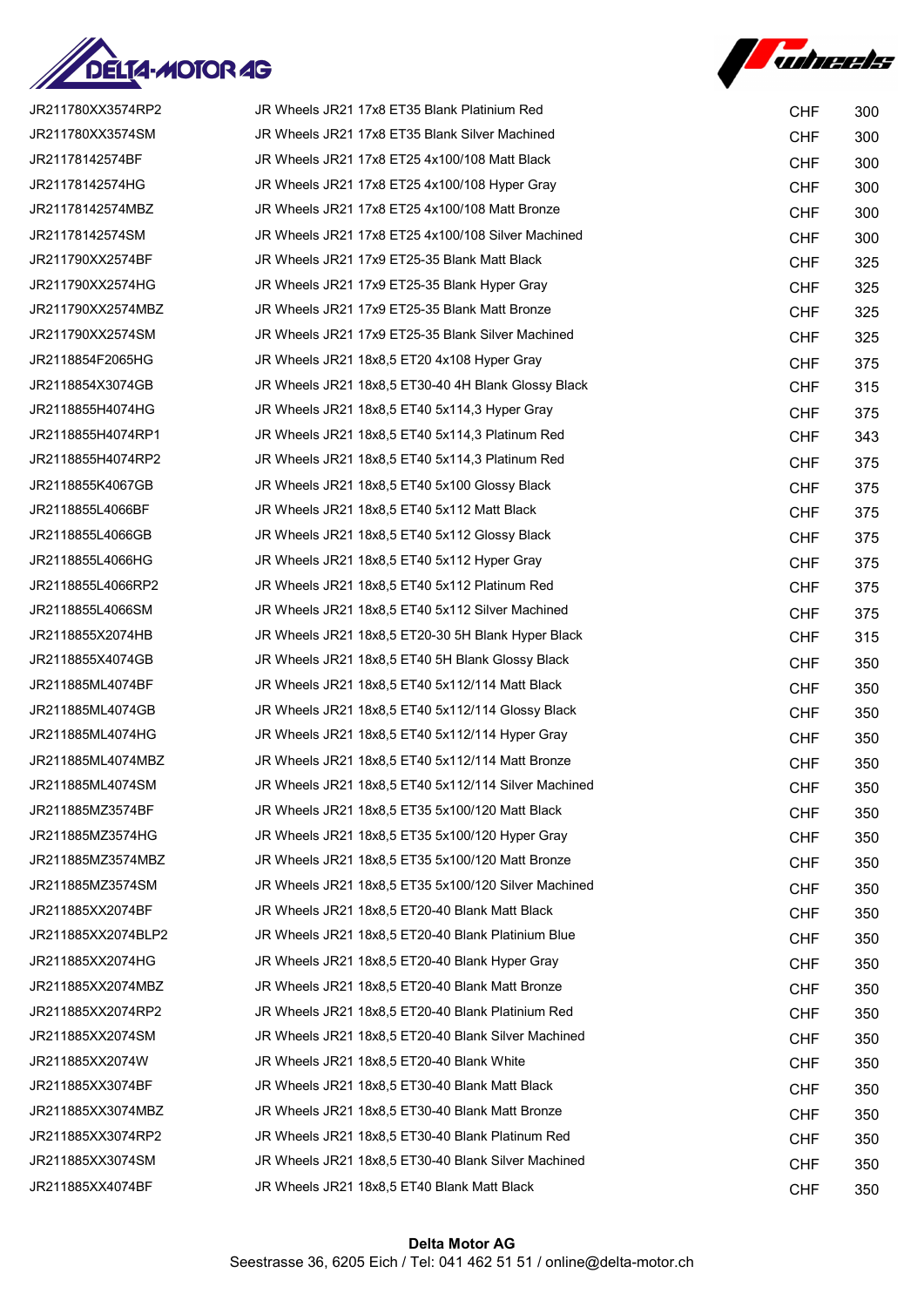



| JR211885XX4074BLP2 | JR Wheels JR21 18x8,5 ET40 BLANK Platinum Blue              | <b>CHF</b> | 350 |
|--------------------|-------------------------------------------------------------|------------|-----|
| JR211885XX4074HG   | JR Wheels JR21 18x8,5 ET40 Blank Hyper Gray                 | <b>CHF</b> | 350 |
| JR211885XX4074RP2  | JR Wheels JR21 18x8,5 ET40 BLANK Platinum Red               | <b>CHF</b> | 350 |
| JR211885XX4074SM   | JR Wheels JR21 18x8,5 ET40 Blank Silver Machined            | <b>CHF</b> | 350 |
| JR2118954X3074HB   | JR Wheels JR21 18x9,5 ET30-40 4H BLANK Hyper Black          | <b>CHF</b> | 330 |
| JR2118955X2074GB   | JR Wheels JR21 18x9,5 ET20-40 5H BLANK Gloss Black          | <b>CHF</b> | 363 |
| JR211895ML4074BF   | JR Wheels JR21 18x9,5 ET40 5x112/114 Matt Black             | <b>CHF</b> | 363 |
| JR211895MZ3574BF   | JR Wheels JR21 18x9,5 ET35 5x100/120 Matt Black             | <b>CHF</b> | 363 |
| JR211895MZ3574MBZ  | JR Wheels JR21 18x9,5 ET35 5x100/120 Matt Bronze            | <b>CHF</b> | 330 |
| JR211895MZ3574SM   | JR Wheels JR21 18x9,5 ET35 5x100/120 Silver Machined Face   | <b>CHF</b> | 363 |
| JR211895XX2074BF   | JR Wheels JR21 18x9,5 ET20-40 BLANK Matt Black              | <b>CHF</b> | 363 |
| JR211895XX2074HG   | JR Wheels JR21 18x9,5 ET20-40 Blank Hyper Gray              | <b>CHF</b> | 363 |
| JR211895XX2074MBZ  | JR Wheels JR21 18x9,5 ET20-40 BLANK Matt Bronze             | <b>CHF</b> | 363 |
| JR211895XX2074RP2  | JR Wheels JR21 18x9,5 ET20-40 BLANK Platinum Red            | <b>CHF</b> | 363 |
| JR211895XX2074SM   | JR Wheels JR21 18x9,5 ET20-40 BLANK Silver Machined Face    | <b>CHF</b> | 363 |
| JR2119115X1574BF   | JR Wheels JR21 19x11 ET15-30 5H BLANK Matt Black            | <b>CHF</b> | 475 |
| JR2119115X1574GB   | JR Wheels JR21 19x11 ET15-30 5H BLANK Gloss Black           | <b>CHF</b> | 475 |
| JR2119115X1574HG   | JR Wheels JR21 19x11 ET15-30 5H BLANK Hyper Gray            | <b>CHF</b> | 475 |
| JR2119115X1574MBZ  | JR Wheels JR21 19x11 ET15-30 5H BLANK Matt Bronze           | <b>CHF</b> | 475 |
| JR2119115X1574RP2  | JR Wheels JR21 19x11 ET15-30 5H BLANK Platinum Red          | <b>CHF</b> | 475 |
| JR2119115X1574SM   | JR Wheels JR21 19x11 ET15-30 5H BLANK Silver Machined Face  | <b>CHF</b> | 475 |
| JR211911MG2574BF   | JR Wheels JR21 19x11 ET25 5x114/120 Matt Black              | <b>CHF</b> | 475 |
| JR211911MG2574MBZ  | JR Wheels JR21 19x11 ET25 5x114/120 Matt Bronze             | <b>CHF</b> | 435 |
| JR2119855H4067GB   | JR Wheels JR21 19x8,5 ET40 5x114,3 Glossy Black             | <b>CHF</b> | 450 |
| JR2119855H4067HG   | JR Wheels JR21 19x8,5 ET40 5x114,3 Hyper Gray               | <b>CHF</b> | 450 |
| JR2119855H4067MBZ  | JR Wheels JR21 19x8,5 ET40 5x114,3 Matt Bronze              | <b>CHF</b> | 450 |
| JR2119855H4067RP2  | JR Wheels JR21 19x8,5 ET40 5x114,3 Platinum Red             | <b>CHF</b> | 450 |
| JR2119855H4067SM   | JR Wheels JR21 19x8,5 ET40 5x114,3 Silver Machined Face     | <b>CHF</b> | 450 |
| JR2119855I3572BF   | JR Wheels JR21 19x8,5 ET35 5x120 Matt Black                 | <b>CHF</b> | 450 |
| JR2119855I3572GB   | JR Wheels JR21 19x8,5 ET35 5x120 Gloss Black                | <b>CHF</b> | 450 |
| JR2119855I3572HG   | JR Wheels JR21 19x8,5 ET35 5x120 Hyper Gray                 | <b>CHF</b> | 450 |
| JR2119855I3572RP2  | JR Wheels JR21 19x8,5 ET35 5x120 Platinum Red               | <b>CHF</b> | 450 |
| JR2119855I3572SM   | JR Wheels JR21 19x8,5 ET35 5x120 Silver Machined Face       | <b>CHF</b> | 450 |
| JR2119855L4066BF   | JR Wheels JR21 19x8.5 ET40 5x112 Matt Black                 | <b>CHF</b> | 450 |
| JR2119855L4066GB   | JR Wheels JR21 19x8,5 ET40 5x112 Gloss Black                | <b>CHF</b> | 450 |
| JR2119855L4066HG   | JR Wheels JR21 19x8,5 ET40 5x112 Hyper Gray                 | <b>CHF</b> | 450 |
| JR2119855L4066RP2  | JR Wheels JR21 19x8,5 ET40 5x112 Platinum Red               | <b>CHF</b> | 450 |
| JR2119855L4066SM   | JR Wheels JR21 19x8,5 ET40 5x112 Silver Machined Face       | <b>CHF</b> | 450 |
| JR2119855M4065SM   | JR Wheels JR21 19x8,5 ET40 5x108 Silver Machined Face       | <b>CHF</b> | 450 |
| JR2119855X2074BF   | JR Wheels JR21 19x8,5 ET20-43 5H BLANK Matt Black           | <b>CHF</b> | 425 |
| JR2119855X2074BLP2 | JR Wheels JR21 19x8,5 ET20-43 5H BLANK Platinum Blue        | <b>CHF</b> | 425 |
| JR2119855X2074GB   | JR Wheels JR21 19x8,5 ET20-43 5H BLANK Gloss Black          | <b>CHF</b> | 425 |
| JR2119855X2074HG   | JR Wheels JR21 19x8,5 ET20-43 5H Blank Hyper Gray           | <b>CHF</b> | 425 |
| JR2119855X2074RP2  | JR Wheels JR21 19x8,5 ET20-43 5H BLANK Platinum Red         | <b>CHF</b> | 425 |
| JR2119855X2074SM   | JR Wheels JR21 19x8,5 ET20-43 5H BLANK Silver Machined Face | <b>CHF</b> | 425 |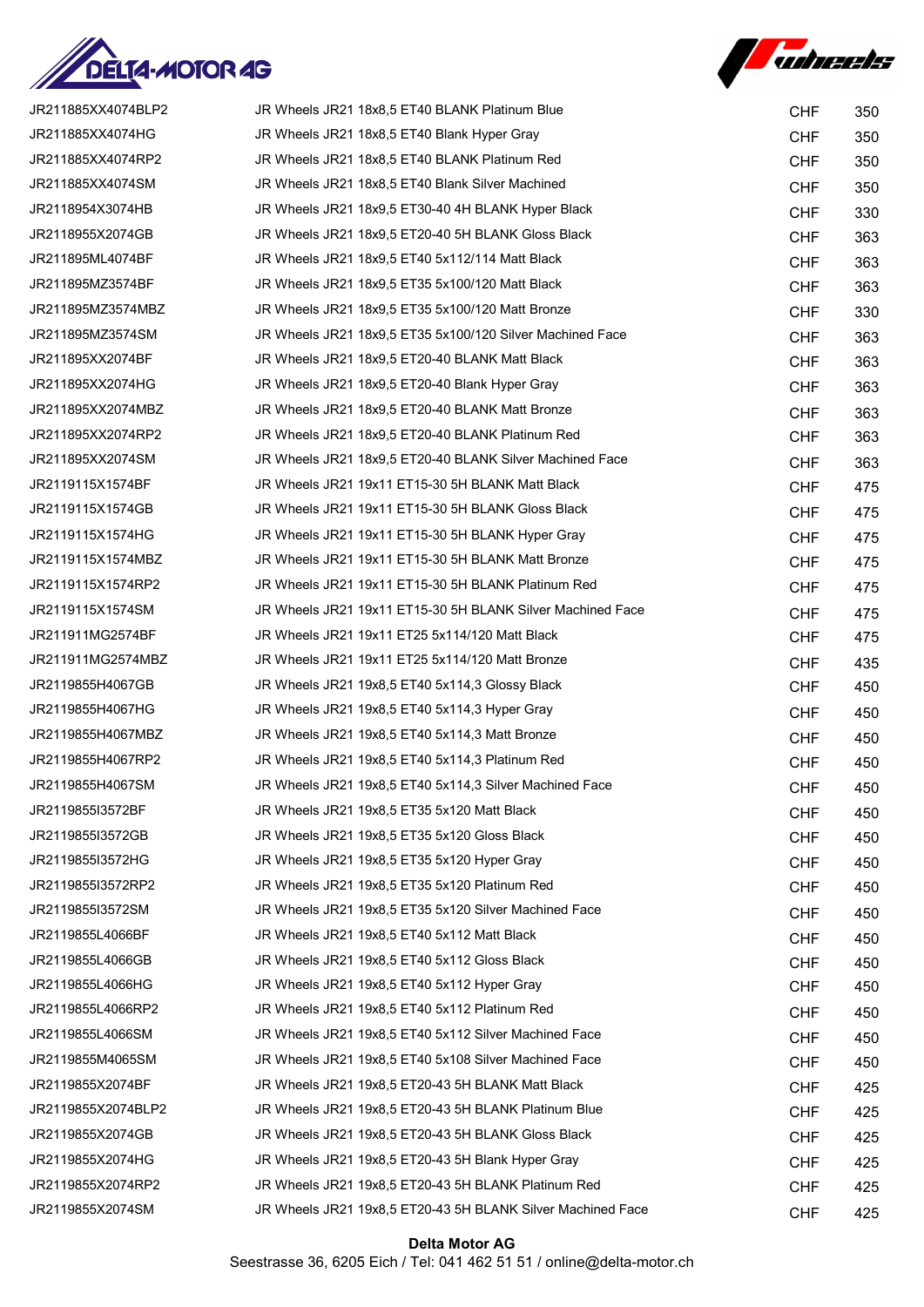



| JR2119855X2074W    | JR Wheels JR21 19x8,5 ET20-43 5H BLANK White                | <b>CHF</b>               | 425        |
|--------------------|-------------------------------------------------------------|--------------------------|------------|
| JR2119855X3574BF   | JR Wheels JR21 19x8,5 ET35-43 5H Blank Matt Black           | <b>CHF</b>               | 425        |
| JR2119855X3574GB   | JR Wheels JR21 19x8,5 ET35-40 5H BLANK Gloss Black          | <b>CHF</b>               | 425        |
| JR2119855X3574HG   | JR Wheels JR21 19x8,5 ET35-43 5H Blank Hyper Gray           | <b>CHF</b>               | 425        |
| JR2119855X3574MBZ  | JR Wheels JR21 19x8,5 ET35-43 5H BLANK Matt Bronze          | <b>CHF</b>               | 425        |
| JR2119855X3574RP2  | JR Wheels JR21 19x8,5 ET35-43 5H BLANK Platinum Red         | <b>CHF</b>               | 425        |
| JR2119855X3574SM   | JR Wheels JR21 19x8,5 ET35-43 5H BLANK Silver Machined Face | <b>CHF</b>               | 425        |
| JR211985MG2074BF   | JR Wheels JR21 19x8,5 ET20 5x114/120 Matt Black             | <b>CHF</b>               | 425        |
| JR211985ML4074BF   | JR Wheels JR21 19x8,5 ET40 5x112/114 Matt Black             | <b>CHF</b>               | 425        |
| JR211985ML4074GB   | JR Wheels JR21 19x8,5 ET40 5x112/114 Gloss Black            | <b>CHF</b>               | 425        |
| JR211985ML4074HG   | JR Wheels JR21 19x8,5 ET40 5x112/114 Hyper Gray             | <b>CHF</b>               | 425        |
| JR211985ML4074MBZ  | JR Wheels JR21 19x8,5 ET40 5x112/114 Matt Bronze            | <b>CHF</b>               | 425        |
| JR211985ML4074SM   | JR Wheels JR21 19x8,5 ET40 5x112/114 Silver Machined Face   | <b>CHF</b>               | 425        |
| JR211985MZ3574BF   | JR Wheels JR21 19x8,5 ET35 5x100/120 Matt Black             | <b>CHF</b>               | 425        |
| JR211985MZ3574GB   | JR Wheels JR21 19x8.5 ET35 5x100/120 Gloss Black            | <b>CHF</b>               | 425        |
| JR211985MZ3574MBZ  | JR Wheels JR21 19x8,5 ET35 5x100/120 Matt Bronze            | <b>CHF</b>               | 425        |
| JR211985MZ3574SM   | JR Wheels JR21 19x8,5 ET35 5x100/120 Silver Machined Face   | <b>CHF</b>               | 425        |
| JR2119955I2072GB   | JR Wheels JR21 19x9,5 ET20 5x120 Glossy Black               | <b>CHF</b>               | 475        |
| JR2119955I3572BF   | JR Wheels JR21 19x9,5 ET35 5x120 Matt Black                 | <b>CHF</b>               | 475        |
| JR2119955I3572SM   | JR Wheels JR21 19x9,5 ET35 5x120 Silver Machined Face       | <b>CHF</b>               | 475        |
| JR2119955I4072GB   | JR Wheels JR21 19x9,5 ET40 5x120 Glossy Black               | <b>CHF</b>               | 475        |
| JR2119955I4072HG   | JR Wheels JR21 19x9,5 ET40 5x120 Hyper Gray                 | <b>CHF</b>               | 475        |
| JR2119955I4072RP2  | JR Wheels JR21 19x9,5 ET40 5x120 Platinum Red               | <b>CHF</b>               | 475        |
| JR2119955L4066BF   | JR Wheels JR21 19x9,5 ET40 5x112 Matt Black                 | <b>CHF</b>               | 475        |
| JR2119955L4066HG   | JR Wheels JR21 19x9,5 ET40 5x112 Hyper Gray                 | <b>CHF</b>               | 475        |
| JR2119955L4066SM   | JR Wheels JR21 19x9,5 ET40 5x112 Silver Machined Face       | <b>CHF</b>               | 475        |
| JR2119955X2074BF   | JR Wheels JR21 19x9,5 ET20-40 5H BLANK Matt Black           | <b>CHF</b>               | 450        |
| JR2119955X2074BLP2 | JR Wheels JR21 19x9,5 ET20-40 5H BLANK Platinum Blue        | <b>CHF</b>               | 450        |
| JR2119955X2074GB   | JR Wheels JR21 19x9,5 ET20-40 5H BLANK Gloss Black          | <b>CHF</b>               | 450        |
| JR2119955X2074HG   | JR Wheels JR21 19x9,5 ET20-40 5H Blank Hyper Gray           | <b>CHF</b>               | 450        |
| JR2119955X2074MBZ  | JR Wheels JR21 19x9.5 ET20-40 5H BLANK Matt Bronze          | <b>CHF</b>               | 450        |
| JR2119955X2074RP2  | JR Wheels JR21 19x9.5 ET20-40 5H BLANK Platinum Red         | <b>CHF</b>               | 450        |
| JR2119955X2074SM   | JR Wheels JR21 19x9,5 ET20-40 5H BLANK Silver Machined Face | <b>CHF</b>               | 450        |
| JR2119955X2074W    | JR Wheels JR21 19x9,5 ET20-40 5H BLANK White                | <b>CHF</b>               | 450        |
| JR2119955X3574BF   | JR Wheels JR21 19x9,5 ET35-40 5H BLANK Matt Black           | <b>CHF</b>               | 450        |
| JR2119955X3574BLP  | JR Wheels JR21 19x9,5 ET35-40 5H BLANK Platinum Blue        | <b>CHF</b>               | 450        |
| JR2119955X3574GB   | JR Wheels JR21 19x9,5 ET35-40 5H BLANK Gloss Black          | <b>CHF</b>               | 450        |
| JR2119955X3574HG   | JR Wheels JR21 19x9,5 ET35-40 5H Blank Hyper Gray           | <b>CHF</b>               | 450        |
| JR2119955X3574MBZ  | JR Wheels JR21 19x9,5 ET35-40 5H BLANK Matt Bronze          | <b>CHF</b>               | 450        |
| JR2119955X3574RP2  | JR Wheels JR21 19x9,5 ET35-40 5H BLANK Platinum Red         |                          |            |
| JR2119955X3574SM   | JR Wheels JR21 19x9,5 ET35-40 5H BLANK Silver Machined Face | <b>CHF</b><br><b>CHF</b> | 450        |
| JR211995MG2274BF   | JR Wheels JR21 19x9,5 ET22 5x114/120 Matt Black             | <b>CHF</b>               | 450<br>450 |
| JR211995MG2274GB   | JR Wheels JR21 19x9,5 ET22 5x114/120 Gloss Black            |                          |            |
| JR211995MG2274HB   | JR Wheels JR21 19x9,5 ET22 5x114/120 Hyper Black            | <b>CHF</b>               | 408        |
|                    |                                                             | <b>CHF</b>               | 408        |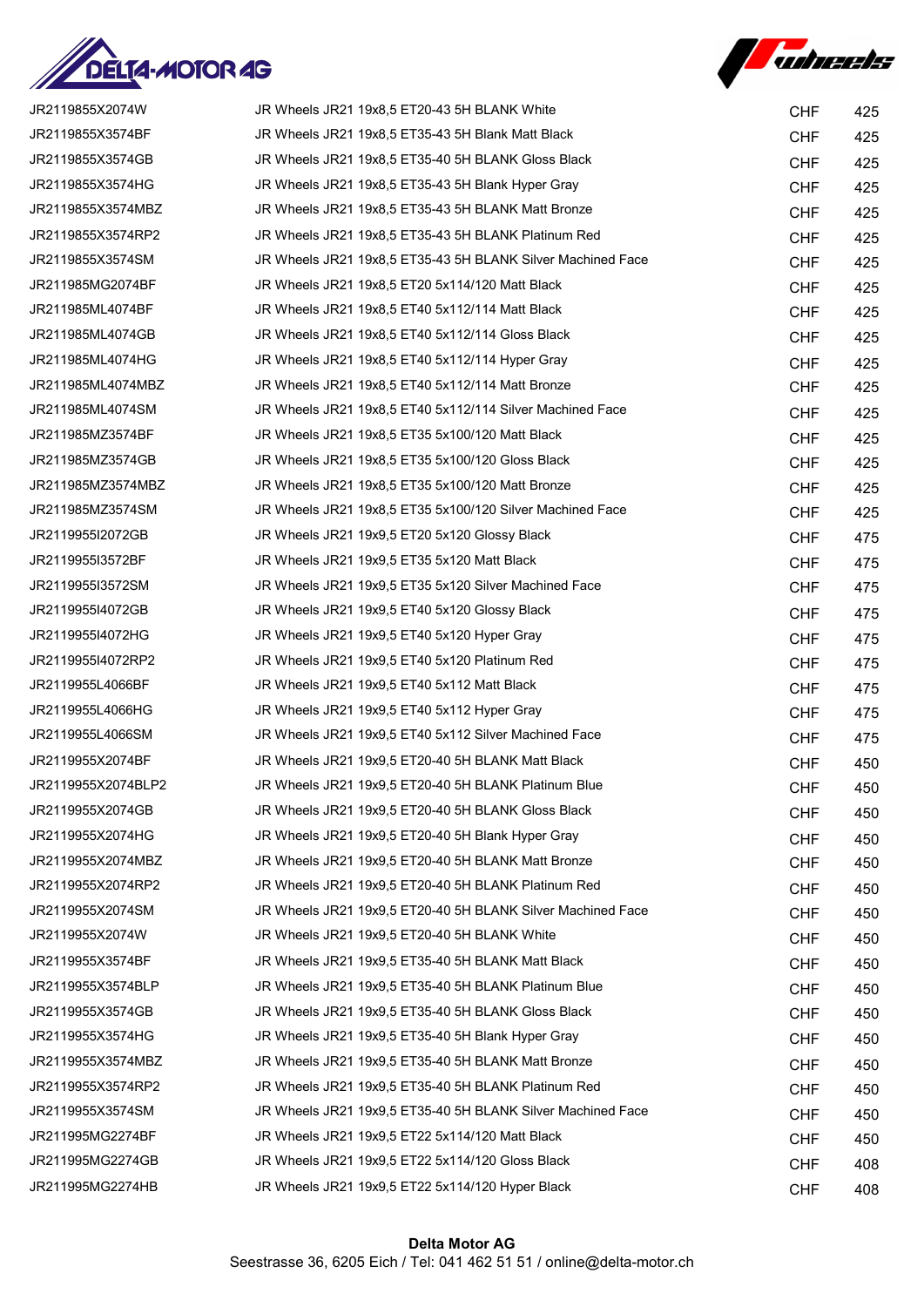



| JR211995ML4074BF  | JR Wheels JR21 19x9,5 ET40 5x112/114 Matt Black            | <b>CHF</b> | 450 |
|-------------------|------------------------------------------------------------|------------|-----|
| JR211995ML4074GB  | JR Wheels JR21 19x9,5 ET40 5x112/114 Gloss Black           | <b>CHF</b> | 450 |
| JR211995ML4074MBZ | JR Wheels JR21 19x9,5 ET40 5x112/114 Matt Bronze           | <b>CHF</b> | 450 |
| JR211995ML4074SM  | JR Wheels JR21 19x9,5 ET40 5x112/114 Silver Machined Face  | <b>CHF</b> | 450 |
| JR211995MZ3574BF  | JR Wheels JR21 19x9,5 ET35 5x100/120 Matt Black            | <b>CHF</b> | 450 |
| JR211995MZ3574GB  | JR Wheels JR21 19x9,5 ET35 5x100/120 Gloss Black           | <b>CHF</b> | 450 |
| JR211995MZ3574MBZ | JR Wheels JR21 19x9,5 ET35 5x100/120 Matt Bronze           | <b>CHF</b> | 450 |
| JR211995MZ3574SM  | JR Wheels JR21 19x9,5 ET35 5x100/120 Silver Machined Face  | <b>CHF</b> | 450 |
| JR2120105I4074HG  | JR Wheels JR21 20x10 ET40 5x120 Hyper Gray                 | <b>CHF</b> | 550 |
| JR2120105I4074SM  | JR Wheels JR21 20x10 ET40 5x120 Silver Machined Face       | <b>CHF</b> | 550 |
| JR2120105L3066BF  | JR Wheels JR21 20x10 ET30 5x112 Matt Black                 | <b>CHF</b> | 550 |
| JR2120105L3066GB  | JR Wheels JR21 20x10 ET30 5x112 Glossy Black               | <b>CHF</b> | 525 |
| JR2120105L3066HG  | JR Wheels JR21 20x10 ET30 5x112 Hyper Gray                 | <b>CHF</b> | 550 |
| JR2120105L3066SM  | JR Wheels JR21 20x10 ET30 5x112 Silver Machined Face       | <b>CHF</b> | 550 |
| JR2120105L4066BF  | JR Wheels JR21 20x10 ET40 5x112 Matt Black                 | <b>CHF</b> | 550 |
| JR2120105L4066GB  | JR Wheels JR21 20x10 ET40 5x112 Glossy Black               | <b>CHF</b> | 550 |
| JR2120105L4066HG  | JR Wheels JR21 20x10 ET40 5x112 Hyper Gray                 | <b>CHF</b> | 550 |
| JR2120105L4066RP1 | JR Wheels JR21 20x10 ET40 5x112 Platinum Red               | <b>CHF</b> | 500 |
| JR2120105L4066RP2 | JR Wheels JR21 20x10 ET40 5x112 Platinum Red               | <b>CHF</b> | 550 |
| JR2120105L4066SM  | JR Wheels JR21 20x10 ET40 5x112 Silver Machined Face       | <b>CHF</b> | 550 |
| JR2120105X2074BF  | JR Wheels JR21 20x10 ET20-40 5H BLANK Matt Black           | <b>CHF</b> | 525 |
| JR2120105X2074GB  | JR Wheels JR21 20x10 ET20-40 5H BLANK Gloss Black          | <b>CHF</b> | 525 |
| JR2120105X2074HG  | JR Wheels JR21 20x10 ET20-40 5H Blank Hyper Gray           | <b>CHF</b> | 525 |
| JR2120105X2074MBZ | JR Wheels JR21 20x10 ET20-40 5H BLANK Matt Bronze          | <b>CHF</b> | 525 |
| JR2120105X2074RP2 | JR Wheels JR21 20x10 ET20-40 5H BLANK Platinum Red         | <b>CHF</b> | 525 |
| JR2120105X2074SM  | JR Wheels JR21 20x10 ET20-40 5H BLANK Silver Machined Face | <b>CHF</b> | 525 |
| JR2120105X4074BF  | JR Wheels JR21 20x10 ET40 5H BLANK Matt Black              | <b>CHF</b> | 525 |
| JR2120105X4074GB  | JR Wheels JR21 20x10 ET40 5H BLANK Glossy Black            | <b>CHF</b> | 525 |
| JR2120105X4074HG  | JR Wheels JR21 20x10 ET40 5H Blank Hyper Gray              | <b>CHF</b> | 525 |
| JR2120105X4074MBZ | JR Wheels JR21 20x10 ET40 5H BLANK Matt Bronze             | <b>CHF</b> | 525 |
| JR2120105X4074SM  | JR Wheels JR21 20x10 ET40 5H BLANK Silver Machined Face    | <b>CHF</b> | 525 |
| JR2120115X2074BF  | JR Wheels JR21 20x11 ET20-30 5H BLANK Matt Black           | <b>CHF</b> | 550 |
| JR2120115X2074BLP | JR Wheels JR21 20x11 ET20-30 5H BLANK Platinum Blue        | <b>CHF</b> | 500 |
| JR2120115X2074HG  | JR Wheels JR21 20x11 ET20-30 5H BLANK Hyper Gray           | <b>CHF</b> | 550 |
| JR2120115X2074MBZ | JR Wheels JR21 20x11 ET20-30 5H BLANK Matt Bronze          | <b>CHF</b> | 550 |
| JR2120115X2074RP2 | JR Wheels JR21 20x11 ET20-30 5H BLANK Platinum Red         | <b>CHF</b> | 550 |
| JR2120115X2074SM  | JR Wheels JR21 20x11 ET20-30 5H BLANK Silver Machined Face | <b>CHF</b> | 550 |
| JR2120115X3074BF  | JR Wheels JR21 20x11 ET30-50 5H BLANK Matt Black           | <b>CHF</b> | 550 |
| JR2120115X3074GB  | JR Wheels JR21 20x11 ET30-50 5H BLANK Glossy Black         | <b>CHF</b> | 550 |
| JR2120115X3074HG  | JR Wheels JR21 20x11 ET30-50 5H BLANK Hyper Gray           | <b>CHF</b> | 550 |
| JR2120115X3074MBZ | JR Wheels JR21 20x11 ET30-50 5H BLANK Matt Bronze          | <b>CHF</b> | 550 |
| JR2120115X3074RP2 | JR Wheels JR21 20x11 ET30-50 5H BLANK Platinum Red         | <b>CHF</b> | 550 |
| JR2120115X3074SM  | JR Wheels JR21 20x11 ET30-50 5H BLANK Silver Machined Face | <b>CHF</b> | 550 |
| JR2120855H4067SM  | JR Wheels JR21 20x8,5 ET40 5x114,3 Silver Machined Face    | <b>CHF</b> | 525 |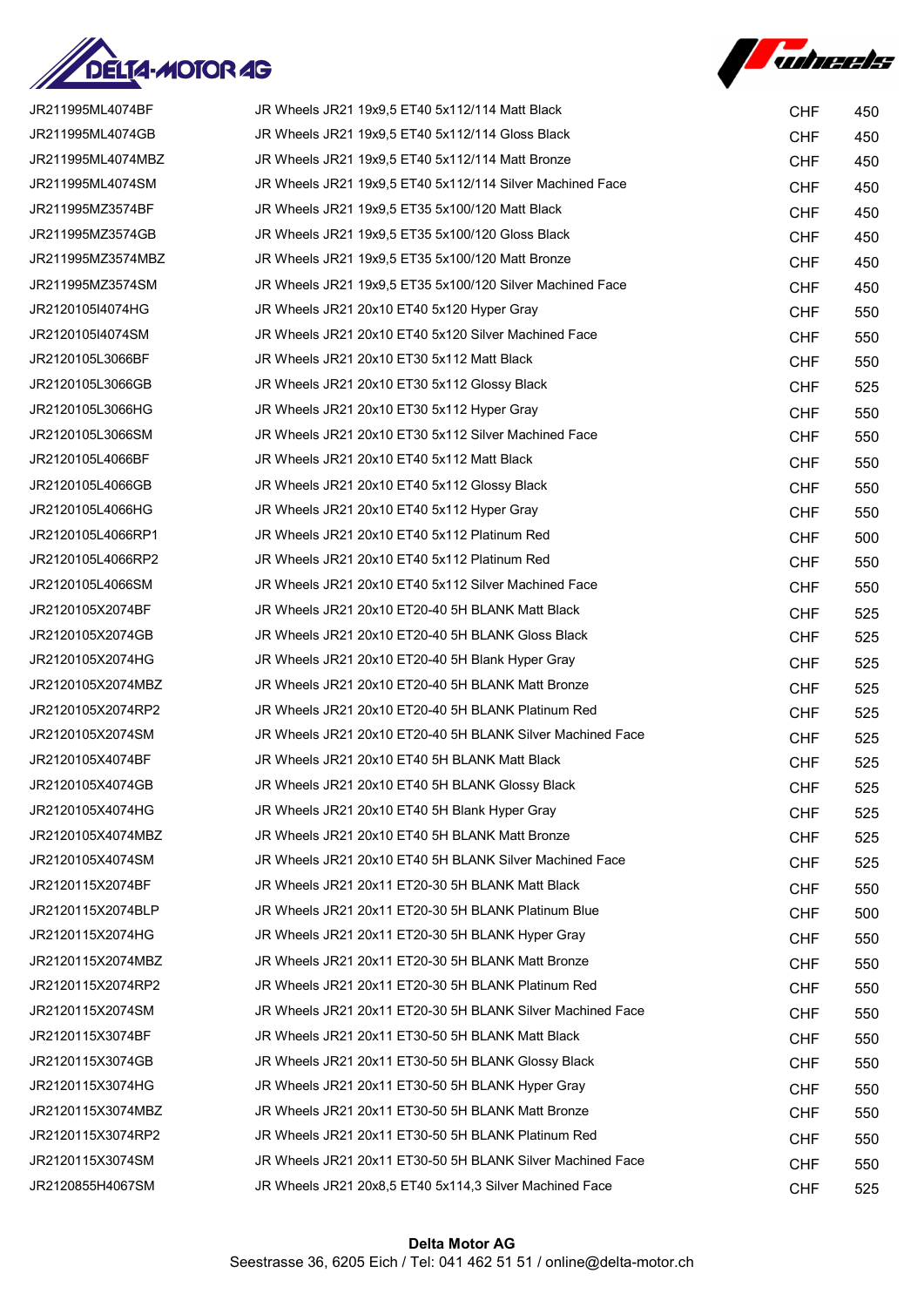



| JR2120855I3074GB  | JR Wheels JR21 20x8,5 ET30 5x120 Glossy Black               | <b>CHF</b> | 525 |
|-------------------|-------------------------------------------------------------|------------|-----|
| JR2120855I3574HG  | JR Wheels JR21 20x8,5 ET35 5x120 Hyper Gray                 | <b>CHF</b> | 525 |
| JR2120855I3574SM  | JR Wheels JR21 20x8,5 ET35 5x120 Silver Machined Face       | <b>CHF</b> | 525 |
| JR2120855I4074HB  | JR Wheels JR21 20x8,5 ET40 5x120 Hyper Black                | <b>CHF</b> | 473 |
| JR2120855I4074SM  | JR Wheels JR21 20x8,5 ET40 5x120 Silver Machined Face       | <b>CHF</b> | 473 |
| JR2120855L4066BF  | JR Wheels JR21 20x8,5 ET40 5x112 Matt Black                 | <b>CHF</b> | 525 |
| JR2120855L4074GB  | JR Wheels JR21 20x8,5 ET40 5x112 Glossy Black               | <b>CHF</b> | 525 |
| JR2120855L4074HG  | JR Wheels JR21 20x8,5 ET40 5x112 Hyper Gray                 | <b>CHF</b> | 525 |
| JR2120855L4074SM  | JR Wheels JR21 20x8,5 ET40 5x112 Silver Machined Face       | <b>CHF</b> | 525 |
| JR2120855X2074BF  | JR Wheels JR21 20x8,5 ET20-40 5H BLANK Matt Black           | <b>CHF</b> | 488 |
| JR2120855X2074GB  | JR Wheels JR21 20x8,5 ET20-40 5H BLANK Glossy Black         | <b>CHF</b> | 488 |
| JR2120855X2074HG  | JR Wheels JR21 20x8,5 ET20-40 5H Blank Hyper Gray           | <b>CHF</b> | 488 |
| JR2120855X2074MBZ | JR Wheels JR21 20x8.5 ET20-40 5H BLANK Matt Bronze          | <b>CHF</b> | 488 |
| JR2120855X2074RP2 | JR Wheels JR21 20x8,5 ET20-40 5H BLANK Platinum Red         | <b>CHF</b> | 488 |
| JR2120855X2074SM  | JR Wheels JR21 20x8,5 ET20-40 5H BLANK Silver Machined Face | <b>CHF</b> | 488 |
| JR2120855X4074BF  | JR Wheels JR21 20x8,5 ET40 5H BLANK Matt Black              | <b>CHF</b> | 488 |
| JR2120855X4074GB  | JR Wheels JR21 20x8,5 ET40 5H BLANK Glossy Black            | <b>CHF</b> | 488 |
| JR2120855X4074HG  | JR Wheels JR21 20x8,5 ET40 5H Blank Hyper Gray              | <b>CHF</b> | 488 |
| JR2120855X4074MBZ | JR Wheels JR21 20x8,5 ET40 5H BLANK Matt Bronze             | <b>CHF</b> | 488 |
| JR2120855X4074RP1 | JR Wheels JR21 20x8,5 ET40 5H BLANK Platinum Red            | <b>CHF</b> | 488 |
| JR2120855X4074RP2 | JR Wheels JR21 20x8,5 ET40 5H BLANK Platinum Red            | <b>CHF</b> | 488 |
| JR2120855X4074SM  | JR Wheels JR21 20x8,5 ET40 5H BLANK Silver Machined Face    | <b>CHF</b> | 488 |
| JR2121105X1574BF  | JR Wheels JR21 21x10 ET15-48 5H BLANK Matt Black            | <b>CHF</b> | 688 |
| JR2121105X1574GB  | JR Wheels JR21 21x10 ET15-48 5H BLANK Glossy Black          | <b>CHF</b> | 688 |
| JR2121105X1574HG  | JR Wheels JR21 21x10 ET15-48 5H Blank Hyper Gray            | <b>CHF</b> | 688 |
| JR2121105X1574MBZ | JR Wheels JR21 21x10 ET15-48 5H BLANK Matt Bronze           | <b>CHF</b> | 688 |
| JR2121105X1574SM  | JR Wheels JR21 21x10 ET15-48 5H BLANK Silver Machined Face  | <b>CHF</b> | 688 |
| JR2121115X1574BF  | JR Wheels JR21 21x11 ET15-55 5H BLANK Matt Black            | <b>CHF</b> | 700 |
| JR2121115X1574HB  | JR Wheels JR21 21x11 ET15-55 5H BLANK Hyper Black           | <b>CHF</b> | 638 |
| JR2121115X1574HG  | JR Wheels JR21 21x11 ET15-55 5H Blank Hyper Gray            | <b>CHF</b> | 700 |
| JR2121115X1574MBZ | JR Wheels JR21 21x11 ET15-55 5H BLANK Matt Bronze           | <b>CHF</b> | 700 |
| JR2121115X1574SM  | JR Wheels JR21 21x11 ET15-55 5H BLANK Silver Machined Face  | <b>CHF</b> | 700 |
| JR2122055X1574BF  | JR Wheels JR21 22x10,5 ET15-52 5H BLANK Matt Black          | <b>CHF</b> | 825 |
| JR2122055X1574GB  | JR Wheels JR21 22x10,5 ET15-52 5H BLANK Glossy Black        | <b>CHF</b> | 825 |
| JR2122055X1574HG  | JR Wheels JR21 22x10,5 ET15-52 5H BLANK Hyper Gray          | <b>CHF</b> | 825 |
| JR2122055X1574SM  | JR Wheels JR21 22x10,5 ET15-52 5H BLANK Silver              | <b>CHF</b> | 825 |
| JR2122905X3074BF  | JR Wheels JR21 22x9 ET30-45 5H BLANK Matt Black             | <b>CHF</b> | 738 |
| JR2122905X3074HG  | JR Wheels JR21 22x9 ET30-45 5H BLANK Hyper Gray             | <b>CHF</b> | 738 |
| JR2122905X3074SM  | JR Wheels JR21 22x9 ET30-45 5H BLANK Silver Machined Face   | <b>CHF</b> | 738 |
| JR2122955X3074BF  | JR Wheels JR21 22x9,5 ET30-48 5H BLANK Matt Black           | <b>CHF</b> | 775 |
| JR2122955X3074HG  | JR Wheels JR21 22x9,5 ET30-48 5H BLANK Hyper Gray           | <b>CHF</b> | 775 |
| JR2122955X3074SM  | JR Wheels JR21 22x9,5 ET30-48 5H BLANK Silver Machined Face | <b>CHF</b> | 775 |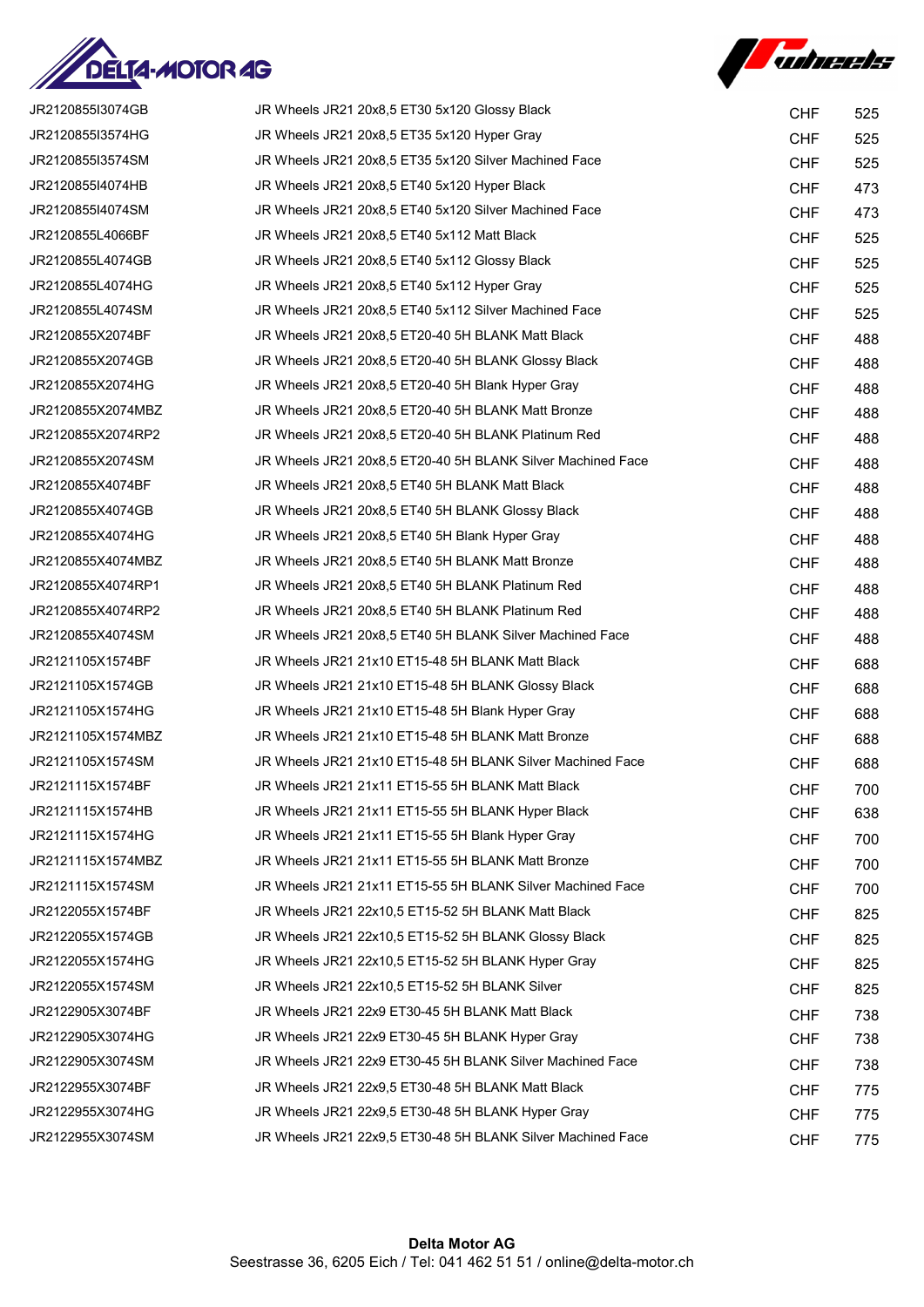



| JR22177043573BF   | JR Wheels JR22 17x7 ET35 4x100/114 Matt Black             | <b>CHF</b> | 288 |
|-------------------|-----------------------------------------------------------|------------|-----|
| JR22177043573HG   | JR Wheels JR22 17x7 ET35 4x100/114 Hyper Gray             | <b>CHF</b> | 288 |
| JR22177043573SM   | JR Wheels JR22 17x7 ET35 4x100/114 Silver Machined Face   | <b>CHF</b> | 288 |
| JR22177053573BF   | JR Wheels JR22 17x7 ET35 5x100/114 Matt Black             | <b>CHF</b> | 288 |
| JR22177053573HG   | JR Wheels JR22 17x7 ET35 5x100/114 Hyper Gray             | <b>CHF</b> | 288 |
| JR22177053573SM   | JR Wheels JR22 17x7 ET35 5x100/114 Silver Machined Face   | <b>CHF</b> | 288 |
| JR221770XX3573BF  | JR Wheels JR22 17x7 ET35-40 BLANK Matt Black              | <b>CHF</b> | 288 |
| JR221770XX3573HG  | JR Wheels JR22 17x7 ET35-40 BLANK Hyper Gray              | <b>CHF</b> | 288 |
| JR221770XX3573MBZ | JR Wheels JR22 17x7 ET35-40 BLANK Matt Bronze             | <b>CHF</b> | 288 |
| JR221770XX3573RP2 | JR Wheels JR22 17x7 ET35-40 BLANK Platinum Red            | <b>CHF</b> | 288 |
| JR221770XX3573SM  | JR Wheels JR22 17x7 ET35-40 BLANK Silver Machined Face    | <b>CHF</b> | 288 |
| JR22177142573BF   | JR Wheels JR22 17x7 ET25 4x100/108 Matt Black             | <b>CHF</b> | 288 |
| JR22177142573HG   | JR Wheels JR22 17x7 ET25 4x100/108 Hyper Gray             | <b>CHF</b> | 288 |
| JR22177142573SM   | JR Wheels JR22 17x7 ET25 4x100/108 Silver Machined Face   | <b>CHF</b> | 288 |
| JR22178043573BF   | JR Wheels JR22 17x8 ET35 4x100/114 Matt Black             | <b>CHF</b> | 300 |
| JR22178043573SM   | JR Wheels JR22 17x8 ET35 4x100/114 Silver Machined Face   | <b>CHF</b> | 300 |
| JR22178053573BF   | JR Wheels JR22 17x8 ET35 5x100/114 Matt Black             | <b>CHF</b> | 300 |
| JR22178053573GB   | JR Wheels JR22 17x8 ET35 5x100/114 Glossy Black           | <b>CHF</b> | 300 |
| JR22178053573HG   | JR Wheels JR22 17x8 ET35 5x100/114 Hyper Gray             | <b>CHF</b> | 300 |
| JR22178053573SM   | JR Wheels JR22 17x8 ET35 5x100/114 Silver Machined Face   | <b>CHF</b> | 300 |
| JR221780XX2573BF  | JR Wheels JR22 17x8 ET25-35 BLANK Matt Black              | <b>CHF</b> | 300 |
| JR221780XX2573HG  | JR Wheels JR22 17x8 ET25-35 BLANK Hyper Gray              | <b>CHF</b> | 300 |
| JR221780XX2573SM  | JR Wheels JR22 17x8 ET25-35 BLANK Silver Machined Face    | <b>CHF</b> | 300 |
| JR22178142573BF   | JR Wheels JR22 17x8 ET25 4x100/108 Matt Black             | <b>CHF</b> | 300 |
| JR22178142573SM   | JR Wheels JR22 17x8 ET25 4x100/108 Silver Machined Face   | <b>CHF</b> | 300 |
| JR2218754F3565SM  | JR Wheels JR22 18x7,5 ET35 4x108 Silver Machined          | <b>CHF</b> | 375 |
| JR2218755L4066HG  | JR Wheels JR22 18x7,5 ET40 5x112 Hyper Gray               | <b>CHF</b> | 375 |
| JR2218755X3574MBZ | JR Wheels JR22 18x7,5 ET35-40 5H BLANK Matt Bronze        | <b>CHF</b> | 303 |
| JR221875ML4074BF  | JR Wheels JR22 18x7,5 ET40 5x112/114 Matt Black           | <b>CHF</b> | 338 |
| JR221875ML4074HG  | JR Wheels JR22 18x7.5 ET40 5x112/114 Hyper Gray           | <b>CHF</b> | 338 |
| JR221875ML4074SM  | JR Wheels JR22 18x7.5 ET40 5x112/114 Silver Machined Face | <b>CHF</b> | 350 |
| JR221875MZ3574BF  | JR Wheels JR22 18x7,5 ET35 5x100/120 Matt Black           | <b>CHF</b> | 338 |
| JR221875MZ3574HG  | JR Wheels JR22 18x7,5 ET35 5x100/120 Hyper Gray           | <b>CHF</b> | 338 |
| JR221875XX3574BF  | JR Wheels JR22 18x7,5 ET35-42 BLANK Matt Black            | <b>CHF</b> | 338 |
| JR221875XX3574HG  | JR Wheels JR22 18x7,5 ET35-42 BLANK Hyper Gray            | <b>CHF</b> | 338 |
| JR221875XX3574MBZ | JR Wheels JR22 18x7,5 ET35-42 BLANK Matt Bronze           | <b>CHF</b> | 338 |
| JR221875XX3574RP2 | JR Wheels JR22 18x7,5 ET35-42 BLANK Platinum Red          | <b>CHF</b> | 338 |
| JR221875XX3574SM  | JR Wheels JR22 18x7,5 ET35-42 BLANK Silver Machined Face  | <b>CHF</b> | 338 |
| JR2218855L4066BF  | JR Wheels JR22 18x8,5 ET40 5x112 Matt Black               | <b>CHF</b> | 375 |
| JR2218855L4066HG  | JR Wheels JR22 18x8,5 ET40 5x112 Hyper Gray               | <b>CHF</b> | 375 |
| JR2218855L4066MBZ | JR Wheels JR22 18x8,5 ET40 5x112 Matt Bronze              | <b>CHF</b> | 375 |
| JR2218855L4066SM  | JR Wheels JR22 18x8,5 ET40 5x112 Silver Machined Face     | <b>CHF</b> | 375 |
| JR221885ML4074BF  | JR Wheels JR22 18x8,5 ET40 5x112/114 Matt Black           | <b>CHF</b> | 350 |
| JR221885ML4074HG  | JR Wheels JR22 18x8,5 ET40 5x112/114 Hyper Gray           | <b>CHF</b> | 350 |
| JR221885ML4074SM  | JR Wheels JR22 18x8,5 ET40 5x112/114 Silver Machined Face | <b>CHF</b> | 350 |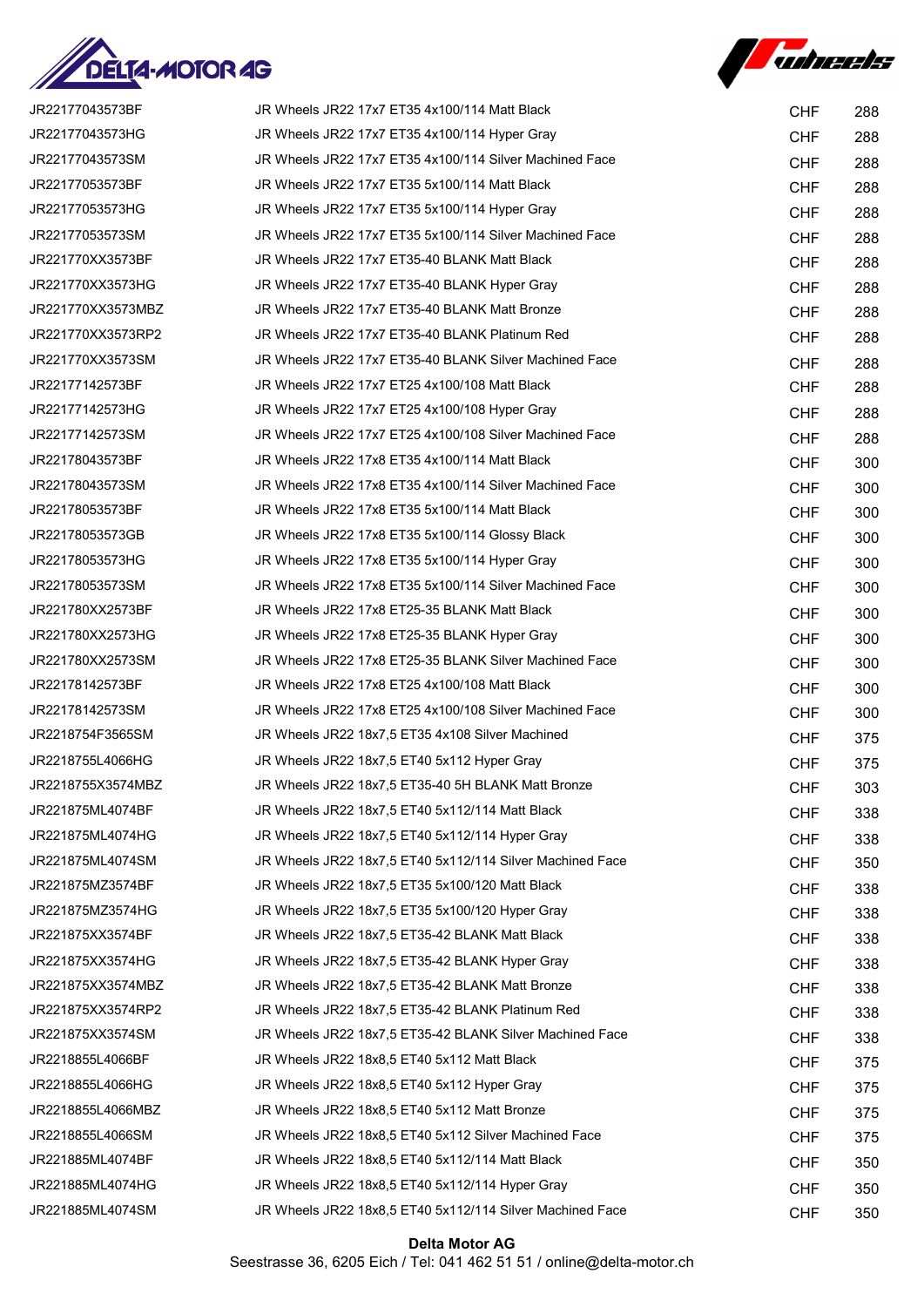



| JR221885MZ3574HB  | JR Wheels JR22 18x8,5 ET35 5x100/120 Hyper Black            | <b>CHF</b> | 315 |
|-------------------|-------------------------------------------------------------|------------|-----|
| JR221885MZ3574HG  | JR Wheels JR22 18x8,5 ET35 5x100/120 Hyper Gray             | <b>CHF</b> | 350 |
| JR221885XX2074HG  | JR Wheels JR22 18x8,5 ET20-40 BLANK Hyper Gray              | <b>CHF</b> | 350 |
| JR221885XX2074SM  | JR Wheels JR22 18x8.5 ET20-40 BLANK Silver Machined Face    | <b>CHF</b> | 350 |
| JR221885XX4074MBZ | JR Wheels JR22 18x8,5 ET40 BLANK Matt Bronze                | <b>CHF</b> | 350 |
| JR221885XX4074SM  | JR Wheels JR22 18x8,5 ET40 BLANK Silver Machined Face       | <b>CHF</b> | 350 |
| JR221895XX2074SM  | JR Wheels JR22 18x9.5 ET20-40 BLANK Silver Machined         | <b>CHF</b> | 363 |
| JR2219855L4066BF  | JR Wheels JR22 19x8,5 ET40 5x112 Matt Black                 | <b>CHF</b> | 450 |
| JR2219855L4066HB  | JR Wheels JR22 19x8,5 ET40 5x112 Hyper Black                | <b>CHF</b> | 408 |
| JR2219855L4066HG  | JR Wheels JR22 19x8,5 ET40 5x112 Hyper Gray                 | <b>CHF</b> | 450 |
| JR2219855L4066SM  | JR Wheels JR22 19x8.5 ET40 5x112 Silver Machined Face       | <b>CHF</b> | 450 |
| JR2219855X2074HG  | JR Wheels JR22 19x8.5 ET20-43 5H BLANK Hyper Gray           | <b>CHF</b> | 425 |
| JR2219855X3574BF  | JR Wheels JR22 19x8,5 ET35-43 5H BLANK Matt Black           | <b>CHF</b> | 425 |
| JR2219855X3574HB  | JR Wheels JR22 19x8,5 ET35-43 5H BLANK Hyper Black          | <b>CHF</b> | 383 |
| JR2219855X3574SM  | JR Wheels JR22 19x8,5 ET35-43 5H BLANK Silver Machined Face | <b>CHF</b> | 425 |
| JR221985ML4074BF  | JR Wheels JR22 19x8.5 ET40 5x112/114 Matt Black             | <b>CHF</b> | 425 |
| JR221985ML4074SM  | JR Wheels JR22 19x8,5 ET40 5x112/114 Silver Machined Face   | <b>CHF</b> | 425 |
| JR221985XX2074MBZ | JR Wheels JR22 19x8,5 ET20-40 BLANK Matt Bronze             | <b>CHF</b> | 425 |
| JR2219955X2074SM  | JR Wheels JR22 19x9,5 ET20-40 5H BLANK Silver Machined Face | <b>CHF</b> | 450 |
| JR2219955X3574MBZ | JR Wheels JR22 19x9.5 ET35-40 5H BLANK Matt Bronze          | <b>CHF</b> | 408 |
| JR221995XX2074MBZ | JR Wheels JR22 19x9.5 ET20-40 BLANK Matt Bronze             | <b>CHF</b> | 450 |
| JR2220105X2074BF  | JR Wheels JR22 20x10 ET20-40 5H BLANK Matt Black            | <b>CHF</b> | 525 |
| JR2220105X2074SM  | JR Wheels JR22 20x10 ET20-40 5H BLANK Silver Machined Face  | <b>CHF</b> | 525 |
| JR2220855X2074BF  | JR Wheels JR22 20x8,5 ET20-40 5H BLANK Matt Black           | <b>CHF</b> | 488 |
| JR2220855X2074SM  | JR Wheels JR22 20x8.5 ET20-40 5H BLANK Silver Machined Face | <b>CHF</b> | 488 |
| JR2220855X4074SM  | JR Wheels JR22 20x8,5 ET40 5H BLANK Silver Machined Face    | <b>CHF</b> | 448 |
|                   |                                                             |            |     |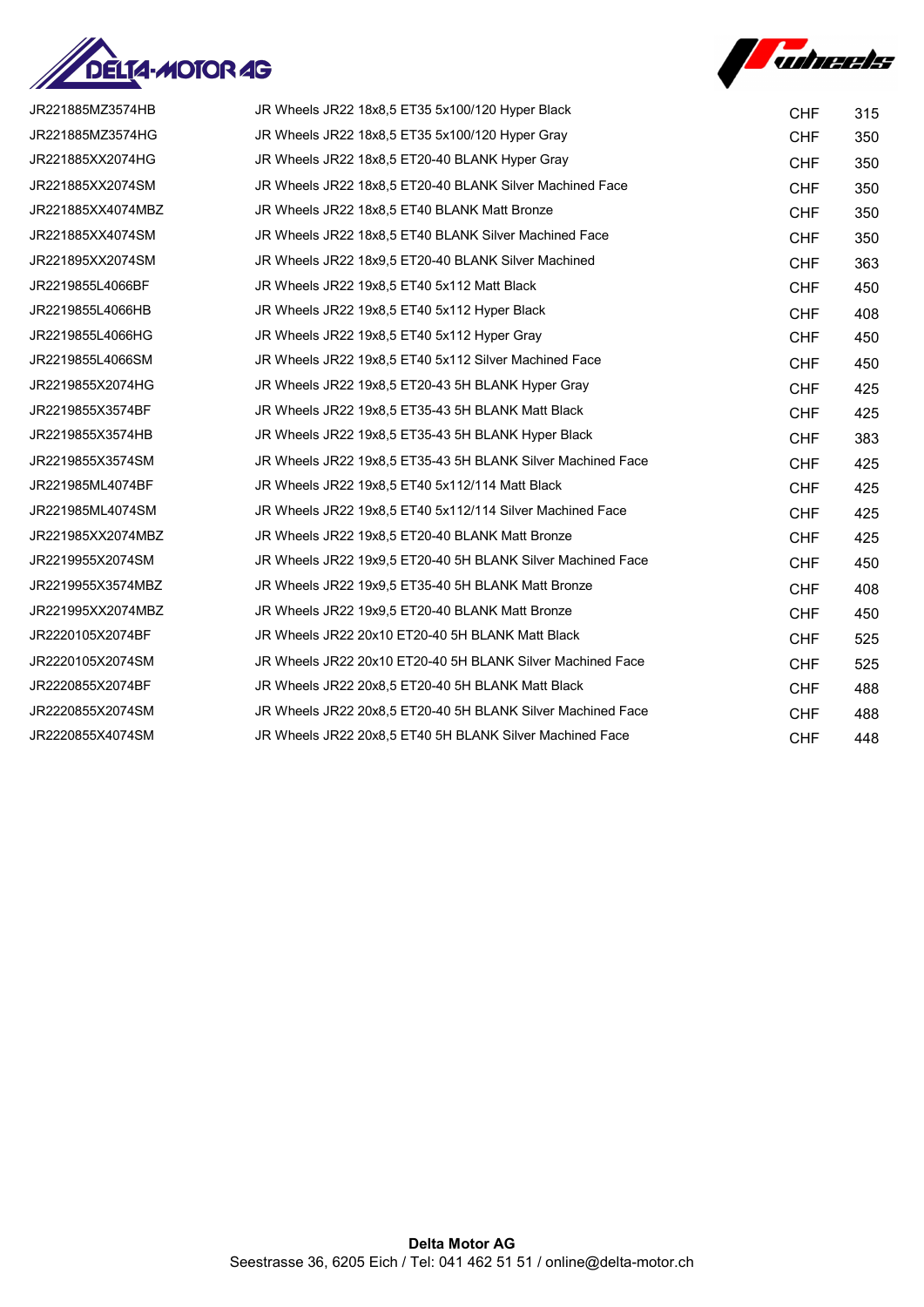



| JR23167044067GB   | JR Wheels JR23 16x7 ET40 4x100/114,3 Gloss Black w/Machined Lip  | <b>CHF</b> | 238 |
|-------------------|------------------------------------------------------------------|------------|-----|
| JR23167044067GD   | JR Wheels JR23 16x7 ET40 4x100/114,3 Gold w/Machined Lip         | <b>CHF</b> | 238 |
| JR23167044067HS1  | JR Wheels JR23 16x7 ET40 4x100/114,3 Hyper Silver w/Machined Lip | <b>CHF</b> | 238 |
| JR231670XX2067GB  | JR Wheels JR23 16x7 ET20-45 BLANK Gloss Black w/Machined Lip     | <b>CHF</b> | 238 |
| JR231670XX2067GD  | JR Wheels JR23 16x7 ET20-45 BLANK Gold w/Machined Lip            | <b>CHF</b> | 238 |
| JR231670XX2067HG  | JR Wheels JR23 16x7 ET20-45 BLANK Hyper Gray w/Machined Lip      | <b>CHF</b> | 238 |
| JR231670XX2067HS1 | JR Wheels JR23 16x7 ET20-45 BLANK Hyper Silver w/Machined Lip    | <b>CHF</b> | 238 |
| JR23167142067GD   | JR Wheels JR23 16x7 ET20 4x100/108 Gold w/Machined Lip           | <b>CHF</b> | 238 |
| JR23167142067HS1  | JR Wheels JR23 16x7 ET20 4x100/108 Hyper Silver w/Machined Lip   | <b>CHF</b> | 238 |
| JR23168043567HS1  | JR Wheels JR23 16x8 ET35 4x100/114,3 Hyper Silver w/Machined Lip | <b>CHF</b> | 263 |
| JR231680XX2067GD  | JR Wheels JR23 16x8 ET20-45 BLANK Gold w/Machined Lip            | <b>CHF</b> | 263 |
| JR231680XX2067HG  | JR Wheels JR23 16x8 ET20-45 BLANK Hyper Gray w/Machined Lip      | <b>CHF</b> | 263 |
| JR231680XX2067HS1 | JR Wheels JR23 16x8 ET20-45 BLANK Hyper Silver w/Machined Lip    | <b>CHF</b> | 263 |
| JR23168142067GD   | JR Wheels JR23 16x8 ET20 4x100/108 Gold w/Machined Lip           | <b>CHF</b> | 263 |
| JR23168142067HS1  | JR Wheels JR23 16x8 ET20 4x100/108 Hyper Silver w/Machined Lip   | <b>CHF</b> | 263 |
| JR231690XX2067HG  | JR Wheels JR23 16x9 ET20-35 BLANK Hyper Gray w/Machined Lip      | <b>CHF</b> | 275 |
| JR231690XX2067HS1 | JR Wheels JR23 16x9 ET20-35 BLANK Hyper Silver w/Machined Lip    | <b>CHF</b> | 275 |
| JR2317804H3567HS1 | JR Wheels JR23 17x8 ET35 4x100 Hyper Silver w/Machined Lip       | <b>CHF</b> | 300 |
| JR2317805I2072HS1 | JR Wheels JR23 17x8 ET20 5x120 Hyper Silver w/Machined Lip       | <b>CHF</b> | 300 |
| JR2317805I3572GB  | JR Wheels JR23 17x8 ET35 5x120 Gloss Black w/Machined Lip        | <b>CHF</b> | 300 |
| JR2317805I4072HS1 | JR Wheels JR23 17x8 ET40 5x120 Hyper Silver w/Machined Lip       | <b>CHF</b> | 300 |
| JR2317805K3557GB  | JR Wheels JR23 17x8 ET35 5x100 Gloss Black w/Machined Lip        | <b>CHF</b> | 300 |
| JR2317805K3557GD  | JR Wheels JR23 17x8 ET35 5x100 Gold w/Machined Lip               | <b>CHF</b> | 300 |
| JR2317805K3557HS1 | JR Wheels JR23 17x8 ET35 5x100 Hyper Silver w/Machined Lip       | <b>CHF</b> | 300 |
| JR2317805L4057HS1 | JR Wheels JR23 17x8 ET40 5x112 Hyper Silver w/Machined Lip       | <b>CHF</b> | 300 |
| JR231780XX2074GB  | JR Wheels JR23 17x8 ET20-45 BLANK Gloss Black w/Machined Lip     | <b>CHF</b> | 300 |
| JR231780XX2074GD  | JR Wheels JR23 17x8 ET20-45 BLANK Gold w/Machined Lip            | <b>CHF</b> | 300 |
| JR231780XX2074HG  | JR Wheels JR23 17x8 ET20-45 BLANK Hyper Gray w/Machined Lip      | <b>CHF</b> | 300 |
| JR231780XX2074HS1 | JR Wheels JR23 17x8 ET20-45 BLANK Hyper Silver w/Machined Lip    | <b>CHF</b> | 300 |
| JR231780XX4074GB  | JR Wheels JR23 17x8 ET40-45 BLANK Gloss Black w/Machined Lip     | <b>CHF</b> | 300 |
| JR231780XX4074GD  | JR Wheels JR23 17x8 ET40-45 BLANK Gold w/Machined Lip            | <b>CHF</b> | 300 |
| JR2318805K3557HS1 | JR Wheels JR23 18x8 ET35 5x100 Hyper Silver w/Machined Lip       | <b>CHF</b> | 363 |
| JR2318805L4066GD  | JR Wheels JR23 18x8 ET40 5x112 Gold w/Machined Lip               | <b>CHF</b> | 363 |
| JR2318805L4066HG  | JR Wheels JR23 18x8 ET40 5x112 Hyper Gray w/Machined Lip         | <b>CHF</b> | 363 |
| JR2318805L4066HS1 | JR Wheels JR23 18x8 ET40 5x112 Hyper Silver w/Machined Lip       | <b>CHF</b> | 363 |
| JR2318805X4074HB  | JR Wheels JR23 18x8 ET40-45 5H BLANK Hyper Black w/Machined Lip  | <b>CHF</b> | 330 |
| JR231880XX3074GB  | JR Wheels JR23 18x8 ET30-45 BLANK Glossy Black w/Machined Lip    | <b>CHF</b> | 363 |
| JR231880XX3074GD  | JR Wheels JR23 18x8 ET30-45 BLANK Gold w/Machined Lip            | <b>CHF</b> | 363 |
| JR231880XX3074HG  | JR Wheels JR23 18x8 ET30-45 BLANK Hyper Gray w/Machined Lip      | <b>CHF</b> | 363 |
| JR231880XX3074HS1 | JR Wheels JR23 18x8 ET30-45 BLANK Hyper Silver w/Machined Lip    | <b>CHF</b> | 363 |
| JR2318855I2574HS1 | JR Wheels JR23 18x8,5 ET25 5x120 Hyper Silver w/Machined Lip     | <b>CHF</b> | 363 |
| JR2318855I3574GD  | JR Wheels JR23 18x8,5 ET35 5x120 Gold w/Machined Lip             | <b>CHF</b> | 363 |
| JR2318855I3574HS1 | JR Wheels JR23 18x8,5 ET35 5x120 Hyper Silver w/Machined Lip     | <b>CHF</b> | 363 |
| JR2318855K3574GD  | JR Wheels JR23 18x8,5 ET35 5x100 Gold w/Machined Lip             | <b>CHF</b> | 363 |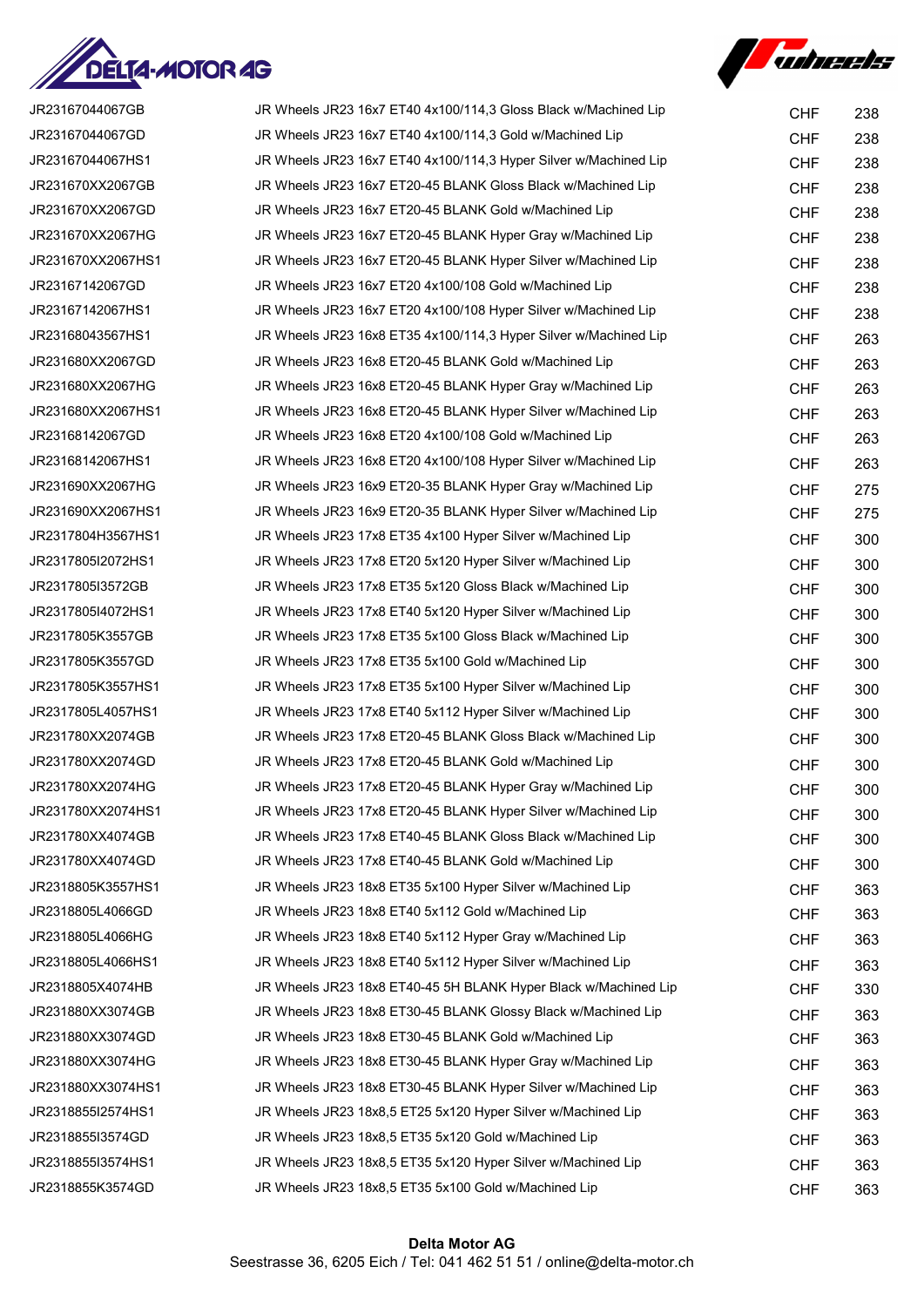



| JR2318855K3574HS1  | JR Wheels JR23 18x8,5 ET35 5x100 Hyper Silver w/Machined Lip        | <b>CHF</b> | 363 |
|--------------------|---------------------------------------------------------------------|------------|-----|
| JR2318855L4574GD   | JR Wheels JR23 18x8,5 ET45 5x112 Gold w/Machined Lip                | <b>CHF</b> | 363 |
| JR2318855L4574HS1  | JR Wheels JR23 18x8,5 ET45 5x112 Hyper Silver w/Machined Lip        | <b>CHF</b> | 363 |
| JR2318855X2574GB   | JR Wheels JR23 18x8,5 ET25-48 5H BLANK Gloss Black w/Machined Lip   | <b>CHF</b> | 363 |
| JR2318855X2574GD   | JR Wheels JR23 18x8,5 ET25-48 5H BLANK Gold w/Machined Lip          | <b>CHF</b> | 363 |
| JR2318855X2574HG   | JR Wheels JR23 18x8,5 ET25-48 5H BLANK Hyper Gray w/Machined Lip    | <b>CHF</b> | 363 |
| JR2318855X2574HS1  | JR Wheels JR23 18x8,5 ET25-48 5H BLANK Hyper Silver w/Machined Lip  | <b>CHF</b> | 363 |
| JR2318855X4074HS   | JR Wheels JR23 18x8,5 ET40-48 5H BLANK Hyper Silver w/Machined Lip  | <b>CHF</b> | 330 |
| JR2318955I2574HS1  | JR Wheels JR23 18x9,5 ET25 5x120 Hyper Silver w/Machined Lip        | <b>CHF</b> | 375 |
| JR2318955I3574GD   | JR Wheels JR23 18x9,5 ET35 5x120 Gold w/Machined Lip                | <b>CHF</b> | 375 |
| JR2318955I3574HS1  | JR Wheels JR23 18x9,5 ET35 5x120 Hyper Silver w/Machined Lip        | <b>CHF</b> | 375 |
| JR2318955K3574HS1  | JR Wheels JR23 18x9,5 ET35 5x100 Hyper Silver w/Machined Lip        | <b>CHF</b> | 375 |
| JR2318955X2574GB   | JR Wheels JR23 18x9,5 ET25-48 5H BLANK Gloss Black w/Machined Lip   | <b>CHF</b> | 375 |
| JR2318955X2574GD   | JR Wheels JR23 18x9,5 ET25-48 5H BLANK Gold w/Machined Lip          | <b>CHF</b> | 375 |
| JR2318955X2574HG   | JR Wheels JR23 18x9,5 ET25-48 5H BLANK Hyper Gray w/Machined Lip    | <b>CHF</b> | 375 |
| JR2318955X2574HS1  | JR Wheels JR23 18x9,5 ET25-48 5H BLANK Hyper Silver w/Machined Lip  | <b>CHF</b> | 375 |
| JR2319855I3572HG   | JR Wheels JR23 19x8,5 ET35 5x120 Hyper Gray w/Machined Lip          | <b>CHF</b> | 425 |
| JR2319855I3574HS1  | JR Wheels JR23 19x8,5 ET35 5x120 Hyper Silver w/Machined Lip        | <b>CHF</b> | 425 |
| JR2319855L3566HS1  | JR Wheels JR23 19x8,5 ET35 5x112 Hyper Silver w/Machined Lip        | <b>CHF</b> | 425 |
| JR2319855L4266HG   | JR Wheels JR23 19x8,5 ET42 5x112 Hyper Gray w/Machined Lip          | <b>CHF</b> | 425 |
| JR2319855L4274HS1  | JR Wheels JR23 19x8,5 ET42 5x112 Hyper Silver w/Machined Lip        | <b>CHF</b> | 425 |
| JR2319855X2074GB   | JR Wheels JR23 19x8,5 ET20-50 5H BLANK Gloss Black w/Machined Lip   | <b>CHF</b> | 425 |
| JR2319855X2074HG   | JR Wheels JR23 19x8,5 ET20-50 5H BLANK Hyper Gray w/Machined Lip    | <b>CHF</b> | 425 |
| JR2319855X2074HS1  | JR Wheels JR23 19x8,5 ET20-50 5H BLANK Hyper Silver w/Machined Lip  | <b>CHF</b> | 425 |
| JR2319855X3574GB   | JR Wheels JR23 19x8,5 ET35-50 5H BLANK Gloss Black w/Machined Lip   | <b>CHF</b> | 425 |
| JR2319855X3574HS1  | JR Wheels JR23 19x8,5 ET35-50 5H BLANK Hyper Silver w/Machined Lip  | <b>CHF</b> | 425 |
| JR2319955I3572HG   | JR Wheels JR23 19x9,5 ET40 5x120 Hyper Gray w/Machined Lip          | <b>CHF</b> | 450 |
| JR2319955I3574HS1  | JR Wheels JR23 19x9,5 ET35 5x120 Hyper Silver w/Machined Lip        | <b>CHF</b> | 450 |
| JR2319955X2074GB   | JR Wheels JR23 19x9.5 ET20-48 5H BLANK Gloss Black w/Machined Lip   | <b>CHF</b> | 450 |
| JR2319955X2074HG   | JR Wheels JR23 19x9,5 ET20-48 5H BLANK Hyper Gray w/Machined Lip    | <b>CHF</b> | 450 |
| JR2319955X2074HS1  | JR Wheels JR23 19x9,5 ET20-48 5H BLANK Hyper Silver w/Machined Lip  | <b>CHF</b> | 450 |
| JR23201055I1572HS1 | JR Wheels JR23 20x10,5 ET15 5x120 Hyper Silver w/Machined Lip       | <b>CHF</b> | 513 |
| JR23201055I2572HS1 | JR Wheels JR23 20x10,5 ET25 5x120 Hyper Silver w/Machined Lip       | <b>CHF</b> | 513 |
| JR23201055I3072HS1 | JR Wheels JR23 20x10,5 ET30 5x120 Hyper Silver w/Machined Lip       | <b>CHF</b> | 513 |
| JR23201055L1566HS1 | JR Wheels JR23 20x10,5 ET15 5x112 Hyper Silver w/Machined Lip       | <b>CHF</b> | 513 |
| JR23201055L2566HS1 | JR Wheels JR23 20x10,5 ET25 5x112 Hyper Silver w/Machined Lip       | <b>CHF</b> | 513 |
| JR23201055L3066HS1 | JR Wheels JR23 20x10,5 ET30 5x112 Hyper Silver w/Machined Lip       | <b>CHF</b> | 513 |
| JR23201055X1574HS1 | JR Wheels JR23 20x10,5 ET15-25 5H BLANK Hyper Silver w/Machined Lip | <b>CHF</b> | 513 |
| JR23201055X3074HS1 | JR Wheels JR23 20x10,5 ET30-43 5H BLANK Hyper Silver w/Machined Lip | <b>CHF</b> | 513 |
| JR2320105I2072HS1  | JR Wheels JR23 20x10 ET20 5x120 Hyper Silver w/Machined Lip         | <b>CHF</b> | 513 |
| JR2320105I3872HS1  | JR Wheels JR23 20x10 ET38 5x120 Hyper Silver w/Machined Lip         | <b>CHF</b> | 513 |
| JR2320105X2074HS1  | JR Wheels JR23 20x10 ET20-38 5H BLANK Hyper Silver w/Machined Lip   | <b>CHF</b> | 513 |
| JR2320855I2072HS1  | JR Wheels JR23 20x8,5 ET20 5x120 Hyper Silver w/Machined Lip        | <b>CHF</b> | 488 |
| JR2320855I3572HS1  | JR Wheels JR23 20x8,5 ET35 5x120 Hyper Silver w/Machined Lip        | <b>CHF</b> | 488 |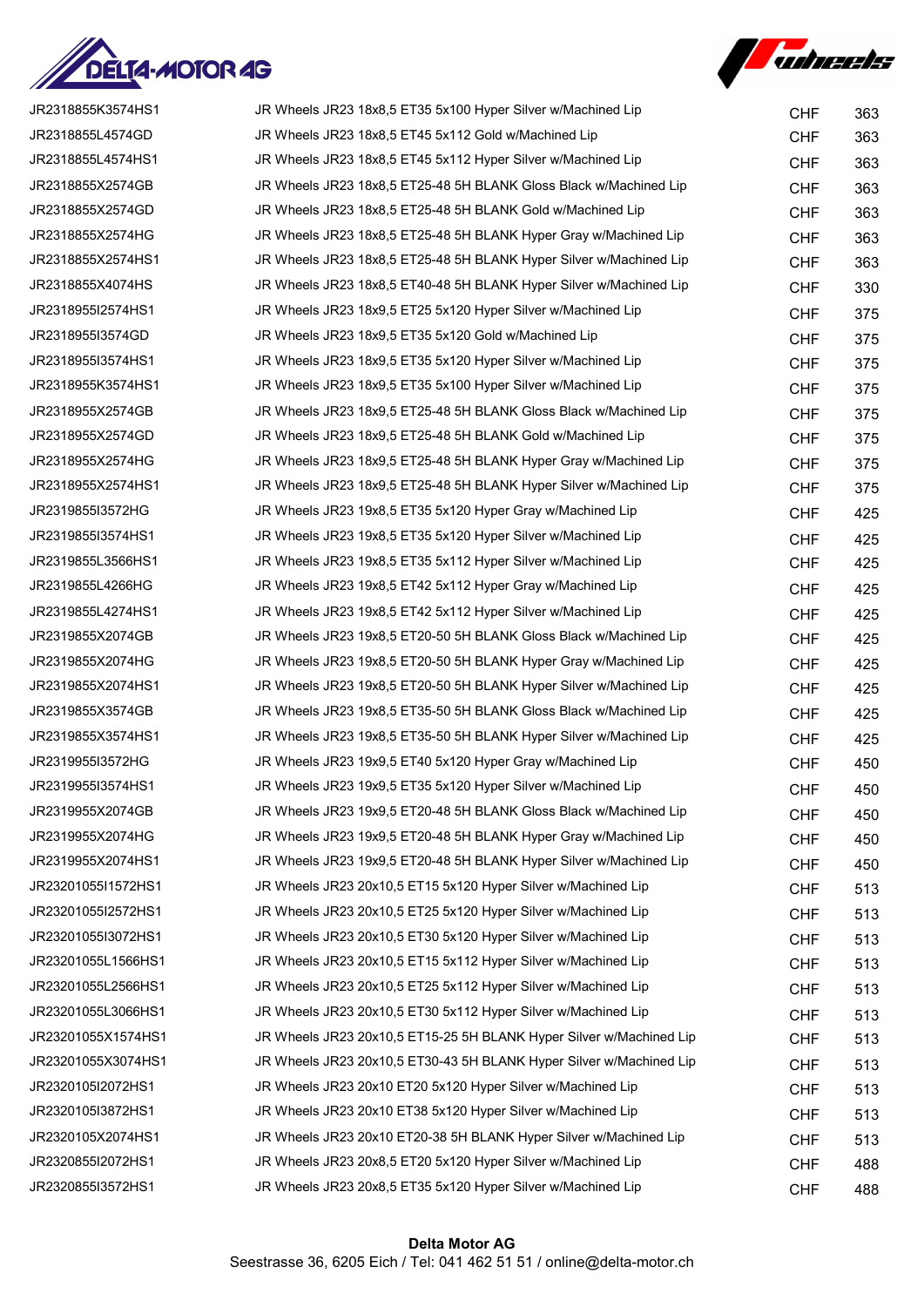



| JR2320855X2074HS1 | JR Wheels JR23 20x8,5 ET20-45 5H BLANK Hyper Silver w/Machined Lip | <b>CHF</b> | 488 |
|-------------------|--------------------------------------------------------------------|------------|-----|
| JR2320905I2072HS1 | JR Wheels JR23 20x9 ET20 5x120 Hyper Silver w/Machined Lip         | CHF        | 500 |
| JR2320905L3566HS1 | JR Wheels JR23 20x9 ET35 5x112 Hyper Silver w/Machined Lip         | CHF        | 500 |
| JR2320905X2074HS1 | JR Wheels JR23 20x9 ET20-50 5H BLANK Hyper Silver w/Machined Lip   | CHF        | 500 |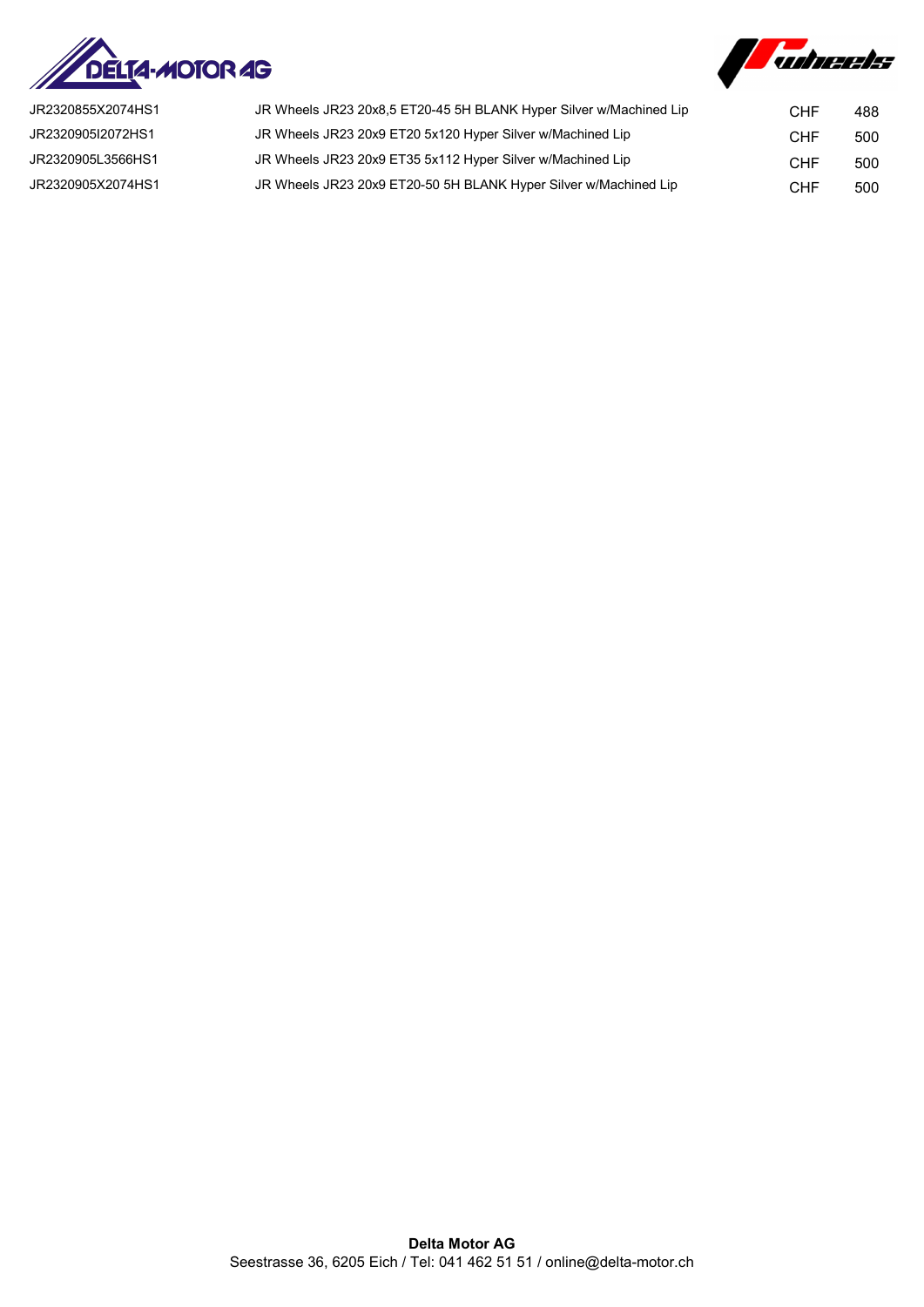



JR2418855K3874S JR Wheels JR24 18x8,5 ET38 5x100 Silver Machined Face CHF 343 JR2419855I3572S JR Wheels JR24 19x8,5 ET35 5x120 Silver Machined Face CHF 408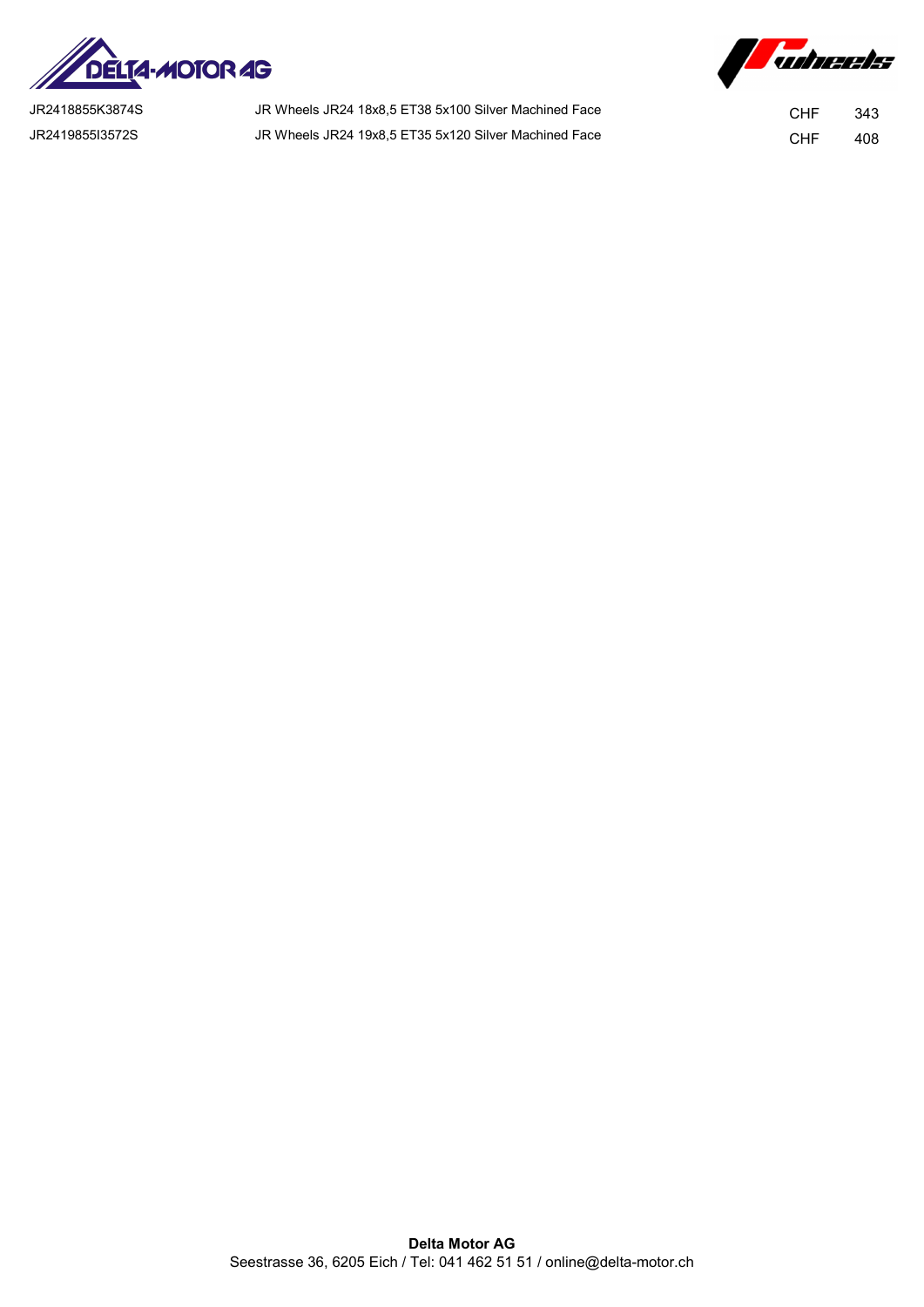



| JR2518855L4066BZ | JR Wheels JR25 18x8,5 ET40 5x112 Bronze                     | <b>CHF</b> | 375 |
|------------------|-------------------------------------------------------------|------------|-----|
| JR2518855L4066GB | JR Wheels JR25 18x8,5 ET40 5x112 Gloss Black                | <b>CHF</b> | 375 |
| JR2518855L4066HB | JR Wheels JR25 18x8,5 ET40 5x112 Hyper Black                | <b>CHF</b> | 375 |
| JR2518855X2074BZ | JR Wheels JR25 18x8,5 ET20-40 5H BLANK Bronze               | <b>CHF</b> | 350 |
| JR2518855X2074GB | JR Wheels JR25 18x8,5 ET20-40 5H BLANK Gloss Black          | <b>CHF</b> | 350 |
| JR2518855X2074HB | JR Wheels JR25 18x8,5 ET20-40 5H BLANK Hyper Black          | <b>CHF</b> | 350 |
| JR2518855X2074SM | JR Wheels JR25 18x8,5 ET20-40 5H BLANK Silver Machined Face | <b>CHF</b> | 350 |
| JR2518855X4074BZ | JR Wheels JR25 18x8,5 ET40 5H BLANK Bronze                  | <b>CHF</b> | 350 |
| JR2518955L4066SM | JR Wheels JR25 18x9.5 ET40 5x112 Silver Machined Face       | <b>CHF</b> | 355 |
| JR2518955X2074BZ | JR Wheels JR25 18x9,5 ET20-40 5H BLANK Bronze               | <b>CHF</b> | 363 |
| JR2518955X2074GB | JR Wheels JR25 18x9,5 ET20-40 5H BLANK Gloss Black          | <b>CHF</b> | 363 |
| JR2518955X2074HB | JR Wheels JR25 18x9,5 ET20-40 5H BLANK Hyper Black          | <b>CHF</b> | 363 |
| JR2518955X2074SM | JR Wheels JR25 18x9,5 ET20-40 5H BLANK Silver Machined Face | <b>CHF</b> | 363 |
| JR2519115X2074BZ | JR Wheels JR25 19x11 ET20-40 5H BLANK Bronze                | <b>CHF</b> | 475 |
| JR2519115X2074GB | JR Wheels JR25 19x11 ET20-40 5H BLANK Gloss Black           | <b>CHF</b> | 475 |
| JR2519115X2074HB | JR Wheels JR25 19x11 ET20-40 5H BLANK Hyper Black           | <b>CHF</b> | 475 |
| JR2519115X2074SM | JR Wheels JR25 19x11 ET20-40 5H BLANK Silver Machined Face  | <b>CHF</b> | 475 |
| JR2519115X4074BZ | JR Wheels JR25 19x11 ET40 5H BLANK Bronze                   | <b>CHF</b> | 435 |
| JR2519115X4074GB | JR Wheels JR25 19x11 ET40 5H BLANK Gloss Black              | <b>CHF</b> | 435 |
| JR2519115X4074HB | JR Wheels JR25 19x11 ET40 5H BLANK Hyper Black              | <b>CHF</b> | 435 |
| JR2519115X4074SM | JR Wheels JR25 19x11 ET40 5H BLANK Silver Machined Face     | <b>CHF</b> | 435 |
| JR2519855I3572BZ | JR Wheels JR25 19x8,5 ET35 5x120 Bronze                     | <b>CHF</b> | 450 |
| JR2519855I3572HB | JR Wheels JR25 19x8,5 ET35 5x120 Hyper Black                | <b>CHF</b> | 450 |
| JR2519855I3572SM | JR Wheels JR25 19x8,5 ET35 5x120 Silver Machined Face       | <b>CHF</b> | 408 |
| JR2519855L4066BZ | JR Wheels JR25 19x8,5 ET40 5x112 Bronze                     | <b>CHF</b> | 450 |
| JR2519855L4066GB | JR Wheels JR25 19x8,5 ET40 5x112 Gloss Black                | <b>CHF</b> | 450 |
| JR2519855L4066HB | JR Wheels JR25 19x8,5 ET40 5x112 Hyper Black                | <b>CHF</b> | 450 |
| JR2519855L4066SM | JR Wheels JR25 19x8,5 ET40 5x112 Silver Machined Face       | <b>CHF</b> | 450 |
| JR2519855X2074BZ | JR Wheels JR25 19x8,5 ET20-40 5H BLANK Bronze               | <b>CHF</b> | 425 |
| JR2519855X2074GB | JR Wheels JR25 19x8,5 ET20-40 5H BLANK Gloss Black          | <b>CHF</b> | 425 |
| JR2519855X2074HB | JR Wheels JR25 19x8,5 ET20-40 5H BLANK Hyper Black          | <b>CHF</b> | 425 |
| JR2519855X2074SM | JR Wheels JR25 19x8,5 ET20-40 5H BLANK Silver Machined Face | <b>CHF</b> | 425 |
| JR2519955I3572BZ | JR Wheels JR25 19x9,5 ET35 5x120 Bronze                     | <b>CHF</b> | 475 |
| JR2519955I3572HB | JR Wheels JR25 19x9,5 ET35 5x120 Hyper Black                | <b>CHF</b> | 475 |
| JR2519955I3572SM | JR Wheels JR25 19x9,5 ET35 5x120 Silver Machined Face       | <b>CHF</b> | 435 |
| JR2519955L4066HB | JR Wheels JR25 19x9,5 ET40 5x112 Hyper Black                | <b>CHF</b> | 435 |
| JR2519955X2074BZ | JR Wheels JR25 19x9,5 ET20-40 5H BLANK Bronze               | <b>CHF</b> | 450 |
| JR2519955X2074GB | JR Wheels JR25 19x9,5 ET20-40 5H BLANK Gloss Black          | <b>CHF</b> | 450 |
| JR2519955X2074HB | JR Wheels JR25 19x9,5 ET20-40 5H BLANK Hyper Black          | <b>CHF</b> | 450 |
| JR2519955X2074SM | JR Wheels JR25 19x9,5 ET20-40 5H BLANK Silver Machined Face | <b>CHF</b> | 450 |
| JR2520105X2074BZ | JR Wheels JR25 20x10 ET20-40 5H BLANK Bronze                | <b>CHF</b> | 525 |
| JR2520105X2074GB | JR Wheels JR25 20x10 ET20-40 5H BLANK Gloss Black           | <b>CHF</b> | 525 |
| JR2520105X2074HB | JR Wheels JR25 20x10 ET20-40 5H BLANK Hyper Black           | <b>CHF</b> | 525 |
| JR2520105X2074SM | JR Wheels JR25 20x10 ET20-40 5H BLANK Silver Machined Face  | <b>CHF</b> | 525 |
| JR2520105X4074HB | JR Wheels JR25 20x10 ET40 5H BLANK Hyper Black              | <b>CHF</b> | 525 |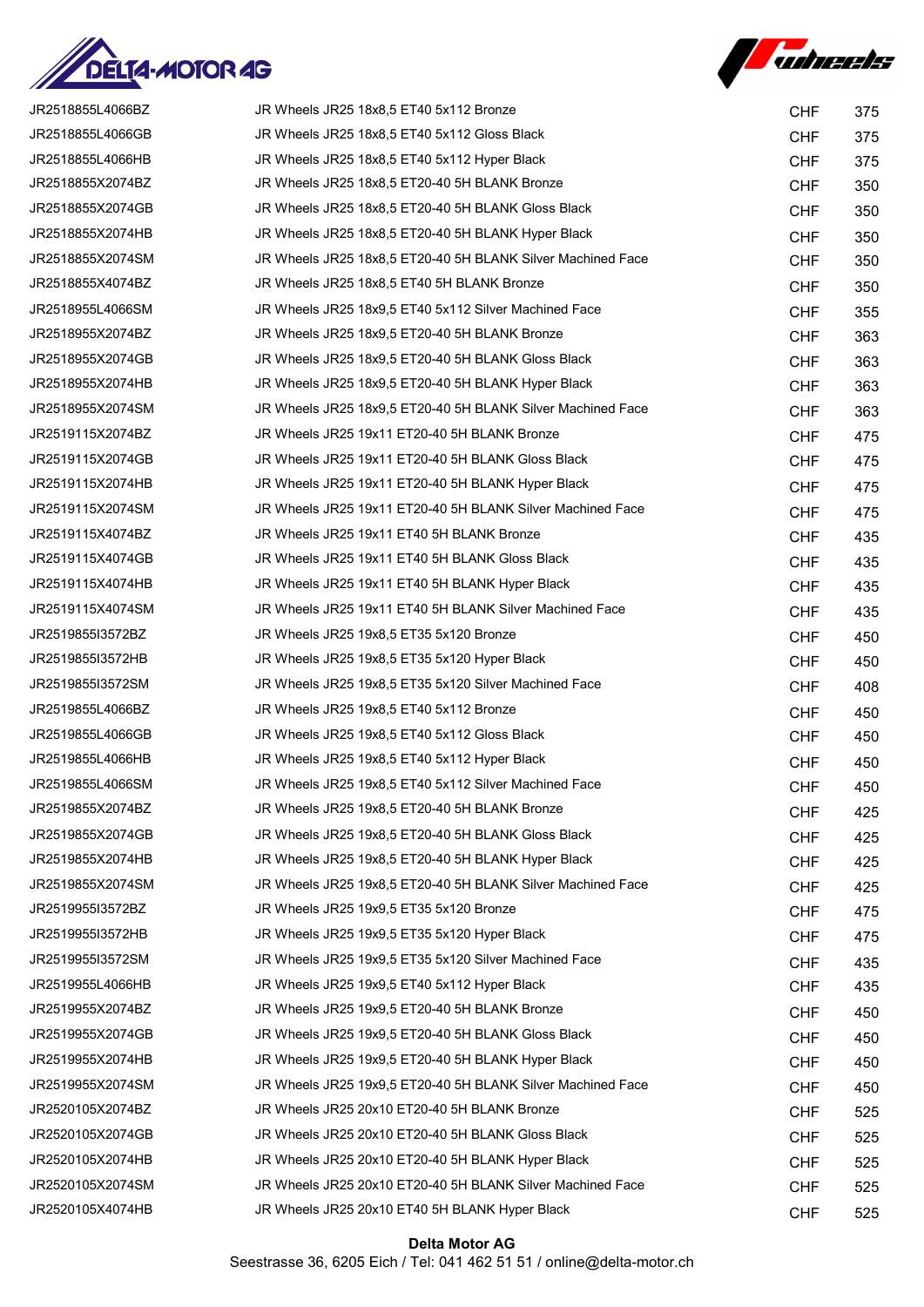



| JR2520105X4074SM | JR Wheels JR25 20x10 ET40 5H BLANK Silver Machined Face     | <b>CHF</b> | 525 |
|------------------|-------------------------------------------------------------|------------|-----|
| JR2520115X2074GB | JR Wheels JR25 20x11 ET20-40 5H BLANK Gloss Black           | <b>CHF</b> | 550 |
| JR2520115X2074HB | JR Wheels JR25 20x11 ET20-40 5H BLANK Hyper Black           | <b>CHF</b> | 550 |
| JR2520855X2074BZ | JR Wheels JR25 20x8,5 ET20-40 5H BLANK Bronze               | <b>CHF</b> | 488 |
| JR2520855X2074GB | JR Wheels JR25 20x8.5 ET20-40 5H BLANK Gloss Black          | <b>CHF</b> | 488 |
| JR2520855X2074HB | JR Wheels JR25 20x8,5 ET20-40 5H BLANK Hyper Black          | <b>CHF</b> | 488 |
| JR2520855X2074SM | JR Wheels JR25 20x8,5 ET20-40 5H BLANK Silver Machined Face | <b>CHF</b> | 488 |
| JR2520855X4074GB | JR Wheels JR25 20x8,5 ET40 5H BLANK Gloss Black             | <b>CHF</b> | 448 |
|                  |                                                             |            |     |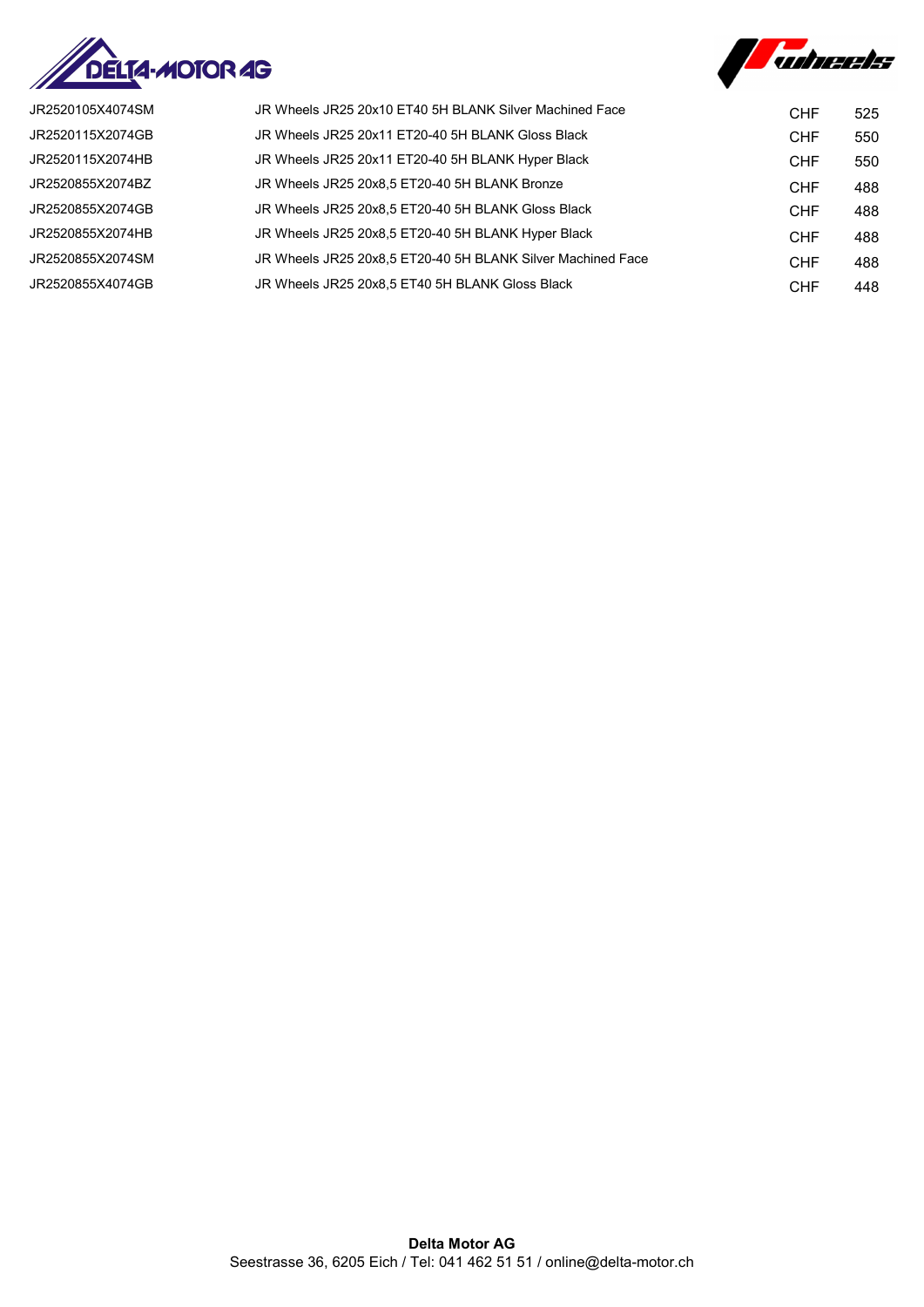

**Autumnets** 

| JR2615804H0567SM  | JR Wheels JR26 15x8 ET5 4x100 Silver Machined Face       | <b>CHF</b> | 263 |
|-------------------|----------------------------------------------------------|------------|-----|
| JR2615804H1567SM  | JR Wheels JR26 15x8 ET15 4x100 Silver Machined Face      | <b>CHF</b> | 263 |
| JR26158142567GDL  | JR Wheels JR26 15x8 ET25 4x100/108 Gold w/Machined Lip   | <b>CHF</b> | 238 |
| JR26158142567SM   | JR Wheels JR26 15x8 ET25 4x100/108 Silver Machined Face  | <b>CHF</b> | 238 |
| JR26158142567WL   | JR Wheels JR26 15x8 ET25 4x100/108 White w/Machined Lip  | <b>CHF</b> | 238 |
| JR2616804H3067GDL | JR Wheels JR26 16x8 ET30 4x100 Gold w/Machined Lip       | <b>CHF</b> | 275 |
| JR2616804H3067SM  | JR Wheels JR26 16x8 ET30 4x100 Silver Machined Face      | <b>CHF</b> | 275 |
| JR2616804H3067WL  | JR Wheels JR26 16x8 ET30 4x100 White w/Machined Lip      | <b>CHF</b> | 275 |
| JR261680XX1067SM  | JR Wheels JR26 16x8 ET10-30 BLANK Silver Machined Face   | <b>CHF</b> | 263 |
| JR26168142567GDL  | JR Wheels JR26 16x8 ET25 4x100/108 Gold w/Machined Lip   | <b>CHF</b> | 263 |
| JR26168142567SM   | JR Wheels JR26 16x8 ET25 4x100/108 Silver Machined Face  | <b>CHF</b> | 263 |
| JR26168142567WL   | JR Wheels JR26 16x8 ET25 4x100/108 White w/Machined Lip  | <b>CHF</b> | 263 |
| JR261690XX0067SM  | JR Wheels JR26 16x9 ET0-25 BLANK Silver Machined Face    | <b>CHF</b> | 275 |
| JR26169142067GDL  | JR Wheels JR26 16x9 ET20 4x100/108 Gold w/Machined Lip   | <b>CHF</b> | 275 |
| JR26169142067SM   | JR Wheels JR26 16x9 ET20 4x100/108 Silver Machined Face  | <b>CHF</b> | 275 |
| JR26169142067WL   | JR Wheels JR26 16x9 ET20 4x100/108 White w/Machined Lip  | <b>CHF</b> | 275 |
| JR261710MG2074SM  | JR Wheels JR26 17x10 ET20 5x114/120 Silver Machined Face | <b>CHF</b> | 338 |
| JR261710XX0074SM  | JR Wheels JR26 17x10 ET0-25 BLANK Silver Machined Face   | <b>CHF</b> | 338 |
| JR261710XX2074GDL | JR Wheels JR26 17x10 ET20-25 BLANK Gold w/Machined Lip   | <b>CHF</b> | 338 |
| JR261710XX2074SM  | JR Wheels JR26 17x10 ET20-25 BLANK Silver Machined Face  | <b>CHF</b> | 338 |
| JR26178043574SM   | JR Wheels JR26 17x8 ET35 4x100/114 Silver Machined Face  | <b>CHF</b> | 300 |
| JR26178053574SM   | JR Wheels JR26 17x8 ET35 5x100/114 Silver Machined Face  | <b>CHF</b> | 300 |
| JR2617805L3566SM  | JR Wheels JR26 17x8 ET35 5x112 Silver Machined Face      | <b>CHF</b> | 300 |
| JR261780MG2574SM  | JR Wheels JR26 17x8 ET25 5x114/120 Silver Machined Face  | <b>CHF</b> | 300 |
| JR261780XX2074GDL | JR Wheels JR26 17x8 ET20-35 BLANK Gold w/Machined Lip    | <b>CHF</b> | 300 |
| JR261780XX2074SM  | JR Wheels JR26 17x8 ET20-35 BLANK Silver Machined Face   | <b>CHF</b> | 300 |
| JR261780XX2074WL  | JR Wheels JR26 17x8 ET20-35 BLANK White w/Machined Lip   | <b>CHF</b> | 300 |
| JR261780XX3574GDL | JR Wheels JR26 17x8 ET35 BLANK Gold w/Machined Lip       | <b>CHF</b> | 300 |
| JR261780XX3574SM  | JR Wheels JR26 17x8 ET35 BLANK Silver Machined Face      | <b>CHF</b> | 300 |
| JR261780XX3574WL  | JR Wheels JR26 17x8 ET35 BLANK White w/Machined Lip      | <b>CHF</b> | 300 |
| JR261790MG2574SM  | JR Wheels JR26 17x9 ET25 5x114/120 Silver Machined Face  | <b>CHF</b> | 325 |
| JR261790XX2074GDL | JR Wheels JR26 17x9 ET20-35 BLANK Gold w/Machined Lip    | <b>CHF</b> | 325 |
| JR261790XX2074SM  | JR Wheels JR26 17x9 ET20-35 BLANK Silver Machined Face   | <b>CHF</b> | 325 |
| JR261790XX2074WL  | JR Wheels JR26 17x9 ET20-35 BLANK White w/Machined Lip   | <b>CHF</b> | 325 |
| JR2618855I3572SM  | JR Wheels JR26 18x8,5 ET35 5x120 Silver Machined Face    | <b>CHF</b> | 388 |
| JR2618855K3557SM  | JR Wheels JR26 18x8,5 ET35 5x100 Silver Machined Face    | <b>CHF</b> | 388 |
| JR2618855L4066SM  | JR Wheels JR26 18x8,5 ET40 5x112 Silver Machined Face    | <b>CHF</b> | 388 |
| JR261885XX2074GDL | JR Wheels JR26 18x8,5 ET20-40 BLANK Gold w/Machined Lip  | <b>CHF</b> | 363 |
| JR261885XX2074SM  | JR Wheels JR26 18x8,5 ET20-40 BLANK Silver Machined Face | <b>CHF</b> | 363 |
| JR261885XX2074WL  | JR Wheels JR26 18x8,5 ET20-40 BLANK White w/Machined Lip | <b>CHF</b> | 363 |
| JR261885XX3574GDL | JR Wheels JR26 18x8,5 ET35-40 BLANK Gold w/Machined Lip  | <b>CHF</b> | 363 |
| JR261885XX3574SM  | JR Wheels JR26 18x8,5 ET35-40 BLANK Silver Machined Face | <b>CHF</b> | 363 |
| JR2618955I3572SM  | JR Wheels JR26 18x9,5 ET35 5x120 Silver Machined Face    | <b>CHF</b> | 413 |
| JR261895XX2074GDL | JR Wheels JR26 18x9,5 ET20-40 BLANK Gold w/Machined Lip  | <b>CHF</b> | 375 |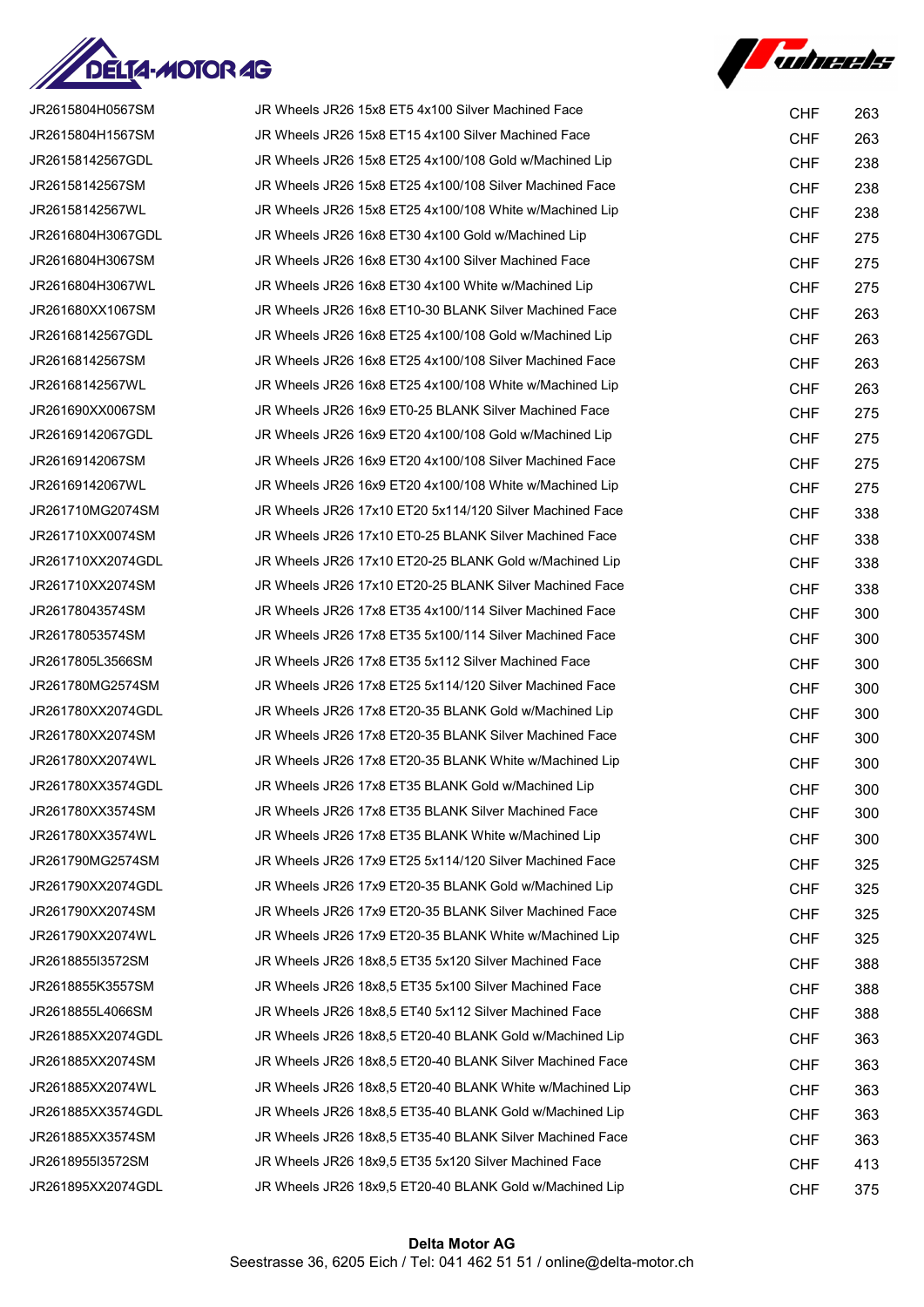



JR261895XX2074SM JR Wheels JR26 18x9,5 ET20-40 BLANK Silver Machined Face CHF 375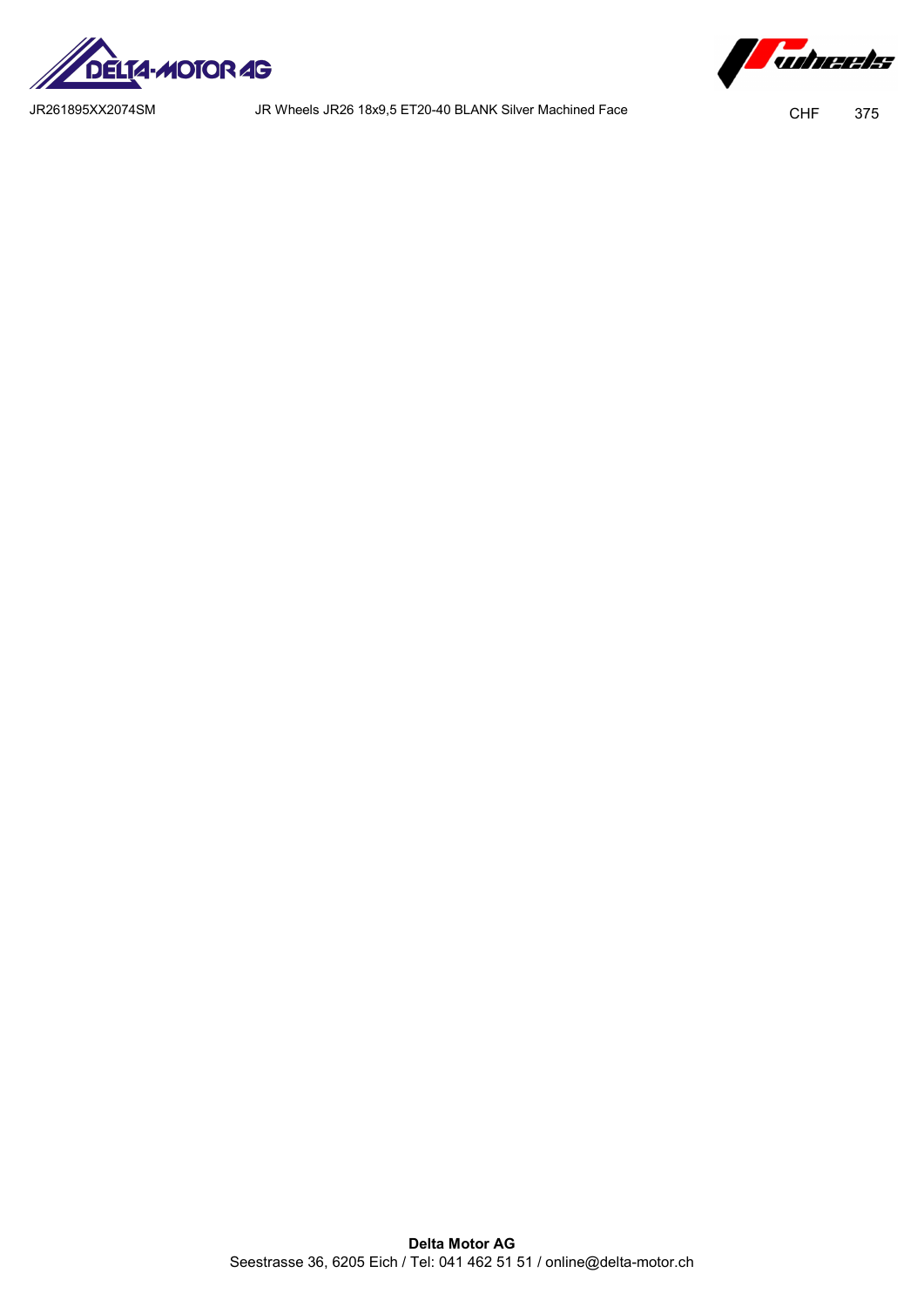

*Tubreets* 

JR2718855L4066S JR Wheels JR27 18x8,5 ET40 5x112 Silver Machined Face CHF 358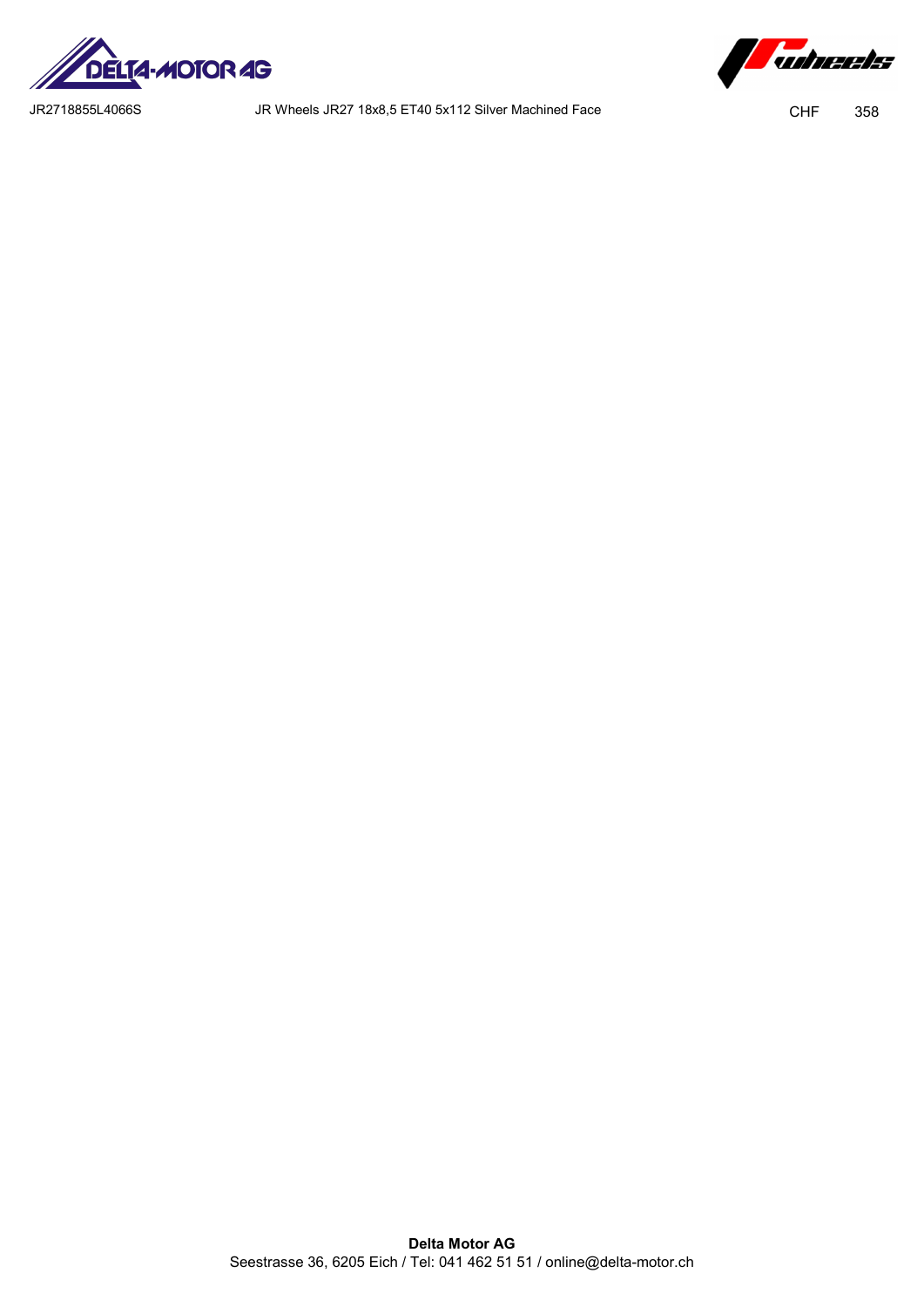



| JR2817704F2565GB  | JR Wheels JR28 17x7 ET25 4x108 Glossy Black                 | <b>CHF</b> | 300 |
|-------------------|-------------------------------------------------------------|------------|-----|
| JR2817704F2565HB  | JR Wheels JR28 17x7 ET25 4x108 Hyper Black                  | <b>CHF</b> | 300 |
| JR2817704F3563SM  | JR Wheels JR28 17x7 ET35 4x108 Silver Machined Face         | <b>CHF</b> | 300 |
| JR2817704H4067GB  | JR Wheels JR28 17x7 ET40 4x100 Glossy Black                 | <b>CHF</b> | 300 |
| JR2817704H4067GBM | JR Wheels JR28 17x7 ET40 4x100 Gloss Black Machined Face    | <b>CHF</b> | 300 |
| JR2817704H4067HB  | JR Wheels JR28 17x7 ET40 4x100 Hyper Black                  | <b>CHF</b> | 300 |
| JR2817704H4067SM  | JR Wheels JR28 17x7 ET40 4x100 Silver Machined              | <b>CHF</b> | 300 |
| JR2817705H4067GB  | JR Wheels JR28 17x7 ET40 5x114,3 Glossy Black               | <b>CHF</b> | 300 |
| JR2817705H4067GBM | JR Wheels JR28 17x7 ET40 5x114,3 Gloss Black Machined Face  | <b>CHF</b> | 300 |
| JR2817705H4067HB  | JR Wheels JR28 17x7 ET40 5x114,3 Hyper Black                | <b>CHF</b> | 300 |
| JR2817705H4067SM  | JR Wheels JR28 17x7 ET40 5x114,3 Silver Machine Face        | <b>CHF</b> | 300 |
| JR2817705K3567GB  | JR Wheels JR28 17x7 ET35 5x100 Glossy Black                 | <b>CHF</b> | 300 |
| JR2817705K3567GBM | JR Wheels JR28 17x7 ET35 5x100 Gloss Black Machined Face    | <b>CHF</b> | 300 |
| JR2817705K3567HB  | JR Wheels JR28 17x7 ET35 5x100 Hyper Black                  | <b>CHF</b> | 300 |
| JR2817705K3567SM  | JR Wheels JR28 17x7 ET35 5x100 Silver Machined Face         | <b>CHF</b> | 300 |
| JR2817705L4066GB  | JR Wheels JR28 17x7 ET40 5x112 Glossy Black                 | <b>CHF</b> | 300 |
| JR2817705L4066GBM | JR Wheels JR28 17x7 ET40 5x112 Gloss Black Machined Face    | <b>CHF</b> | 300 |
| JR2817705L4066HB  | JR Wheels JR28 17x7 ET40 5x112 Hyper Black                  | <b>CHF</b> | 300 |
| JR2817705L4066SM  | JR Wheels JR28 17x7 ET40 5x112 Silver Machined Face         | <b>CHF</b> | 300 |
| JR281770XX2074BZP | JR Wheels JR28 17x7 ET20-45 BLANK Platinum Bronze           | <b>CHF</b> | 300 |
| JR281770XX2074GB  | JR Wheels JR28 17x7 ET20-45 BLANK Glossy Black              | <b>CHF</b> | 300 |
| JR281770XX2074GBM | JR Wheels JR28 17x7 ET20-45 BLANK Gloss Black Machined Face | <b>CHF</b> | 300 |
| JR281770XX2074HB  | JR Wheels JR28 17x7 ET20-45 BLANK Hyper Black               | <b>CHF</b> | 300 |
| JR281770XX2074SM  | JR Wheels JR28 17x7 ET20-45 BLANK Silver Machined Face      | <b>CHF</b> | 300 |
| JR281770XX3574GB  | JR Wheels JR28 17x7 ET35-45 BLANK Glossy Black              | <b>CHF</b> | 300 |
| JR281770XX3574GBM | JR Wheels JR28 17x7 ET35-45 BLANK Gloss Black Machined Face | <b>CHF</b> | 300 |
| JR2817804F4063HB  | JR Wheels JR28 17x8 ET40 4x108 Hyper Black                  | <b>CHF</b> | 300 |
| JR2817804H4067GB  | JR Wheels JR28 17x8 ET40 4x100 Glossy Black                 | <b>CHF</b> | 300 |
| JR2817804H4067HB  | JR Wheels JR28 17x8 ET40 4x100 Hyper Black                  | <b>CHF</b> | 300 |
| JR2817804H4067SM  | JR Wheels JR28 17x8 ET40 4x100 Silver Machined Face         | <b>CHF</b> | 300 |
| JR2817805H4067GB  | JR Wheels JR28 17x8 ET40 5x114,3 Glossy Black               | <b>CHF</b> | 300 |
| JR2817805H4067GBM | JR Wheels JR28 17x8 ET40 5x114,3 Gloss Black Machined Face  | <b>CHF</b> | 300 |
| JR2817805H4067HB  | JR Wheels JR28 17x8 ET40 5x114,3 Hyper Black                | <b>CHF</b> | 300 |
| JR2817805H4067SM  | JR Wheels JR28 17x8 ET40 5x114,3 Silver Machined Face       | <b>CHF</b> | 300 |
| JR2817805K3567BZP | JR Wheels JR28 17x8 ET35 5x100 Platinum Bronze              | <b>CHF</b> | 300 |
| JR2817805K3567GB  | JR Wheels JR28 17x8 ET35 5x100 Glossy Black                 | <b>CHF</b> | 300 |
| JR2817805K3567HB  | JR Wheels JR28 17x8 ET35 5x100 Hyper Black                  | <b>CHF</b> | 300 |
| JR2817805K3567SM  | JR Wheels JR28 17x8 ET35 5x100 Silver Machined Face         | <b>CHF</b> | 300 |
| JR2817805L4066BZP | JR Wheels JR28 17x8 ET40 5x112 Platinum Bronze              | <b>CHF</b> | 300 |
| JR2817805L4066GB  | JR Wheels JR28 17x8 ET40 5x112 Glossy Black                 | <b>CHF</b> | 300 |
| JR2817805L4066GBM | JR Wheels JR28 17x8 ET40 5x112 Gloss Black Machined Face    | <b>CHF</b> | 300 |
| JR2817805L4066HB  | JR Wheels JR28 17x8 ET40 5x112 Hyper Black                  | <b>CHF</b> | 300 |
| JR2817805L4066SM  | JR Wheels JR28 17x8 ET40 5x112 Silver Machined Face         | <b>CHF</b> | 300 |
| JR2817805M4065HB  | JR Wheels JR28 17x8 ET40 5x108 Hyper Black                  | <b>CHF</b> | 300 |
|                   |                                                             |            |     |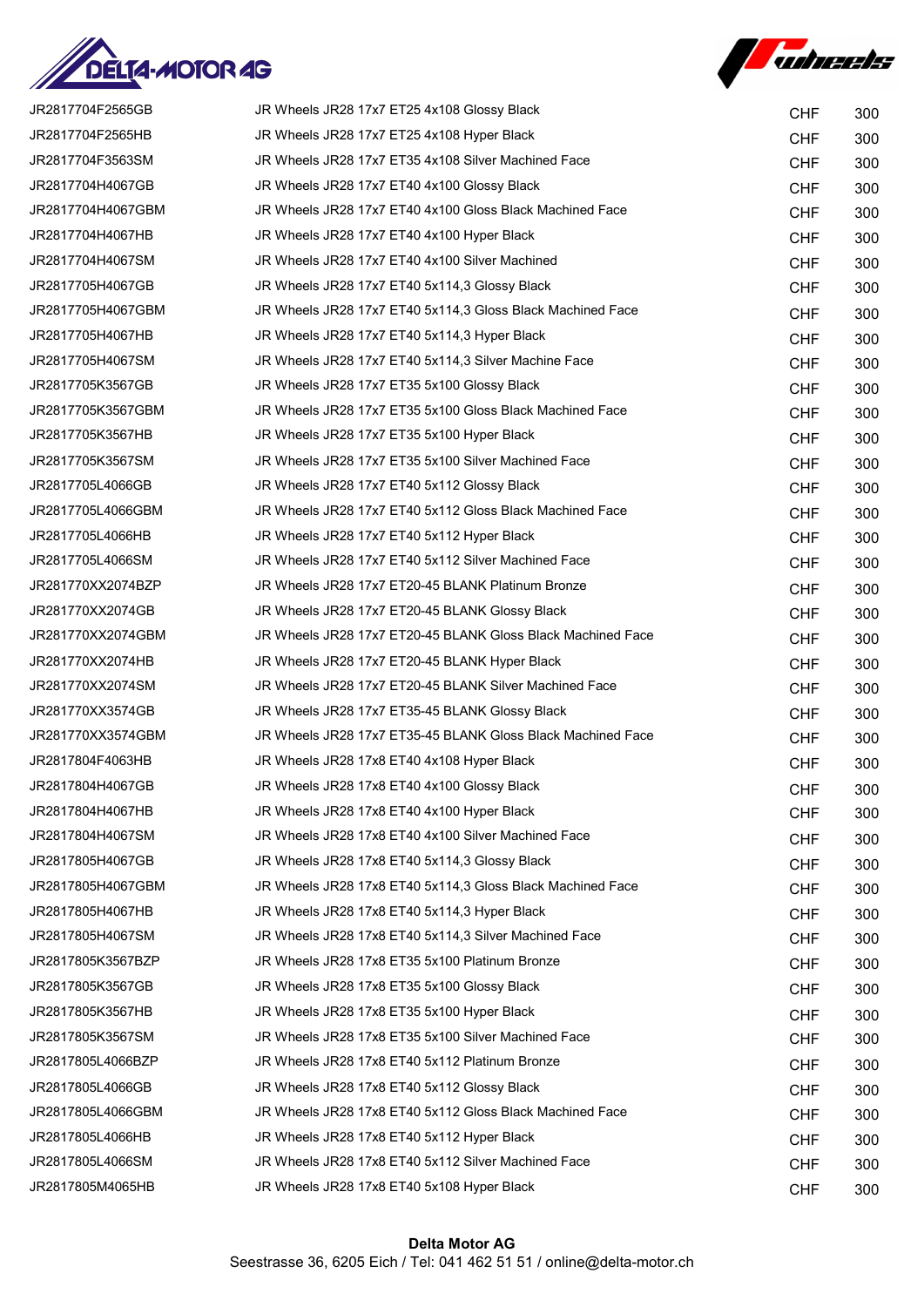



| JR281780XX2574BZP | JR Wheels JR28 17x8 ET25-40 BLANK Platinum Bronze             | <b>CHF</b> | 300 |
|-------------------|---------------------------------------------------------------|------------|-----|
| JR281780XX2574GB  | JR Wheels JR28 17x8 ET25-40 BLANK Gloss Black                 | <b>CHF</b> | 300 |
| JR281780XX2574GBM | JR Wheels JR28 17x8 ET25-40 BLANK Gloss Black Machined Face   | <b>CHF</b> | 300 |
| JR281780XX2574HB  | JR Wheels JR28 17x8 ET25-40 BLANK Hyper Black                 | <b>CHF</b> | 300 |
| JR281780XX2574SM  | JR Wheels JR28 17x8 ET25-40 BLANK Silver Machined Face        | <b>CHF</b> | 300 |
| JR281780XX3574GB  | JR Wheels JR28 17x8 ET35-40 BLANK Gloss Black                 | <b>CHF</b> | 300 |
| JR281780XX3574HB  | JR Wheels JR28 17x8 ET35-40 BLANK Hyper Black                 | <b>CHF</b> | 300 |
| JR2818754F2065GB  | JR Wheels JR28 18x7,5 ET20 4x108 Gloss Black                  | <b>CHF</b> | 375 |
| JR2818754F2065HB  | JR Wheels JR28 18x7,5 ET20 4x108 Hyper Black                  | <b>CHF</b> | 375 |
| JR2818754F4065GB  | JR Wheels JR28 18x7,5 ET40 4x108 Gloss Black                  | <b>CHF</b> | 375 |
| JR2818754F4065HB  | JR Wheels JR28 18x7,5 ET40 4x108 Hyper Black                  | <b>CHF</b> | 375 |
| JR2818754H4067GB  | JR Wheels JR28 18x7,5 ET40 4x100 Gloss Black                  | <b>CHF</b> | 375 |
| JR2818754H4067GBM | JR Wheels JR28 18x7,5 ET40 4x100 Gloss Black Machined Face    | <b>CHF</b> | 375 |
| JR2818754H4067HB  | JR Wheels JR28 18x7,5 ET40 4x100 Hyper Black                  | <b>CHF</b> | 375 |
| JR2818754H4067SM  | JR Wheels JR28 18x7,5 ET40 4x100 Silver Machined Face         | <b>CHF</b> | 375 |
| JR2818755H4067GB  | JR Wheels JR28 18x7,5 ET40 5x114,3 Glossy Black               | <b>CHF</b> | 375 |
| JR2818755H4067HB  | JR Wheels JR28 18x7,5 ET40 5x114,3 Hyper Black                | <b>CHF</b> | 375 |
| JR2818755H4067SM  | JR Wheels JR28 18x7,5 ET40 5x114,3 Silver Machined Face       | <b>CHF</b> | 375 |
| JR2818755I3572HB  | JR Wheels JR28 18x7,5 ET35 5x120 Hyper Black                  | <b>CHF</b> | 375 |
| JR2818755I4072GB  | JR Wheels JR28 18x7,5 ET40 5x120 Glossy Black                 | <b>CHF</b> | 375 |
| JR2818755K3557HB  | JR Wheels JR28 18x7,5 ET35 5x100 Hyper Black                  | <b>CHF</b> | 375 |
| JR2818755K3567HB  | JR Wheels JR28 18x7,5 ET35 5x100 Hyper Black                  | <b>CHF</b> | 375 |
| JR2818755K4057GB  | JR Wheels JR28 18x7,5 ET40 5x100 Gloss Black                  | <b>CHF</b> | 375 |
| JR2818755K4067GB  | JR Wheels JR28 18x7,5 ET40 5x100 Gloss Black                  | <b>CHF</b> | 375 |
| JR2818755K4067HB  | JR Wheels JR28 18x7,5 ET40 5x100 Hyper Black                  | <b>CHF</b> | 375 |
| JR2818755L4066BZP | JR Wheels JR28 18x7,5 ET40 5x112 Platinum Bronze              | <b>CHF</b> | 375 |
| JR2818755L4066GB  | JR Wheels JR28 18x7,5 ET40 5x112 Gloss Black                  | <b>CHF</b> | 375 |
| JR2818755L4066GBM | JR Wheels JR28 18x7,5 ET40 5x112 Gloss Black Machined Face    | <b>CHF</b> | 375 |
| JR2818755L4066HB  | JR Wheels JR28 18x7,5 ET40 5x112 Hyper Black                  | <b>CHF</b> | 375 |
| JR2818755L4066SM  | JR Wheels JR28 18x7,5 ET40 5x112 Silver Machined Face         | <b>CHF</b> | 375 |
| JR2818755M4065GB  | JR Wheels JR28 18x7,5 ET40 5x108 Gloss Black                  | <b>CHF</b> | 375 |
| JR2818755M4065HB  | JR Wheels JR28 18x7,5 ET40 5x108 Hyper Black                  | <b>CHF</b> | 375 |
| JR281875XX2074BZP | JR Wheels JR28 18x7,5 ET20-40 BLANK Platinum Bronze           | <b>CHF</b> | 350 |
| JR281875XX2074GB  | JR Wheels JR28 18x7,5 ET20-40 BLANK Gloss Black               | <b>CHF</b> | 350 |
| JR281875XX2074GBM | JR Wheels JR28 18x7,5 ET20-40 BLANK Gloss Black Machined Face | <b>CHF</b> | 350 |
| JR281875XX2074HB  | JR Wheels JR28 18x7,5 ET20-40 BLANK Hyper Black               | <b>CHF</b> | 350 |
| JR281875XX2074SM  | JR Wheels JR28 18x7,5 ET20-40 BLANK Silver Machined Face      | <b>CHF</b> | 350 |
| JR281875XX4074GB  | JR Wheels JR28 18x7,5 ET40 BLANK Gloss Black                  | <b>CHF</b> | 350 |
| JR281875XX4074GBM | JR Wheels JR28 18x7,5 ET40 BLANK Gloss Black Machined Face    | <b>CHF</b> | 350 |
| JR281875XX4074HB  | JR Wheels JR28 18x7,5 ET40 BLANK Hyper Black                  | <b>CHF</b> | 350 |
| JR281875XX4074SM  | JR Wheels JR28 18x7,5 ET40 BLANK Silver Machined Face         | <b>CHF</b> | 350 |
| JR2818855H4067GB  | JR Wheels JR28 18x8,5 ET40 5x114,3 Gloss Black                | <b>CHF</b> | 375 |
| JR2818855H4067GBM | JR Wheels JR28 18x8,5 ET40 5x114,3 Gloss Black Machined Face  | <b>CHF</b> | 375 |
| JR2818855H4067HB  | JR Wheels JR28 18x8,5 ET40 5x114,3 Hyper Black                | <b>CHF</b> | 375 |
| JR2818855H4067SM  | JR Wheels JR28 18x8,5 ET40 5x114,3 Silver Machined Face       | <b>CHF</b> | 375 |

## Delta Motor AG Seestrasse 36, 6205 Eich / Tel: 041 462 51 51 / online@delta-motor.ch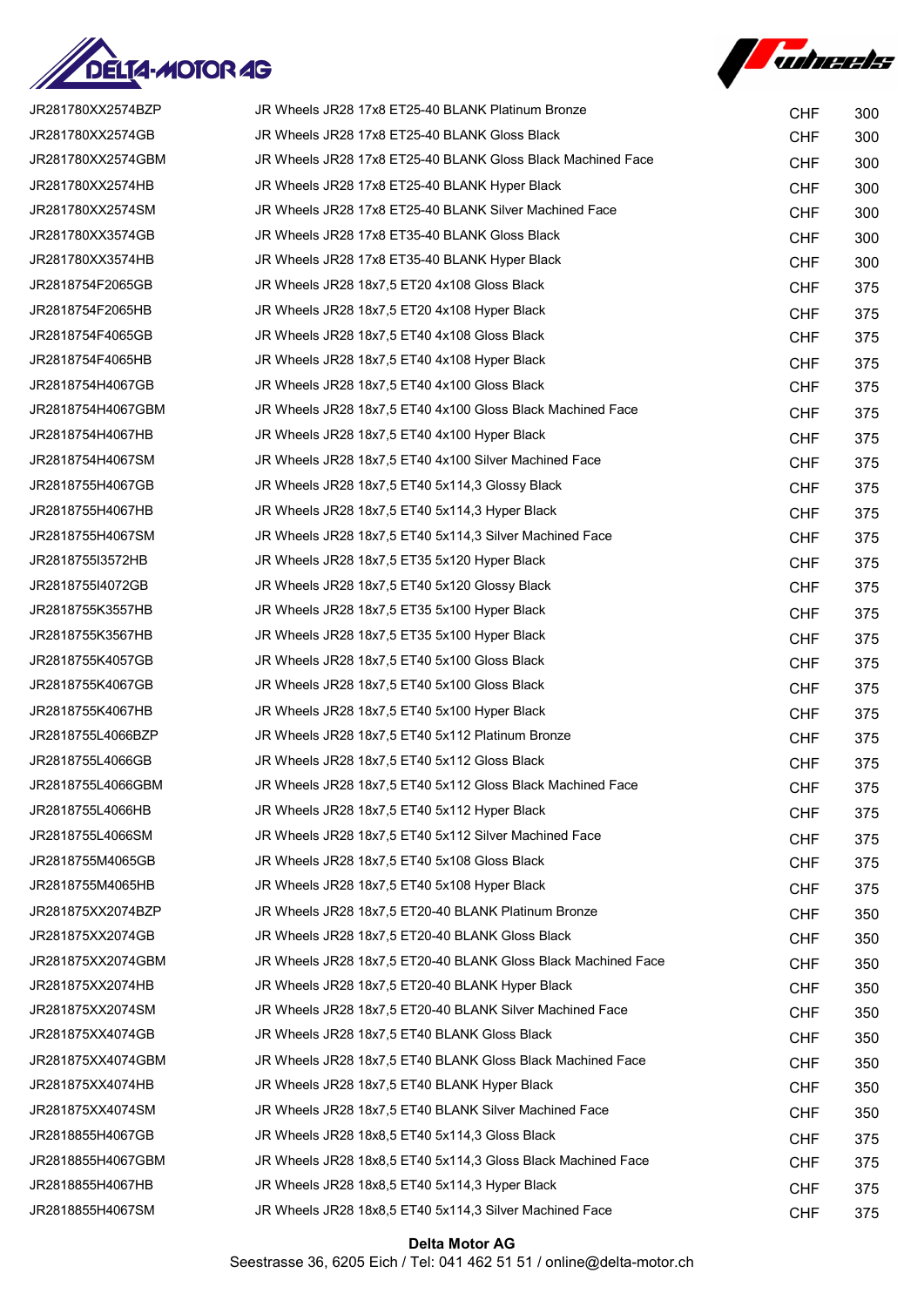



| JR2818855I3572HB  | JR Wheels JR28 18x8,5 ET35 5x120 Hyper Black                      | <b>CHF</b> | 375 |
|-------------------|-------------------------------------------------------------------|------------|-----|
| JR2818855I3572SM  | JR Wheels JR28 18x8,5 ET35 5x120 Silver Machined Face             | <b>CHF</b> | 375 |
| JR2818855I4072GB  | JR Wheels JR28 18x8,5 ET40 5x120 Gloss Black                      | <b>CHF</b> | 375 |
| JR2818855I4072HB  | JR Wheels JR28 18x8,5 ET40 5x120 Hyper Black                      | <b>CHF</b> | 375 |
| JR2818855I4072SM  | JR Wheels JR28 18x8,5 ET40 5x120 Silver Machined Face             | <b>CHF</b> | 375 |
| JR2818855K4067GB  | JR Wheels JR28 18x8,5 ET40 5x100 Gloss Black                      | <b>CHF</b> | 375 |
| JR2818855K4067HB  | JR Wheels JR28 18x8,5 ET40 5x100 Hyper Black                      | <b>CHF</b> | 375 |
| JR2818855L4066BZP | JR Wheels JR28 18x8.5 ET40 5x112 Platinum Bronze                  | <b>CHF</b> | 375 |
| JR2818855L4066GB  | JR Wheels JR28 18x8,5 ET40 5x112 Gloss Black                      | <b>CHF</b> | 375 |
| JR2818855L4066GBM | JR Wheels JR28 18x8,5 ET40 5x112 Gloss Black Machined Face        | <b>CHF</b> | 375 |
| JR2818855L4066HB  | JR Wheels JR28 18x8,5 ET40 5x112 Hyper Black                      | <b>CHF</b> | 375 |
| JR2818855L4066SM  | JR Wheels JR28 18x8,5 ET40 5x112 Silver Machined Face             | <b>CHF</b> | 375 |
| JR2818855M4065GB  | JR Wheels JR28 18x8,5 ET40 5x108 Gloss Black                      | <b>CHF</b> | 375 |
| JR2818855M4065HB  | JR Wheels JR28 18x8,5 ET40 5x108 Hyper Black                      | <b>CHF</b> | 375 |
| JR2818855X2074BZP | JR Wheels JR28 18x8.5 ET20-40 5H BLANK Platinum Bronze            | <b>CHF</b> | 350 |
| JR2818855X2074GB  | JR Wheels JR28 18x8,5 ET20-40 5H BLANK Gloss Black                | <b>CHF</b> | 350 |
| JR2818855X2074GBM | JR Wheels JR28 18x8,5 ET20-40 5H BLANK Gloss Black Machined Face  | <b>CHF</b> | 350 |
| JR2818855X2074HB  | JR Wheels JR28 18x8,5 ET20-40 5H BLANK Hyper Black                | <b>CHF</b> | 350 |
| JR2818855X2074SM  | JR Wheels JR28 18x8,5 ET20-40 5H BLANK Silver Machined Face       | <b>CHF</b> | 350 |
| JR2818855X4074GB  | JR Wheels JR28 18x8,5 ET40 5H BLANK Gloss Black                   | <b>CHF</b> | 350 |
| JR2818855X4074GBM | JR Wheels JR28 18x8,5 ET40 5H BLANK Gloss Black Machined Face     | <b>CHF</b> | 350 |
| JR2818855X4074HB  | JR Wheels JR28 18x8,5 ET40 5H BLANK Hyper Black                   | <b>CHF</b> | 350 |
| JR2818855X4074SM  | JR Wheels JR28 18x8,5 ET40 5H BLANK Silver Machined Face          | <b>CHF</b> | 350 |
| JR2818955I3572HB  | JR Wheels JR28 18x9,5 ET35 5x120 Hyper Black                      | <b>CHF</b> | 388 |
| JR2818955I3572SM  | JR Wheels JR28 18x9,5 ET35 5x120 Silver Machined Face             | <b>CHF</b> | 388 |
| JR2818955L4066HB  | JR Wheels JR28 18x9,5 ET40 5x112 Hyper Black                      | <b>CHF</b> | 388 |
| JR2818955L4066SM  | JR Wheels JR28 18x9,5 ET40 5x112 Silver Machined Face             | <b>CHF</b> | 388 |
| JR2818955X2074BZP | JR Wheels JR28 18x9,5 ET20-40 5H BLANK Platinum Bronze            | <b>CHF</b> | 363 |
| JR2818955X2074GB  | JR Wheels JR28 18x9,5 ET20-40 5H BLANK Gloss Black                | <b>CHF</b> | 363 |
| JR2818955X2074GBM | JR Wheels JR28 18x9,5 ET20-40 5H BLANK Gloss Black Machined Face  | <b>CHF</b> | 363 |
| JR2818955X2074HB  | JR Wheels JR28 18x9,5 ET20-40 5H BLANK Hyper Black                | <b>CHF</b> | 363 |
| JR2818955X2074SM  | JR Wheels JR28 18x9.5 ET20-40 5H BLANK Silver Machined Face       | <b>CHF</b> | 363 |
| JR2819105X2074BZP | JR Wheels JR28 19x10,5 ET20-40 5H BLANK Platinum Bronze           | <b>CHF</b> | 475 |
| JR2819105X2074GB  | JR Wheels JR28 19x10,5 ET20-40 5H BLANK Gloss Black               | <b>CHF</b> | 475 |
| JR2819105X2074GBM | JR Wheels JR28 19x10,5 ET20-40 5H BLANK Gloss Black Machined Face | <b>CHF</b> | 475 |
| JR2819105X2074HB  | JR Wheels JR28 19x10,5 ET20-40 5H BLANK Hyper Black               | <b>CHF</b> | 475 |
| JR2819105X2074SM  | JR Wheels JR28 19x10,5 ET20-40 5H BLANK Silver Machined Face      | <b>CHF</b> | 475 |
| JR2819855H3567GB  | JR Wheels JR28 19x8,5 ET35 5x114,3 Gloss Black                    | <b>CHF</b> | 450 |
| JR2819855H4067BZP | JR Wheels JR28 19x8,5 ET40 5x114,3 Platinum Bronze                | <b>CHF</b> | 450 |
| JR2819855H4067GB  | JR Wheels JR28 19x8,5 ET40 5x114,3 Gloss Black                    | <b>CHF</b> | 450 |
| JR2819855H4067GBM | JR Wheels JR28 19x8,5 ET40 5x114,3 Gloss Black Machined Face      | <b>CHF</b> | 450 |
| JR2819855H4067HB  | JR Wheels JR28 19x8,5 ET40 5x114,3 Hyper Black                    | <b>CHF</b> | 450 |
| JR2819855H4067SM  | JR Wheels JR28 19x8,5 ET40 5x114,3 Silver Machined Face           | <b>CHF</b> | 450 |
| JR2819855I3572BZP | JR Wheels JR28 19x8,5 ET35 5x120 Platinum Bronze                  | <b>CHF</b> | 450 |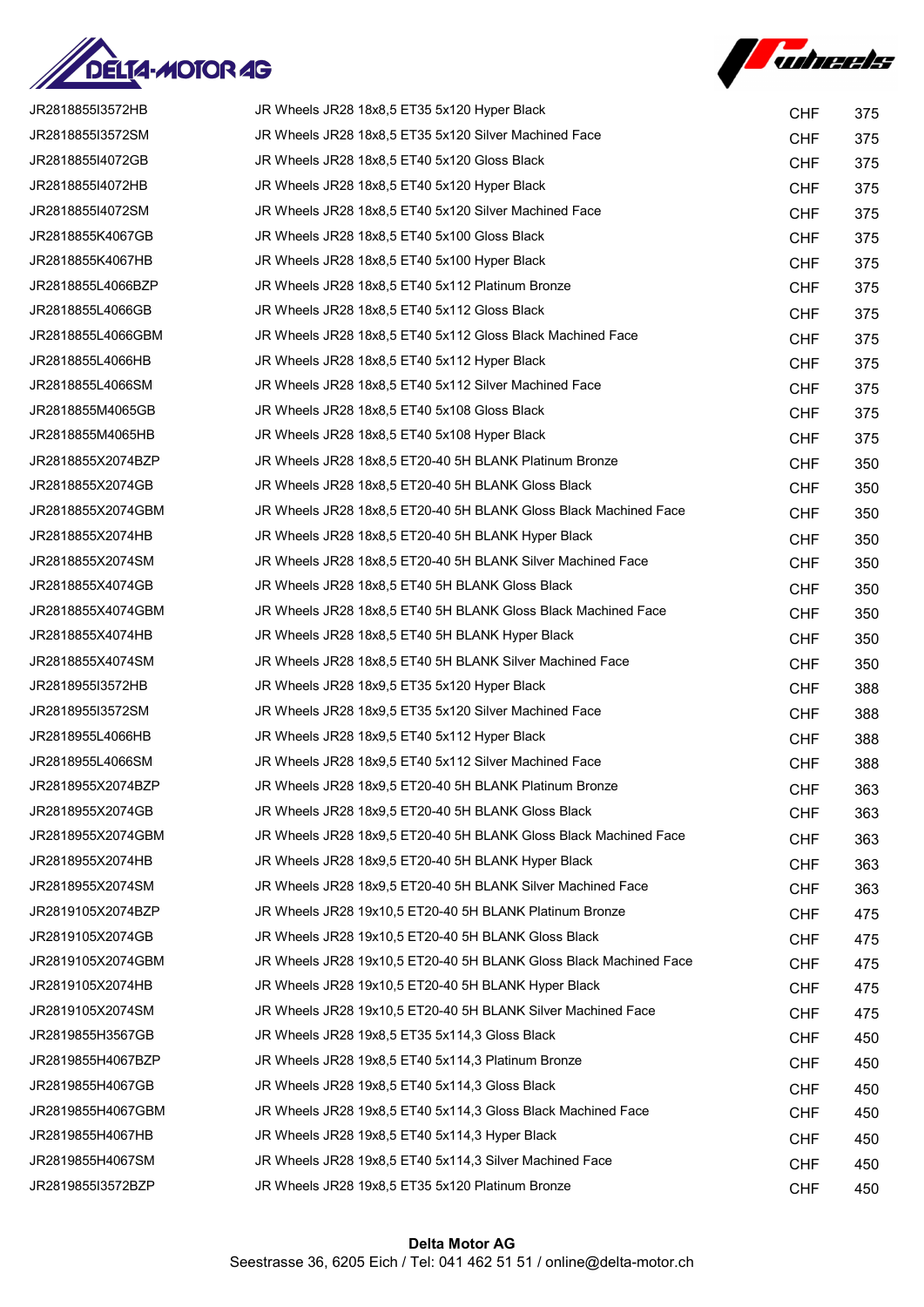



| JR2819855I3572GB  | JR Wheels JR28 19x8,5 ET35 5x120 Gloss Black                     | <b>CHF</b> | 450 |
|-------------------|------------------------------------------------------------------|------------|-----|
| JR2819855I3572GBM | JR Wheels JR28 19x8,5 ET35 5x120 Gloss Black Machined Face       | <b>CHF</b> | 450 |
| JR2819855I3572HB  | JR Wheels JR28 19x8,5 ET35 5x120 Hyper Black                     | <b>CHF</b> | 450 |
| JR2819855I3572SM  | JR Wheels JR28 19x8,5 ET35 5x120 Silver Machined Face            | <b>CHF</b> | 450 |
| JR2819855I4072GB  | JR Wheels JR28 19x8,5 ET40 5x120 Gloss Black                     | <b>CHF</b> | 450 |
| JR2819855I4072HB  | JR Wheels JR28 19x8,5 ET40 5x120 Hyper Black                     | <b>CHF</b> | 450 |
| JR2819855L3566GB  | JR Wheels JR28 19x8,5 ET35 5x112 Gloss Black                     | <b>CHF</b> | 450 |
| JR2819855L3566GBM | JR Wheels JR28 19x8,5 ET35 5x112 Gloss Black Machined Face       | <b>CHF</b> | 450 |
| JR2819855L3566HB  | JR Wheels JR28 19x8,5 ET35 5x112 Hyper Black                     | <b>CHF</b> | 450 |
| JR2819855L3566SM  | JR Wheels JR28 19x8,5 ET35 5x112 Silver Machined Face            | <b>CHF</b> | 450 |
| JR2819855L4066BZP | JR Wheels JR28 19x8,5 ET40 5x112 Platinum Bronze                 | <b>CHF</b> | 450 |
| JR2819855L4066GB  | JR Wheels JR28 19x8,5 ET40 5x112 Gloss Black                     | <b>CHF</b> | 450 |
| JR2819855L4066GBM | JR Wheels JR28 19x8,5 ET40 5x112 Gloss Black Machined Face       | <b>CHF</b> | 450 |
| JR2819855L4066HB  | JR Wheels JR28 19x8,5 ET40 5x112 Hyper Black                     | <b>CHF</b> | 450 |
| JR2819855L4066SM  | JR Wheels JR28 19x8,5 ET40 5x112 Silver Machined Face            | <b>CHF</b> | 450 |
| JR2819855M4065GB  | JR Wheels JR28 19x8,5 ET40 5x108 Glossy Black                    | <b>CHF</b> | 450 |
| JR2819855M4065GBM | JR Wheels JR28 19x8,5 ET40 5x108 Glossy Black Machined Face      | <b>CHF</b> | 450 |
| JR2819855M4065HB  | JR Wheels JR28 19x8,5 ET40 5x108 Hyper Black                     | <b>CHF</b> | 450 |
| JR2819855X2074BZP | JR Wheels JR28 19x8,5 ET20-40 5H BLANK Platinum Bronze           | <b>CHF</b> | 425 |
| JR2819855X2074GB  | JR Wheels JR28 19x8,5 ET20-40 5H BLANK Gloss Black               | <b>CHF</b> | 425 |
| JR2819855X2074GBM | JR Wheels JR28 19x8,5 ET20-40 5H BLANK Gloss Black Machined Face | <b>CHF</b> | 425 |
| JR2819855X2074HB  | JR Wheels JR28 19x8,5 ET20-40 5H BLANK Hyper Black               | <b>CHF</b> | 425 |
| JR2819855X2074SM  | JR Wheels JR28 19x8,5 ET20-40 5H BLANK Silver Machined Face      | <b>CHF</b> | 425 |
| JR2819855X3574BZP | JR Wheels JR28 19x8,5 ET35-40 5H BLANK Platinum Bronze           | <b>CHF</b> | 425 |
| JR2819855X3574GB  | JR Wheels JR28 19x8,5 ET35-40 5H BLANK Gloss Black               | <b>CHF</b> | 425 |
| JR2819855X3574GBM | JR Wheels JR28 19x8,5 ET35-40 5H BLANK Gloss Black Machined Face | <b>CHF</b> | 425 |
| JR2819855X3574HB  | JR Wheels JR28 19x8,5 ET35-40 5H BLANK Hyper Black               | <b>CHF</b> | 425 |
| JR2819855X3574SM  | JR Wheels JR28 19x8,5 ET35-40 5H BLANK Silver Machined Face      | <b>CHF</b> | 425 |
| JR2819955I3572BZP | JR Wheels JR28 19x9,5 ET35 5x120 Platinum Bronze                 | <b>CHF</b> | 475 |
| JR2819955I3572GB  | JR Wheels JR28 19x9,5 ET35 5x120 Gloss Black                     | <b>CHF</b> | 475 |
| JR2819955I3572HB  | JR Wheels JR28 19x9,5 ET35 5x120 Hyper Black                     | <b>CHF</b> | 475 |
| JR2819955I3572SM  | JR Wheels JR28 19x9,5 ET35 5x120 Silver Machined Face            | <b>CHF</b> | 475 |
| JR2819955I4072GB  | JR Wheels JR28 19x9,5 ET40 5x120 Gloss Black                     | <b>CHF</b> | 475 |
| JR2819955I4072HB  | JR Wheels JR28 19x9,5 ET40 5x120 Hyper Black                     | <b>CHF</b> | 475 |
| JR2819955L4066GB  | JR Wheels JR28 19x9,5 ET40 5x112 Gloss Black                     | <b>CHF</b> | 475 |
| JR2819955L4066HB  | JR Wheels JR28 19x9,5 ET40 5x112 Hyper Black                     | <b>CHF</b> | 475 |
| JR2819955L4066SM  | JR Wheels JR28 19x9,5 ET40 5x112 Silver Machined Face            | <b>CHF</b> | 475 |
| JR2819955X2074BZP | JR Wheels JR28 19x9,5 ET20-40 5H BLANK Platinum Bronze           | <b>CHF</b> | 450 |
| JR2819955X2074GB  | JR Wheels JR28 19x9,5 ET20-40 5H BLANK Gloss Black               | <b>CHF</b> | 450 |
| JR2819955X2074GBM | JR Wheels JR28 19x9,5 ET20-40 5H BLANK Gloss Black Machined Face | <b>CHF</b> | 450 |
| JR2819955X2074HB  | JR Wheels JR28 19x9,5 ET20-40 5H BLANK Hyper Black               | <b>CHF</b> | 450 |
| JR2819955X2074SM  | JR Wheels JR28 19x9,5 ET20-40 5H BLANK Silver Machined Face      | <b>CHF</b> | 450 |
| JR2819955X3574GB  | JR Wheels JR28 19x9,5 ET35-40 5H BLANK Gloss Black               | <b>CHF</b> | 450 |
| JR2819955X3574GBM | JR Wheels JR28 19x9,5 ET35-40 5H BLANK Gloss Black Machined Face | <b>CHF</b> | 450 |
|                   |                                                                  |            |     |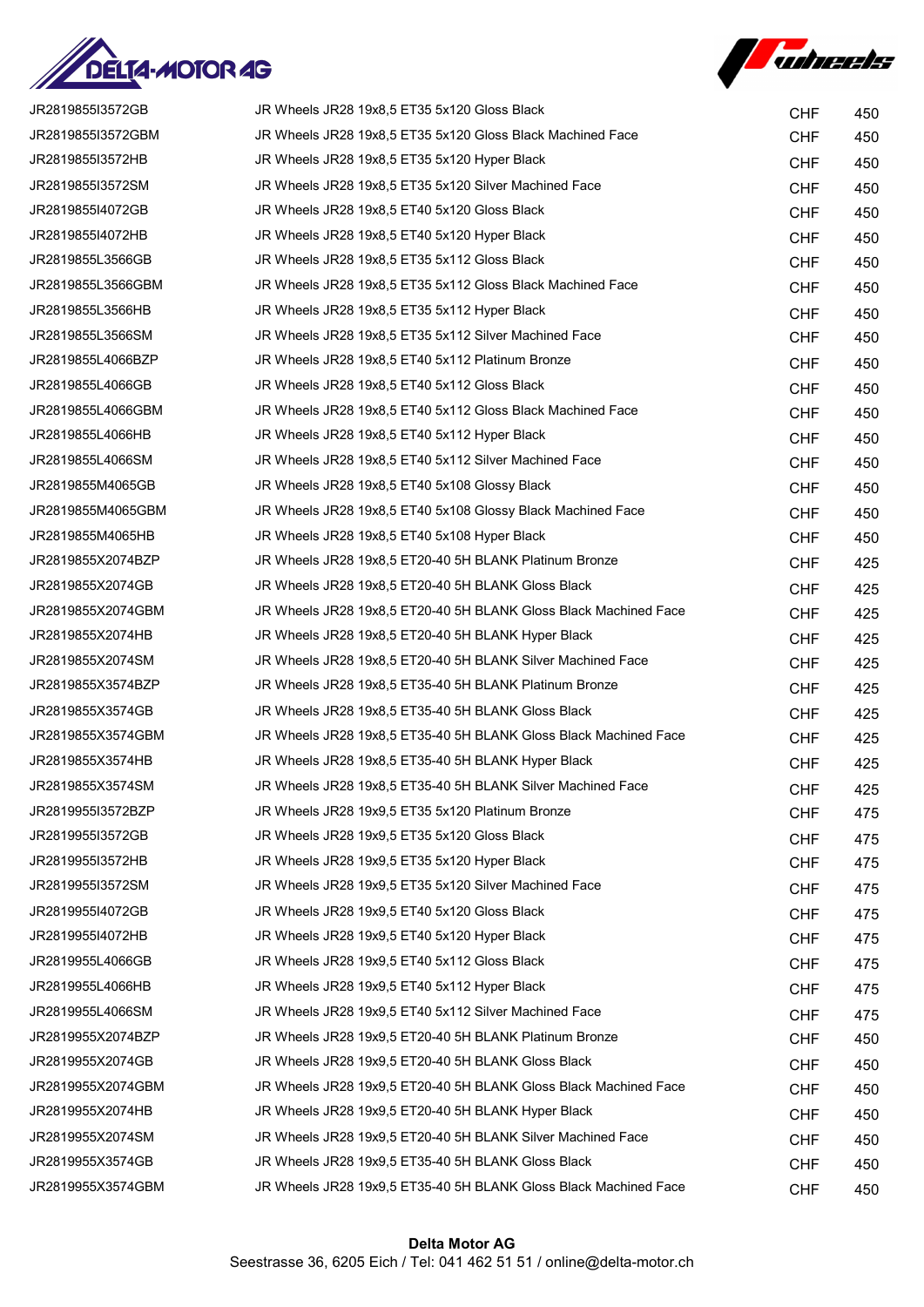



| JR2819955X3574HB  | JR Wheels JR28 19x9,5 ET35-40 5H BLANK Hyper Black               | <b>CHF</b> | 450 |
|-------------------|------------------------------------------------------------------|------------|-----|
| JR2819955X3574SM  | JR Wheels JR28 19x9,5 ET35-40 5H BLANK Silver Machined Face      | <b>CHF</b> | 450 |
| JR2820105I3072HB  | JR Wheels JR28 20x10 ET30 5x120 Hyper Black                      | <b>CHF</b> | 550 |
| JR2820105I4072GB  | JR Wheels JR28 20x10 ET40 5x120 Gloss Black                      | <b>CHF</b> | 550 |
| JR2820105I4072HB  | JR Wheels JR28 20x10 ET40 5x120 Hyper Black                      | <b>CHF</b> | 550 |
| JR2820105I4072SM  | JR Wheels JR28 20x10 ET40 5x120 Silver Machined Face             | <b>CHF</b> | 550 |
| JR2820105L4066BZP | JR Wheels JR28 20x10 ET40 5x112 Platinum Bronze                  | <b>CHF</b> | 550 |
| JR2820105L4066GB  | JR Wheels JR28 20x10 ET40 5x112 Gloss Black                      | <b>CHF</b> | 550 |
| JR2820105L4066HB  | JR Wheels JR28 20x10 ET40 5x112 Hyper Black                      | <b>CHF</b> | 550 |
| JR2820105L4066SM  | JR Wheels JR28 20x10 ET40 5x112 Silver Machined Face             | <b>CHF</b> | 550 |
| JR2820105X2074BZP | JR Wheels JR28 20x10 ET20-40 5H BLANK Platinum Bronze            | <b>CHF</b> | 525 |
| JR2820105X2074GB  | JR Wheels JR28 20x10 ET20-40 5H BLANK Gloss Black                | <b>CHF</b> | 525 |
| JR2820105X2074GBM | JR Wheels JR28 20x10 ET20-40 5H BLANK Gloss Black Machined Face  | <b>CHF</b> | 525 |
| JR2820105X2074HB  | JR Wheels JR28 20x10 ET20-40 5H BLANK Hyper Black                | <b>CHF</b> | 525 |
| JR2820105X2074SM  | JR Wheels JR28 20x10 ET20-40 5H BLANK Silver Machined Face       | <b>CHF</b> | 525 |
| JR2820105X4074GB  | JR Wheels JR28 20x10 ET40 5H BLANK Gloss Black                   | <b>CHF</b> | 525 |
| JR2820105X4074GBM | JR Wheels JR28 20x10 ET40 5H BLANK Gloss Black Machined Face     | <b>CHF</b> | 525 |
| JR2820105X4074HB  | JR Wheels JR28 20x10 ET40 5H BLANK Hyper Black                   | <b>CHF</b> | 525 |
| JR2820105X4074SM  | JR Wheels JR28 20x10 ET40 5H BLANK Silver Machined Face          | <b>CHF</b> | 525 |
| JR2820855H4067GB  | JR Wheels JR28 20x8,5 ET40 5x114,3 Glossy Black                  | <b>CHF</b> | 525 |
| JR2820855H4067GBM | JR Wheels JR28 20x8,5 ET40 5x114,3 Gloss Black Machined Face     | <b>CHF</b> | 525 |
| JR2820855H4067HB  | JR Wheels JR28 20x8,5 ET40 5x114,3 Hyper Black                   | <b>CHF</b> | 525 |
| JR2820855I3072HB  | JR Wheels JR28 20x8,5 ET30 5x120 Hyper Black                     | <b>CHF</b> | 525 |
| JR2820855I3572GB  | JR Wheels JR28 20x8,5 ET35 5x120 Glossy Black                    | <b>CHF</b> | 525 |
| JR2820855I3572HB  | JR Wheels JR28 20x8,5 ET35 5x120 Hyper Black                     | <b>CHF</b> | 525 |
| JR2820855I3572SM  | JR Wheels JR28 20x8,5 ET35 5x120 Silver Machined Face            | <b>CHF</b> | 525 |
| JR2820855I4072GB  | JR Wheels JR28 20x8,5 ET40 5x120 Glossy Black                    | <b>CHF</b> | 525 |
| JR2820855L3566GB  | JR Wheels JR28 20x8,5 ET35 5x112 Gloss Black                     | <b>CHF</b> | 525 |
| JR2820855L4066BZP | JR Wheels JR28 20x8.5 ET40 5x112 Platinum Bronze                 | <b>CHF</b> | 525 |
| JR2820855L4066GB  | JR Wheels JR28 20x8,5 ET40 5x112 Gloss Black                     | <b>CHF</b> | 525 |
| JR2820855L4066GBM | JR Wheels JR28 20x8,5 ET40 5x112 Gloss Black Machined Face       | <b>CHF</b> | 525 |
| JR2820855L4066HB  | JR Wheels JR28 20x8,5 ET40 5x112 Hyper Black                     | <b>CHF</b> | 525 |
| JR2820855L4066SM  | JR Wheels JR28 20x8,5 ET40 5x112 Silver Machined Face            | <b>CHF</b> | 525 |
| JR2820855M4065GB  | JR Wheels JR28 20x8,5 ET40 5x108 Glossy Black                    | <b>CHF</b> | 525 |
| JR2820855M4065GBM | JR Wheels JR28 20x8,5 ET40 5x108 Gloss Black Machined Face       | <b>CHF</b> | 525 |
| JR2820855M4065HB  | JR Wheels JR28 20x8,5 ET40 5x108 Hyper Black                     | <b>CHF</b> | 525 |
| JR2820855X2074BZP | JR Wheels JR28 20x8,5 ET20-40 5H BLANK Platinum Bronze           | <b>CHF</b> | 488 |
| JR2820855X2074GB  | JR Wheels JR28 20x8,5 ET20-40 5H BLANK Gloss Black               | <b>CHF</b> | 488 |
| JR2820855X2074GBM | JR Wheels JR28 20x8,5 ET20-40 5H BLANK Gloss Black Machined Face | <b>CHF</b> | 488 |
| JR2820855X2074HB  | JR Wheels JR28 20x8,5 ET20-40 5H BLANK Hyper Black               | <b>CHF</b> | 488 |
| JR2820855X2074SM  | JR Wheels JR28 20x8,5 ET20-40 5H BLANK Silver Machined Face      | <b>CHF</b> | 488 |
| JR2820855X4074BZP | JR Wheels JR28 20x8,5 ET40 5H BLANK Platinum Bronze              | <b>CHF</b> | 488 |
| JR2820855X4074GB  | JR Wheels JR28 20x8,5 ET40 5H BLANK Gloss Black                  | <b>CHF</b> | 488 |
| JR2820855X4074GBM | JR Wheels JR28 20x8,5 ET40 5H BLANK Gloss Black Machined Face    | <b>CHF</b> | 488 |
|                   |                                                                  |            |     |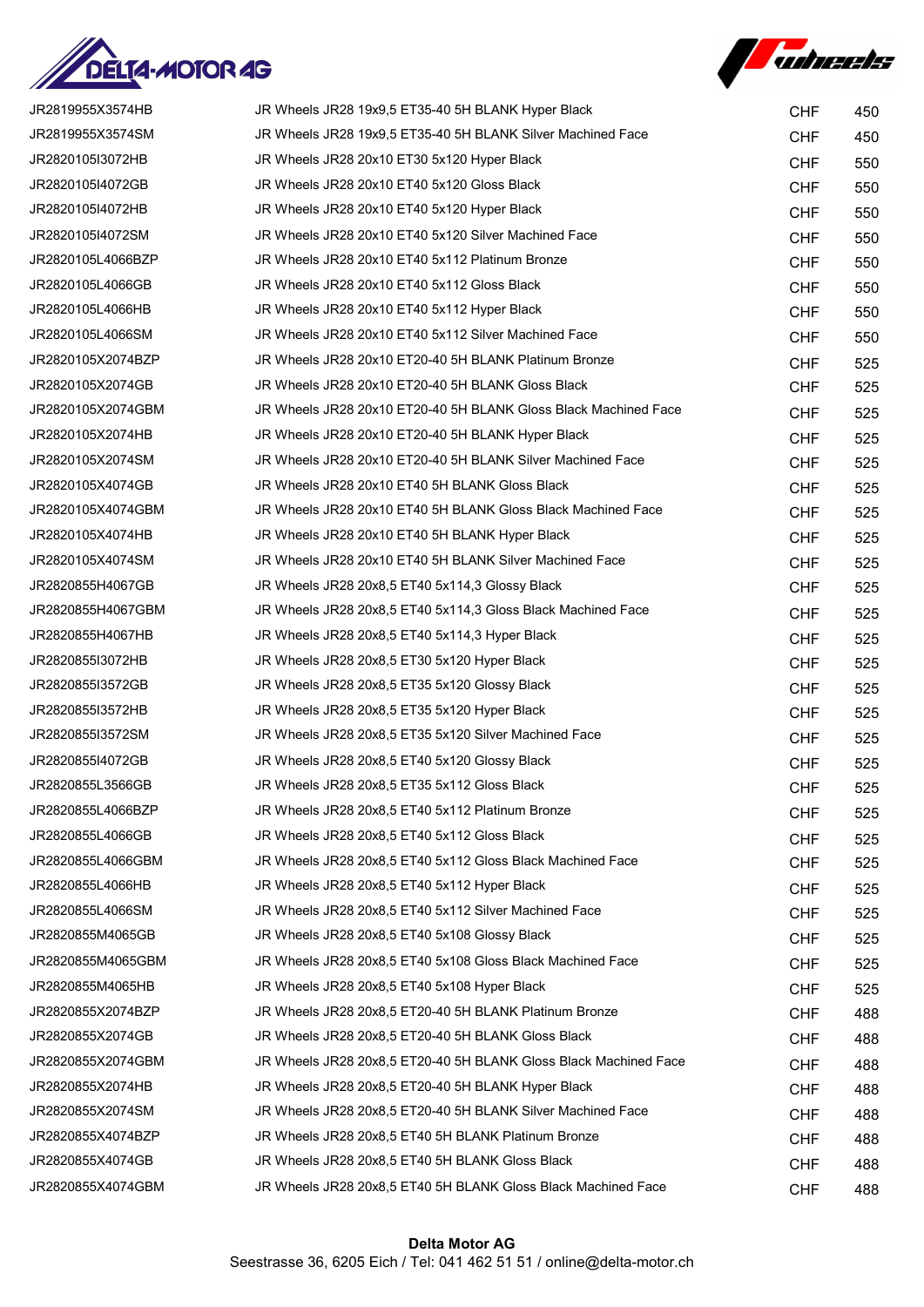



| JR2820855X4074HB  | JR Wheels JR28 20x8,5 ET40 5H BLANK Hyper Black                   | CHF        | 488 |
|-------------------|-------------------------------------------------------------------|------------|-----|
| JR2821055X1574GB  | JR Wheels JR28 21x10,5 ET15-55 5H BLANK Gloss Black               | CHF        | 863 |
| JR2821055X1574GBM | JR Wheels JR28 21x10.5 ET15-55 5H BLANK Gloss Black Machined Face | <b>CHF</b> | 863 |
| JR2821055X1574HB  | JR Wheels JR28 21x10,5 ET15-55 5H BLANK Hyper Black               | CHF        | 863 |
| JR2821055X1574SM  | JR Wheels JR28 21x10,5 ET15-55 5H BLANK Silver Machined Face      | CHF        | 863 |
| JR2821905X1574GB  | JR Wheels JR28 21x9 ET15-45 5H BLANK Gloss Black                  | CHF        | 800 |
| JR2821905X1574GBM | JR Wheels JR28 21x9 ET15-45 5H BLANK Gloss Black Machined Face    | CHF        | 800 |
| JR2821905X1574HB  | JR Wheels JR28 21x9 ET15-45 5H BLANK Hyper Black                  | <b>CHF</b> | 800 |
| JR2821905X1574SM  | JR Wheels JR28 21x9 ET15-45 5H BLANK Silver Machined Face         | <b>CHF</b> | 800 |
| JR2822055X1574GB  | JR Wheels JR28 22x10,5 ET15-50 5H BLANK Gloss Black               | <b>CHF</b> | 913 |
| JR2822055X1574GBM | JR Wheels JR28 22x10,5 ET15-50 5H BLANK Gloss Black Machined Face | CHF        | 913 |
| JR2822055X1574HB  | JR Wheels JR28 22x10,5 ET15-50 5H BLANK Hyper Black               | CHF        | 913 |
| JR2822055X1574SM  | JR Wheels JR28 22x10,5 ET15-50 5H BLANK Silver Machined Face      | CHF        | 913 |
| JR2822905X3074GB  | JR Wheels JR28 22x9 ET30-45 5H BLANK Gloss Black                  | <b>CHF</b> | 888 |
| JR2822905X3074GBM | JR Wheels JR28 22x9 ET30-45 5H BLANK Gloss Black Machined Face    | <b>CHF</b> | 888 |
| JR2822905X3074HB  | JR Wheels JR28 22x9 ET30-45 5H BLANK Hyper Black                  | <b>CHF</b> | 888 |
| JR2822905X3074SM  | JR Wheels JR28 22x9 ET30-45 5H BLANK Silver Machined Face         | <b>CHF</b> | 888 |
|                   |                                                                   |            |     |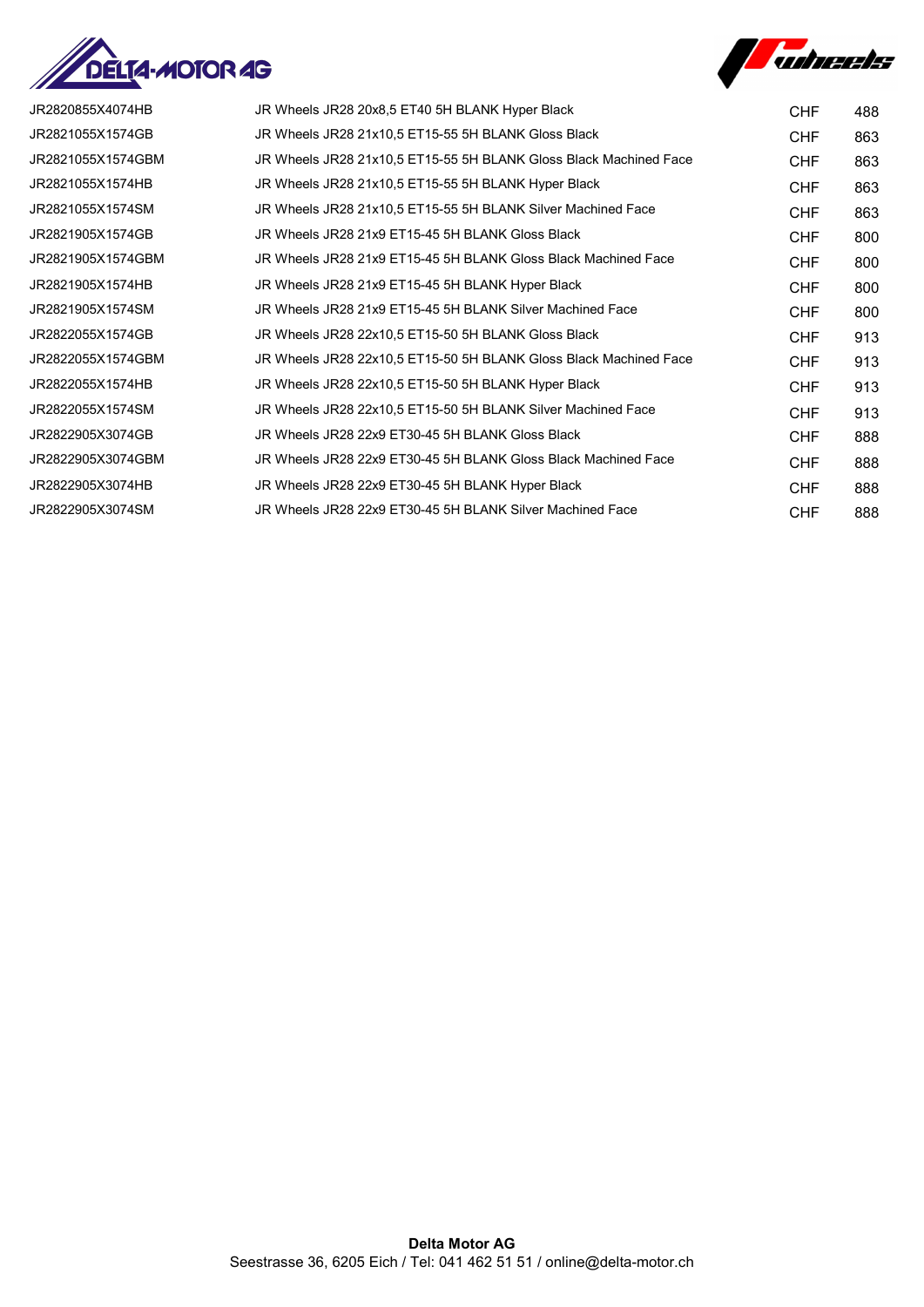

**Suhreets** 

| JR2915704X2067BF  | JR Wheels JR29 15x7 ET20-42 4H BLANK Matt Black  | <b>CHF</b> | 213 |
|-------------------|--------------------------------------------------|------------|-----|
| JR2915704X2067HG  | JR Wheels JR29 15x7 ET20-42 4H BLANK Hyper Gray  | <b>CHF</b> | 213 |
| JR2915704X2067MBZ | JR Wheels JR29 15x7 ET20-42 4H BLANK Matt Bronze | <b>CHF</b> | 213 |
| JR2915704X2067W   | JR Wheels JR29 15x7 ET20-42 4H BLANK White       | <b>CHF</b> | 213 |
| JR29157143567BF   | JR Wheels JR29 15x7 ET35 4x100/108 Matt Black    | <b>CHF</b> | 213 |
| JR29157143567HG   | JR Wheels JR29 15x7 ET35 4x100/108 Hyper Gray    | <b>CHF</b> | 213 |
| JR29157143567MBZ  | JR Wheels JR29 15x7 ET35 4x100/108 Matt Bronze   | <b>CHF</b> | 213 |
| JR29157143567W    | JR Wheels JR29 15x7 ET35 4x100/108 White         | <b>CHF</b> | 213 |
| JR2915804X2867BF  | JR Wheels JR29 15x8 ET28-37 4H BLANK Matt Black  | <b>CHF</b> | 225 |
| JR2915804X2867MBZ | JR Wheels JR29 15x8 ET28-37 4H BLANK Matt Bronze | <b>CHF</b> | 225 |
| JR2915804X2867W   | JR Wheels JR29 15x8 ET28-37 4H BLANK White       | <b>CHF</b> | 225 |
| JR29158142867BF   | JR Wheels JR29 15x8 ET28 4x100/108 Matt Black    | <b>CHF</b> | 225 |
| JR29158142867HG   | JR Wheels JR29 15x8 ET28 4x100/108 Hyper Gray    | <b>CHF</b> | 225 |
| JR29158142867MBZ  | JR Wheels JR29 15x8 ET28 4x100/108 Matt Bronze   | <b>CHF</b> | 225 |
| JR29158142867W    | JR Wheels JR29 15x8 ET28 4x100/108 White         | <b>CHF</b> | 225 |
| JR29167054067BF   | JR Wheels JR29 16x7 ET40 5x100/114 Matt Black    | <b>CHF</b> | 238 |
| JR29167054067HG   | JR Wheels JR29 16x7 ET40 5x100/114 Hyper Gray    | <b>CHF</b> | 238 |
| JR29167054067MBZ  | JR Wheels JR29 16x7 ET40 5x100/114 Matt Bronze   | <b>CHF</b> | 238 |
| JR29167054067W    | JR Wheels JR29 16x7 ET40 5x100/114 White         | <b>CHF</b> | 238 |
| JR291670XX2067BF  | JR Wheels JR29 16x7 ET20-42 BLANK Matt Black     | <b>CHF</b> | 238 |
| JR291670XX2067GB  | JR Wheels JR29 16x7 ET20-42 BLANK Glossy Black   | <b>CHF</b> | 238 |
| JR291670XX2067HG  | JR Wheels JR29 16x7 ET20-42 BLANK Hyper Gray     | <b>CHF</b> | 238 |
| JR291670XX2067MBZ | JR Wheels JR29 16x7 ET20-42 BLANK Matt Bronze    | <b>CHF</b> | 238 |
| JR291670XX2067W   | JR Wheels JR29 16x7 ET20-42 BLANK White          | <b>CHF</b> | 238 |
| JR29167144067BF   | JR Wheels JR29 16x7 ET40 4x100/108 Matt Black    | <b>CHF</b> | 238 |
| JR29167144067HG   | JR Wheels JR29 16x7 ET40 4x100/108 Hyper Gray    | <b>CHF</b> | 238 |
| JR29167144067MBZ  | JR Wheels JR29 16x7 ET40 4x100/108 Matt Bronze   | <b>CHF</b> | 238 |
| JR29167144067W    | JR Wheels JR29 16x7 ET40 4x100/108 White         | <b>CHF</b> | 238 |
| JR291680XX2067BF  | JR Wheels JR29 16x8 ET20-30 BLANK Matt Black     | <b>CHF</b> | 263 |
| JR291680XX2067HB  | JR Wheels JR29 16x8 ET20-30 BLANK Hyper Black    | <b>CHF</b> | 235 |
| JR291680XX2067HG  | JR Wheels JR29 16x8 ET20-30 BLANK Hyper Gray     | <b>CHF</b> | 263 |
| JR291680XX2067MBZ | JR Wheels JR29 16x8 ET20-30 BLANK Matt Bronze    | <b>CHF</b> | 263 |
| JR291680XX2067W   | JR Wheels JR29 16x8 ET20-30 BLANK White          | <b>CHF</b> | 263 |
| JR29168142867BF   | JR Wheels JR29 16x8 ET28 4x100/108 Matt Black    | <b>CHF</b> | 263 |
| JR29168142867HG   | JR Wheels JR29 16x8 ET28 4x100/108 Hyper Gray    | <b>CHF</b> | 263 |
| JR29168142867MBZ  | JR Wheels JR29 16x8 ET28 4x100/108 Matt Bronze   | <b>CHF</b> | 263 |
| JR29168142867W    | JR Wheels JR29 16x8 ET28 4x100/108 White         | <b>CHF</b> | 263 |
| JR29177044067BF   | JR Wheels JR29 17x7 ET40 4x100/114 Matt Black    | <b>CHF</b> | 288 |
| JR29177044067HG   | JR Wheels JR29 17x7 ET40 4x100/114 Hyper Gray    | <b>CHF</b> | 288 |
| JR29177044067MBZ  | JR Wheels JR29 17x7 ET40 4x100/114 Matt Bronze   | <b>CHF</b> | 288 |
| JR29177044067W    | JR Wheels JR29 17x7 ET40 4x100/114 White         | <b>CHF</b> | 288 |
| JR29177054067BF   | JR Wheels JR29 17x7 ET40 5x100/114 Matt Black    | <b>CHF</b> | 288 |
| JR29177054067HG   | JR Wheels JR29 17x7 ET40 5x100/114 Hyper Gray    | <b>CHF</b> | 288 |
| JR29177054067MBZ  | JR Wheels JR29 17x7 ET40 5x100/114 Matt Bronze   | <b>CHF</b> | 288 |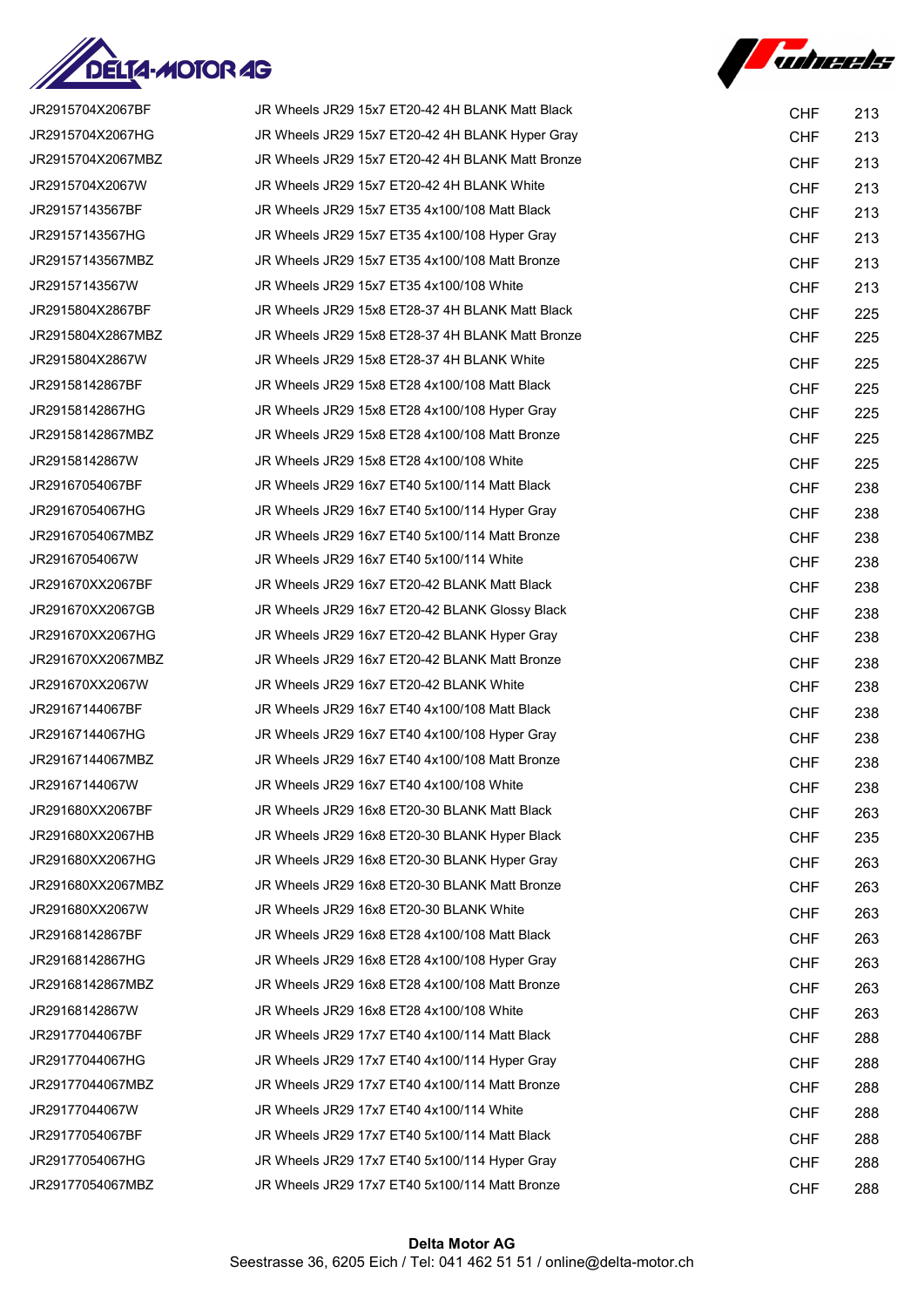

*Tubreets* 

| JR29177054067W    | JR Wheels JR29 17x7 ET40 5x100/114 White          | <b>CHF</b> | 288 |
|-------------------|---------------------------------------------------|------------|-----|
| JR291770XX2072BF  | JR Wheels JR29 17x7 ET20-48 BLANK Matt Black      | <b>CHF</b> | 288 |
| JR291770XX2072HG  | JR Wheels JR29 17x7 ET20-48 BLANK Hyper Gray      | <b>CHF</b> | 288 |
| JR291770XX2072MBZ | JR Wheels JR29 17x7 ET20-48 BLANK Matt Bronze     | <b>CHF</b> | 288 |
| JR291770XX2072MP  | JR Wheels JR29 17x7 ET20-48 BLANK Magic Purple    | <b>CHF</b> | 375 |
| JR291770XX2072W   | JR Wheels JR29 17x7 ET20-48 BLANK White           | <b>CHF</b> | 288 |
| JR29178043567BF   | JR Wheels JR29 17x8 ET35 4x100/114 Matt Black     | <b>CHF</b> | 300 |
| JR29178043567MBZ  | JR Wheels JR29 17x8 ET35 4x100/114 Matt Bronze    | <b>CHF</b> | 300 |
| JR29178043567W    | JR Wheels JR29 17x8 ET35 4x100/114 White          | <b>CHF</b> | 300 |
| JR29178053567BF   | JR Wheels JR29 17x8 ET35 5x100/114 Matt Black     | <b>CHF</b> | 300 |
| JR29178053567HG   | JR Wheels JR29 17x8 ET35 5x100/114 Hyper Gray     | <b>CHF</b> | 300 |
| JR29178053567MBZ  | JR Wheels JR29 17x8 ET35 5x100/114 Matt Bronze    | <b>CHF</b> | 300 |
| JR29178053567W    | JR Wheels JR29 17x8 ET35 5x100/114 White          | <b>CHF</b> | 300 |
| JR291780XX2072BF  | JR Wheels JR29 17x8 ET20-38 BLANK Matt Black      | <b>CHF</b> | 300 |
| JR291780XX2072HG  | JR Wheels JR29 17x8 ET20-38 Blank Hyper Gray      | <b>CHF</b> | 300 |
| JR291780XX2072MBZ | JR Wheels JR29 17x8 ET20-38 BLANK Matt Bronze     | <b>CHF</b> | 300 |
| JR291780XX2072MP  | JR Wheels JR29 17x8 ET20-38 BLANK Magic Purple    | <b>CHF</b> | 388 |
| JR291780XX2072W   | JR Wheels JR29 17x8 ET20-38 BLANK White           | <b>CHF</b> | 300 |
| JR29179053567BF   | JR Wheels JR29 17x9 ET35 5x100/114 Matt Black     | <b>CHF</b> | 325 |
| JR29179053567HG   | JR Wheels JR29 17x9 ET35 5x100/114 Hyper Gray     | <b>CHF</b> | 325 |
| JR29179053567MBZ  | JR Wheels JR29 17x9 ET35 5x100/114 Matt Bronze    | <b>CHF</b> | 325 |
| JR29179053567W    | JR Wheels JR29 17x9 ET35 5x100/114 White          | <b>CHF</b> | 325 |
| JR2917905X2072GB  | JR Wheels JR29 17x9 ET20-38 5H BLANK Glossy Black | <b>CHF</b> | 325 |
| JR291790XX2072BF  | JR Wheels JR29 17x9 ET20-38 BLANK Matt Black      | <b>CHF</b> | 325 |
| JR291790XX2072HG  | JR Wheels JR29 17x9 ET20-38 BLANK Hyper Gray      | <b>CHF</b> | 325 |
| JR291790XX2072MBZ | JR Wheels JR29 17x9 ET20-38 BLANK Matt Bronze     | <b>CHF</b> | 325 |
| JR291790XX2072MP  | JR Wheels JR29 17x9 ET20-38 BLANK Magic Purple    | <b>CHF</b> | 413 |
| JR291790XX2072W   | JR Wheels JR29 17x9 ET20-38 BLANK White           | <b>CHF</b> | 325 |
| JR291810MG2574BF  | JR Wheels JR29 18x10,5 ET25 5x114/120 Matt Black  | <b>CHF</b> | 375 |
| JR291810MG2574HG  | JR Wheels JR29 18x10,5 ET25 5x114/120 Hyper Gray  | <b>CHF</b> | 375 |
| JR291810MG2574MBZ | JR Wheels JR29 18x10,5 ET25 5x114/120 Matt Bronze | <b>CHF</b> | 375 |
| JR291810MG2574W   | JR Wheels JR29 18x10.5 ET25 5x114/120 White       | <b>CHF</b> | 375 |
| JR291810XX2572BF  | JR Wheels JR29 18x10,5 ET25-28 BLANK Matt Black   | <b>CHF</b> | 375 |
| JR291810XX2572HG  | JR Wheels JR29 18x10,5 ET25-28 BLANK Hyper Gray   | <b>CHF</b> | 375 |
| JR291810XX2572MBZ | JR Wheels JR29 18x10,5 ET25-28 BLANK Matt Bronze  | <b>CHF</b> | 375 |
| JR291810XX2572MP  | JR Wheels JR29 18x10,5 ET25-28 BLANK Magic Purple | <b>CHF</b> | 475 |
| JR291810XX2572RP1 | JR Wheels JR29 18x10,5 ET25-28 BLANK Platinum Red | <b>CHF</b> | 345 |
| JR291810XX2572W   | JR Wheels JR29 18x10,5 ET25-28 BLANK White        | <b>CHF</b> | 375 |
| JR291885MG3074BF  | JR Wheels JR29 18x8,5 ET30 5x114/120 Matt Black   | <b>CHF</b> | 350 |
| JR291885MG3074HG  | JR Wheels JR29 18x8,5 ET30 5x114/120 Hyper Gray   | <b>CHF</b> | 350 |
| JR291885MG3074MBZ | JR Wheels JR29 18x8,5 ET30 5x114/120 Matt Bronze  | <b>CHF</b> | 350 |
| JR291885MG3074W   | JR Wheels JR29 18x8,5 ET30 5x114/120 White        | <b>CHF</b> | 350 |
| JR291885ML4074BF  | JR Wheels JR29 18x8,5 ET40 5x112/114 Matt Black   | <b>CHF</b> | 350 |
| JR291885ML4074HG  | JR Wheels JR29 18x8,5 ET40 5x112/114 Hyper Gray   | <b>CHF</b> | 350 |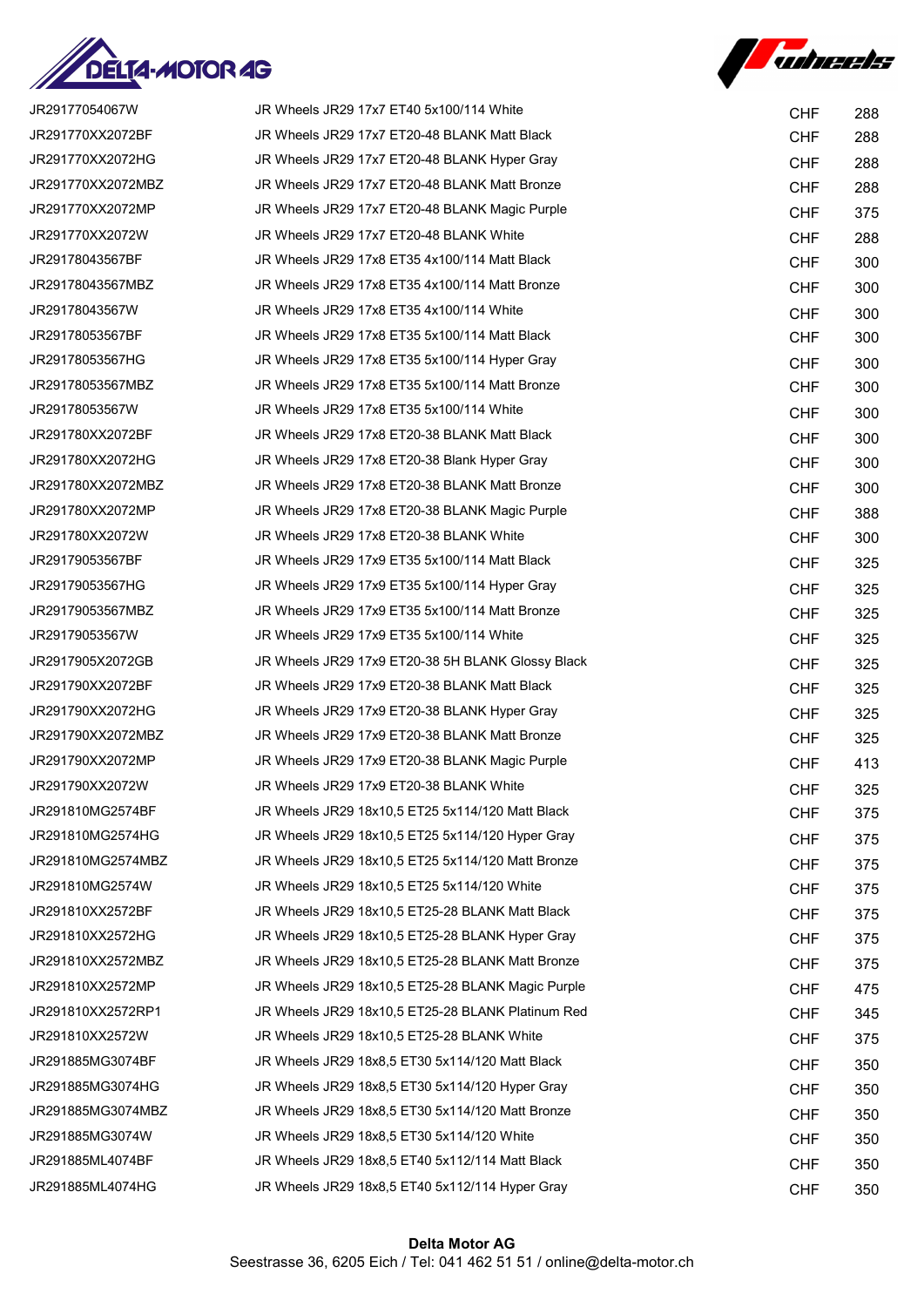

*Tuheets* 

| JR291885ML4074MBZ | JR Wheels JR29 18x8,5 ET40 5x112/114 Matt Bronze   | <b>CHF</b> | 350 |
|-------------------|----------------------------------------------------|------------|-----|
| JR291885ML4074W   | JR Wheels JR29 18x8,5 ET40 5x112/114 White         | <b>CHF</b> | 350 |
| JR291885MZ3574BF  | JR Wheels JR29 18x8,5 ET35 5x100/120 Matt Black    | <b>CHF</b> | 350 |
| JR291885MZ3574HG  | JR Wheels JR29 18x8,5 ET35 5x100/120 Hyper Gray    | <b>CHF</b> | 350 |
| JR291885MZ3574MBZ | JR Wheels JR29 18x8,5 ET35 5x100/120 Matt Bronze   | <b>CHF</b> | 350 |
| JR291885MZ3574W   | JR Wheels JR29 18x8,5 ET35 5x100/120 White         | <b>CHF</b> | 350 |
| JR291885XX2072BF  | JR Wheels JR29 18x8,5 ET20-48 BLANK Matt Black     | <b>CHF</b> | 350 |
| JR291885XX2072GD  | JR Wheels JR29 18x8,5 ET20-48 BLANK Gold           | <b>CHF</b> | 350 |
| JR291885XX2072HG  | JR Wheels JR29 18x8,5 ET20-48 BLANK Hyper Gray     | <b>CHF</b> | 350 |
| JR291885XX2072MBZ | JR Wheels JR29 18x8,5 ET20-48 BLANK Matt Bronze    | <b>CHF</b> | 350 |
| JR291885XX2072MP  | JR Wheels JR29 18x8,5 ET20-48 BLANK Magic Purple   | <b>CHF</b> | 438 |
| JR291885XX2072W   | JR Wheels JR29 18x8,5 ET20-48 BLANK White          | <b>CHF</b> | 350 |
| JR291885XX4072BF  | JR Wheels JR29 18x8,5 ET40-48 BLANK Matt Black     | <b>CHF</b> | 350 |
| JR291885XX4072HG  | JR Wheels JR29 18x8,5 ET40-48 BLANK Hyper Gray     | <b>CHF</b> | 350 |
| JR291885XX4072MBZ | JR Wheels JR29 18x8,5 ET40-48 BLANK Matt Bronze    | <b>CHF</b> | 350 |
| JR291885XX4072MP  | JR Wheels JR29 18x8,5 ET40-48 BLANK Magic Purple   | <b>CHF</b> | 438 |
| JR291885XX4072W   | JR Wheels JR29 18x8,5 ET40-48 BLANK White          | <b>CHF</b> | 350 |
| JR291895MG2274BF  | JR Wheels JR29 18x9,5 ET22 5x114/120 Matt Black    | <b>CHF</b> | 363 |
| JR291895MG2274HG  | JR Wheels JR29 18x9,5 ET22 5x114/120 Hyper Gray    | <b>CHF</b> | 363 |
| JR291895MG2274MBZ | JR Wheels JR29 18x9,5 ET22 5x114/120 Matt Bronze   | <b>CHF</b> | 363 |
| JR291895MG2274W   | JR Wheels JR29 18x9,5 ET22 5x114/120 White         | <b>CHF</b> | 363 |
| JR291895MZ3574BF  | JR Wheels JR29 18x9,5 ET35 5x100/120 Matt Black    | <b>CHF</b> | 363 |
| JR291895MZ3574MBZ | JR Wheels JR29 18x9,5 ET35 5x100/120 Matt Bronze   | <b>CHF</b> | 363 |
| JR291895MZ3574W   | JR Wheels JR29 18x9,5 ET35 5x100/120 White         | <b>CHF</b> | 363 |
| JR291895XX2072BF  | JR Wheels JR29 18x9,5 ET20-47 BLANK Matt Black     | <b>CHF</b> | 363 |
| JR291895XX2072GD  | JR Wheels JR29 18x9,5 ET20-47 BLANK Gold           | <b>CHF</b> | 363 |
| JR291895XX2072HG  | JR Wheels JR29 18x9,5 ET20-47 BLANK Hyper Gray     | <b>CHF</b> | 363 |
| JR291895XX2072MBZ | JR Wheels JR29 18x9,5 ET20-47 BLANK Matt Bronze    | <b>CHF</b> | 363 |
| JR291895XX2072MP  | JR Wheels JR29 18x9,5 ET20-47 BLANK Magic Purple   | <b>CHF</b> | 450 |
| JR291895XX2072W   | JR Wheels JR29 18x9,5 ET20-47 BLANK White          | <b>CHF</b> | 363 |
| JR2919115X1574HB  | JR Wheels JR29 19x11 ET15-30 5H BLANK Hyper Black  | <b>CHF</b> | 455 |
| JR291911MG2574BF  | JR Wheels JR29 19x11 ET25 5x114/120 Matt Black     | <b>CHF</b> | 500 |
| JR291911MG2574HB  | JR Wheels JR29 19x11 ET25 5x114/120 Hyper Black    | <b>CHF</b> | 455 |
| JR291911MG2574MBZ | JR Wheels JR29 19x11 ET25 5x114/120 Matt Bronze    | <b>CHF</b> | 500 |
| JR291911MG2574W   | JR Wheels JR29 19x11 ET25 5x114/120 White          | <b>CHF</b> | 500 |
| JR291911XX1574BF  | JR Wheels JR29 19x11 ET15-30 BLANK Matt Black      | <b>CHF</b> | 500 |
| JR291911XX1574MBZ | JR Wheels JR29 19x11 ET15-30 BLANK Matt Bronze     | <b>CHF</b> | 455 |
| JR291911XX1574MP  | JR Wheels JR29 19x11 ET15-30 BLANK Magic Purple    | <b>CHF</b> | 588 |
| JR291911XX1574W   | JR Wheels JR29 19x11 ET15-30 BLANK White           | <b>CHF</b> | 500 |
| JR2919855X3574HG  | JR Wheels JR29 19x8,5 ET35-48 5H BLANK Hyper Gray  | <b>CHF</b> | 438 |
| JR2919855X3574MBZ | JR Wheels JR29 19x8,5 ET35-48 5H BLANK Matt Bronze | <b>CHF</b> | 438 |
| JR291985XX2074BF  | JR Wheels JR29 19x8,5 ET20-48 BLANK Matt Black     | <b>CHF</b> | 438 |
| JR291985XX2074MP  | JR Wheels JR29 19x8,5 ET20-48 BLANK Magic Purple   | <b>CHF</b> | 525 |
| JR291985XX2074W   | JR Wheels JR29 19x8,5 ET20-48 BLANK White          | <b>CHF</b> | 438 |
|                   |                                                    |            |     |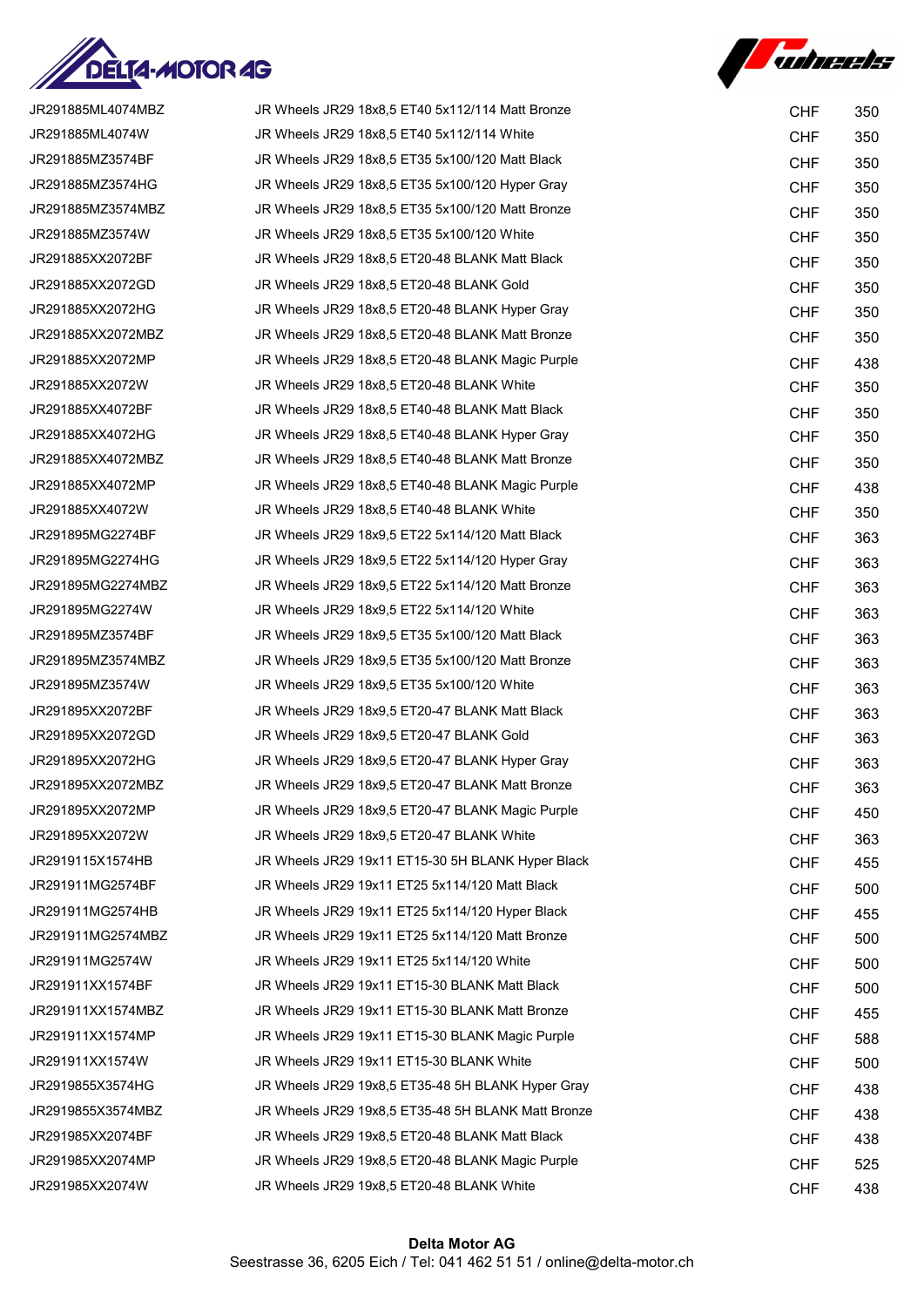



| JR Wheels JR29 19x8,5 ET35-48 BLANK Matt Black     | <b>CHF</b> | 438 |
|----------------------------------------------------|------------|-----|
| JR Wheels JR29 19x9,5 ET20-45 5H BLANK Hyper Gray  | <b>CHF</b> | 475 |
| JR Wheels JR29 19x9.5 ET20-45 5H BLANK Matt Bronze | <b>CHF</b> | 475 |
| JR Wheels JR29 19x9.5 ET22 5x114/120 Matt Black    | <b>CHF</b> | 475 |
| JR Wheels JR29 19x9.5 ET22 5x114/120 Matt Bronze   | <b>CHF</b> | 475 |
| JR Wheels JR29 19x9.5 ET22 5x114/120 White         | <b>CHF</b> | 475 |
| JR Wheels JR29 19x9.5 ET20-45 BLANK Matt Black     | <b>CHF</b> | 475 |
| JR Wheels JR29 19x9.5 ET20-45 BLANK Magic Purple   | <b>CHF</b> | 563 |
| JR Wheels JR29 19x9.5 ET20-45 BLANK White          | <b>CHF</b> | 475 |
|                                                    |            |     |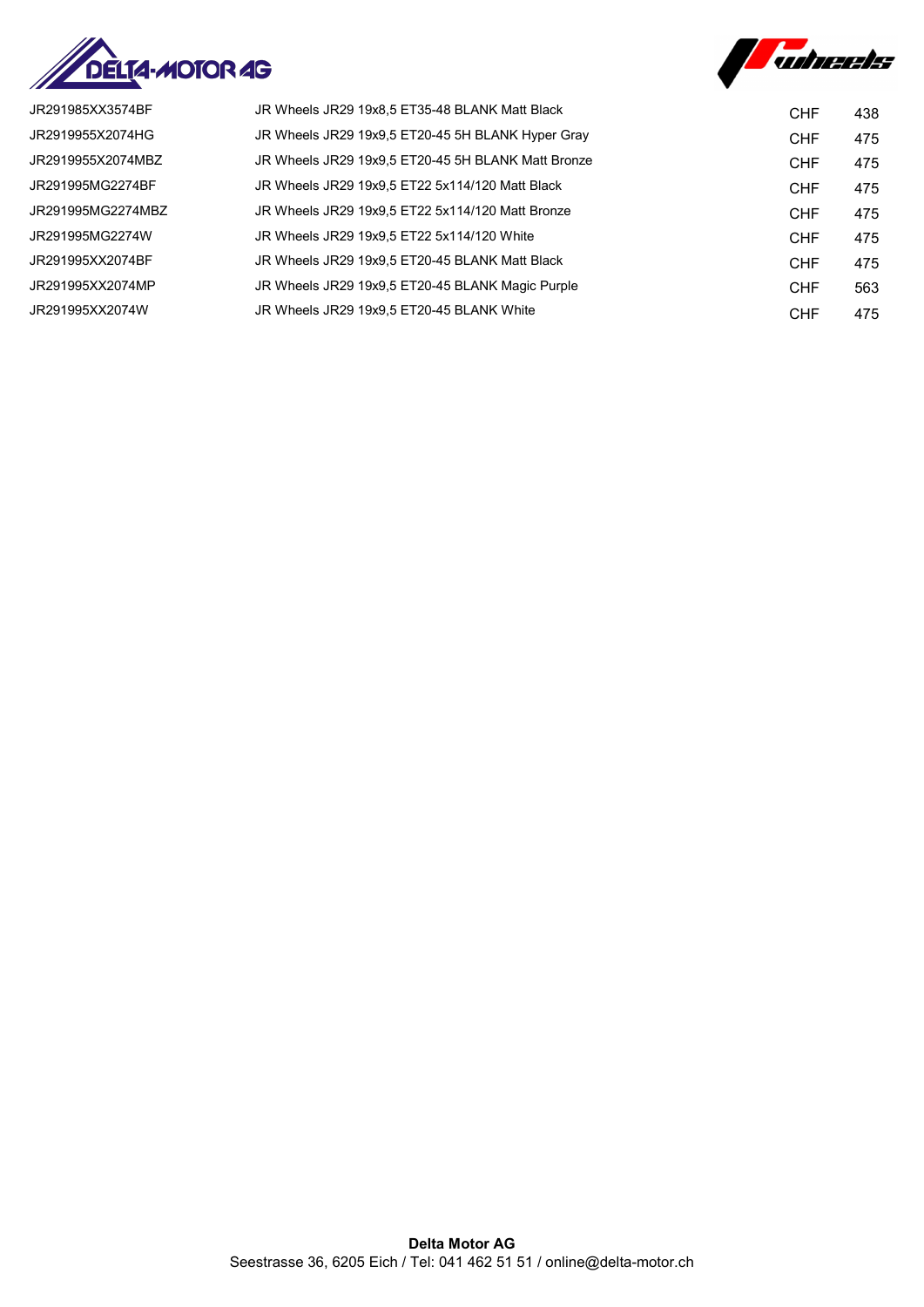



| JR3017704H4067HG   | JR Wheels JR30 17x7 ET40 4x100 Hyper Gray                          | <b>CHF</b> | 300 |
|--------------------|--------------------------------------------------------------------|------------|-----|
| JR3017704H4067SM   | JR Wheels JR30 17x7 ET40 4x100 Silver Machined Face                | <b>CHF</b> | 300 |
| JR3017705H4067HG   | JR Wheels JR30 17x7 ET40 5x114,3 Hyper Gray                        | <b>CHF</b> | 300 |
| JR3017705I3572HG   | JR Wheels JR30 17x7 ET35 5x120 Hyper Gray                          | <b>CHF</b> | 300 |
| JR3017705K4067BF   | JR Wheels JR30 17x7 ET40 5x100 Matt Black                          | <b>CHF</b> | 300 |
| JR3017705K4067HG   | JR Wheels JR30 17x7 ET40 5x100 Hyper Gray                          | <b>CHF</b> | 300 |
| JR3017705L4066BF   | JR Wheels JR30 17x7 ET40 5x112 Matt Black                          | <b>CHF</b> | 300 |
| JR3017705L4066HG   | JR Wheels JR30 17x7 ET40 5x112 Hyper Gray                          | <b>CHF</b> | 300 |
| JR3017705L4066SM   | JR Wheels JR30 17x7 ET40 5x112 Silver Machined Face                | <b>CHF</b> | 300 |
| JR3017705X2074BF   | JR Wheels JR30 17x7 ET20-40 5H BLANK Matt Black                    | <b>CHF</b> | 300 |
| JR3017705X2074HG   | JR Wheels JR30 17x7 ET20-40 5H BLANK Hyper Gray                    | <b>CHF</b> | 300 |
| JR3017705X2074MBZ  | JR Wheels JR30 17x7 ET20-40 5H BLANK Matt Bronze                   | <b>CHF</b> | 300 |
| JR3017705X2074SM   | JR Wheels JR30 17x7 ET20-40 5H BLANK Silver Machined Face          | <b>CHF</b> | 300 |
| JR3017804H4067HG   | JR Wheels JR30 17x8 ET40 4x100 Hyper Gray                          | <b>CHF</b> | 300 |
| JR3017804H4067SM   | JR Wheels JR30 17x8 ET40 4x100 Silver Machined Face                | <b>CHF</b> | 300 |
| JR3017805H4067HG   | JR Wheels JR30 17x8 ET40 5x114,3 Hyper Gray                        | <b>CHF</b> | 300 |
| JR3017805I3572BF   | JR Wheels JR30 17x8 ET35 5x120 Matt Black                          | <b>CHF</b> | 300 |
| JR3017805I3572HG   | JR Wheels JR30 17x8 ET35 5x120 Hyper Gray                          | <b>CHF</b> | 300 |
| JR3017805I3572SM   | JR Wheels JR30 17x8 ET35 5x120 Silver Machined Face                | <b>CHF</b> | 300 |
| JR3017805K4067BF   | JR Wheels JR30 17x8 ET40 5x100 Matt Black                          | <b>CHF</b> | 300 |
| JR3017805K4067HG   | JR Wheels JR30 17x8 ET40 5x100 Hyper Gray                          | <b>CHF</b> | 300 |
| JR3017805L4066BF   | JR Wheels JR30 17x8 ET40 5x112 Matt Black                          | <b>CHF</b> | 300 |
| JR3017805L4066HG   | JR Wheels JR30 17x8 ET40 5x112 Hyper Gray                          | <b>CHF</b> | 300 |
| JR3017805L4066SM   | JR Wheels JR30 17x8 ET40 5x112 Silver Machined Face                | <b>CHF</b> | 300 |
| JR3017805X2074BF   | JR Wheels JR30 17x8 ET20-40 5H BLANK Matt Black                    | <b>CHF</b> | 300 |
| JR3017805X2074HG   | JR Wheels JR30 17x8 ET20-40 5H BLANK Hyper Gray                    | <b>CHF</b> | 300 |
| JR3017805X2074MBZ  | JR Wheels JR30 17x8 ET20-40 5H BLANK Matt Bronze                   | <b>CHF</b> | 300 |
| JR3017805X2074SM   | JR Wheels JR30 17x8 ET20-40 5H BLANK Silver Machined Face          | <b>CHF</b> | 300 |
| JR3018855I3572HG   | JR Wheels JR30 18x8,5 ET35 5x120 Hyper Gray                        | <b>CHF</b> | 375 |
| JR3018855I3572SM   | JR Wheels JR30 18x8,5 ET35 5x120 Silver Machined Face              | <b>CHF</b> | 375 |
| JR3018855L4066BF   | JR Wheels JR30 18x8,5 ET40 5x112 Matt Black                        | <b>CHF</b> | 375 |
| JR3018855L4066GB   | JR Wheels JR30 18x8,5 ET40 5x112 Glossy Black                      | <b>CHF</b> | 375 |
| JR3018855L4066GBBF | JR Wheels JR30 18x8.5 ET40 5x112 Black Brushed w/Tinted Face       | <b>CHF</b> | 375 |
| JR3018855L4066HG   | JR Wheels JR30 18x8,5 ET40 5x112 Hyper Gray                        | <b>CHF</b> | 375 |
| JR3018855L4066MBZ  | JR Wheels JR30 18x8,5 ET40 5x112 Matt Bronze                       | <b>CHF</b> | 375 |
| JR3018855L4066SM   | JR Wheels JR30 18x8,5 ET40 5x112 Silver Machined Face              | <b>CHF</b> | 375 |
| JR3018855X2074BF   | JR Wheels JR30 18x8,5 ET20-40 5H BLANK Matt Black                  | <b>CHF</b> | 350 |
| JR3018855X2074GBBF | JR Wheels JR30 18x8,5 ET20-40 5H BLANK Black Brushed w/Tinted Face | <b>CHF</b> | 350 |
| JR3018855X2074HG   | JR Wheels JR30 18x8,5 ET20-40 5H Blank Hyper Gray                  | <b>CHF</b> | 350 |
| JR3018855X2074MBZ  | JR Wheels JR30 18x8,5 ET20-40 5H BLANK Matt Bronze                 | <b>CHF</b> | 350 |
| JR3018855X2074RP2  | JR Wheels JR30 18x8,5 ET20-40 5H BLANK Platinum Red                | <b>CHF</b> | 350 |
| JR3018855X2074SM   | JR Wheels JR30 18x8,5 ET20-40 5H BLANK Silver Machined Face        | <b>CHF</b> | 350 |
| JR3018855X4074BF   | JR Wheels JR30 18x8,5 ET40 5H BLANK Matt Black                     | <b>CHF</b> | 350 |
| JR3018855X4074GB   | JR Wheels JR30 18x8,5 ET40 5H BLANK Glossy Black                   | <b>CHF</b> | 350 |
|                    |                                                                    |            |     |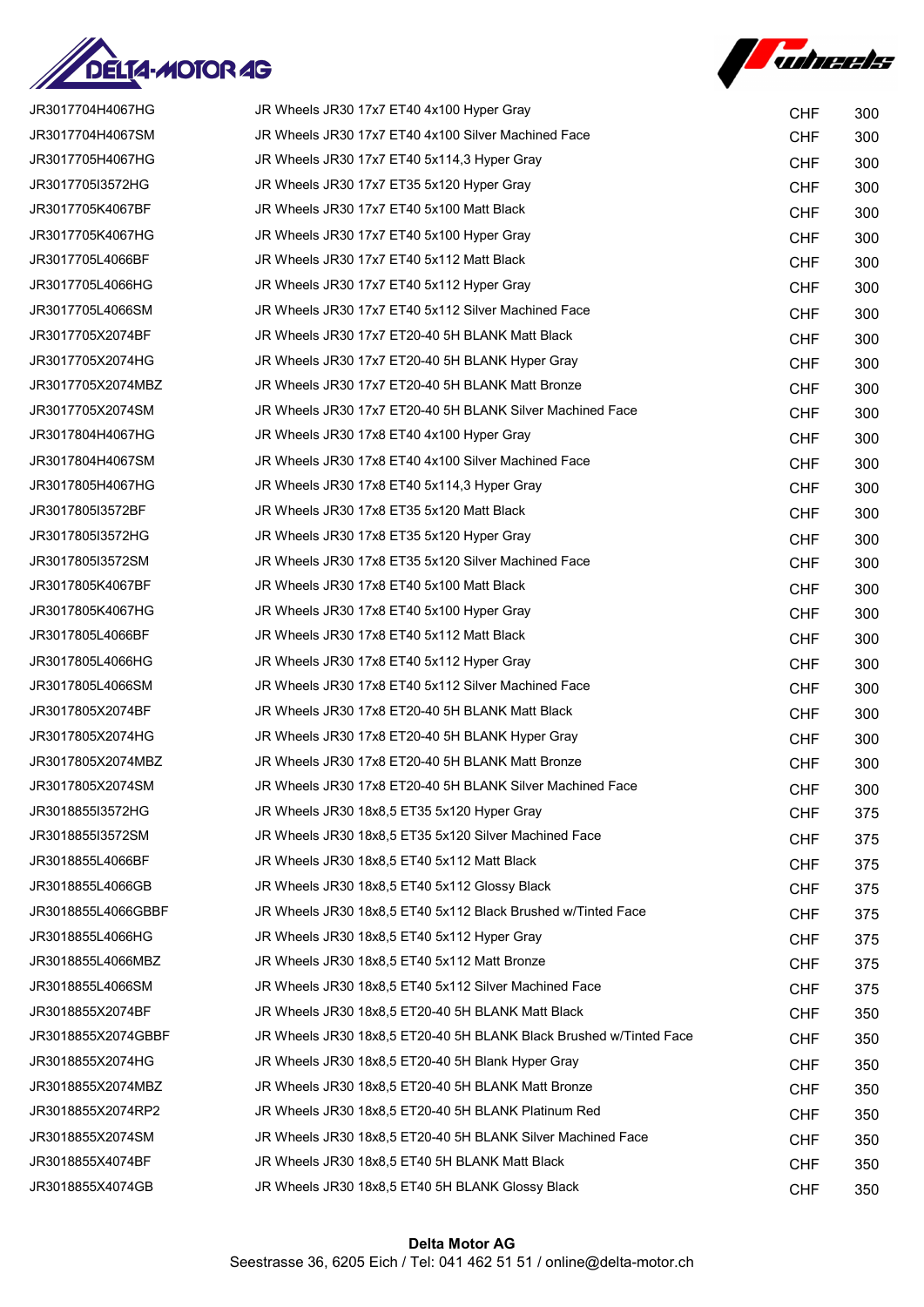



| JR3018855X4074HG   | JR Wheels JR30 18x8,5 ET40 5H Blank Hyper Gray                     | <b>CHF</b> | 350 |
|--------------------|--------------------------------------------------------------------|------------|-----|
| JR3018855X4074MBZ  | JR Wheels JR30 18x8,5 ET40 5H BLANK Matt Bronze                    | <b>CHF</b> | 350 |
| JR3018855X4074SM   | JR Wheels JR30 18x8,5 ET40 5H BLANK Silver Machined Face           | <b>CHF</b> | 350 |
| JR3018955I3572HG   | JR Wheels JR30 18x9,5 ET35 5x120 Hyper Gray                        | <b>CHF</b> | 388 |
| JR3018955I3572SM   | JR Wheels JR30 18x9,5 ET35 5x120 Silver Machined Face              | <b>CHF</b> | 388 |
| JR3018955X2074BF   | JR Wheels JR30 18x9,5 ET20-40 5H BLANK Matt Black                  | <b>CHF</b> | 363 |
| JR3018955X2074HG   | JR Wheels JR30 18x9,5 ET20-40 5H Blank Hyper Gray                  | <b>CHF</b> | 363 |
| JR3018955X2074MBZ  | JR Wheels JR30 18x9,5 ET20-40 5H BLANK Matt Bronze                 | <b>CHF</b> | 363 |
| JR3018955X2074RP1  | JR Wheels JR30 18x9.5 ET20-40 5H BLANK Platinum Red                | <b>CHF</b> | 363 |
| JR3018955X2074SM   | JR Wheels JR30 18x9,5 ET20-40 5H BLANK Silver Machined Face        | <b>CHF</b> | 363 |
| JR3019115X1574BF   | JR Wheels JR30 19x11 ET15-40 5H BLANK Matt Black                   | <b>CHF</b> | 475 |
| JR3019115X1574GB   | JR Wheels JR30 19x11 ET15-40 5H BLANK Glossy Black                 | <b>CHF</b> | 475 |
| JR3019115X1574HG   | JR Wheels JR30 19x11 ET15-40 5H Blank Hyper Gray                   | <b>CHF</b> | 475 |
| JR3019115X1574MBZ  | JR Wheels JR30 19x11 ET15-40 5H BLANK Matt Bronze                  | <b>CHF</b> | 475 |
| JR3019115X1574RP1  | JR Wheels JR30 19x11 ET15-40 5H BLANK Platinum Red                 | <b>CHF</b> | 475 |
| JR3019115X1574RP2  | JR Wheels JR30 19x11 ET15-40 5H BLANK Platinum Red                 | <b>CHF</b> | 475 |
| JR3019115X1574SM   | JR Wheels JR30 19x11 ET15-40 5H BLANK Silver Machined Face         | <b>CHF</b> | 475 |
| JR3019855H4067GB   | JR Wheels JR30 19x8,5 ET40 5x114,3 Glossy Black                    | <b>CHF</b> | 450 |
| JR3019855H4067HG   | JR Wheels JR30 19x8,5 ET40 5x114,3 Hyper Gray                      | <b>CHF</b> | 450 |
| JR3019855H4067MBZ  | JR Wheels JR30 19x8,5 ET40 5x114,3 Matt Bronze                     | <b>CHF</b> | 450 |
| JR3019855H4067SM   | JR Wheels JR30 19x8,5 ET40 5x114,3 Silver Machined Face            | <b>CHF</b> | 450 |
| JR3019855I3572GB   | JR Wheels JR30 19x8,5 ET35 5x120 Glossy Black                      | <b>CHF</b> | 450 |
| JR3019855I3572HG   | JR Wheels JR30 19x8,5 ET35 5x120 Hyper Gray                        | <b>CHF</b> | 450 |
| JR3019855I3572MBZ  | JR Wheels JR30 19x8,5 ET35 5x120 Matt Bronze                       | <b>CHF</b> | 450 |
| JR3019855I3572SM   | JR Wheels JR30 19x8,5 ET35 5x120 Silver Machined Face              | <b>CHF</b> | 450 |
| JR3019855L3566GB   | JR Wheels JR30 19x8,5 ET35 5x112 Glossy Black                      | <b>CHF</b> | 450 |
| JR3019855L3566SM   | JR Wheels JR30 19x8,5 ET35 5x112 Silver Machined Face              | <b>CHF</b> | 450 |
| JR3019855L4066BF   | JR Wheels JR30 19x8,5 ET40 5x112 Matt Black                        | <b>CHF</b> | 450 |
| JR3019855L4066GB   | JR Wheels JR30 19x8,5 ET40 5x112 Glossy Black                      | <b>CHF</b> | 450 |
| JR3019855L4066HG   | JR Wheels JR30 19x8,5 ET40 5x112 Hyper Gray                        | <b>CHF</b> | 450 |
| JR3019855L4066MBZ  | JR Wheels JR30 19x8,5 ET40 5x112 Matt Bronze                       | <b>CHF</b> | 450 |
| JR3019855L4066RP2  | JR Wheels JR30 19x8,5 ET40 5x112 Platinum Red                      | <b>CHF</b> | 450 |
| JR3019855L4066SM   | JR Wheels JR30 19x8,5 ET40 5x112 Silver Machined Face              | <b>CHF</b> | 450 |
| JR3019855X2074BF   | JR Wheels JR30 19x8,5 ET20-42 5H BLANK Matt Black                  | <b>CHF</b> | 425 |
| JR3019855X2074GB   | JR Wheels JR30 19x8,5 ET20-42 5H BLANK Glossy Black                | <b>CHF</b> | 425 |
| JR3019855X2074GBBF | JR Wheels JR30 19x8,5 ET20-42 5H BLANK Black Brushed w/Tinted Face | <b>CHF</b> | 425 |
| JR3019855X2074HG   | JR Wheels JR30 19x8,5 ET20-42 5H Blank Hyper Gray                  | <b>CHF</b> | 425 |
| JR3019855X2074MBZ  | JR Wheels JR30 19x8,5 ET20-42 5H BLANK Matt Bronze                 | <b>CHF</b> | 425 |
| JR3019855X2074RP2  | JR Wheels JR30 19x8,5 ET20-42 5H BLANK Platinum Red                | <b>CHF</b> | 425 |
| JR3019855X2074SM   | JR Wheels JR30 19x8,5 ET20-42 5H BLANK Silver Machined Face        | <b>CHF</b> | 425 |
| JR3019855X3574BF   | JR Wheels JR30 19x8,5 ET35-42 5H BLANK Matt Black                  | <b>CHF</b> | 425 |
| JR3019855X3574GB   | JR Wheels JR30 19x8,5 ET35-42 5H BLANK Glossy Black                | <b>CHF</b> | 425 |
| JR3019855X3574GBBF | JR Wheels JR30 19x8,5 ET35-42 5H BLANK Black Brushed w/Tinted Face | <b>CHF</b> | 425 |
| JR3019855X3574HG   | JR Wheels JR30 19x8,5 ET35-42 5H Blank Hyper Gray                  | <b>CHF</b> | 425 |
| JR3019855X3574MBZ  | JR Wheels JR30 19x8,5 ET35-42 5H BLANK Matt Bronze                 | <b>CHF</b> | 425 |

## Delta Motor AG Seestrasse 36, 6205 Eich / Tel: 041 462 51 51 / online@delta-motor.ch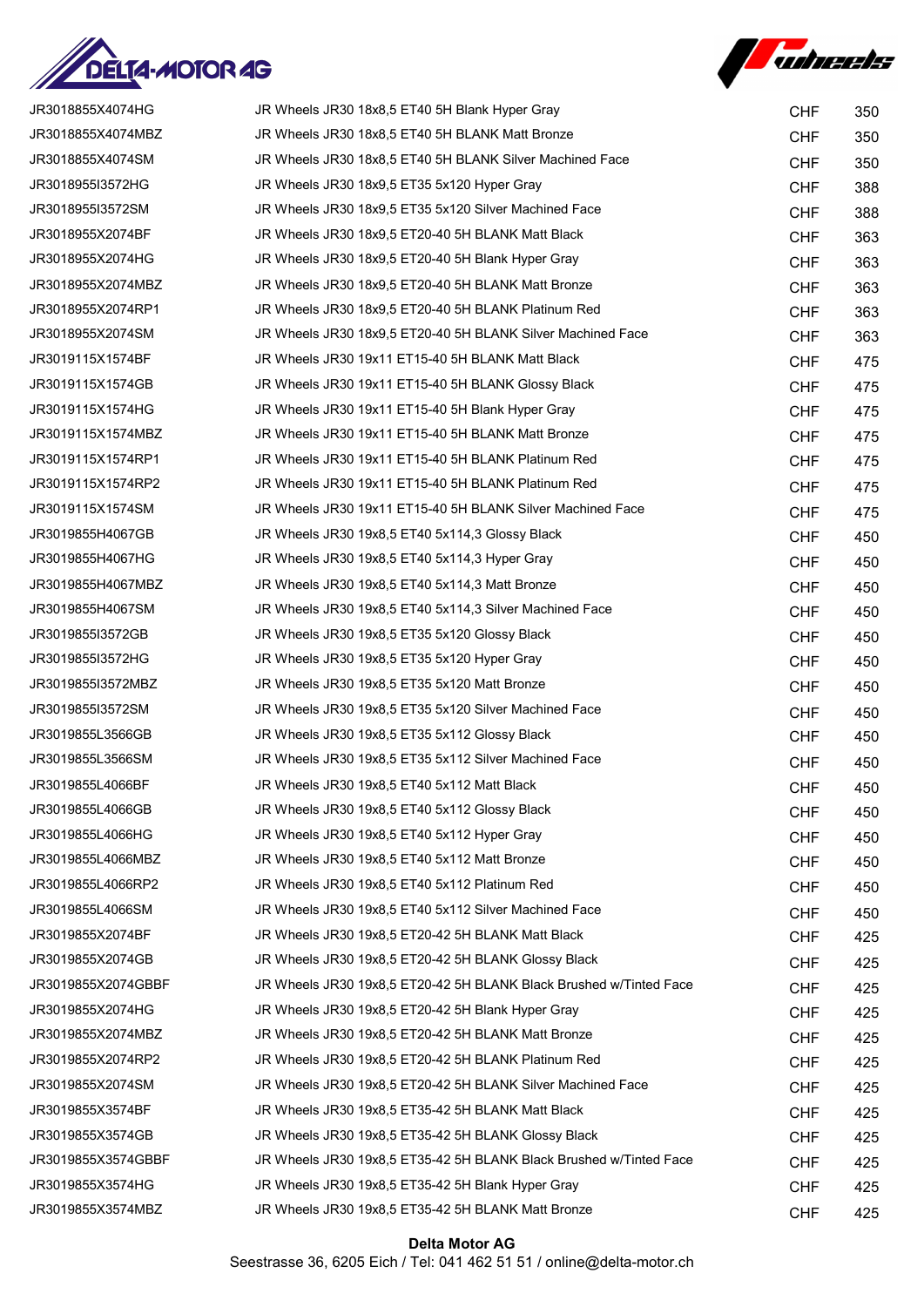



| JR3019855X3574SM    | JR Wheels JR30 19x8,5 ET35-42 5H BLANK Silver Machined Face        | <b>CHF</b> | 425 |
|---------------------|--------------------------------------------------------------------|------------|-----|
| JR3019955I3572SM    | JR Wheels JR30 19x9,5 ET35 5x120 Silver Machined Face              | <b>CHF</b> | 475 |
| JR3019955I4072GB    | JR Wheels JR30 19x9,5 ET40 5x120 Glossy Black                      | <b>CHF</b> | 475 |
| JR3019955I4072HG    | JR Wheels JR30 19x9,5 ET40 5x120 Hyper Gray                        | <b>CHF</b> | 475 |
| JR3019955I4072SM    | JR Wheels JR30 19x9,5 ET40 5x120 Silver Machined Face              | <b>CHF</b> | 475 |
| JR3019955L4066SM    | JR Wheels JR30 19x9,5 ET40 5x112 Silver Machined Face              | <b>CHF</b> | 475 |
| JR3019955X2074BF    | JR Wheels JR30 19x9,5 ET20-40 5H BLANK Matt Black                  | <b>CHF</b> | 450 |
| JR3019955X2074GB    | JR Wheels JR30 19x9,5 ET20-40 5H BLANK Glossy Black                | <b>CHF</b> | 450 |
| JR3019955X2074GBBF  | JR Wheels JR30 19x9,5 ET20-40 5H BLANK Black Brushed w/Tinted Face | <b>CHF</b> | 450 |
| JR3019955X2074HG    | JR Wheels JR30 19x9,5 ET20-40 5H Blank Hyper Gray                  | <b>CHF</b> | 450 |
| JR3019955X2074MBZ   | JR Wheels JR30 19x9,5 ET20-40 5H BLANK Matt Bronze                 | <b>CHF</b> | 450 |
| JR3019955X2074RP2   | JR Wheels JR30 19x9,5 ET20-40 5H BLANK Platinum Red                | <b>CHF</b> | 450 |
| JR3019955X2074SM    | JR Wheels JR30 19x9,5 ET20-40 5H BLANK Silver Machined Face        | <b>CHF</b> | 450 |
| JR3019955X3574BF    | JR Wheels JR30 19x9,5 ET35-40 5H BLANK Matt Black                  | <b>CHF</b> | 450 |
| JR3019955X3574HG    | JR Wheels JR30 19x9,5 ET35-40 5H Blank Hyper Gray                  | <b>CHF</b> | 450 |
| JR3019955X3574MBZ   | JR Wheels JR30 19x9,5 ET35-40 5H BLANK Matt Bronze                 | <b>CHF</b> | 450 |
| JR3019955X3574SM    | JR Wheels JR30 19x9,5 ET35-40 5H BLANK Silver Machined Face        | <b>CHF</b> | 450 |
| JR3020105I4072GB    | JR Wheels JR30 20x10 ET40 5x120 Glossy Black                       | <b>CHF</b> | 550 |
| JR3020105I4072HG    | JR Wheels JR30 20x10 ET40 5x120 Hyper Gray                         | <b>CHF</b> | 550 |
| JR3020105I4072SM    | JR Wheels JR30 20x10 ET40 5x120 Silver Machined Face               | <b>CHF</b> | 550 |
| JR3020105L4066GB    | JR Wheels JR30 20x10 ET40 5x112 Glossy Black                       | <b>CHF</b> | 550 |
| JR3020105L4066HG    | JR Wheels JR30 20x10 ET40 5x112 Hyper Gray                         | <b>CHF</b> | 550 |
| JR3020105L4066SM    | JR Wheels JR30 20x10 ET40 5x112 Silver Machined Face               | <b>CHF</b> | 550 |
| JR3020105X2074BF    | JR Wheels JR30 20x10 ET20-40 5H BLANK Matt Black                   | <b>CHF</b> | 525 |
| JR3020105X2074GB    | JR Wheels JR30 20x10 ET20-40 5H BLANK Glossy Black                 | <b>CHF</b> | 525 |
| JR3020105X2074GBBF  | JR Wheels JR30 20x10 ET20-40 5H BLANK Black Brushed w/Tinted Face  | <b>CHF</b> | 525 |
| JR3020105X2074HG    | JR Wheels JR30 20x10 ET20-40 5H Blank Hyper Gray                   | <b>CHF</b> | 525 |
| JR3020105X2074MBZ   | JR Wheels JR30 20x10 ET20-40 5H BLANK Matt Bronze                  | <b>CHF</b> | 525 |
| JR3020105X2074RP2   | JR Wheels JR30 20x10 ET20-40 5H BLANK Platinum Red                 | <b>CHF</b> | 525 |
| JR3020105X2074SM    | JR Wheels JR30 20x10 ET20-40 5H BLANK Silver Machined Face         | <b>CHF</b> | 525 |
| JR3020105X4074MBZ   | JR Wheels JR30 20x10 ET40 5H BLANK Matt Bronze                     | <b>CHF</b> | 525 |
| JR3020115X2074BF    | JR Wheels JR30 20x11 ET20-30 5H BLANK Matt Black                   | <b>CHF</b> | 550 |
| JR3020115X2074GBBF  | JR Wheels JR30 20x11 ET20-30 5H BLANK Black Brushed w/Tinted Face  | <b>CHF</b> | 550 |
| JR3020115X2074HG    | JR Wheels JR30 20x11 ET20-30 5H BLANK Hyper Gray                   | <b>CHF</b> | 550 |
| JR3020115X2074MBZ   | JR Wheels JR30 20x11 ET20-30 5H BLANK Matt Bronze                  | <b>CHF</b> | 550 |
| JR3020115X2074SM    | JR Wheels JR30 20x11 ET20-30 5H BLANK Silver Machined Face         | <b>CHF</b> | 550 |
| JR302011F25X3074BF  | JR Wheels JR30 20x11 ET30-50 5H BLANK Matt Black                   | <b>CHF</b> | 550 |
| JR302011F25X3074HG  | JR Wheels JR30 20x11 ET30-50 5H Blank Hyper Gray                   | <b>CHF</b> | 550 |
| JR302011F25X3074MBZ | JR Wheels JR30 20x11 ET30-50 5H BLANK Matt Bronze                  | <b>CHF</b> | 550 |
| JR302011F25X3074SM  | JR Wheels JR30 20x11 ET30-50 5H BLANK Silver Machined Face         | <b>CHF</b> | 550 |
| JR3020855I3072GB    | JR Wheels JR30 20x8,5 ET30 5x120 Glossy Black                      | <b>CHF</b> | 473 |
| JR3020855I3572GB    | JR Wheels JR30 20x8,5 ET35 5x120 Glossy Black                      | <b>CHF</b> | 525 |
| JR3020855I3572HG    | JR Wheels JR30 20x8,5 ET35 5x120 Hyper Gray                        | <b>CHF</b> | 525 |
| JR3020855I3572SM    | JR Wheels JR30 20x8,5 ET35 5x120 Silver Machined Face              | <b>CHF</b> | 525 |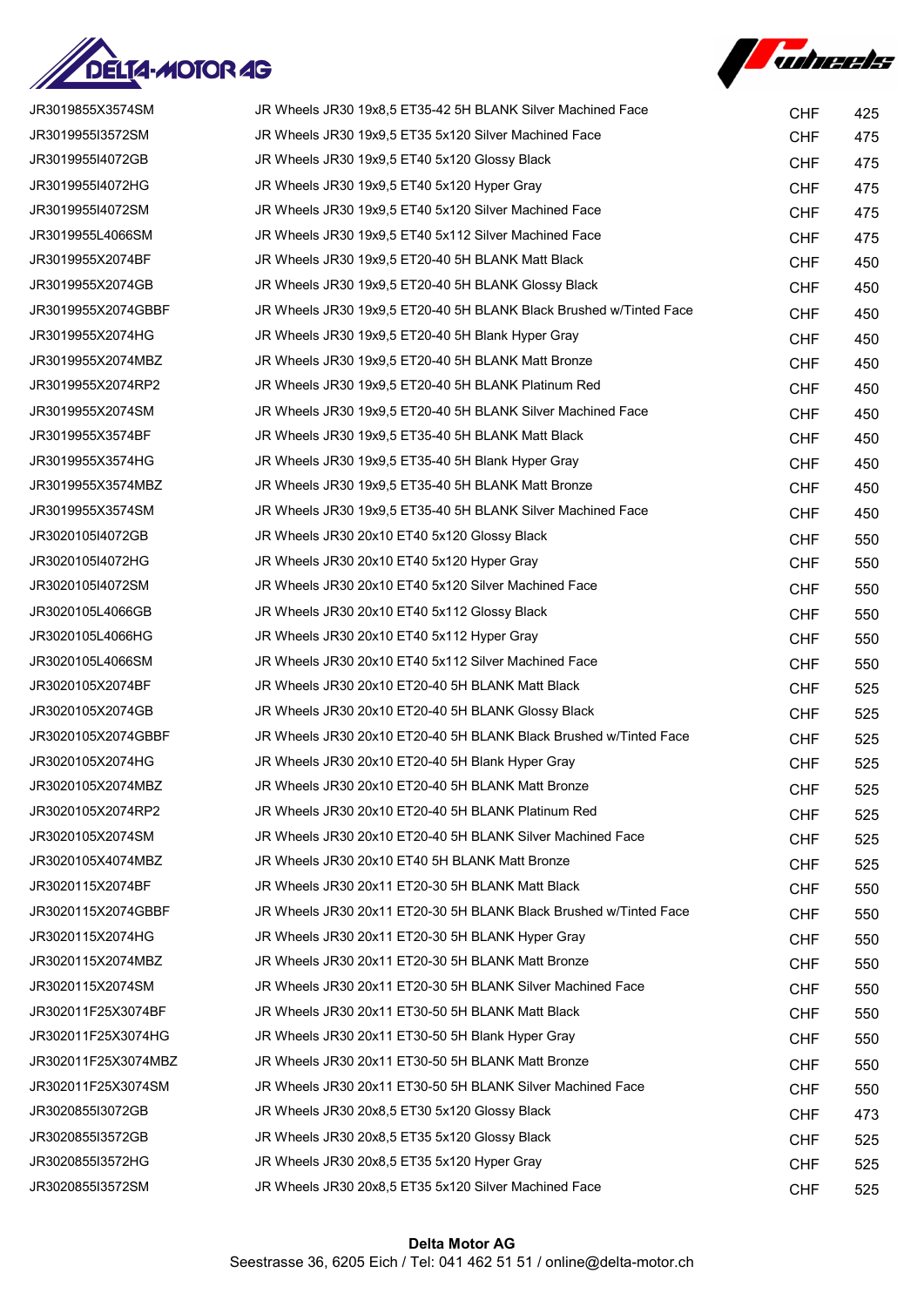



| JR3020855L3566HG   | JR Wheels JR30 20x8,5 ET35 5x112 Hyper Gray                        | <b>CHF</b> | 525 |
|--------------------|--------------------------------------------------------------------|------------|-----|
| JR3020855L3566SM   | JR Wheels JR30 20x8,5 ET35 5x112 Silver Machined Face              | <b>CHF</b> | 525 |
| JR3020855L4066GB   | JR Wheels JR30 20x8,5 ET40 5x112 Glossy Black                      | <b>CHF</b> | 525 |
| JR3020855L4066HG   | JR Wheels JR30 20x8,5 ET40 5x112 Hyper Gray                        | <b>CHF</b> | 525 |
| JR3020855L4066MBZ  | JR Wheels JR30 20x8,5 ET40 5x112 Matt Bronze                       | <b>CHF</b> | 525 |
| JR3020855L4066SM   | JR Wheels JR30 20x8,5 ET40 5x112 Silver Machined Face              | <b>CHF</b> | 525 |
| JR3020855X2074BF   | JR Wheels JR30 20x8.5 ET20-42 5H BLANK Matt Black                  | <b>CHF</b> | 488 |
| JR3020855X2074GB   | JR Wheels JR30 20x8,5 ET20-42 5H BLANK Glossy Black                | <b>CHF</b> | 488 |
| JR3020855X2074GBBF | JR Wheels JR30 20x8.5 ET20-42 5H BLANK Black Brushed w/Tinted Face | <b>CHF</b> | 488 |
| JR3020855X2074HG   | JR Wheels JR30 20x8,5 ET20-42 5H Blank Hyper Gray                  | <b>CHF</b> | 488 |
| JR3020855X2074MBZ  | JR Wheels JR30 20x8,5 ET20-42 5H BLANK Matt Bronze                 | <b>CHF</b> | 488 |
| JR3020855X2074RP2  | JR Wheels JR30 20x8,5 ET20-42 5H BLANK Platinum Red                | <b>CHF</b> | 488 |
| JR3020855X2074SM   | JR Wheels JR30 20x8,5 ET20-40 5H BLANK Silver Machined Face        | <b>CHF</b> | 488 |
| JR3020855X4074BF   | JR Wheels JR30 20x8,5 ET40-42 5H BLANK Matt Black                  | <b>CHF</b> | 488 |
| JR3020855X4074GB   | JR Wheels JR30 20x8.5 ET40-42 5H BLANK Glossy Black                | <b>CHF</b> | 488 |
| JR3020855X4074HG   | JR Wheels JR30 20x8,5 ET40-42 5H Blank Hyper Gray                  | <b>CHF</b> | 488 |
| JR3021055X1574BF   | JR Wheels JR30 21x10,5 ET15-45 5H BLANK Matt Black                 | <b>CHF</b> | 700 |
| JR3021055X1574HG   | JR Wheels JR30 21x10,5 ET15-45 5H BLANK Hyper Gray                 | <b>CHF</b> | 700 |
| JR3021055X1574MBZ  | JR Wheels JR30 21x10,5 ET15-45 5H BLANK Matt Bronze                | <b>CHF</b> | 700 |
| JR3021055X1574SM   | JR Wheels JR30 21x10.5 ET15-45 5H BLANK Silver Machined Face       | <b>CHF</b> | 700 |
| JR3021905X2074BF   | JR Wheels JR30 21x9 ET20-40 5H BLANK Matt Black                    | <b>CHF</b> | 688 |
| JR3021905X2074HG   | JR Wheels JR30 21x9 ET20-40 5H BLANK Hyper Gray                    | <b>CHF</b> | 688 |
| JR3021905X2074MBZ  | JR Wheels JR30 21x9 ET20-40 5H BLANK Matt Bronze                   | <b>CHF</b> | 688 |
| JR3021905X2074SM   | JR Wheels JR30 21x9 ET20-40 5H BLANK Silver Machined Face          | <b>CHF</b> | 688 |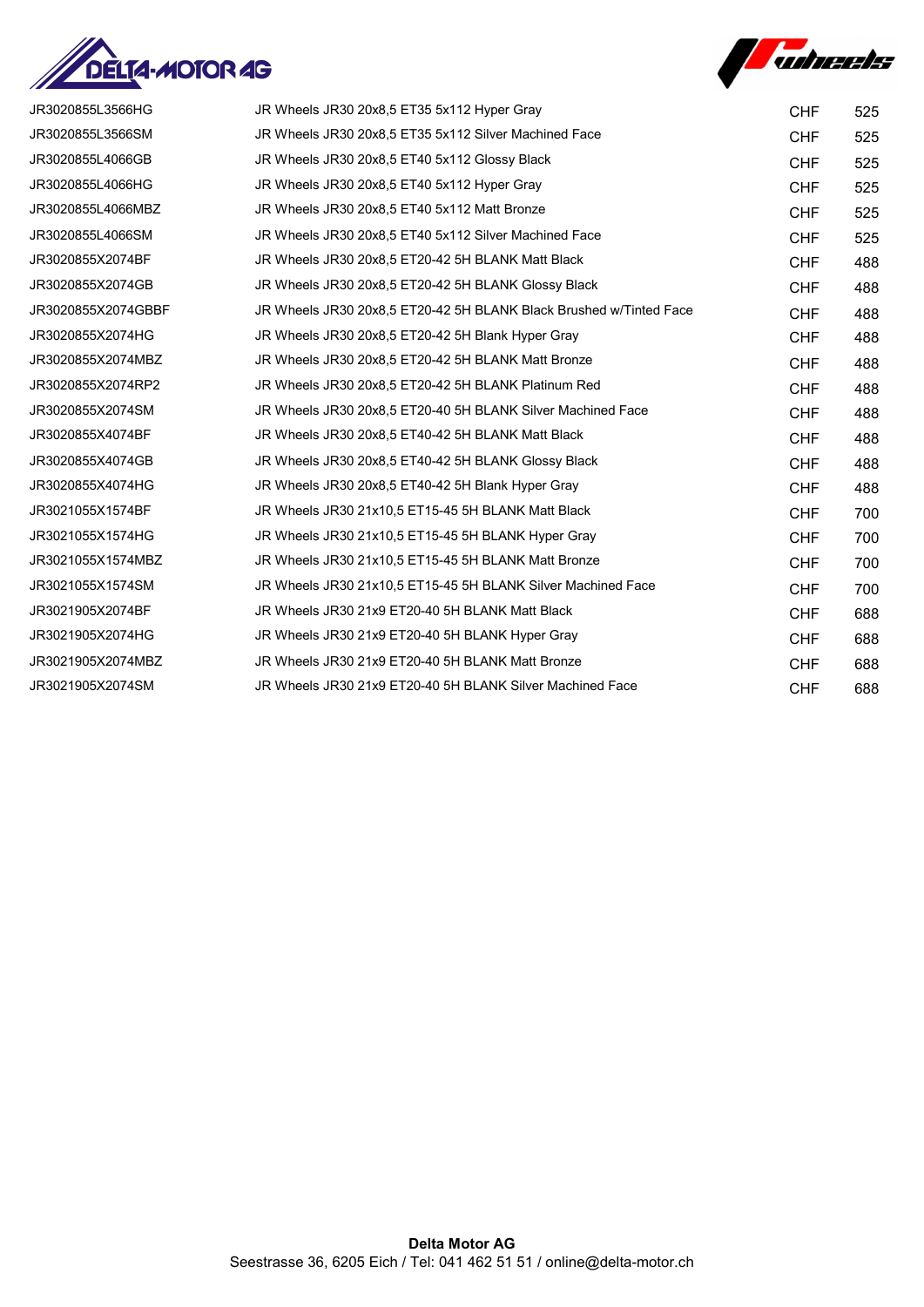



| JR3115754H2073GBM | JR Wheels JR31 15x7.5 ET20 4x100 Gloss Black Machined Face    | CHE | 225 |
|-------------------|---------------------------------------------------------------|-----|-----|
| JR3115754H2073GDL | JR Wheels JR31 15x7.5 ET20 4x100 Gold w/Machined Lip          | CHE | 225 |
| JR3115754X2073GBM | JR Wheels JR31 15x7.5 ET20 4H BLANK Gloss Black Machined Face | CHF | 225 |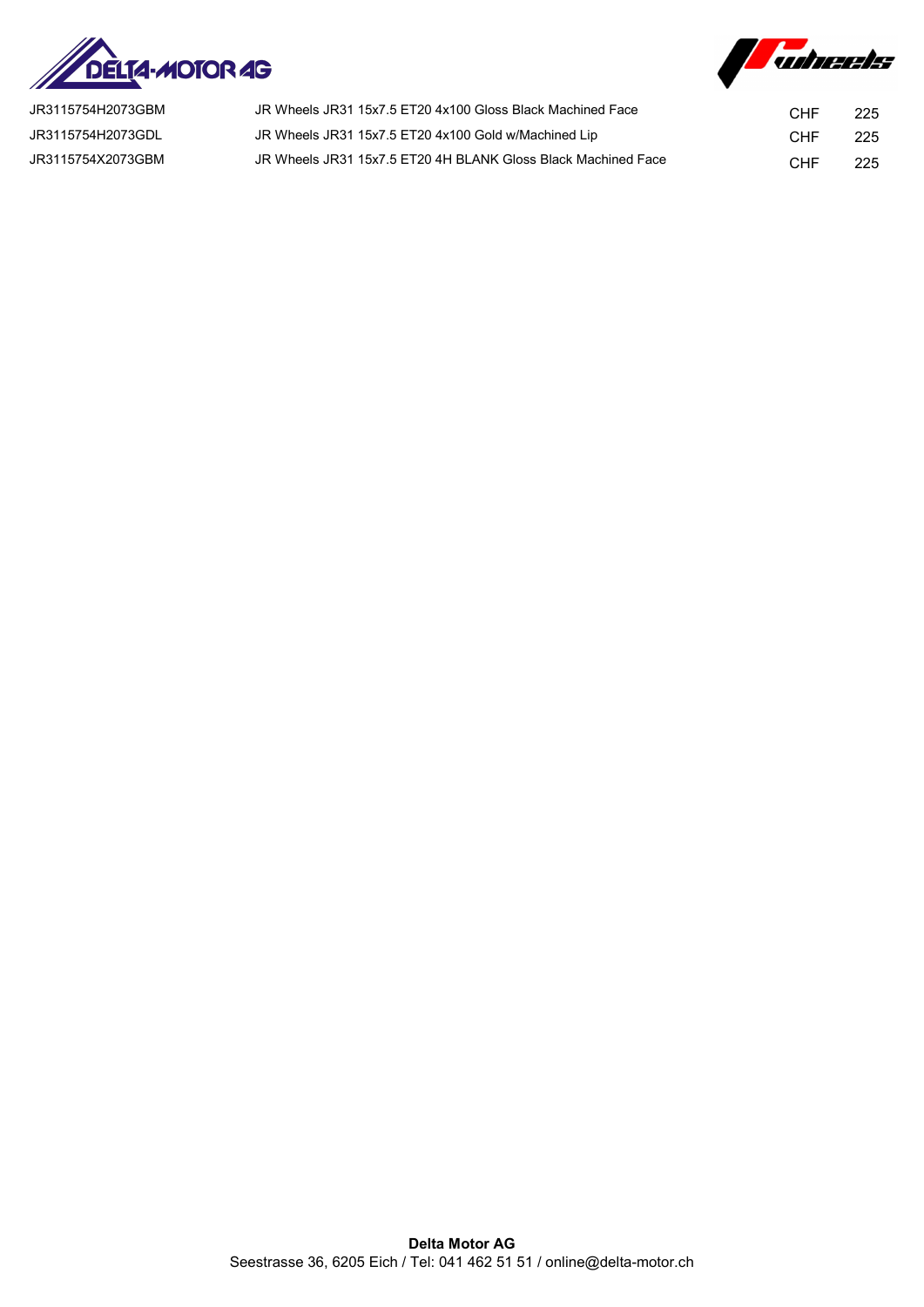



| JR3157044073BF  | JR Wheels JR3 15x7 ET40 4x100/114 Matt Black      | <b>CHF</b> | 213 |
|-----------------|---------------------------------------------------|------------|-----|
| JR3157044073BZ  | JR Wheels JR3 15x7 ET40 4x100/114 Bronze          | <b>CHF</b> | 213 |
| JR3157044073GD  | JR Wheels JR3 15x7 ET40 4x100/114 Gold            | <b>CHF</b> | 213 |
| JR3157044073GM  | JR Wheels JR3 15x7 ET40 4x100/114 Gun Metal       | <b>CHF</b> | 213 |
| JR3157044073R   | JR Wheels JR3 15x7 ET40 4x100/114 Red             | <b>CHF</b> | 213 |
| JR3157044073W   | JR Wheels JR3 15x7 ET40 4x100/114 White           | <b>CHF</b> | 213 |
| JR31570XX3573BF | JR Wheels JR3 15x7 ET35-42 BLANK Matt Black       | <b>CHF</b> | 213 |
| JR31570XX3573BZ | JR Wheels JR3 15x7 ET35-42 BLANK Bronze           | <b>CHF</b> | 213 |
| JR31570XX3573GM | JR Wheels JR3 15x7 ET35-42 BLANK Gun Metal        | <b>CHF</b> | 213 |
| JR31570XX3573W  | JR Wheels JR3 15x7 ET35-42 BLANK White            | <b>CHF</b> | 213 |
| JR3157142573BF  | JR Wheels JR3 15x7 ET25 4x100/108 Matt Black      | <b>CHF</b> | 213 |
| JR3157142573BZ  | JR Wheels JR3 15x7 ET25 4x100/108 Bronze          | <b>CHF</b> | 213 |
| JR3157142573GD  | JR Wheels JR3 15x7 ET25 4x100/108 Gold            | <b>CHF</b> | 213 |
| JR3157142573GM  | JR Wheels JR3 15x7 ET25 4x100/108 Gun Metal       | <b>CHF</b> | 213 |
| JR3157142573W   | JR Wheels JR3 15x7 ET25 4x100/108 White           | <b>CHF</b> | 213 |
| JR3158042573ABZ | JR Wheels JR3 15x8 ET25 4x100/114 Anodized Bronze | <b>CHF</b> | 225 |
| JR3158042573BF  | JR Wheels JR3 15x8 ET25 4x100/114 Matt Black      | <b>CHF</b> | 225 |
| JR3158042573GD  | JR Wheels JR3 15x8 ET25 4x100/114 Gold            | <b>CHF</b> | 225 |
| JR3158042573GM  | JR Wheels JR3 15x8 ET25 4x100/114 Gun Metal       | <b>CHF</b> | 225 |
| JR3158042573W   | JR Wheels JR3 15x8 ET25 4x100/114 White           | <b>CHF</b> | 225 |
| JR3158142573ABZ | JR Wheels JR3 15x8 ET25 4x100/108 Anodized Bronze | <b>CHF</b> | 225 |
| JR3158142573BCH | JR Wheels JR3 15x8 ET25 4x100/108 Black Chrome    | <b>CHF</b> | 288 |
| JR3158142573BF  | JR Wheels JR3 15x8 ET25 4x100/108 Matt Black      | <b>CHF</b> | 225 |
| JR3158142573GM  | JR Wheels JR3 15x8 ET25 4x100/108 Gun Metal       | <b>CHF</b> | 225 |
| JR3158142573HB  | JR Wheels JR3 15x8 ET25 4x100/108 Hyper Black     | <b>CHF</b> | 225 |
| JR3158142573HS  | JR Wheels JR3 15x8 ET25 4x100/108 Hyper Silver    | <b>CHF</b> | 225 |
| JR3158142573R   | JR Wheels JR3 15x8 ET25 4x100/108 Red             | <b>CHF</b> | 225 |
| JR3158142573W   | JR Wheels JR3 15x8 ET25 4x100/108 White           | <b>CHF</b> | 225 |
| JR3167044073BF  | JR Wheels JR3 16x7 ET40 4x100/114 Matt Black      | <b>CHF</b> | 225 |
| JR3167044073BZ  | JR Wheels JR3 16x7 ET40 4x100/114 Bronze          | <b>CHF</b> | 225 |
| JR3167044073GM  | JR Wheels JR3 16x7 ET40 4x100/114 Gun Metal       | <b>CHF</b> | 225 |
| JR3167044073W   | JR Wheels JR3 16x7 ET40 4x100/114 White           | <b>CHF</b> | 225 |
| JR3167054073BF  | JR Wheels JR3 16x7 ET40 5x100/114 Matt Black      | <b>CHF</b> | 225 |
| JR3167054073BZ  | JR Wheels JR3 16x7 ET40 5x100/114 Bronze          | <b>CHF</b> | 225 |
| JR3167054073GM  | JR Wheels JR3 16x7 ET40 5x100/114 Gun Metal       | <b>CHF</b> | 225 |
| JR316705H4073W  | JR Wheels JR3 16x7 ET40 5x114,3 White             | <b>CHF</b> | 225 |
| JR31670MX4073BF | JR Wheels JR3 16x7 ET40 5x100/108 Matt Black      | <b>CHF</b> | 225 |
| JR31670MX4073BZ | JR Wheels JR3 16x7 ET40 5x100/108 Bronze          | <b>CHF</b> | 225 |
| JR31670MX4073GM | JR Wheels JR3 16x7 ET40 5x100/108 Gun Metal       | <b>CHF</b> | 225 |
| JR31670MX4073W  | JR Wheels JR3 16x7 ET40 5x100/108 White           | <b>CHF</b> | 225 |
| JR3167142573BF  | JR Wheels JR3 16x7 ET25 4x100/108 Matt Black      | <b>CHF</b> | 225 |
| JR3167142573BZ  | JR Wheels JR3 16x7 ET25 4x100/108 Bronze          | <b>CHF</b> | 225 |
| JR3167142573GD  | JR Wheels JR3 16x7 ET25 4x100/108 Gold            | <b>CHF</b> | 225 |
| JR3167142573GM  | JR Wheels JR3 16x7 ET25 4x100/108 Gun Metal       | <b>CHF</b> | 225 |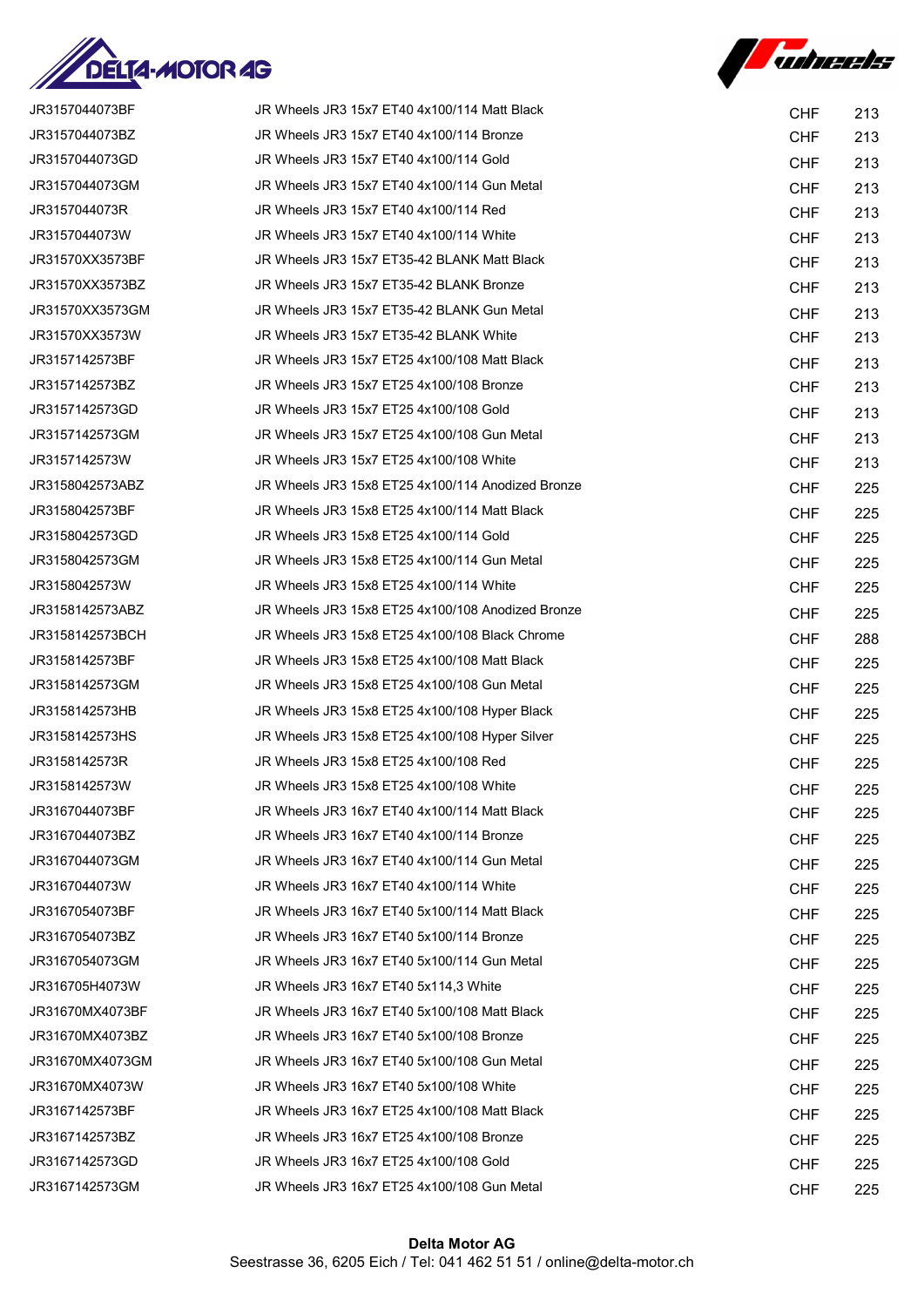



| JR3167142573W    | JR Wheels JR3 16x7 ET25 4x100/108 White                     | <b>CHF</b> | 225 |
|------------------|-------------------------------------------------------------|------------|-----|
| JR3168042573BF   | JR Wheels JR3 16x8 ET25 4x100/108 Matt Black                | <b>CHF</b> | 238 |
| JR3168042573BZ   | JR Wheels JR3 16x8 ET25 4x100/108 Bronze                    | <b>CHF</b> | 238 |
| JR3168042573GD   | JR Wheels JR3 16x8 ET25 4x100/108 Gold                      | <b>CHF</b> | 238 |
| JR3168042573GM   | JR Wheels JR3 16x8 ET25 4x100/108 Gun Metal                 | <b>CHF</b> | 238 |
| JR3168042573R    | JR Wheels JR3 16x8 ET25 4x100/108 Red                       | <b>CHF</b> | 238 |
| JR3168042573W    | JR Wheels JR3 16x8 ET25 4x100/108 White                     | <b>CHF</b> | 238 |
| JR3168052573BF   | JR Wheels JR3 16x8 ET25 5x100/114,3 Matt Black              | <b>CHF</b> | 238 |
| JR3168052573BZ   | JR Wheels JR3 16x8 ET25 5x100/114,3 Bronze                  | <b>CHF</b> | 238 |
| JR3168052573GD   | JR Wheels JR3 16x8 ET25 5x100/114,3 Gold                    | <b>CHF</b> | 238 |
| JR31680XX2573BF  | JR Wheels JR3 16x8 ET25 BLANK Matt Black                    | <b>CHF</b> | 238 |
| JR31680XX2573BZ  | JR Wheels JR3 16x8 ET25 BLANK Bronze                        | <b>CHF</b> | 238 |
| JR31680XX2573W   | JR Wheels JR3 16x8 ET25 BLANK White                         | <b>CHF</b> | 238 |
| JR3177044073BF   | JR Wheels JR3 17x7 ET40 4x100/114 Matt Black                | <b>CHF</b> | 275 |
| JR3177044073BZ   | JR Wheels JR3 17x7 ET40 4x100/114 Bronze                    | <b>CHF</b> | 275 |
| JR3177044073GM   | JR Wheels JR3 17x7 ET40 4x100/114 Gun Metal                 | <b>CHF</b> | 275 |
| JR3177044073W    | JR Wheels JR3 17x7 ET40 4x100/114 White                     | <b>CHF</b> | 275 |
| JR3177054073BF   | JR Wheels JR3 17x7 ET40 5x100/114 Matt Black                | <b>CHF</b> | 275 |
| JR3177054073BZ   | JR Wheels JR3 17x7 ET40 5x100/114 Bronze                    | <b>CHF</b> | 275 |
| JR3177054073GM   | JR Wheels JR3 17x7 ET40 5x100/114 Gun Metal                 | <b>CHF</b> | 275 |
| JR3177054073W    | JR Wheels JR3 17x7 ET40 5x100/114 White                     | <b>CHF</b> | 275 |
| JR31770MX4073BF  | JR Wheels JR3 17x7 ET40 5x108/112 Matt Black                | <b>CHF</b> | 275 |
| JR31770MX4073BZ  | JR Wheels JR3 17x7 ET40 5x108/112 Bronze                    | <b>CHF</b> | 275 |
| JR31770XX2073RP2 | JR Wheels JR3 17x7 ET20-42 BLANK Platinum Red               | <b>CHF</b> | 288 |
| JR31770XX3573BF  | JR Wheels JR3 17x7 ET35-42 BLANK Matt Black                 | <b>CHF</b> | 275 |
| JR31770XX3573BZ  | JR Wheels JR3 17x7 ET35-42 BLANK Bronze                     | <b>CHF</b> | 275 |
| JR31770XX3573GM  | JR Wheels JR3 17x7 ET35-42 BLANK Gun Metal                  | <b>CHF</b> | 275 |
| JR31770XX3573W   | JR Wheels JR3 17x7 ET35-42 BLANK White                      | <b>CHF</b> | 275 |
| JR31770XX4073RP2 | JR Wheels JR3 17x7 ET40-42 BLANK Platinum Red               | <b>CHF</b> | 288 |
| JR3177142573BF   | JR Wheels JR3 17x7 ET25 4x100/108 Matt Black                | <b>CHF</b> | 275 |
| JR3177142573BZ   | JR Wheels JR3 17x7 ET25 4x100/108 Bronze                    | <b>CHF</b> | 275 |
| JR3177142573GM   | JR Wheels JR3 17x7 ET25 4x100/108 Gun Metal                 | <b>CHF</b> | 275 |
| JR3177142573W    | JR Wheels JR3 17x7 ET25 4x100/108 White                     | <b>CHF</b> | 275 |
| JR3178043573BF   | JR Wheels JR3 17x8 ET35 4x100/114 Matt Black                | <b>CHF</b> | 300 |
| JR3178043573BZ   | JR Wheels JR3 17x8 ET35 4x100/114 Bronze                    | <b>CHF</b> | 300 |
| JR3178043573GM   | JR Wheels JR3 17x8 ET35 4x100/114 Gun Metal                 | <b>CHF</b> | 300 |
| JR3178043573W    | JR Wheels JR3 17x8 ET35 4x100/114 White                     | <b>CHF</b> | 300 |
| JR3178053573BF   | JR Wheels JR3 17x8 ET35 5x100/114 Matt Black                | <b>CHF</b> | 300 |
| JR3178053573BZ   | JR Wheels JR3 17x8 ET35 5x100/114 Bronze                    | <b>CHF</b> | 300 |
| JR3178053573GD   | JR Wheels JR3 17x8 ET35 5x100/114 Gold                      | <b>CHF</b> | 300 |
| JR3178053573GM   | JR Wheels JR3 17x8 ET35 5x100/114 Gun Metal                 | <b>CHF</b> | 300 |
| JR3178053573MSM  | JR Wheels JR3 17x8 ET35 5x100/114 Matt Silver Machined Face | <b>CHF</b> | 300 |
| JR3178053573W    | JR Wheels JR3 17x8 ET35 5x100/114 White                     | <b>CHF</b> | 300 |
| JR31780XX3573BF  | JR Wheels JR3 17x8 ET35 BLANK Matt Black                    | <b>CHF</b> | 300 |
| JR31780XX3573BZ  | JR Wheels JR3 17x8 ET35 BLANK Bronze                        | <b>CHF</b> | 300 |

## Delta Motor AG

Seestrasse 36, 6205 Eich / Tel: 041 462 51 51 / online@delta-motor.ch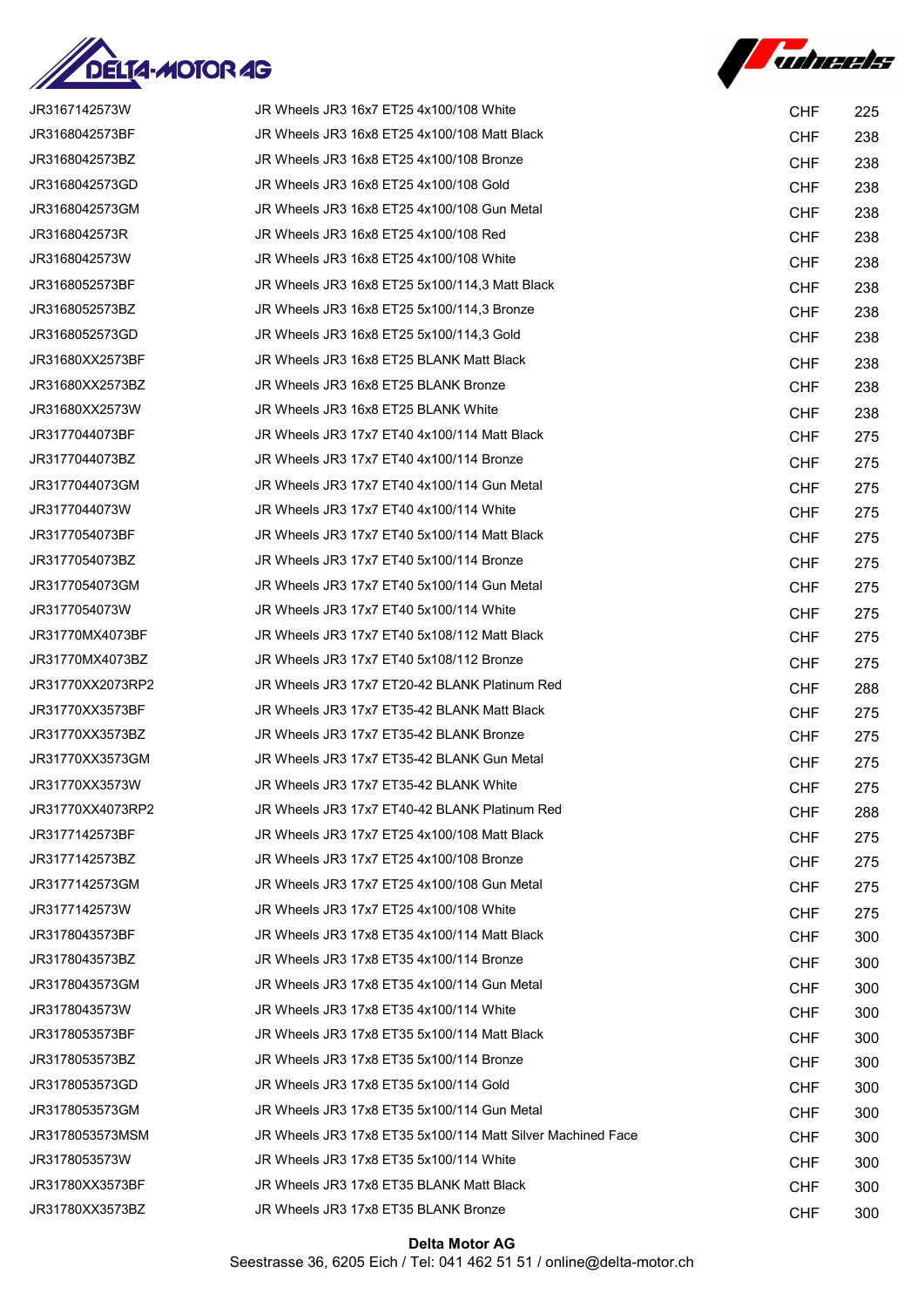



| JR31780XX3573GM   | JR Wheels JR3 17x8 ET35 BLANK Gun Metal                     | <b>CHF</b> | 300 |
|-------------------|-------------------------------------------------------------|------------|-----|
| JR31780XX3573HG   | JR Wheels JR3 17x8 ET35 BLANK Hyper Gray                    | <b>CHF</b> | 300 |
| JR31780XX3573RP2  | JR Wheels JR3 17x8 ET35 BLANK Platinum Red                  | <b>CHF</b> | 300 |
| JR31780XX3573W    | JR Wheels JR3 17x8 ET35 BLANK White                         | <b>CHF</b> | 300 |
| JR3178142573BF    | JR Wheels JR3 17x8 ET25 4x100/108 Matt Black                | <b>CHF</b> | 300 |
| JR3178142573BZ    | JR Wheels JR3 17x8 ET25 4x100/108 Bronze                    | <b>CHF</b> | 300 |
| JR3178142573GM    | JR Wheels JR3 17x8 ET25 4x100/108 Gun Metal                 | <b>CHF</b> | 300 |
| JR3178142573W     | JR Wheels JR3 17x8 ET25 4x100/108 White                     | <b>CHF</b> | 300 |
| JR3178MG3574BF    | JR Wheels JR3 17x8 ET35 5x114/120 Matt Black                | <b>CHF</b> | 300 |
| JR3178MG3574BZ    | JR Wheels JR3 17x8 ET35 5x114/120 Bronze                    | <b>CHF</b> | 300 |
| JR3178MG3574GM    | JR Wheels JR3 17x8 ET35 5x114/120 Gun Metal                 | <b>CHF</b> | 300 |
| JR3178MG3574W     | JR Wheels JR3 17x8 ET35 5x114/120 White                     | <b>CHF</b> | 300 |
| JR3178MX3573BF    | JR Wheels JR3 17x8 ET35 5x108/112 Matt Black                | <b>CHF</b> | 300 |
| JR3178MX3573BZ    | JR Wheels JR3 17x8 ET35 5x108/112 Bronze                    | <b>CHF</b> | 300 |
| JR3178MX3573GM    | JR Wheels JR3 17x8 ET35 5x108/112 Gun Metal                 | <b>CHF</b> | 300 |
| JR3178MX3573W     | JR Wheels JR3 17x8 ET35 5x108/112 White                     | <b>CHF</b> | 300 |
| JR3179042073BZ    | JR Wheels JR3 17x9 ET20 4x100/114 Bronze                    | <b>CHF</b> | 300 |
| JR3179042073GM    | JR Wheels JR3 17x9 ET20 4x100/114 Gun Metal                 | <b>CHF</b> | 300 |
| JR3179042073W     | JR Wheels JR3 17x9 ET20 4x100/114 White                     | <b>CHF</b> | 300 |
| JR3179052073BF    | JR Wheels JR3 17x9 ET20 5x100/114 Matt Black                | <b>CHF</b> | 300 |
| JR3179052073BZ    | JR Wheels JR3 17x9 ET20 5x100/114 Bronze                    | <b>CHF</b> | 300 |
| JR3179052073GM    | JR Wheels JR3 17x9 ET20 5x100/114 Gun Metal                 | <b>CHF</b> | 300 |
| JR3179052073W     | JR Wheels JR3 17x9 ET20 5x100/114 White                     | <b>CHF</b> | 300 |
| JR3179053573BF    | JR Wheels JR3 17x9 ET35 5x100/114 Matt Black                | <b>CHF</b> | 300 |
| JR3179053573BZ    | JR Wheels JR3 17x9 ET35 5x100/114 Bronze                    | <b>CHF</b> | 300 |
| JR3179053573GD    | JR Wheels JR3 17x9 ET35 5x100/114 Gold                      | <b>CHF</b> | 300 |
| JR3179053573GM    | JR Wheels JR3 17x9 ET35 5x100/114 Gun Metal                 | <b>CHF</b> | 300 |
| JR3179053573W     | JR Wheels JR3 17x9 ET35 5x100/114 White                     | <b>CHF</b> | 300 |
| JR31790MG3074BF   | JR Wheels JR3 17x9 ET30 5x114,3/120 Matt Black              | <b>CHF</b> | 300 |
| JR31790MG3074BZ   | JR Wheels JR3 17x9 ET30 5x114,3/120 Bronze                  | <b>CHF</b> | 300 |
| JR31790MG3074GM   | JR Wheels JR3 17x9 ET30 5x114,3/120 Gun Metal               | <b>CHF</b> | 300 |
| JR31790MG3074W    | JR Wheels JR3 17x9 ET30 5x114,3/120 White                   | <b>CHF</b> | 300 |
| JR3179242573BF    | JR Wheels JR3 17x9 ET25 4x108/114 Matt Black                | <b>CHF</b> | 300 |
| JR3179242573GM    | JR Wheels JR3 17x9 ET25 4x108/114,3 Gun Metal               | <b>CHF</b> | 300 |
| JR31805151574DABZ | JR Wheels JR3 18x10,5 ET15 5x114,3/120 Dark Anodized Bronze | <b>CHF</b> | 388 |
| JR31805151574HB   | JR Wheels JR3 18x10,5 ET15 5x114,3/120 Hyper Black          | <b>CHF</b> | 388 |
| JR31805151574R    | JR Wheels JR3 18x10,5 ET15 5x114,3/120 Red                  | <b>CHF</b> | 388 |
| JR31805XX2574DABZ | JR Wheels JR3 18x10,5 ET25-30 BLANK Dark Anodized Bronze    | <b>CHF</b> | 388 |
| JR31805XX2574HB   | JR Wheels JR3 18x10,5 ET25-30 BLANK Hyper Black             | <b>CHF</b> | 388 |
| JR31810MG2574BF   | JR Wheels JR3 18x10 ET25 5x114,3/120 Matt Black             | <b>CHF</b> | 350 |
| JR31810MG2574BZ   | JR Wheels JR3 18x10 ET25 5x114,3/120 Bronze                 | <b>CHF</b> | 350 |
| JR31810MG2574GM   | JR Wheels JR3 18x10 ET25 5x114,3/120 Gun Metal              | <b>CHF</b> | 350 |
| JR31810MG2574W    | JR Wheels JR3 18x10 ET25 5x114,3/120 White                  | <b>CHF</b> | 350 |
| JR31810XX1074HG   | JR Wheels JR3 18x10 ET10-30 Blank Hyper Gray                | <b>CHF</b> | 350 |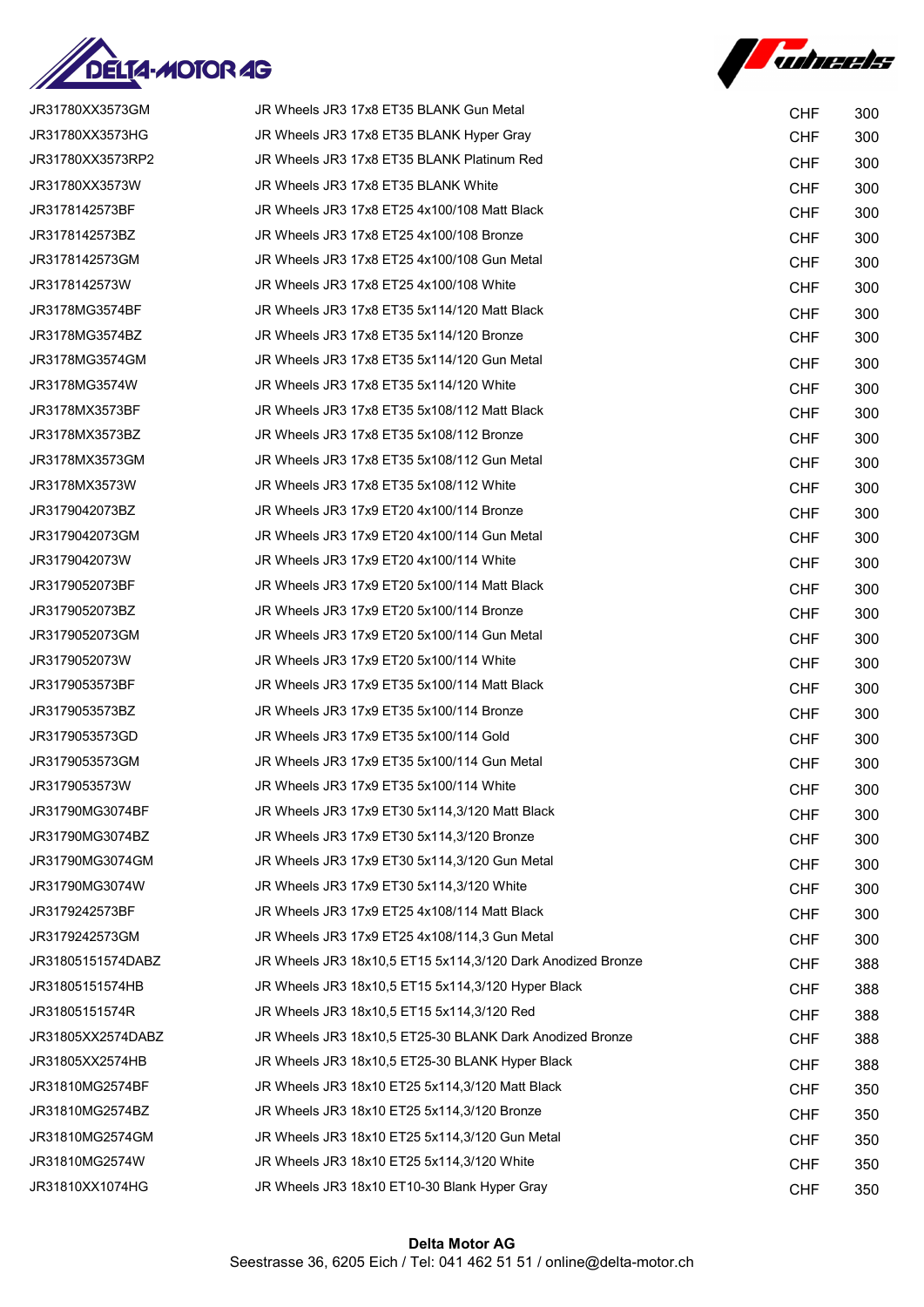



| JR31810XX1074W    | JR Wheels JR3 18x10 ET10-30 Blank White                    |                          |            |
|-------------------|------------------------------------------------------------|--------------------------|------------|
| JR31880M23574GB   | JR Wheels JR3 18x8 ET35 5x100/120 Glossy Black             | <b>CHF</b><br><b>CHF</b> | 350<br>313 |
| JR31880ML4074BF   | JR Wheels JR3 18x8 ET40 5x112/114 Matt Black               | <b>CHF</b>               | 338        |
| JR31880ML4074BZ   | JR Wheels JR3 18x8 ET40 5x112/114 Bronze                   | <b>CHF</b>               | 338        |
| JR31880ML4074GD   | JR Wheels JR3 18x8 ET40 5x112/114 Gold                     | <b>CHF</b>               | 338        |
| JR31880ML4074GM   | JR Wheels JR3 18x8 ET40 5x112/114 Gun Metal                | <b>CHF</b>               | 338        |
| JR31880ML4074W    | JR Wheels JR3 18x8 ET40 5x112/114 White                    | <b>CHF</b>               | 338        |
| JR31880MX4074BF   | JR Wheels JR3 18x8 ET40 5x100/108 Matt Black               | <b>CHF</b>               | 338        |
| JR31880MX4074BZ   | JR Wheels JR3 18x8 ET40 5x100/108 Bronze                   | <b>CHF</b>               | 338        |
| JR31880MX4074GD   | JR Wheels JR3 18x8 ET40 5x100/108 Gold                     | <b>CHF</b>               | 338        |
| JR31880MX4074GM   | JR Wheels JR3 18x8 ET40 5x100/108 Gun Metal                | <b>CHF</b>               | 338        |
| JR31880MX4074W    | JR Wheels JR3 18x8 ET40 5x100/108 White                    | <b>CHF</b>               | 338        |
| JR31880MZ3574BF   | JR Wheels JR3 18x8 ET35 5x100/120 Matt Black               | <b>CHF</b>               | 338        |
| JR31880MZ3574BZ   | JR Wheels JR3 18x8 ET35 5x100/120 Bronze                   | <b>CHF</b>               | 338        |
| JR31880XX3574BF   | JR Wheels JR3 18x8 ET35-45 BLANK Matt Black                | <b>CHF</b>               | 338        |
| JR31880XX3574BZ   | JR Wheels JR3 18x8 ET35-45 BLANK Bronze                    | <b>CHF</b>               | 338        |
| JR31880XX3574HG   | JR Wheels JR3 18x8 ET35-45 BLANK Hyper Gray                | <b>CHF</b>               | 338        |
| JR31880XX3574SM   | JR Wheels JR3 18x8 ET35-45 BLANK Silver Machined Face      | <b>CHF</b>               | 338        |
| JR31880XX3574W    | JR Wheels JR3 18x8 ET35-45 BLANK White                     | <b>CHF</b>               | 338        |
| JR3188153074BF    | JR Wheels JR3 18x8 ET30 5x114/120 Matt Black               | <b>CHF</b>               | 338        |
| JR3188153074BZ    | JR Wheels JR3 18x8 ET30 5x114/120 Bronze                   | <b>CHF</b>               | 338        |
| JR3188153074GM    | JR Wheels JR3 18x8 ET30 5x114/120 Gun Metal                | <b>CHF</b>               | 338        |
| JR3188153074W     | JR Wheels JR3 18x8 ET30 5x114/120 White                    | <b>CHF</b>               | 338        |
| JR31885153074R    | JR Wheels JR3 18x8,5 ET15 5x114,3/120 Red                  | <b>CHF</b>               | 363        |
| JR31885MG3074DABZ | JR Wheels JR3 18x8,5 ET30 5x114,3/120 Dark Anodized Bronze | <b>CHF</b>               | 363        |
| JR31885MG3074HB   | JR Wheels JR3 18x8.5 ET30 5x114,3/120 Hyper Black          | <b>CHF</b>               | 363        |
| JR31885XX2574DABZ | JR Wheels JR3 18x8,5 ET25-42 BLANK Dark Anodized Bronze    | <b>CHF</b>               | 363        |
| JR31885XX2574HB   | JR Wheels JR3 18x8,5 ET25-42 BLANK Hyper Black             | <b>CHF</b>               | 363        |
| JR31885XX3574HB   | JR Wheels JR3 18x8,5 ET35-42 BLANK Hyper Black             | <b>CHF</b>               | 363        |
| JR318905X3574GB   | JR Wheels JR3 18x9 ET35-40 5H BLANK Glossy Black           | <b>CHF</b>               | 350        |
| JR31890MG3574BF   | JR Wheels JR3 18x9 ET35 5x114/120 Matt Black               | <b>CHF</b>               | 350        |
| JR31890MG3574BZ   | JR Wheels JR3 18x9 ET35 5x114/120 Bronze                   | <b>CHF</b>               | 350        |
| JR31890MG3574GM   | JR Wheels JR3 18x9 ET35 5x114/120 Gun Metal                | <b>CHF</b>               | 350        |
| JR31890MG3574W    | JR Wheels JR3 18x9 ET35 5x114/120 White                    | <b>CHF</b>               | 350        |
| JR31890ML4074BF   | JR Wheels JR3 18x9 ET40 5x112/114 Matt Black               | <b>CHF</b>               | 350        |
| JR31890ML4074BZ   | JR Wheels JR3 18x9 ET40 5x112/114 Bronze                   | <b>CHF</b>               | 350        |
| JR31890ML4074GD   | JR Wheels JR3 18x9 ET40 5x112/114 Gold                     | <b>CHF</b>               | 350        |
| JR31890ML4074GM   | JR Wheels JR3 18x9 ET40 5x112/114 Gun Metal                | <b>CHF</b>               | 350        |
| JR31890ML4074W    | JR Wheels JR3 18x9 ET40 5x112/114 White                    | <b>CHF</b>               | 350        |
| JR31890MX4074BF   | JR Wheels JR3 18x9 ET40 5x100/108 Matt Black               | <b>CHF</b>               | 350        |
| JR31890MX4074BZ   | JR Wheels JR3 18x9 ET40 5x100/108 Bronze                   | <b>CHF</b>               | 350        |
| JR31890MX4074GD   | JR Wheels JR3 18x9 ET40 5x100/108 Gold                     | <b>CHF</b>               | 350        |
| JR31890MX4074GM   | JR Wheels JR3 18x9 ET40 5x100/108 Gun Metal                | <b>CHF</b>               | 350        |
| JR31890MX4074W    | JR Wheels JR3 18x9 ET40 5x100/108 White                    | <b>CHF</b>               | 350        |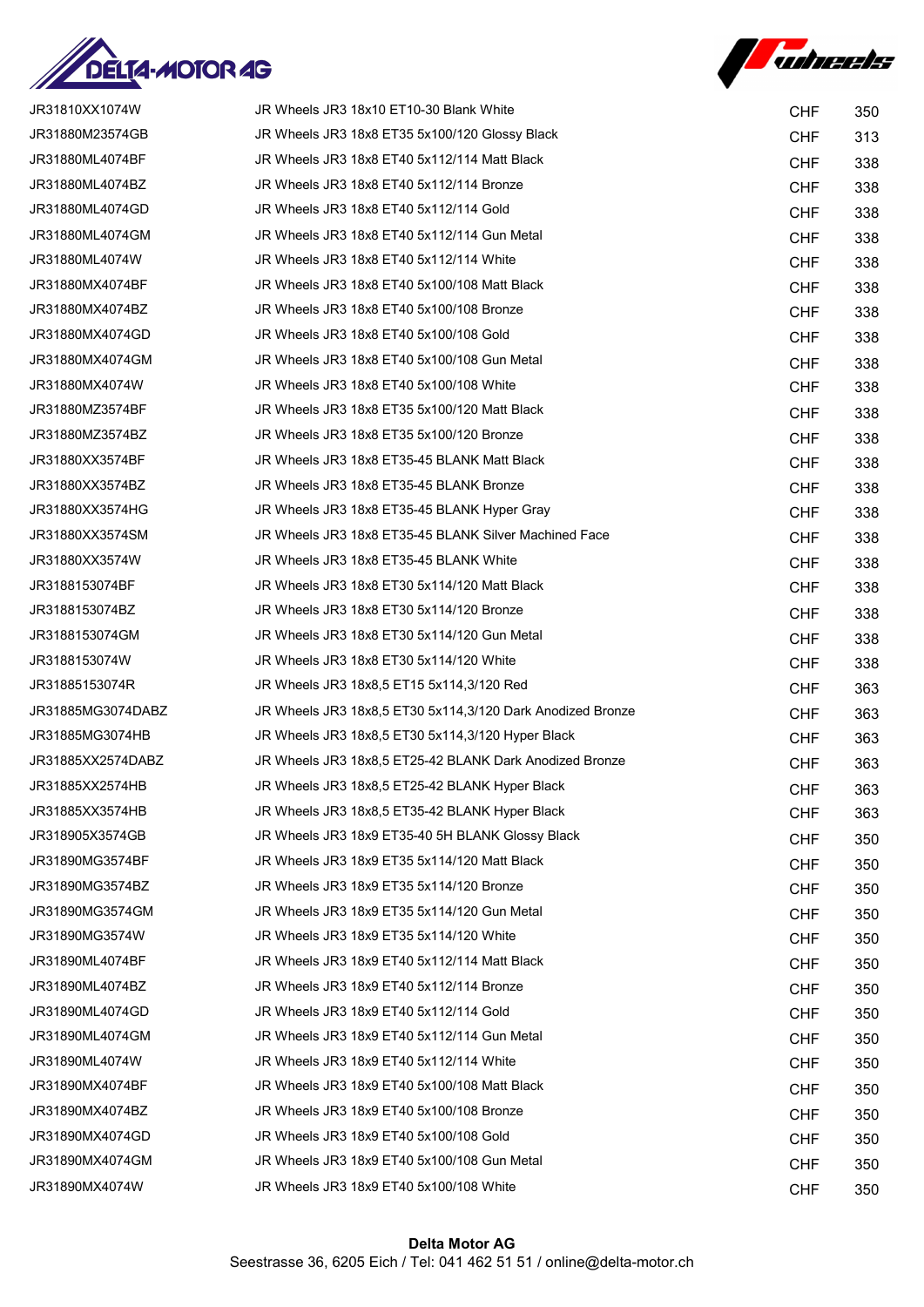



| JR31890XX2074HG   | JR Wheels JR3 18x9 ET20-40 BLANK Hyper Gray                | <b>CHF</b> | 350 |
|-------------------|------------------------------------------------------------|------------|-----|
| JR31890XX2074W    | JR Wheels JR3 18x9 ET20-40 BLANK White                     | <b>CHF</b> | 350 |
| JR31890XX3574BF   | JR Wheels JR3 18x9 ET35-40 BLANK Matt Black                | <b>CHF</b> | 350 |
| JR31890XX3574BZ   | JR Wheels JR3 18x9 ET35-40 BLANK Bronze                    | <b>CHF</b> | 350 |
| JR31890XX3574SM   | JR Wheels JR3 18x9 ET35-40 BLANK Silver Machined Face      | <b>CHF</b> | 350 |
| JR3189151574BF    | JR Wheels JR3 18x9 ET15 5x114/120 Matt Black               | <b>CHF</b> | 350 |
| JR3189151574BZ    | JR Wheels JR3 18x9 ET15 5x114/120 Bronze                   | <b>CHF</b> | 350 |
| JR3189151574GD    | JR Wheels JR3 18x9 ET15 5x114/120 Gold                     | <b>CHF</b> | 350 |
| JR3189151574GM    | JR Wheels JR3 18x9 ET15 5x114/120 Gun Metal                | <b>CHF</b> | 350 |
| JR3189151574W     | JR Wheels JR3 18x9 ET15 5x114/120 White                    | <b>CHF</b> | 350 |
| JR31895151574DABZ | JR Wheels JR3 18x9,5 ET15 5x114,3/120 Dark Anodized Bronze | <b>CHF</b> | 375 |
| JR31895151574HB   | JR Wheels JR3 18x9,5 ET15 5x114,3/120 Hyper Black          | <b>CHF</b> | 375 |
| JR31895151574R    | JR Wheels JR3 18x9.5 ET15 5x114,3/120 Red                  | <b>CHF</b> | 375 |
| JR31895MC3874DABZ | JR Wheels JR3 18x9,5 ET38 5x100/114,3 Dark Anodized Bronze | <b>CHF</b> | 375 |
| JR31895MC3874HB   | JR Wheels JR3 18x9,5 ET38 5x100/114,3 Hyper Black          | <b>CHF</b> | 375 |
| JR31895MG2274DABZ | JR Wheels JR3 18x9.5 ET22 5x114.3/120 Dark Anodized Bronze | <b>CHF</b> | 375 |
| JR31895MG2274HB   | JR Wheels JR3 18x9.5 ET22 5x114,3/120 Hyper Black          | <b>CHF</b> | 375 |
| JR31895XX2274DABZ | JR Wheels JR3 18x9,5 ET22-38 BLANK Dark Anodized Bronze    | <b>CHF</b> | 375 |
| JR31895XX2274HB   | JR Wheels JR3 18x9,5 ET22-38 BLANK Hyper Black             | <b>CHF</b> | 375 |
| JR3191052274BF    | JR Wheels JR3 19x10,5 ET22 5x114/120 Matt Black            | <b>CHF</b> | 425 |
| JR3191052274BZ    | JR Wheels JR3 19x10,5 ET22 5x114/120 Bronze                | <b>CHF</b> | 425 |
| JR3191052274W     | JR Wheels JR3 19x10,5 ET22 5x114/120 White                 | <b>CHF</b> | 425 |
| JR3198552074BF    | JR Wheels JR3 19x8,5 ET20 5x114/120 Matt Black             | <b>CHF</b> | 388 |
| JR319855H4267BF   | JR Wheels JR3 19x8,5 ET42 5x114,3 Matt Black               | <b>CHF</b> | 388 |
| JR319855H4267BZ   | JR Wheels JR3 19x8,5 ET42 5x114,3 Bronze                   | <b>CHF</b> | 388 |
| JR319855H4267GM   | JR Wheels JR3 19x8,5 ET42 5x114,3 Gun Metal                | <b>CHF</b> | 388 |
| JR319855H4267W    | JR Wheels JR3 19x8,5 ET42 5x114,3 White                    | <b>CHF</b> | 388 |
| JR319855L4266BF   | JR Wheels JR3 19x8,5 ET42 5x112 Matt Black                 | <b>CHF</b> | 388 |
| JR319855L4266BZ   | JR Wheels JR3 19x8,5 ET42 5x112 Bronze                     | <b>CHF</b> | 388 |
| JR319855L4266GM   | JR Wheels JR3 19x8,5 ET42 5x112 Gun Metal                  | <b>CHF</b> | 388 |
| JR319855L4266W    | JR Wheels JR3 19x8,5 ET42 5x112 White                      | <b>CHF</b> | 388 |
| JR31985ML4074BF   | JR Wheels JR3 19x8,5 ET40 5x112/114,3 Matt Black           | <b>CHF</b> | 388 |
| JR31985ML4074BZ   | JR Wheels JR3 19x8,5 ET40 5x112/114,3 Bronze               | <b>CHF</b> | 388 |
| JR31985ML4074GM   | JR Wheels JR3 19x8,5 ET40 5x112/114,3 Gun Metal            | <b>CHF</b> | 388 |
| JR31985ML4074W    | JR Wheels JR3 19x8,5 ET40 5x112/114,3 White                | <b>CHF</b> | 388 |
| JR31985XX2074BF   | JR Wheels JR3 19x8,5 ET20-42 BLANK Matt Black              | <b>CHF</b> | 388 |
| JR31985XX2074BZ   | JR Wheels JR3 19x8,5 ET20-42 BLANK Bronze                  | <b>CHF</b> | 388 |
| JR31985XX2074W    | JR Wheels JR3 19x8,5 ET20-42 BLANK White                   | <b>CHF</b> | 388 |
| JR31985XX3574BF   | JR Wheels JR3 19x8,5 ET35-42 BLANK Matt Black              | <b>CHF</b> | 388 |
| JR3199552274BF    | JR Wheels JR3 19x9,5 ET22 5x114/120 Matt Black             | <b>CHF</b> | 400 |
| JR3199552274BZ    | JR Wheels JR3 19x9,5 ET22 5x114/120 Bronze                 | <b>CHF</b> | 400 |
| JR3199552274W     | JR Wheels JR3 19x9,5 ET22 5x114/120 White                  | <b>CHF</b> | 400 |
| JR31995ML3574BF   | JR Wheels JR3 19x9,5 ET35 5x112/114 Matt Black             | <b>CHF</b> | 400 |
| JR31995ML3574BZ   | JR Wheels JR3 19x9,5 ET35 5x112/114,3 Bronze               | <b>CHF</b> | 400 |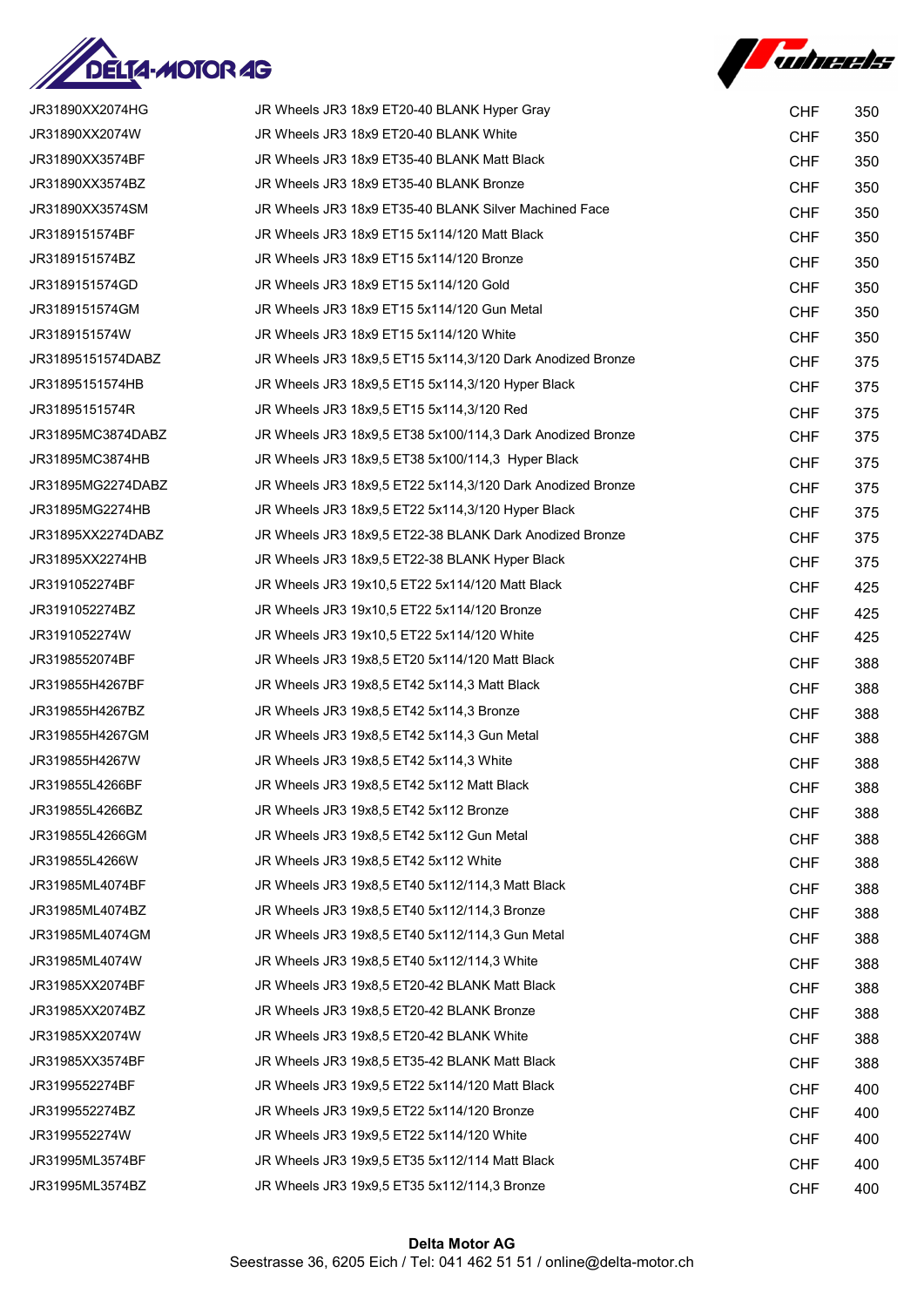



| JR31995ML3574GM | JR Wheels JR3 19x9.5 ET35 5x112/114.3 Gun Metal | CHF        | 400 |
|-----------------|-------------------------------------------------|------------|-----|
| JR31995XX2274BF | JR Wheels JR3 19x9.5 ET22-35 BLANK Matt Black   | <b>CHF</b> | 400 |
| JR31995XX2274BZ | JR Wheels JR3 19x9.5 ET22-35 BLANK Bronze       | CHF        | 400 |
| JR31995XX2274W  | JR Wheels JR3 19x9.5 ET22-35 BLANK White        | <b>CHF</b> | 400 |
|                 |                                                 |            |     |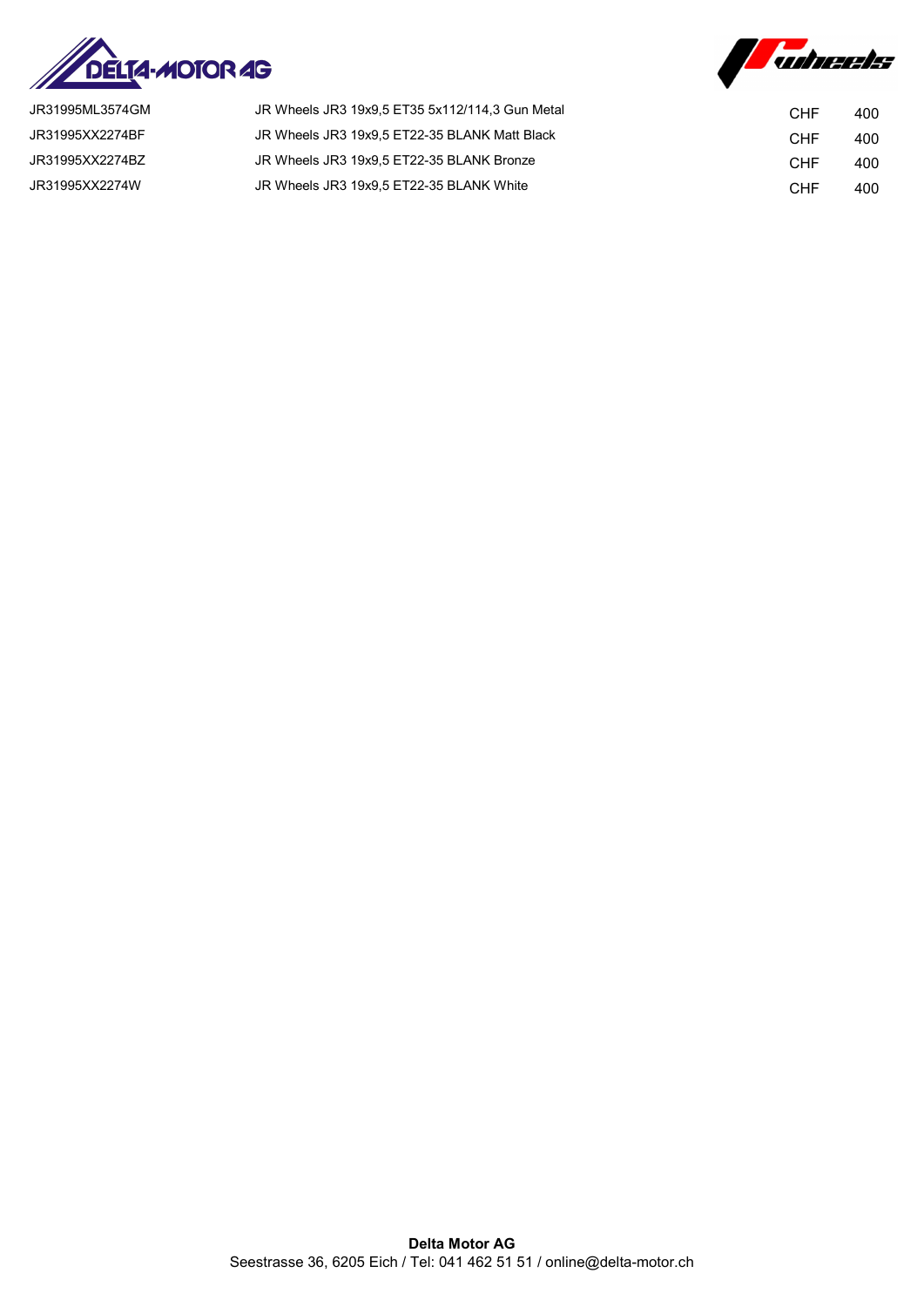



| JR3218105H2274BF | JR Wheels JR32 18x10,5 ET22 5x114,3 Matt Black     | <b>CHF</b> | 388 |
|------------------|----------------------------------------------------|------------|-----|
| JR3218105H2274GD | JR Wheels JR32 18x10,5 ET22 5x114,3 Gold           | <b>CHF</b> | 388 |
| JR3218105H2274HB | JR Wheels JR32 18x10,5 ET22 5x114,3 Hyper Black    | <b>CHF</b> | 388 |
| JR3218105H2274W  | JR Wheels JR32 18x10.5 ET22 5x114.3 White          | <b>CHF</b> | 388 |
| JR3218105I2272BF | JR Wheels JR32 18x10,5 ET22 5x120 Matt Black       | <b>CHF</b> | 388 |
| JR3218105I2272HB | JR Wheels JR32 18x10.5 ET22 5x120 Hyper Black      | <b>CHF</b> | 388 |
| JR3218105I2272W  | JR Wheels JR32 18x10.5 ET22 5x120 White            | <b>CHF</b> | 388 |
| JR3218855G3867GD | JR Wheels JR32 18x8,5 ET38 5x100 Gold              | <b>CHF</b> | 363 |
| JR3218855G3867HB | JR Wheels JR32 18x8,5 ET38 5x100 Hyper Black       | <b>CHF</b> | 363 |
| JR3218855H3874BF | JR Wheels JR32 18x8,5 ET38 5x114,3 Matt Black      | <b>CHF</b> | 363 |
| JR3218855H3874GD | JR Wheels JR32 18x8.5 ET38 5x114.3 Gold            | <b>CHF</b> | 363 |
| JR3218855H3874HB | JR Wheels JR32 18x8,5 ET38 5x114,3 Hyper Black     | <b>CHF</b> | 363 |
| JR3218855H3874W  | JR Wheels JR32 18x8,5 ET38 5x114,3 White           | <b>CHF</b> | 363 |
| JR3218855X2072BF | JR Wheels JR32 18x8,5 ET20-38 5H BLANK Matt Black  | <b>CHF</b> | 363 |
| JR3218855X2072GD | JR Wheels JR32 18x8,5 ET20-38 5H BLANK Gold        | <b>CHF</b> | 363 |
| JR3218855X2072HB | JR Wheels JR32 18x8,5 ET20-38 5H BLANK Hyper Black | <b>CHF</b> | 363 |
| JR3218855X2072W  | JR Wheels JR32 18x8,5 ET20-38 5H BLANK White       | <b>CHF</b> | 363 |
| JR3218955H1874BF | JR Wheels JR32 18x9,5 ET18 5x114,3 Matt Black      | <b>CHF</b> | 375 |
| JR3218955H1874GD | JR Wheels JR32 18x9,5 ET18 5x114,3 Gold            | <b>CHF</b> | 375 |
| JR3218955H1874HB | JR Wheels JR32 18x9.5 ET18 5x114.3 Hyper Black     | <b>CHF</b> | 375 |
| JR3218955H1874W  | JR Wheels JR32 18x9,5 ET18 5x114,3 White           | <b>CHF</b> | 375 |
| JR3218955I1872BF | JR Wheels JR32 18x9,5 ET18 5x120 Matt Black        | <b>CHF</b> | 375 |
| JR3218955I1872HB | JR Wheels JR32 18x9.5 ET18 5x120 Hyper Black       | <b>CHF</b> | 375 |
| JR3218955I1872W  | JR Wheels JR32 18x9,5 ET18 5x120 White             | <b>CHF</b> | 375 |
|                  |                                                    |            |     |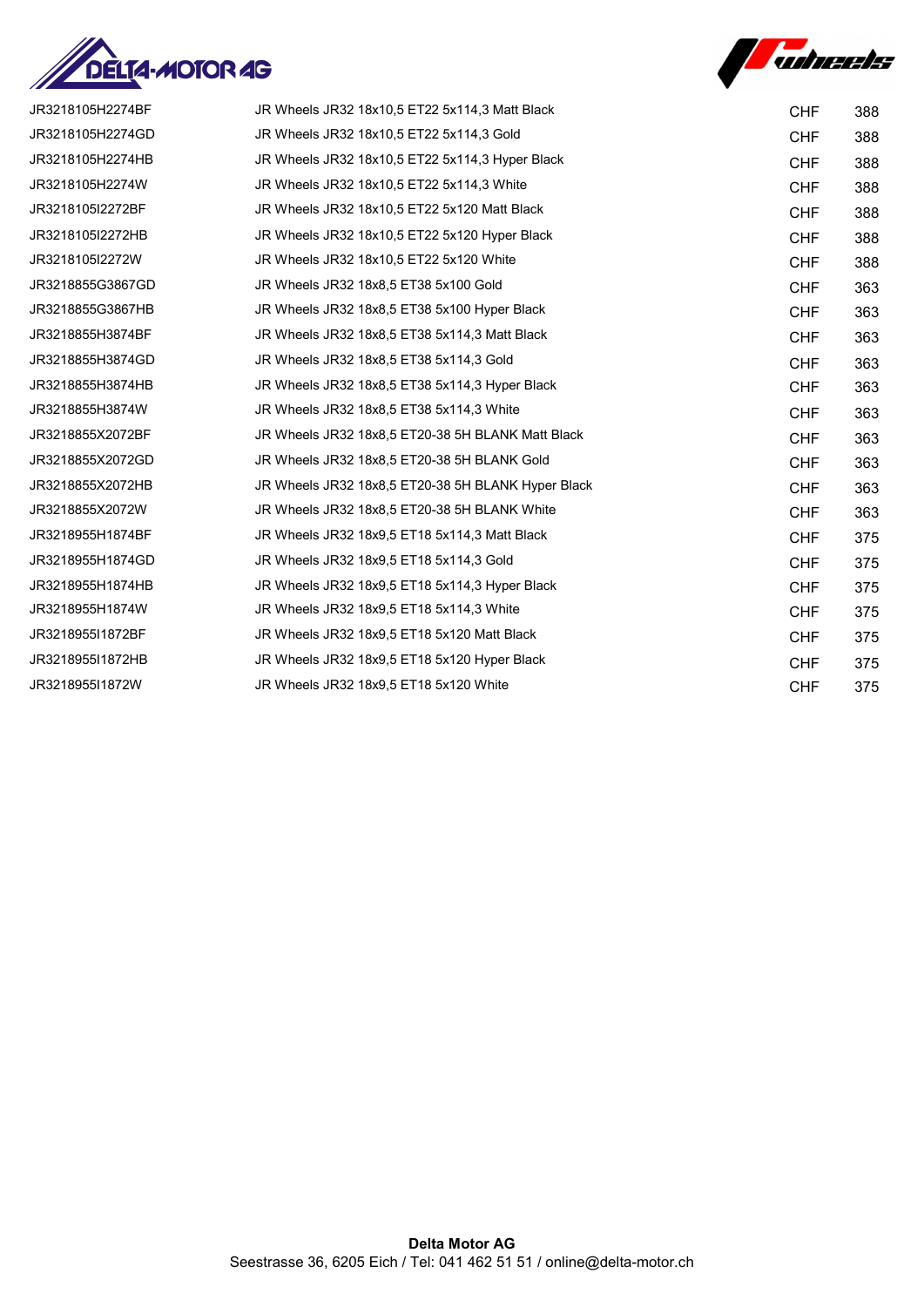



| JR3319855H4567GB  | JR Wheels JR33 19x8,5 ET45 5x114,3 Gloss Black               | <b>CHF</b> | 450 |
|-------------------|--------------------------------------------------------------|------------|-----|
| JR3319855I3572GB  | JR Wheels JR33 19x8,5 ET35 5x120 Glossy Black                | <b>CHF</b> | 450 |
| JR3319855I3572HG  | JR Wheels JR33 19x8,5 ET35 5x120 Hyper Gray                  | <b>CHF</b> | 450 |
| JR3319855L3566GB  | JR Wheels JR33 19x8,5 ET35 5x112 Gloss Black                 | <b>CHF</b> | 450 |
| JR3319855L3566HG  | JR Wheels JR33 19x8,5 ET35 5x112 Hyper Gray                  | <b>CHF</b> | 450 |
| JR3319855L4266GB  | JR Wheels JR33 19x8,5 ET42 5x112 Gloss Black                 | <b>CHF</b> | 450 |
| JR3319855L4266HG  | JR Wheels JR33 19x8,5 ET42 5x112 Hyper Gray                  | <b>CHF</b> | 450 |
| JR3319855X2074BZ  | JR Wheels JR33 19x8,5 ET20-48 5H BLANK Bronze                | <b>CHF</b> | 425 |
| JR3319855X2074GB  | JR Wheels JR33 19x8,5 ET20-48 5H BLANK Gloss Black           | <b>CHF</b> | 425 |
| JR3319855X2074HG  | JR Wheels JR33 19x8,5 ET20-48 5H BLANK Hyper Gray            | <b>CHF</b> | 425 |
| JR3319855X2074SM  | JR Wheels JR33 19x8,5 ET20-48 5H BLANK Silver Machined Face  | <b>CHF</b> | 425 |
| JR3319855X3574GB  | JR Wheels JR33 19x8,5 ET35-48 5H Blank Glossy B              | <b>CHF</b> | 425 |
| JR3319855X3574HG  | JR Wheels JR33 19x8,5 ET35-48 5H Blank Hyper Gray            | <b>CHF</b> | 425 |
| JR3319955I3572GB  | JR Wheels JR33 19x9,5 ET35 5x120 Glossy Black                | <b>CHF</b> | 475 |
| JR3319955I3572HB  | JR Wheels JR33 19x9,5 ET35 5x120 Hyper Black                 | <b>CHF</b> | 435 |
| JR3319955I4072HG  | JR Wheels JR33 19x9,5 ET40 5x120 Hyper Gray                  | <b>CHF</b> | 475 |
| JR3319955L4066GB  | JR Wheels JR33 19x9,5 ET40 5x112 Glossy Black                | <b>CHF</b> | 475 |
| JR3319955X2074BZ  | JR Wheels JR33 19x9,5 ET20-45 5H BLANK Bronze                | <b>CHF</b> | 450 |
| JR3319955X2074GB  | JR Wheels JR33 19x9,5 ET20-45 5H BLANK Gloss Black           | <b>CHF</b> | 450 |
| JR3319955X2074HG  | JR Wheels JR33 19x9,5 ET20-45 5H BLANK Hyper Gray            | <b>CHF</b> | 450 |
| JR3319955X2074SM  | JR Wheels JR33 19x9,5 ET20-45 5H BLANK Silver Machined Face  | <b>CHF</b> | 450 |
| JR3319955X3574GB  | JR Wheels JR33 19x9,5 ET35-45 5H Blank Glossy B              | <b>CHF</b> | 450 |
| JR3319955X3574HB  | JR Wheels JR33 19x9,5 ET35-45 5H BLANK Hyper Black           | <b>CHF</b> | 408 |
| JR33201055I3072GB | JR Wheels JR33 20x10,5 ET30 5x120 Glossy Black               | <b>CHF</b> | 563 |
| JR33201055I3072HG | JR Wheels JR33 20x10,5 ET30 5x120 Hyper Gray                 | <b>CHF</b> | 563 |
| JR33201055X1574GB | JR Wheels JR33 20x10,5 ET15-30 5H BLANK Gloss Black          | <b>CHF</b> | 538 |
| JR33201055X1574HG | JR Wheels JR33 20x10,5 ET15-30 5H BLANK Hyper Gray           | <b>CHF</b> | 538 |
| JR33201055X1574SM | JR Wheels JR33 20x10,5 ET15-30 5H BLANK Silver Machined Face | <b>CHF</b> | 538 |
| JR3320105I4072GB  | JR Wheels JR33 20x10 ET40 5x120 Glossy Black                 | <b>CHF</b> | 550 |
| JR3320105I4072HG  | JR Wheels JR33 20x10 ET40 5x120 Hyper Gray                   | <b>CHF</b> | 550 |
| JR3320105L4066GB  | JR Wheels JR33 20x10 ET40 5x112 Glossy Black                 | <b>CHF</b> | 550 |
| JR3320105L4066HG  | JR Wheels JR33 20x10 ET40 5x112 Hyper Gray                   | <b>CHF</b> | 550 |
| JR3320105X2074GB  | JR Wheels JR33 20x10 ET20-40 5H BLANK Gloss Black            | <b>CHF</b> | 525 |
| JR3320105X2074HG  | JR Wheels JR33 20x10 ET20-40 5H BLANK Hyper Gray             | <b>CHF</b> | 525 |
| JR3320105X2074SM  | JR Wheels JR33 20x10 ET20-40 5H BLANK Silver Machined Face   | <b>CHF</b> | 525 |
| JR3320105X4074GB  | JR Wheels JR33 20x10 ET40 5H BLANK Gloss Black               | <b>CHF</b> | 525 |
| JR3320905I3572GB  | JR Wheels JR33 20x9 ET35 5x120 Glossy Black                  | <b>CHF</b> | 538 |
| JR3320905I3572HG  | JR Wheels JR33 20x9 ET35 5x120 Hyper Gray                    | <b>CHF</b> | 538 |
| JR3320905L4266GB  | JR Wheels JR33 20x9 ET42 5x112 Glossy Black                  | <b>CHF</b> | 538 |
| JR3320905L4266HG  | JR Wheels JR33 20x9 ET42 5x112 Hyper Gray                    | <b>CHF</b> | 538 |
| JR3320905X2074GB  | JR Wheels JR33 20x9 ET20-48 5H BLANK Gloss Black             | <b>CHF</b> | 500 |
| JR3320905X2074HG  | JR Wheels JR33 20x9 ET20-48 5H BLANK Hyper Gray              | <b>CHF</b> | 500 |
| JR3320905X2074SM  | JR Wheels JR33 20x9 ET20-48 5H BLANK Silver Machined Face    | <b>CHF</b> | 500 |
| JR3320905X4074GB  | JR Wheels JR33 20x9 ET40-48 5H BLANK Gloss Black             | <b>CHF</b> | 500 |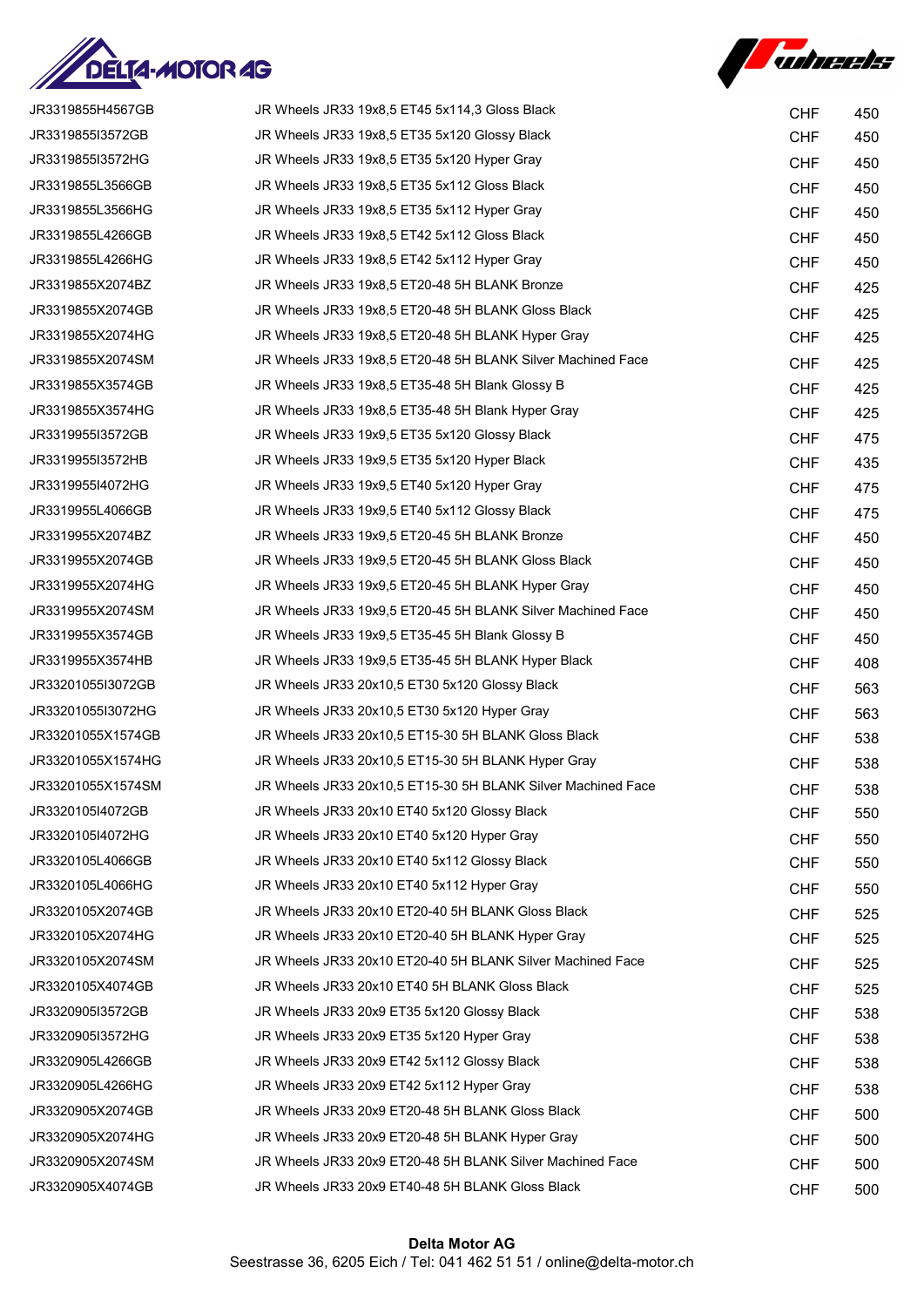

JR3320905X4074HG JR Wheels JR33 20x9 ET40-48 5H BLANK Hyper Gray CHF 500

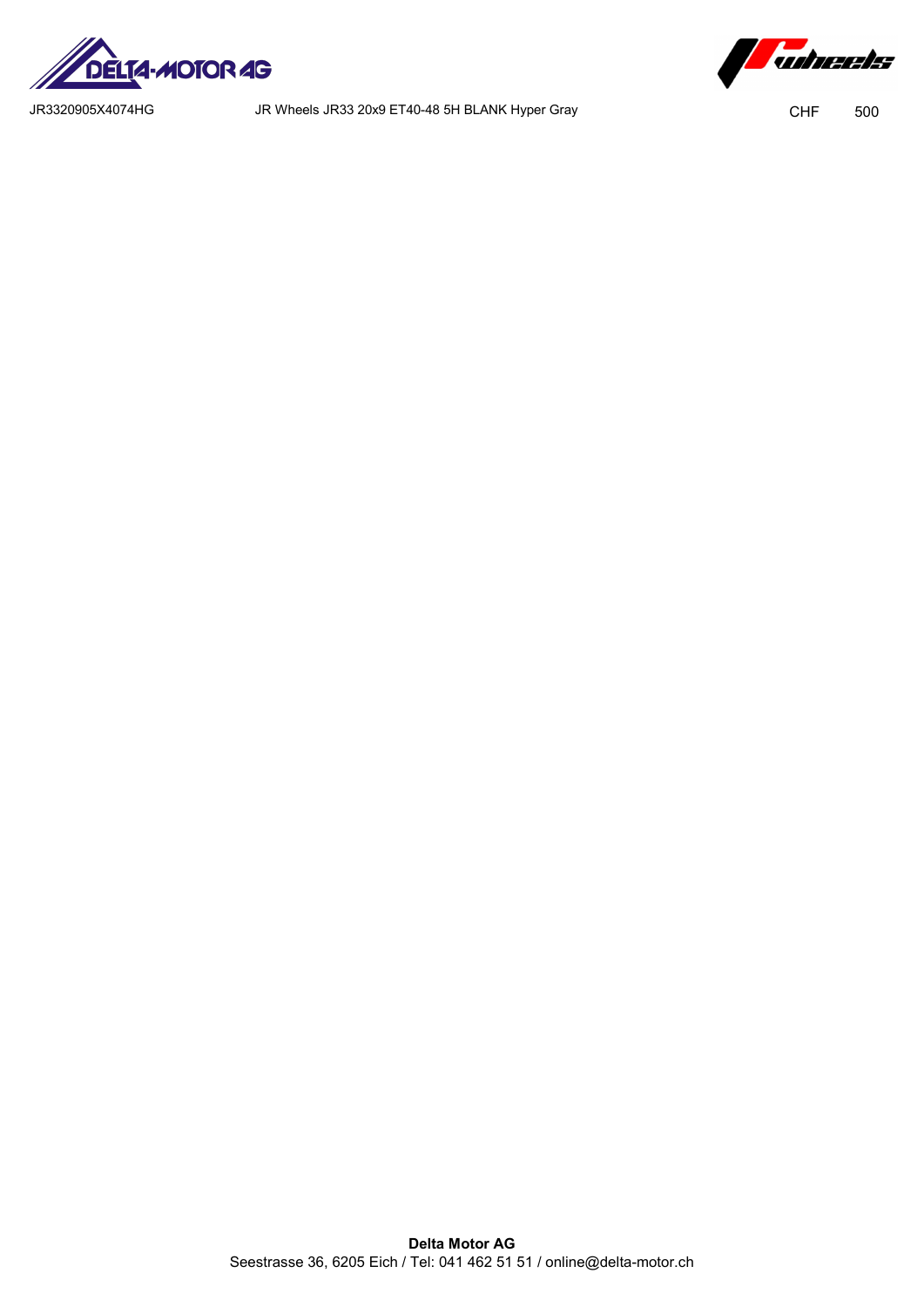



| JR3418805H4267HB  | JR Wheels JR34 18x8 ET42 5x114,3 Hyper Black                | <b>CHF</b> | 375 |
|-------------------|-------------------------------------------------------------|------------|-----|
| JR3418805I3572HB  | JR Wheels JR34 18x8 ET35 5x120 Hyper Black                  | <b>CHF</b> | 375 |
| JR3418805I3572SM  | JR Wheels JR34 18x8 ET35 5x120 Silver Machined Face         | <b>CHF</b> | 375 |
| JR3418805L4266BZP | JR Wheels JR34 18x8 ET42 5x112 Platinum Bronze              | <b>CHF</b> | 375 |
| JR3418805L4266GB  | JR Wheels JR34 18x8 ET42 5x112 Glossy Black                 | <b>CHF</b> | 375 |
| JR3418805L4266HB  | JR Wheels JR34 18x8 ET42 5x112 Hyper Black                  | <b>CHF</b> | 375 |
| JR3418805L4266SM  | JR Wheels JR34 18x8 ET42 5x112 Silver Machined Face         | <b>CHF</b> | 375 |
| JR3418805X2074BZP | JR Wheels JR34 18x8 ET20-42 5H BLANK Platinum Bronze        | <b>CHF</b> | 350 |
| JR3418805X2074GB  | JR Wheels JR34 18x8 ET20-42 5H BLANK Glossy Black           | <b>CHF</b> | 350 |
| JR3418805X2074HB  | JR Wheels JR34 18x8 ET20-42 5H BLANK Hyper Black            | <b>CHF</b> | 350 |
| JR3418805X2074SM  | JR Wheels JR34 18x8 ET20-42 5H BLANK Silver Machined Face   | <b>CHF</b> | 350 |
| JR3418905I3572HB  | JR Wheels JR34 18x9 ET35 5x120 Hyper Black                  | <b>CHF</b> | 388 |
| JR3418905I3572SM  | JR Wheels JR34 18x9 ET35 5x120 Silver Machined Face         | <b>CHF</b> | 388 |
| JR3418905L4266GB  | JR Wheels JR34 18x9 ET42 5x112 Glossy Black                 | <b>CHF</b> | 388 |
| JR3418905L4266HB  | JR Wheels JR34 18x9 ET42 5x112 Hyper Black                  | <b>CHF</b> | 388 |
| JR3418905X2074BZP | JR Wheels JR34 18x9 ET20-42 5H BLANK Platinum Bronze        | <b>CHF</b> | 363 |
| JR3418905X2074GB  | JR Wheels JR34 18x9 ET20-42 5H BLANK Glossy Black           | <b>CHF</b> | 363 |
| JR3418905X2074HB  | JR Wheels JR34 18x9 ET20-42 5H BLANK Hyper Black            | <b>CHF</b> | 363 |
| JR3418905X2074SM  | JR Wheels JR34 18x9 ET20-42 5H BLANK Silver Machined Face   | <b>CHF</b> | 363 |
| JR3419855H4067BZP | JR Wheels JR34 19x8,5 ET40 5x114,3 Platinum Bronze          | <b>CHF</b> | 450 |
| JR3419855H4067HB  | JR Wheels JR34 19x8,5 ET40 5x114,3 Hyper Black              | <b>CHF</b> | 450 |
| JR3419855I3572BZP | JR Wheels JR34 19x8,5 ET35 5x120 Platinum Bronze            | <b>CHF</b> | 450 |
| JR3419855I3572HB  | JR Wheels JR34 19x8,5 ET35 5x120 Hyper Black                | <b>CHF</b> | 450 |
| JR3419855I3572SM  | JR Wheels JR34 19x8,5 ET35 5x120 Silver Machined Face       | <b>CHF</b> | 450 |
| JR3419855L3566BZP | JR Wheels JR34 19x8,5 ET35 5x112 Platinum Bronze            | <b>CHF</b> | 450 |
| JR3419855L4066BZP | JR Wheels JR34 19x8.5 ET40 5x112 Platinum Bronze            | <b>CHF</b> | 450 |
| JR3419855L4066GB  | JR Wheels JR34 19x8,5 ET40 5x112 Gloss Black                | <b>CHF</b> | 450 |
| JR3419855L4066HB  | JR Wheels JR34 19x8,5 ET40 5x112 Hyper Black                | <b>CHF</b> | 450 |
| JR3419855L4066SM  | JR Wheels JR34 19x8,5 ET40 5x112 Silver Machined Face       | <b>CHF</b> | 450 |
| JR3419855X2074BZP | JR Wheels JR34 19x8,5 ET20-40 5H BLANK Platinum Bronze      | <b>CHF</b> | 425 |
| JR3419855X2074GB  | JR Wheels JR34 19x8,5 ET20-40 5H BLANK Gloss Black          | <b>CHF</b> | 425 |
| JR3419855X2074HB  | JR Wheels JR34 19x8,5 ET20-40 5H BLANK Hyper Black          | <b>CHF</b> | 425 |
| JR3419855X2074SM  | JR Wheels JR34 19x8,5 ET20-40 5H BLANK Silver Machined Face | <b>CHF</b> | 425 |
| JR3419855X3574BZP | JR Wheels JR34 19x8.5 ET35-40 5H BLANK Platinum Bronze      | <b>CHF</b> | 425 |
| JR3419855X3574GB  | JR Wheels JR34 19x8,5 ET35-40 5H BLANK Gloss Black          | <b>CHF</b> | 425 |
| JR3419855X3574HB  | JR Wheels JR34 19x8,5 ET35-40 5H BLANK Hyper Black          | <b>CHF</b> | 425 |
| JR3419855X3574SM  | JR Wheels JR34 19x8,5 ET35-40 5H BLANK Silver Machined Face | <b>CHF</b> | 425 |
| JR3419955I3572BZP | JR Wheels JR34 19x9,5 ET35 5x120 Platinum Bronze            | <b>CHF</b> | 475 |
| JR3419955I3572HB  | JR Wheels JR34 19x9,5 ET35 5x120 Hyper Black                | <b>CHF</b> | 475 |
| JR3419955I3572SM  | JR Wheels JR34 19x9,5 ET35 5x120 Silver Machined Face       | <b>CHF</b> | 475 |
| JR3419955L4066BZP | JR Wheels JR34 19x9,5 ET40 5x112 Platinum Bronze            | <b>CHF</b> | 475 |
| JR3419955L4066HB  | JR Wheels JR34 19x9,5 ET40 5x112 Hyper Black                | <b>CHF</b> | 475 |
| JR3419955L4066SM  | JR Wheels JR34 19x9,5 ET40 5x112 Silver Machined Face       | <b>CHF</b> | 475 |
| JR3419955X2074BZP | JR Wheels JR34 19x9,5 ET20-40 5H BLANK Platinum Bronze      | <b>CHF</b> | 450 |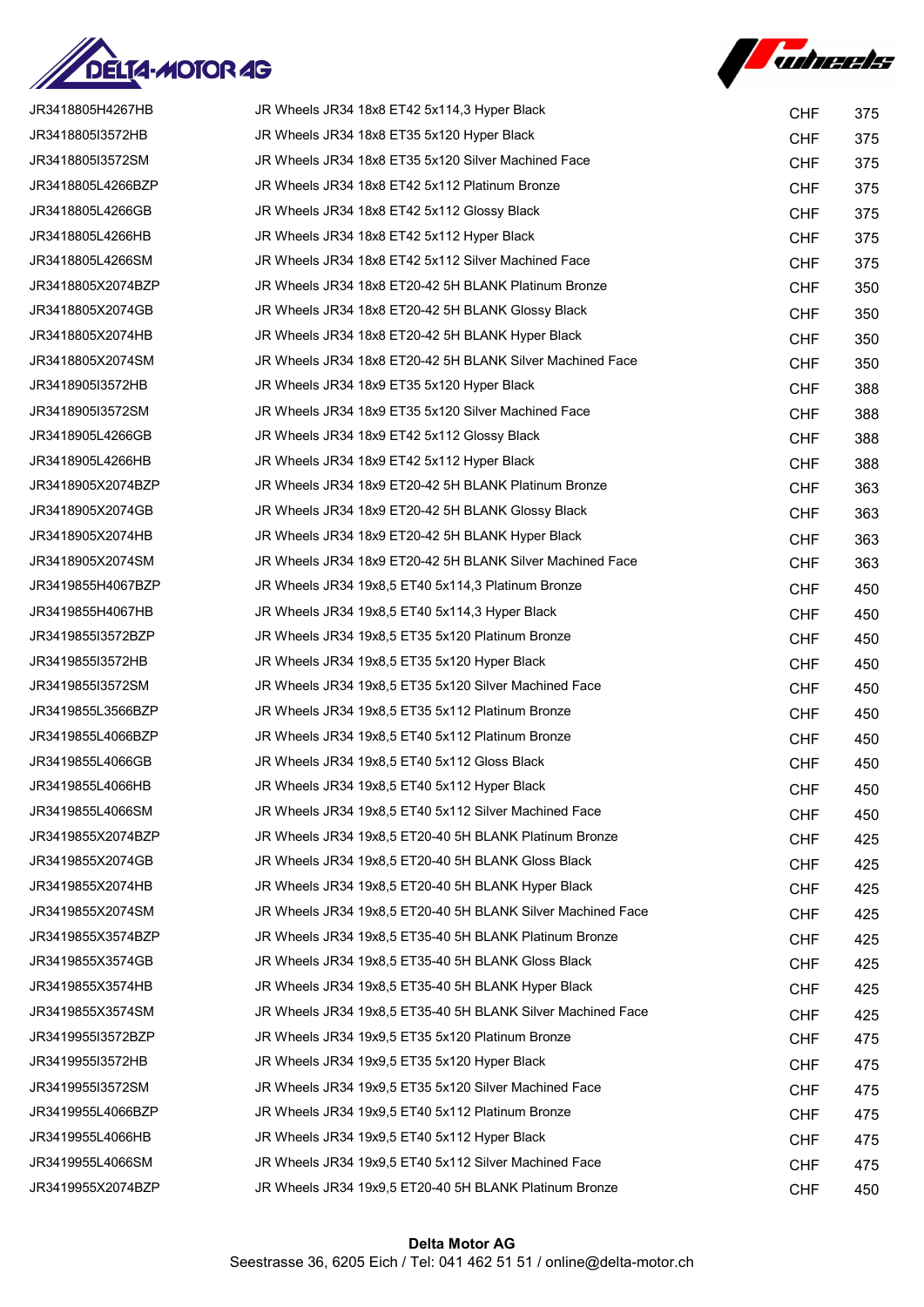



| JR3419955X2074GB   | JR Wheels JR34 19x9.5 ET20-40 5H BLANK Gloss Black           | <b>CHF</b> | 450 |
|--------------------|--------------------------------------------------------------|------------|-----|
| JR3419955X2074HB   | JR Wheels JR34 19x9,5 ET20-40 5H BLANK Hyper Black           | <b>CHF</b> | 450 |
| JR3419955X2074SM   | JR Wheels JR34 19x9,5 ET20-40 5H BLANK Silver Machined Face  | <b>CHF</b> | 450 |
| JR3419955X3574BZP  | JR Wheels JR34 19x9,5 ET35-40 5H BLANK Platinum Bronze       | <b>CHF</b> | 450 |
| JR3419955X3574GB   | JR Wheels JR34 19x9,5 ET35-40 5H BLANK Gloss Black           | <b>CHF</b> | 450 |
| JR3419955X3574HB   | JR Wheels JR34 19x9,5 ET35-40 5H BLANK Hyper Black           | <b>CHF</b> | 450 |
| JR3419955X3574SM   | JR Wheels JR34 19x9,5 ET35-40 5H BLANK Silver Machined Face  | <b>CHF</b> | 450 |
| JR34201055I3572BZP | JR Wheels JR34 20x10,5 ET35 5x120 Platinum Bronze            | <b>CHF</b> | 575 |
| JR34201055I3572SM  | JR Wheels JR34 20x10,5 ET35 5x120 Silver Machined Face       | <b>CHF</b> | 575 |
| JR34201055X2074BZP | JR Wheels JR34 20x10,5 ET20-35 5H BLANK Platinum Bronze      | <b>CHF</b> | 550 |
| JR34201055X2074GB  | JR Wheels JR34 20x10,5 ET20-35 5H BLANK Gloss Black          | <b>CHF</b> | 550 |
| JR34201055X2074HB  | JR Wheels JR34 20x10,5 ET20-35 5H BLANK Hyper Black          | <b>CHF</b> | 550 |
| JR34201055X2074SM  | JR Wheels JR34 20x10,5 ET20-35 5H BLANK Silver Machined Face | <b>CHF</b> | 550 |
| JR3420105I4072BZP  | JR Wheels JR34 20x10 ET40 5x120 Platinum Bronze              | <b>CHF</b> | 550 |
| JR3420105I4072GB   | JR Wheels JR34 20x10 ET40 5x120 Gloss Black                  | <b>CHF</b> | 550 |
| JR3420105I4072HB   | JR Wheels JR34 20x10 ET40 5x120 Hyper Black                  | <b>CHF</b> | 550 |
| JR3420105I4072SM   | JR Wheels JR34 20x10 ET40 5x120 Silver Machined Face         | <b>CHF</b> | 550 |
| JR3420105L4066BZP  | JR Wheels JR34 20x10 ET40 5x112 Platinum Bronze              | <b>CHF</b> | 550 |
| JR3420105L4066HB   | JR Wheels JR34 20x10 ET40 5x112 Hyper Black                  | <b>CHF</b> | 550 |
| JR3420105L4066SM   | JR Wheels JR34 20x10 ET40 5x112 Silver Machined Face         | <b>CHF</b> | 550 |
| JR3420105X2074BZP  | JR Wheels JR34 20x10 ET20-40 5H BLANK Platinum Bronze        | <b>CHF</b> | 525 |
| JR3420105X2074GB   | JR Wheels JR34 20x10 ET20-40 5H BLANK Gloss Black            | <b>CHF</b> | 525 |
| JR3420105X2074HB   | JR Wheels JR34 20x10 ET20-40 5H BLANK Hyper Black            | <b>CHF</b> | 525 |
| JR3420105X2074SM   | JR Wheels JR34 20x10 ET20-40 5H BLANK Silver Machined Face   | <b>CHF</b> | 525 |
| JR3420105X4074GB   | JR Wheels JR34 20x10 ET40 5H BLANK Gloss Black               | <b>CHF</b> | 525 |
| JR3420905H4067BZP  | JR Wheels JR34 20x9 ET40 5x114,3 Platinum Bronze             | <b>CHF</b> | 538 |
| JR3420905I3572BZP  | JR Wheels JR34 20x9 ET35 5x120 Platinum Bronze               | <b>CHF</b> | 538 |
| JR3420905I3572GB   | JR Wheels JR34 20x9 ET35 5x120 Gloss Black                   | <b>CHF</b> | 538 |
| JR3420905I3572HB   | JR Wheels JR34 20x9 ET35 5x120 Hyper Black                   | <b>CHF</b> | 538 |
| JR3420905I3572SM   | JR Wheels JR34 20x9 ET35 5x120 Silver Machined Face          | <b>CHF</b> | 538 |
| JR3420905L3566BZP  | JR Wheels JR34 20x9 ET35 5x112 Platinum Bronze               | <b>CHF</b> | 538 |
| JR3420905L4066BZP  | JR Wheels JR34 20x9 ET40 5x112 Platinum Bronze               | <b>CHF</b> | 538 |
| JR3420905L4066GB   | JR Wheels JR34 20x9 ET40 5x112 Gloss Black                   | <b>CHF</b> | 538 |
| JR3420905L4066HB   | JR Wheels JR34 20x9 ET40 5x112 Hyper Black                   | <b>CHF</b> | 538 |
| JR3420905L4066SM   | JR Wheels JR34 20x9 ET40 5x112 Silver Machined Face          | <b>CHF</b> | 538 |
| JR3420905X2074BZP  | JR Wheels JR34 20x9 ET20-40 5H BLANK Platinum Bronze         | <b>CHF</b> | 500 |
| JR3420905X2074GB   | JR Wheels JR34 20x9 ET20-40 5H BLANK Gloss Black             | <b>CHF</b> | 500 |
| JR3420905X2074HB   | JR Wheels JR34 20x9 ET20-40 5H BLANK Hyper Black             | <b>CHF</b> | 500 |
| JR3420905X2074SM   | JR Wheels JR34 20x9 ET20-40 5H BLANK Silver Machined Face    | <b>CHF</b> | 500 |
| JR3420905X3574BZP  | JR Wheels JR34 20x9 ET35-40 5H BLANK Platinum Bronze         | <b>CHF</b> | 500 |
| JR3420905X3574GB   | JR Wheels JR34 20x9 ET35-40 5H BLANK Gloss Black             | <b>CHF</b> | 500 |
|                    |                                                              |            |     |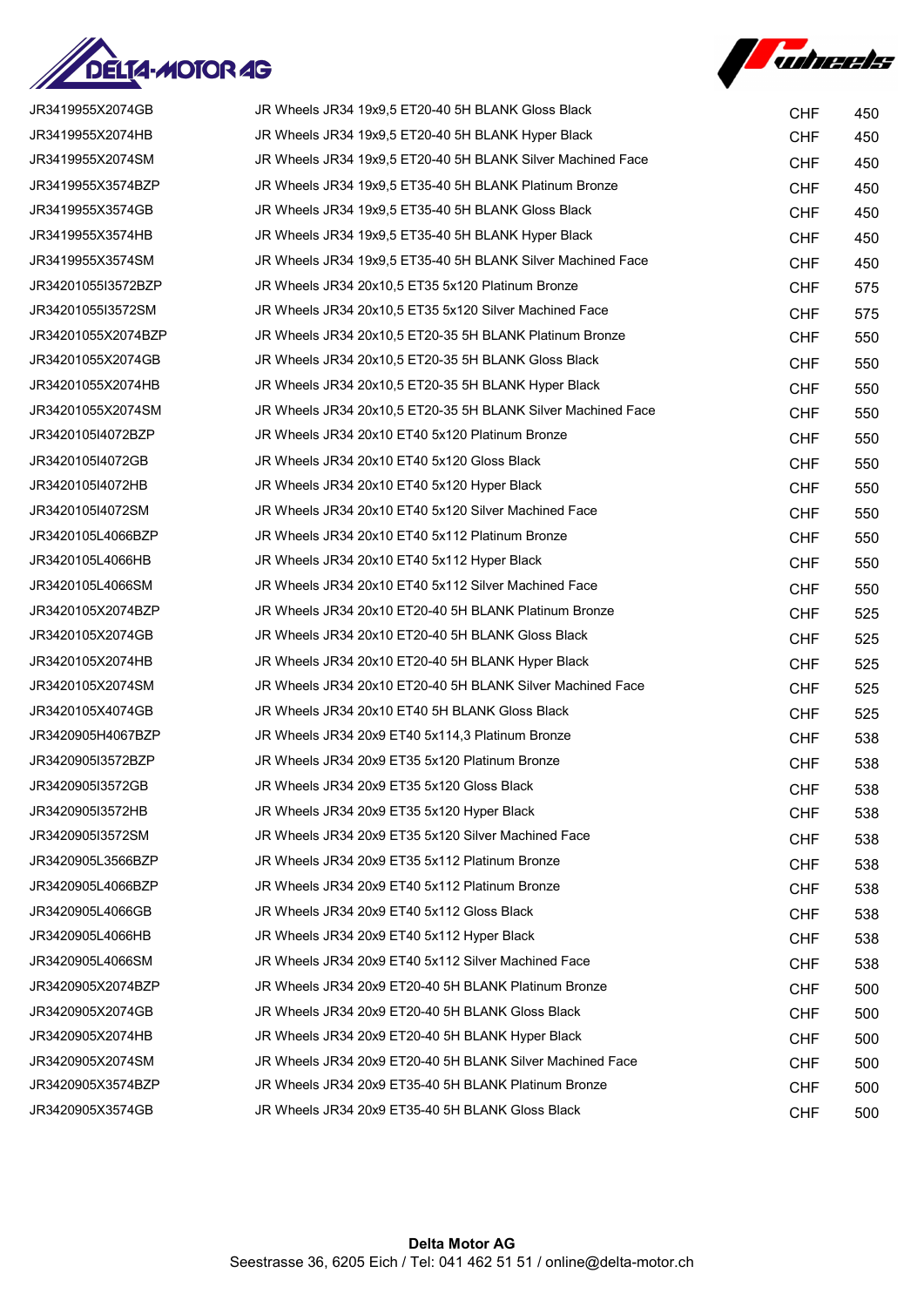



| JR3519855I3572HB  | JR Wheels JR35 19x8,5 ET35 5x120 Hyper Black                | <b>CHF</b> | 450 |
|-------------------|-------------------------------------------------------------|------------|-----|
| JR3519855I3572SM  | JR Wheels JR35 19x8,5 ET35 5x120 Silver Machined Face       | <b>CHF</b> | 450 |
| JR3519855L4566GB  | JR Wheels JR35 19x8,5 ET45 5x112 Gloss Black                | <b>CHF</b> | 450 |
| JR3519855L4566HB  | JR Wheels JR35 19x8,5 ET45 5x112 Hyper Black                | <b>CHF</b> | 450 |
| JR3519855L4566SM  | JR Wheels JR35 19x8,5 ET45 5x112 Silver Machined Face       | <b>CHF</b> | 450 |
| JR3519855X2074BZ  | JR Wheels JR35 19x8,5 ET20-45 5H BLANK Bronze               | <b>CHF</b> | 425 |
| JR3519855X2074GB  | JR Wheels JR35 19x8,5 ET20-45 5H BLANK Gloss Black          | <b>CHF</b> | 425 |
| JR3519855X2074GMM | JR Wheels JR35 19x8,5 ET20-45 5H BLANK Matt Gun Metal       | <b>CHF</b> | 425 |
| JR3519855X2074HB  | JR Wheels JR35 19x8,5 ET20-45 5H BLANK Hyper Black          | <b>CHF</b> | 425 |
| JR3519855X2074SM  | JR Wheels JR35 19x8,5 ET20-45 5H BLANK Silver Machined Face | <b>CHF</b> | 425 |
| JR3519855X3574GB  | JR Wheels JR35 19x8,5 ET35-45 5H BLANK Gloss Black          | <b>CHF</b> | 425 |
| JR3519855X3574HB  | JR Wheels JR35 19x8.5 ET35-45 5H BLANK Hyper Black          | <b>CHF</b> | 425 |
| JR3519855X3574SM  | JR Wheels JR35 19x8,5 ET35-45 5H BLANK Silver Machined Face | <b>CHF</b> | 425 |
| JR3519955I3572HB  | JR Wheels JR35 19x9,5 ET35 5x120 Hyper Black                | <b>CHF</b> | 475 |
| JR3519955I3572SM  | JR Wheels JR35 19x9,5 ET35 5x120 Silver Machined Face       | <b>CHF</b> | 475 |
| JR3519955L4566HB  | JR Wheels JR35 19x9,5 ET45 5x112 Hyper Black                | <b>CHF</b> | 475 |
| JR3519955L4566SM  | JR Wheels JR35 19x9,5 ET45 5x112 Silver Machined Face       | <b>CHF</b> | 475 |
| JR3519955X2074BZ  | JR Wheels JR35 19x9,5 ET20-45 5H BLANK Bronze               | <b>CHF</b> | 450 |
| JR3519955X2074GB  | JR Wheels JR35 19x9,5 ET20-45 5H BLANK Gloss Black          | <b>CHF</b> | 450 |
| JR3519955X2074GMM | JR Wheels JR35 19x9,5 ET20-45 5H BLANK Matt Gun Metal       | <b>CHF</b> | 450 |
| JR3519955X2074HB  | JR Wheels JR35 19x9.5 ET20-45 5H BLANK Hyper Black          | <b>CHF</b> | 450 |
| JR3519955X2074SM  | JR Wheels JR35 19x9,5 ET20-45 5H BLANK Silver Machined Face | <b>CHF</b> | 450 |
| JR3519955X3574GB  | JR Wheels JR35 19x9,5 ET35-45 5H BLANK Gloss Black          | <b>CHF</b> | 450 |
| JR3519955X3574HB  | JR Wheels JR35 19x9,5 ET35-45 5H BLANK Hyper Black          | <b>CHF</b> | 450 |
| JR3519955X3574SM  | JR Wheels JR35 19x9,5 ET35-45 5H BLANK Silver Machined Face | <b>CHF</b> | 450 |
|                   |                                                             |            |     |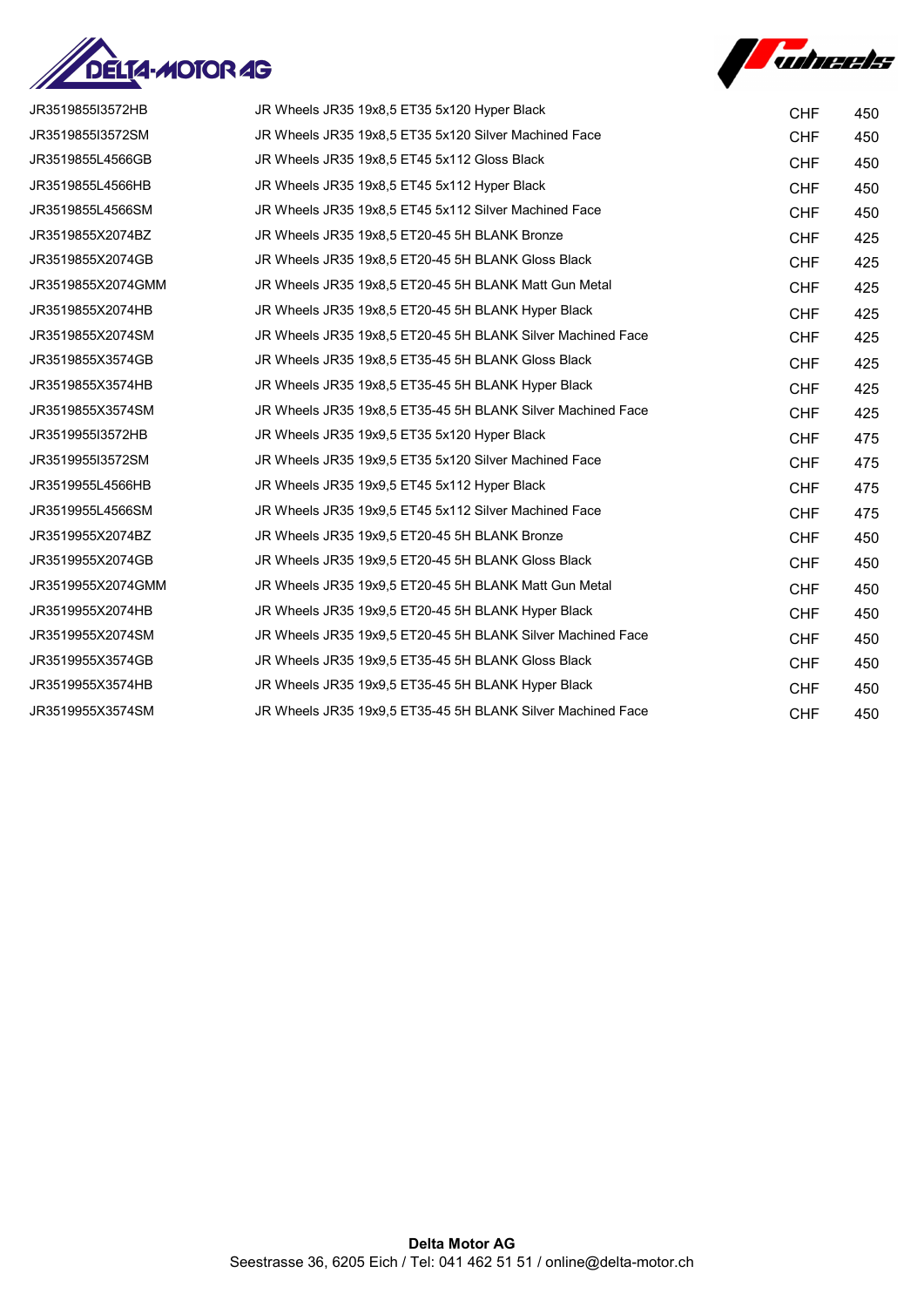



| JR3618805H4574GB  | JR Wheels JR36 18x8 ET45 5x114,3 Glossy Black                    | <b>CHF</b> | 375 |
|-------------------|------------------------------------------------------------------|------------|-----|
| JR3618805H4574HG  | JR Wheels JR36 18x8 ET45 5x114,3 Hyper Gray                      | <b>CHF</b> | 375 |
| JR3618805I3572GB  | JR Wheels JR36 18x8 ET35 5x120 Gloss Black                       | <b>CHF</b> | 375 |
| JR3618805I3572HG  | JR Wheels JR36 18x8 ET35 5x120 Hyper Gray                        | <b>CHF</b> | 375 |
| JR3618805I3572SBF | JR Wheels JR36 18x8 ET35 5x120 Silver Brushed Face               | <b>CHF</b> | 375 |
| JR3618805L4566GB  | JR Wheels JR36 18x8 ET45 5x112 Gloss Black                       | <b>CHF</b> | 375 |
| JR3618805L4566HG  | JR Wheels JR36 18x8 ET45 5x112 Hyper Gray                        | <b>CHF</b> | 375 |
| JR3618805L4566SBF | JR Wheels JR36 18x8 ET45 5x112 Silver Brushed Face               | <b>CHF</b> | 375 |
| JR3618805X2074GB  | JR Wheels JR36 18x8 ET20-52 5H BLANK Gloss Black                 | <b>CHF</b> | 350 |
| JR3618805X2074HG  | JR Wheels JR36 18x8 ET20-52 5H BLANK Hyper Gray                  | <b>CHF</b> | 350 |
| JR3618805X2074MBZ | JR Wheels JR36 18x8 ET20-52 5H BLANK Matt Bronze                 | <b>CHF</b> | 350 |
| JR3618805X2074SBF | JR Wheels JR36 18x8 ET20-52 5H BLANK Silver Brushed Face         | <b>CHF</b> | 350 |
| JR3618805X3574GB  | JR Wheels JR36 18x8 ET35-52 5H BLANK Gloss Black                 | <b>CHF</b> | 350 |
| JR3618905H4574GB  | JR Wheels JR36 18x9 ET45 5x114.3 Glossy Black                    | <b>CHF</b> | 388 |
| JR3618905H4574HB  | JR Wheels JR36 18x9 ET45 5x114.3 Hyper Black                     | <b>CHF</b> | 355 |
| JR3618905I3572GB  | JR Wheels JR36 18x9 ET35 5x120 Gloss Black                       | <b>CHF</b> | 388 |
| JR3618905I3572HG  | JR Wheels JR36 18x9 ET35 5x120 Hyper Gray                        | <b>CHF</b> | 388 |
| JR3618905I3572SBF | JR Wheels JR36 18x9 ET35 5x120 Silver Brushed Face               | <b>CHF</b> | 388 |
| JR3618905L4566GB  | JR Wheels JR36 18x9 ET45 5x112 Gloss Black                       | <b>CHF</b> | 388 |
| JR3618905L4566SBF | JR Wheels JR36 18x9 ET45 5x112 Silver Brushed Face               | <b>CHF</b> | 388 |
| JR3618905X2074GB  | JR Wheels JR36 18x9 ET20-48 5H BLANK Gloss BLANK                 | <b>CHF</b> | 363 |
| JR3618905X2074HG  | JR Wheels JR36 18x9 ET20-48 5H BLANK Hyper Gray                  | <b>CHF</b> | 363 |
| JR3618905X2074MBZ | JR Wheels JR36 18x9 ET20-48 5H BLANK Matt Bronze                 | <b>CHF</b> | 363 |
| JR3618905X2074SBF | JR Wheels JR36 18x9 ET20-48 5H BLANK Silver Brushed Face         | <b>CHF</b> | 363 |
| JR3619855I3572GB  | JR Wheels JR36 19x8,5 ET35 5x120 Gloss Black                     | <b>CHF</b> | 450 |
| JR3619855I3572SBF | JR Wheels JR36 19x8,5 ET35 5x120 Silver Brushed Face             | <b>CHF</b> | 450 |
| JR3619855L4066GB  | JR Wheels JR36 19x8,5 ET40 5x112 Gloss Black                     | <b>CHF</b> | 450 |
| JR3619855L4566GB  | JR Wheels JR36 19x8,5 ET45 5x112 Gloss Black                     | <b>CHF</b> | 450 |
| JR3619855L4566HG  | JR Wheels JR36 19x8,5 ET45 5x112 Hyper Gray                      | <b>CHF</b> | 450 |
| JR3619855L4566SBF | JR Wheels JR36 19x8,5 ET45 5x112 Silver Brushed Face             | <b>CHF</b> | 450 |
| JR3619855X2074GB  | JR Wheels JR36 19x8,5 ET20-50 5H BLANK Gloss Black               | <b>CHF</b> | 425 |
| JR3619855X2074GBM | JR Wheels JR36 19x8,5 ET20-50 5H BLANK Gloss Black Machined Face | <b>CHF</b> | 425 |
| JR3619855X2074HG  | JR Wheels JR36 19x8,5 ET20-50 5H BLANK Hyper Gray                | <b>CHF</b> | 425 |
| JR3619855X2074MBZ | JR Wheels JR36 19x8,5 ET20-50 5H BLANK Matt Bronze               | <b>CHF</b> | 425 |
| JR3619855X2074SBF | JR Wheels JR36 19x8,5 ET20-50 5H BLANK Silver Brushed Face       | <b>CHF</b> | 425 |
| JR3619855X4074GB  | JR Wheels JR36 19x8,5 ET40-50 5H BLANK Gloss Black               | <b>CHF</b> | 425 |
| JR3619855X4074SBF | JR Wheels JR36 19x8,5 ET40-50 5H BLANK Silver Brushed Face       | <b>CHF</b> | 425 |
| JR3619955I3572GB  | JR Wheels JR36 19x9,5 ET35 5x120 Gloss Black                     | <b>CHF</b> | 475 |
| JR3619955I3572SBF | JR Wheels JR36 19x9,5 ET35 5x120 Silver Brushed Face             | <b>CHF</b> | 475 |
| JR3619955L4566GB  | JR Wheels JR36 19x9,5 ET45 5x112 Gloss Black                     | <b>CHF</b> | 475 |
| JR3619955L4566SBF | JR Wheels JR36 19x9,5 ET45 5x112 Silver Brushed Face             | <b>CHF</b> | 475 |
| JR3619955X2074GB  | JR Wheels JR36 19x9,5 ET20-45 5H BLANK Gloss Black               | <b>CHF</b> | 450 |
| JR3619955X2074GBM | JR Wheels JR36 19x9,5 ET20-45 5H BLANK Gloss Black Machined Face | <b>CHF</b> | 450 |
| JR3619955X2074HG  | JR Wheels JR36 19x9,5 ET20-45 5H BLANK Hyper Gray                | <b>CHF</b> | 450 |
| JR3619955X2074MBZ | JR Wheels JR36 19x9,5 ET20-45 5H BLANK Matt Bronze               | <b>CHF</b> | 450 |

## Delta Motor AG Seestrasse 36, 6205 Eich / Tel: 041 462 51 51 / online@delta-motor.ch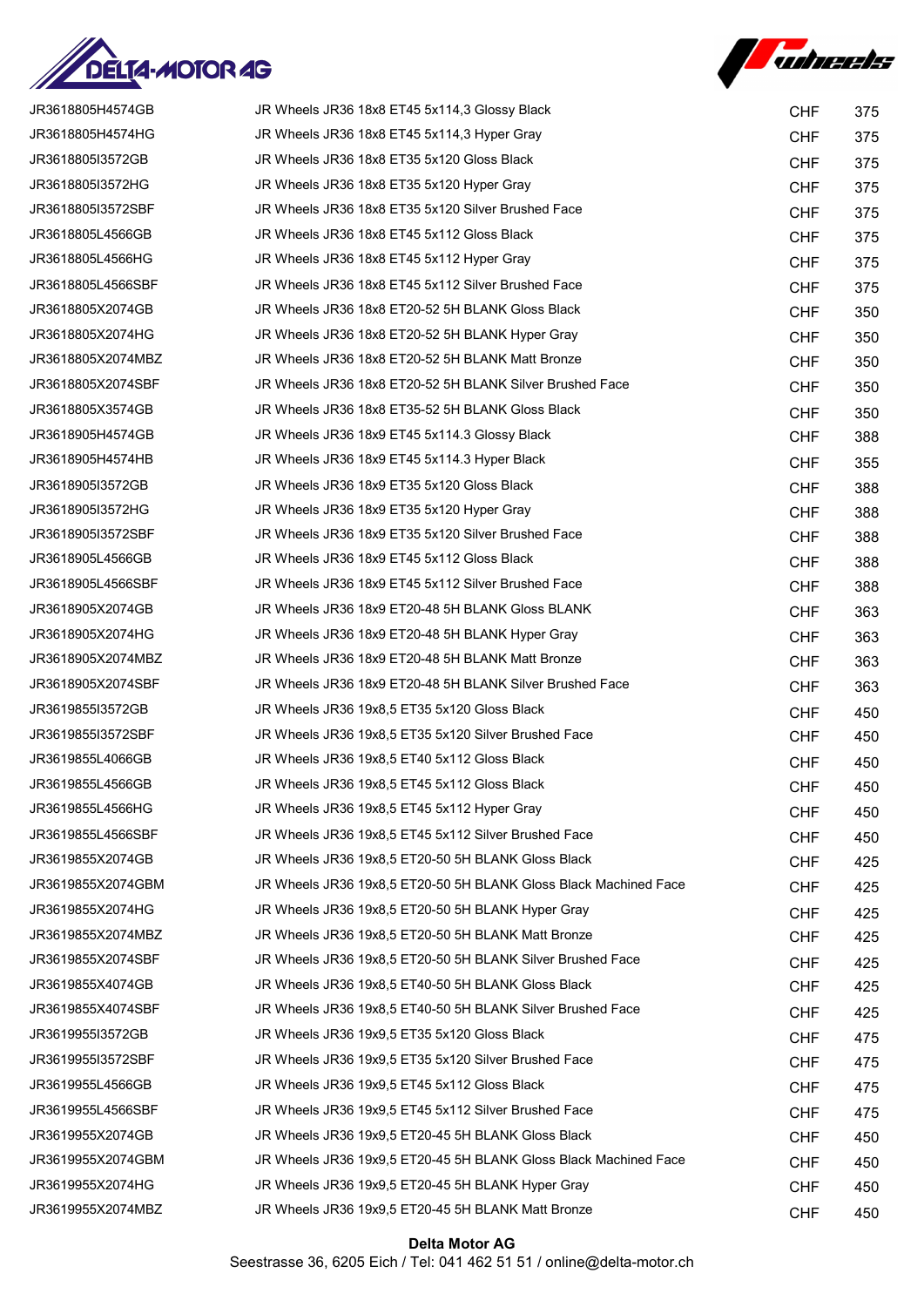



| JR3619955X2074SBF | JR Wheels JR36 19x9,5 ET20-45 5H BLANK Silver Brushed Face  | <b>CHF</b> | 450 |
|-------------------|-------------------------------------------------------------|------------|-----|
| JR3620055X1074GB  | JR Wheels JR36 20x10,5 ET10-35 5H BLANK Gloss Black         | <b>CHF</b> | 550 |
| JR3620055X1074HB  | JR Wheels JR36 20x10,5 ET10-35 5H BLANK Hyper Black         | <b>CHF</b> | 500 |
| JR3620055X1074HG  | JR Wheels JR36 20x10,5 ET10-35 5H BLANK Hyper Gray          | <b>CHF</b> | 550 |
| JR3620055X1074SBF | JR Wheels JR36 20x10,5 ET10-35 5H BLANK Silver Brushed Face | <b>CHF</b> | 550 |
| JR3620105I3572GB  | JR Wheels JR36 20x10 ET35 5x120 Gloss Black                 | <b>CHF</b> | 550 |
| JR3620105I3572SBF | JR Wheels JR36 20x10 ET35 5x120 Silver Brushed Face         | <b>CHF</b> | 550 |
| JR3620105I4572HG  | JR Wheels JR36 20x10 ET45 5x120 Hyper Gray                  | <b>CHF</b> | 550 |
| JR3620105L4066GB  | JR Wheels JR36 20x10 ET40 5x112 Gloss Black                 | <b>CHF</b> | 550 |
| JR3620105L4066SBF | JR Wheels JR36 20x10 ET40 5x112 Silver Brushed Face         | <b>CHF</b> | 550 |
| JR3620105L4566HG  | JR Wheels JR36 20x10 ET45 5x112 Hyper Gray                  | <b>CHF</b> | 550 |
| JR3620105X2074GB  | JR Wheels JR36 20x10 ET20-45 5H BLANK Gloss Black           | <b>CHF</b> | 525 |
| JR3620105X2074HG  | JR Wheels JR36 20x10 ET20-45 5H BLANK Hyper Gray            | <b>CHF</b> | 525 |
| JR3620105X2074MBZ | JR Wheels JR36 20x10 ET20-45 5H BLANK Matt Bronze           | <b>CHF</b> | 525 |
| JR3620105X2074SBF | JR Wheels JR36 20x10 ET20-45 5H BLANK Silver Brushed Face   | <b>CHF</b> | 525 |
| JR3620905I3572GB  | JR Wheels JR36 20x9 ET35 5x120 Gloss Black                  | <b>CHF</b> | 525 |
| JR3620905I3572HG  | JR Wheels JR36 20x9 ET35 5x120 Hyper Gray                   | <b>CHF</b> | 525 |
| JR3620905I3572SBF | JR Wheels JR36 20x9 ET35 5x120 Silver Brushed Face          | <b>CHF</b> | 525 |
| JR3620905L3866GB  | JR Wheels JR36 20x9 ET38 5x112 Gloss Black                  | <b>CHF</b> | 525 |
| JR3620905L3866HG  | JR Wheels JR36 20x9 ET38 5x112 Hyper Gray                   | <b>CHF</b> | 525 |
| JR3620905L3866SBF | JR Wheels JR36 20x9 ET38 5x112 Silver Brushed Face          | <b>CHF</b> | 525 |
| JR3620905X1574GB  | JR Wheels JR36 20x9 ET15-38 5H BLANK Gloss Black            | <b>CHF</b> | 488 |
| JR3620905X1574HG  | JR Wheels JR36 20x9 ET15-38 5H BLANK Hyper Gray             | <b>CHF</b> | 488 |
| JR3620905X1574MBZ | JR Wheels JR36 20x9 ET15-38 5H BLANK Matt Bronze            | <b>CHF</b> | 488 |
| JR3620905X1574SBF | JR Wheels JR36 20x9 ET15-38 5H BLANK Silver Brushed Face    | <b>CHF</b> | 488 |
| JR3622055X1574GB  | JR Wheels JR36 22x10,5 ET15-55 5H BLANK Gloss Black         | <b>CHF</b> | 750 |
| JR3622055X1574HB  | JR Wheels JR36 22x10,5 ET15-55 5H BLANK Hyper Black         | <b>CHF</b> | 750 |
| JR3622055X1574SBF | JR Wheels JR36 22x10,5 ET15-55 5H BLANK Silver Brushed Face | <b>CHF</b> | 750 |
| JR3623105X3074GB  | JR Wheels JR36 23x10 ET30-55 5H BLANK Gloss Black           | <b>CHF</b> | 950 |
| JR3623105X3074HB  | JR Wheels JR36 23x10 ET30-55 5H BLANK Hyper Black           | <b>CHF</b> | 950 |
| JR3623105X3074SBF | JR Wheels JR36 23x10 ET30-55 5H BLANK Silver Brushed Face   | <b>CHF</b> | 950 |
|                   |                                                             |            |     |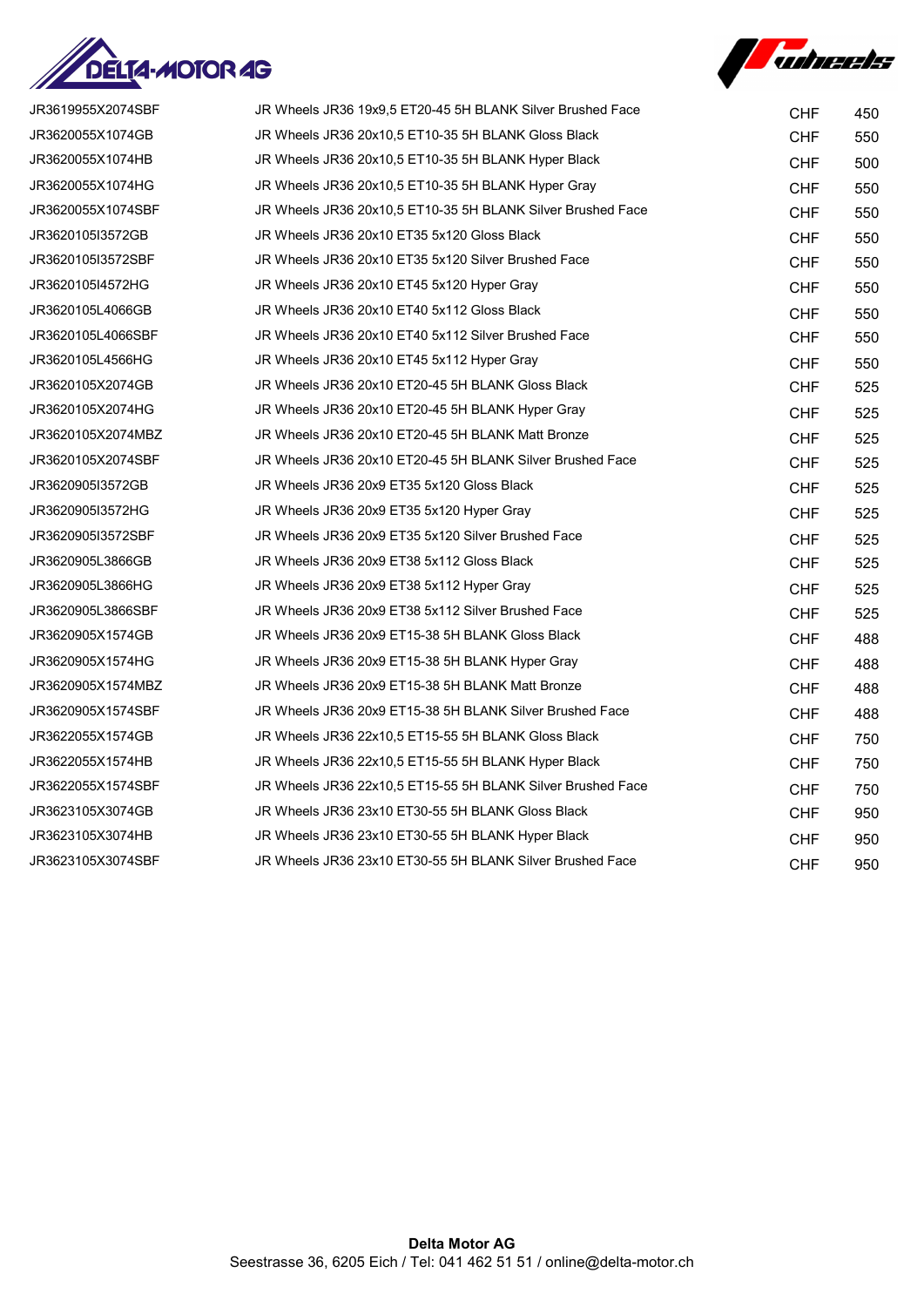



| JR3717804H4067BZP | JR Wheels JR37 17x8 ET40 4x100 Platinum Bronze              | <b>CHF</b> | 363 |
|-------------------|-------------------------------------------------------------|------------|-----|
| JR3717804H4067HB  | JR Wheels JR37 17x8 ET40 4x100 Hyper Black                  | <b>CHF</b> | 363 |
| JR3717805H4067HB  | JR Wheels JR37 17x8 ET40 5x114,3 Hyper Black                | <b>CHF</b> | 363 |
| JR3717805K3567BZP | JR Wheels JR37 17x8 ET35 5x100 Platinum Bronze              | <b>CHF</b> | 363 |
| JR3717805K3567HB  | JR Wheels JR37 17x8 ET35 5x100 Hyper Black                  | <b>CHF</b> | 363 |
| JR3717805L4066BZP | JR Wheels JR37 17x8 ET40 5x112 Platinum Bronze              | <b>CHF</b> | 363 |
| JR3717805L4066GB  | JR Wheels JR37 17x8 ET40 5x112 Glossy Black                 | <b>CHF</b> | 363 |
| JR3717805L4066HB  | JR Wheels JR37 17x8 ET40 5x112 Hyper Black                  | <b>CHF</b> | 363 |
| JR3717805X2072BZP | JR Wheels JR37 17x8 ET20-40 5H BLANK Platinum Bronze        | <b>CHF</b> | 338 |
| JR3717805X2072GB  | JR Wheels JR37 17x8 ET20-40 5H BLANK Gloss Black            | <b>CHF</b> | 338 |
| JR3717805X2072HB  | JR Wheels JR37 17x8 ET20-40 5H BLANK Hyper Black            | <b>CHF</b> | 338 |
| JR3717805X2072SM  | JR Wheels JR37 17x8 ET20-40 5H BLANK Silver Machined Face   | <b>CHF</b> | 338 |
| JR3718805H4567HB  | JR Wheels JR37 18x8 ET45 5x114,3 Hyper Black                | <b>CHF</b> | 388 |
| JR3718805I3572HB  | JR Wheels JR37 18x8 ET35 5x120 Hyper Black                  | <b>CHF</b> | 388 |
| JR3718805K3567HB  | JR Wheels JR37 18x8 ET35 5x100 Hyper Black                  | <b>CHF</b> | 388 |
| JR3718805L3566HB  | JR Wheels JR37 18x8 ET35 5x112 Hyper Black                  | <b>CHF</b> | 388 |
| JR3718805L4566BZP | JR Wheels JR37 18x8 ET45 5x112 Platinum Bronze              | <b>CHF</b> | 388 |
| JR3718805L4566GB  | JR Wheels JR37 18x8 ET45 5x112 Glossy Black                 | <b>CHF</b> | 388 |
| JR3718805L4566HB  | JR Wheels JR37 18x8 ET45 5x112 Hyper Black                  | <b>CHF</b> | 388 |
| JR3718805M4065HB  | JR Wheels JR37 18x8 ET40 5x108 Hyper Black                  | <b>CHF</b> | 388 |
| JR3718805X2072BZP | JR Wheels JR37 18x8 ET20-45 5H BLANK Platinum Bronze        | <b>CHF</b> | 363 |
| JR3718805X2072GB  | JR Wheels JR37 18x8 ET20-45 5H BLANK Glossy Black           | <b>CHF</b> | 363 |
| JR3718805X2072HB  | JR Wheels JR37 18x8 ET20-45 5H BLANK Hyper Black            | <b>CHF</b> | 363 |
| JR3718805X2072SM  | JR Wheels JR37 18x8 ET20-45 5H BLANK Silver Machined Face   | <b>CHF</b> | 363 |
| JR3719855H4567BZP | JR Wheels JR37 19x8,5 ET45 5x114,3 Platinum Bronze          | <b>CHF</b> | 463 |
| JR3719855H4567GB  | JR Wheels JR37 19x8,5 ET45 5x114,3 Glossy Black             | <b>CHF</b> | 463 |
| JR3719855H4567HB  | JR Wheels JR37 19x8,5 ET45 5x114,3 Hyper Black              | <b>CHF</b> | 463 |
| JR3719855I3572BZP | JR Wheels JR37 19x8,5 ET35 5x120 Platinum Bronze            | <b>CHF</b> | 463 |
| JR3719855I3572GB  | JR Wheels JR37 19x8,5 ET35 5x120 Glossy Black               | <b>CHF</b> | 463 |
| JR3719855I3572HB  | JR Wheels JR37 19x8,5 ET35 5x120 Hyper Black                | <b>CHF</b> | 463 |
| JR3719855L3566BZP | JR Wheels JR37 19x8,5 ET35 5x112 Platinum Bronze            | <b>CHF</b> | 463 |
| JR3719855L3566GB  | JR Wheels JR37 19x8,5 ET35 5x112 Glossy Black               | <b>CHF</b> | 463 |
| JR3719855L3566HB  | JR Wheels JR37 19x8,5 ET35 5x112 Hyper Black                | <b>CHF</b> | 463 |
| JR3719855L4566BZP | JR Wheels JR37 19x8.5 ET45 5x112 Platinum Bronze            | <b>CHF</b> | 463 |
| JR3719855L4566GB  | JR Wheels JR37 19x8,5 ET45 5x112 Glossy Black               | <b>CHF</b> | 463 |
| JR3719855L4566HB  | JR Wheels JR37 19x8,5 ET45 5x112 Hyper Black                | <b>CHF</b> | 463 |
| JR3719855L4566SM  | JR Wheels JR37 19x8,5 ET45 5x112 Silver Machined Face       | <b>CHF</b> | 463 |
| JR3719855X2072BZP | JR Wheels JR37 19x8,5 ET20-45 5H BLANK Platinum Bronze      | <b>CHF</b> | 438 |
| JR3719855X2072GB  | JR Wheels JR37 19x8,5 ET20-45 5H BLANK Glossy Black         | <b>CHF</b> | 438 |
| JR3719855X2072HB  | JR Wheels JR37 19x8,5 ET20-45 5H BLANK Hyper Black          | <b>CHF</b> | 438 |
| JR3719855X2072SM  | JR Wheels JR37 19x8,5 ET20-45 5H BLANK Silver Machined Face | <b>CHF</b> | 438 |
| JR3719855X3572BZP | JR Wheels JR37 19x8,5 ET35-45 5H BLANK Platinum Bronze      | <b>CHF</b> | 438 |
| JR3719855X3572GB  | JR Wheels JR37 19x8,5 ET35-45 5H BLANK Glossy Black         | <b>CHF</b> | 438 |
| JR3719855X3572HB  | JR Wheels JR37 19x8,5 ET35-45 5H BLANK Hyper Black          | <b>CHF</b> | 438 |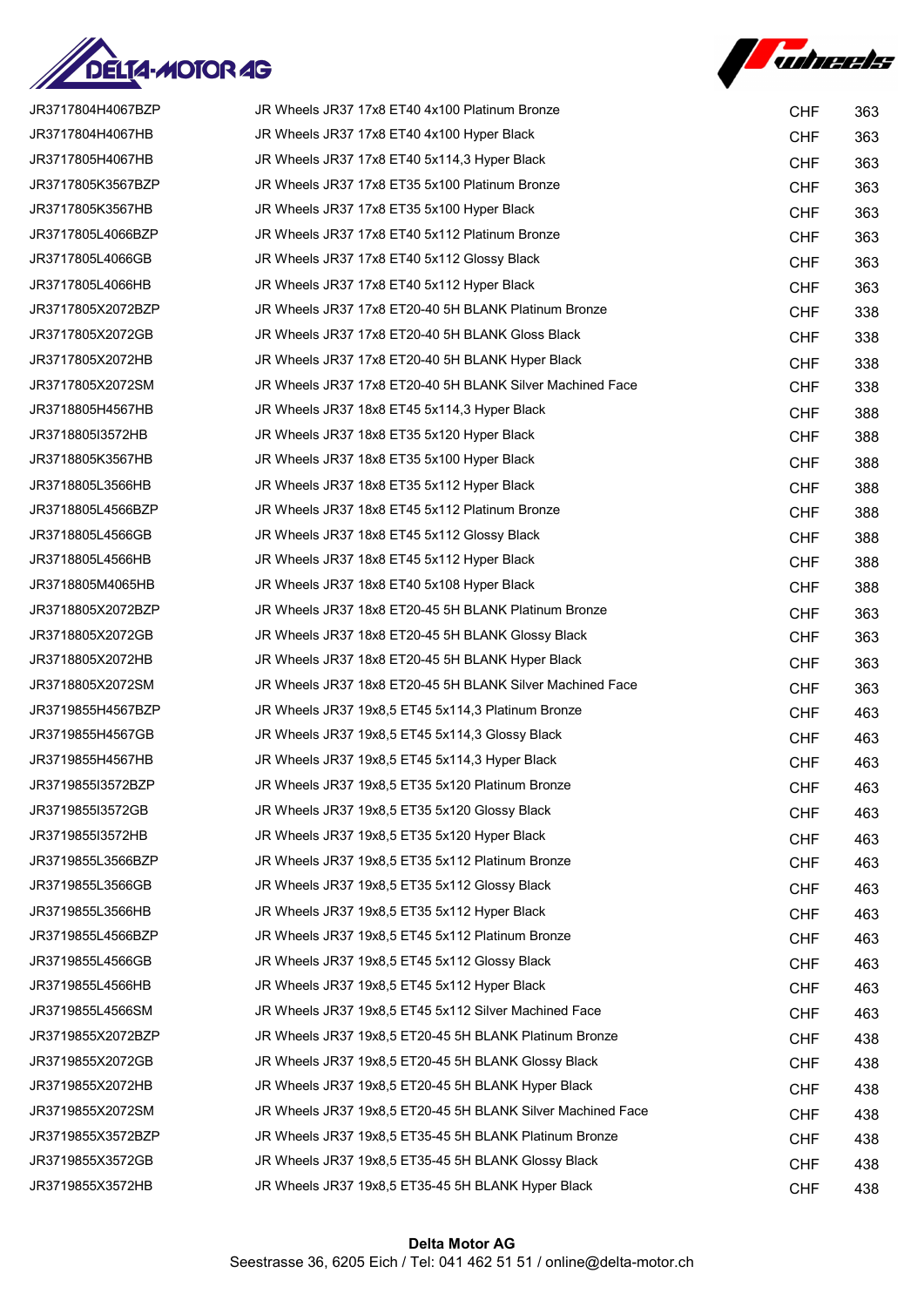



| JR3719855X3572SM   | JR Wheels JR37 19x8.5 ET35-45 5H BLANK Silver Machined Face  | <b>CHF</b> | 438 |
|--------------------|--------------------------------------------------------------|------------|-----|
| JR3719955I4072BZP  | JR Wheels JR37 19x9,5 ET40 5x120 Platinum Bronze             | <b>CHF</b> | 488 |
| JR3719955I4072GB   | JR Wheels JR37 19x9,5 ET40 5x120 Glossy Black                | <b>CHF</b> | 488 |
| JR3719955I4072HB   | JR Wheels JR37 19x9,5 ET40 5x120 Hyper Black                 | <b>CHF</b> | 488 |
| JR3719955L4566BZP  | JR Wheels JR37 19x9.5 ET45 5x112 Platinum Bronze             | <b>CHF</b> | 488 |
| JR3719955L4566HB   | JR Wheels JR37 19x9,5 ET45 5x112 Hyper Black                 | <b>CHF</b> | 488 |
| JR3719955X2072BZP  | JR Wheels JR37 19x9,5 ET20-45 5H BLANK Platinum Bronze       | <b>CHF</b> | 463 |
| JR3719955X2072GB   | JR Wheels JR37 19x9,5 ET20-45 5H BLANK Glossy Black          | <b>CHF</b> | 463 |
| JR3719955X2072HB   | JR Wheels JR37 19x9,5 ET20-45 5H BLANK Hyper Black           | <b>CHF</b> | 463 |
| JR3719955X2072SM   | JR Wheels JR37 19x9,5 ET20-45 5H BLANK Silver Machined Face  | <b>CHF</b> | 463 |
| JR3719955X3572BZP  | JR Wheels JR37 19x9,5 ET35-45 5H BLANK Platinum Bronze       | <b>CHF</b> | 463 |
| JR3719955X3572GB   | JR Wheels JR37 19x9,5 ET35-45 5H BLANK Glossy Black          | <b>CHF</b> | 463 |
| JR3719955X3572HB   | JR Wheels JR37 19x9,5 ET35-45 5H BLANK Hyper Black           | <b>CHF</b> | 463 |
| JR37201055X2072BZP | JR Wheels JR37 20x10,5 ET20-40 5H BLANK Platinum Bronze      | <b>CHF</b> | 563 |
| JR37201055X2072GB  | JR Wheels JR37 20x10,5 ET20-40 5H BLANK Glossy Black         | <b>CHF</b> | 563 |
| JR37201055X2072HB  | JR Wheels JR37 20x10,5 ET20-40 5H BLANK Hyper Black          | <b>CHF</b> | 563 |
| JR37201055X2072SM  | JR Wheels JR37 20x10,5 ET20-40 5H BLANK Silver Machined Face | <b>CHF</b> | 563 |
| JR3720105I4572BZP  | JR Wheels JR37 20x10 ET45 5x120 Platinum Bronze              | <b>CHF</b> | 563 |
| JR3720105I4572HB   | JR Wheels JR37 20x10 ET45 5x120 Hyper Black                  | <b>CHF</b> | 563 |
| JR3720105L3566BZP  | JR Wheels JR37 20x10 ET35 5x112 Platinum Bronze              | <b>CHF</b> | 563 |
| JR3720105L3566HB   | JR Wheels JR37 20x10 ET35 5x112 Hyper Black                  | <b>CHF</b> | 563 |
| JR3720105X2072BZP  | JR Wheels JR37 20x10 ET20-45 5H BLANK Platinum Bronze        | <b>CHF</b> | 538 |
| JR3720105X2072GB   | JR Wheels JR37 20x10 ET20-45 5H BLANK Glossy Black           | <b>CHF</b> | 538 |
| JR3720105X2072HB   | JR Wheels JR37 20x10 ET20-45 5H BLANK Hyper Black            | <b>CHF</b> | 538 |
| JR3720105X2072SM   | JR Wheels JR37 20x10 ET20-45 5H BLANK Silver Machined Face   | <b>CHF</b> | 538 |
| JR3720855I3572BZP  | JR Wheels JR37 20x8,5 ET35 5x120 Platinum Bronze             | <b>CHF</b> | 538 |
| JR3720855I3572HB   | JR Wheels JR37 20x8,5 ET35 5x120 Hyper Black                 | <b>CHF</b> | 538 |
| JR3720855L3566BZP  | JR Wheels JR37 20x8,5 ET35 5x112 Platinum Bronze             | <b>CHF</b> | 538 |
| JR3720855L4066BZP  | JR Wheels JR37 20x8.5 ET40 5x112 Platinum Bronze             | <b>CHF</b> | 538 |
| JR3720855L4566BZP  | JR Wheels JR37 20x8,5 ET45 5x112 Platinum Bronze             | <b>CHF</b> | 538 |
| JR3720855L4566HB   | JR Wheels JR37 20x8,5 ET45 5x112 Hyper Black                 | <b>CHF</b> | 538 |
| JR3720855M4565BZP  | JR Wheels JR37 20x8,5 ET45 5x108 Platinum Bronze             | <b>CHF</b> | 538 |
| JR3720855M4565HB   | JR Wheels JR37 20x8,5 ET45 5x108 Hyper Black                 | <b>CHF</b> | 538 |
| JR3720855X2072BZP  | JR Wheels JR37 20x8,5 ET20-45 5H BLANK Platinum Bronze       | <b>CHF</b> | 500 |
| JR3720855X2072GB   | JR Wheels JR37 20x8,5 ET20-45 5H BLANK Glossy Black          | <b>CHF</b> | 500 |
| JR3720855X2072HB   | JR Wheels JR37 20x8,5 ET20-45 5H BLANK Hyper Black           | <b>CHF</b> | 500 |
| JR3720855X2072SM   | JR Wheels JR37 20x8,5 ET20-45 5H BLANK Silver Machined Face  | <b>CHF</b> | 500 |
| JR3720855X3572BZP  | JR Wheels JR37 20x8,5 ET35-45 5H BLANK Platinum Bronze       | <b>CHF</b> | 500 |
| JR3720855X3572HB   | JR Wheels JR37 20x8,5 ET35-45 5H BLANK Hyper Black           | <b>CHF</b> | 500 |
| JR3720905L3566HB   | JR Wheels JR37 20x9 ET35 5x112 Hyper Black                   | <b>CHF</b> | 550 |
| JR3720905L4566HB   | JR Wheels JR37 20x9 ET45 5x112 Hyper Black                   | <b>CHF</b> | 550 |
| JR3720905X2072BZP  | JR Wheels JR37 20x9 ET20-45 5H BLANK Platinum Bronze         | <b>CHF</b> | 525 |
| JR3720905X2072GB   | JR Wheels JR37 20x9 ET20-45 5H BLANK Glossy Black            | <b>CHF</b> | 525 |
| JR3720905X2072HB   | JR Wheels JR37 20x9 ET20-45 5H BLANK Hyper Black             | <b>CHF</b> | 525 |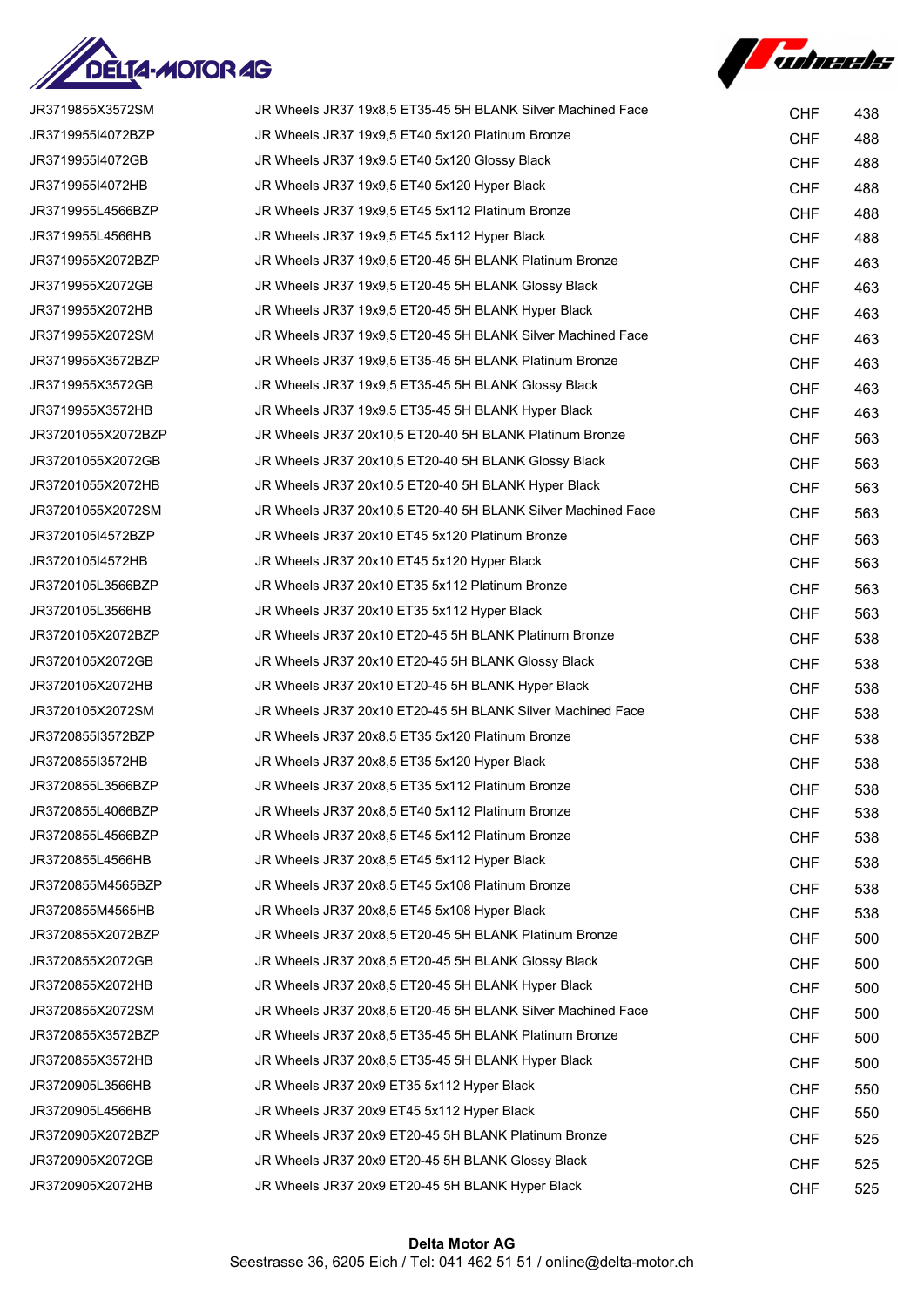



| JR3720905X2072SM  | JR Wheels JR37 20x9 ET20-45 5H BLANK Silver Machined Face | <b>CHF</b> | 525 |
|-------------------|-----------------------------------------------------------|------------|-----|
| JR3720905X3572BZP | JR Wheels JR37 20x9 ET35-45 5H BLANK Platinum Bronze      | <b>CHF</b> | 525 |
| JR3720905X3572GB  | JR Wheels JR37 20x9 ET35-45 5H BLANK Glossy Black         | <b>CHF</b> | 525 |
| JR3720905X3572HB  | JR Wheels JR37 20x9 ET35-45 5H BLANK Hyper Black          | CHF        | 525 |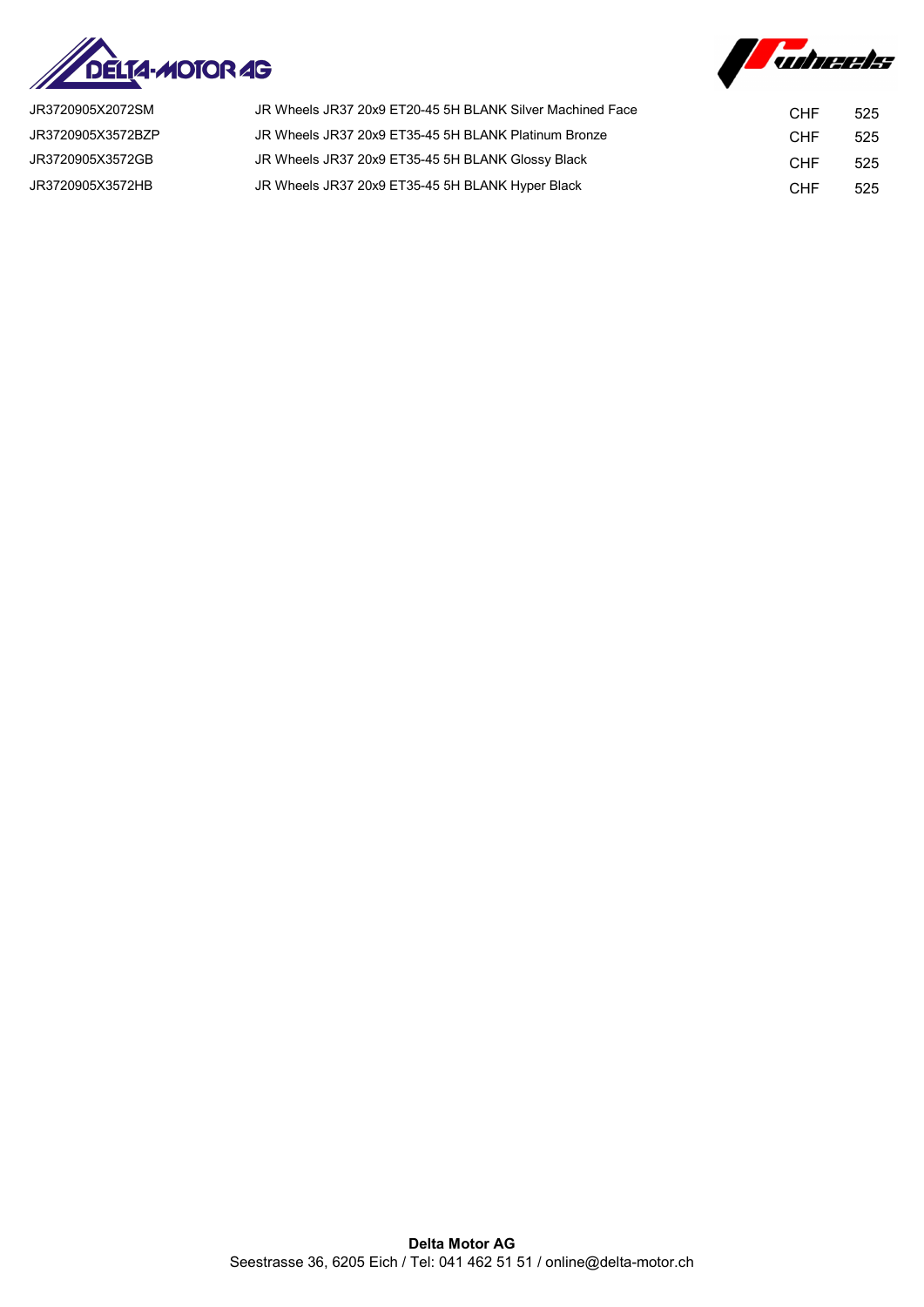



| JR3818805H4267BF   | JR Wheels JR38 18x8 ET42 5x114,3 Matt Black                        | <b>CHF</b> | 388 |
|--------------------|--------------------------------------------------------------------|------------|-----|
| JR3818805H4267HG   | JR Wheels JR38 18x8 ET42 5x114,3 Hyper Gray                        | <b>CHF</b> | 388 |
| JR3818805K4267HG   | JR Wheels JR38 18x8 ET42 5x100 Hyper Gray                          | <b>CHF</b> | 388 |
| JR3818805L4266BF   | JR Wheels JR38 18x8 ET42 5x112 Matt Black                          | <b>CHF</b> | 388 |
| JR3818805L4266GBBF | JR Wheels JR38 18x8 ET42 5x112 Black Brushed w/Tinted Face         | <b>CHF</b> | 388 |
| JR3818805L4266HG   | JR Wheels JR38 18x8 ET42 5x112 Hyper Gray                          | <b>CHF</b> | 388 |
| JR3818805L4266MBZ  | JR Wheels JR38 18x8 ET42 5x112 Bronze                              | <b>CHF</b> | 388 |
| JR3818805L4266SM   | JR Wheels JR38 18x8 ET42 5x112 Silver Machined Face                | <b>CHF</b> | 388 |
| JR3818805X2072BF   | JR Wheels JR38 18x8 ET20-45 5H BLANK Matt Black                    | <b>CHF</b> | 363 |
| JR3818805X2072GBBF | JR Wheels JR38 18x8 ET20-45 5H BLANK Black Brushed w/Tinted Face   | <b>CHF</b> | 363 |
| JR3818805X2072HG   | JR Wheels JR38 18x8 ET20-45 5H BLANK Hyper Gray                    | <b>CHF</b> | 363 |
| JR3818805X2072MBZ  | JR Wheels JR38 18x8 ET20-45 5H BLANK Bronze                        | <b>CHF</b> | 363 |
| JR3818805X2072SM   | JR Wheels JR38 18x8 ET20-45 5H BLANK Silver Machined Face          | <b>CHF</b> | 363 |
| JR3818805X3572BF   | JR Wheels JR38 18x8 ET35-45 5H BLANK Matt Black                    | <b>CHF</b> | 363 |
| JR3818805X3572GBBF | JR Wheels JR38 18x8 ET35-45 5H BLANK Black Brushed w/Tinted Face   | <b>CHF</b> | 363 |
| JR3818805X3572HG   | JR Wheels JR38 18x8 ET35-45 5H BLANK Hyper Gray                    | <b>CHF</b> | 363 |
| JR3818805X3572MBZ  | JR Wheels JR38 18x8 ET35-45 5H BLANK Bronze                        | <b>CHF</b> | 363 |
| JR3818805X3572SM   | JR Wheels JR38 18x8 ET35-45 5H BLANK Silver Machined Face          | <b>CHF</b> | 363 |
| JR3818905X2072BF   | JR Wheels JR38 18x9 ET20-45 5H BLANK Matt Black                    | <b>CHF</b> | 375 |
| JR3818905X2072GBBF | JR Wheels JR38 18x9 ET20-45 5H BLANK Black Brushed w/Tinted Face   | <b>CHF</b> | 375 |
| JR3818905X2072HG   | JR Wheels JR38 18x9 ET20-45 5H BLANK Hyper Gray                    | <b>CHF</b> | 375 |
| JR3818905X2072MBZ  | JR Wheels JR38 18x9 ET20-45 5H BLANK Bronze                        | <b>CHF</b> | 375 |
| JR3818905X2072SM   | JR Wheels JR38 18x9 ET20-45 5H BLANK Silver Machined Face          | <b>CHF</b> | 375 |
| JR3819855H4567BF   | JR Wheels JR38 19x8,5 ET45 5x114,3 Matt Black                      | <b>CHF</b> | 463 |
| JR3819855H4567GBBF | JR Wheels JR38 19x8,5 ET45 5x114,3 Black Brushed w/Tinted Face     | <b>CHF</b> | 463 |
| JR3819855H4567HG   | JR Wheels JR38 19x8,5 ET45 5x114,3 Hyper Gray                      | <b>CHF</b> | 463 |
| JR3819855H4567MBZ  | JR Wheels JR38 19x8,5 ET45 5x114,3 Bronze                          | <b>CHF</b> | 463 |
| JR3819855H4567SM   | JR Wheels JR38 19x8,5 ET45 5x114,3 Silver Machined Face            | <b>CHF</b> | 463 |
| JR381985513572BF   | JR Wheels JR38 19x8.5 ET35 5x120 Matt Black                        | <b>CHF</b> | 463 |
| JR3819855I3572GBBF | JR Wheels JR38 19x8,5 ET35 5x120 Black Brushed w/Tinted Face       | <b>CHF</b> | 463 |
| JR3819855L3566BF   | JR Wheels JR38 19x8,5 ET35 5x112 Matt Black                        | <b>CHF</b> | 463 |
| JR3819855L3566HG   | JR Wheels JR38 19x8.5 ET35 5x112 Hyper Gray                        | <b>CHF</b> | 463 |
| JR3819855L4066BF   | JR Wheels JR38 19x8,5 ET40 5x112 Matt Black                        | <b>CHF</b> | 463 |
| JR3819855L4566BF   | JR Wheels JR38 19x8,5 ET45 5x112 Matt Black                        | <b>CHF</b> | 463 |
| JR3819855L4566GBBF | JR Wheels JR38 19x8,5 ET45 5x112 Black Brushed w/Tinted Face       | <b>CHF</b> | 463 |
| JR3819855L4566HG   | JR Wheels JR38 19x8,5 ET45 5x112 Hyper Gray                        | <b>CHF</b> | 463 |
| JR3819855L4566MBZ  | JR Wheels JR38 19x8,5 ET45 5x112 Bronze                            | <b>CHF</b> | 463 |
| JR3819855L4566SM   | JR Wheels JR38 19x8,5 ET45 5x112 Silver Machined Face              | <b>CHF</b> | 463 |
| JR3819855X2072BF   | JR Wheels JR38 19x8,5 ET20-45 5H BLANK Matt Black                  | <b>CHF</b> | 438 |
| JR3819855X2072GBBF | JR Wheels JR38 19x8,5 ET20-45 5H BLANK Black Brushed w/Tinted Face | <b>CHF</b> | 438 |
| JR3819855X2072HG   | JR Wheels JR38 19x8,5 ET20-45 5H BLANK Hyper Gray                  | <b>CHF</b> | 438 |
| JR3819855X2072MBZ  | JR Wheels JR38 19x8,5 ET20-45 5H BLANK Bronze                      | <b>CHF</b> | 438 |
| JR3819855X2072SM   | JR Wheels JR38 19x8,5 ET20-45 5H BLANK Silver Machined Face        | <b>CHF</b> | 438 |
| JR3819855X3572BF   | JR Wheels JR38 19x8,5 ET35-45 5H BLANK Matt Black                  | <b>CHF</b> | 438 |
| JR3819855X3572GBBF | JR Wheels JR38 19x8,5 ET35-45 5H BLANK Black Brushed w/Tinted Face | <b>CHF</b> | 438 |

## Delta Motor AG Seestrasse 36, 6205 Eich / Tel: 041 462 51 51 / online@delta-motor.ch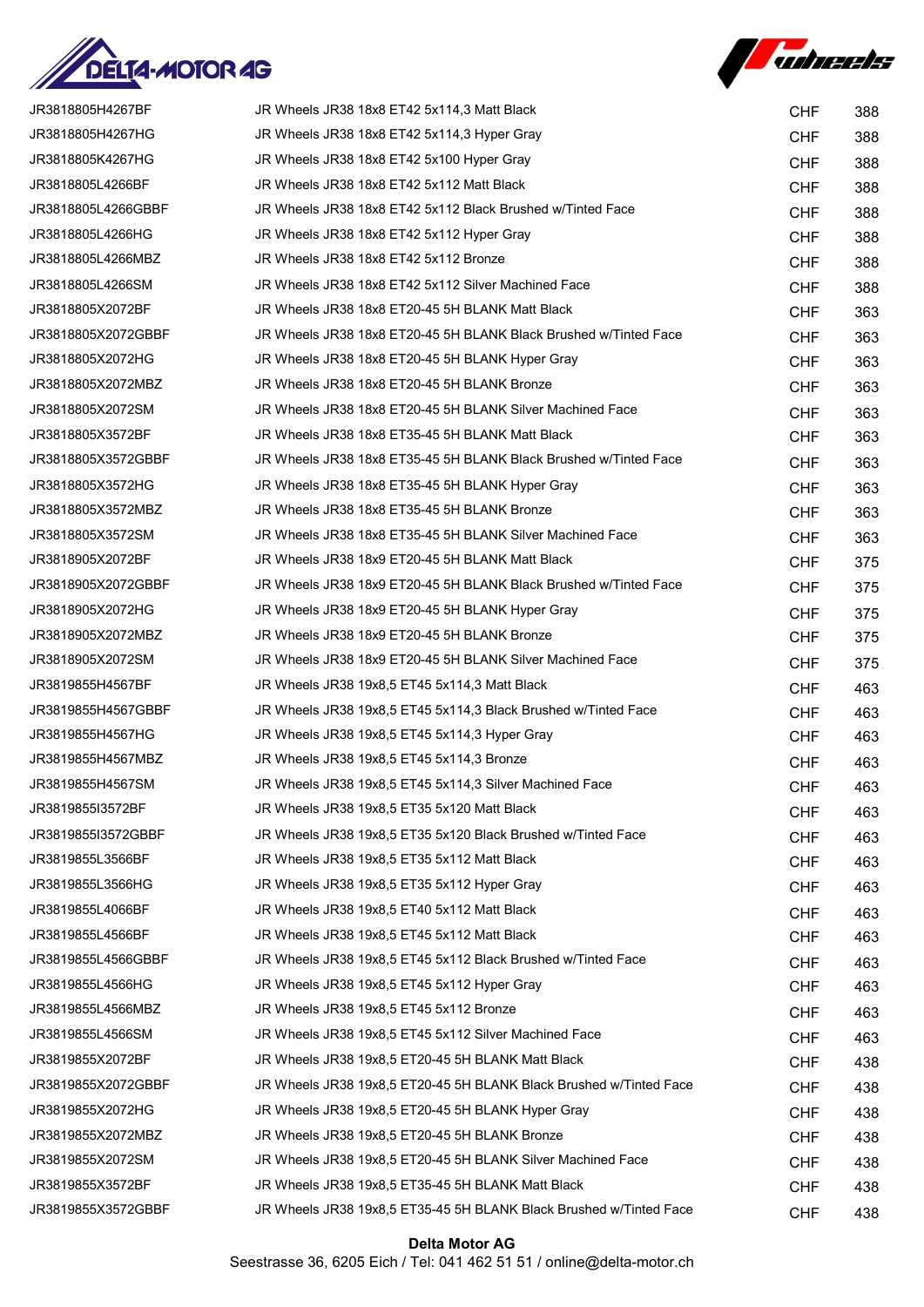



| JR3819855X3572HG    | JR Wheels JR38 19x8,5 ET35-45 5H BLANK Hyper Gray                   | <b>CHF</b> | 438 |
|---------------------|---------------------------------------------------------------------|------------|-----|
| JR3819855X3572MBZ   | JR Wheels JR38 19x8,5 ET35-45 5H BLANK Bronze                       | <b>CHF</b> | 438 |
| JR3819855X3572SM    | JR Wheels JR38 19x8,5 ET35-45 5H BLANK Silver Machined Face         | <b>CHF</b> | 438 |
| JR3819955I4072BF    | JR Wheels JR38 19x9,5 ET40 5x120 Matt Black                         | <b>CHF</b> | 463 |
| JR3819955I4072GBBF  | JR Wheels JR38 19x9,5 ET40 5x120 Black Brushed w/Tinted Face        | <b>CHF</b> | 463 |
| JR3819955X2072BF    | JR Wheels JR38 19x9,5 ET20-45 5H BLANK Matt Black                   | <b>CHF</b> | 463 |
| JR3819955X2072GBBF  | JR Wheels JR38 19x9,5 ET20-45 5H BLANK Black Brushed w/Tinted Face  | <b>CHF</b> | 463 |
| JR3819955X2072HG    | JR Wheels JR38 19x9,5 ET20-45 5H BLANK Hyper Gray                   | <b>CHF</b> | 463 |
| JR3819955X2072MBZ   | JR Wheels JR38 19x9,5 ET20-45 5H BLANK Bronze                       | <b>CHF</b> | 463 |
| JR3819955X2072SM    | JR Wheels JR38 19x9,5 ET20-45 5H BLANK Silver Machined Face         | <b>CHF</b> | 463 |
| JR3819955X3572BF    | JR Wheels JR38 19x9,5 ET35-45 5H BLANK Matt Black                   | <b>CHF</b> | 463 |
| JR3819955X3572GBBF  | JR Wheels JR38 19x9,5 ET35-45 5H BLANK Black Brushed w/Tinted Face  | <b>CHF</b> | 463 |
| JR3819955X3572HG    | JR Wheels JR38 19x9,5 ET35-45 5H BLANK Hyper Gray                   | <b>CHF</b> | 463 |
| JR3819955X3572SM    | JR Wheels JR38 19x9,5 ET35-45 5H BLANK Silver Machined Face         | <b>CHF</b> | 463 |
| JR38201055X2072BF   | JR Wheels JR38 20x10.5 ET20-45 5H BLANK Matt Black                  | <b>CHF</b> | 538 |
| JR38201055X2072GBBF | JR Wheels JR38 20x10,5 ET20-45 5H BLANK Black Brushed w/Tinted Face | <b>CHF</b> | 563 |
| JR38201055X2072HG   | JR Wheels JR38 20x10,5 ET20-45 5H BLANK Hyper Gray                  | <b>CHF</b> | 563 |
| JR38201055X2072MBZ  | JR Wheels JR38 20x10.5 ET20-45 5H BLANK Bronze                      | <b>CHF</b> | 563 |
| JR38201055X2072SM   | JR Wheels JR38 20x10,5 ET20-45 5H BLANK Silver Machined Face        | <b>CHF</b> | 538 |
| JR3820105X2072BF    | JR Wheels JR38 20x10 ET20-45 5H BLANK Matt Black                    | <b>CHF</b> | 538 |
| JR3820105X2072GBBF  | JR Wheels JR38 20x10 ET20-45 5H BLANK Black Brushed w/Tinted Face   | <b>CHF</b> | 538 |
| JR3820105X2072HG    | JR Wheels JR38 20x10 ET20-45 5H BLANK Hyper Gray                    | <b>CHF</b> | 538 |
| JR3820105X2072MBZ   | JR Wheels JR38 20x10 ET20-45 5H BLANK Bronze                        | <b>CHF</b> | 538 |
| JR3820105X2072SM    | JR Wheels JR38 20x10 ET20-45 5H BLANK Silver Machined Face          | <b>CHF</b> | 538 |
| JR3820105X3572BF    | JR Wheels JR38 20x10 ET35-45 5H BLANK Matt Black                    | <b>CHF</b> | 538 |
| JR3820105X3572GBBF  | JR Wheels JR38 20x10 ET35-45 5H BLANK Black Brushed w/Tinted Face   | <b>CHF</b> | 538 |
| JR3820105X3572HG    | JR Wheels JR38 20x10 ET35-45 5H BLANK Hyper Gray                    | <b>CHF</b> | 538 |
| JR3820105X3572SM    | JR Wheels JR38 20x10 ET35-45 5H BLANK Silver Machined Face          | <b>CHF</b> | 538 |
| JR3820855X2072BF    | JR Wheels JR38 20x8,5 ET20-45 5H BLANK Matt Black                   | <b>CHF</b> | 488 |
| JR3820855X2072GBBF  | JR Wheels JR38 20x8,5 ET20-45 5H BLANK Black Brushed w/Tinted Face  | <b>CHF</b> | 488 |
| JR3820855X2072HG    | JR Wheels JR38 20x8,5 ET20-45 5H BLANK Hyper Gray                   | <b>CHF</b> | 488 |
| JR3820855X2072MBZ   | JR Wheels JR38 20x8,5 ET20-45 5H BLANK Bronze                       | <b>CHF</b> | 488 |
| JR3820855X2072SM    | JR Wheels JR38 20x8.5 ET20-45 5H BLANK Silver Machined Face         | <b>CHF</b> | 488 |
| JR3820855X3572BF    | JR Wheels JR38 20x8,5 ET35-45 5H BLANK Matt Black                   | <b>CHF</b> | 488 |
| JR3820855X3572GBBF  | JR Wheels JR38 20x8,5 ET35-45 5H BLANK Black Brushed w/Tinted Face  | <b>CHF</b> | 488 |
| JR3820855X3572HG    | JR Wheels JR38 20x8,5 ET35-45 5H BLANK Hyper Gray                   | <b>CHF</b> | 488 |
| JR3820855X3572MBZ   | JR Wheels JR38 20x8,5 ET35-45 5H BLANK Bronze                       | <b>CHF</b> | 488 |
| JR3820855X3572SM    | JR Wheels JR38 20x8,5 ET35-45 5H BLANK Silver Machined Face         | <b>CHF</b> | 488 |
| JR3820905L3566BF    | JR Wheels JR38 20x9 ET35 5x112 Matt Black                           | <b>CHF</b> | 550 |
| JR3820905L3566GBBF  | JR Wheels JR38 20x9 ET35 5x112 Black Brushed w/Tinted Face          | <b>CHF</b> | 550 |
| JR3820905L3566HG    | JR Wheels JR38 20x9 ET35 5x112 Hyper Gray                           | <b>CHF</b> | 550 |
| JR3820905L3566MBZ   | JR Wheels JR38 20x9 ET35 5x112 Bronze                               | <b>CHF</b> | 550 |
| JR3820905L3566SM    | JR Wheels JR38 20x9 ET35 5x112 Silver Machined Face                 | <b>CHF</b> | 550 |
| JR3820905X2072BF    | JR Wheels JR38 20x9 ET20-45 5H BLANK Matt Black                     | <b>CHF</b> | 525 |
|                     |                                                                     |            |     |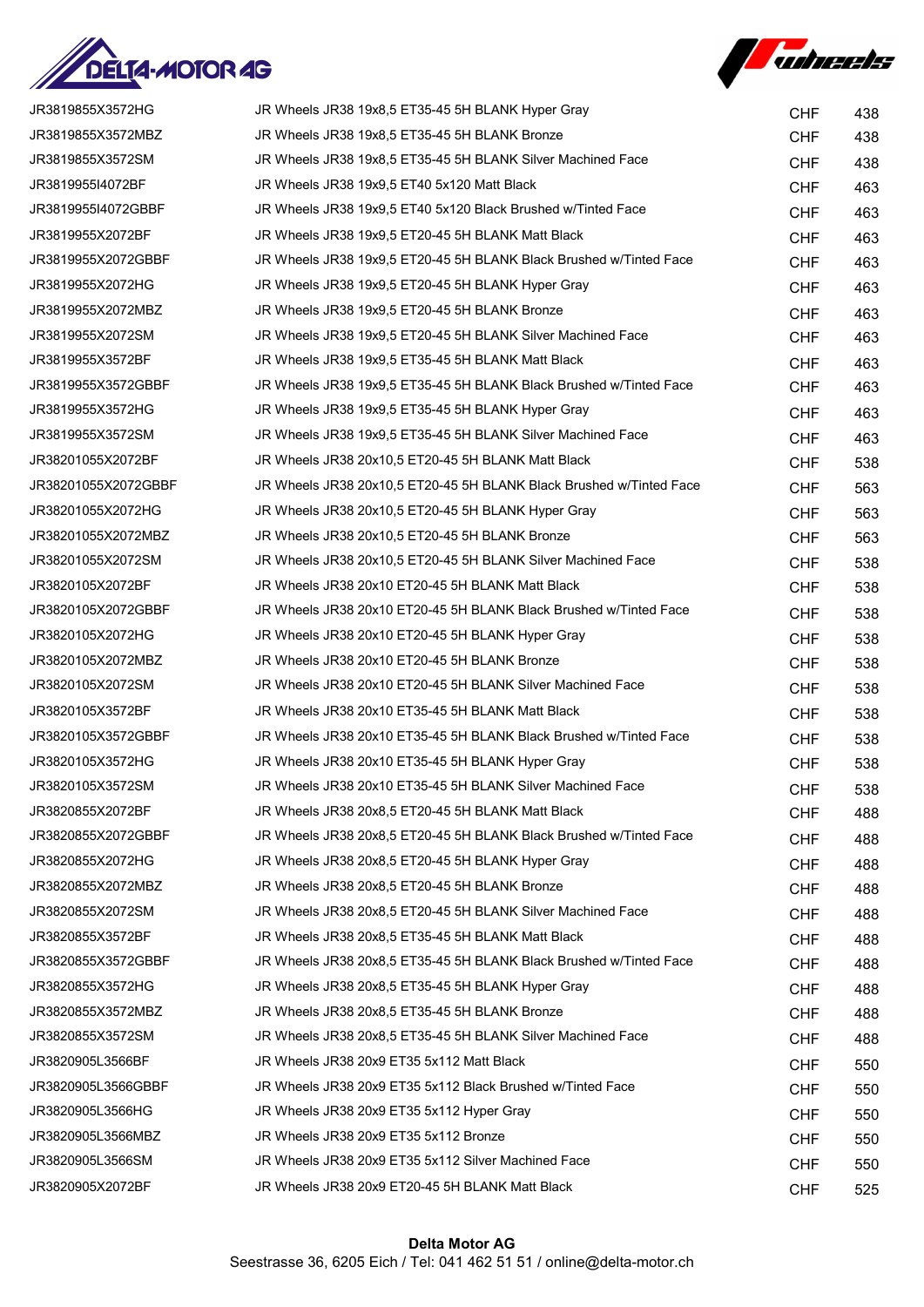



| JR3820905X2072GBBF | JR Wheels JR38 20x9 ET20-45 5H BLANK Black Brushed w/Tinted Face | CHF | 525 |
|--------------------|------------------------------------------------------------------|-----|-----|
| JR3820905X2072HG   | JR Wheels JR38 20x9 ET20-45 5H BLANK Hyper Gray                  | CHF | 525 |
| JR3820905X2072MBZ  | JR Wheels JR38 20x9 ET20-45 5H BLANK Bronze                      | CHF | 525 |
| JR3820905X2072SM   | JR Wheels JR38 20x9 ET20-45 5H BLANK Silver Machined Face        | CHF | 525 |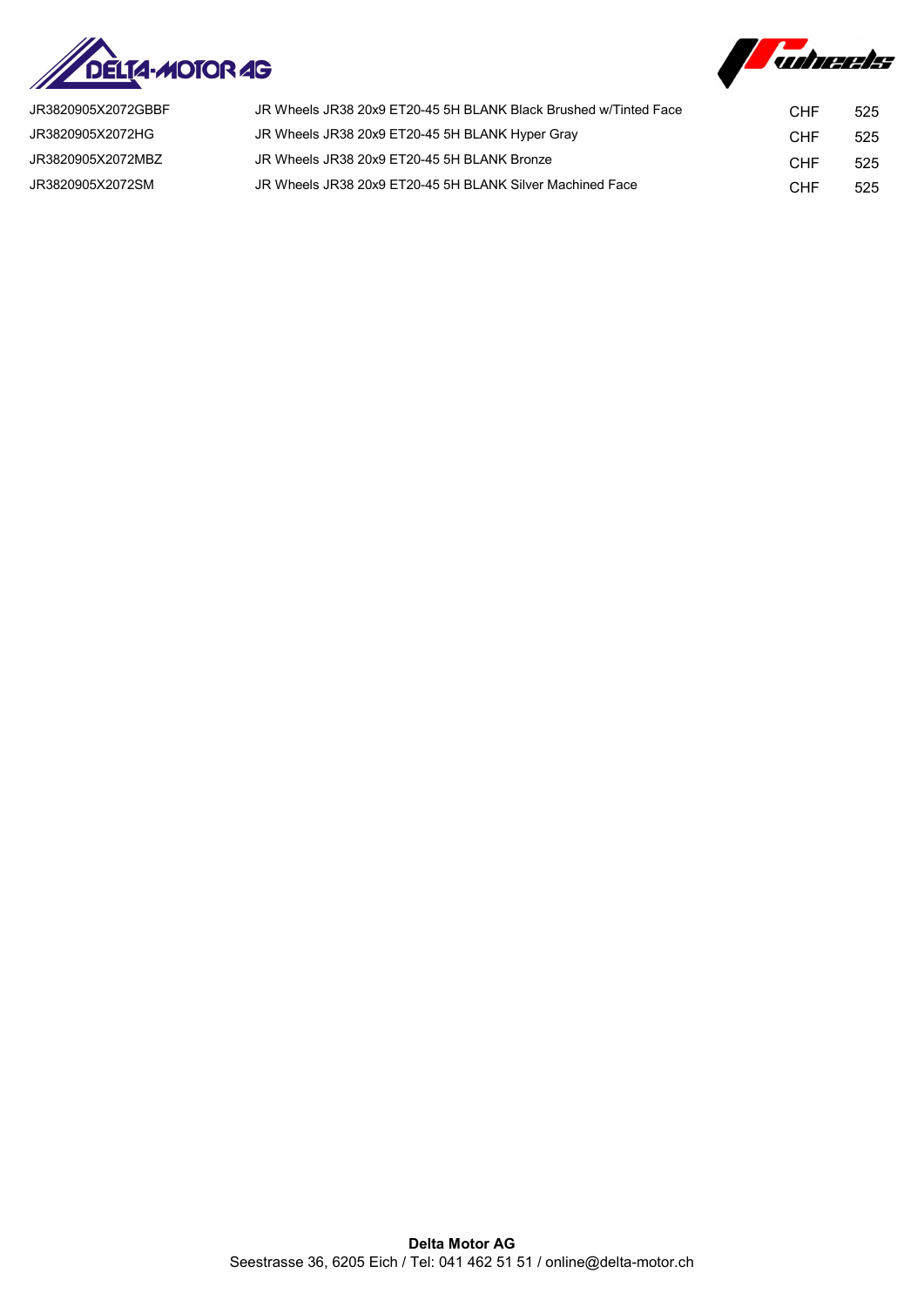



| JR3918105F35X1572SM | JR Wheels JR39 18x10.5 ET15-22 5H BLANK Silver Machined Face       | <b>CHF</b> | 513 |
|---------------------|--------------------------------------------------------------------|------------|-----|
| JR391885F15X1572SM  | JR Wheels JR39 18x8,5 ET15-35 5H BLANK Silver Machined Face        | <b>CHF</b> | 488 |
| JR391885F15X3572SM  | JR Wheels JR39 18x8.5 ET35 5H BLANK Silver Machined Face           | <b>CHF</b> | 488 |
| JR391895F25X1572SM  | JR Wheels JR39 18x9.5 ET15-35 5H BLANK Silver Machined Face        | <b>CHF</b> | 500 |
| JR391911F35X0072GBL | JR Wheels JR39 19x11 ET0-25 5H BLANK Glossy Black w/Machined Lip   | <b>CHF</b> | 563 |
| JR391911F35X0072SM  | JR Wheels JR39 19x11 ET0-25 5H BLANK Silver Machined Face          | <b>CHF</b> | 563 |
| JR391985F15X1572GBL | JR Wheels JR39 19x8,5 ET15-35 5H BLANK Glossy Black w/Machined Lip | <b>CHF</b> | 538 |
| JR391985F15X1572SM  | JR Wheels JR39 19x8,5 ET15-35 5H BLANK Silver Machined Face        | <b>CHF</b> | 538 |
| JR391995F25X1572GBL | JR Wheels JR39 19x9.5 ET15-35 5H BLANK Glossy Black w/Machined Lip | <b>CHF</b> | 550 |
| JR391995F25X1572SM  | JR Wheels JR39 19x9.5 ET15-35 5H BLANK Silver Machined Face        | <b>CHF</b> | 550 |
|                     |                                                                    |            |     |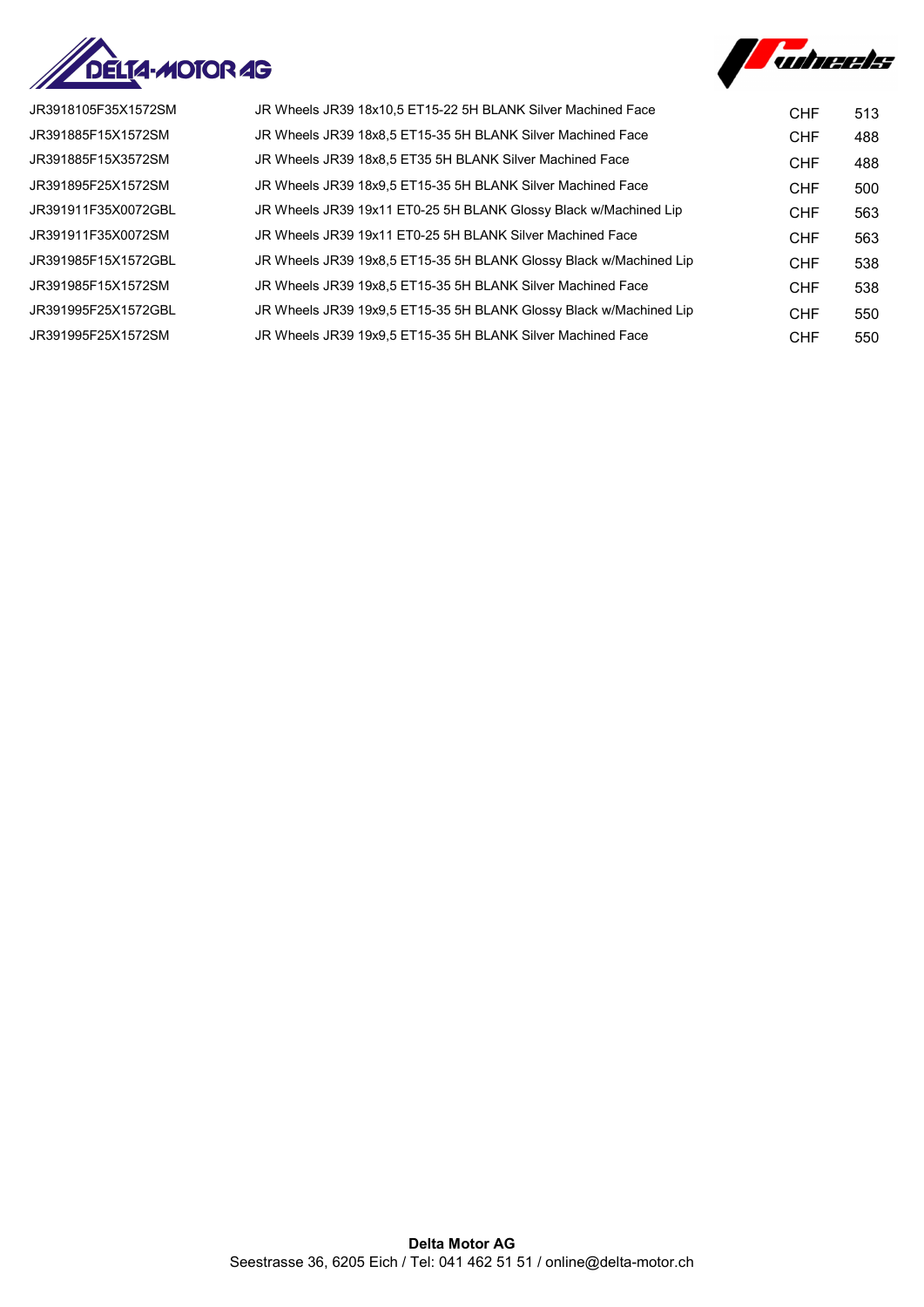



| JR40181055X1572SM | JR Wheels JR40 18x10.5 ET15-22 5H BLANK Silver Machined Face | <b>CHF</b> | 475 |
|-------------------|--------------------------------------------------------------|------------|-----|
| JR4018855X1572SM  | JR Wheels JR40 18x8,5 ET15-35 5H BLANK Silver Machined Face  | <b>CHF</b> | 450 |
| JR4018855X3572SM  | JR Wheels JR40 18x8.5 ET35 5H BLANK Silver Machined Face     | <b>CHF</b> | 450 |
| JR4018955X1572SM  | JR Wheels JR40 18x9.5 ET15-35 5H BLANK Silver Machined Face  | <b>CHF</b> | 463 |
| JR4019115X1572SM  | JR Wheels JR40 19x11 ET15-22 5H BLANK Silver Machined Face   | <b>CHF</b> | 538 |
| JR4019955X1572SM  | JR Wheels JR40 19x9,5 ET15-30 5H BLANK Silver Machined Face  | <b>CHF</b> | 525 |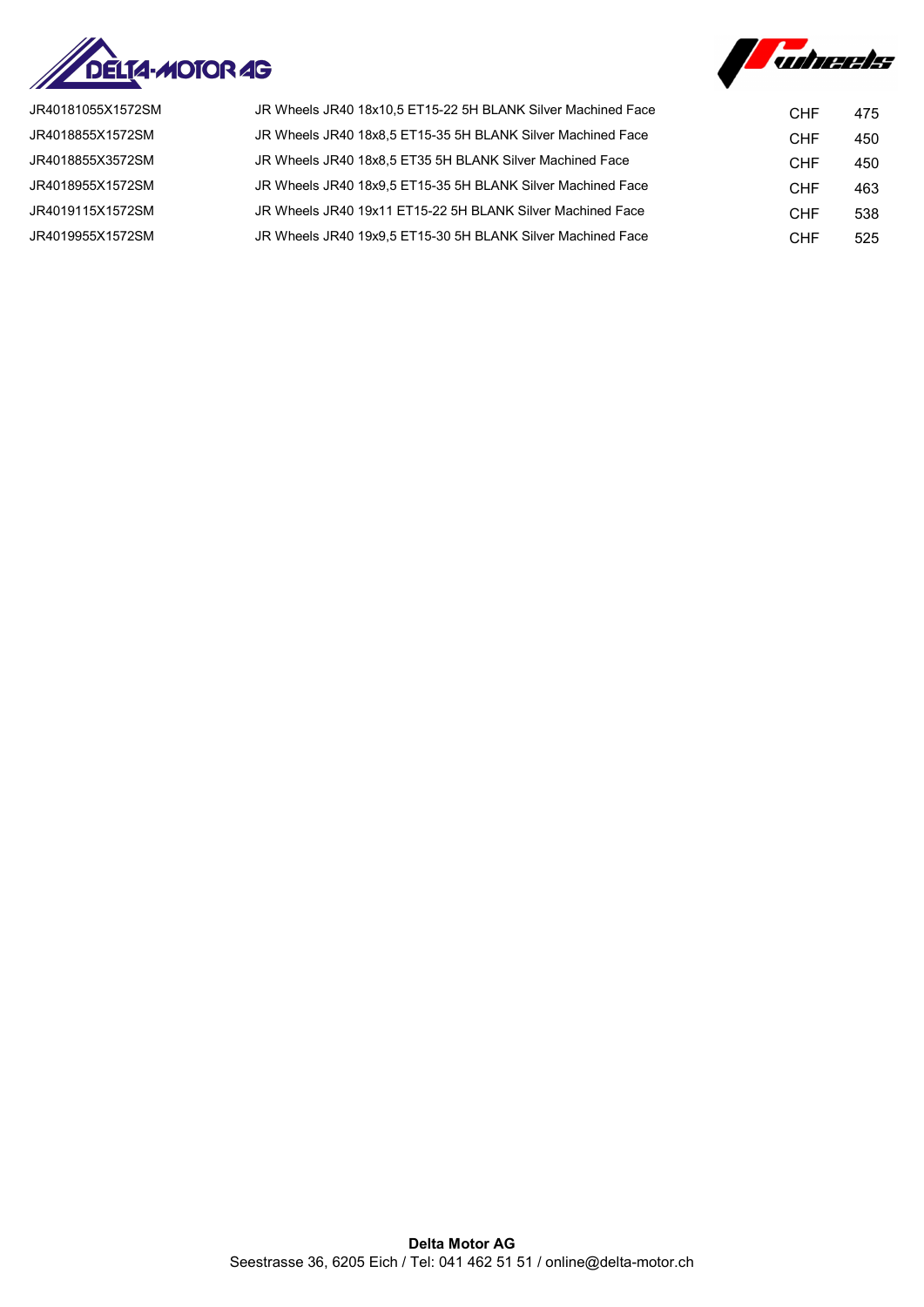



| JR41181055X1572SM | JR Wheels JR41 18x10.5 ET15-25 5H BLANK Silver Machined Face | <b>CHF</b> | 475 |
|-------------------|--------------------------------------------------------------|------------|-----|
| JR4118855X1572SM  | JR Wheels JR41 18x8,5 ET15-35 5H BLANK Silver Machined Face  | <b>CHF</b> | 450 |
| JR4118855X3572SM  | JR Wheels JR41 18x8.5 ET35 5H BLANK Silver Machined Face     | <b>CHF</b> | 450 |
| JR4118955X1572SM  | JR Wheels JR41 18x9.5 ET15-35 5H BLANK Silver Machined Face  | <b>CHF</b> | 463 |
| JR4119115X1272SM  | JR Wheels JR41 19x11 ET12-25 5H BLANK Silver Machined Face   | <b>CHF</b> | 525 |
| JR4119955X1272SM  | JR Wheels JR41 19x9.5 ET12-22 5H BLANK Silver Machined Face  | CHF        | 513 |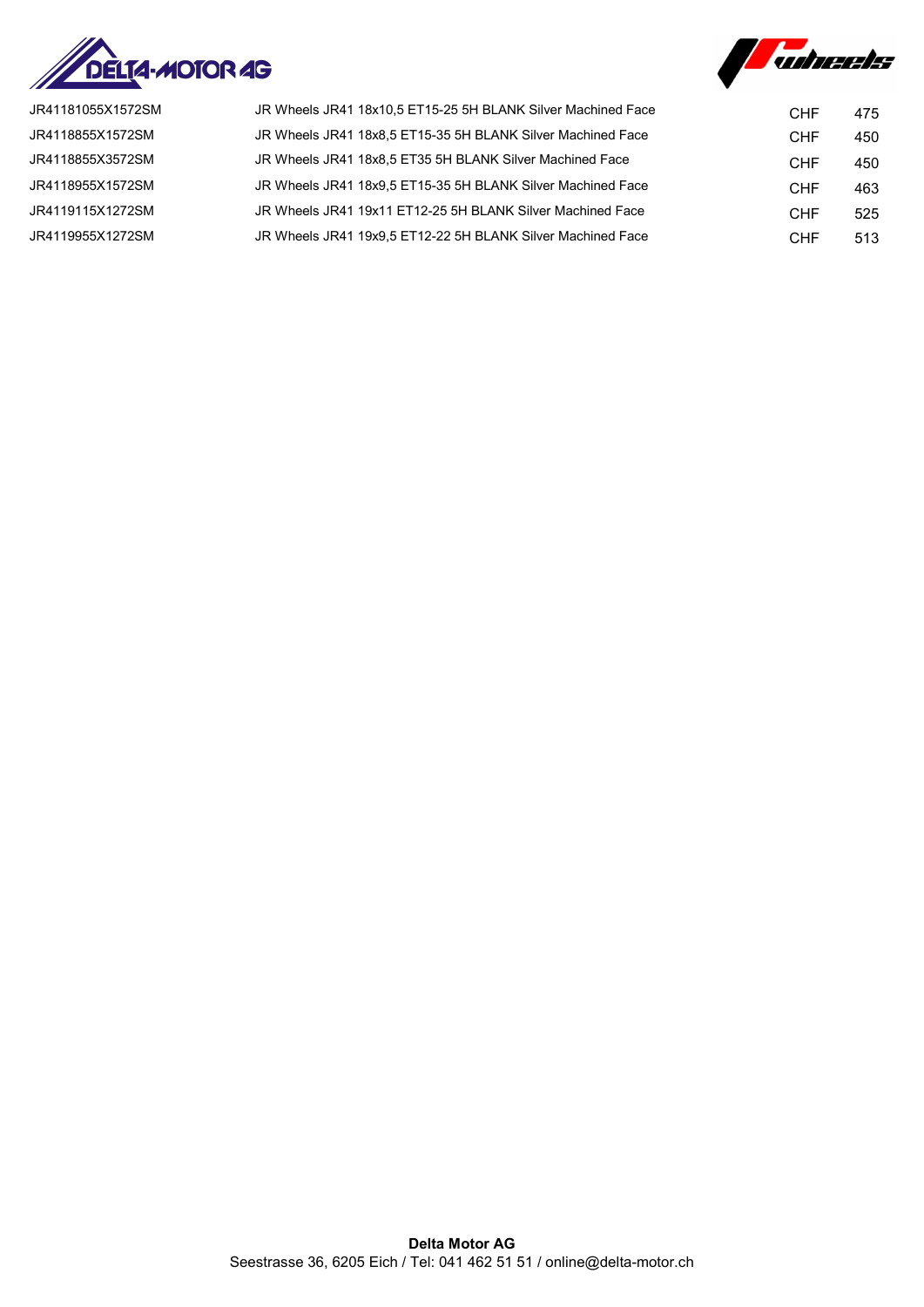



| JR421985F15H4567GB   | JR Wheels JR42 19x8,5 ET45 5x114,3 Gloss Black               | <b>CHF</b> | 513 |
|----------------------|--------------------------------------------------------------|------------|-----|
| JR421985F15H4567MGM  | JR Wheels JR42 19x8,5 ET45 5x114,3 Matt Gun Metal            | <b>CHF</b> | 513 |
| JR421985F15H4567SM   | JR Wheels JR42 19x8,5 ET45 5x114,3 Silver Machined Face      | <b>CHF</b> | 513 |
| JR421985F15I3572GB   | JR Wheels JR42 19x8,5 ET35 5x120 Gloss Black                 | <b>CHF</b> | 513 |
| JR421985F15I3572MGM  | JR Wheels JR42 19x8,5 ET35 5x120 Matt Gun Metal              | <b>CHF</b> | 513 |
| JR421985F15I3572SM   | JR Wheels JR42 19x8,5 ET35 5x120 Silver Machined Face        | <b>CHF</b> | 513 |
| JR421985F15L4566GB   | JR Wheels JR42 19x8,5 ET45 5x112 Gloss Black                 | <b>CHF</b> | 513 |
| JR421985F15L4566MGM  | JR Wheels JR42 19x8,5 ET45 5x112 Matt Gun Metal              | <b>CHF</b> | 513 |
| JR421985F15L4566SM   | JR Wheels JR42 19x8,5 ET45 5x112 Silver Machined Face        | <b>CHF</b> | 513 |
| JR421985F15X2572GB   | JR Wheels JR42 19x8,5 ET25-45 5H BLANK Gloss Black           | <b>CHF</b> | 488 |
| JR421985F15X2572MGM  | JR Wheels JR42 19x8,5 ET25-45 5H BLANK Matt Gun Metal        | <b>CHF</b> | 488 |
| JR421985F15X2572SM   | JR Wheels JR42 19x8,5 ET25-45 5H BLANK Silver Machined Face  | <b>CHF</b> | 488 |
| JR421985F15X3572GB   | JR Wheels JR42 19x8,5 ET35-45 5H BLANK Gloss Black           | <b>CHF</b> | 488 |
| JR421985F15X3572MGM  | JR Wheels JR42 19x8,5 ET35-45 5H BLANK Matt Gun Metal        | <b>CHF</b> | 488 |
| JR421985F15X3572SM   | JR Wheels JR42 19x8,5 ET35-45 5H BLANK Silver Machined Face  | <b>CHF</b> | 488 |
| JR421995F25I4072GB   | JR Wheels JR42 19x9,5 ET40 5x120 Gloss Black                 | <b>CHF</b> | 525 |
| JR421995F25I4072MGM  | JR Wheels JR42 19x9,5 ET40 5x120 Matt Gun Metal              | <b>CHF</b> | 525 |
| JR421995F25I4072SM   | JR Wheels JR42 19x9,5 ET40 5x120 Silver Machined Face        | <b>CHF</b> | 525 |
| JR421995F25L4266GB   | JR Wheels JR42 19x9,5 ET42 5x112 Gloss Black                 | <b>CHF</b> | 525 |
| JR421995F25L4266MGM  | JR Wheels JR42 19x9,5 ET42 5x112 Matt Gun Metal              | <b>CHF</b> | 525 |
| JR421995F25L4266SM   | JR Wheels JR42 19x9,5 ET42 5x112 Silver Machined Face        | <b>CHF</b> | 525 |
| JR421995F25X2072GB   | JR Wheels JR42 19x9,5 ET20-42 5H BLANK Gloss Black           | <b>CHF</b> | 500 |
| JR421995F25X2072MGM  | JR Wheels JR42 19x9,5 ET20-42 5H BLANK Matt Gun Metal        | <b>CHF</b> | 500 |
| JR421995F25X2072SM   | JR Wheels JR42 19x9,5 ET20-42 5H BLANK Silver Machined Face  | <b>CHF</b> | 500 |
| JR421995F25X3572GB   | JR Wheels JR42 19x9,5 ET35-42 5H BLANK Gloss Black           | <b>CHF</b> | 500 |
| JR421995F25X3572MGM  | JR Wheels JR42 19x9,5 ET35-42 5H BLANK Matt Gun Metal        | <b>CHF</b> | 500 |
| JR421995F25X3572SM   | JR Wheels JR42 19x9,5 ET35-42 5H BLANK Silver Machined Face  | <b>CHF</b> | 500 |
| JR4220105F25X2072GB  | JR Wheels JR42 20x10.5 ET20-48 5H BLANK Gloss Black          | <b>CHF</b> | 713 |
| JR4220105F25X2072MGM | JR Wheels JR42 20x10,5 ET20-48 5H BLANK Matt Gun Metal       | <b>CHF</b> | 713 |
| JR4220105F25X2072SM  | JR Wheels JR42 20x10,5 ET20-48 5H BLANK Silver Machined Face | <b>CHF</b> | 713 |
| JR422010F25X2072GB   | JR Wheels JR42 20x10 ET20-42 5H BLANK Gloss Black            | <b>CHF</b> | 700 |
| JR422010F25X2072MGM  | JR Wheels JR42 20x10 ET20-42 5H BLANK Matt Gun Metal         | <b>CHF</b> | 700 |
| JR422010F25X2072SM   | JR Wheels JR42 20x10 ET20-42 5H BLANK Silver Machined Face   | <b>CHF</b> | 700 |
| JR422010F25X3572GB   | JR Wheels JR42 20x10 ET35-42 5H BLANK Gloss Black            | <b>CHF</b> | 700 |
| JR422010F25X3572MGM  | JR Wheels JR42 20x10 ET35-42 5H BLANK Matt Gun Metal         | <b>CHF</b> | 700 |
| JR422010F25X3572SM   | JR Wheels JR42 20x10 ET35-42 5H BLANK Silver Machined Face   | <b>CHF</b> | 700 |
| JR422011F35X2072GB   | JR Wheels JR42 20x11 ET20-35 5H BLANK Gloss Black            | <b>CHF</b> | 725 |
| JR422011F35X2072MGM  | JR Wheels JR42 20x11 ET20-35 5H BLANK Matt Gun Metal         | <b>CHF</b> | 725 |
| JR422011F35X2072SM   | JR Wheels JR42 20x11 ET20-35 5H BLANK Silver Machined Face   | <b>CHF</b> | 725 |
| JR422085F15X2072GB   | JR Wheels JR42 20x8,5 ET20-45 5H BLANK Gloss Black           | <b>CHF</b> | 663 |
| JR422085F15X2072MGM  | JR Wheels JR42 20x8,5 ET20-45 5H BLANK Matt Gun Metal        | <b>CHF</b> | 663 |
| JR422085F15X2072SM   | JR Wheels JR42 20x8,5 ET20-45 5H BLANK Silver Machined Face  | <b>CHF</b> | 663 |
| JR422085F15X3572GB   | JR Wheels JR42 20x8,5 ET35-45 5H BLANK Gloss Black           | <b>CHF</b> | 663 |
| JR422085F15X3572MGM  | JR Wheels JR42 20x8,5 ET35-45 5H BLANK Matt Gun Metal        | <b>CHF</b> | 663 |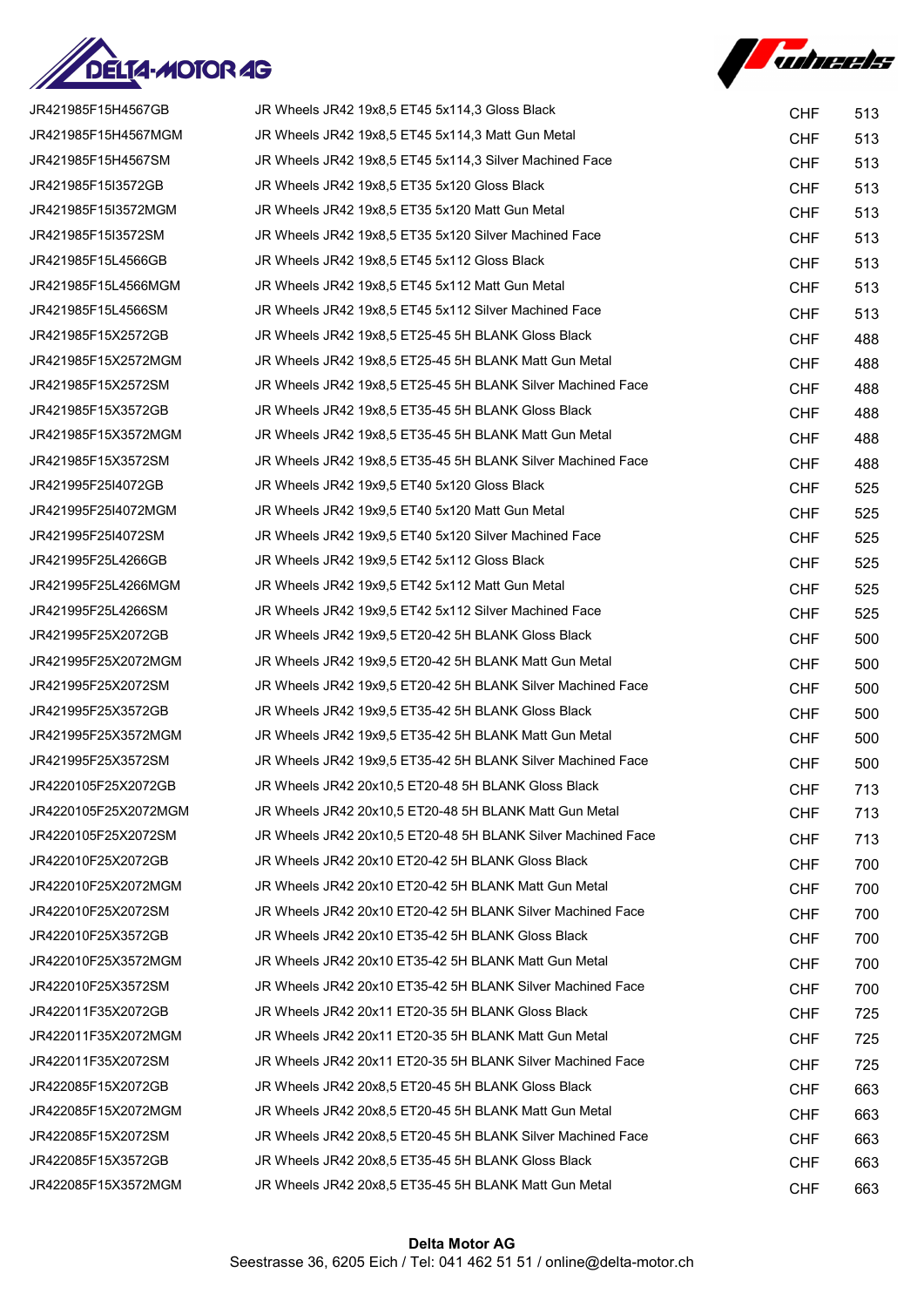



| JR422085F15X3572SM  | JR Wheels JR42 20x8.5 ET35-45 5H BLANK Silver Machined Face  | <b>CHF</b> | 663 |
|---------------------|--------------------------------------------------------------|------------|-----|
| JR422090F15X2072GB  | JR Wheels JR42 20x9 ET20-50 5H BLANK Gloss Black             | <b>CHF</b> | 675 |
| JR422090F15X2072MGM | JR Wheels JR42 20x9 ET20-50 5H BLANK Matt Gun Metal          | <b>CHF</b> | 675 |
| JR422090F15X2072SM  | JR Wheels JR42 20x9 ET20-50 5H BLANK Silver Machined Face    | <b>CHF</b> | 675 |
| JR422090F15X3572GB  | JR Wheels JR42 20x9 ET35-50 5H BLANK Gloss Black             | <b>CHF</b> | 675 |
| JR422090F15X3572MGM | JR Wheels JR42 20x9 ET35-50 5H BLANK Matt Gun Metal          | <b>CHF</b> | 675 |
| JR422090F15X3572SM  | JR Wheels JR42 20x9 ET35-50 5H BLANK Silver Machined Face    | <b>CHF</b> | 675 |
| JR4222105F25X2074GB | JR Wheels JR42 22x10.5 ET20-40 5H BLANK Gloss Black          | <b>CHF</b> | 938 |
| JR4222105F25X2074SM | JR Wheels JR42 22x10.5 ET20-40 5H BLANK Silver Machined Face | <b>CHF</b> | 938 |
| JR422210F15X2074GB  | JR Wheels JR42 22x10 ET20-54 5H BLANK Gloss Black            | <b>CHF</b> | 925 |
| JR422210F15X2074SM  | JR Wheels JR42 22x10 ET20-54 5H BLANK Silver Machined Face   | <b>CHF</b> | 925 |
| JR4222115F25X2074GB | JR Wheels JR42 22x11,5 ET20-52 5H BLANK Gloss Black          | <b>CHF</b> | 963 |
| JR4222115F25X2074SM | JR Wheels JR42 22x11.5 ET20-52 5H BLANK Silver Machined Face | <b>CHF</b> | 963 |
| JR422211F25X2074GB  | JR Wheels JR42 22x11 ET20-46 5H BLANK Gloss Black            | <b>CHF</b> | 950 |
| JR422211F25X2074SM  | JR Wheels JR42 22x11 ET20-46 5H BLANK Silver Machined Face   | <b>CHF</b> | 950 |
| JR422290F15X2074GB  | JR Wheels JR42 22x9 ET20-42 5H BLANK Gloss Black             | <b>CHF</b> | 900 |
| JR422290F15X2074SM  | JR Wheels JR42 22x9 ET20-42 5H BLANK Silver Machined Face    | <b>CHF</b> | 900 |
| JR422295F15X2074GB  | JR Wheels JR42 22x9.5 ET20-48 5H BLANK Gloss Black           | <b>CHF</b> | 913 |
| JR422295F15X2074SM  | JR Wheels JR42 22x9.5 ET20-48 5H BLANK Silver Machined Face  | <b>CHF</b> | 913 |
|                     |                                                              |            |     |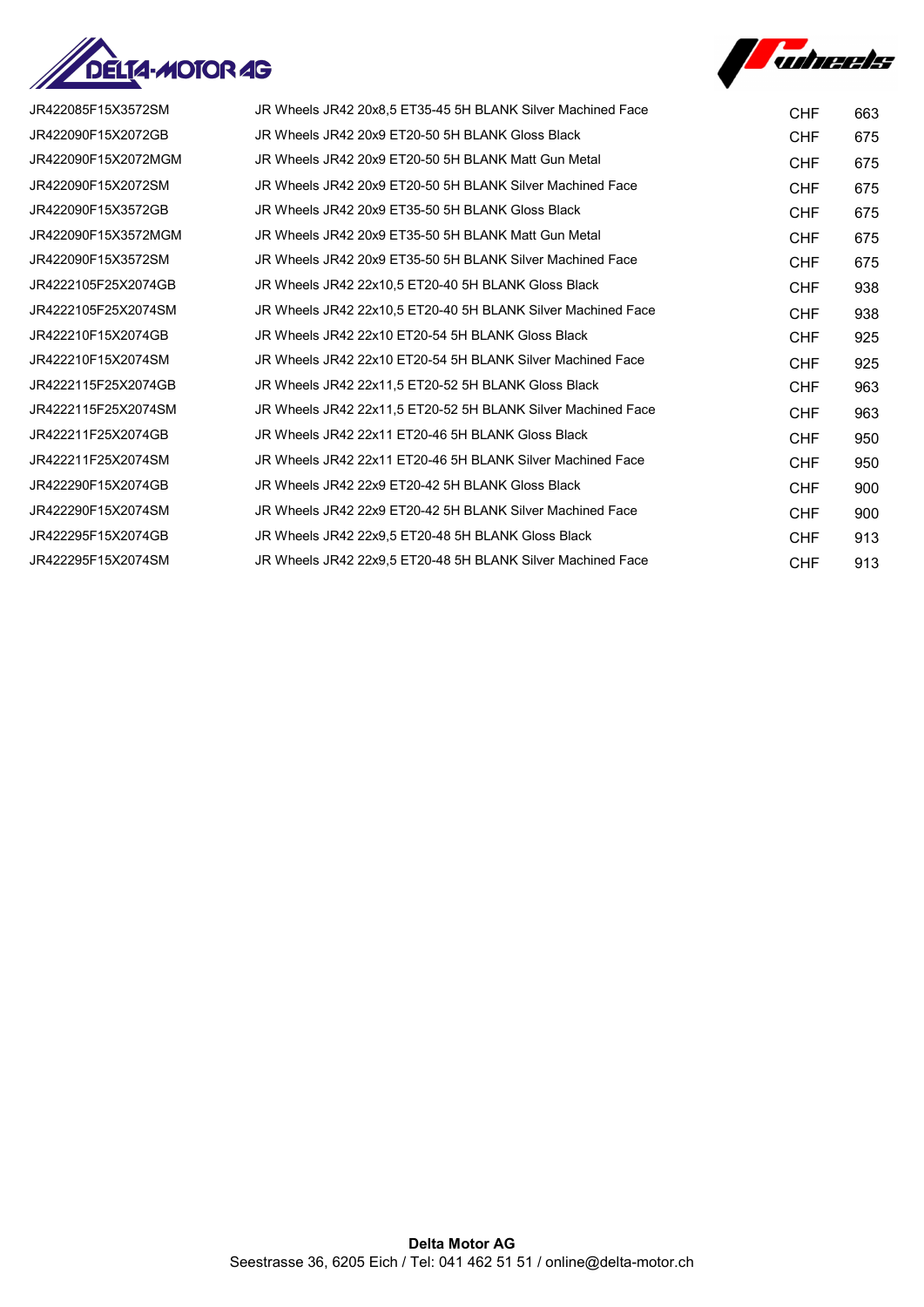



JR4318105F35X1572SM JR431885F15X1572SM JR431885F15X3572SM JR431895F25X1572SM JR431911F35X0072SM JR431985F15X1572SM JR431995F25X1572SM

| JR Wheels JR43 18x10,5 ET15-22 5H BLANK Silver w/Machined Face | CHF        | 513 |
|----------------------------------------------------------------|------------|-----|
| JR Wheels JR43 18x8,5 ET15-35 5H BLANK Silver w/Machined Face  | <b>CHF</b> | 488 |
| JR Wheels JR43 18x8.5 ET35 5H BLANK Silver w/Machined Face     | <b>CHF</b> | 488 |
| JR Wheels JR43 18x9.5 ET15-35 5H BLANK Silver w/Machined Face  | <b>CHF</b> | 500 |
| JR Wheels JR43 19x11 ET0-25 5H BLANK Silver w/Machined Face    | <b>CHF</b> | 563 |
| JR Wheels JR43 19x8.5 ET15-35 5H BLANK Silver w/Machined Face  | <b>CHF</b> | 538 |
| JR Wheels JR43 19x9.5 ET15-35 5H BLANK Silver w/Machined Face  | <b>CHF</b> | 550 |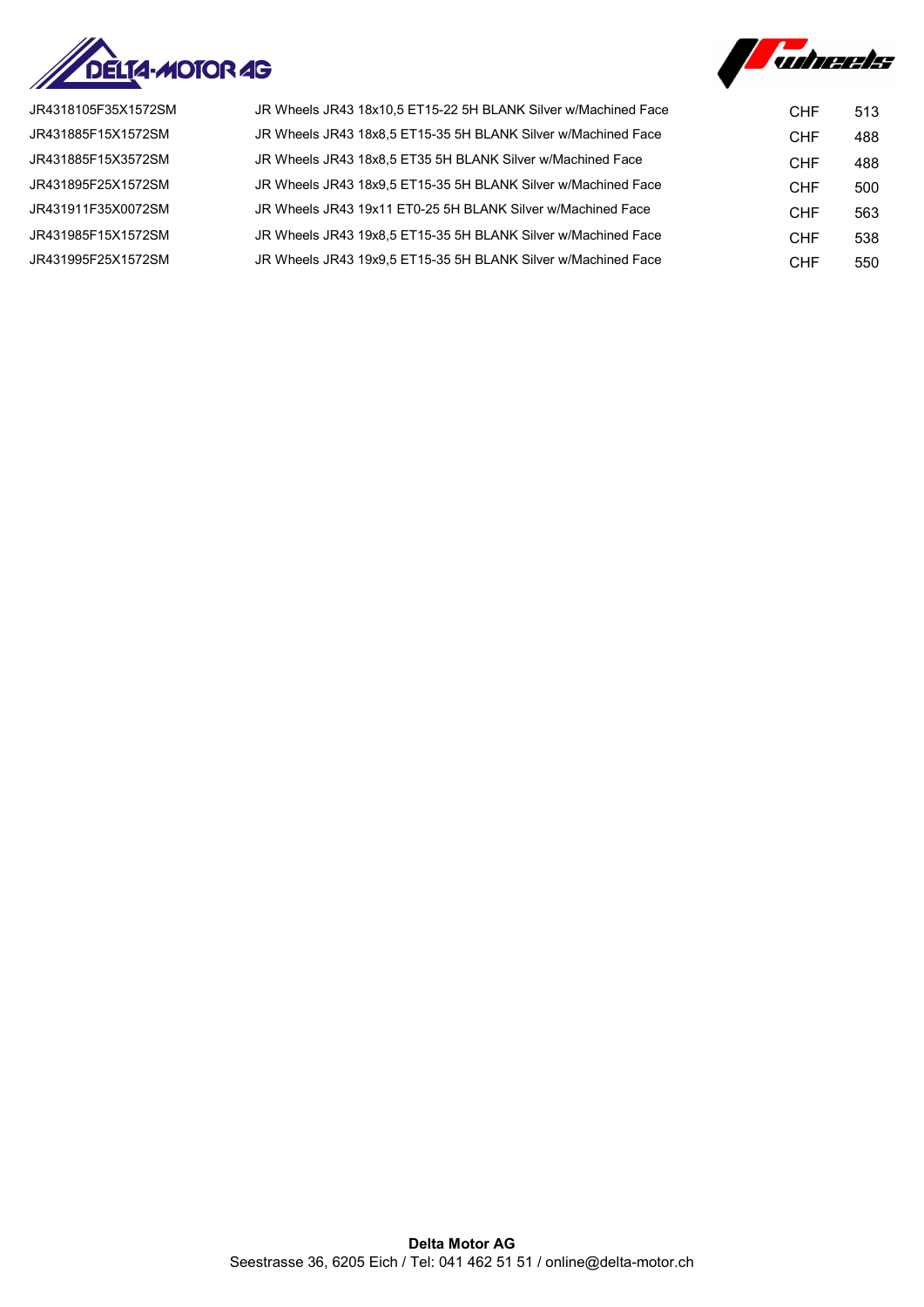



| JR515704H3573BF   | JR Wheels JR5 15x7 ET35 4x100 Matt Black                   | <b>CHF</b> | 213 |
|-------------------|------------------------------------------------------------|------------|-----|
| JR515704H3573DABZ | JR Wheels JR5 15x7 ET35 4x100 Dark Anodized Bronze         | <b>CHF</b> | 213 |
| JR515704H3573GB   | JR Wheels JR5 15x7 ET35 4x100 Gloss Black w/Machined Lip   | <b>CHF</b> | 213 |
| JR515704H3573GM   | JR Wheels JR5 15x7 ET35 4x100 Gun Metal w/Machined Lip     | <b>CHF</b> | 213 |
| JR515704H3573GMM  | JR Wheels JR5 15x7 ET35 4x100 Matt Gun Metal               | <b>CHF</b> | 213 |
| JR515704H3573W    | JR Wheels JR5 15x7 ET35 4x100 White                        | <b>CHF</b> | 213 |
| JR515804H2873BF   | JR Wheels JR5 15x8 ET28 4x100 Matt Black                   | <b>CHF</b> | 225 |
| JR515804H2873DABZ | JR Wheels JR5 15x8 ET28 4x100 Dark Anodized Bronze         | <b>CHF</b> | 225 |
| JR515804H2873GM   | JR Wheels JR5 15x8 ET28 4x100 Gun Metal w/Machined Lip     | <b>CHF</b> | 225 |
| JR515804H2873GMM  | JR Wheels JR5 15x8 ET28 4x100 Matt Gun Metal               | <b>CHF</b> | 225 |
| JR515804H2873W    | JR Wheels JR5 15x8 ET28 4x100 White                        | <b>CHF</b> | 225 |
| JR5167143073BF    | JR Wheels JR5 16x7 ET30 4x100/108 Matt Black               | <b>CHF</b> | 225 |
| JR5167143073DABZ  | JR Wheels JR5 16x7 ET30 4x100/108 Dark Anodized Bronze     | <b>CHF</b> | 225 |
| JR5167143073GM    | JR Wheels JR5 16x7 ET30 4x100/108 Gun Metal w/Machined Lip | <b>CHF</b> | 225 |
| JR5167143073GMM   | JR Wheels JR5 16x7 ET30 4x100/108 Matt Gun Metal           | <b>CHF</b> | 225 |
| JR5167143073W     | JR Wheels JR5 16x7 ET30 4x100/108 White                    | <b>CHF</b> | 225 |
| JR517704F2565BF   | JR Wheels JR5 17x7 ET25 4x108 Matt Black                   | <b>CHF</b> | 288 |
| JR517704F2565DABZ | JR Wheels JR5 17x7 ET25 4x108 Dark Anodized Bronze         | <b>CHF</b> | 288 |
| JR517704F2565GMM  | JR Wheels JR5 17x7 ET25 4x108 Matt Gun Metal               | <b>CHF</b> | 288 |
| JR517704F2565W    | JR Wheels JR5 17x7 ET25 4x108 White                        | <b>CHF</b> | 288 |
| JR517704H3867BF   | JR Wheels JR5 17x7 ET38 4x100 Matt Black                   | <b>CHF</b> | 288 |
| JR517704H3867DABZ | JR Wheels JR5 17x7 ET38 4x100 Dark Anodized Bronze         | <b>CHF</b> | 288 |
| JR517704H3867GMM  | JR Wheels JR5 17x7 ET38 4x100 Matt Gun Metal               | <b>CHF</b> | 288 |
| JR517704H3867W    | JR Wheels JR5 17x7 ET38 4x100 White                        | <b>CHF</b> | 288 |
| JR517704M3867BF   | JR Wheels JR5 17x7 ET38 4x114,3 Matt Black                 | <b>CHF</b> | 288 |
| JR517704M3867DABZ | JR Wheels JR5 17x7 ET38 4x114,3 Dark Anodized Bronze       | <b>CHF</b> | 288 |
| JR5177543573BF    | JR Wheels JR5 17x7,5 ET35 4x100/114,3 Matt Black           | <b>CHF</b> | 288 |
| JR5177543573DABZ  | JR Wheels JR5 17x7,5 ET35 4x100/114,3 Dark Anodized Bronze | <b>CHF</b> | 288 |
| JR5177553573BF    | JR Wheels JR5 17x7,5 ET35 5x100/114,3 Matt Black           | <b>CHF</b> | 288 |
| JR5177553573DABZ  | JR Wheels JR5 17x7,5 ET35 5x100/114,3 Dark Anodized Bronze | <b>CHF</b> | 288 |
| JR5177553573GMM   | JR Wheels JR5 17x7,5 ET35 5x100/114,3 Matt Gun Metal       | <b>CHF</b> | 288 |
| JR5178543573BF    | JR Wheels JR5 17x8,5 ET35 4x100/114,3 Matt Black           | <b>CHF</b> | 288 |
| JR5178543573DABZ  | JR Wheels JR5 17x8,5 ET35 4x100/114,3 Dark Anodized Bronze | <b>CHF</b> | 288 |
| JR5178553573BF    | JR Wheels JR5 17x8.5 ET35 5x100/114.3 Matt Black           | <b>CHF</b> | 288 |
| JR5178553573DABZ  | JR Wheels JR5 17x8.5 ET35 5x100/114.3 Dark Anodized Bronze | <b>CHF</b> | 288 |
| JR5178553573GMM   | JR Wheels JR5 17x8,5 ET35 5x100/114,3 Matt Gun Metal       | <b>CHF</b> | 288 |
| JR5179542573DABZ  | JR Wheels JR5 17x9,5 ET25 4x100/114,3 Dark Anodized Bronze | <b>CHF</b> | 300 |
| JR5179552573BF    | JR Wheels JR5 17x9,5 ET25 5x100/114,3 Matt Black           | <b>CHF</b> | 300 |
| JR5179552573DABZ  | JR Wheels JR5 17x9,5 ET25 5x100/114,3 Dark Anodized Bronze | <b>CHF</b> | 300 |
| JR518055H1274DABZ | JR Wheels JR5 18x10,5 ET12 5x114,3 Dark Anodized Bronze    | <b>CHF</b> | 375 |
| JR518055H1274HB   | JR Wheels JR5 18x10,5 ET12 5x114,3 Hyper Black             | <b>CHF</b> | 375 |
| JR518805H3574DABZ | JR Wheels JR5 18x8 ET35 5x114,3 Dark Anodized Bronze       | <b>CHF</b> | 338 |
| JR518805H3574HB   | JR Wheels JR5 18x8 ET35 5x114,3 Hyper Black                | <b>CHF</b> | 338 |
| JR518805X3574DABZ | JR Wheels JR5 18x8 ET35 5H BLANK Dark Anodized Bronze      | <b>CHF</b> | 338 |
|                   |                                                            |            |     |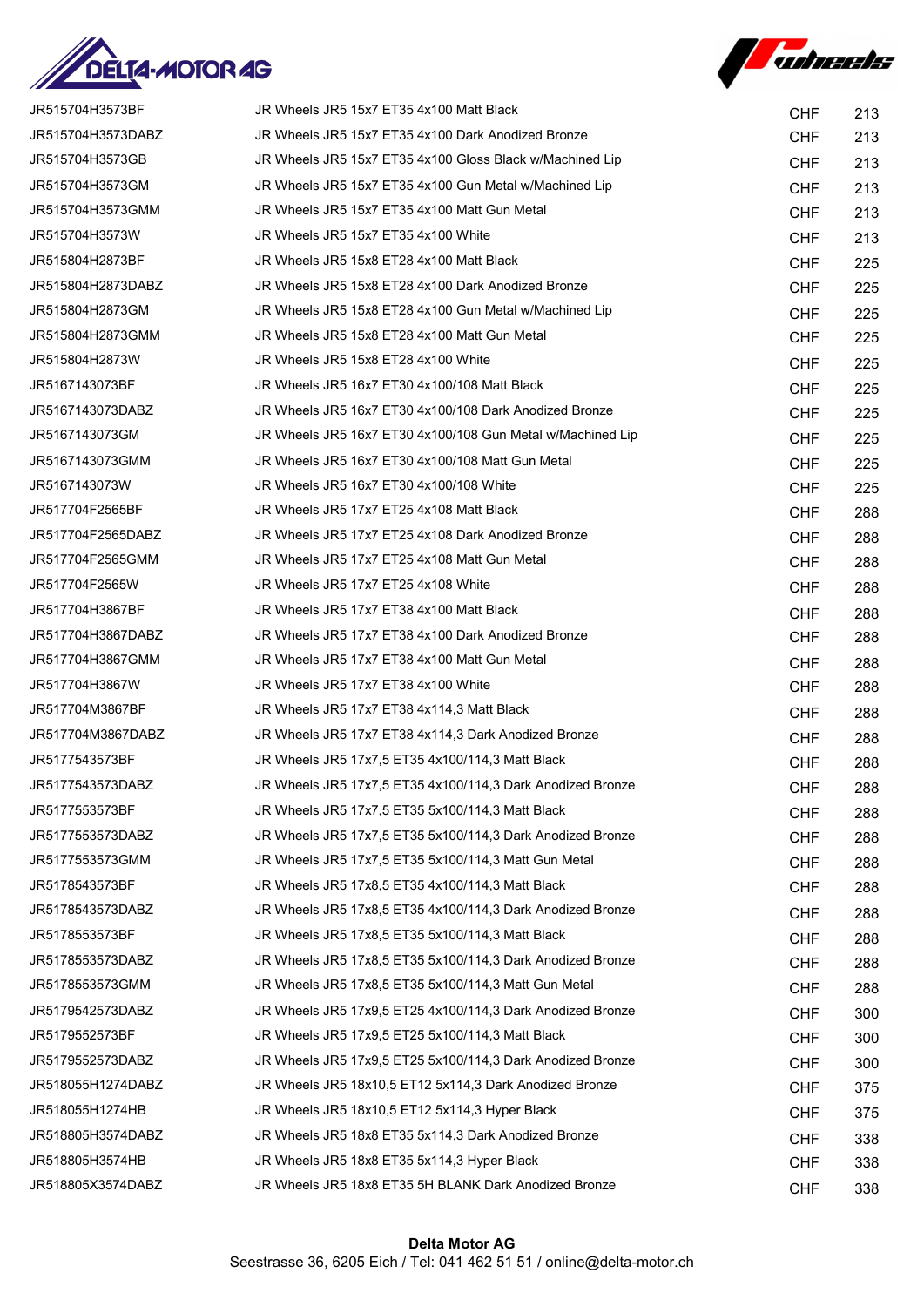



| JR518805X3574HB   | JR Wheels JR5 18x8 ET35 5H BLANK Hyper Black               | CHF        | 338 |
|-------------------|------------------------------------------------------------|------------|-----|
| JR518955H2274DABZ | JR Wheels JR5 18x9.5 ET22 5x114.3 Dark Anodized Bronze     | CHF        | 363 |
| JR518955H2274HB   | JR Wheels JR5 18x9,5 ET22 5x114,3 Hyper Black              | CHF        | 363 |
| JR51895MC2274DABZ | JR Wheels JR5 18x9.5 ET22 5x100/114.3 Dark Anodized Bronze | CHF        | 363 |
| JR51895MC2274HB   | JR Wheels JR5 18x9,5 ET22 5x100/114,3 Hyper Black          | <b>CHF</b> | 363 |
| JR51895MC3874DABZ | JR Wheels JR5 18x9.5 ET38 5x100/114.3 Dark Anodized Bronze | <b>CHF</b> | 363 |
| JR51895MC3874HB   | JR Wheels JR5 18x9.5 ET38 5x100/114.3 Hyper Black          | CHF        | 363 |
| JR519055X1274DABZ | JR Wheels JR5 19x10.5 ET12 5H BLANK Dark Anodized Bronze   | CHF        | 488 |
| JR519055X1274HB   | JR Wheels JR5 19x10.5 ET12 5H BLANK Hyper Black            | <b>CHF</b> | 488 |
| JR519855X4374DABZ | JR Wheels JR5 19x8.5 ET43 5H BLANK Dark Anodized Bronze    | CHF        | 438 |
| JR519855X4374HB   | JR Wheels JR5 19x8.5 ET43 5H BLANK Hyper Black             | CHF        | 438 |
| JR519955X1274DABZ | JR Wheels JR5 19x9.5 ET12-36 5H BLANK Dark Anodized Bronze | CHF        | 463 |
| JR519955X1274HB   | JR Wheels JR5 19x9.5 ET12-36 5H BLANK Hyper Black          | <b>CHF</b> | 463 |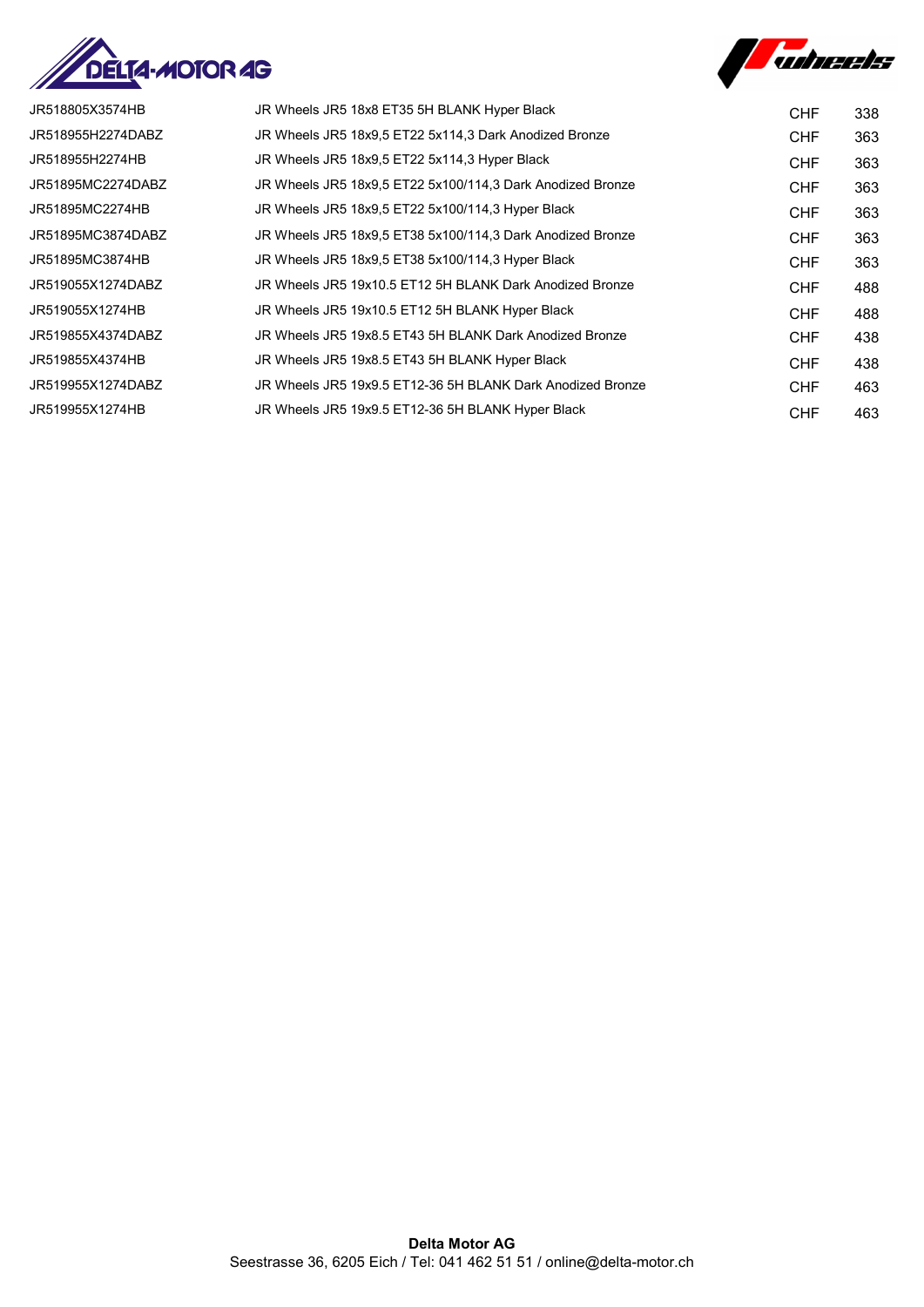



| JR6157043567BF  | JR Wheels JR6 15x7 ET35 4x100/114 Matt Black                  | <b>CHF</b> | 225 |
|-----------------|---------------------------------------------------------------|------------|-----|
| JR6157043567GBL | JR Wheels JR6 15x7 ET35 4x100/114 Glossy Black w/Machined Lip | <b>CHF</b> | 225 |
| JR6157043567GDL | JR Wheels JR6 15x7 ET35 4x100/114 Gold w/Machined Lip         | <b>CHF</b> | 225 |
| JR6157043567SM  | JR Wheels JR6 15x7 ET35 4x100/114 Silver Machined Face        | <b>CHF</b> | 225 |
| JR6157043567WL  | JR Wheels JR6 15x7 ET35 4x100/114 White w/Machined Lip        | <b>CHF</b> | 225 |
| JR615704H3567SM | JR Wheels JR6 15x7 ET35 4x100 Silver Machined Face            | <b>CHF</b> | 238 |
| JR61570XX2067SM | JR Wheels JR6 15x7 ET20-35 BLANK Silver Machined Face         | <b>CHF</b> | 225 |
| JR6157142567BF  | JR Wheels JR6 15x7 ET25 4x100/108 Matt Black                  | <b>CHF</b> | 225 |
| JR6157142567GBL | JR Wheels JR6 15x7 ET25 4x100/108 Glossy Black w/Machined Lip | <b>CHF</b> | 225 |
| JR6157142567GDL | JR Wheels JR6 15x7 ET25 4x100/108 Gold w/Machined Lip         | <b>CHF</b> | 225 |
| JR6157142567SM  | JR Wheels JR6 15x7 ET25 4x100/108 Silver Machined Face        | <b>CHF</b> | 225 |
| JR6157142567WL  | JR Wheels JR6 15x7 ET25 4x100/108 White w/Machined Lip        | <b>CHF</b> | 225 |
| JR6158040573SM  | JR Wheels JR6 15x8 ET5 4x100/114 Silver Machined Face         | <b>CHF</b> | 238 |
| JR6158041573SM  | JR Wheels JR6 15x8 ET15 4x100/114 Silver Machined Face        | <b>CHF</b> | 238 |
| JR615804X2573SM | JR Wheels JR6 15x8 ET25 4H BLANK Silver Machined Face         | <b>CHF</b> | 238 |
| JR6158142567WL  | JR Wheels JR6 15x8 ET25 4x100/108 White w/Machined Lip        | <b>CHF</b> | 238 |
| JR6158142573BF  | JR Wheels JR6 15x8 ET25 4x100/108 Matt Black                  | <b>CHF</b> | 238 |
| JR6158142573GBL | JR Wheels JR6 15x8 ET25 4x100/108 Glossy Black w/Machined Lip | <b>CHF</b> | 238 |
| JR6158142573GDL | JR Wheels JR6 15x8 ET25 4x100/108 Gold w/Machined Lip         | <b>CHF</b> | 238 |
| JR6158142573SM  | JR Wheels JR6 15x8 ET25 4x100/108 Silver Machined Face        | <b>CHF</b> | 238 |
| JR6167043567BF  | JR Wheels JR6 16x7 ET35 4x100/114 Matt Black                  | <b>CHF</b> | 263 |
| JR6167043567GBL | JR Wheels JR6 16x7 ET35 4x100/114 Glossy Black w/Machined Lip | <b>CHF</b> | 263 |
| JR6167043567GDL | JR Wheels JR6 16x7 ET35 4x100/114 Gold w/Machined Lip         | <b>CHF</b> | 263 |
| JR6167043567SM  | JR Wheels JR6 16x7 ET35 4x100/114 Silver Machined Face        | <b>CHF</b> | 263 |
| JR6167043567WL  | JR Wheels JR6 16x7 ET35 4x100/114 White w/Machined Lip        | <b>CHF</b> | 263 |
| JR61670XX2067SM | JR Wheels JR6 16x7 ET20-35 BLANK Silver Machined Face         | <b>CHF</b> | 263 |
| JR6167142567GBL | JR Wheels JR6 16x7 ET25 4x100/108 Glossy Black w/Machined Lip | <b>CHF</b> | 263 |
| JR6168043067BF  | JR Wheels JR6 16x8 ET30 4x100/114 Matt Black                  | <b>CHF</b> | 275 |
| JR6168043067GBL | JR Wheels JR6 16x8 ET30 4x100/114 Glossy Black w/Machined Lip | <b>CHF</b> | 275 |
| JR6168043067GDL | JR Wheels JR6 16x8 ET30 4x100/114 Gold w/Machined Lip         | <b>CHF</b> | 275 |
| JR6168043067SM  | JR Wheels JR6 16x8 ET30 4x100/114 Silver Machined Face        | <b>CHF</b> | 275 |
| JR61680XX1067SM | JR Wheels JR6 16x8 ET10-30 BLANK Silver Machined Face         | <b>CHF</b> | 275 |
| JR6168142567BF  | JR Wheels JR6 16x8 ET25 4x100/108 Matt Black                  | <b>CHF</b> | 275 |
| JR6168142567GBL | JR Wheels JR6 16x8 ET25 4x100/108 Glossy Black w/Machined Lip | <b>CHF</b> | 275 |
| JR6168142567GDL | JR Wheels JR6 16x8 ET25 4x100/108 Gold w/Machined Lip         | <b>CHF</b> | 275 |
| JR6168142567SM  | JR Wheels JR6 16x8 ET25 4x100/108 Silver Machined Face        | <b>CHF</b> | 275 |
| JR6168142567WL  | JR Wheels JR6 16x8 ET25 4x100/108 White w/Machined Lip        | <b>CHF</b> | 275 |
| JR61690XX0067SM | JR Wheels JR6 16x9 ET0-20 BLANK Silver Machined Face          | <b>CHF</b> | 288 |
| JR61690XX2067SM | JR Wheels JR6 16x9 ET20 BLANK Mach Silver Machined Face       | <b>CHF</b> | 288 |
| JR6169142067GBL | JR Wheels JR6 16x9 ET20 4x100/108 Glossy Black w/Machined Lip | <b>CHF</b> | 288 |
| JR6169142067GDL | JR Wheels JR6 16x9 ET20 4x100/108 Gold w/Machined Lip         | <b>CHF</b> | 288 |
| JR6169142067SM  | JR Wheels JR6 16x9 ET20 4x100/108 Mach Silver                 | <b>CHF</b> | 288 |
| JR6169142067WL  | JR Wheels JR6 16x9 ET20 4x100/108 White w/Machined Lip        | <b>CHF</b> | 263 |
| JR61710MG2074SM | JR Wheels JR6 17x10 ET20 5x114/120 Silver Machined Face       | <b>CHF</b> | 350 |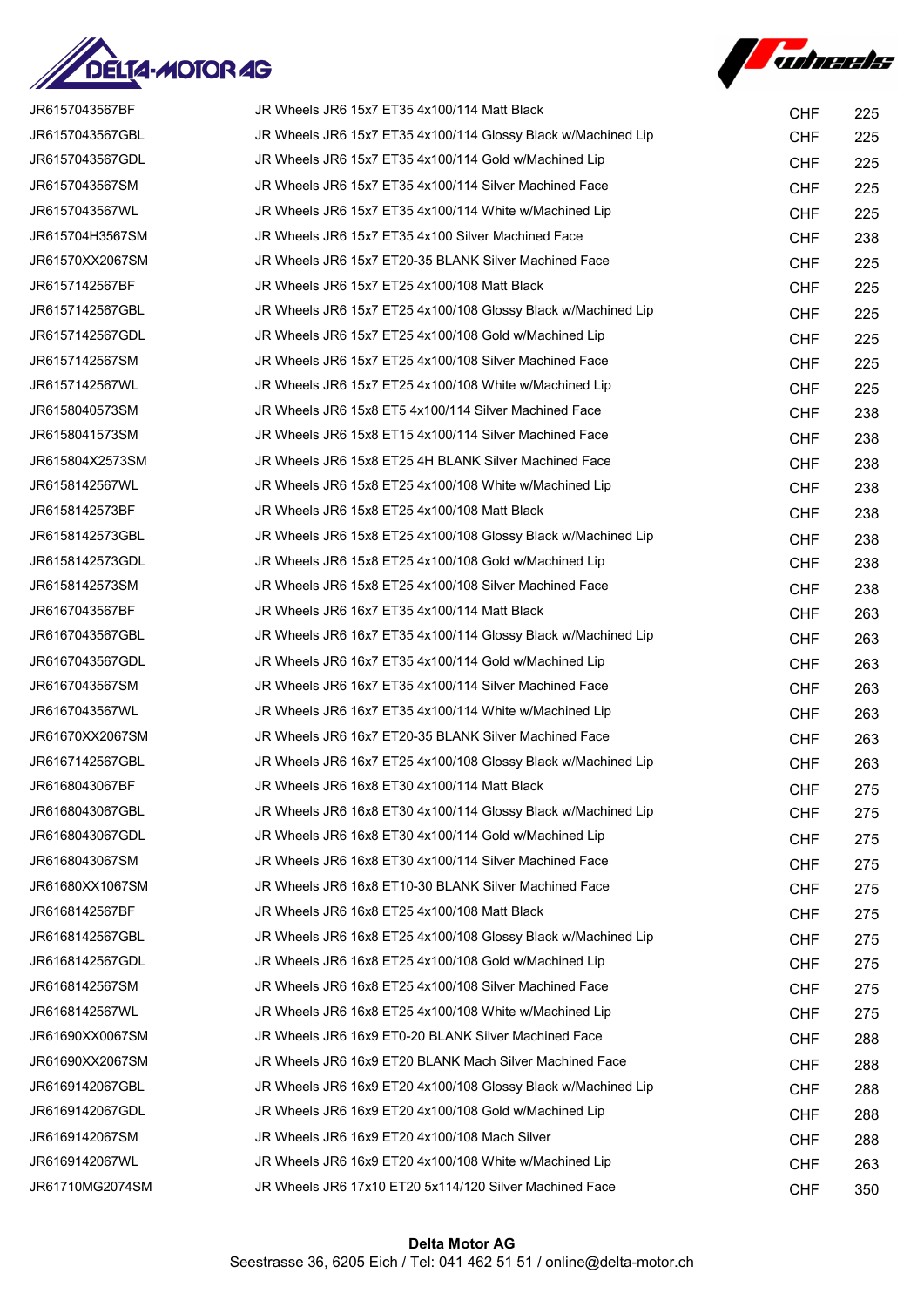



| JR61710XX0074SM  | JR Wheels JR6 17x10 ET0-20 BLANK Silver Machined Face              | <b>CHF</b> | 350 |
|------------------|--------------------------------------------------------------------|------------|-----|
| JR61710XX2074BF  | JR Wheels JR6 17x10 ET20 BLANK Matt Black                          | <b>CHF</b> | 350 |
| JR61710XX2074GBL | JR Wheels JR6 17x10 ET20 BLANK Glossy Black w/Machined Lip         | <b>CHF</b> | 350 |
| JR61710XX2074GDL | JR Wheels JR6 17x10 ET20 BLANK Gold w/Machined Lip                 | <b>CHF</b> | 350 |
| JR61710XX2074WL  | JR Wheels JR6 17x10 ET20 BLANK White w/Machined Lip                | <b>CHF</b> | 350 |
| JR6178043574SM   | JR Wheels JR6 17x8 ET35 4x100/114 Silver Machined Face             | <b>CHF</b> | 325 |
| JR6178053574SM   | JR Wheels JR6 17x8 ET35 5x100/114 Silver Machined Face             | <b>CHF</b> | 325 |
| JR61780MG2574SM  | JR Wheels JR6 17x8 ET25 5x114/120 Silver Machined Face             | <b>CHF</b> | 325 |
| JR61780MX3574SM  | JR Wheels JR6 17x8 ET35 5x108/112 Silver Machined Face             | CHF        | 325 |
| JR61780XX2074BF  | JR Wheels JR6 17x8 ET20-35 BLANK Matt Black                        | <b>CHF</b> | 325 |
| JR61780XX2074GBL | JR Wheels JR6 17x8 ET20-35 BLANK Glossy Black w/Machined Lip       | <b>CHF</b> | 325 |
| JR61780XX2074GDL | JR Wheels JR6 17x8 ET20-35 BLANK Gold w/Machined Lip               | <b>CHF</b> | 325 |
| JR61780XX2074SM  | JR Wheels JR6 17x8 ET20-35 BLANK Silver Machined Face              | <b>CHF</b> | 325 |
| JR61780XX2074WL  | JR Wheels JR6 17x8 ET20-35 BLANK White                             | <b>CHF</b> | 325 |
| JR61780XX3574GBL | JR Wheels JR6 17x8 ET35 BLANK Glossy Black w/Machined Lip          | <b>CHF</b> | 325 |
| JR61780XX3574GDL | JR Wheels JR6 17x8 ET35 BLANK Gold w/Machined Lip                  | <b>CHF</b> | 325 |
| JR61780XX3574SM  | JR Wheels JR6 17x8 ET35 BLANK Silver Machined Face                 | <b>CHF</b> | 325 |
| JR6178142074SM   | JR Wheels JR6 17x8 ET20 4x100/108 Silver Machined Face             | <b>CHF</b> | 325 |
| JR61790MG2574SM  | JR Wheels JR6 17x9 ET25 5x114/120 Silver Machined Face             | <b>CHF</b> | 338 |
| JR61790XX2074BF  | JR Wheels JR6 17x9 ET20-35 BLANK Matt Black                        | <b>CHF</b> | 338 |
| JR61790XX2074GBL | JR Wheels JR6 17x9 ET20-35 BLANK Glossy Black w/Machined Lip       | <b>CHF</b> | 338 |
| JR61790XX2074GDL | JR Wheels JR6 17x9 ET20-35 BLANK Gold w/Machined Lip               | <b>CHF</b> | 338 |
| JR61790XX2074SM  | JR Wheels JR6 17x9 ET20-35 BLANK Silver Machined Face              | <b>CHF</b> | 338 |
| JR61790XX2074WL  | JR Wheels JR6 17x9 ET20-35 BLANK White w/Machined Lip              | <b>CHF</b> | 338 |
| JR61810MG2574GBL | JR Wheels JR6 18x10,5 ET25 5x114,3/120 Glossy Black w/Machined Lip | <b>CHF</b> | 388 |
| JR61810XX0074GBL | JR Wheels JR6 18x10,5 ET0-25 BLANK Glossy Black w/Machined Lip     | <b>CHF</b> | 388 |
| JR61810XX0074GDL | JR Wheels JR6 18x10,5 ET0-25 BLANK Gold w/Machined Lip             | <b>CHF</b> | 388 |
| JR61810XX0074SM  | JR Wheels JR6 18x10,5 ET0-25 BLANK Silver Machined Face            | <b>CHF</b> | 388 |
| JR61810XX0074WL  | JR Wheels JR6 18x10,5 ET0-25 BLANK White w/Machined Lip            | <b>CHF</b> | 388 |
| JR61885MG2274GBL | JR Wheels JR6 18x8,5 ET22 5x114,3/120 Glossy Black w/Machined Lip  | <b>CHF</b> | 363 |
| JR61885MZ3574SM  | JR Wheels JR6 18x8,5 ET35 5x100/120 Silver Machined Face           | <b>CHF</b> | 363 |
| JR61885XX2074GBL | JR Wheels JR6 18x8,5 ET20-40 BLANK Glossy Black w/Machined Lip     | <b>CHF</b> | 363 |
| JR61885XX2074GDL | JR Wheels JR6 18x8,5 ET20-40 BLANK Gold w/Machined Lip             | <b>CHF</b> | 363 |
| JR61885XX2074SM  | JR Wheels JR6 18x8,5 ET20-40 BLANK Silver Machined Face            | <b>CHF</b> | 363 |
| JR61885XX2074WL  | JR Wheels JR6 18x8,5 ET20-40 BLANK White w/Machined Lip            | <b>CHF</b> | 363 |
| JR61885XX3574GBL | JR Wheels JR6 18x8,5 ET35-40 BLANK Glossy Black w/Machined Lip     | <b>CHF</b> | 363 |
| JR61895MG2274GBL | JR Wheels JR6 18x9,5 ET22 5x114,3/120 Glossy Black w/Machined Lip  | <b>CHF</b> | 375 |
| JR61895MZ3574SM  | JR Wheels JR6 18x9,5 ET35 5x100/120 Silver Machined Face           | <b>CHF</b> | 375 |
| JR61895XX2074GBL | JR Wheels JR6 18x9,5 ET20-40 BLANK Glossy Black w/Machined Lip     | <b>CHF</b> | 375 |
| JR61895XX2074GDL | JR Wheels JR6 18x9,5 ET20-40 BLANK Gold w/Machined Lip             | <b>CHF</b> | 375 |
| JR61895XX2074SM  | JR Wheels JR6 18x9,5 ET20-40 BLANK Silver Machined Face            | <b>CHF</b> | 375 |
| JR61895XX2074WL  | JR Wheels JR6 18x9,5 ET20-40 BLANK White w/Machined Lip            | <b>CHF</b> | 375 |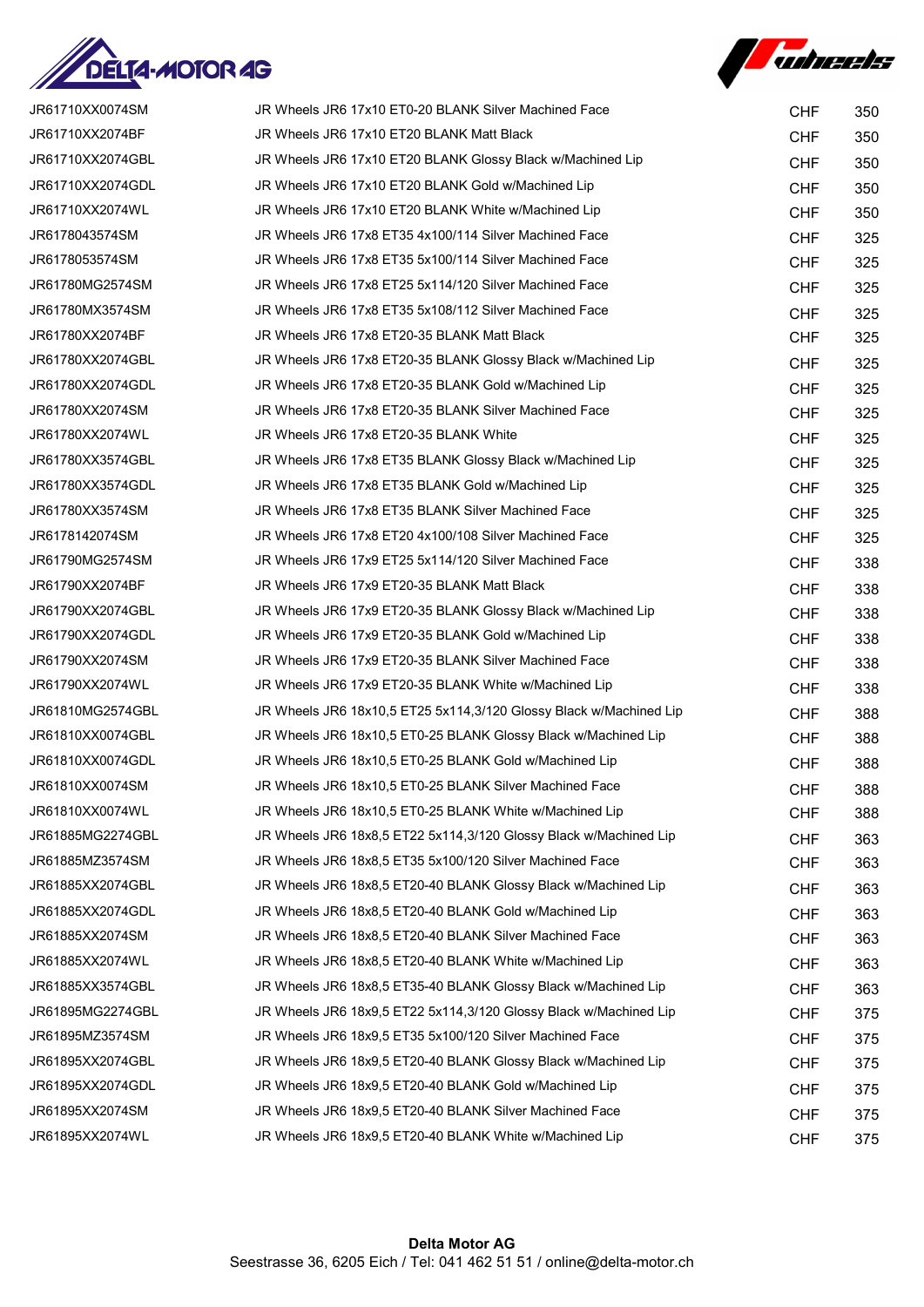



| JR7157043873BF  | JR Wheels JR7 15x7 ET38 4x100/114 Matt Black                  | <b>CHF</b> | 213 |
|-----------------|---------------------------------------------------------------|------------|-----|
| JR7157043873GB  | JR Wheels JR7 15x7 ET38 4x100/114 Glossy Black w/Machined Lip | <b>CHF</b> | 213 |
| JR7157043873GD  | JR Wheels JR7 15x7 ET38 4x100/114 Gold w/Machined Lip         | <b>CHF</b> | 213 |
| JR7157043873S   | JR Wheels JR7 15x7 ET38 4x100/114 Silver                      | <b>CHF</b> | 213 |
| JR7157043873W   | JR Wheels JR7 15x7 ET38 4x100/114 White                       | <b>CHF</b> | 213 |
| JR715704H3873S  | JR Wheels JR7 15x7 ET38 4x100 Silver                          | <b>CHF</b> | 213 |
| JR7158043573GB  | JR Wheels JR7 15x8 ET35 4x100/114 Glossy Black w/Machined Lip | <b>CHF</b> | 225 |
| JR7158043573W   | JR Wheels JR7 15x8 ET35 4x100/114 White                       | <b>CHF</b> | 225 |
| JR715804H3573S  | JR Wheels JR7 15x8 ET35 4x100 Silver                          | <b>CHF</b> | 225 |
| JR7167043873BF  | JR Wheels JR7 16x7 ET38 4x100/114 Matt Black                  | <b>CHF</b> | 225 |
| JR7167043873GB  | JR Wheels JR7 16x7 ET38 4x100/114 Gloss Black w/Machined Lip  | <b>CHF</b> | 225 |
| JR7167043873GD  | JR Wheels JR7 16x7 ET38 4x100/114 Gold w/Machined Lip         | <b>CHF</b> | 225 |
| JR7167043873S   | JR Wheels JR7 16x7 ET38 4x100/114 Silver                      | <b>CHF</b> | 225 |
| JR7167043873W   | JR Wheels JR7 16x7 ET38 4x100/114 White                       | <b>CHF</b> | 225 |
| JR717755H4273S  | JR Wheels JR7 17x7,5 ET42 5x114,3 Silver                      | <b>CHF</b> | 288 |
| JR7178043573S   | JR Wheels JR7 17x8 ET35 4x100/114,3 Silver                    | <b>CHF</b> | 288 |
| JR717805H3573BK | JR Wheels JR7 17x8 ET35 5x114,3 Black                         | <b>CHF</b> | 288 |
| JR717805H3573S  | JR Wheels JR7 17x8 ET35 5x114,3 Silver                        | <b>CHF</b> | 288 |
| JR717805K3557S  | JR Wheels JR7 17x8 ET35 5x100 Silver                          | <b>CHF</b> | 288 |
| JR717805X3573S  | JR Wheels JR7 17x8 ET35 5H BLANK Silver                       | <b>CHF</b> | 288 |
| JR717905H3573S  | JR Wheels JR7 17x9 ET35 5x114,3 Silver                        | <b>CHF</b> | 300 |
| JR718055H1574S  | JR Wheels JR7 18x10,5 ET15 5x114,3 Silver                     | <b>CHF</b> | 375 |
| JR718805H3574BK | JR Wheels JR7 18x8 ET35 5x114,3 Black                         | <b>CHF</b> | 325 |
| JR718805H3574S  | JR Wheels JR7 18x8 ET35 5x114,3 Silver                        | <b>CHF</b> | 325 |
| JR718805X3573S  | JR Wheels JR7 18x8 ET35 5H BLANK Silver                       | <b>CHF</b> | 325 |
| JR718905H3574BK | JR Wheels JR7 18x9 ET35 5x114,3 Black                         | <b>CHF</b> | 338 |
| JR718905H3574S  | JR Wheels JR7 18x9 ET35 5x114,3 Silver                        | <b>CHF</b> | 338 |
| JR718905X3573S  | JR Wheels JR7 18x9 ET35 5H BLANK Silver                       | <b>CHF</b> | 338 |
| JR718955H1574S  | JR Wheels JR7 18x9,5 ET15 5x114,3 Silver                      | <b>CHF</b> | 363 |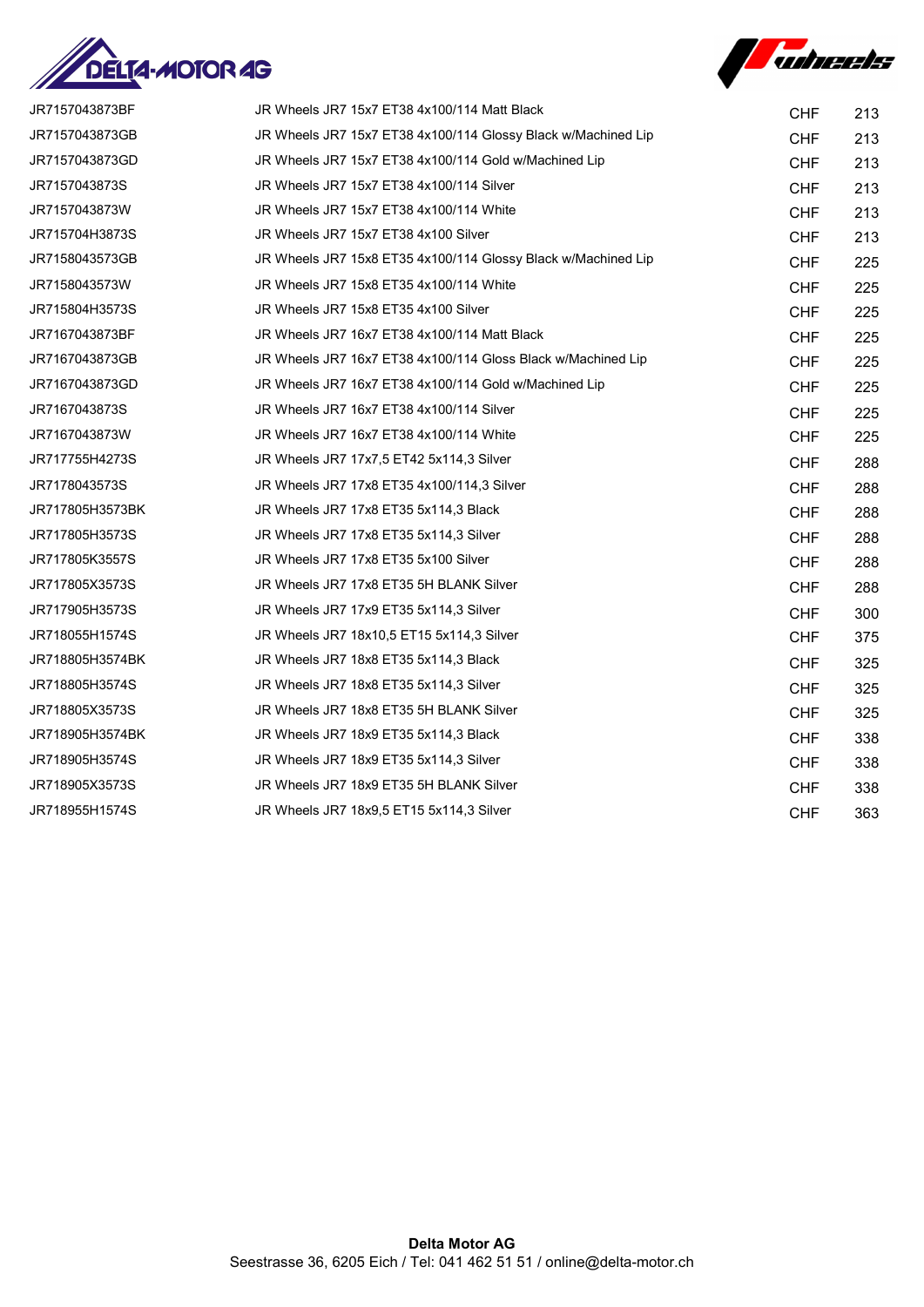



| JR91570XX2074GD | JR Wheels JR9 15x7 ET20 BLANK Gold w/Machined Lip                       | <b>CHF</b> | 213 |
|-----------------|-------------------------------------------------------------------------|------------|-----|
| JR91570XX2074S  | JR Wheels JR9 15x7 ET20 BLANK Silver w/Machined Lip                     | <b>CHF</b> | 213 |
| JR9157142074CH  | JR Wheels JR9 15x7 ET20 4x100/108 Chrome                                | <b>CHF</b> | 288 |
| JR9157142074GB  | JR Wheels JR9 15x7 ET20 4x100/108 Gloss Black w/Machined Lip            | <b>CHF</b> | 213 |
| JR9157142074GD  | JR Wheels JR9 15x7 ET20 4x100/108 Gold w/Machined Lip                   | <b>CHF</b> | 213 |
| JR9157142074S   | JR Wheels JR9 15x7 ET20 4x100/108 Silver w/Machined Lip                 | <b>CHF</b> | 213 |
| JR9157142074SS  | JR Wheels JR9 15x7 ET20 4x100/108 Silver w/Machined Lip+Silver Rivets   | <b>CHF</b> | 213 |
| JR9157142074W   | JR Wheels JR9 15x7 ET20 4x100/108 White w/Machined Lip                  | <b>CHF</b> | 213 |
| JR9158041574GD  | JR Wheels JR9 15x8 ET15 4x100/114 Gold w/Machined Lip                   | <b>CHF</b> | 225 |
| JR9158041574S   | JR Wheels JR9 15x8 ET15 4x100/114 Silver w/Machined Lip                 | <b>CHF</b> | 225 |
| JR91580XX2074GD | JR Wheels JR9 15x8 ET20 BLANK Gold w/Machined Lip                       | <b>CHF</b> | 225 |
| JR91580XX2074S  | JR Wheels JR9 15x8 ET20 BLANK Silver w/Machined Lip                     | <b>CHF</b> | 225 |
| JR9158142074CH  | JR Wheels JR9 15x8 ET20 4x100/108 Chrome                                | <b>CHF</b> | 325 |
| JR9158142074GB  | JR Wheels JR9 15x8 ET20 4x100/108 Gloss Black w/Machined Lip            | <b>CHF</b> | 225 |
| JR9158142074GD  | JR Wheels JR9 15x8 ET20 4x100/108 Gold w/Machined Lip                   | <b>CHF</b> | 225 |
| JR9158142074S   | JR Wheels JR9 15x8 ET20 4x100/108 Silver w/Machined Lip                 | <b>CHF</b> | 225 |
| JR9158142074SS  | JR Wheels JR9 15x8 ET20 4x100/108 Silver w/Machined Lip+Silver Rivets   | <b>CHF</b> | 225 |
| JR9158142074W   | JR Wheels JR9 15x8 ET20 4x100/108 White w/Machined Lip                  | <b>CHF</b> | 225 |
| JR91590XX41074S | JR Wheels JR9 15x9 ET10 BLANK Silver w/Machined Lip                     | <b>CHF</b> | 238 |
| JR9159141074CH  | JR Wheels JR9 15x9 ET10 4x100/108 Chrome                                | <b>CHF</b> | 338 |
| JR9159141074GD  | JR Wheels JR9 15x9 ET10 4x100/108 Gold w/Machined Lip                   | <b>CHF</b> | 238 |
| JR9159141074S   | JR Wheels JR9 15x9 ET10 4x100/108 Silver w/Machined Lip                 | <b>CHF</b> | 238 |
| JR9159141074SS  | JR Wheels JR9 15x9 ET10 4x100/108 Silver w/Machined Lip+Silver Rivets   | <b>CHF</b> | 238 |
| JR91675142574CH | JR Wheels JR9 16x7,5 ET25 4x100/108 Chrome                              | <b>CHF</b> | 350 |
| JR91675142574GD | JR Wheels JR9 16x7,5 ET25 4x100/108 Gold w/Machined Lip                 | <b>CHF</b> | 263 |
| JR91675142574S  | JR Wheels JR9 16x7,5 ET25 4x100/108 Silver w/Machined Lip               | <b>CHF</b> | 263 |
| JR91675142574SS | JR Wheels JR9 16x7,5 ET25 4x100/108 Silver w/Machined Lip+Silver Rivets | <b>CHF</b> | 263 |
| JR91675XX2574CH | JR Wheels JR9 16x7,5 ET25 BLANK Chrome                                  | <b>CHF</b> | 350 |
| JR91675XX2574GD | JR Wheels JR9 16x7,5 ET25 BLANK Gold w/Machined Lip                     | <b>CHF</b> | 263 |
| JR91675XX2574S  | JR Wheels JR9 16x7,5 ET25 BLANK Silver w/Machined Lip                   | <b>CHF</b> | 263 |
| JR91680542574S  | JR Wheels JR9 16x8 ET25 5x100/114,3 Silver w/Machined Lip               | <b>CHF</b> | 263 |
| JR91680XX2567CH | JR Wheels JR9 16x8 ET25 BLANK Chrome                                    | <b>CHF</b> | 350 |
| JR91680XX2574GD | JR Wheels JR9 16x8 ET25 BLANK Gold w/Machined Lip                       | <b>CHF</b> | 263 |
| JR91680XX2574S  | JR Wheels JR9 16x8 ET25 BLANK Silver w/Machined Lip                     | <b>CHF</b> | 263 |
| JR9168142574CH  | JR Wheels JR9 16x8 ET25 4x100/108 Chrome                                | <b>CHF</b> | 350 |
| JR9168142574GD  | JR Wheels JR9 16x8 ET25 4x100/108 Gold w/Machined Lip                   | <b>CHF</b> | 263 |
| JR9168142574S   | JR Wheels JR9 16x8 ET25 4x100/108 Silver w/Machined Lip                 | <b>CHF</b> | 263 |
| JR9168142574SS  | JR Wheels JR9 16x8 ET25 4x100/108 Silver w/Machined Lip+Silver Rivets   | <b>CHF</b> | 263 |
| JR9168142574W   | JR Wheels JR9 16x8 ET25 4x100/108 White w/Machined Lip                  | <b>CHF</b> | 263 |
| JR91690XX2074GD | JR Wheels JR9 16x9 ET20 BLANK Gold w/Machined Lip                       | <b>CHF</b> | 275 |
| JR91690XX2074S  | JR Wheels JR9 16x9 ET20 BLANK Silver w/Machined Lip                     | <b>CHF</b> | 275 |
| JR9169142074CH  | JR Wheels JR9 16x9 ET20 4x100/108 Chrome                                | <b>CHF</b> | 375 |
| JR9169142074GD  | JR Wheels JR9 16x9 ET20 4x100/108 Gold w/Machined Lip                   | <b>CHF</b> | 275 |
| JR9169142074S   | JR Wheels JR9 16x9 ET20 4x100/108 Silver w/Machined Lip                 | <b>CHF</b> | 275 |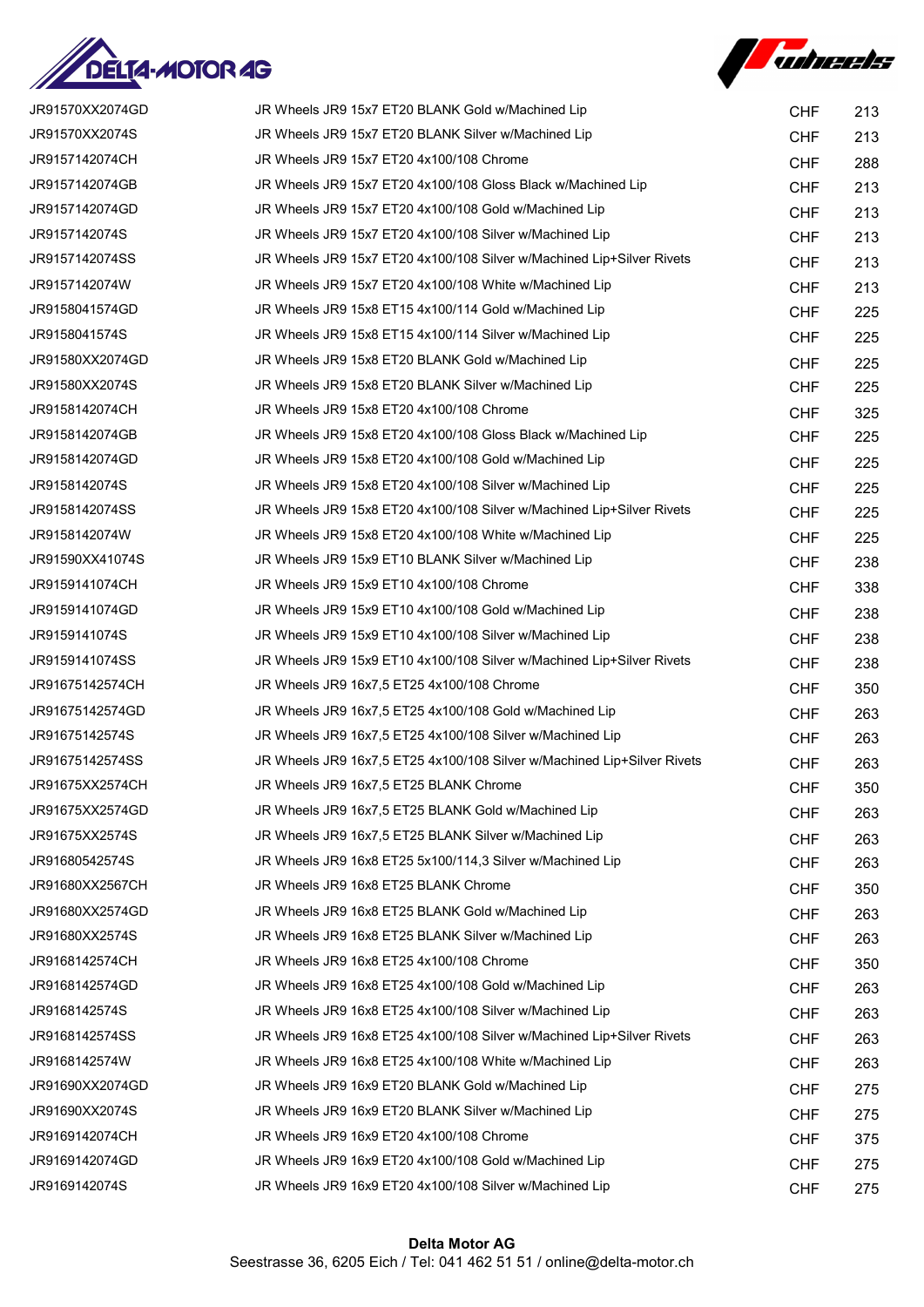



| JR9169142074SS  | JR Wheels JR9 16x9 ET20 4x100/108 Silver w/Machined Lip+Silver Rivets   | <b>CHF</b> | 275 |
|-----------------|-------------------------------------------------------------------------|------------|-----|
| JR9169142074W   | JR Wheels JR9 16x9 ET20 4x100/108 White w/Machined Lip                  | <b>CHF</b> | 275 |
| JR9171092074CH  | JR Wheels JR9 17x10 ET20 5x112/120 Chrome                               | <b>CHF</b> | 413 |
| JR9171092074GD  | JR Wheels JR9 17x10 ET20 5x112/120 Gold w/Machined Lip                  | <b>CHF</b> | 300 |
| JR9171092074S   | JR Wheels JR9 17x10 ET20 5x112/120 Silver w/Machined Lip                | <b>CHF</b> | 300 |
| JR9171092074SS  | JR Wheels JR9 17x10 ET20 5x112/120 Silver w/Machined Lip+Silver Rivets  | <b>CHF</b> | 300 |
| JR91710XX2074CH | JR Wheels JR9 17x10 ET20 BLANK Chrome                                   | <b>CHF</b> | 413 |
| JR91710XX2074GD | JR Wheels JR9 17x10 ET20 BLANK Gold w/Machined Lip                      | <b>CHF</b> | 300 |
| JR91710XX2074S  | JR Wheels JR9 17x10 ET20 BLANK Silver w/Machined Lip                    | <b>CHF</b> | 300 |
| JR9171142074S   | JR Wheels JR9 17x10 ET20 4x100/108 Silver w/Machined Lip                | <b>CHF</b> | 300 |
| JR91775142074CH | JR Wheels JR9 17x7,5 ET20 4x100/108 Chrome                              | <b>CHF</b> | 363 |
| JR91775142074GD | JR Wheels JR9 17x7,5 ET20 4x100/108 Gold w/Machined Lip                 | <b>CHF</b> | 288 |
| JR91775142074S  | JR Wheels JR9 17x7,5 ET20 4x100/108 Silver w/Machined Lip               | <b>CHF</b> | 288 |
| JR91775143574CH | JR Wheels JR9 17x7,5 ET35 4x100/108 Chrome                              | <b>CHF</b> | 363 |
| JR91775143574GD | JR Wheels JR9 17x7,5 ET35 4x100/108 Gold w/Machined Lip                 | <b>CHF</b> | 288 |
| JR91775143574S  | JR Wheels JR9 17x7,5 ET35 4x100/108 Silver w/Machined Lip               | <b>CHF</b> | 288 |
| JR9177543574GD  | JR Wheels JR9 17x7,5 ET35 4x100/114 Gold w/Machined Lip                 | <b>CHF</b> | 288 |
| JR9177543574S   | JR Wheels JR9 17x7,5 ET35 4x100/114 Silver w/Machined Lip               | <b>CHF</b> | 288 |
| JR9177553574GD  | JR Wheels JR9 17x7,5 ET35 5x100/114 Gold w/Machined Lip                 | <b>CHF</b> | 288 |
| JR9177553574S   | JR Wheels JR9 17x7,5 ET35 5x100/114 Silver w/Machined Lip               | <b>CHF</b> | 288 |
| JR9177593574CH  | JR Wheels JR9 17x7,5 ET35 5x112/120 Chrome                              | <b>CHF</b> | 363 |
| JR9177593574GD  | JR Wheels JR9 17x7,5 ET35 5x112/120 Gold w/Machined Lip                 | <b>CHF</b> | 288 |
| JR9177593574S   | JR Wheels JR9 17x7,5 ET35 5x112/120 Silver w/Machined Lip               | <b>CHF</b> | 288 |
| JR91775MG2574S  | JR Wheels JR9 17x7,5 ET25 5x114/120 Silver w/Machined Lip               | <b>CHF</b> | 288 |
| JR91775MX3574CH | JR Wheels JR9 17x7,5 ET35 5x100/108 Chrome                              | <b>CHF</b> | 363 |
| JR91775MX3574S  | JR Wheels JR9 17x7,5 ET35 5x108/112 Silver w/Machined Lip               | <b>CHF</b> | 288 |
| JR91775XX2074CH | JR Wheels JR9 17x7,5 ET20-35 BLANK Chrome                               | <b>CHF</b> | 363 |
| JR91775XX2074GD | JR Wheels JR9 17x7,5 ET20 BLANK Gold w/Machined Lip                     | <b>CHF</b> | 288 |
| JR91775XX2074S  | JR Wheels JR9 17x7,5 ET20 BLANK Silver w/Machined Lip                   | <b>CHF</b> | 288 |
| JR91775XX2074SS | JR Wheels JR9 17x7,5 ET20-35 BLANK Silver w/Machined Lip+Silver Rivets  | <b>CHF</b> | 288 |
| JR91775XX3574CH | JR Wheels JR9 17x7,5 ET35 BLANK Chrome                                  | <b>CHF</b> | 363 |
| JR91775XX3574GD | JR Wheels JR9 17x7,5 ET35 BLANK Gold w/Machined Lip                     | <b>CHF</b> | 288 |
| JR91775XX3574S  | JR Wheels JR9 17x7,5 ET35 BLANK Silver w/Machined Lip                   | <b>CHF</b> | 288 |
| JR9178142074CH  | JR Wheels JR9 17x8,5 ET20 4x100/108 Chrome                              | <b>CHF</b> | 375 |
| JR9178142074GD  | JR Wheels JR9 17x8,5 ET20 4x100/108 Gold w/Machined Lip                 | <b>CHF</b> | 288 |
| JR9178142074S   | JR Wheels JR9 17x8,5 ET20 4x100/108 Silver w/Machined Lip               | <b>CHF</b> | 288 |
| JR9178143574S   | JR Wheels JR9 17x8,5 ET35 4x100/108 Silver w/Machined Lip               | <b>CHF</b> | 288 |
| JR9178542074S   | JR Wheels JR9 17x8,5 ET20 4x100/114 Silver w/Machined Lip               | <b>CHF</b> | 288 |
| JR9178553574GD  | JR Wheels JR9 17x8,5 ET35 5x100/114 Gold w/Machined Lip                 | <b>CHF</b> | 288 |
| JR9178553574S   | JR Wheels JR9 17x8,5 ET35 5x100/114 Silver w/Machined Lip               | <b>CHF</b> | 288 |
| JR9178592074CH  | JR Wheels JR9 17x8,5 ET20 5x112/120 Chrome                              | <b>CHF</b> | 375 |
| JR9178592074GD  | JR Wheels JR9 17x8,5 ET20 5x112/120 Gold w/Machined Lip                 | <b>CHF</b> | 288 |
| JR9178592074S   | JR Wheels JR9 17x8,5 ET20 5x112/120 Silver w/Machined Lip               | <b>CHF</b> | 288 |
| JR9178592074SS  | JR Wheels JR9 17x8,5 ET20 5x112/120 Silver w/Machined Lip+Silver Rivets | <b>CHF</b> | 288 |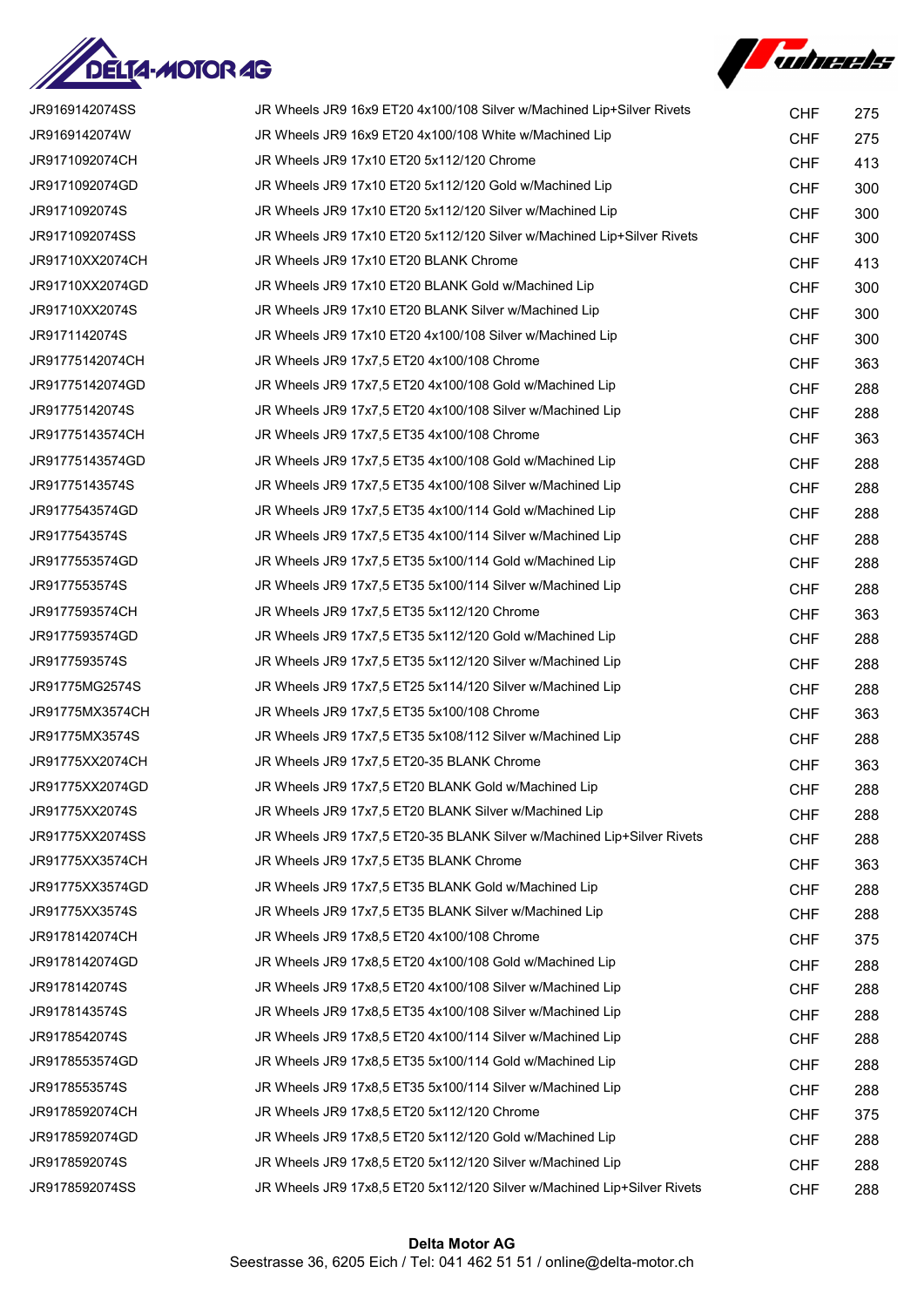



| JR9178593574CH  | JR Wheels JR9 17x8,5 ET35 5x112/120 Chrome                              | <b>CHF</b> | 375 |
|-----------------|-------------------------------------------------------------------------|------------|-----|
| JR9178593574GD  | JR Wheels JR9 17x8,5 ET35 5x112/120 Gold w/Machined Lip                 | <b>CHF</b> | 288 |
| JR9178593574S   | JR Wheels JR9 17x8,5 ET35 5x112/120 Silver w/Machined Lip               | <b>CHF</b> | 288 |
| JR9178593574SS  | JR Wheels JR9 17x8,5 ET35 5x112/120 Silver w/Machined Lip+Silver Rivets | <b>CHF</b> | 288 |
| JR91785MX3574S  | JR Wheels JR9 17x8,5 ET35 5x108/112 Silver w/Machined Lip               | <b>CHF</b> | 288 |
| JR91785XX2074CH | JR Wheels JR9 17x8,5 ET20-35 BLANK Chrome                               | <b>CHF</b> | 375 |
| JR91785XX2074GD | JR Wheels JR9 17x8.5 ET20-35 BLANK Gold w/Machined Lip                  | <b>CHF</b> | 288 |
| JR91785XX2074S  | JR Wheels JR9 17x8,5 ET20-35 BLANK Silver w/Machined Lip                | <b>CHF</b> | 288 |
| JR91785XX2074SS | JR Wheels JR9 17x8,5 ET20-35 BLANK Silver w/Machined Lip+Silver Rivets  | <b>CHF</b> | 288 |
| JR91785XX3574GD | JR Wheels JR9 17x8,5 ET35 BLANK Gold w/Machined Lip                     | <b>CHF</b> | 288 |
| JR91785XX3574S  | JR Wheels JR9 17x8,5 ET35 BLANK Silver w/Machined Lip                   | <b>CHF</b> | 288 |
| JR91880ML4074S  | JR Wheels JR9 18x8 ET40 5x112/114 Silver w/Machined Lip                 | <b>CHF</b> | 325 |
| JR91880MP3574CH | JR Wheels JR9 18x8 ET35 5x112/120 Chrome                                | <b>CHF</b> | 425 |
| JR91880MP3574S  | JR Wheels JR9 18x8 ET35 5x112/120 Silver w/Machined Lip                 | <b>CHF</b> | 325 |
| JR91880MP4074GD | JR Wheels JR9 18x8 ET40 5x112/120 Gold w/Machined Lip                   | <b>CHF</b> | 325 |
| JR91880MZ3574GD | JR Wheels JR9 18x8 ET35 5x100/120 Gold w/Machined Lip                   | <b>CHF</b> | 325 |
| JR91880MZ3574S  | JR Wheels JR9 18x8 ET35 5x100/120 Silver w/Machined Lip                 | <b>CHF</b> | 325 |
| JR91880XX3574CH | JR Wheels JR9 18x8 ET35-40 BLANK Chrome                                 | <b>CHF</b> | 425 |
| JR91880XX3574GB | JR Wheels JR9 18x8 ET35-40 BLANK Gloss Black w/Machined Lip             | <b>CHF</b> | 325 |
| JR91880XX3574GD | JR Wheels JR9 18x8 ET35-40 BLANK Gold w/Machined Lip                    | <b>CHF</b> | 325 |
| JR91880XX3574S  | JR Wheels JR9 18x8 ET35-40 BLANK Silver w/Machined Lip                  | <b>CHF</b> | 325 |
| JR91890ML4074S  | JR Wheels JR9 18x9 ET40 5x112/114 Silver w/Machined Lip                 | <b>CHF</b> | 338 |
| JR91890MZ3574S  | JR Wheels JR9 18x9 ET35 5x100/120 Silver w/Machined Lip                 | <b>CHF</b> | 338 |
| JR91890XX2074CH | JR Wheels JR9 18x9 ET20-40 BLANK Chrome                                 | <b>CHF</b> | 438 |
| JR91890XX2074GD | JR Wheels JR9 18x9 ET20-40 BLANK Gold w/Machined Lip                    | <b>CHF</b> | 338 |
| JR91890XX2074S  | JR Wheels JR9 18x9 ET20-40 BLANK Silver w/Machined Lip                  | <b>CHF</b> | 338 |
| JR91985XX3574S  | JR Wheels JR9 19x8,5 ET35 BLANK Silver w/Machined Lip                   | <b>CHF</b> | 425 |
| JR91995XX3574S  | JR Wheels JR9 19x9,5 ET35 BLANK Silver w/Machined Lip                   | <b>CHF</b> | 450 |
|                 |                                                                         |            |     |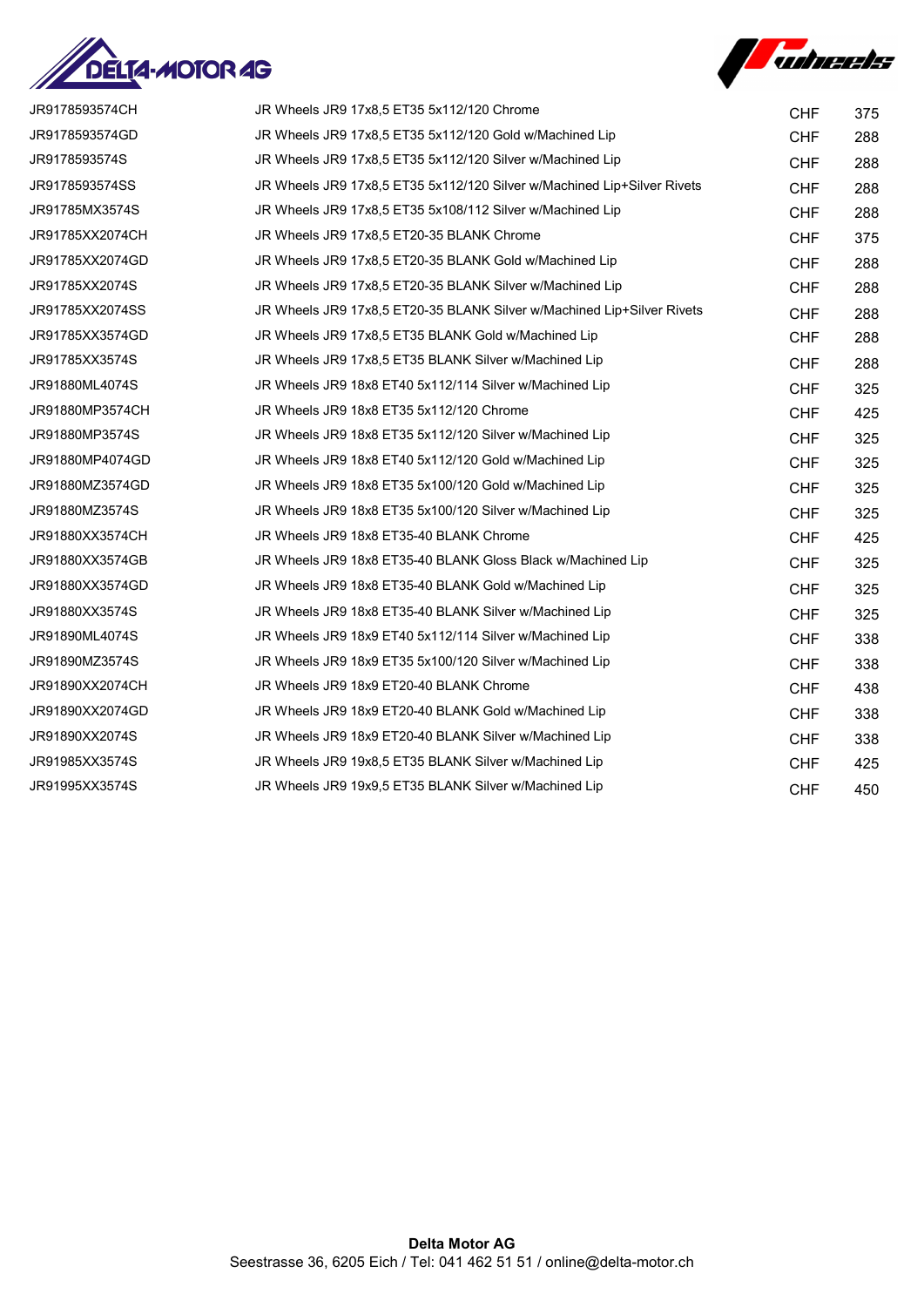



| JRX1017905J1071BF  | JR Wheels JRX10 17x9 ET10 5x127 Matt Black   | <b>CHF</b> | 413 |
|--------------------|----------------------------------------------|------------|-----|
| JRX1017905J1571BF  | JR Wheels JRX10 17x9 ET15 5x127 Matt Black   | <b>CHF</b> | 413 |
| JRX1017906Z10110BF | JR Wheels JRX10 17x9 ET10 6x139.7 Matt Black | <b>CHF</b> | 413 |
| JRX1018905J1071BF  | JR Wheels JRX10 18x9 ET10 5x127 Matt Black   | <b>CHF</b> | 438 |
| JRX1018905J1571BF  | JR Wheels JRX10 18x9 ET15 5x127 Matt Black   | <b>CHF</b> | 438 |
| JRX1018906Z10110BF | JR Wheels JRX10 18x9 ET10 6x139.7 Matt Black | <b>CHF</b> | 438 |
|                    |                                              |            |     |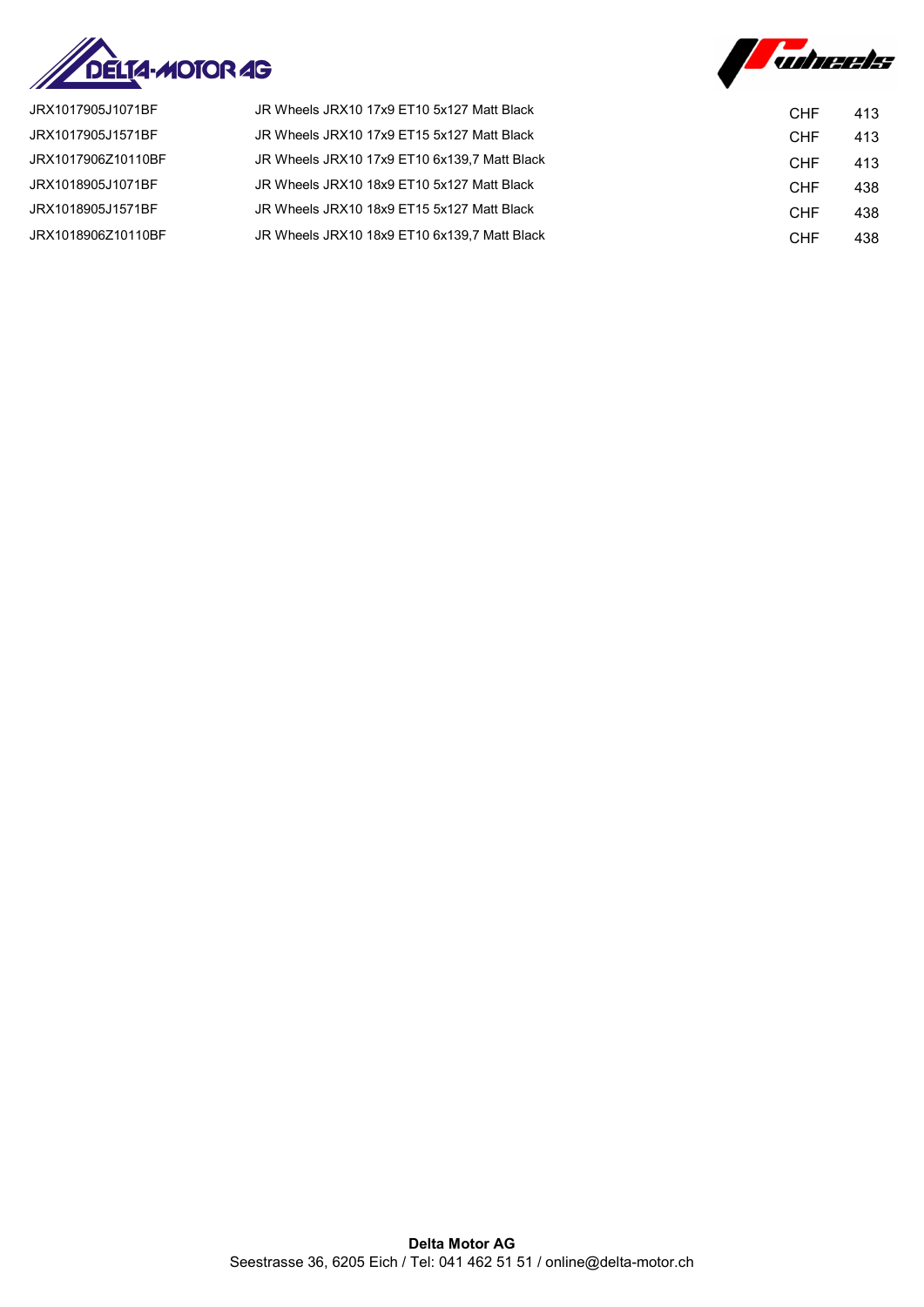



| JRX117806Z20110BF  | JR Wheels JRX1 17x8 ET20 6x139.7 Matt Black                   | <b>CHF</b> | 338 |
|--------------------|---------------------------------------------------------------|------------|-----|
| JRX118806Z20110BF  | JR Wheels JRX1 18x8 ET20 6x139.7 Matt Black                   | <b>CHF</b> | 375 |
| JRX120906Z20110BF  | JR Wheels JRX1 20x9 ET20 6x139.7 Matt Black                   | <b>CHF</b> | 488 |
| JRX217806Z20110BF  | JR Wheels JRX2 17x8 ET20 6x139.7 Matt Black                   | <b>CHF</b> | 350 |
| JRX218806Z20110BF  | JR Wheels JRX2 18x8 ET20 6x139,7 Matt Black                   | <b>CHF</b> | 388 |
| JRX317856Z20110BF  | JR Wheels JRX3 17x8.5 ET20 6x139.7 Matt Black                 | <b>CHF</b> | 350 |
| JRX318906Z20110BF  | JR Wheels JRX3 18x9 ET20 6x139.7 Matt Black                   | <b>CHF</b> | 413 |
| JRX320956Z20110BF  | JR Wheels JRX3 20x9.5 ET20 6x139.7 Matt Black                 | <b>CHF</b> | 525 |
| JRX416905J0071BFL  | JR Wheels JRX4 16x9 ET0 5x127 Matt Black w/Machined Lip       | <b>CHF</b> | 300 |
| JRX416906HM1066BFL | JR Wheels JRX4 16x9 ET-10 6x114.3 Matt Black w/Machined Lip   | <b>CHF</b> | 300 |
| JRX416906Z00110BF  | JR Wheels JRX4 16x9 ET0 6x139.7 Matt Black                    | <b>CHF</b> | 300 |
| JRX416906Z00110BFL | JR Wheels JRX4 16x9 ET0 6x139.7 Matt Black w/Machined Lip     | <b>CHF</b> | 300 |
| JRX417856H2066BFL  | JR Wheels JRX4 17x8.5 ET20 6x114.3 Matt Black w/Machined Lip  | <b>CHF</b> | 363 |
| JRX417856Z20110BFL | JR Wheels JRX4 17x8.5 ET20 6x139.7 Matt Black w/Machined Lip  | <b>CHF</b> | 363 |
| JRX41785XX2067BFL  | JR Wheels JRX4 17x8.5 ET20-35 BLANK Matt Black w/Machined Lip | <b>CHF</b> | 363 |
| JRX418906X0067BFL  | JR Wheels JRX4 18x9 ET0-20 6H BLANK Matt Black w/Machined Lip | <b>CHF</b> | 413 |
| JRX418906X2067BFL  | JR Wheels JRX4 18x9 ET20 6H BLANK Matt Black w/Machined Lip   | <b>CHF</b> | 413 |
| JRX418906Z20110BFL | JR Wheels JRX4 18x9 ET20 6x139.7 Matt Black w/Machined Lip    | <b>CHF</b> | 413 |
| JRX420906Z20110BFL | JR Wheels JRX4 20x9 ET20 6x139.7 Matt Black w/Machined Lip    | <b>CHF</b> | 500 |
|                    |                                                               |            |     |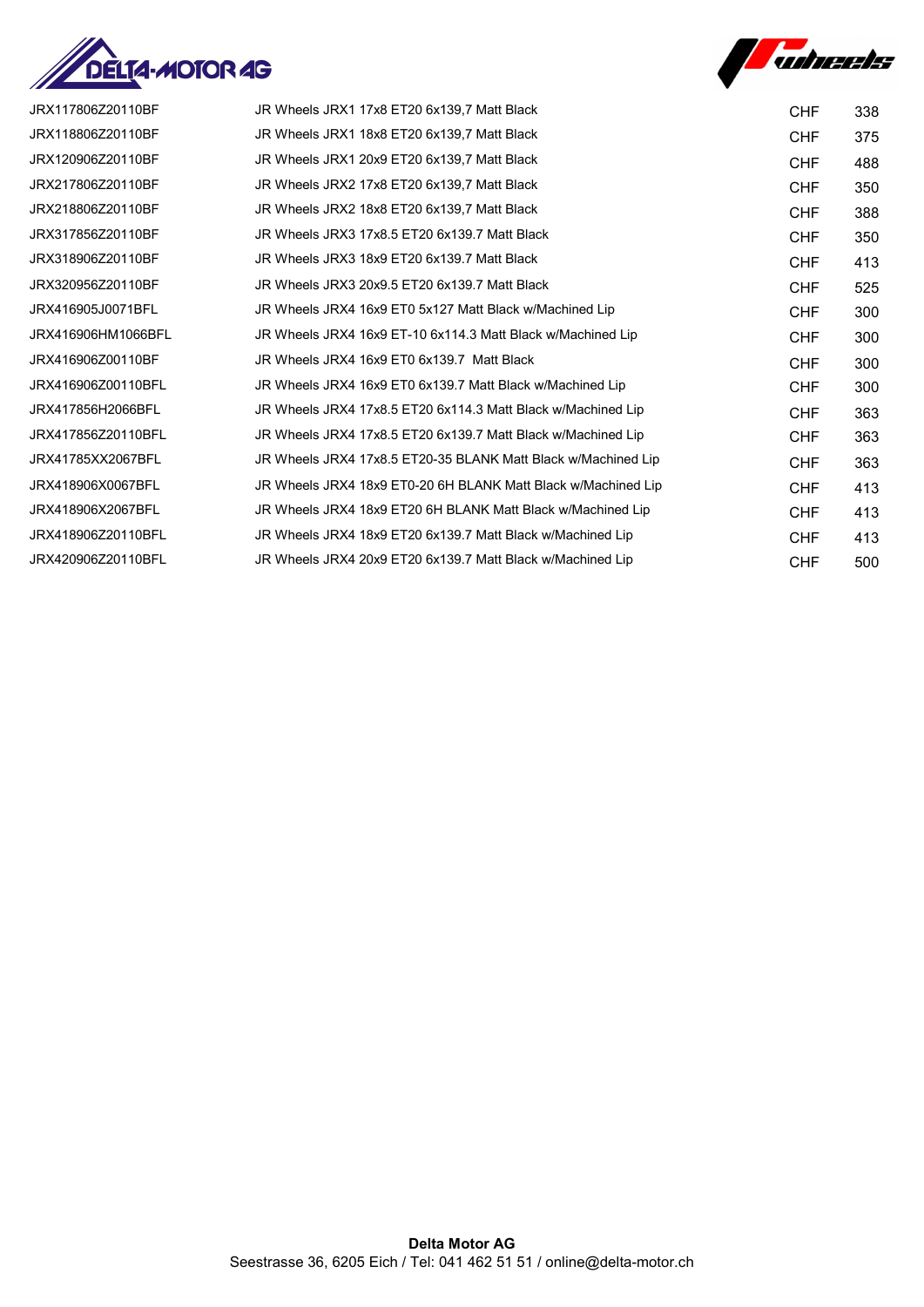



| JRX518905J2071BF  | JR Wheels JRX5 18x9 FT20 5x127 Matt Black       | <b>CHF</b> | 463 |
|-------------------|-------------------------------------------------|------------|-----|
| JRX518906H1566BF  | JR Wheels JRX5 18x9 ET15 6x114.3 Matt Black     | <b>CHF</b> | 463 |
| JRX518906Z20110BF | JR Wheels JRX5 18x9 ET20 6x139.7 Matt Black     | <b>CHF</b> | 463 |
| JRX518906Z20110TB | JR Wheels JRX5 18x9 FT20 6x139 7 Titanium Black | <b>CHF</b> | 538 |
| JRX520905I2074BF  | JR Wheels JRX5 20x9 FT20 5x120 Matt Black       | <b>CHF</b> | 525 |
| JRX520905J2071BF  | JR Wheels JRX5 20x9 ET20 5x127 Matt Black       | <b>CHF</b> | 525 |
| JRX520906H2066BF  | JR Wheels JRX5 20x9 FT20 6x114 3 Matt Black     | <b>CHF</b> | 525 |
| JRX520906Z20110BF | JR Wheels JRX5 20x9 ET20 6x139.7 Matt Black     | <b>CHF</b> | 525 |
| JRX520906Z20110TB | JR Wheels JRX5 20x9 ET20 6x139.7 Titanium Black | <b>CHF</b> | 613 |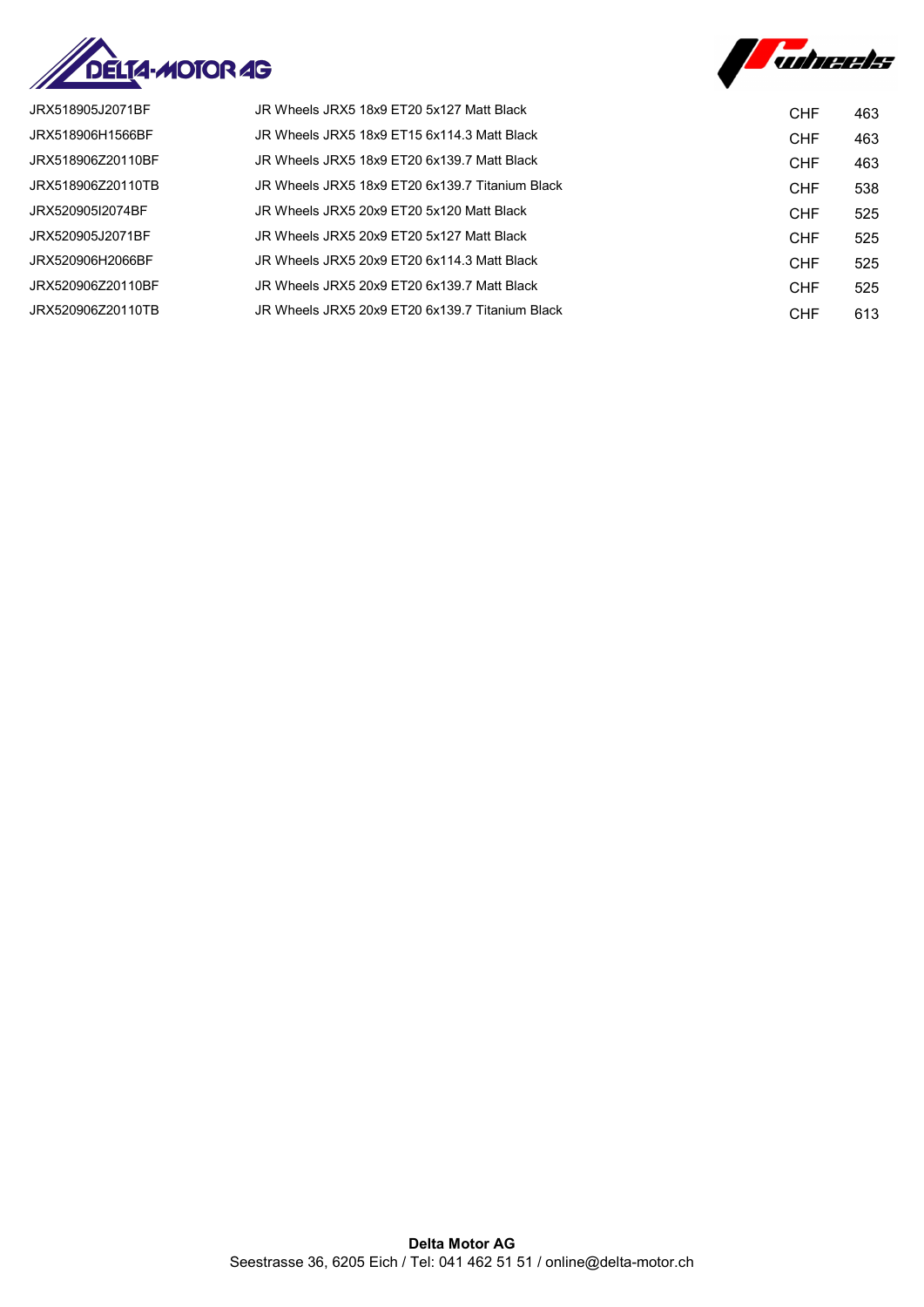

JRX618906Z25110BF JR Wheels JRX6 18x9 ET25 6x139.7 Matt Black CHF 463 JRX620956Z25110BF JR Wheels JRX6 20x9,5 ET25 6x139.7 Matt Black CHF 525

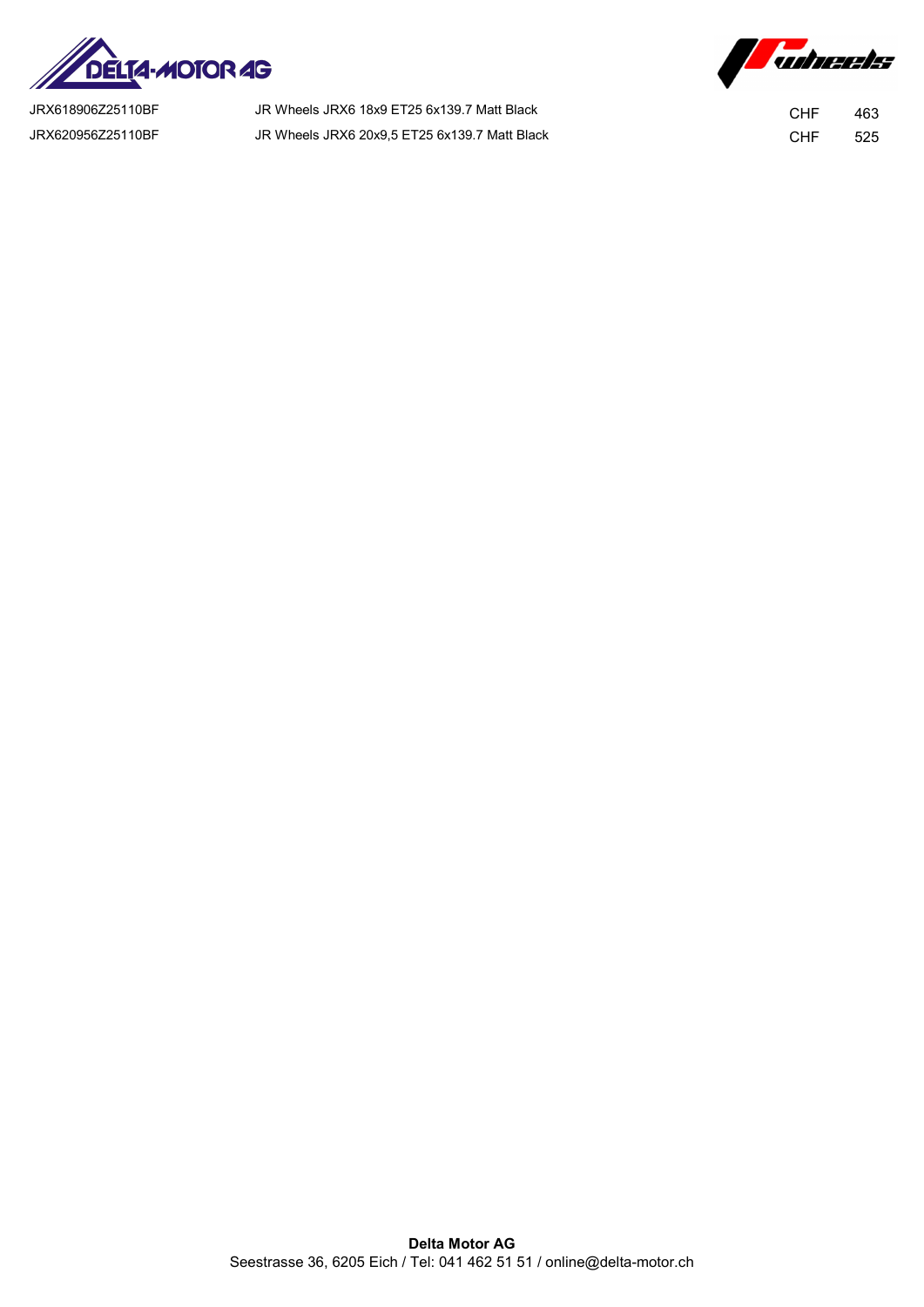



| JRX717906H0066BF  | JR Wheels JRX7 17x9 ET0 6x114.3 Matt Black | <b>CHF</b> | 375 |
|-------------------|--------------------------------------------|------------|-----|
| JRX717906Z00110BF | JR Wheels JRX7 17x9 ET0 6x139.7 Matt Black | <b>CHF</b> | 375 |
| JRX718906H0066BF  | JR Wheels JRX7 18x9 ET0 6x114.3 Matt Black | <b>CHF</b> | 413 |
| JRX718906Z00110BF | JR Wheels JRX7 18x9 ET0 6x139.7 Matt Black | <b>CHF</b> | 413 |
| JRX720906Z00110BF | JR Wheels JRX7 20x9 ET0 6x139.7 Matt Black | <b>CHF</b> | 513 |
|                   |                                            |            |     |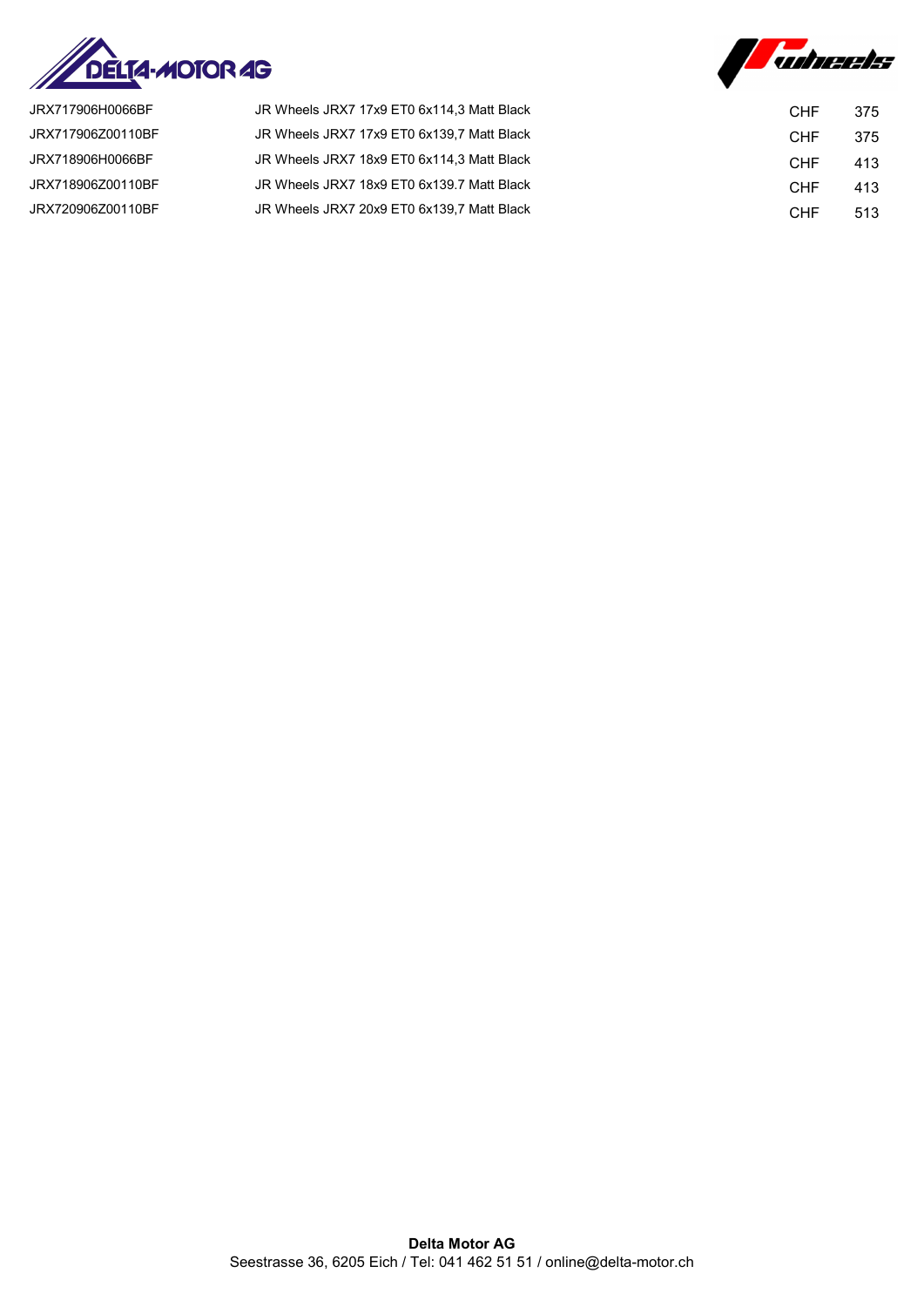



| JR Wheels JRX8 17x9 ET0 6x114,3 Matt Black<br>JRX817906H0066BF     | <b>CHF</b> | 375 |
|--------------------------------------------------------------------|------------|-----|
| JRX817906Z00110BF<br>JR Wheels JRX8 17x9 ET0 6x139.7 Matt Black    | <b>CHF</b> | 375 |
| JRX818906H0066BF<br>JR Wheels JRX8 18x9 ET0 6x114.3 Matt Black     | <b>CHF</b> | 413 |
| JRX818906Z00110BF<br>JR Wheels JRX8 18x9 ET0 6x139,7 Matt Black    | <b>CHF</b> | 413 |
| JRX820126Z49110BF<br>JR Wheels JRX8 20x12 ET-49 6x139,7 Matt Black | <b>CHF</b> | 588 |
| JR Wheels JRX8 20x9 ET0 6x139.7 Matt Black<br>JRX820906Z00110BF    | <b>CHF</b> | 513 |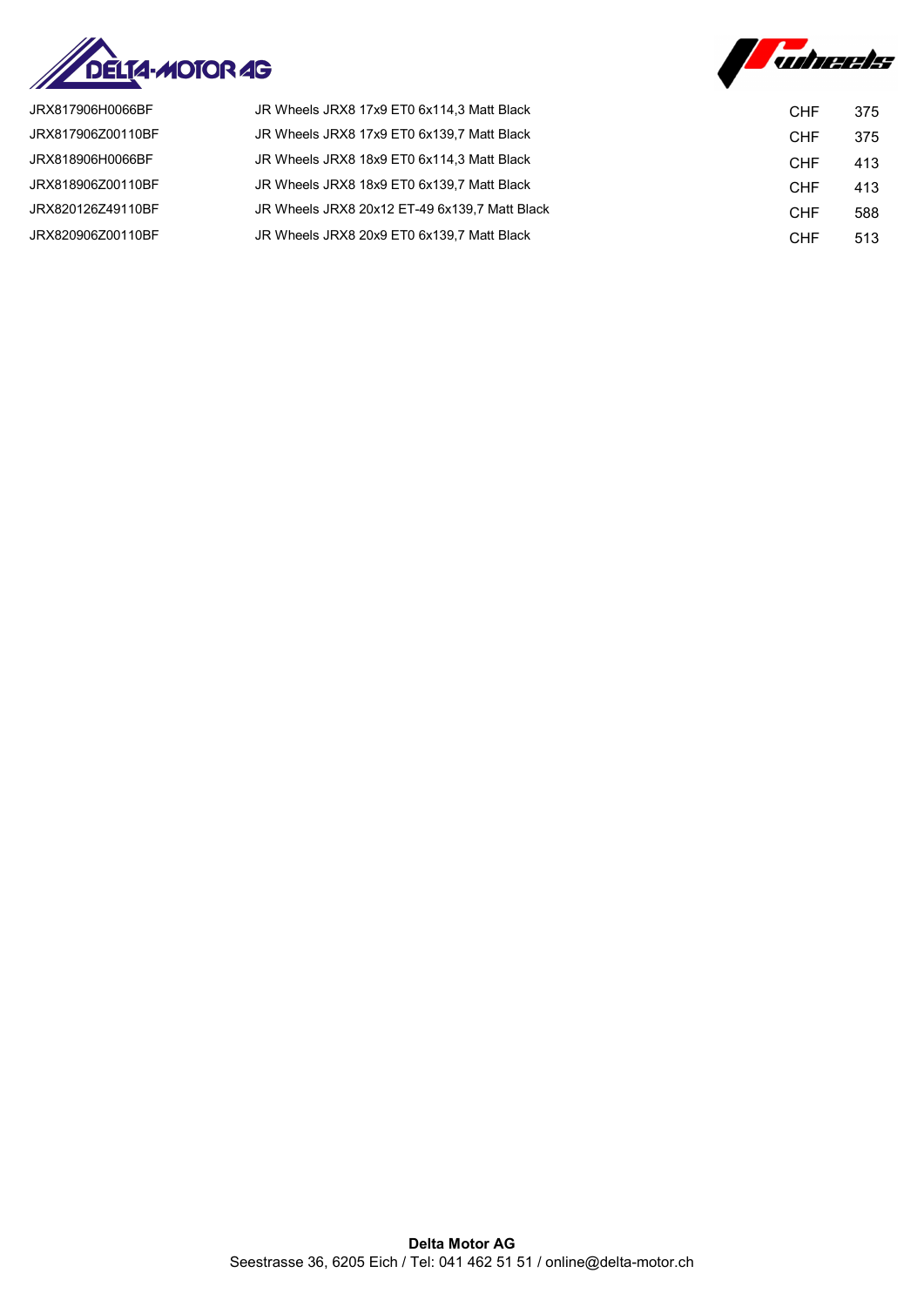



| JRX918906H1866BF   | JR Wheels JRX9 18x9 ET18 6x114.3 Matt Black                | CHF | 488 |
|--------------------|------------------------------------------------------------|-----|-----|
| JRX918906H1866GBM  | JR Wheels JRX9 18x9 ET18 6x114.3 Gloss Black Machined Face | CHF | 488 |
| JRX918906Z18110BF  | JR Wheels JRX9 18x9 ET18 6x139.7 Matt Black                | CHF | 488 |
| JRX918906Z18110GBM | JR Wheels JRX9 18x9 ET18 6x139.7 Gloss Black Machined Face | CHF | 488 |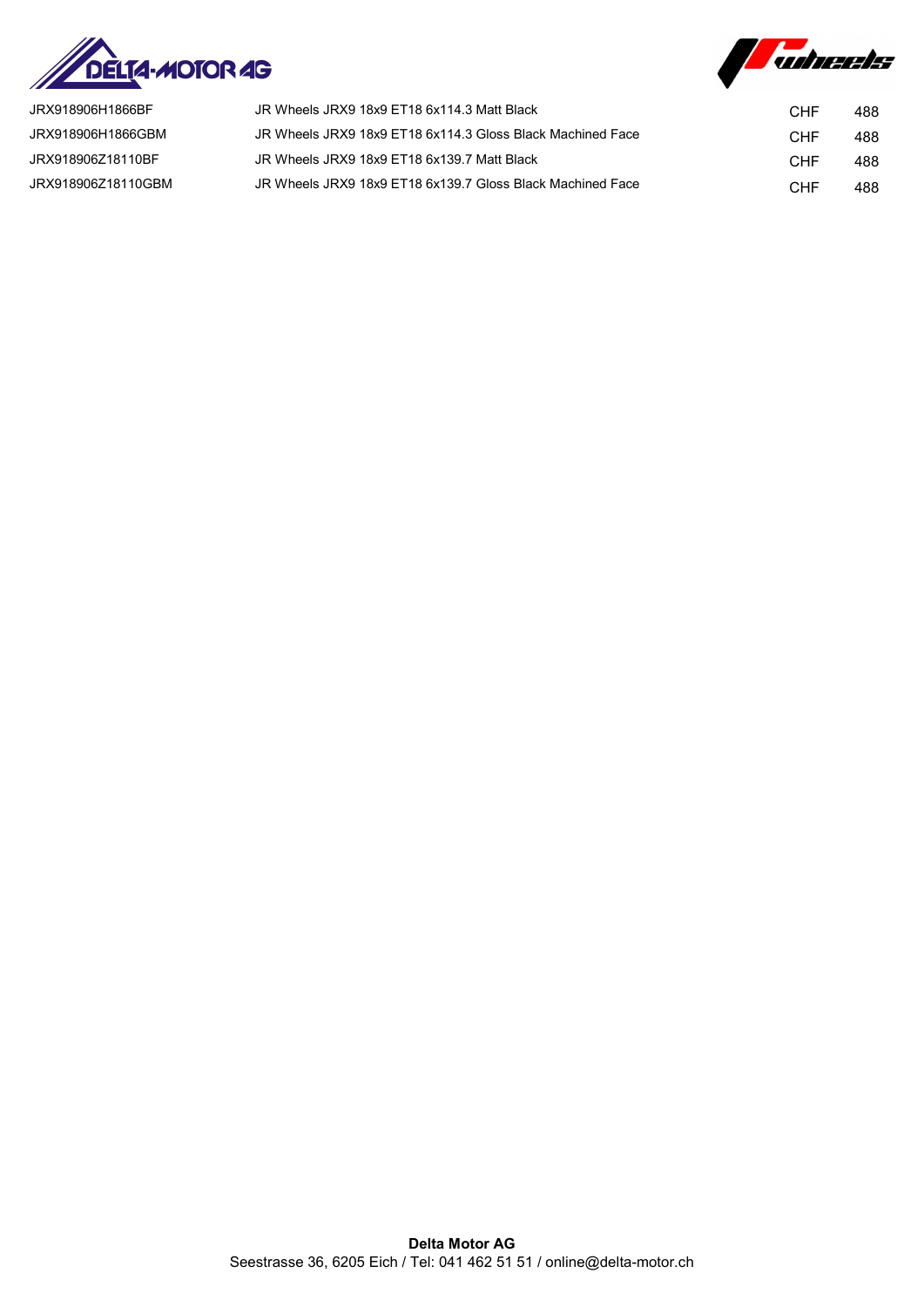



| SL011770F15H4067BF   | JR Wheels SL01 17x7 ET40 5x114,3 Matt Black            | <b>CHF</b> | 363 |
|----------------------|--------------------------------------------------------|------------|-----|
| SL011770F15K4067BF   | JR Wheels SL01 17x7 ET40 5x100 Matt Black              | <b>CHF</b> | 363 |
| SL011770F15L4066BF   | JR Wheels SL01 17x7 ET40 5x112 Matt Black              | <b>CHF</b> | 363 |
| SL011770F15X2072BF   | JR Wheels SL01 17x7 ET20-40 5H BLANK Matt Black        | <b>CHF</b> | 338 |
| SL011770F15X2072GD   | JR Wheels SL01 17x7 ET20-40 5H BLANK Gold              | <b>CHF</b> | 338 |
| SL011770F15X2072MBZ  | JR Wheels SL01 17x7 ET20-40 5H BLANK Matt Bronze       | <b>CHF</b> | 338 |
| SL011770F15X2072MGM  | JR Wheels SL01 17x7 ET20-40 5H BLANK Matt Gun Metal    | <b>CHF</b> | 338 |
| SL011770F15X2072MS   | JR Wheels SL01 17x7 ET20-40 5H BLANK Matt Silver       | <b>CHF</b> | 338 |
| SL011770F15X2072W    | JR Wheels SL01 17x7 ET20-40 5H BLANK White             | <b>CHF</b> | 338 |
| SL011780F15H4067BF   | JR Wheels SL01 17x8 ET40 5x114,3 Matt Black            | <b>CHF</b> | 388 |
| SL011780F15K3567BF   | JR Wheels SL01 17x8 ET35 5x100 Matt Black              | <b>CHF</b> | 388 |
| SL011780F15K3567MBZ  | JR Wheels SL01 17x8 ET35 5x100 Matt Bronze             | <b>CHF</b> | 388 |
| SL011780F15K3567MGM  | JR Wheels SL01 17x8 ET35 5x100 Matt Gun Metal          | <b>CHF</b> | 388 |
| SL011780F15L4066BF   | JR Wheels SL01 17x8 ET40 5x112 Matt Black              | <b>CHF</b> | 388 |
| SL011780F15L4066MBZ  | JR Wheels SL01 17x8 ET40 5x112 Matt Bronze             | <b>CHF</b> | 388 |
| SL011780F15L4066MGM  | JR Wheels SL01 17x8 ET40 5x112 Matt Gun Metal          | <b>CHF</b> | 388 |
| SL011780F15X2072BF   | JR Wheels SL01 17x8 ET20-45 5H BLANK Matt Black        | <b>CHF</b> | 363 |
| SL011780F15X2072GD   | JR Wheels SL01 17x8 ET20-45 5H BLANK Gold              | <b>CHF</b> | 363 |
| SL011780F15X2072MBZ  | JR Wheels SL01 17x8 ET20-45 5H BLANK Matt Bronze       | <b>CHF</b> | 363 |
| SL011780F15X2072MGM  | JR Wheels SL01 17x8 ET20-45 5H BLANK Matt Gun Metal    | <b>CHF</b> | 363 |
| SL011780F15X2072MS   | JR Wheels SL01 17x8 ET20-45 5H BLANK Matt Silver       | <b>CHF</b> | 363 |
| SL011780F15X2072W    | JR Wheels SL01 17x8 ET20-45 5H BLANK White             | <b>CHF</b> | 363 |
| SL011790F15X2072BF   | JR Wheels SL01 17x9 ET20-50 5H BLANK Matt Black        | <b>CHF</b> | 375 |
| SL011790F15X2072GD   | JR Wheels SL01 17x9 ET20-50 5H BLANK Gold              | <b>CHF</b> | 375 |
| SL011790F15X2072MBZ  | JR Wheels SL01 17x9 ET20-50 5H BLANK Matt Bronze       | <b>CHF</b> | 375 |
| SL011790F15X2072MGM  | JR Wheels SL01 17x9 ET20-50 5H BLANK Matt Gun Metal    | <b>CHF</b> | 375 |
| SL011790F15X2072MS   | JR Wheels SL01 17x9 ET20-50 5H BLANK Matt Silver       | <b>CHF</b> | 375 |
| SL011790F15X2072W    | JR Wheels SL01 17x9 ET20-50 5H BLANK White             | <b>CHF</b> | 375 |
| SL0118105F25H2567BF  | JR Wheels SL01 18x10,5 ET25 5x114,3 Matt Black         | <b>CHF</b> | 463 |
| SL0118105F25H2567MBZ | JR Wheels SL01 18x10.5 ET25 5x114.3 Matt Bronze        | <b>CHF</b> | 463 |
| SL0118105F25I2572BF  | JR Wheels SL01 18x10,5 ET25 5x120 Matt Black           | <b>CHF</b> | 463 |
| SL0118105F25I2572MBZ | JR Wheels SL01 18x10,5 ET25 5x120 Matt Bronze          | <b>CHF</b> | 463 |
| SL0118105F25I2572MGM | JR Wheels SL01 18x10,5 ET25 5x120 Matt Gun Metal       | <b>CHF</b> | 463 |
| SL0118105F25I3872BF  | JR Wheels SL01 18x10,5 ET38 5x120 Matt Black           | <b>CHF</b> | 463 |
| SL0118105F25I3872MBZ | JR Wheels SL01 18x10,5 ET38 5x120 Matt Bronze          | <b>CHF</b> | 463 |
| SL0118105F25I3872MGM | JR Wheels SL01 18x10,5 ET38 5x120 Matt Gun Metal       | <b>CHF</b> | 463 |
| SL0118105F25X2572BF  | JR Wheels SL01 18x10,5 ET25-38 5H BLANK Matt Black     | <b>CHF</b> | 438 |
| SL0118105F25X2572MBZ | JR Wheels SL01 18x10,5 ET25-38 5H BLANK Matt Bronze    | <b>CHF</b> | 438 |
| SL0118105F25X2572MGM | JR Wheels SL01 18x10,5 ET25-38 5H BLANK Matt Gun Metal | <b>CHF</b> | 438 |
| SL011880F15H3567BF   | JR Wheels SL01 18x8 ET35 5x114,3 Matt Black            | <b>CHF</b> | 438 |
| SL011880F15H4067BF   | JR Wheels SL01 18x8 ET40 5x114,3 Matt Black            | <b>CHF</b> | 438 |
| SL011880F15H4067MBZ  | JR Wheels SL01 18x8 ET40 5x114,3 Matt Bronze           | <b>CHF</b> | 438 |
| SL011880F15H4067MGM  | JR Wheels SL01 18x8 ET40 5x114,3 Matt Gun Metal        | <b>CHF</b> | 438 |
| SL011880F15K4057BF   | JR Wheels SL01 18x8 ET40 5x100 Matt Black              | <b>CHF</b> | 438 |
|                      |                                                        |            |     |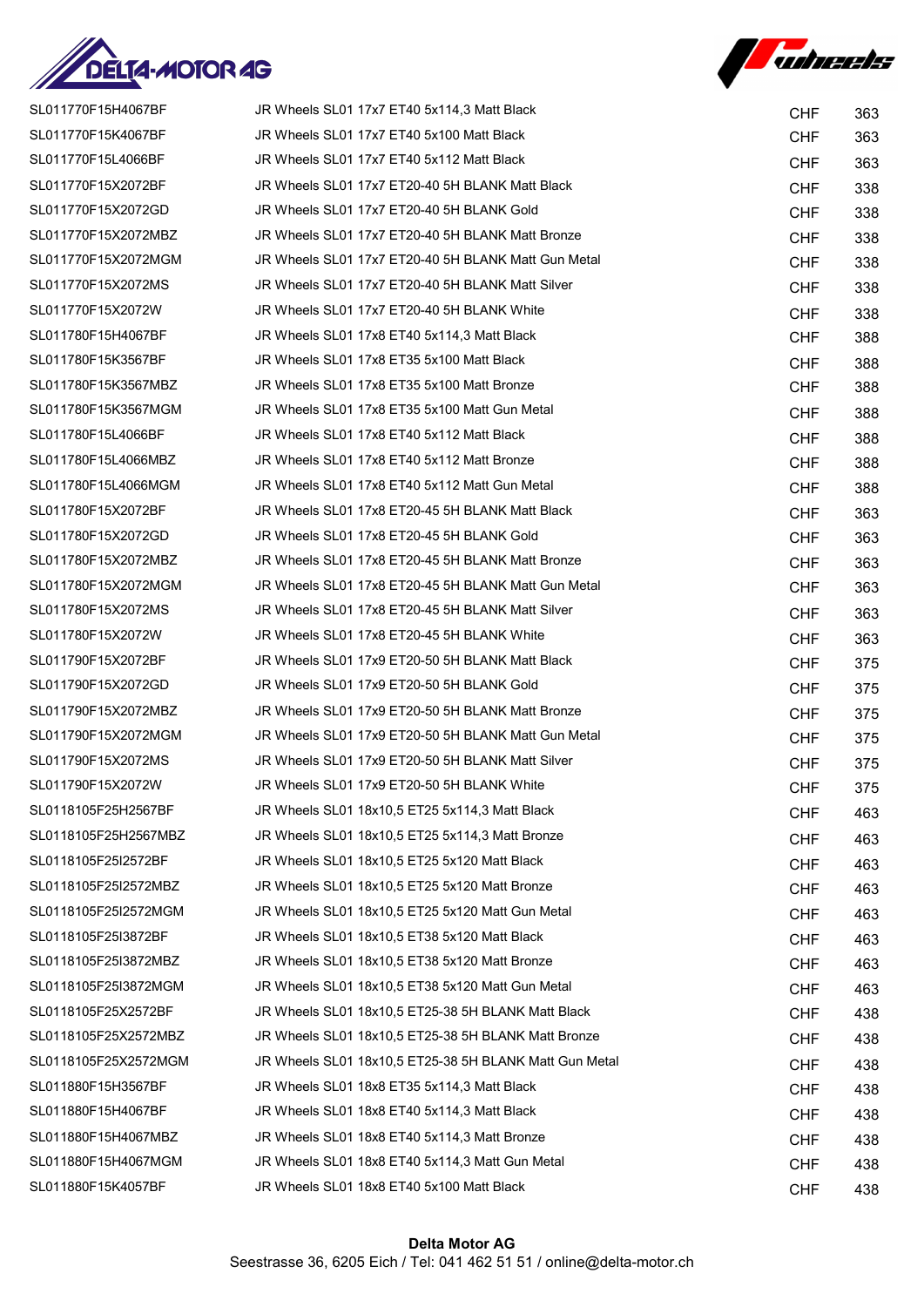



| SL011880F15K4057MBZ | JR Wheels SL01 18x8 ET40 5x100 Matt Bronze            | <b>CHF</b> | 438 |
|---------------------|-------------------------------------------------------|------------|-----|
| SL011880F15K4057MGM | JR Wheels SL01 18x8 ET40 5x100 Matt Gun Metal         | <b>CHF</b> | 438 |
| SL011880F15L4066BF  | JR Wheels SL01 18x8 ET40 5x112 Matt Black             | <b>CHF</b> | 438 |
| SL011880F15L4066MBZ | JR Wheels SL01 18x8 ET40 5x112 Matt Bronze            | <b>CHF</b> | 438 |
| SL011880F15L4066MGM | JR Wheels SL01 18x8 ET40 5x112 Matt Gun Metal         | <b>CHF</b> | 438 |
| SL011880F15M4065BF  | JR Wheels SL01 18x8 ET40 5x108 Matt Black             | <b>CHF</b> | 438 |
| SL011880F15X2072BF  | JR Wheels SL01 18x8 ET20-40 5H BLANK Matt Black       | <b>CHF</b> | 413 |
| SL011880F15X2072GD  | JR Wheels SL01 18x8 ET20-40 5H BLANK Gold             | <b>CHF</b> | 413 |
| SL011880F15X2072MBZ | JR Wheels SL01 18x8 ET20-40 5H BLANK Matt Bronze      | <b>CHF</b> | 413 |
| SL011880F15X2072MGM | JR Wheels SL01 18x8 ET20-40 5H BLANK Matt Gun Metal   | <b>CHF</b> | 413 |
| SL011880F15X2072MS  | JR Wheels SL01 18x8 ET20-40 5H BLANK Matt Silver      | <b>CHF</b> | 413 |
| SL011880F15X2072W   | JR Wheels SL01 18x8 ET20-40 5H BLANK White            | <b>CHF</b> | 413 |
| SL011880F15X3572BF  | JR Wheels SL01 18x8 ET35-40 5H BLANK Matt Black       | <b>CHF</b> | 413 |
| SL011880F15X3572MBZ | JR Wheels SL01 18x8 ET35-40 5H BLANK Matt Bronze      | <b>CHF</b> | 413 |
| SL011880F15X3572MGM | JR Wheels SL01 18x8 ET35-40 5H BLANK Matt Gun Metal   | <b>CHF</b> | 413 |
| SL011885F15H3567BF  | JR Wheels SL01 18x8,5 ET35 5x114,3 Matt Black         | <b>CHF</b> | 438 |
| SL011885F15H3567GD  | JR Wheels SL01 18x8,5 ET35 5x114,3 Gold               | <b>CHF</b> | 438 |
| SL011885F15H3567MBZ | JR Wheels SL01 18x8,5 ET35 5x114,3 Matt Bronze        | <b>CHF</b> | 438 |
| SL011885F15H3567MGM | JR Wheels SL01 18x8,5 ET35 5x114,3 Matt Gun Metal     | <b>CHF</b> | 438 |
| SL011885F15H4267BF  | JR Wheels SL01 18x8,5 ET42 5x114,3 Matt Black         | <b>CHF</b> | 438 |
| SL011885F15H4267MBZ | JR Wheels SL01 18x8,5 ET42 5x114,3 Matt Bronze        | <b>CHF</b> | 438 |
| SL011885F15H4267MGM | JR Wheels SL01 18x8,5 ET42 5x114,3 Matt Gun Metal     | <b>CHF</b> | 438 |
| SL011885F15I3572BF  | JR Wheels SL01 18x8,5 ET35 5x120 Matt Black           | <b>CHF</b> | 438 |
| SL011885F15I3572MBZ | JR Wheels SL01 18x8,5 ET35 5x120 Matt Bronze          | <b>CHF</b> | 438 |
| SL011885F15I3572MGM | JR Wheels SL01 18x8,5 ET35 5x120 Matt Gun Metal       | <b>CHF</b> | 438 |
| SL011885F15K4257BF  | JR Wheels SL01 18x8,5 ET42 5x100 Matt Black           | <b>CHF</b> | 438 |
| SL011885F15K4257MBZ | JR Wheels SL01 18x8,5 ET42 5x100 Matt Bronze          | <b>CHF</b> | 438 |
| SL011885F15K4257MGM | JR Wheels SL01 18x8.5 ET42 5x100 Matt Gun Metal       | <b>CHF</b> | 438 |
| SL011885F15L3566BF  | JR Wheels SL01 18x8.5 ET35 5x112 Matt Black           | <b>CHF</b> | 438 |
| SL011885F15L4266BF  | JR Wheels SL01 18x8,5 ET42 5x112 Matt Black           | <b>CHF</b> | 438 |
| SL011885F15L4266GD  | JR Wheels SL01 18x8,5 ET42 5x112 Gold                 | <b>CHF</b> | 438 |
| SL011885F15L4266MBZ | JR Wheels SL01 18x8.5 ET42 5x112 Matt Bronze          | <b>CHF</b> | 438 |
| SL011885F15L4266MGM | JR Wheels SL01 18x8.5 ET42 5x112 Matt Gun Metal       | <b>CHF</b> | 438 |
| SL011885F15M4263BF  | JR Wheels SL01 18x8.5 ET42 5x108 Matt Black           | <b>CHF</b> | 438 |
| SL011885F15X2072BF  | JR Wheels SL01 18x8,5 ET20-42 5H BLANK Matt Black     | <b>CHF</b> | 413 |
| SL011885F15X2072GD  | JR Wheels SL01 18x8.5 ET20-42 5H BLANK Gold           | <b>CHF</b> | 413 |
| SL011885F15X2072MBZ | JR Wheels SL01 18x8,5 ET20-42 5H BLANK Matt Bronz     | <b>CHF</b> | 413 |
| SL011885F15X2072MGM | JR Wheels SL01 18x8,5 ET20-42 5H BLANK Matt Gun Metal | <b>CHF</b> | 413 |
| SL011885F15X2072MS  | JR Wheels SL01 18x8,5 ET20-42 5H BLANK Matt Silver    | <b>CHF</b> | 413 |
| SL011885F15X2072W   | JR Wheels SL01 18x8,5 ET20-42 5H BLANK White          | <b>CHF</b> | 413 |
| SL011885F15X3572BF  | JR Wheels SL01 18x8.5 ET35-42 5H BLANK Matt Black     | <b>CHF</b> | 413 |
| SL011885F15X3572GD  | JR Wheels SL01 18x8,5 ET35-42 5H BLANK Gold           | <b>CHF</b> | 413 |
| SL011885F15X3572MBZ | JR Wheels SL01 18x8,5 ET35-42 5H BLANK Matt Bronz     | <b>CHF</b> | 413 |
| SL011885F15X3572MGM | JR Wheels SL01 18x8,5 ET35-42 5H BLANK Matt Gun Metal | <b>CHF</b> | 413 |
|                     |                                                       |            |     |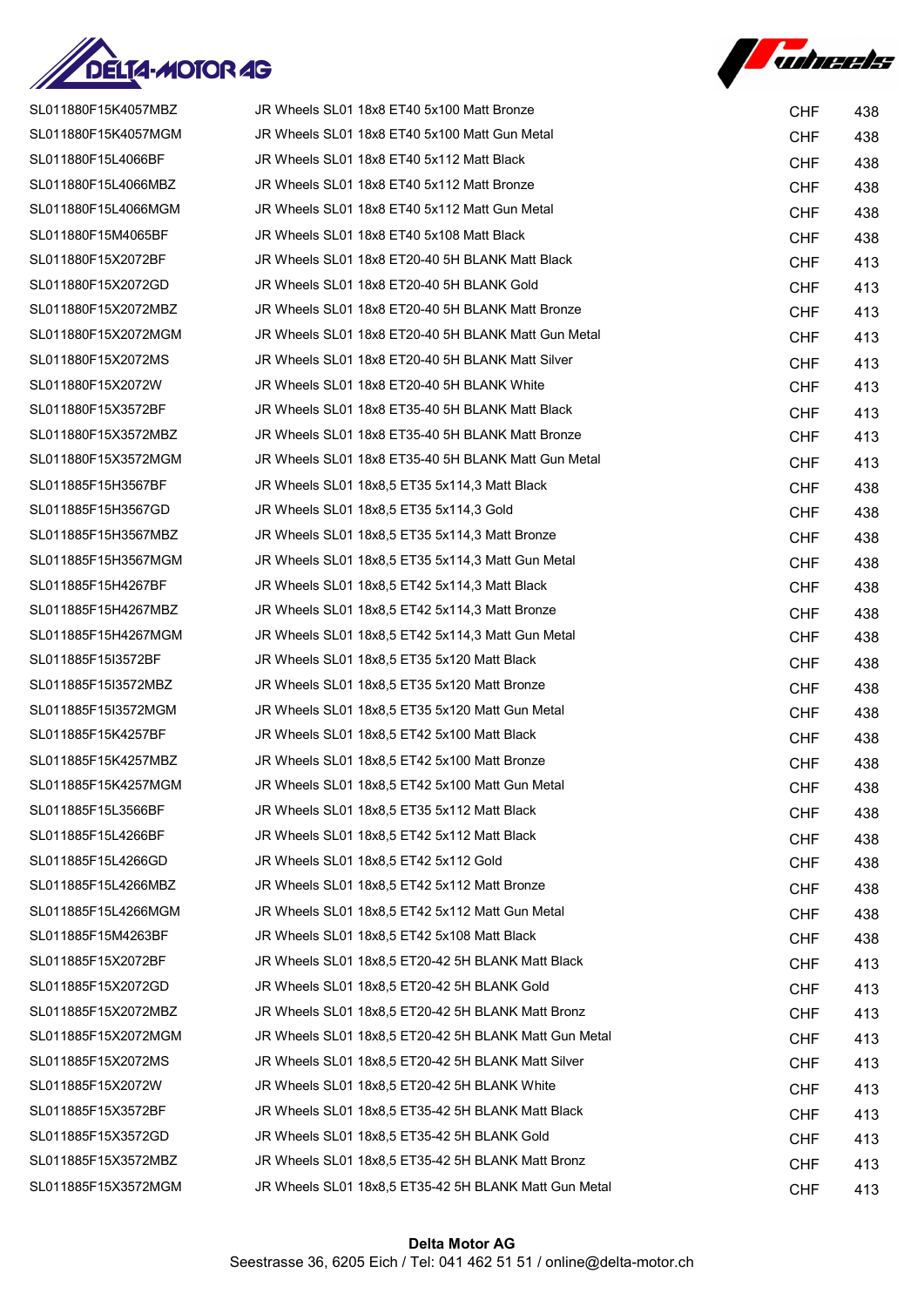



| SL011885F15X3572MS   | JR Wheels SL01 18x8,5 ET35-42 5H BLANK Matt Silver     | <b>CHF</b> | 413 |
|----------------------|--------------------------------------------------------|------------|-----|
| SL011885F15X3572W    | JR Wheels SL01 18x8,5 ET35-42 5H BLANK White           | <b>CHF</b> | 413 |
| SL011895F25H3867BF   | JR Wheels SL01 18x9.5 ET38 5x114.3 Matt Black          | <b>CHF</b> | 450 |
| SL011895F25H3867MBZ  | JR Wheels SL01 18x9,5 ET38 5x114,3 Matt Bronze         | <b>CHF</b> | 450 |
| SL011895F25I2572BF   | JR Wheels SL01 18x9,5 ET25 5x120 Matt Black            | <b>CHF</b> | 450 |
| SL011895F25I2572MBZ  | JR Wheels SL01 18x9,5 ET25 5x120 Matt Bronze           | <b>CHF</b> | 450 |
| SL011895F25I2572MGM  | JR Wheels SL01 18x9,5 ET25 5x120 Matt Gun Metal        | <b>CHF</b> | 450 |
| SL011895F25I3872BF   | JR Wheels SL01 18x9,5 ET38 5x120 Matt Black            | <b>CHF</b> | 450 |
| SL011895F25I3872MBZ  | JR Wheels SL01 18x9,5 ET38 5x120 Matt Bronze           | <b>CHF</b> | 450 |
| SL011895F25I3872MGM  | JR Wheels SL01 18x9,5 ET38 5x120 Matt Gun Metal        | <b>CHF</b> | 450 |
| SL011895F25X2572BF   | JR Wheels SL01 18x9,5 ET25-38 5H BLANK Matt Black      | <b>CHF</b> | 425 |
| SL011895F25X2572GD   | JR Wheels SL01 18x9,5 ET25-38 5H BLANK Gold            | <b>CHF</b> | 425 |
| SL011895F25X2572MBZ  | JR Wheels SL01 18x9,5 ET25-38 5H BLANK Matt Bronze     | <b>CHF</b> | 425 |
| SL011895F25X2572MGM  | JR Wheels SL01 18x9,5 ET25-38 5H BLANK Matt Gun Metal  | <b>CHF</b> | 425 |
| SL011895F25X2572MS   | JR Wheels SL01 18x9,5 ET25-38 5H BLANK Matt Silver     | <b>CHF</b> | 425 |
| SL011895F25X2572W    | JR Wheels SL01 18x9,5 ET25-38 5H BLANK White           | <b>CHF</b> | 425 |
| SL0119105F25I3572BF  | JR Wheels SL01 19x10,5 ET35 5x120 Matt Black           | <b>CHF</b> | 538 |
| SL0119105F25I3572MBZ | JR Wheels SL01 19x10,5 ET35 5x120 Matt Bronze          | <b>CHF</b> | 538 |
| SL0119105F25I3572MGM | JR Wheels SL01 19x10,5 ET35 5x120 Matt Gun Metal       | <b>CHF</b> | 538 |
| SL0119105F25X2572BF  | JR Wheels SL01 19x10,5 ET25-40 5H BLANK Matt Black     | <b>CHF</b> | 513 |
| SL0119105F25X2572GD  | JR Wheels SL01 19x10,5 ET25-40 5H BLANK Gold           | <b>CHF</b> | 513 |
| SL0119105F25X2572MBZ | JR Wheels SL01 19x10,5 ET25-40 5H BLANK Matt Bronze    | <b>CHF</b> | 513 |
| SL0119105F25X2572MGM | JR Wheels SL01 19x10,5 ET25-40 5H BLANK Matt Gun Metal | <b>CHF</b> | 513 |
| SL0119105F25X2572MS  | JR Wheels SL01 19x10,5 ET25-40 5H BLANK Matt Silver    | <b>CHF</b> | 513 |
| SL0119105F25X2572W   | JR Wheels SL01 19x10,5 ET25-40 5H BLANK White          | <b>CHF</b> | 513 |
| SL011910F25I2972BF   | JR Wheels SL01 19x10 ET29 5x120 Matt Black             | <b>CHF</b> | 538 |
| SL011910F25I2972MBZ  | JR Wheels SL01 19x10 ET29 5x120 Matt Bronze            | <b>CHF</b> | 538 |
| SL011910F25I2972MGM  | JR Wheels SL01 19x10 ET29 5x120 Matt Gun Metal         | <b>CHF</b> | 538 |
| SL011910F25X2072BF   | JR Wheels SL01 19x10 ET20-40 5H BLANK Matt Black       | <b>CHF</b> | 500 |
| SL011910F25X2072GD   | JR Wheels SL01 19x10 ET20-40 5H BLANK Gold             | <b>CHF</b> | 500 |
| SL011910F25X2072MBZ  | JR Wheels SL01 19x10 ET20-40 5H BLANK Matt Bronz       | <b>CHF</b> | 500 |
| SL011910F25X2072MGM  | JR Wheels SL01 19x10 ET20-40 5H BLANK Matt Gun Metal   | <b>CHF</b> | 500 |
| SL011910F25X2072MS   | JR Wheels SL01 19x10 ET20-40 5H BLANK Matt Silver      | <b>CHF</b> | 500 |
| SL011910F25X2072W    | JR Wheels SL01 19x10 ET20-40 5H BLANK White            | <b>CHF</b> | 500 |
| SL011980F15L4066BF   | JR Wheels SL01 19x8 ET40 5x112 Matt Black              | <b>CHF</b> | 513 |
| SL011980F15L4066MBZ  | JR Wheels SL01 19x8 ET40 5x112 Matt Bronze             | <b>CHF</b> | 513 |
| SL011980F15L4066MGM  | JR Wheels SL01 19x8 ET40 5x112 Matt Gun Metal          | <b>CHF</b> | 513 |
| SL011980F15X2072BF   | JR Wheels SL01 19x8 ET20-40 5H BLANK Matt Black        | <b>CHF</b> | 488 |
| SL011980F15X2072GD   | JR Wheels SL01 19x8 ET20-40 5H BLANK Gold              | <b>CHF</b> | 488 |
| SL011980F15X2072MBZ  | JR Wheels SL01 19x8 ET20-40 5H BLANK Matt Bronze       | <b>CHF</b> | 488 |
| SL011980F15X2072MGM  | JR Wheels SL01 19x8 ET20-40 5H BLANK Matt Gun Metal    | <b>CHF</b> | 488 |
| SL011980F15X2072MS   | JR Wheels SL01 19x8 ET20-40 5H BLANK Matt Silver       | <b>CHF</b> | 488 |
| SL011980F15X2072W    | JR Wheels SL01 19x8 ET20-40 5H BLANK White             | <b>CHF</b> | 488 |
| SL011980F15X4072BF   | JR Wheels SL01 19x8 ET40 5H BLANK Matt Black           | <b>CHF</b> | 488 |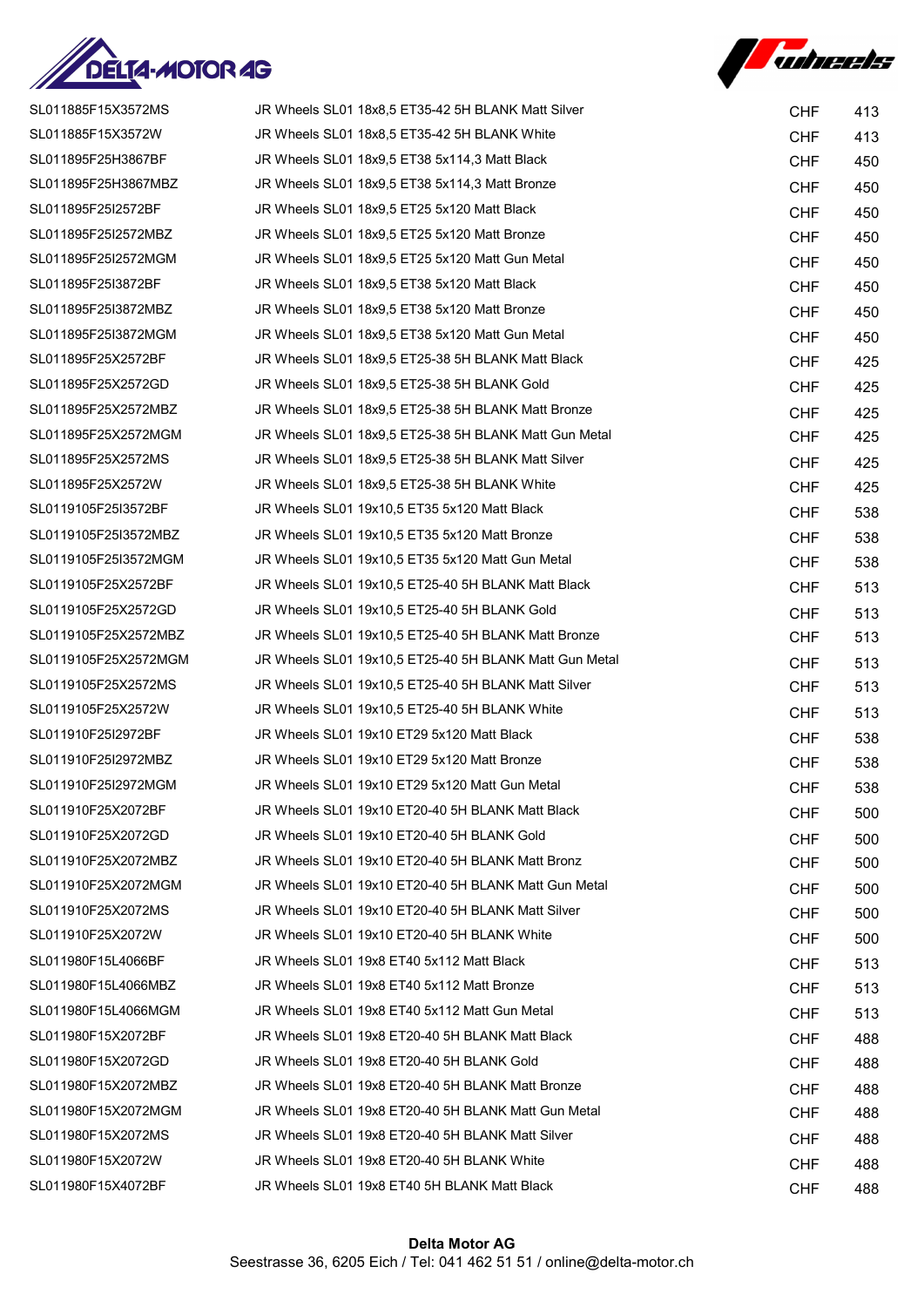

*Fuhreets* 

| SL011980F15X4072MBZ | JR Wheels SL01 19x8 ET40 5H BLANK Matt Bronze         | <b>CHF</b> | 488 |
|---------------------|-------------------------------------------------------|------------|-----|
| SL011980F15X4072MGM | JR Wheels SL01 19x8 ET40 5H BLANK Matt Gun Metal      | <b>CHF</b> | 488 |
| SL011985F15H4567BF  | JR Wheels SL01 19x8,5 ET45 5x114,3 Matt Black         | <b>CHF</b> | 513 |
| SL011985F15H4567MBZ | JR Wheels SL01 19x8.5 ET45 5x114.3 Matt Bronze        | <b>CHF</b> | 513 |
| SL011985F15H4567MGM | JR Wheels SL01 19x8,5 ET45 5x114,3 Matt Gun Metal     | <b>CHF</b> | 513 |
| SL011985F15I3572BF  | JR Wheels SL01 19x8,5 ET35 5x120 Matt Black           | <b>CHF</b> | 513 |
| SL011985F15I3572MBZ | JR Wheels SL01 19x8.5 ET35 5x120 Matt Bronze          | <b>CHF</b> | 513 |
| SL011985F15I3572MGM | JR Wheels SL01 19x8,5 ET35 5x120 Matt Gun Metal       | <b>CHF</b> | 513 |
| SL011985F15L3266BF  | JR Wheels SL01 19x8.5 ET32 5x112 Matt Black           | <b>CHF</b> | 513 |
| SL011985F15L3266MBZ | JR Wheels SL01 19x8,5 ET32 5x112 Matt Bronze          | <b>CHF</b> | 513 |
| SL011985F15L3266MGM | JR Wheels SL01 19x8,5 ET32 5x112 Matt Gun Metal       | <b>CHF</b> | 513 |
| SL011985F15L4066BF  | JR Wheels SL01 19x8,5 ET40 5x112 Matt Black           | <b>CHF</b> | 513 |
| SL011985F15L4066MBZ | JR Wheels SL01 19x8,5 ET40 5x112 Matt Bronze          | <b>CHF</b> | 513 |
| SL011985F15L4066MGM | JR Wheels SL01 19x8,5 ET40 5x112 Matt Gun Metal       | <b>CHF</b> | 513 |
| SL011985F15L4566BF  | JR Wheels SL01 19x8,5 ET45 5x112 Matt Black           | <b>CHF</b> | 513 |
| SL011985F15L4566MBZ | JR Wheels SL01 19x8.5 ET45 5x112 Matt Bronze          | <b>CHF</b> | 513 |
| SL011985F15L4566MGM | JR Wheels SL01 19x8,5 ET45 5x112 Matt Gun Metal       | <b>CHF</b> | 513 |
| SL011985F15M4263BF  | JR Wheels SL01 19x8.5 ET42 5x108 Matt Black           | <b>CHF</b> | 513 |
| SL011985F15X2072BF  | JR Wheels SL01 19x8,5 ET20-45 5H BLANK Matt Black     | <b>CHF</b> | 488 |
| SL011985F15X2072GD  | JR Wheels SL01 19x8,5 ET20-45 5H BLANK Gold           | <b>CHF</b> | 488 |
| SL011985F15X2072MBZ | JR Wheels SL01 19x8,5 ET20-45 5H BLANK Matt Bronze    | <b>CHF</b> | 488 |
| SL011985F15X2072MGM | JR Wheels SL01 19x8,5 ET20-45 5H BLANK Matt Gun Metal | <b>CHF</b> | 488 |
| SL011985F15X2072MS  | JR Wheels SL01 19x8,5 ET20-45 5H BLANK Matt Silver    | <b>CHF</b> | 488 |
| SL011985F15X2072W   | JR Wheels SL01 19x8,5 ET20-45 5H BLANK White          | <b>CHF</b> | 488 |
| SL011985F15X3572BF  | JR Wheels SL01 19x8,5 ET35-45 5H BLANK Matt Black     | <b>CHF</b> | 488 |
| SL011985F15X3572GD  | JR Wheels SL01 19x8,5 ET35-45 5H BLANK Gold           | <b>CHF</b> | 488 |
| SL011985F15X3572MBZ | JR Wheels SL01 19x8,5 ET35-45 5H BLANK Matt Bronze    | <b>CHF</b> | 488 |
| SL011985F15X3572MGM | JR Wheels SL01 19x8,5 ET35-45 5H BLANK Matt Gun Metal | <b>CHF</b> | 488 |
| SL011985F15X3572MS  | JR Wheels SL01 19x8,5 ET35-45 5H BLANK Matt Silver    | <b>CHF</b> | 488 |
| SL011985F15X3572W   | JR Wheels SL01 19x8.5 ET35-45 5H BLANK White          | <b>CHF</b> | 488 |
| SL011990F15X2072BF  | JR Wheels SL01 19x9 ET20-51 5H BLANK Matt Black       | <b>CHF</b> | 500 |
| SL011990F15X2072GD  | JR Wheels SL01 19x9 ET20-51 5H BLANK Gold             | <b>CHF</b> | 500 |
| SL011990F15X2072MBZ | JR Wheels SL01 19x9 ET20-51 5H BLANK Matt Bronze      | <b>CHF</b> | 500 |
| SL011990F15X2072MGM | JR Wheels SL01 19x9 ET20-51 5H BLANK Matt Gun Metal   | <b>CHF</b> | 500 |
| SL011990F15X2072MS  | JR Wheels SL01 19x9 ET20-51 5H BLANK Matt Silver      | <b>CHF</b> | 500 |
| SL011990F15X2072W   | JR Wheels SL01 19x9 ET20-51 5H BLANK White            | <b>CHF</b> | 500 |
| SL011990F25I2072BF  | JR Wheels SL01 19x9 ET20 5x120 Matt Black             | <b>CHF</b> | 525 |
| SL011990F25I2072MBZ | JR Wheels SL01 19x9 ET20 5x120 Matt Bronze            | <b>CHF</b> | 525 |
| SL011990F25I2072MGM | JR Wheels SL01 19x9 ET20 5x120 Matt Gun Metal         | <b>CHF</b> | 525 |
| SL011990F25X2072BF  | JR Wheels SL01 19x9 ET20-35 5H BLANK Matt Black       | <b>CHF</b> | 500 |
| SL011990F25X2072GD  | JR Wheels SL01 19x9 ET20-35 5H BLANK Gold             | <b>CHF</b> | 500 |
| SL011990F25X2072MBZ | JR Wheels SL01 19x9 ET20-35 5H BLANK Matt Bronze      | <b>CHF</b> | 500 |
| SL011990F25X2072MGM | JR Wheels SL01 19x9 ET20-35 5H BLANK Matt Gun Metal   | <b>CHF</b> | 500 |
| SL011990F25X2072MS  | JR Wheels SL01 19x9 ET20-35 5H BLANK Matt Silver      | <b>CHF</b> | 500 |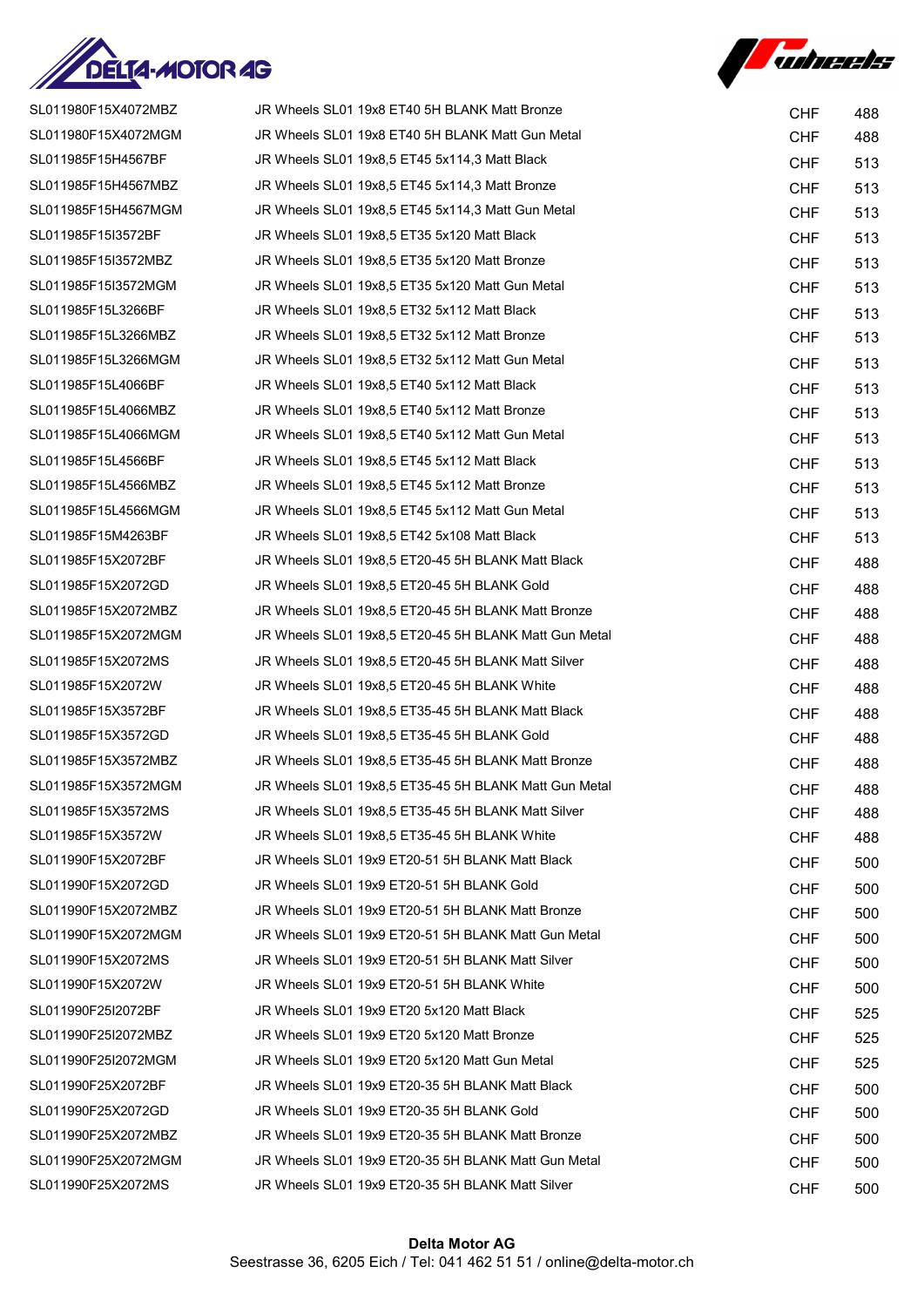



| SL011990F25X2072W    | JR Wheels SL01 19x9 ET20-35 5H BLANK White             | <b>CHF</b> | 500 |
|----------------------|--------------------------------------------------------|------------|-----|
| SL011995F25I2572BF   | JR Wheels SL01 19x9,5 ET25 5x120 Matt Black            | <b>CHF</b> | 525 |
| SL011995F25I2572MBZ  | JR Wheels SL01 19x9.5 ET25 5x120 Matt Bronze           | <b>CHF</b> | 525 |
| SL011995F25I2572MGM  | JR Wheels SL01 19x9,5 ET25 5x120 Matt Gun Metal        | <b>CHF</b> | 525 |
| SL011995F25I4072BF   | JR Wheels SL01 19x9,5 ET40 5x120 Matt Black            | <b>CHF</b> | 525 |
| SL011995F25I4072MBZ  | JR Wheels SL01 19x9.5 ET40 5x120 Matt Bronze           | <b>CHF</b> | 525 |
| SL011995F25I4072MGM  | JR Wheels SL01 19x9.5 ET40 5x120 Matt Gun Metal        | <b>CHF</b> | 525 |
| SL011995F25L3366BF   | JR Wheels SL01 19x9,5 ET33 5x112 Matt Black            | <b>CHF</b> | 525 |
| SL011995F25L3366MBZ  | JR Wheels SL01 19x9,5 ET33 5x112 Matt Bronze           | <b>CHF</b> | 525 |
| SL011995F25L3366MGM  | JR Wheels SL01 19x9,5 ET33 5x112 Matt Gun Metal        | <b>CHF</b> | 525 |
| SL011995F25X2572BF   | JR Wheels SL01 19x9,5 ET25-40 5H BLANK Matt Black      | <b>CHF</b> | 500 |
| SL011995F25X2572GD   | JR Wheels SL01 19x9,5 ET25-40 5H BLANK Gold            | <b>CHF</b> | 500 |
| SL011995F25X2572MBZ  | JR Wheels SL01 19x9,5 ET25-40 5H BLANK Matt Bronze     | <b>CHF</b> | 500 |
| SL011995F25X2572MGM  | JR Wheels SL01 19x9,5 ET25-40 5H BLANK Matt Gun Metal  | <b>CHF</b> | 500 |
| SL011995F25X2572MS   | JR Wheels SL01 19x9,5 ET25-40 5H BLANK Matt Silver     | <b>CHF</b> | 500 |
| SL011995F25X2572W    | JR Wheels SL01 19x9.5 ET25-40 5H BLANK White           | <b>CHF</b> | 500 |
| SL0120105F25X1572BF  | JR Wheels SL01 20x10,5 ET15-54 5H BLANK Matt Black     | <b>CHF</b> | 713 |
| SL0120105F25X1572MBZ | JR Wheels SL01 20x10,5 ET15-54 5H BLANK Matt Bronze    | <b>CHF</b> | 713 |
| SL0120105F25X1572MGM | JR Wheels SL01 20x10,5 ET15-54 5H BLANK Matt Gun Metal | <b>CHF</b> | 713 |
| SL012010F25X1572BF   | JR Wheels SL01 20x10 ET15-48 5H BLANK Matt Black       | <b>CHF</b> | 700 |
| SL012010F25X1572MBZ  | JR Wheels SL01 20x10 ET15-48 5H BLANK Matt Bronze      | <b>CHF</b> | 700 |
| SL012010F25X1572MGM  | JR Wheels SL01 20x10 ET15-48 5H BLANK Matt Gun Metal   | <b>CHF</b> | 700 |
| SL012011F35X0072BF   | JR Wheels SL01 20x11 ET0-30 5H BLANK Matt Black        | <b>CHF</b> | 725 |
| SL012011F35X0072MBZ  | JR Wheels SL01 20x11 ET0-30 5H BLANK Matt Bronze       | <b>CHF</b> | 725 |
| SL012011F35X0072MGM  | JR Wheels SL01 20x11 ET0-30 5H BLANK Matt Gun Metal    | <b>CHF</b> | 725 |
| SL012012F35X0072BF   | JR Wheels SL01 20x12 ET0-40 5H BLANK Matt Black        | <b>CHF</b> | 738 |
| SL012012F35X0072MBZ  | JR Wheels SL01 20x12 ET0-40 5H BLANK Matt Bronze       | <b>CHF</b> | 738 |
| SL012085F15X2072BF   | JR Wheels SL01 20x8,5 ET20-45 5H BLANK Matt Black      | <b>CHF</b> | 663 |
| SL012085F15X2072MBZ  | JR Wheels SL01 20x8,5 ET20-45 5H BLANK Matt Bronze     | <b>CHF</b> | 663 |
| SL012085F15X2072MGM  | JR Wheels SL01 20x8,5 ET20-45 5H BLANK Matt Gun Metal  | <b>CHF</b> | 663 |
| SL012090F15X2072BF   | JR Wheels SL01 20x9 ET20-51 5H BLANK Matt Black        | <b>CHF</b> | 675 |
| SL012090F15X2072MBZ  | JR Wheels SL01 20x9 ET20-51 5H BLANK Matt Bronze       | <b>CHF</b> | 675 |
| SL012090F15X2072MGM  | JR Wheels SL01 20x9 ET20-51 5H BLANK Matt Gun Metal    | <b>CHF</b> | 675 |
| SL012095F25X1572BF   | JR Wheels SL01 20x9,5 ET15-42 5H BLANK Matt Black      | <b>CHF</b> | 688 |
| SL012095F25X1572MBZ  | JR Wheels SL01 20x9,5 ET15-42 5H BLANK Matt Bronze     | <b>CHF</b> | 688 |
| SL012095F25X1572MGM  | JR Wheels SL01 20x9,5 ET15-42 5H BLANK Matt Gun Metal  | <b>CHF</b> | 688 |